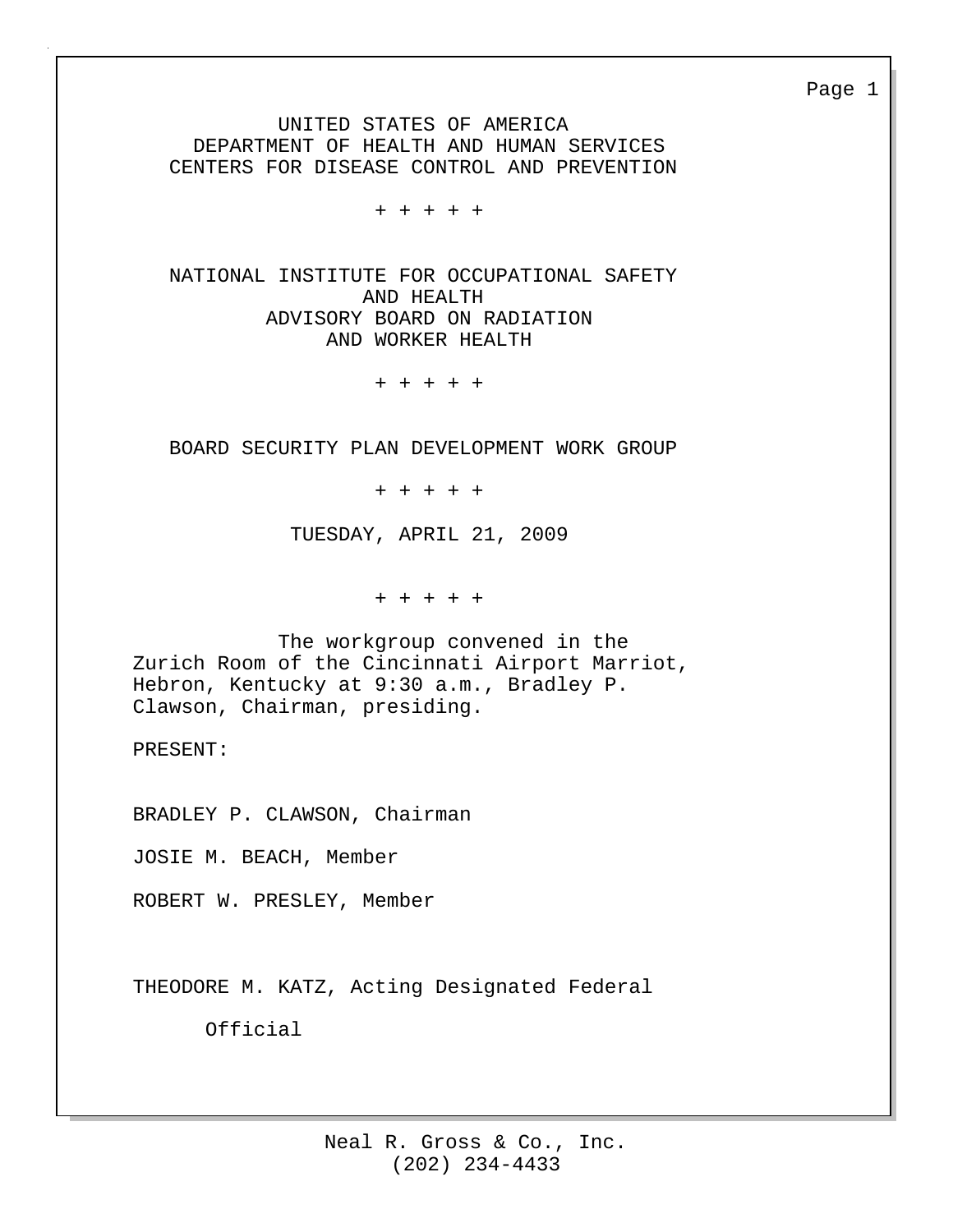IDENTIFIED PARTICIPANTS:

TED KATZ, Designated Federal Official GRADY CALHOUN, NIOSH ORAU\* MARK ROLFES, NIOSH ORAU\*

LARRY ELLIOTT, NIOSH ORAU JOHN MAURO, SC&A JOE FITZGERALD, SC&A ARJUN MAKHIJANI, SC&A KATHY ROBERTSON-DEMERS, SC&A\* NANCY JOHNSON SC&A\* STEVE OSTROW, SC&A\*

NANCY ADAMS, NIOSH Contractor\*

ROY LLOYD, HHS\*

EMILY HOWELL, HHS

TERRIE BARRIE, ANWAG\*

\*Participating via telephone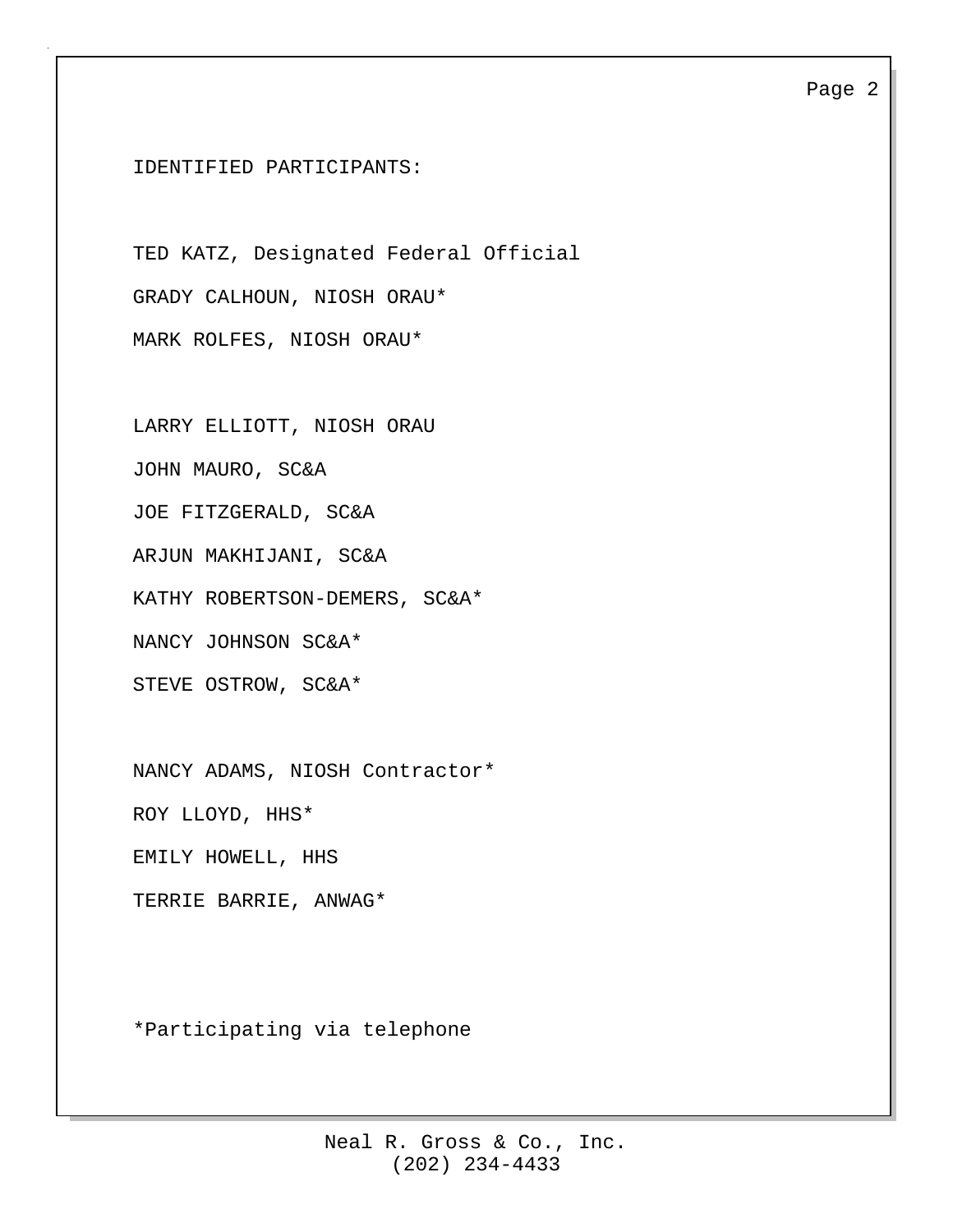1 P R O C E E D I N G S 2 9:30 a.m. 3 MR. KATZ: Good morning. This is 4 the Board of Security Plan Development Work 5 Group of the Advisory Board on Radiation 6 Worker Health. This is the initial and 7 possibly the only meeting of this working 8 group, which will be developing Board 9 procedures for compliance with the DOE 10 security plan for access to records and for 11 review of documents, for classification review 12 of documents by DOE. 13 First off, let's just check on the 14 phone line. Can you hear us, somebody -- on 15 the phone line? 16 MS. JOHNSON: Yes, we can hear you. 17 MR. KATZ: All right, great. I can 18 hear you. Let's do roll call first. We'll 19 start with the Board members in the room. 20 CHAIRMAN CLAWSON: Brad Clawson, 21 working group chair. 22 MEMBER BEACH: Josie Beach, member.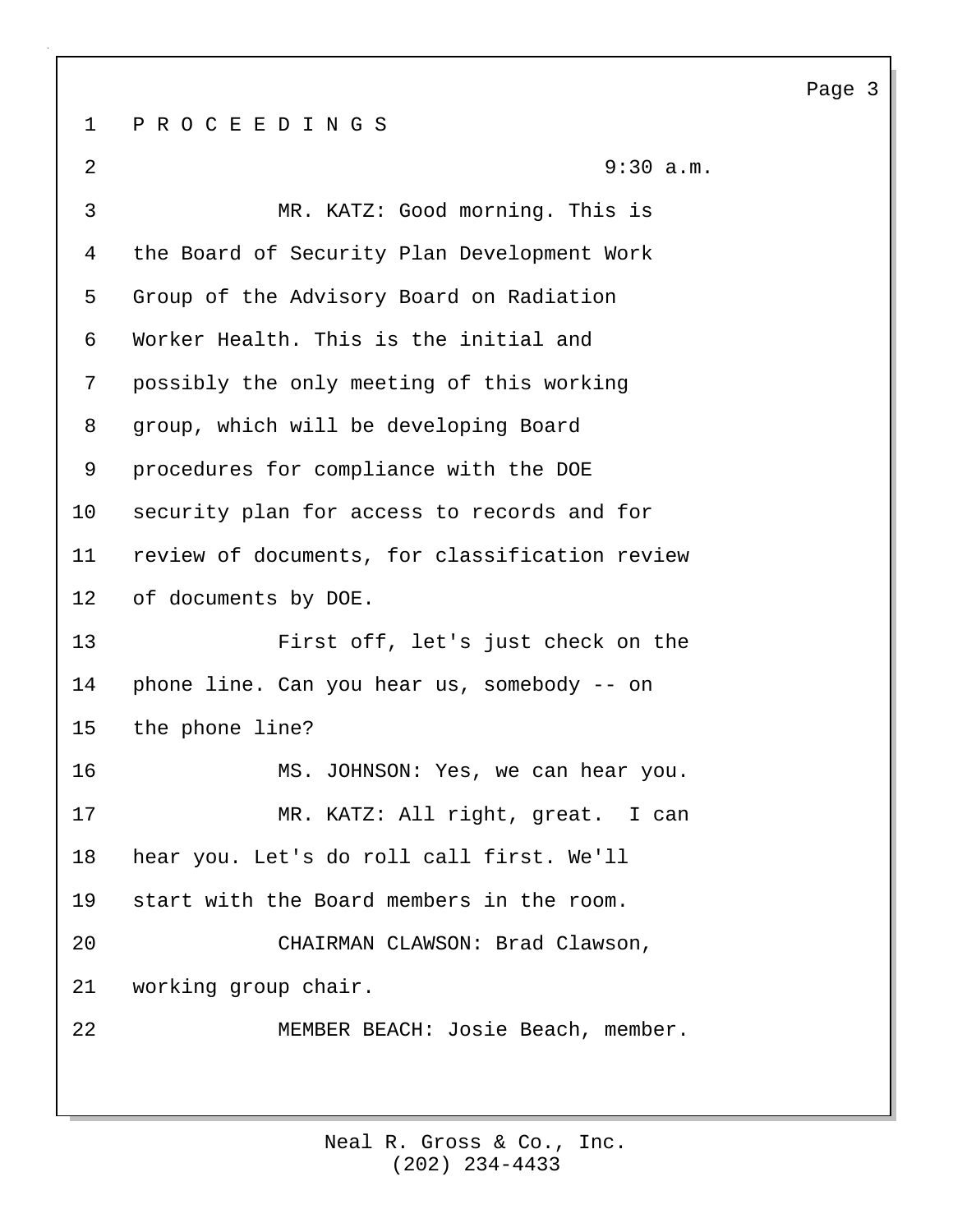1 MEMBER PRESLEY: Robert Presley, 2 member. 3 MR. KATZ: And on the phone line, 4 do we have any Board members? Okay, I think 5 we're expecting -- Phil Schofield is on this 6 working group to call in shortly. And then for 7 the NIOSH ORAU team in the room? 8 MR. CALHOUN: Grady Calhoun. 9 MR. KATZ: And on the line, do we 10 have anyone from NIOSH ORAU team? 11 MR. ROLFES: Mark Rolfes. 12 MR. KATZ: Welcome, Mark. I think 13 we're expecting Larry Elliot to join us later 14 here in the room later today. And then now, 15 for SC&A, in the room? 16 DR. MAURO: John Mauro, SC&A. 17 MR. FITZGERALD: Joe Fitzgerald, 18 SC&A. 19 DR. MAKHIJANI: Arjun Makhijani, 20 SC&A. 21 MR. KATZ: And on the line, do we 22 have anyone from SC&A?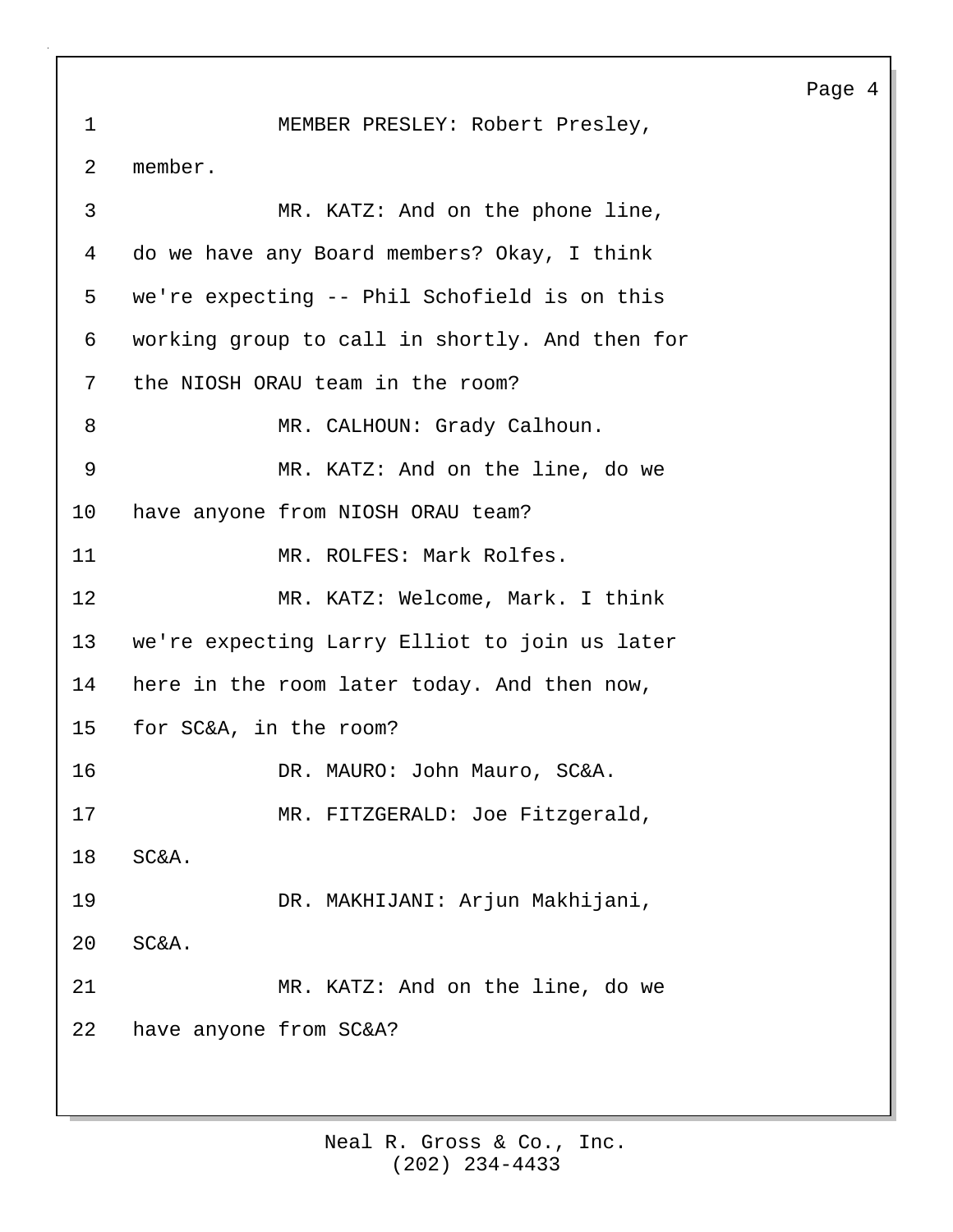1 MS. ROBERTSON-DEMERS: Yes. Kathy 2 Robertson-Demers, SC&A. 3 MR. KATZ: Hi, Kathy. 4 MS. JOHNSON: Nancy Johnson, SC&A. 5 MR. OSTROW: Steve Ostrow, SC&A. 6 MR. KATZ: Okay, and was there a 7 fourth? 8 Kathy, Steve, Nancy -- was there a 9 fourth from SC&A? Okay. 10 And then, do we have any federal 11 employees on the line? There are none in the 12 room at this point, other federal employees. 13 MR. LLOYD: Roy Lloyd, HHS. 14 MR. KATZ: Welcome, Roy. 15 Okay, I think we're expecting 16 Emily Howell to join us in the room. We'll 17 make note when she comes too. Are there any 18 members of the public on the line who want to 19 identify themselves? 20 MS. BARRIE: This is Terrie Barrie 21 with ANWAG. 22 MR. KATZ: Welcome, Terrie.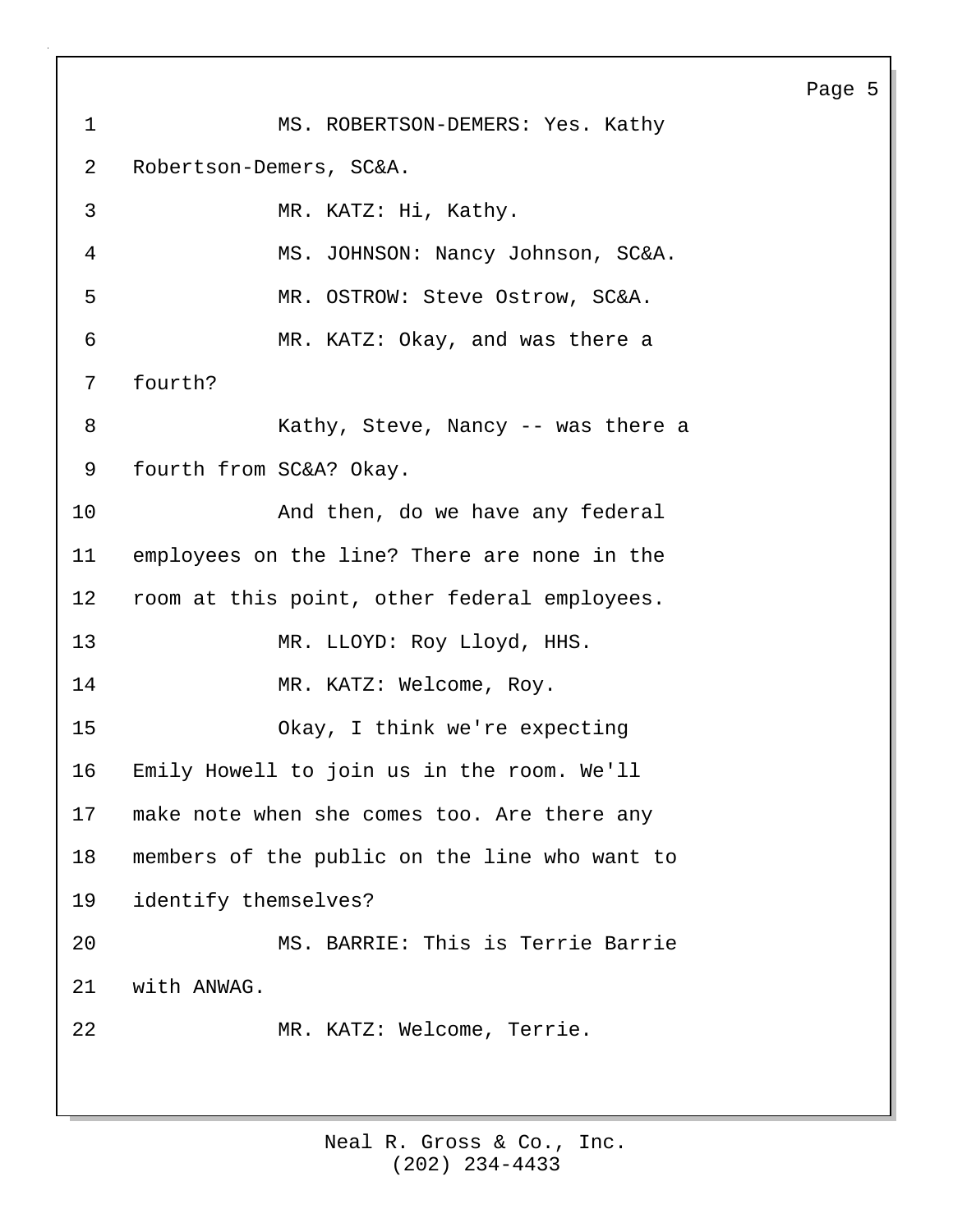| 1               | MS. BARRIE: Good morning.                      |
|-----------------|------------------------------------------------|
| 2               | MR. KATZ: That does it for roll                |
| 3               | call. Let me remind -- I can hear someone      |
| 4               | breathing on the line. Let me remind everyone  |
| 5               | on the line to please mute your phones except  |
| 6               | when you have to speak. If you don't have a    |
| 7               | mute button, *6 will work, *6.                 |
| 8               | If you disconnect -- if you need               |
| 9               | to stop listening for awhile, disconnect.      |
| 10              | Please don't use your hold button. Just hang   |
| 11              | up and call back in because the hold will      |
| 12 <sub>1</sub> | disrupt the line.                              |
| 13              | MS. ADAMS: Ted, it's Nancy Adams,              |
| 14              | NIOSH contractor.                              |
| 15              | MR. KATZ: Thank you, Nancy.                    |
| 16              | Welcome. And then, Brad, it's $-$ I'll turn it |
|                 | 17 over to you.                                |
| 18              | CHAIRMAN CLAWSON: Well, first of               |
| 19              | all, we'll kind of go into a little bit of     |
| 20              | background. Last year, NIOSH developed some    |
| 21              | procedures for data retrieval and for dealing  |
| 22              | with classified issues for the Department of   |
|                 |                                                |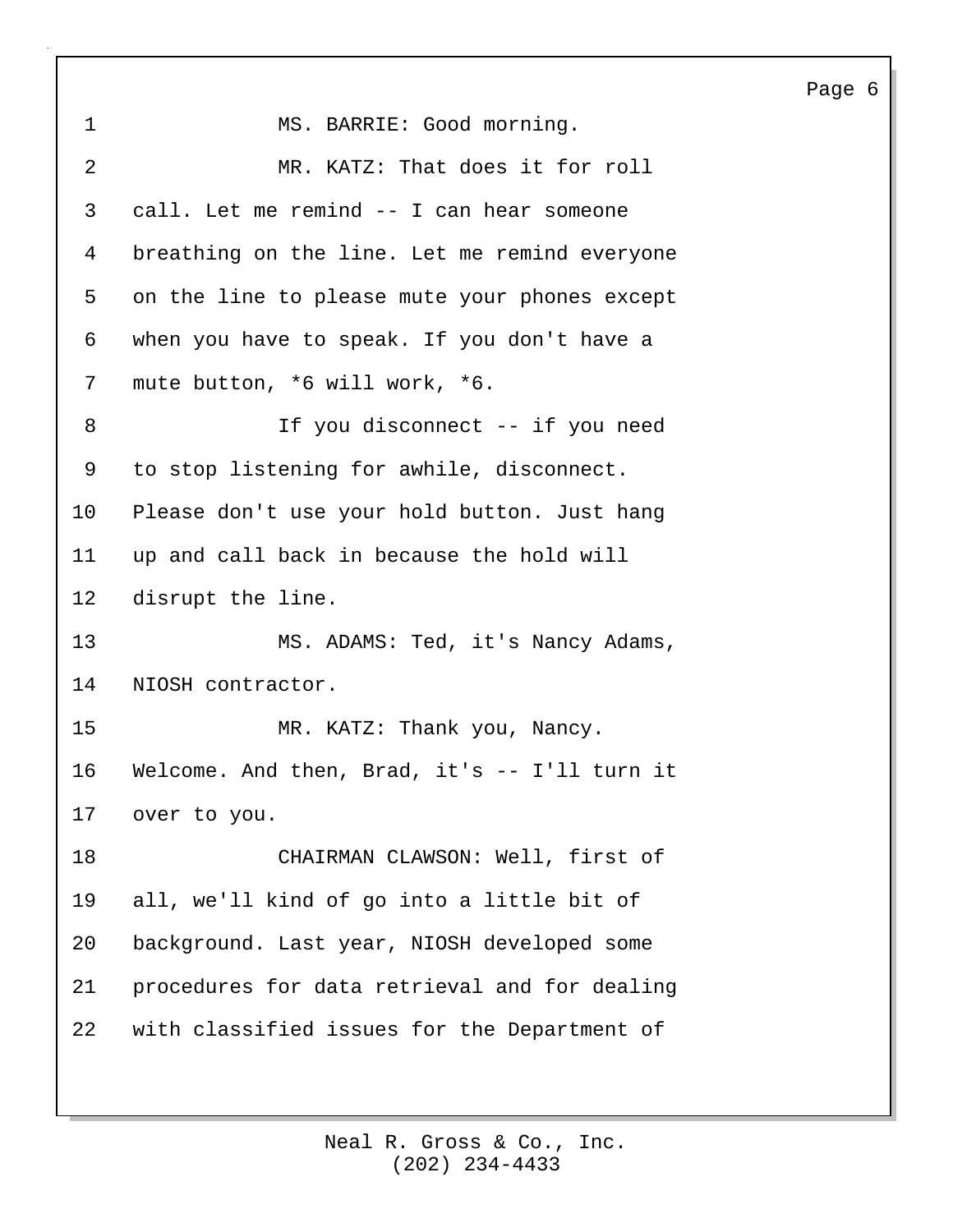1 Energy and so forth.

| $\overline{2}$ | Further aboard, they felt that it              |
|----------------|------------------------------------------------|
| 3              | influences sometimes the Board's independence, |
| 4              | so we were asked to be able to sit down and    |
| 5              | write our own procedures for the Board to be   |
| 6              | able to try to maintain that independence that |
| 7              | we have required to be able to do this         |
| 8              | process, which, with the help of SC&A, we've   |
| 9              | sat down and basically mirror-imaged what      |
| 10             | NIOSH's procedures have been, but with just    |
| 11             | slight changes to them in the data retrieval   |
| 12             | and so forth. That's what started this.        |
| 13             | We've had one phone call since                 |
| 14             | then to discuss what we were going to go over  |
| 15             | and so forth.                                  |
| 16             | Since that time, Joe Fitzgerald                |
| 17             |                                                |
|                | has helped us with putting together two        |
| 18             | procedures to be able to do this. They've been |
| 19             | sent out to the Board members, but that's      |
| 20             | about it until we get done with this.          |
| 21             | I've got some here. I guess I'll               |
| 22             | turn it kind of over to Joe so that he kind of |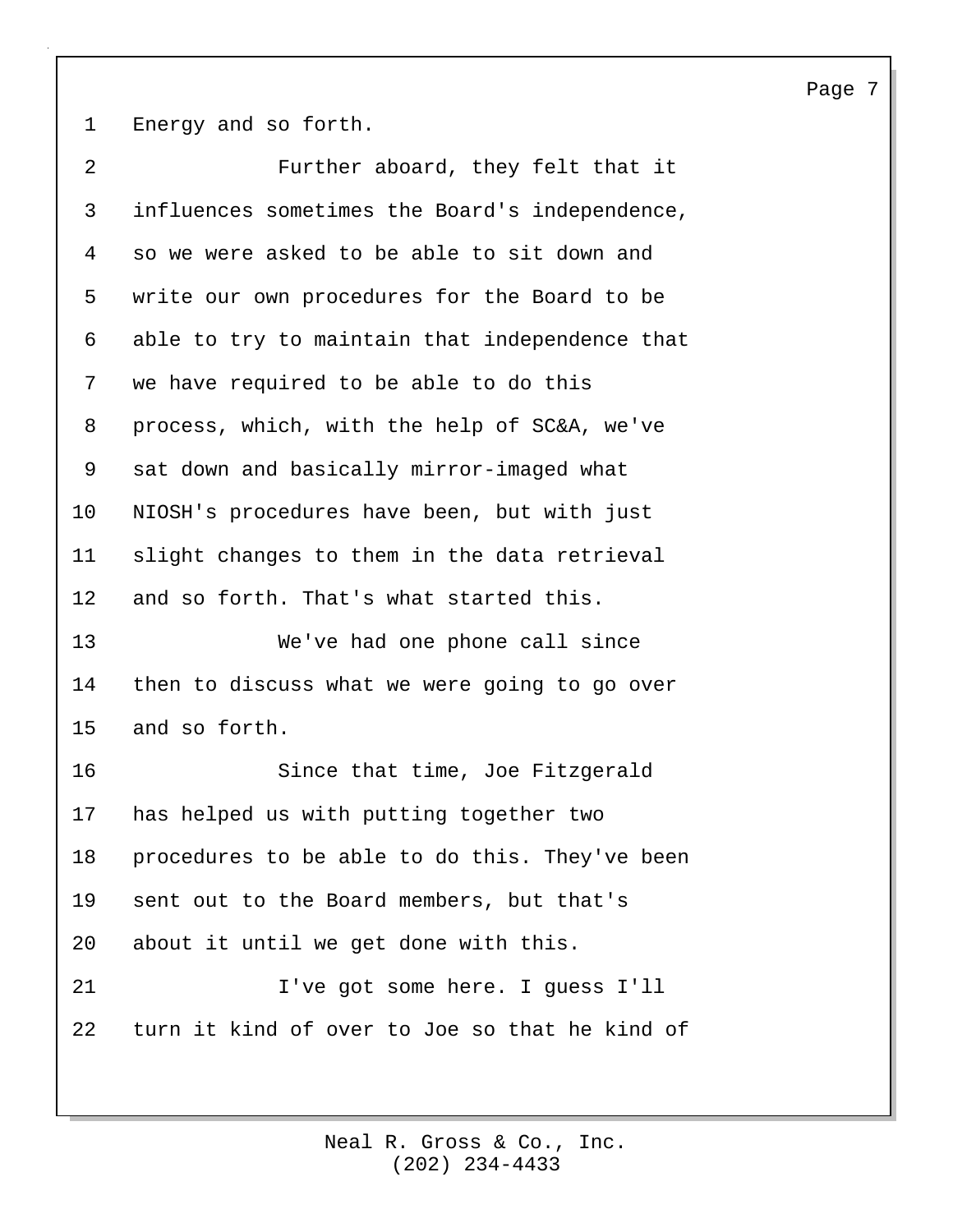1 knows -- he went through the steps of where 2 we're at into this and put some very good 3 explanations at the bottom of the page of what 4 he's doing and why he did that. 5 MR. FITZGERALD: Does everyone have 6 a reference? 7 MEMBER PRESLEY: I've got this one. 8 MR. KATZ: Are these what were 9 distributed to us? 10 MR. FITZGERALD: Yes. This is it. 11 MEMBER BEACH: I've got two right 12 here that I brought. I don't know if you need  $13$ 14 MR. CALHOUN: Thank you. 15 MR. FITZGERALD: For 16 clarification's sake -- all right, this is Joe 17 Fitzgerald. For clarification's sake, what 18 we're talking about is a draft that's dated 19 March 9. It's data access interview 20 procedures. It's what we would call the 21 Board's equivalent to PROC-010, which was the 22 data access interview procedures that NIOSH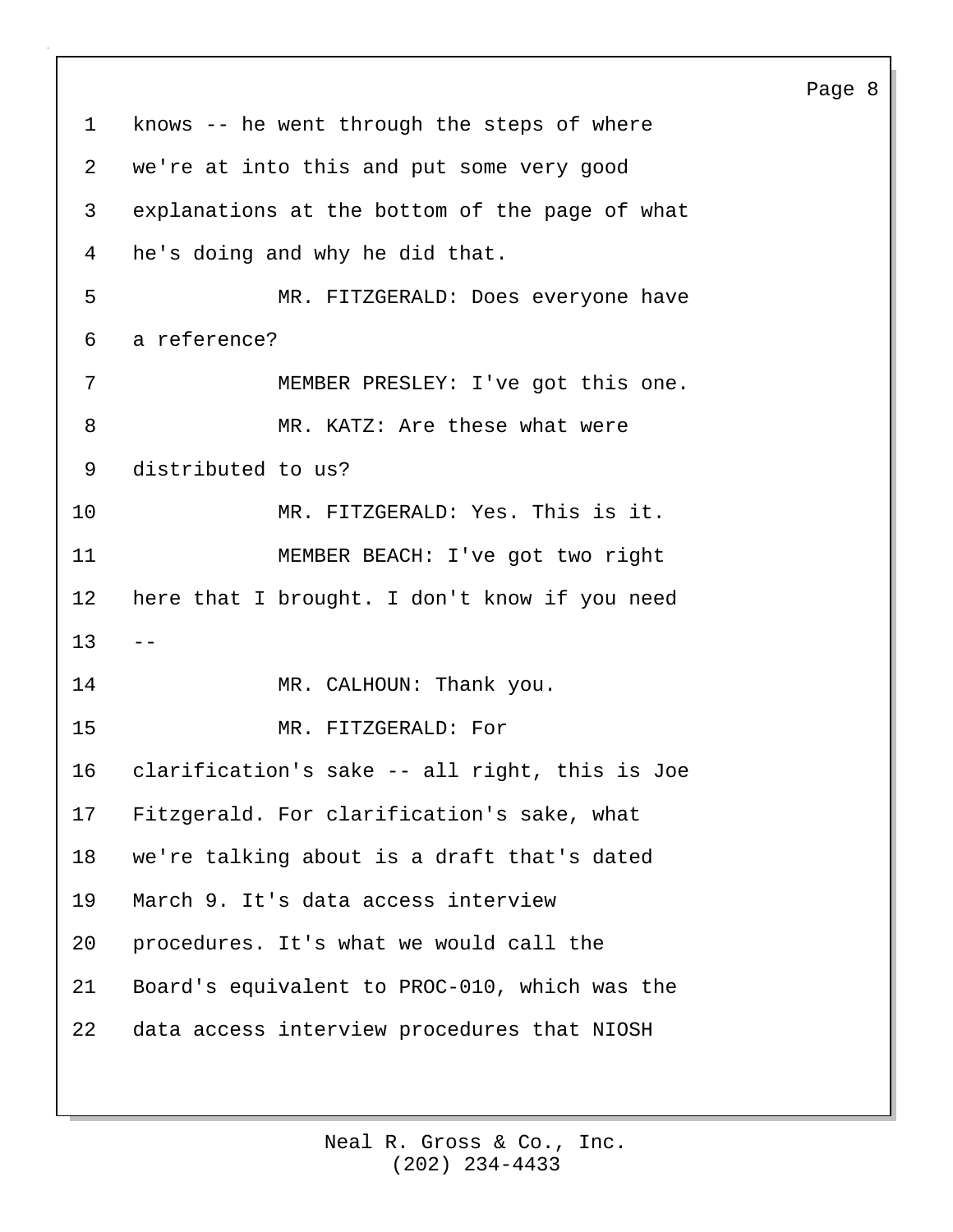1 issued January 23, 2009.

| 2  | In support of the Board, what we               |
|----|------------------------------------------------|
| 3  | did essentially was to start with the PROC-010 |
| 4  | procedure and just review what would be the    |
| 5  | appropriate corresponding procedure for the    |
| 6  | Board in support of the work group.            |
| 7  | So what I want to do -- unless                 |
| 8  | there's any questions. Anyone have any         |
| 9  | questions about the background of this thing?  |
| 10 | What I want to do is just sort of walk through |
| 11 | the draft that the work group generated and    |
| 12 | compare it as we go along to some extent with  |
| 13 | the original PROC-010.                         |
| 14 | The intent was not to re-invent                |
| 15 | the wheel in this case. I think there was no   |
| 16 | argument that the procedures that were listed  |
| 17 | in PROC-010 were certainly appropriate in a    |
| 18 | lot of cases for the data access of the sites. |
| 19 | What we were concerned about, from             |
| 20 | the standpoint of the workgroup, was the       |
| 21 | independence of the Board, the Board's         |
| 22 | function within that procedure. So we focused  |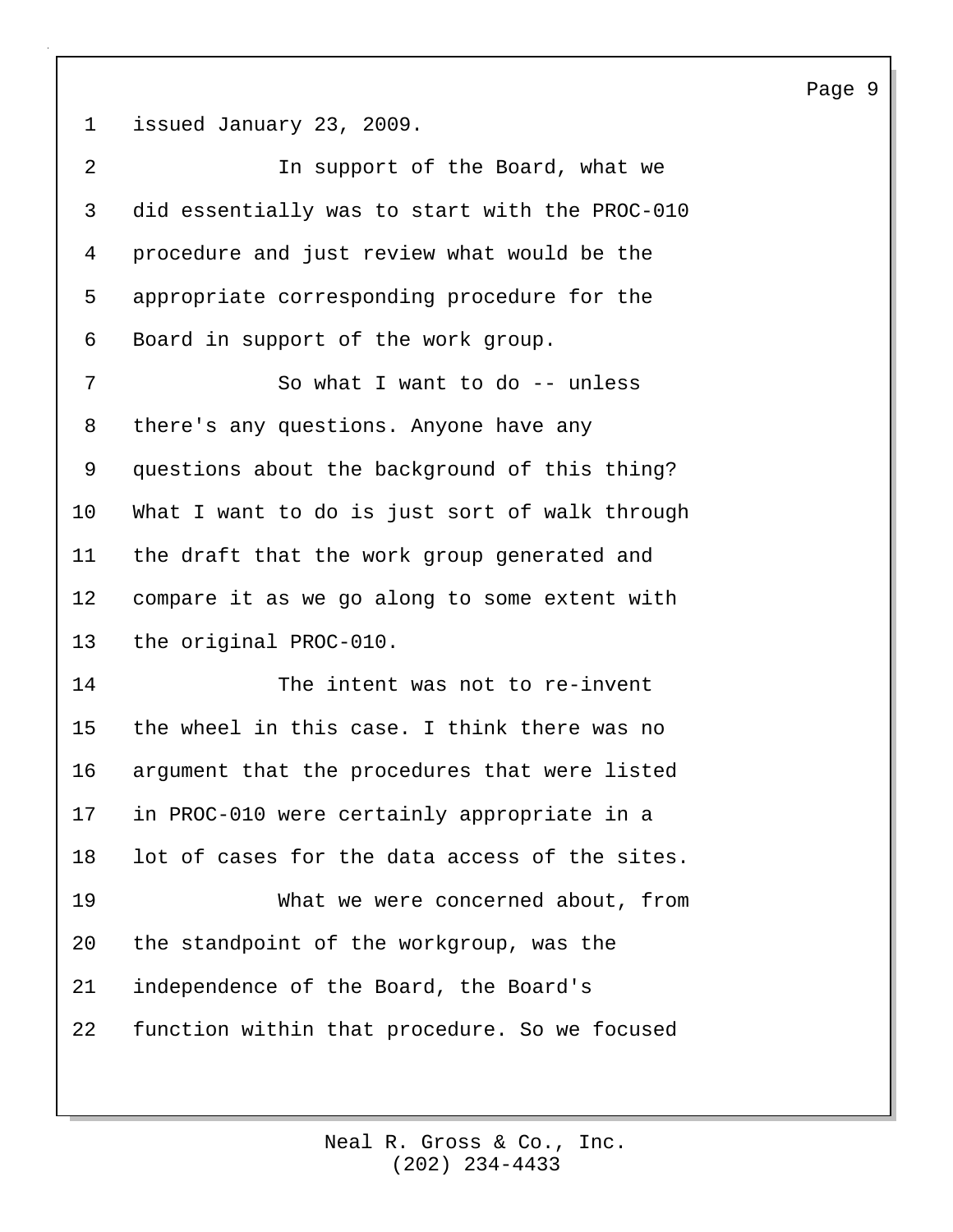1 on that primarily.

2 I'm going to walk through this. 3 For the benefit of the folks on the phone, I'm 4 going to be probably a little bit more 5 explicit than I would be if everybody was just 6 simply looking over the paper here, so you can 7 follow what we're doing.

8 CHAIRMAN CLAWSON: Joe, one thing 9 that I would like to bring up is that during 10 this process, when this was sent out to the 11 Board and so forth, we asked for input into 12 the procedure and so forth, and we did get two 13 responses back. One was from Jim Melius, which 14 I have a copy of his request and some 15 punctuation errors from Dr. Ziemer.

16 But what we wanted to do is start 17 out with the basic procedure that we have. We 18 wanted to do -- in public -- show what the 19 changes were going to be that Dr. Melius 20 wanted and have this on the record, so this 21 will kind of come forth a little bit later. 22 I wanted to let everybody know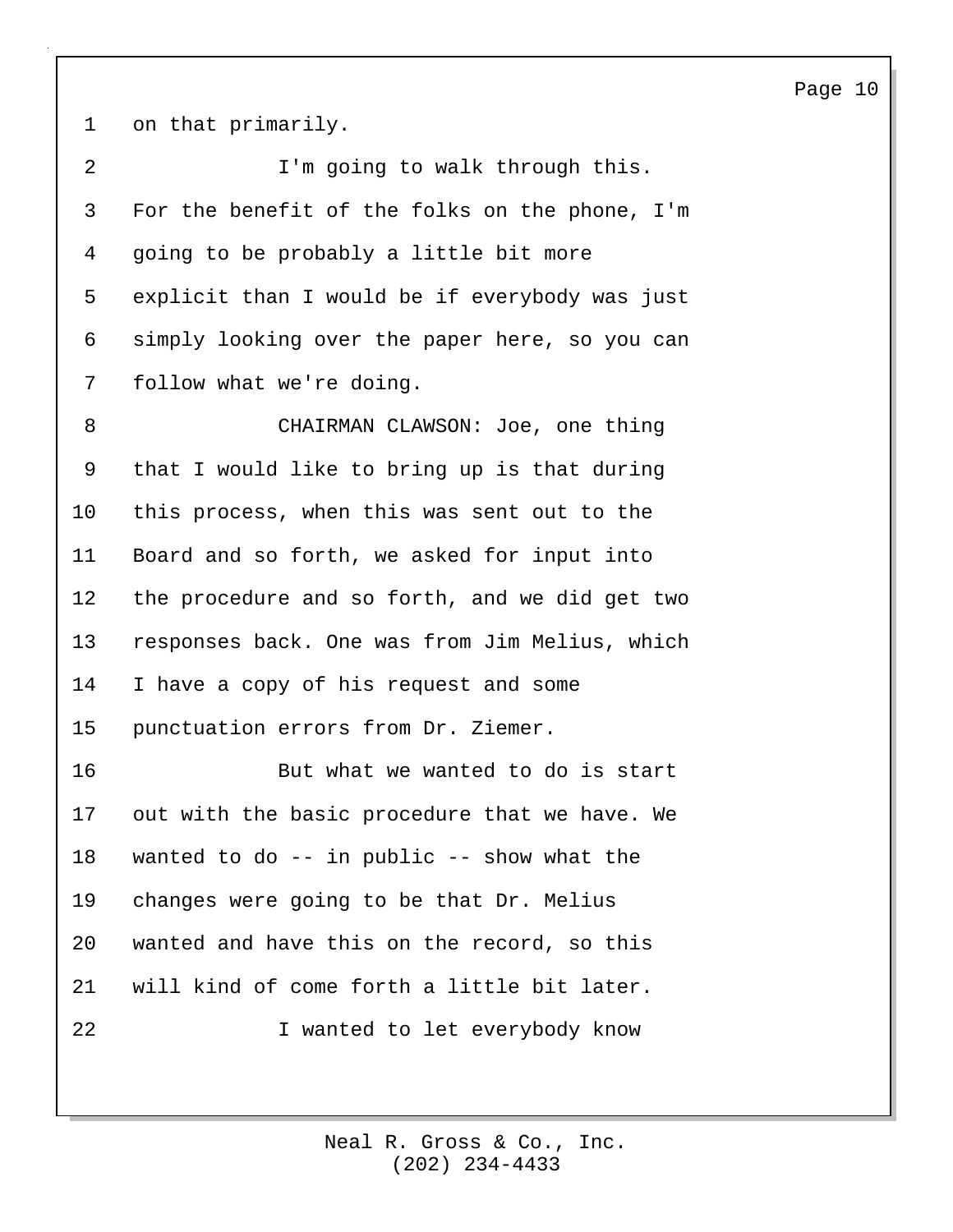1 that it had been out to the Board, that we had 2 requested comments, and we've only received -- 3 any issues was with Dr. Melius. 4 MR. KATZ: Just to note, Emily 5 Howell has joined us from HHS general counsel. 6 Also, just to note that this is currently a 7 draft we're discussing that SC&A has drafted. 8 The working group has not yet worked on this 9 draft. 10 MR. FITZGERALD: They have 11 commented on it. 12 MR. KATZ: Yes. 13 MR. FITZGERALD: Okay. Let me just 14 begin with the purpose. Again, this is the 15 March 9 draft of data access interview 16 procedures draft of the working group. 17 What we wanted to focus in on the 18 purpose was to clearly state that it was the 19 procedure for the advisory Board, in terms of 20 its functions, statutory function, to 21 implement the sites in terms of what 22 information we would collect and how we would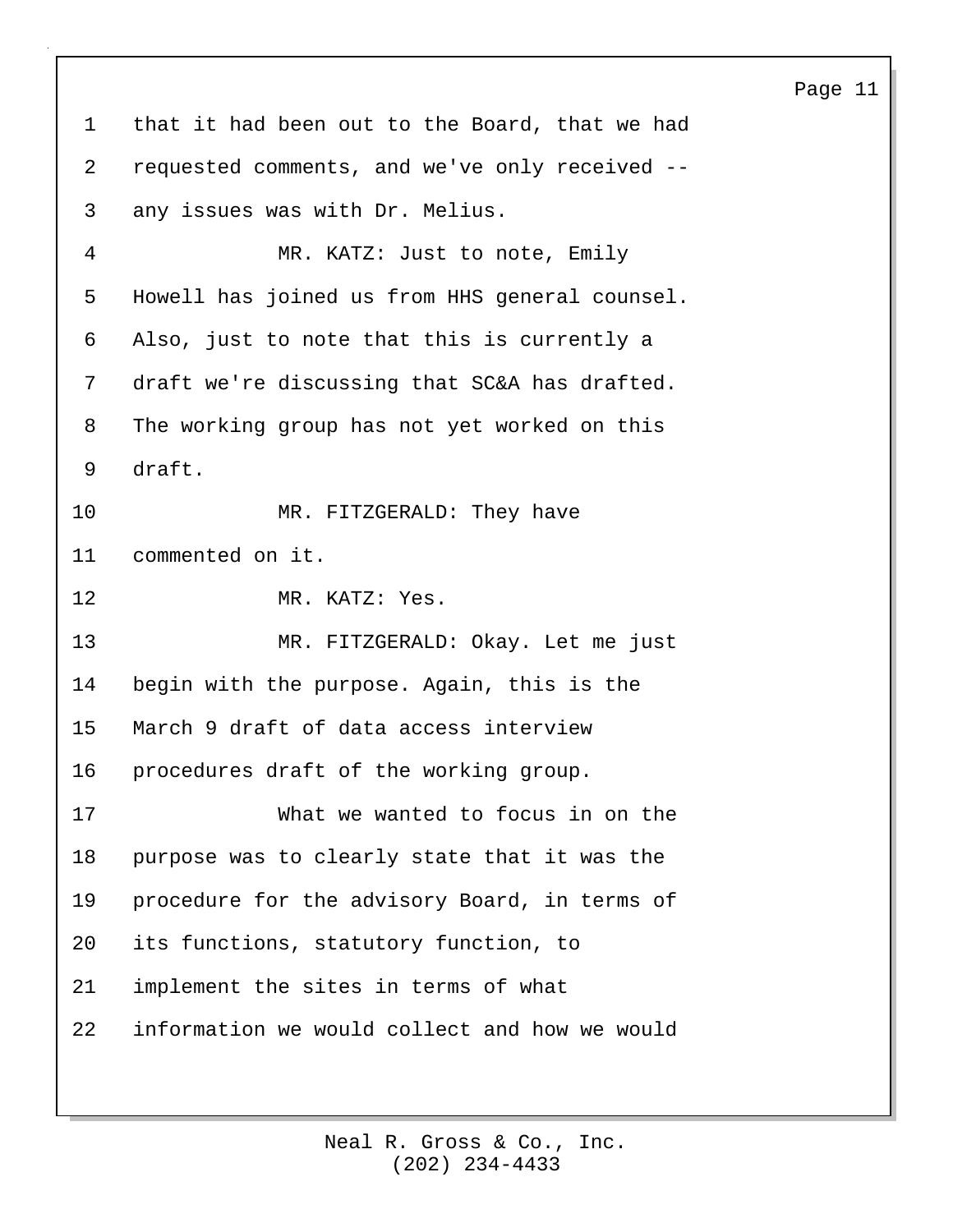1 collect it.

| $\overline{a}$ | So this distinguishes, I think,                |
|----------------|------------------------------------------------|
| 3              | from the original NIOSH procedure 10, where it |
| 4              | was an overarching procedure that covered not  |
| 5              | only NIOSH and its contractors, but the Board  |
| 6              | and the Board's technical support contractors. |
| 7              | So this applies exclusively to the Board and   |
| 8              | to the Board's technical support contractor.   |
| 9              | What we say in the purpose section             |
| 10             | is this procedure corresponds to and is        |
| 11             | consistent with the objectives and tenets of   |
| 12             | the NIOSH procedures contained in OCAS PROC-   |
| 13             | 010, which is the data access interview        |
| 14             | procedures and PROC-011, which is the          |
| 15             | classification review procedures.              |
| 16             | So I think the intent there was to             |
| 17             | indicate that while we were trying to          |
| 18             | emphasize the Board's unique responsibilities  |
| 19             | and role and how technical support contractors |
| 20             | would support that role, we were, in fact,     |
| 21             | trying to make this as consistent with PROC-   |
| 22             | 010 as possible just to assure a coherent      |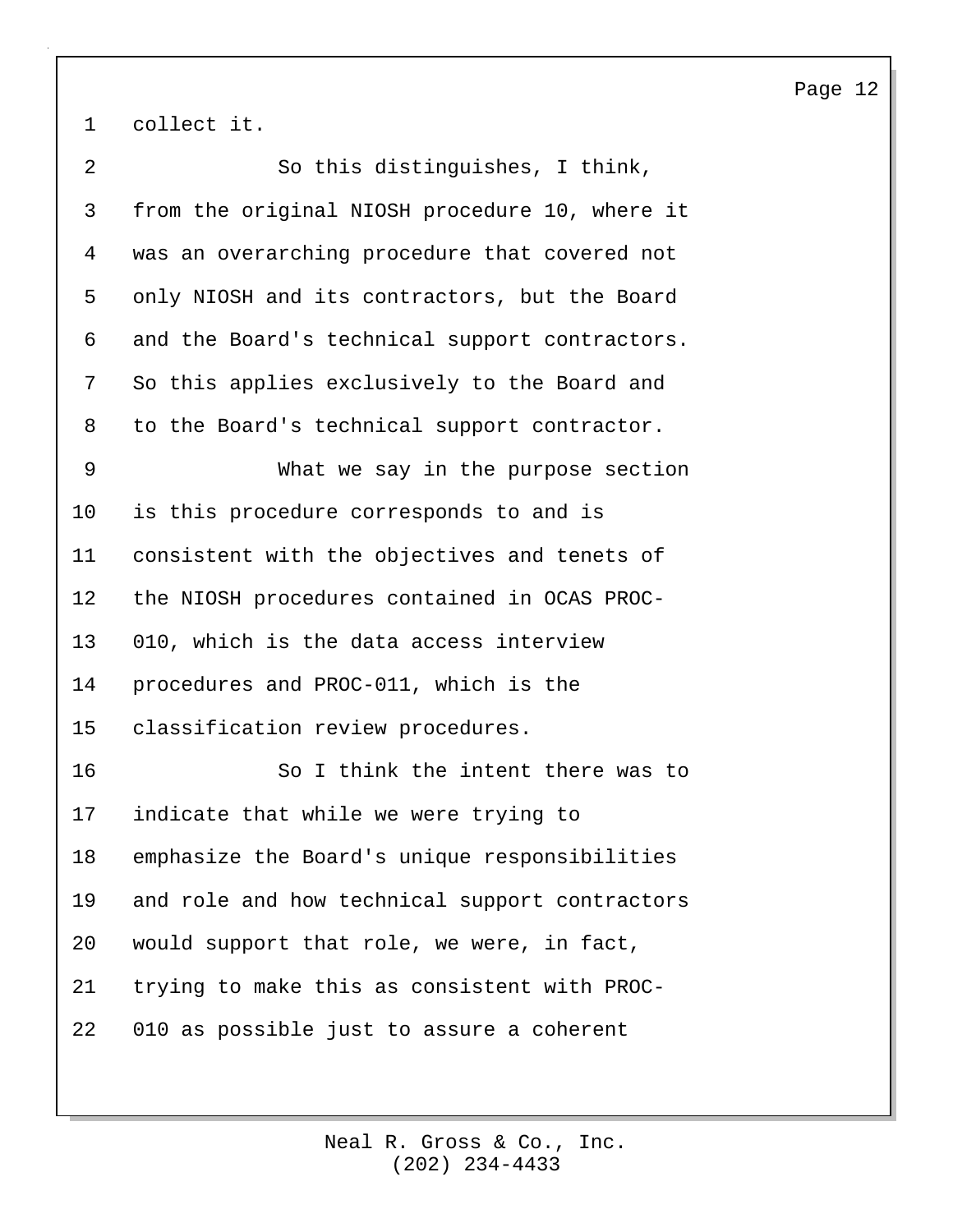1 uniform approach on the DOE site. I think 2 that's what DOE would want to see. I think 3 that's sufficient as well.

4 Actually, in practice, I think 5 things have been going reasonably well in 6 terms of the coordination, so the intent here 7 was to stipulate how the Board and its 8 technical support contractor would function 9 independently, but to point to how that would 10 be consistent with PROC-010.

11 This procedure differs in some 12 respects. It does not get into, necessarily, 13 all the steps. For example, with classified 14 information, and we can talk about that a 15 little later. It does point to the DOE 16 security plan. It does point to PROC-011. It 17 does not repeat a number of those steps. I 18 think there were some sections in the PROC-010 19 that, in fact, did that. So to some extent, 20 there is some modification in that area. 21 In addition to data access, it 22 also gets into the steps to conduct interviews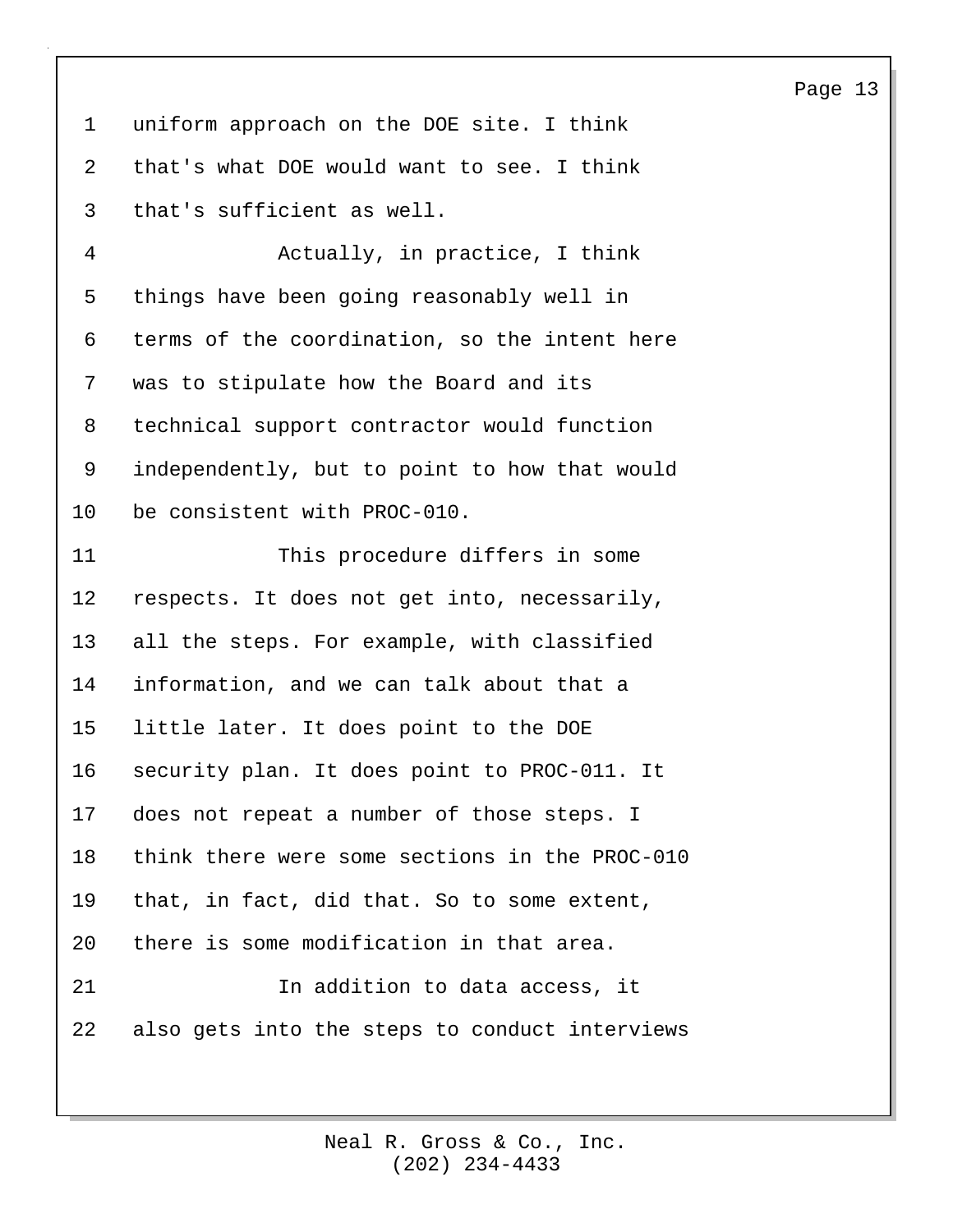1 at the sites -- it says on-site as well as 2 off-site -- and how the information collected 3 from that interview would be handled. So 4 again, that's pretty consistent with what I 5 think was in the original PROC-010. In terms 6 of scope -- 7 MR. KATZ: Joe, before we go, there 8 is what seems like a substantial difference 9 under your purpose. I don't know if we want to 10 go through these piece by piece -- 11 MR. FITZGERALD: Would that be 12 helpful? 13 CHAIRMAN CLAWSON: That would be 14 fine. MR. FITZGERALD: Okay. 15 MR. KATZ: But under purpose, you 16 have sort of broken out that it's -- the steps 17 in this procedure are only recommended for 18 data requests for all of the DOE and AWE 19 sites. But that they're required only for 20 certain sites that you list under appendix A, 21 named applicable weapons and former weapons 22 facilities, which is a real deviation, I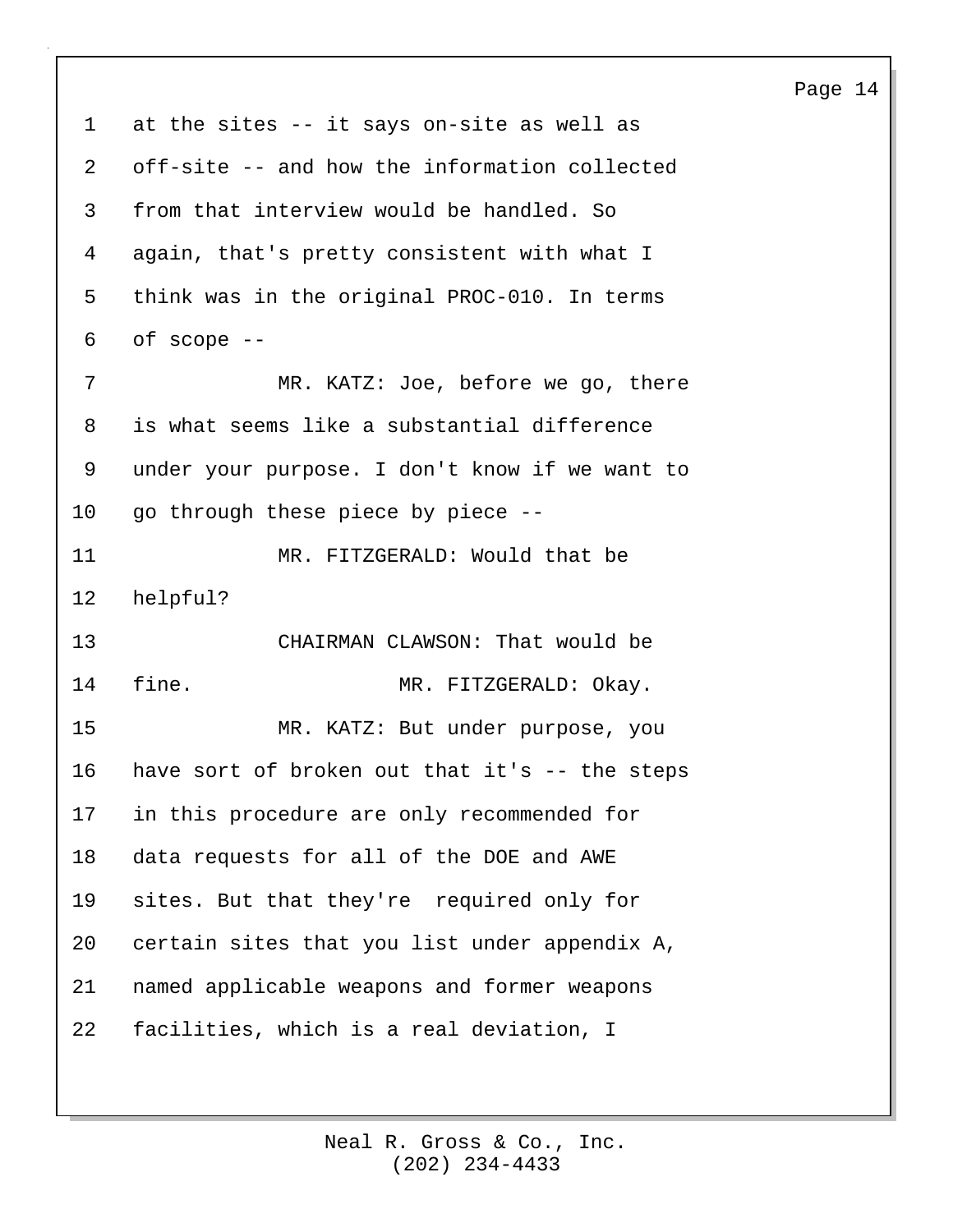1 think, from the OCAS procedure, which requires 2 this procedure for all sites without any 3 qualification. 4 MR. FITZGERALD: Okay. 5 MR. KATZ: Maybe you could discuss 6 that. 7 MR. FITZGERALD: Well, I think that 8 was something that was not intended, so if the 9 wording is recommended -- this should be 10 required for the DOE sites. 11 MR. KATZ: Does everybody follow 12 where I'm leading here? It's in the purpose, 13 the second paragraph. It begins the steps 14 outlined in this procedure are recommended for 15 data requests for certain sites that are 16 listed in appendix A, but that they're only 17 required -- they're recommended for certain 18 sites, but they're only required for the sites 19 in appendix A. 20 DR. MAKHIJANI: Joe, it seems to me 21 that in appendix A, you were listing all the 22 DOE sites that you were recommending for AWE.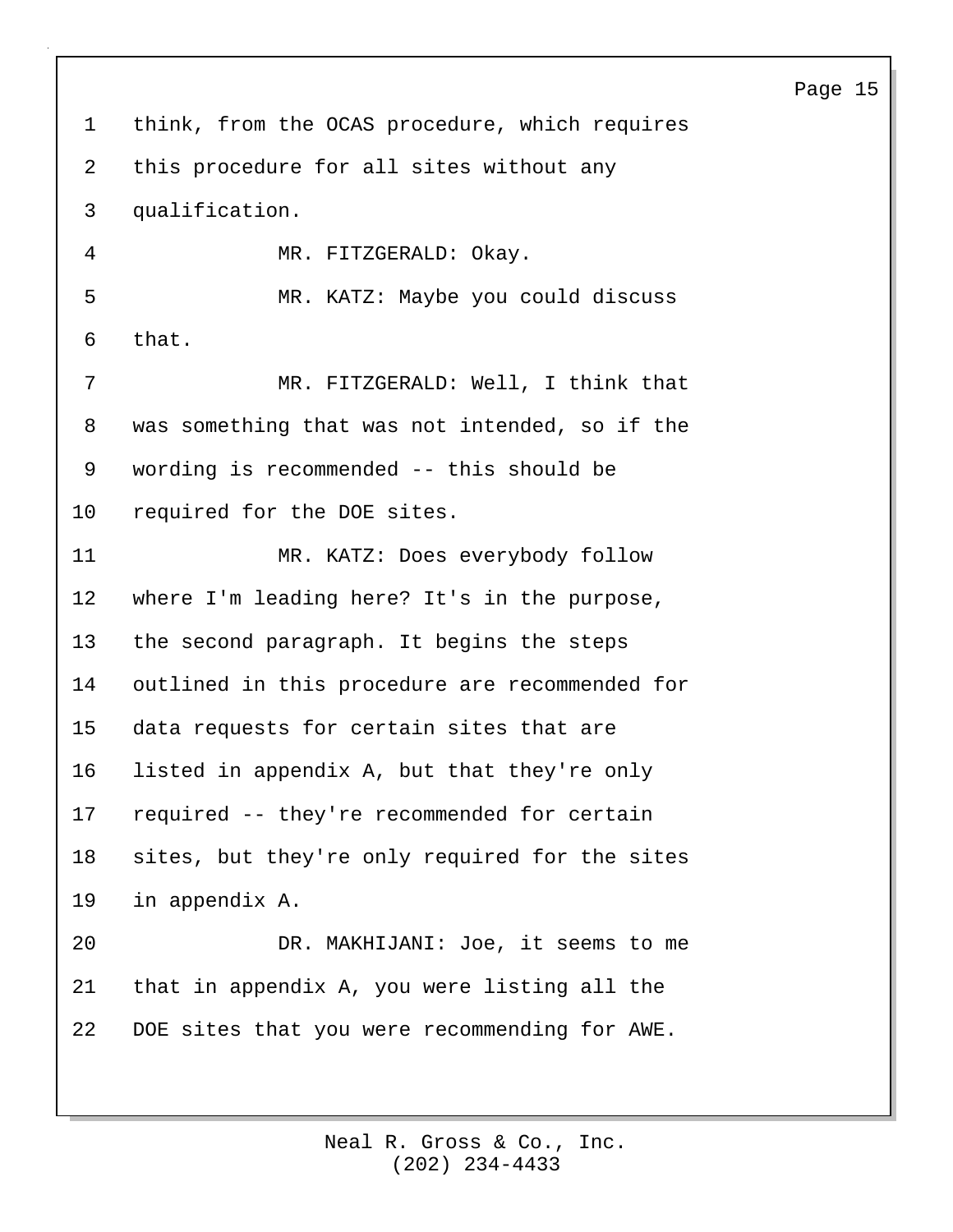1 Is that  $--?$ 2 MR. FITZGERALD: No. Appendix A is 3 a list that was derived -- I believe it was 4 for PROC-011. 5 CHAIRMAN CLAWSON: These are the 6 ones that have security issues? 7 MR. FITZGERALD: Right. 8 MR. KATZ: It's applicable weapons 9 and former weapons facilities. It's the 10 Lawrence Livermore -- there may be about 15 of 11 them, major sites. 12 MR. CALHOUN: I'm not sure that 13 list is even necessary because they won't see 14 them all. 15 DR. MAURO: Yes, I was just going 16 to say that. 17 MR. CALHOUN: Not every one. 18 DR. MAURO: Is there any intent or 19 discussion on making distinctions between 20 these different kinds of sites? 21 MR. CALHOUN: That's how we started 22 and then DOE says no. I mean, just for an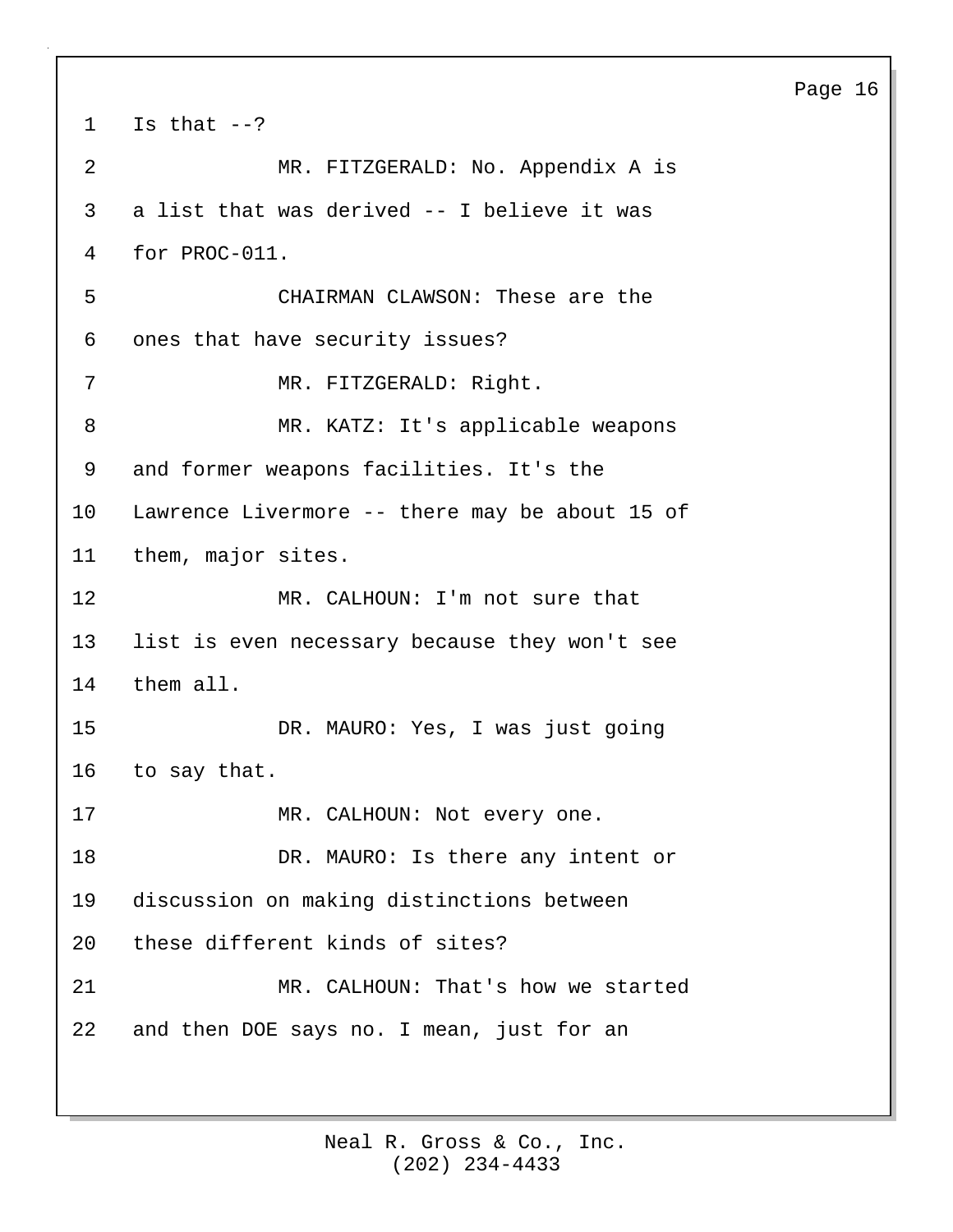| $\mathbf 1$ | example, we've all heard of the Residual          |
|-------------|---------------------------------------------------|
| 2           | Contamination Report, mostly AWE facilities --    |
| 3           | they want to see that?                            |
| 4           | MR. FITZGERALD: Okay, I don't see                 |
| 5           | any issue with making that required and apply     |
| 6           | to all sites.                                     |
| 7           | MEMBER BEACH: So you're just                      |
| 8           | saying slash out the recommended and --           |
| 9           | MR. FITZGERALD: We don't have to                  |
| $10 \,$     | wordsmith it here. I would say required for       |
| 11          | all sites and no list. I agree with Grady. I      |
| 12          | think we kind of departed from being specific     |
| 13          | unless -- I think that was an original            |
| 14          | construct that the community was considering      |
| 15          | back in the early fall last year, but I think     |
| 16          | they've kind of diverged from that and want to    |
|             | 17 see everything now.                            |
| 18          | MR. KATZ: Brad, could I raise just                |
| 19          | a procedural question?                            |
| 20          | CHAIRMAN CLAWSON: Sure.                           |
| 21          | MR. KATZ: Just in this example                    |
|             | 22 that Joe noted not to do copy-editing here. Is |
|             |                                                   |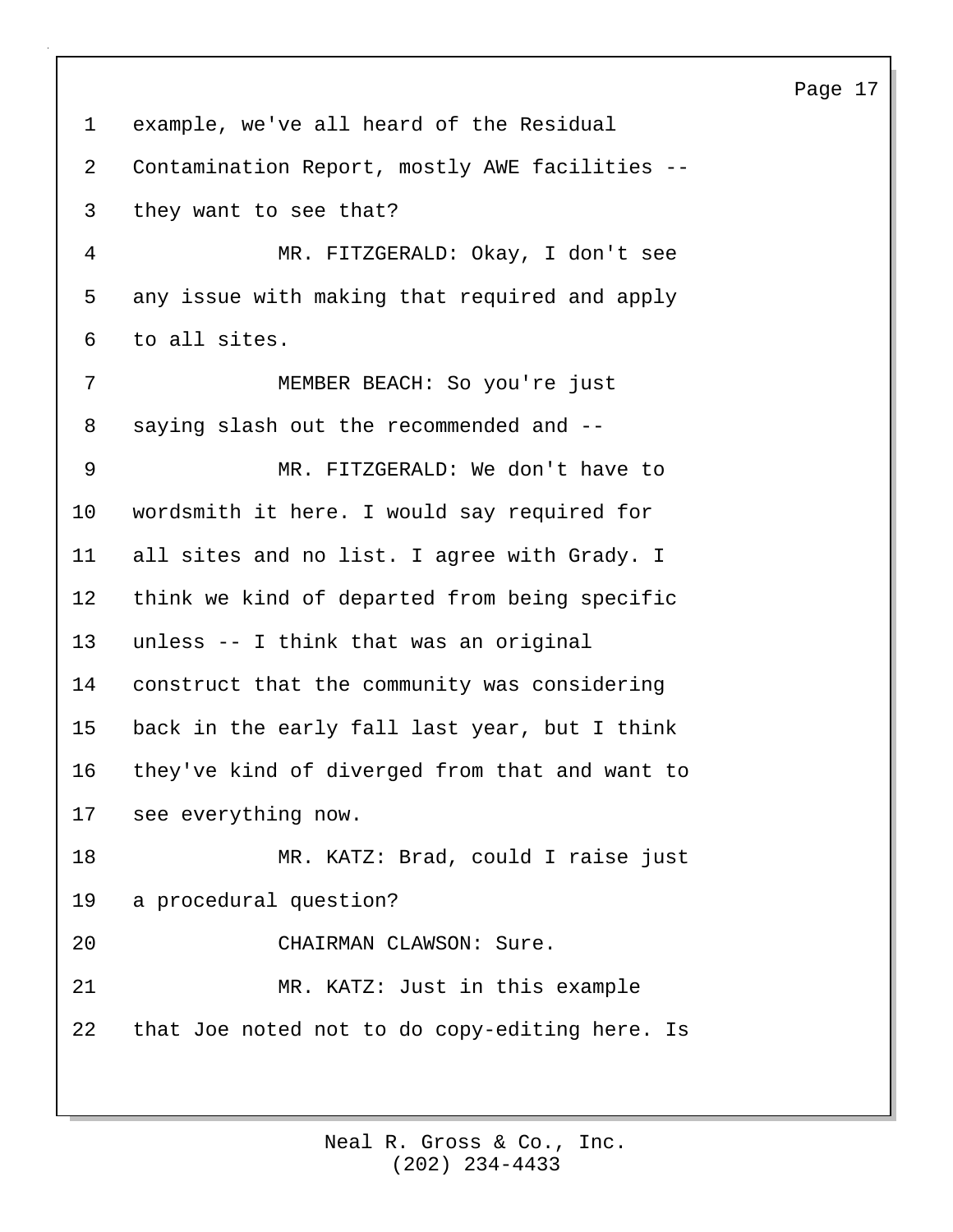1 it fine with you -- throughout the document I 2 would suggest, it's very hard to do copy-3 editing in real time, but if we just indicate 4 where there are issues and the substance of 5 the issue, could we then just provide comments 6 to SC&A and the working group and the working 7 group members, you all. Those copy edits then 8 can be done? 9 CHAIRMAN CLAWSON: Yes, that will 10 be fine, but I thought this was kind of what 11 this was for so we could go through this step 12 by step. 13 MR. KATZ: I'm agreeing with that 14 totally. I'm just saying actual copy-editing, 15 writing it out as it -- to speak -- is 16 difficult to do. 17 CHAIRMAN CLAWSON: We'll have to 18 sit down afterwards and get it exact. 19 MR. FITZGERALD: Just to clarify, 20 you're saying to submit sort of more formally 21 after the meeting? 22 MR. KATZ: Exactly.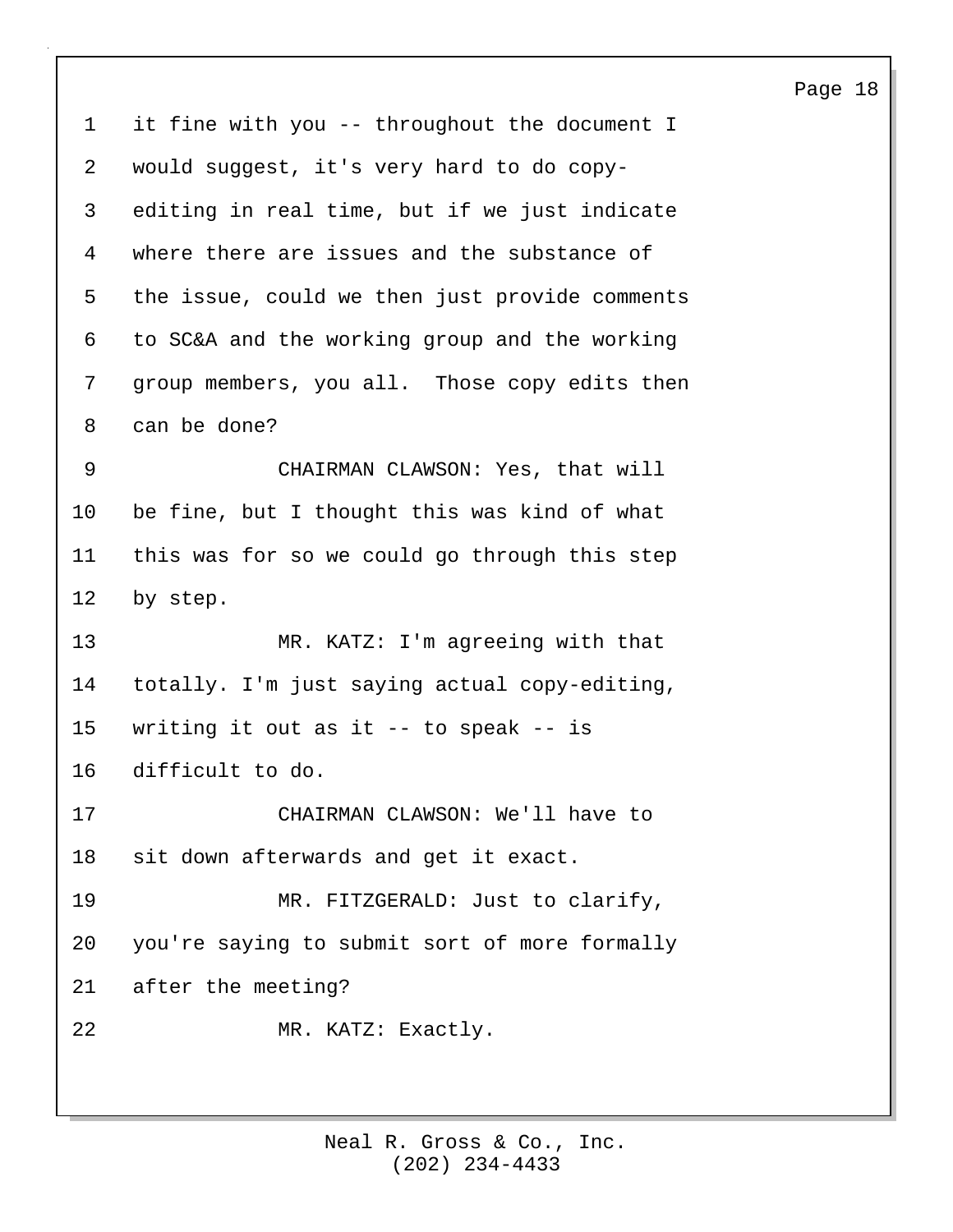| $\mathbf{1}$   | MR. FITZGERALD: That's fine.                   |
|----------------|------------------------------------------------|
| $\overline{a}$ | MR. KATZ: Just so that we don't                |
| 3              | spend a lot of time trying to get the words    |
| 4              | exactly right.                                 |
| 5              | DR. MAURO: Before we move on with              |
| 6              | this, the fact that we're discussing --        |
| 7              | distinctions may or may not emerge from        |
| 8              | handling highly secure sites to just, let's    |
| 9              | say, not such secure DOE sites, then the       |
| $10 \,$        | different categories of AWE facilities --      |
| 11             | there's a continuum here of interest. I        |
| 12             | haven't been privy to lots of the discussions  |
| 13             | related to when there may be treat-handling of |
| 14             | those interviews, data capture, or on the      |
| 15             | back-end, review of work products.             |
| 16             | In my mind, I guess one of the                 |
| 17             | things I'd like to hear as we move through all |
| 18             | this processes, is where distinctions are made |
| 19             | where we may get a little relief -- because I  |
| 20             | have been living in the trenches with the      |
| 21             | procedures, as many of us have, and I know     |
| 22             | that sometimes that can be burdensome.         |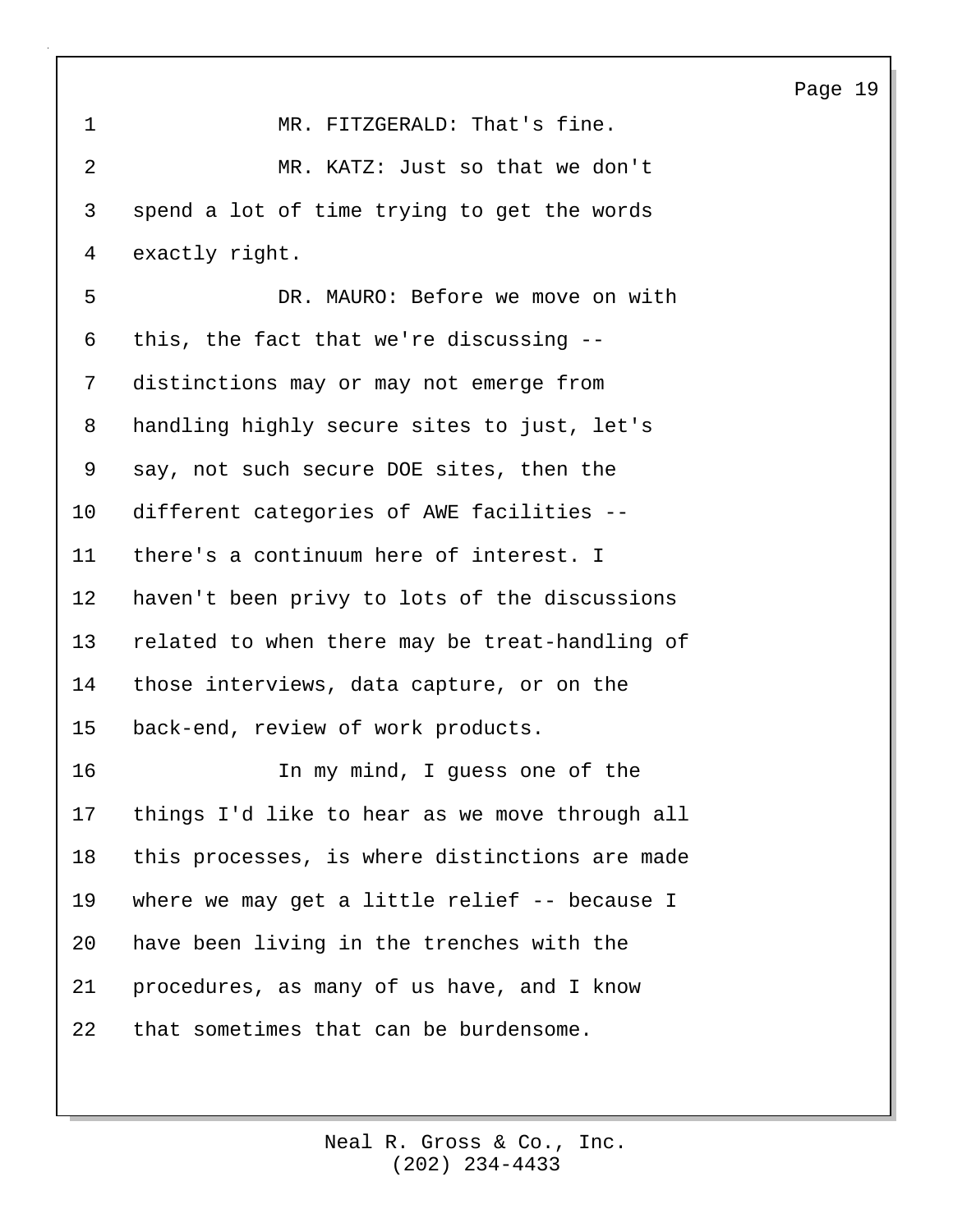| 'aae | Ω |
|------|---|
|------|---|

| $\mathbf 1$    | On face value, some of them seem              |
|----------------|-----------------------------------------------|
| $\overline{a}$ | to be burdening the system and perhaps,       |
| 3              | sometimes it doesn't need to be burdened. But |
| 4              | sometimes you have no choice and I understand |
| 5              | that, and so as we move through this, those   |
| 6              | places where distinctions are made, where     |
| 7              | maybe some relief is granted not only to us   |
| 8              | but also to OCAS, I'd like to hear a little   |
| 9              | bit more about that and make sure if there is |
| 10             | room for some relief that we capture that     |
| 11             | language in our procedures.                   |
| 12             | MS. HOWELL: Ted, Nancy has said               |
| 13             | they're having no sound.                      |
| 14             | MR. KATZ: Oh no, there's no line,             |
| 15             | as a matter of fact. That's what that beeping |
| 16             | was.                                          |
| 17             | MR. FITZGERALD: I thought somebody            |
| 18             | was coming in or something.                   |
| 19             | MR. KATZ: So let's break for a                |
| 20             | second and figure out what happened with the  |
| 21             | line.                                         |
| 22             | (Whereupon, the above-entitled                |
|                |                                               |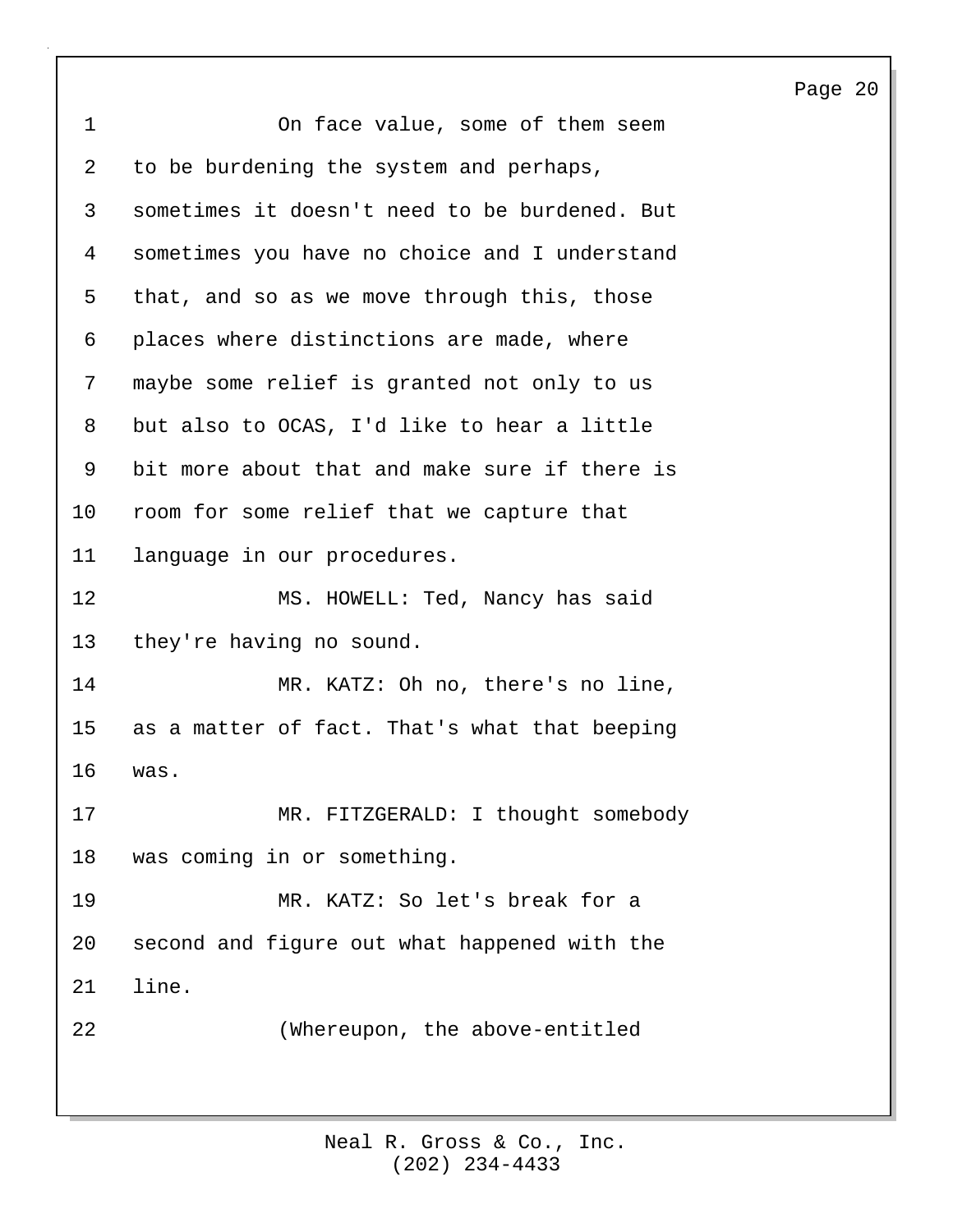1 matter went off the record at 9:48 a.m. and 2 resumed at 9:51 a.m.) 3 MR. FITZGERALD: This is Joe 4 Fitzgerald again. I hope everybody can hear 5 me. Quick recap -- I was going through the 6 purpose section, which is section 1 of the 7 proposed -- or I should say the strawman 8 version of the data access and interview 9 procedures for the Board. 10 I think a comment was raised when 11 we got to the applicability of this procedure 12 to the DOE sites. We had recommended with a 13 list of DOE National Security sites, which I 14 think was rightfully pointed out that it's an 15 outmoded construct. It was something that was 16 a framework that we looked at, probably in 17 early fall last year and DOE is looking at all 18 documents coming from all their sites, 19 including AWE sites. 20 So what was commented on was the 21 need to reword that to indicate that this 22 procedure is required for all DOE, including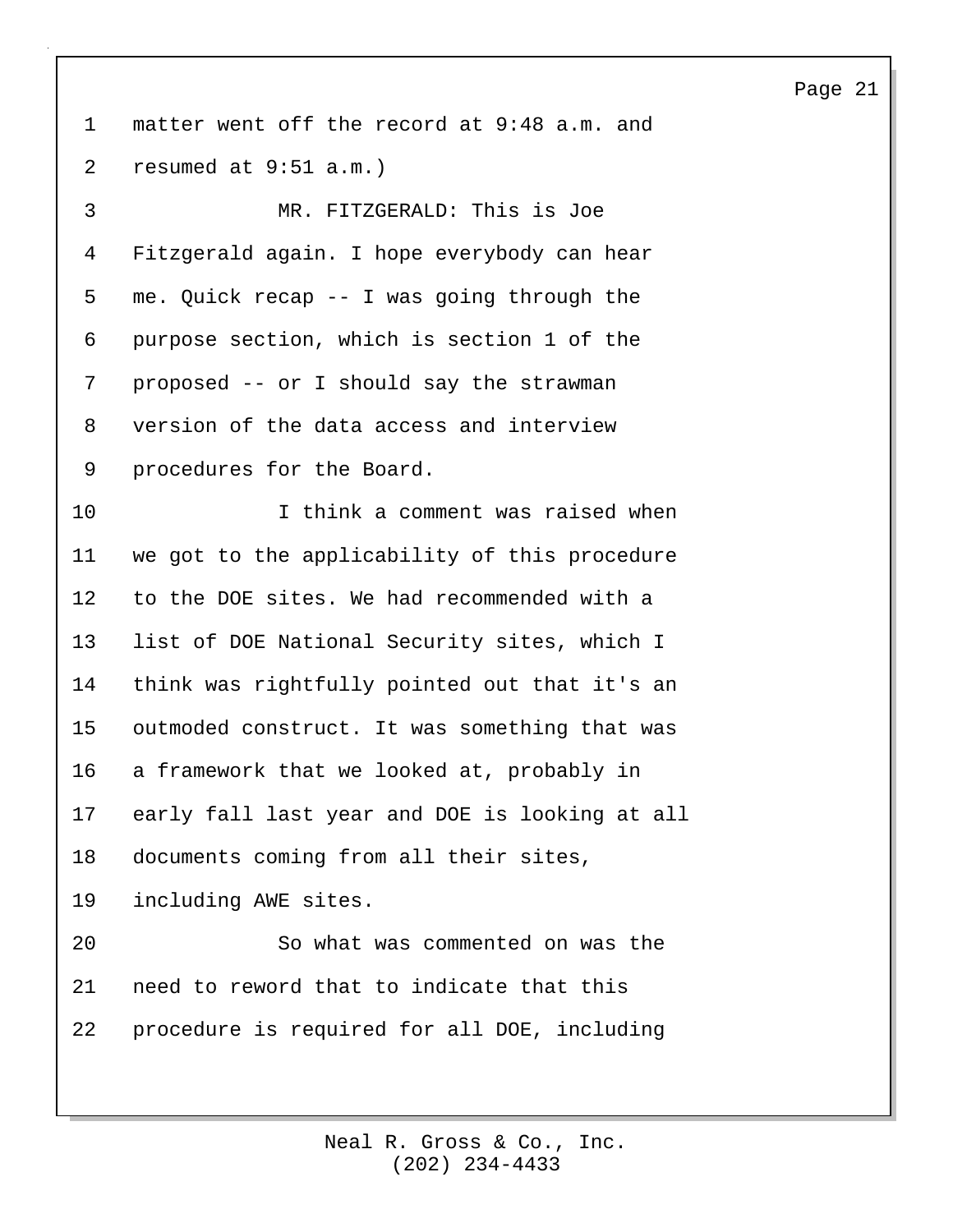1 AWE sites. I think it was Grady's comment that 2 frankly, on that basis, the list of facilities 3 could be struck as well, which I agree with 4 because it is just not relevant at this point 5 given what the actual practice is in terms or 6 reviews at DOE sites. 7 So that's pretty much what we had 8 covered before the interruption and that's 9 where we are. We're in section 2.0, which is 10 scope. 11 MR. KATZ: Wait. Hold on one 12 second. Can someone on the phone let me know - 13 - can you still hear us? 14 MS. JOHNSON: Yes. 15 MR. KATZ: Okay, okay. Thank you 16 very much. 17 MR. FITZGERALD: Okay, we are 18 moving on. That was section 1, in terms of 19 purpose. We're going to section 2, which is 20 the scope of the procedure. 21 The difference there is simply the 22 scope in the, I think, the original NIOSH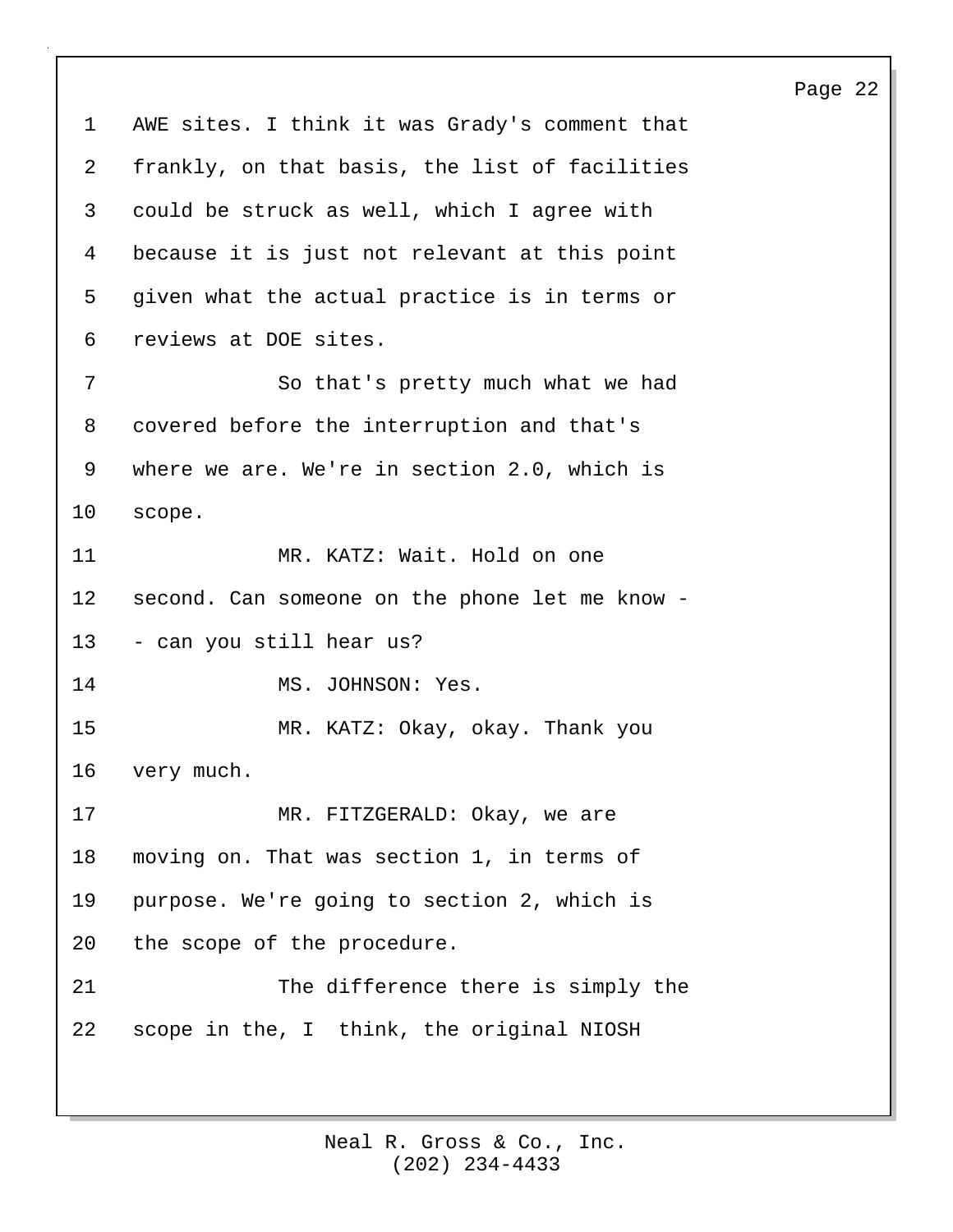| $\mathbf 1$ | procedure was to obviously cover NIOSH's       |
|-------------|------------------------------------------------|
| 2           | contractors and the Board and its technical    |
| 3           | safety, technical support contractors under    |
| 4           | one umbrella. This particular scope applies to |
| 5           | the Board and its technical support contractor |
| 6           | alone. That's the difference in the scope.     |
| 7           | References -- we are referencing               |
| 8           | both PROC-010 and PROC-011, the NIOSH data     |
| 9           | access interview procedures, the DOE           |
| 10          | classification review of documents procedure,  |
| 11          | the Title 42, part 82, Title 43, part 83,      |
| 12          | which are the two key NIOSH reconstruction     |
| 13          | regulations.                                   |
| 14          | DR. MAURO: Joe, I think it is 42.              |
| 15          | MR. FITZGERALD: I'm sorry. Did I               |
| 16          | say 42?                                        |
| 17          | DR. MAURO: This is a typo.                     |
| 18          | MR. FITZGERALD: It's a typo? Okay.             |
| 19          | We're passing typos as we go too. Again, this  |
| 20          | is the strawman, so we are probably going to   |
| 21          | do some editing as we go.                      |
| 22          | And the DOE security plan for the              |
|             |                                                |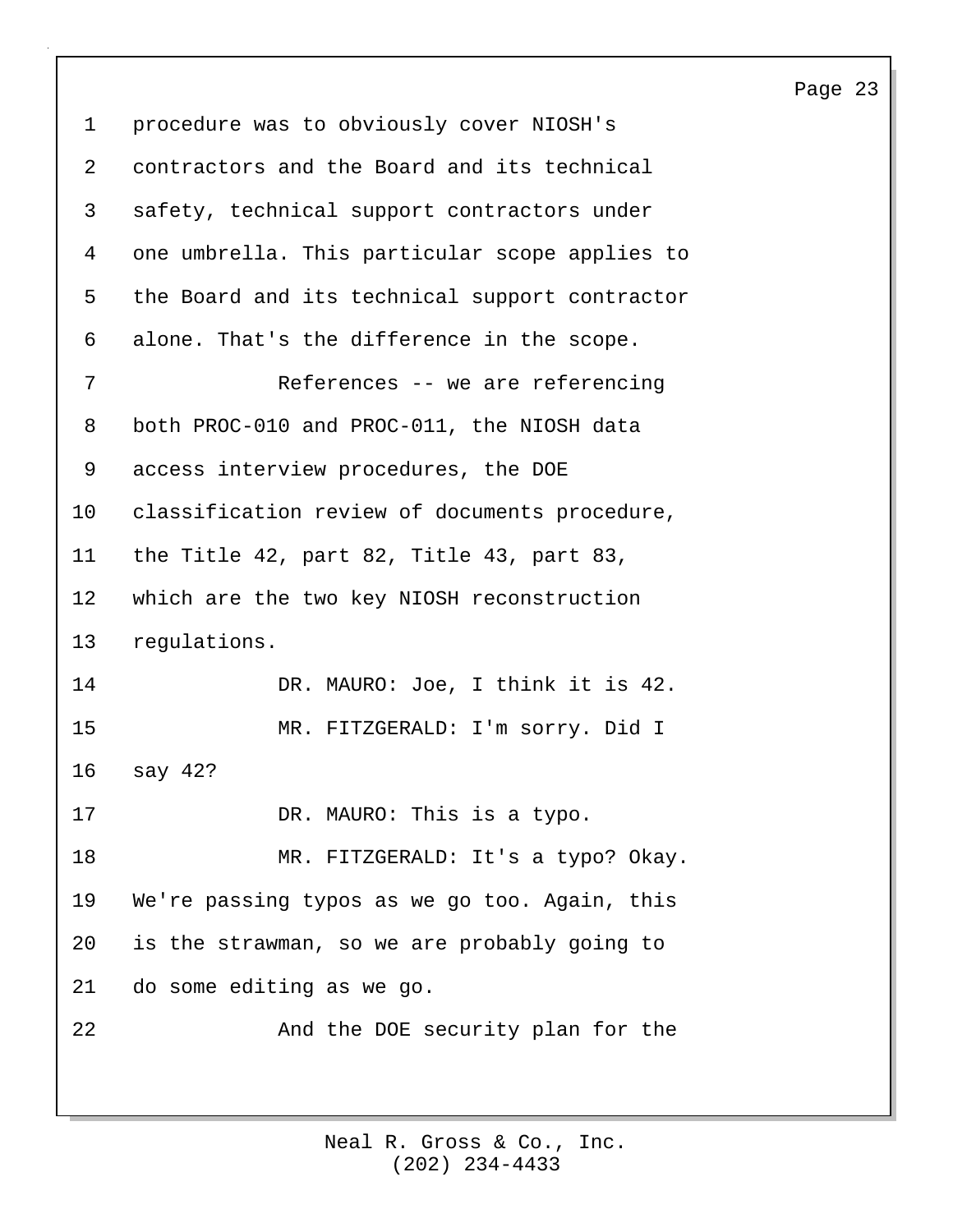1 EEOICPA program, which was issued on January 2 23, 2009 by memorandum from DOE. 3 MEMBER PRESLEY: Before we go on. 4 MR. FITZGERALD: Yes? 5 MEMBER PRESLEY: Do you not need to 6 reference the Atomic Energy Act of 1954 7 because that's what this is all about? 8 MR. FITZGERALD: Well, I think we 9 wanted to -- again, NIOSH reference three 10 documents. We're referencing which we thought 11 were the most direct documents that bore on 12 this one. We kind of cut it off at the five or 13 six. 14 I mean, clearly, there might be a 15 lot more than this, but I think these are the 16 five or six. But that's open -- I guess 17 whatever you want to do. 18 MS. HOWELL: I was just going to 19 say that I'm pretty sure that 10 CFR 1017, the 20 DOE UCNI regulation incorporates that and some 21 other laws by reference. 22 MR. KATZ: Okay.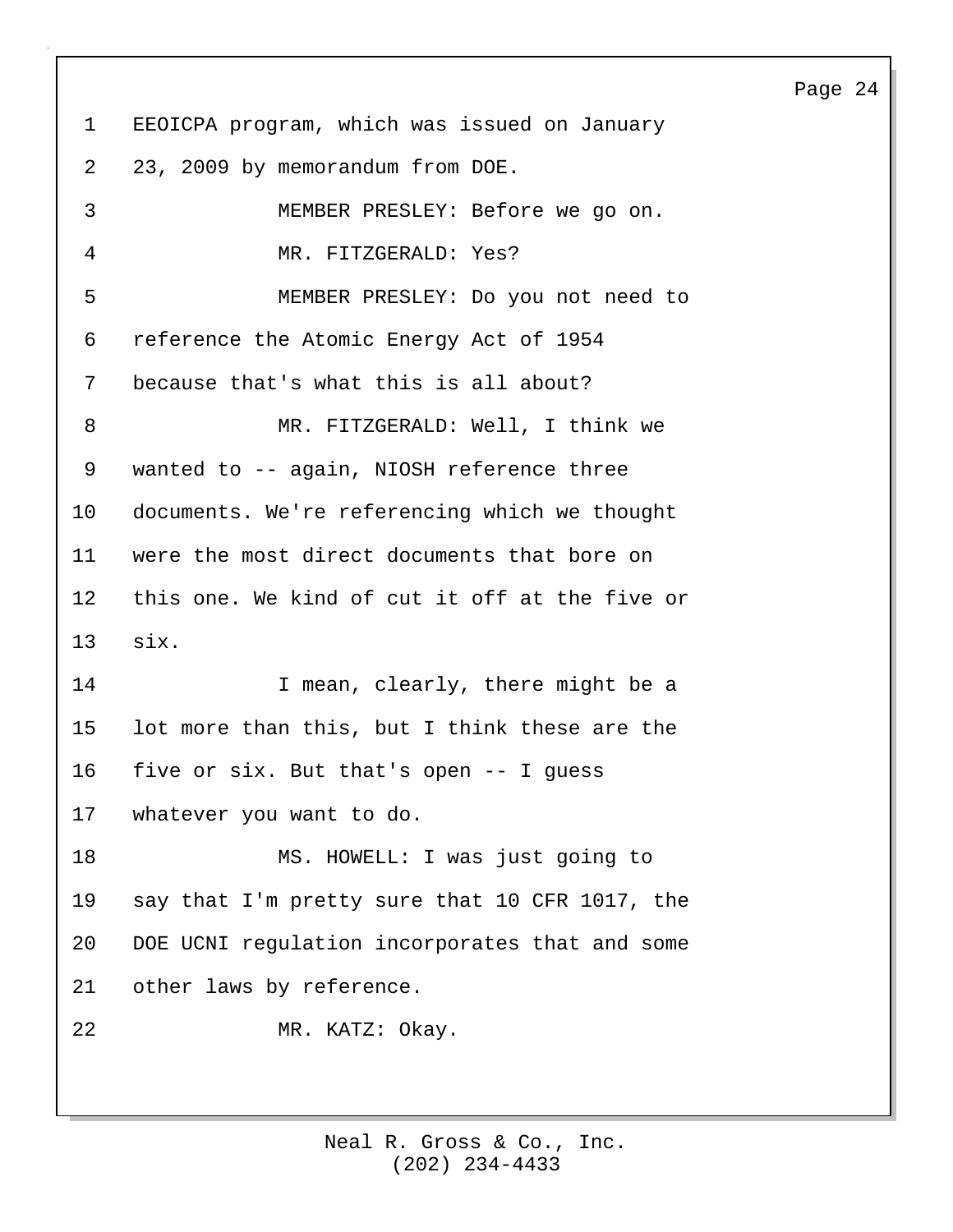1 MR. FITZGERALD: I mean, if there's 2 anything that -- 3 MR. KATZ: And that reference is in 4 the OCAS document too. 5 MR. FITZGERALD: We actually added 6 a few more from OCAS, but understandably, we 7 listed two of the OCAS procedures, so clearly 8 that would have been listed, but we're here,  $9$  so  $-$ 10 MR. KATZ: On references, I just 11 suggest -- I mean, OCAS -- the PR-011, which 12 has to do with review of classified documents 13 and so on, that's really a separate document 14 now with you. It wasn't really ever covered in 15 this document, so it probably can come out of 16 this as a reference. 17 It's not actually discussed in 18 this procedure except for in the front end 19 where it promises that it will be covered but 20 it's not covered, so you could just remove 21 that. 22 MR. FITZGERALD: Or maybe the

> (202) 234-4433 Neal R. Gross & Co., Inc.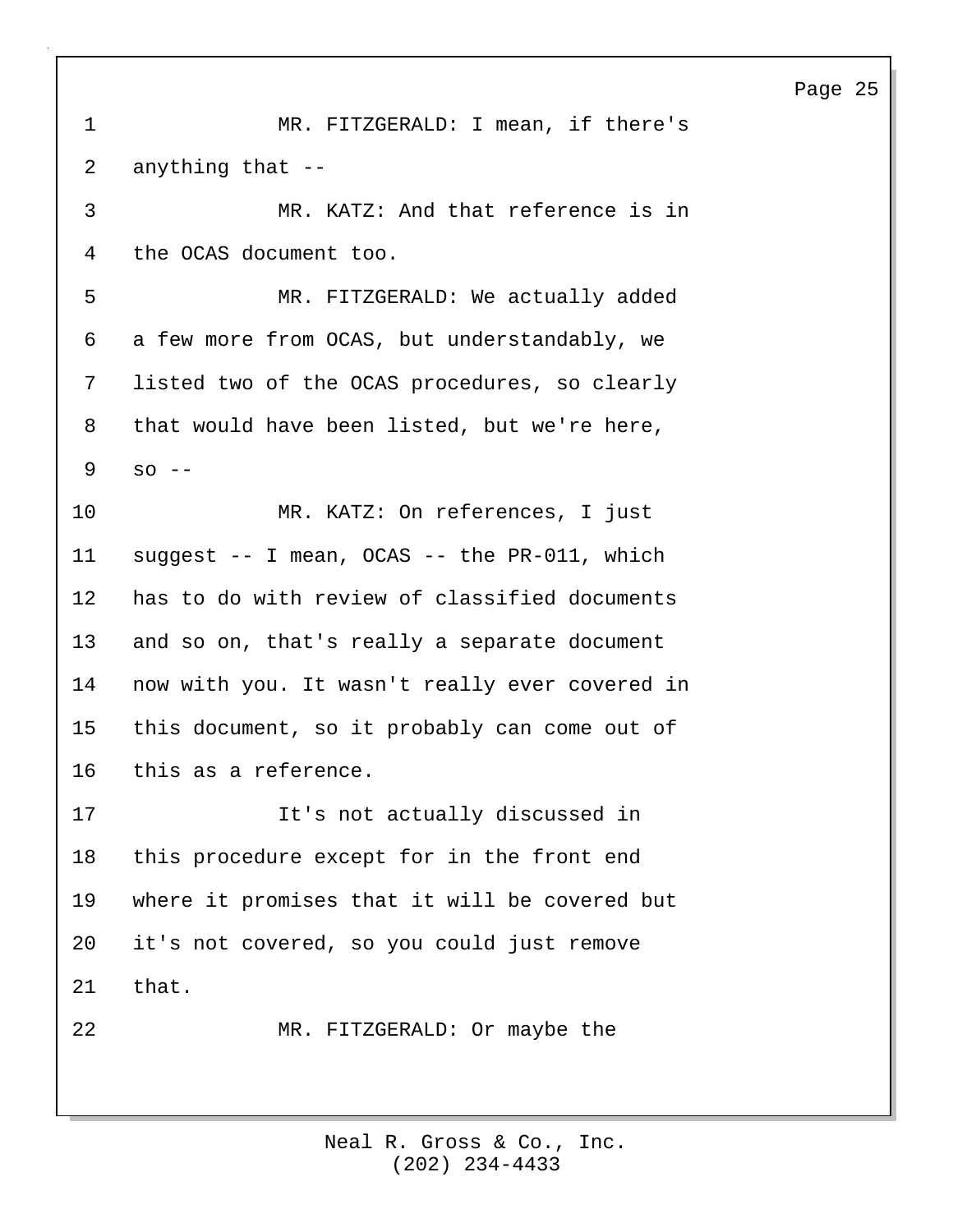1 question is whether it should be cited when we 2 get to the issue of classification or not. 3 We can go to the DOE security 4 policy or plan as a reference in the back as 5 well as PROC-011. I'm not sure. 6 MR. KATZ: So just while I'm 7 explaining this, you have now a comparable 8 PROC-011 to the OCAS procedure, whereas I 9 think when you started writing this document, 10 you were thinking about covering PROC-011 and 11 this and that, but you never did. 12 MR. FITZGERALD: Okay, I see what 13 you mean. I see what you mean, yes. 14 MR. KATZ: It's not in here. 15 MR. FITZGERALD: Yes, okay. 16 Certainly, the notion was that there wasn't 17 going to be an equivalent document to PROC-18 011, but that has since been developed so this 19 would come out. 20 MR. KATZ: Exactly. 21 MR. FITZGERALD: I got you. 22 DR. MAURO: Joe, I've got another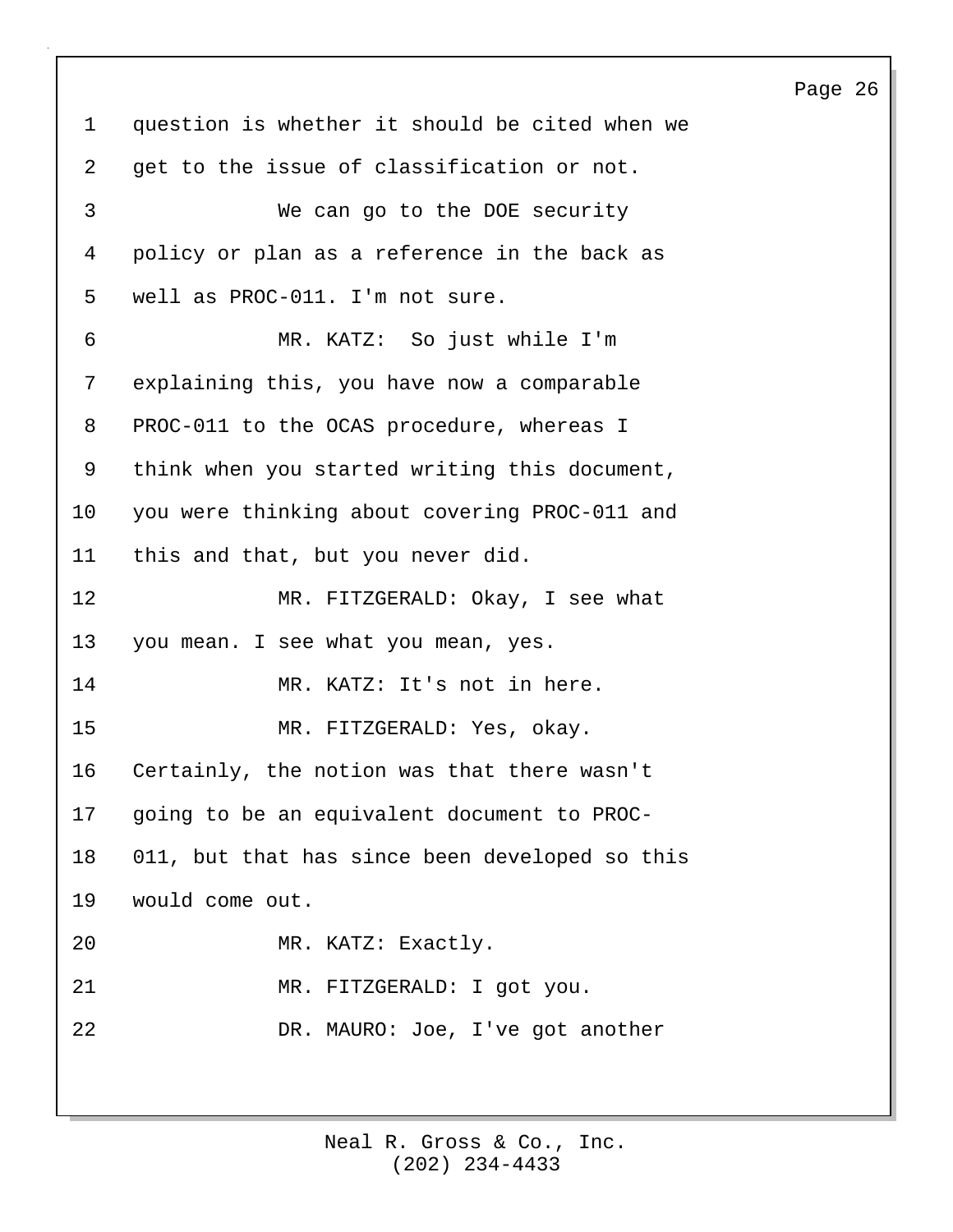1 question. I notice that there is an OCAS 2 policy 1 called handling and controlled 3 unclassified information. 4 I've been not quite sure of the 5 distinction between -- where that policy fits 6 in with 10 and 11. There's distinctions that 7 are between policy and the PRs. 8 MR. CALHOUN: That policy was in a 9 higher level document that we wrote to comply 10 with the DOE security plan. We actually had 11 that document reviewed by DOE and then PROC-12 010 and 011 are kind of implementing 13 procedures for the policy. 14 DR. MAURO: Okay, so this is 15 hierarchy as here and though you've crossed to 16 make reference to this, it's captured by the 17 lower tier documents? Okay, thank you. 18 MR. FITZGERALD: You are saying 19 that it should not be listed? 20 DR. MAURO: That's what I'm 21 hearing, yes. 22 MR. FITZGERALD: Yes, I don't know

> (202) 234-4433 Neal R. Gross & Co., Inc.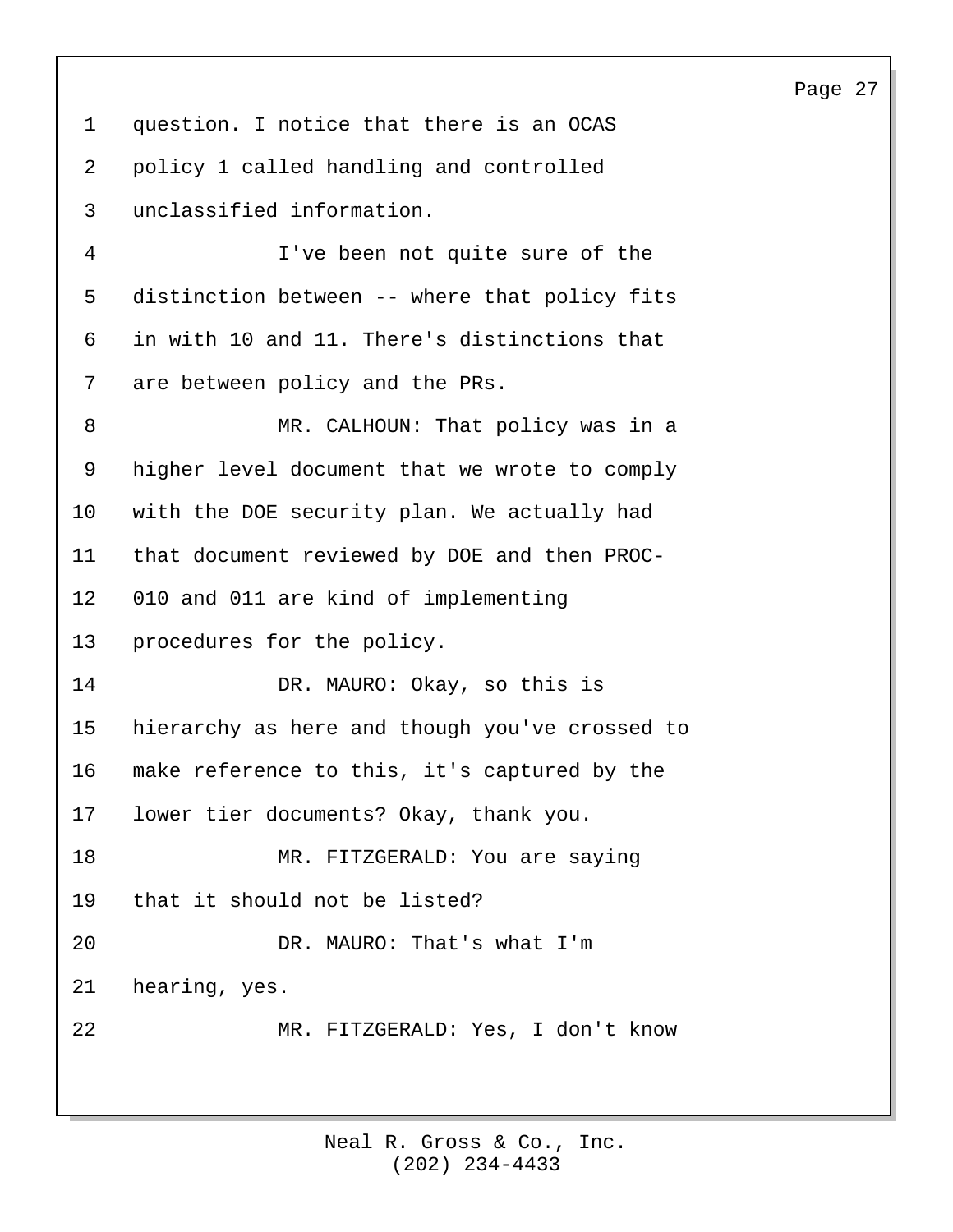1 if there's a particular presumption on these 2 references, but certainly we can play with 3 that a little bit.

4 Again, a little bit more to the 5 meat of the procedure, getting into the 6 responsibilities. We spent some time, 7 obviously given the length of the treatment -- 8 a couple pages worth on the responsibilities 9 just trying to clarify -- again, we haven't 10 had a -- I don't think -- a Board procedure 11 quite like this, so this is kind of cutting a 12 new cloth as far as who does what to whom. 13 So to some extent, this truly is a

14 strawman that the work group would have to 15 consider as far as what makes sense and what 16 options are available. We chose one path just 17 to have, again, a strawman of how it might be 18 able to work.

19 Now, just for the benefit of the 20 folks on the phone, what we're trying to 21 contrast this with is in PROC-010, which is 22 the NIOSH data access procedures. It's a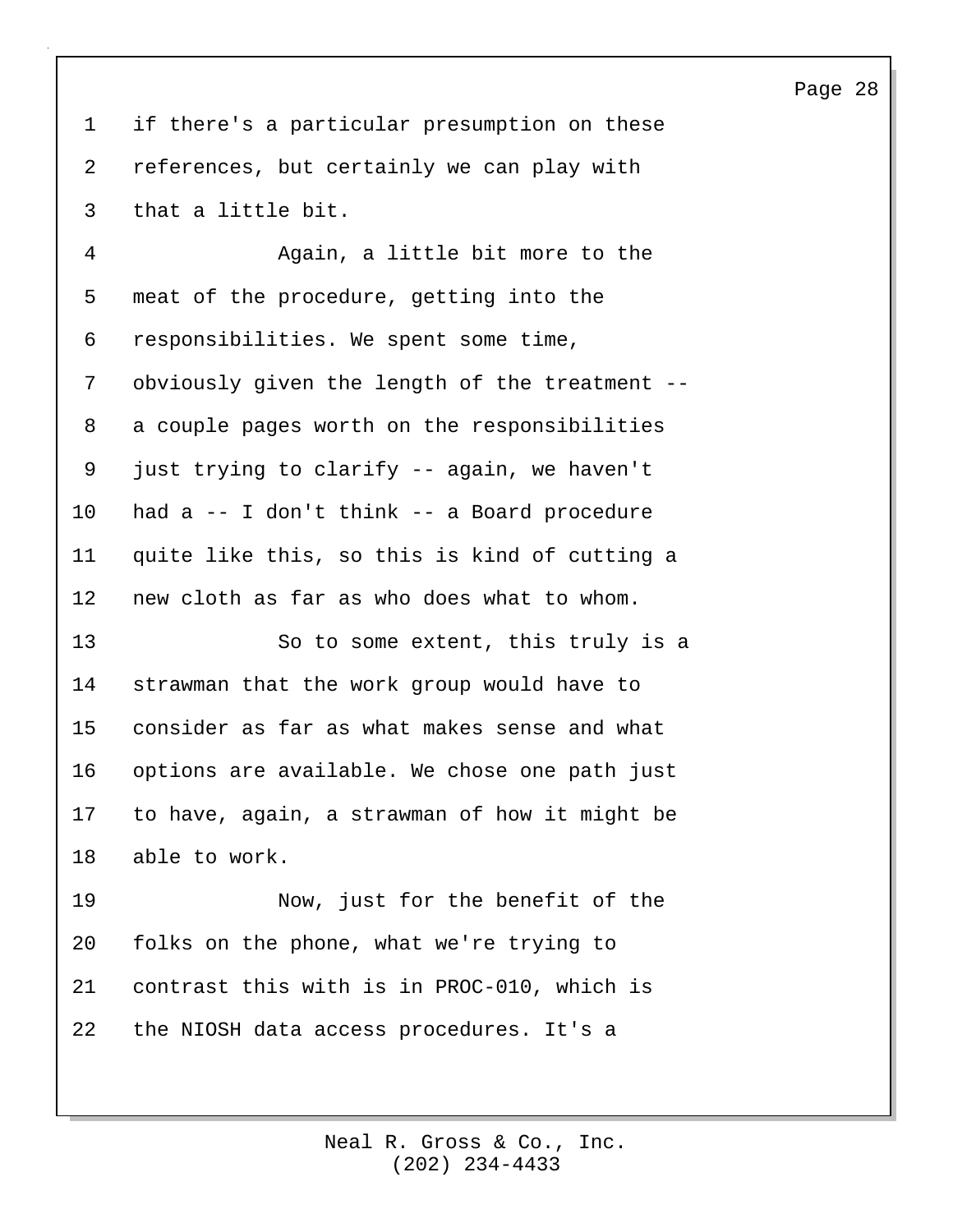1 system whereby we have NIOSH site points of 2 contact that the Board and its technical 3 support contractor would have to coordinate 4 with, work through, in terms of interactions 5 with DOE.

6 What we have in terms of 7 responsibilities for the Board -- in this 8 Board document is that the Chairman -- in this 9 case, Paul Ziemer -- would appoint POCs for 10 the various sites and presumably, those POCs 11 for sites that have work groups would be the 12 work group chairs. But nonetheless, those that 13 would be sort of the equivalent of what is in 14 PROC-010 is NIOSH POCs for the sites.

15 Getting into some of the details 16 of what might be an approach for the Advisory 17 Board, POC would be responsible for the 18 implementation of this procedure at the site. 19 Advisory Board POC may delegate all or part of 20 his functions to the technical support 21 contractor doing work at that particular 22 site. Now, the reason this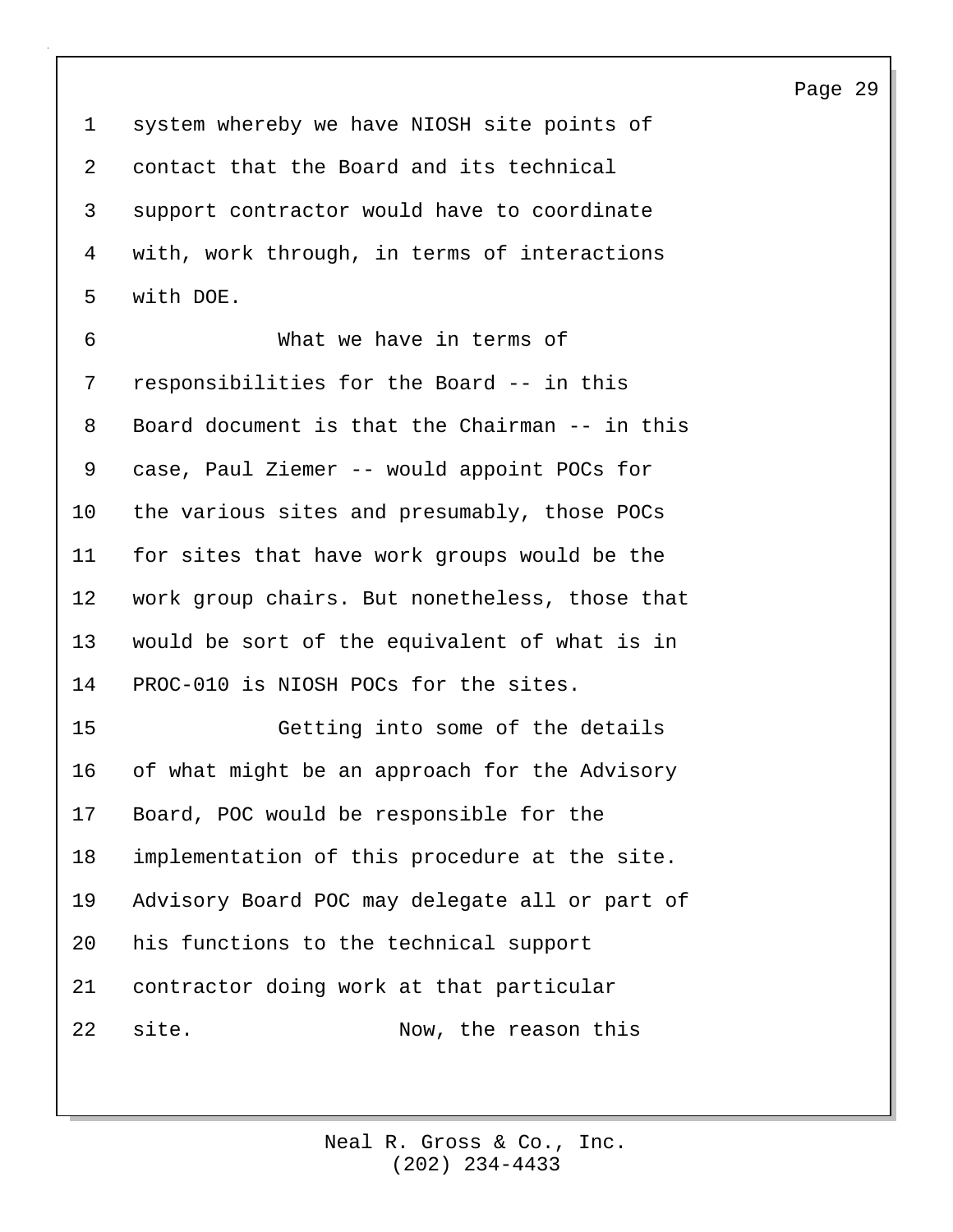1 framework is laid out because essentially 2 that's the MO or the modus operandi for how we 3 function at the DOE sites right now. We have 4 an individual or individuals that work with 5 DOE, identify information, make arrangements 6 for documents.

7 They keep the Board work group 8 chair informed of what's going on, status-wise 9 and whatnot. They coordinate with the NIOSH 10 POC. They coordinate with the DOE site POC. If 11 necessary, they go back and certainly do the 12 same with the headquarters POC. So that's kind 13 of the status-quo.

14 Now, let me make it very clear. 15 We're following the issued PROC-010, which 16 requires a lot of those communications to be 17 done through the NIOSH POC, certainly in he 18 beginning in particular, but through different 19 steps as prescribed by PROC-010. 20 This would provide certainly a

22 the Advisory Board POC or as it is done now,

21 similar system, but that would be done through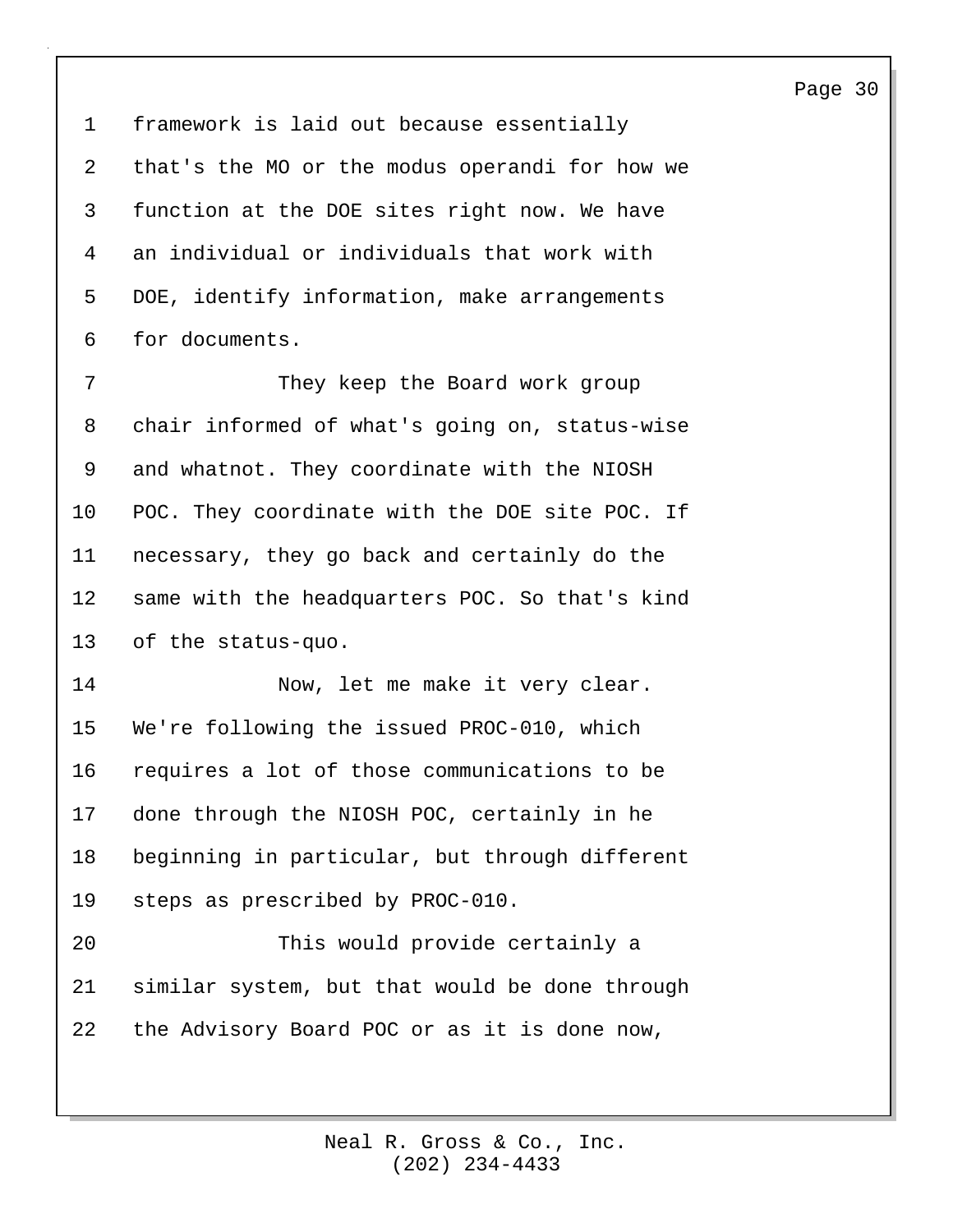1 through SC&A, if in fact, the work group chair 2 looks to SC&A to do that.

3 We have a couple things in here 4 that I want to just touch on. The chairman of 5 the Advisory Board would certainly provide the 6 DOE with the pertinent information on who's 7 who. Certainly, one of the challenges we have 8 is that a lot of times the site may not know 9 who we are and what function we're playing. 10 So to some extent, this helps in

11 terms of identifying people, identifying what 12 contracts we're operating under and whatnot. 13 It's sort of a station identification.

14 From there, we would coordinate 15 first time visits. This would still, in fact, 16 be very carefully coordinated with NIOSH. A 17 lot of times we're at the site at the same 18 time. From the DOE's standpoint, there's a 19 real advantage to making sure that they're not 20 getting inundated. So in terms of site visits, 21 in terms of document requests, that would 22 remain to be coordinated.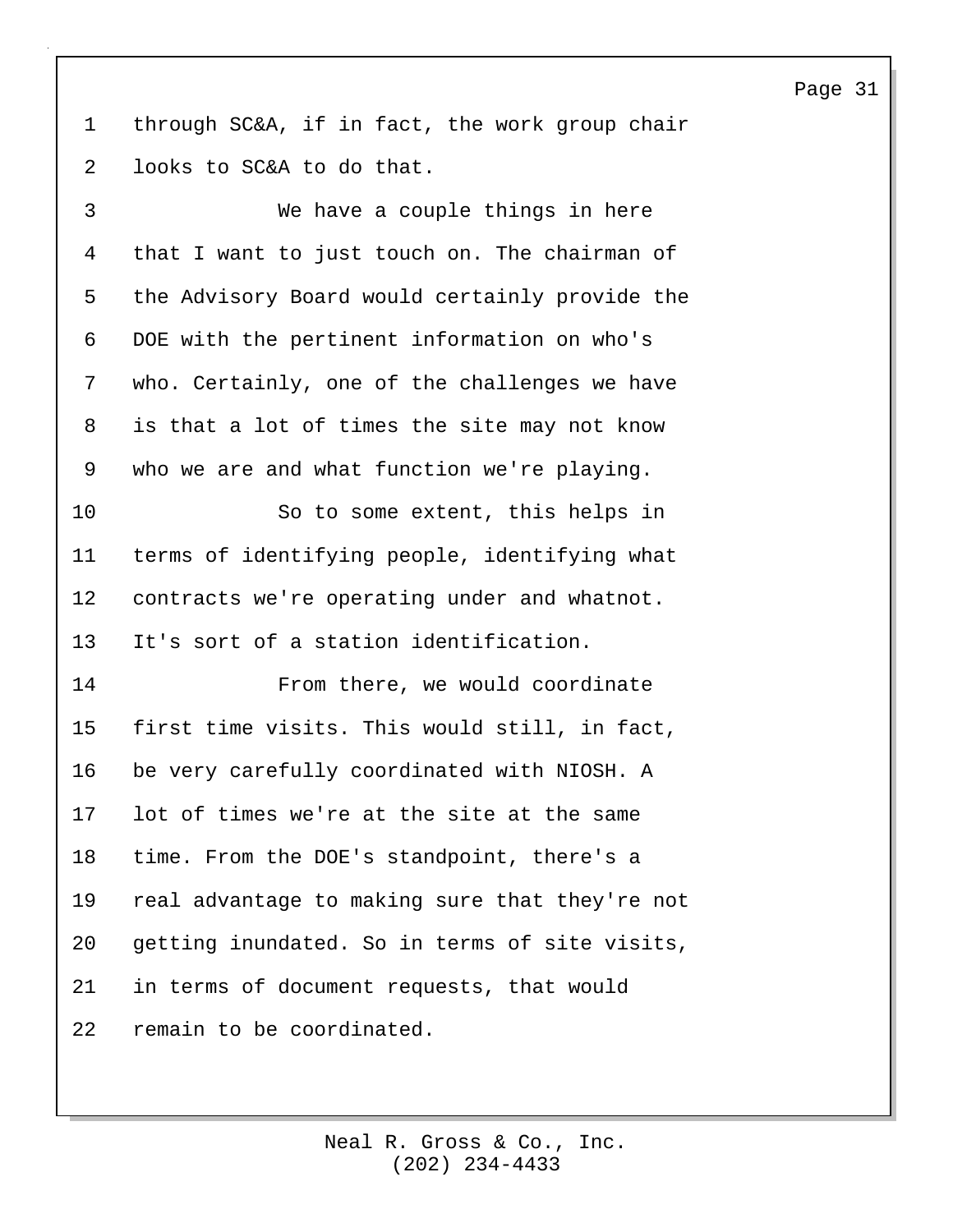1 DR. MAURO: I'm sorry, Joe. You 2 left the first item under responsibilities on 3 the chairman -- 4 MR. FITZGERALD: Yes. I am under 5 the Advisory Board point of contact. I think 6 the one item we had for the chair was to, in 7 fact, designate who the site POCs would be. 8 DR. MAURO: One of the things you 9 said that struck me that is very important is 10 that we know the trigger is for -- it says, 11 okay, we want an SEC review -- 12 MR. FITZGERALD: Or a site. 13 DR. MAURO: Some trigger, a 14 trigger. Now, at that point, that means that 15 there are procedures -- we, of course, SC&A, 16 have the Board approved procedures to, in 17 effect, implement. In fact, we trigger a 18 procedure that we already have in place and 19 has been approved. 20 MR. FITZGERALD: Right, right. 21 DR. MAURO: What you had mentioned 22 earlier was something that I hadn't thought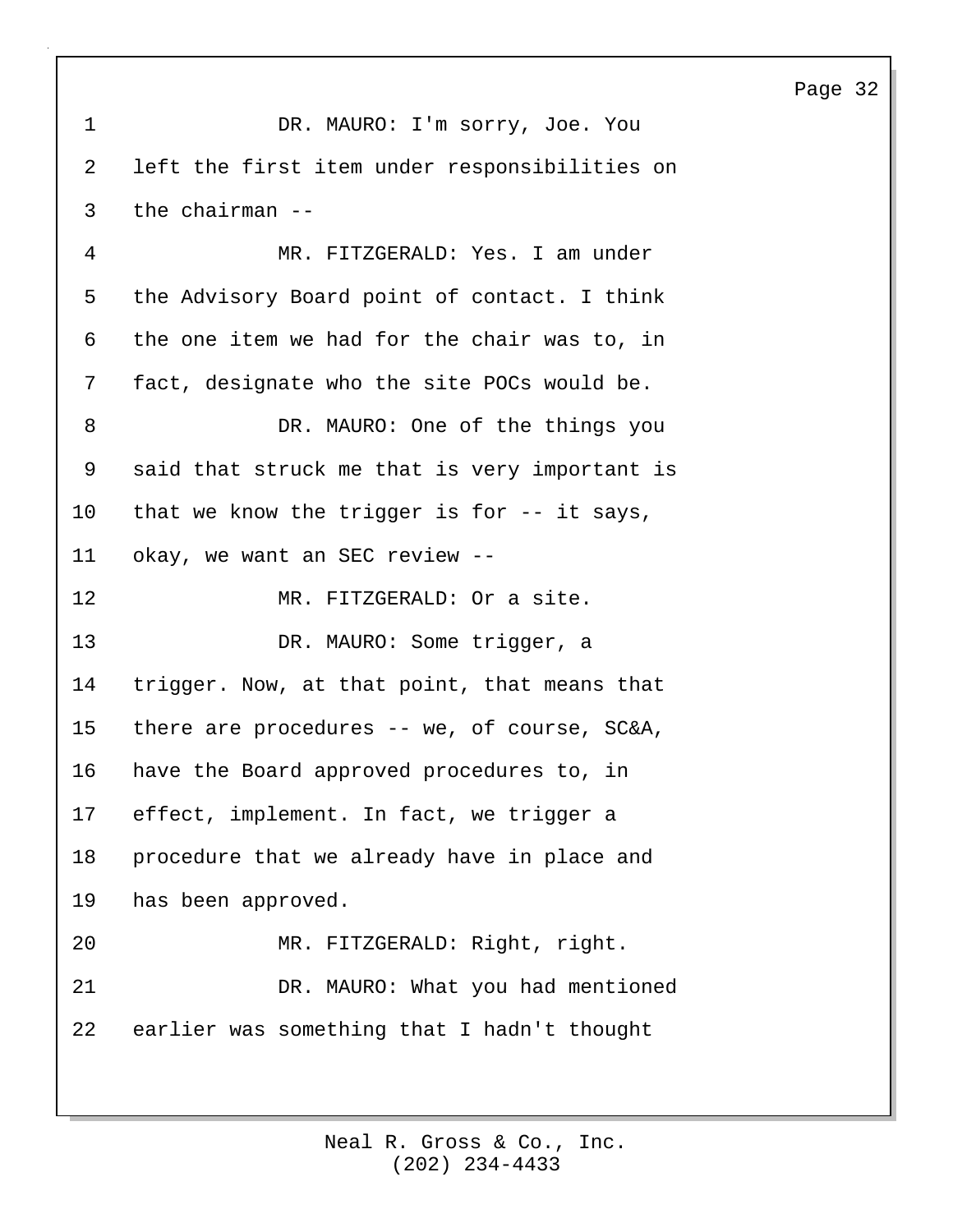| 1  | about. That is, once that trigger is pulled,   |
|----|------------------------------------------------|
| 2  | someone needs to inform DOE that this has      |
| 3  | occurred.                                      |
| 4  | Now, what I heard you say was that             |
| 5  | someone is the chairman of the Advisory Board. |
| 6  | Is that right?                                 |
| 7  | MR. FITZGERALD: No. No, what I                 |
| 8  | think -- on an annual basis is what we're      |
| 9  | indicating here. DOE headquarters --           |
| 10 | basically, Gina's office -- just simply wants  |
| 11 | to know who is going to the sites.             |
| 12 | This is service station                        |
| 13 | identification that we would update every year |
| 14 | and that would be provided to DOE so that they |
| 15 | can be apprised of who they can expect to see  |
| 16 | and who is cleared and who is not.             |
| 17 | It's really kind of what we                    |
| 18 | provide as we go now. This will be something   |
| 19 | that would be provided by the Board.           |
| 20 | DR. MAURO: Okay. That was my                   |
| 21 | question.                                      |
| 22 | MR. FITZGERALD: It's ad hoc.                   |
|    |                                                |

(202) 234-4433 Neal R. Gross & Co., Inc.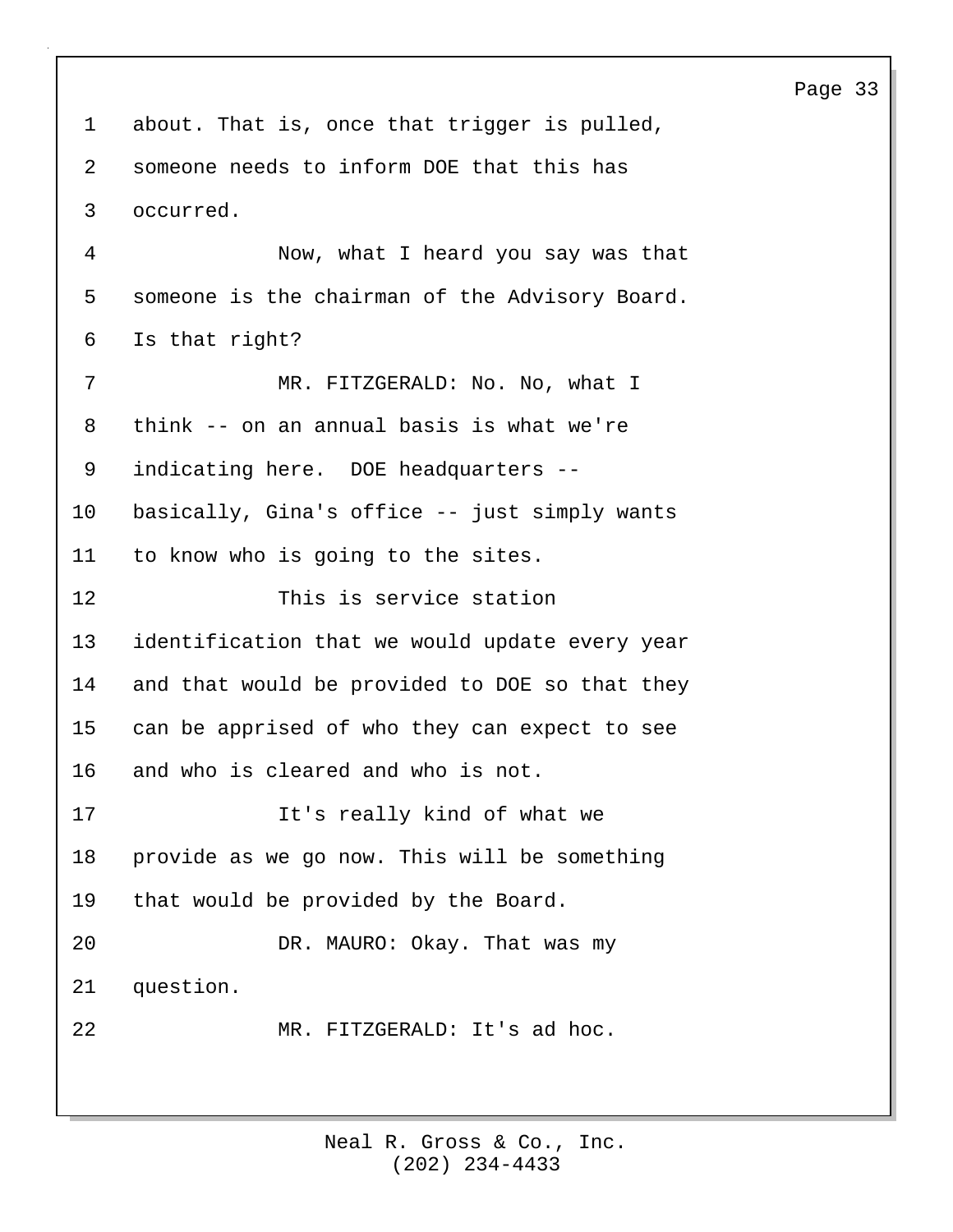| 1  | DR. MAURO: Right now, it's ad hoc,             |
|----|------------------------------------------------|
| 2  | okay. So once that process is started by the   |
| 3  | Board, the way in which we $-$ - I know one of |
| 4  | the things that we've agreed to is this        |
| 5  | baseline in that aspect.                       |
| 6  | But that clearly establishes                   |
| 7  | obligations that SC&A has to interface         |
| 8  | directly with the NIOSH point of contact when  |
| 9  | they're about to begin this process. I know    |
| 10 | that's a little later, but before that process |
| 11 | begins, it's almost like there's another --    |
| 12 | beside plugging into the NIOSH world, which    |
| 13 | may have been ongoing for some time, it seems  |
| 14 | that once the trigger is pulled, we have to    |
| 15 | plug into the DOE world.                       |
| 16 | It seems a little unclear who is               |
| 17 | going to have the obligation and               |
| 18 | responsibility to alert the appropriate --     |
| 19 | MR. FITZGERALD: Let me back up. I              |
| 20 | think we're getting hung up on something that  |
| 21 | was identified for the chair.                  |
| 22 | Really, the process is on an on-               |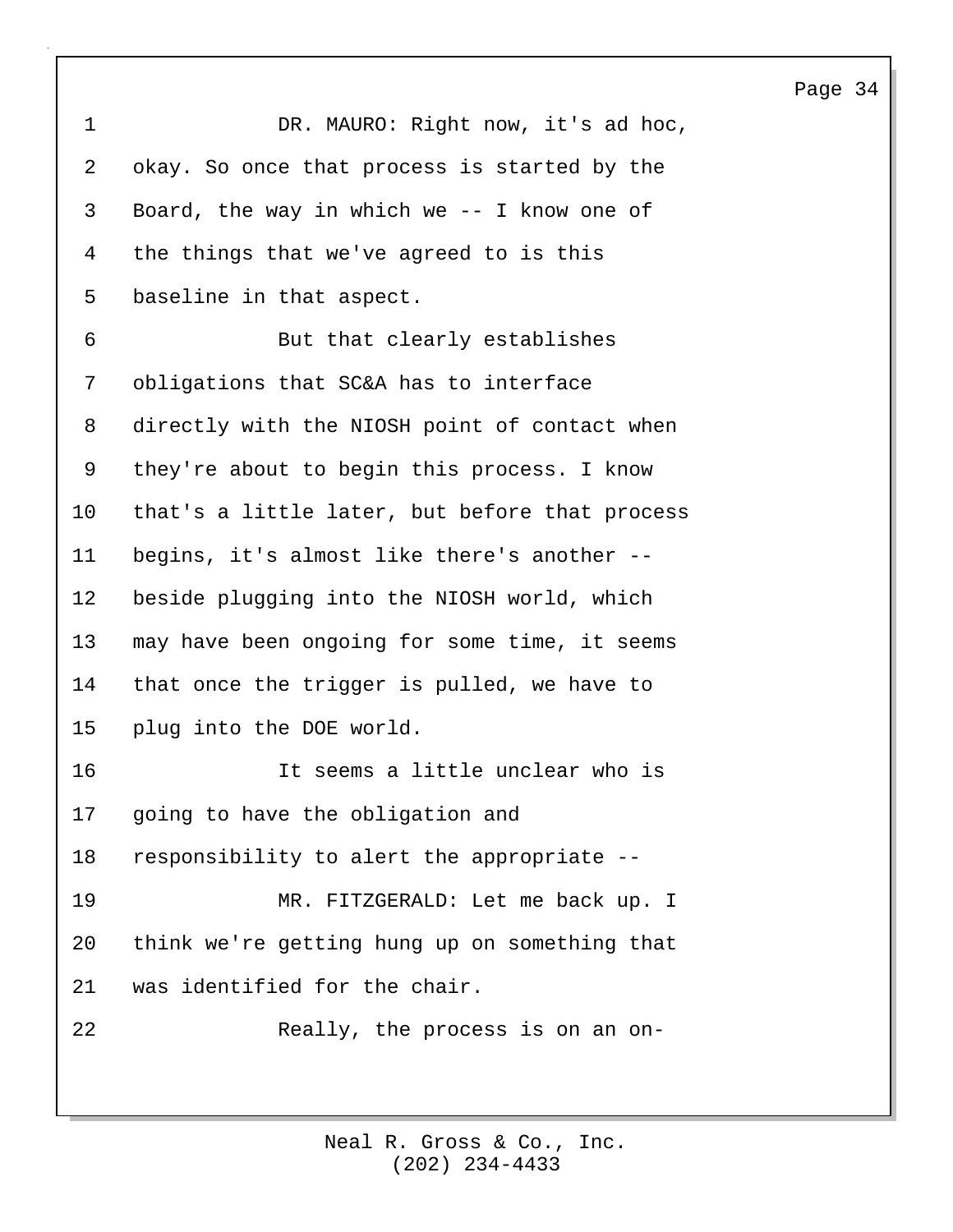1 going basis, the chair of the Advisory Board 2 would certainly designate a POC for a 3 particular site. 4 Now, I say POC because clearly, 5 all the DOE sites, AWEs, have work group 6 chairs. It's not work groups necessarily. 7 DR. MAURO: Right. 8 MR. FITZGERALD: It doesn't mean we 9 wouldn't be necessarily collecting the 10 information at that site. 11 So in this case, there would be a 12 Board individual, Board member, who would have 13 cognizance of that particular site, who, if in 14 fact, either SC&A is supporting that 15 individual or is in fact, delegating 16 responsibilities to go ahead and do the data 17 access, there would be a Board individual that 18 would be sort of the Board's representative 19 for that particular site. 20 DR. MAURO: Okay. 21 MR. FITZGERALD: That's pretty much 22 the essence of what the chair would do.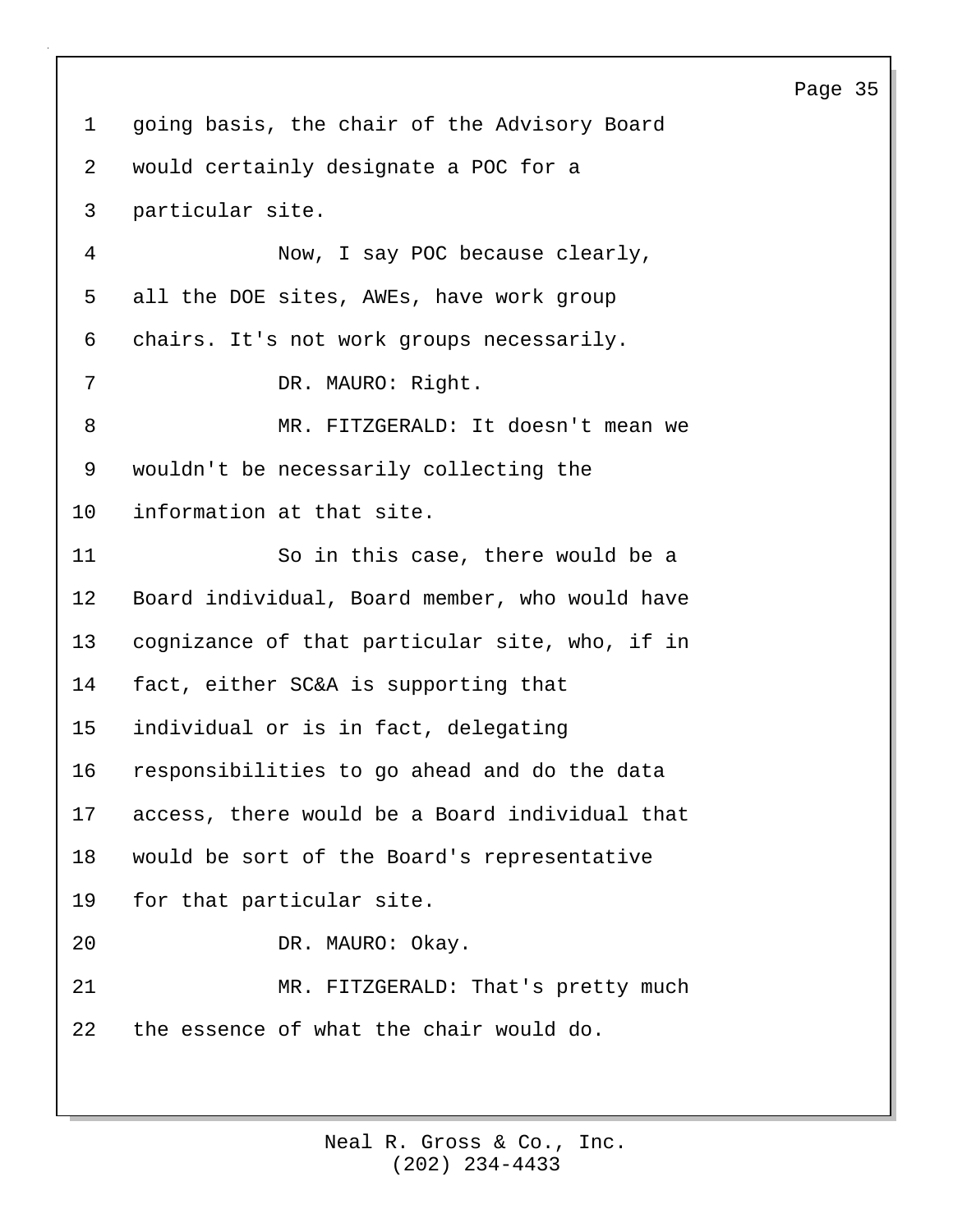| $\mathbf 1$ | Now, this other item, when we got              |
|-------------|------------------------------------------------|
| 2           | into the POCs is simply housekeeping. That's   |
| 3           | why I don't want to spend too much time on     |
| 4           | that because really, we're sort of doing on    |
| 5           | the fly, keeping DOE apprised of who is on-    |
| 6           | site, who's clear, who's not, who's working    |
| 7           | for whom, and that kind of thing.              |
| 8           | I think this was just something                |
| 9           | that based on experience should be helpful to  |
| 10          | have the Board provide DOE rather than sort of |
| 11          | have it kind of be piecemeal as we went.       |
| 12          | So this not something, I think, is             |
| 13          | in PROC-010. It's not something that's in our  |
| 14          | procedures, but it was felt to be a useful     |
| 15          | adjunct to how we operate, rather than have it |
| 16          | be sort of ad hoc as to what SC&A is doing in  |
| 17          | terms of individuals and what their clearance  |
| 18          | status is and that kind of thing. So anyway,   |
| 19          | that's all that is.                            |
| 20          | Moving beyond that, really, the                |
| 21          | responsibilities for the Advisory Board POC    |
| 22          | would be to do some of the up-front work that  |
|             |                                                |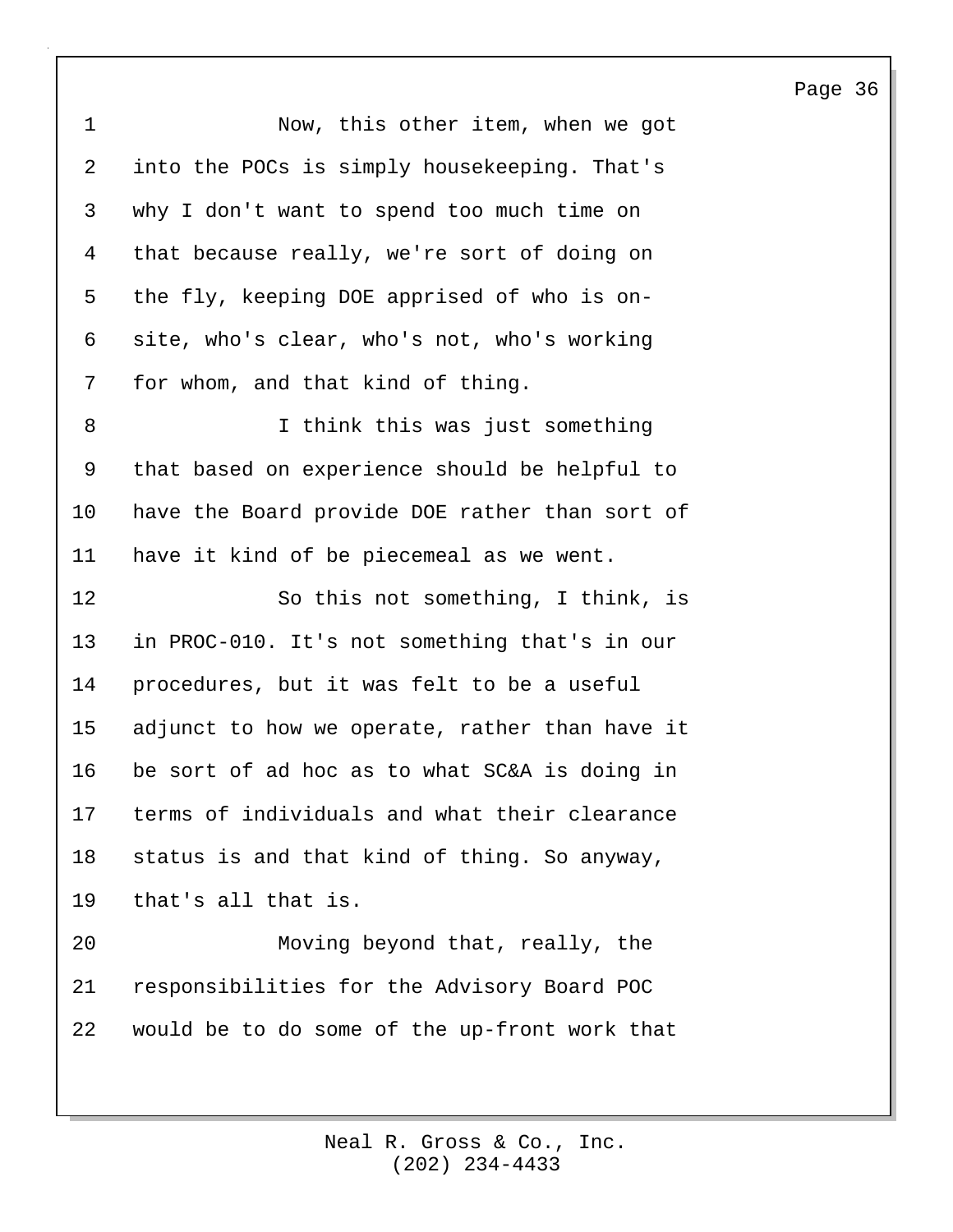1 the NIOSH POC would do in PROC-010, which is 2 basically to be the interface with DOE. 3 Now, we do have that sort of 4 parenthetical mention of delegating this to 5 this technical support contractor. The reason 6 that's there is, again, the practice, as it 7 has evolved over the last five or six years is 8 in fact -- in this case, SC&A -- does handle 9 all the hands-on kind of interactions in terms 10 of data access. 11 So the question is whether or not 12 the Board work group would want to see that 13 pretty much be enabling through this or not. 14 I think that Certainly is one question that -- 15 really, we have work group chairs. We have 16 POCs from the Board standpoint, but if SC&A is 17 day to day, that would be almost full time 18 collecting data interacting. It might be 19 something that makes sense. 20 CHAIRMAN CLAWSON: Joe, if I could 21 interrupt. This is -- and I don't mean -- I

> (202) 234-4433 Neal R. Gross & Co., Inc.

22 think this would be the best Board to bring it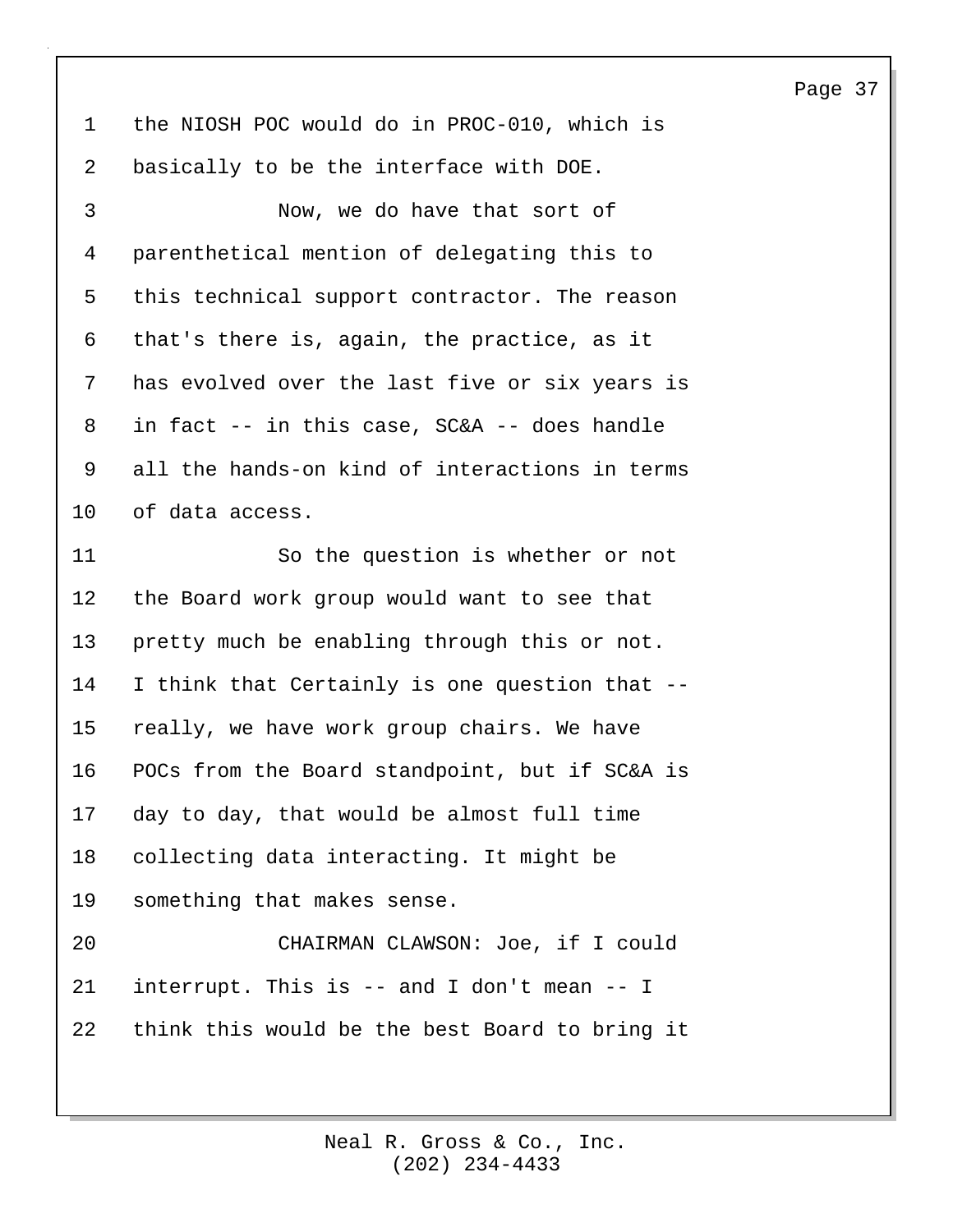1 in.

2 Dr. Melius raised these issues of 3 the point of contact not being the Advisory 4 Board. It being a point of contact would be 5 SC&A.

6 The reason that I initially put 7 this in here is because as an Advisory Board 8 member, we are really ultimately responsible 9 for knowing what our contractor is doing and 10 going so forth and so that's why we kind of 11 wrote it in this way.

12 But in listening to what Dr. 13 Melius has said -- he is correct that the 14 point of contact should not be the Advisory 15 Board. It should be the SC&A point of contact 16 reporting back to the Advisory Board member 17 because he agreed with me that we need to 18 know, as Advisory Board members, what is going 19 on, where they are going, what they're looking 20 for.

21 The SC&A people, with their 22 responsibilities should meet certain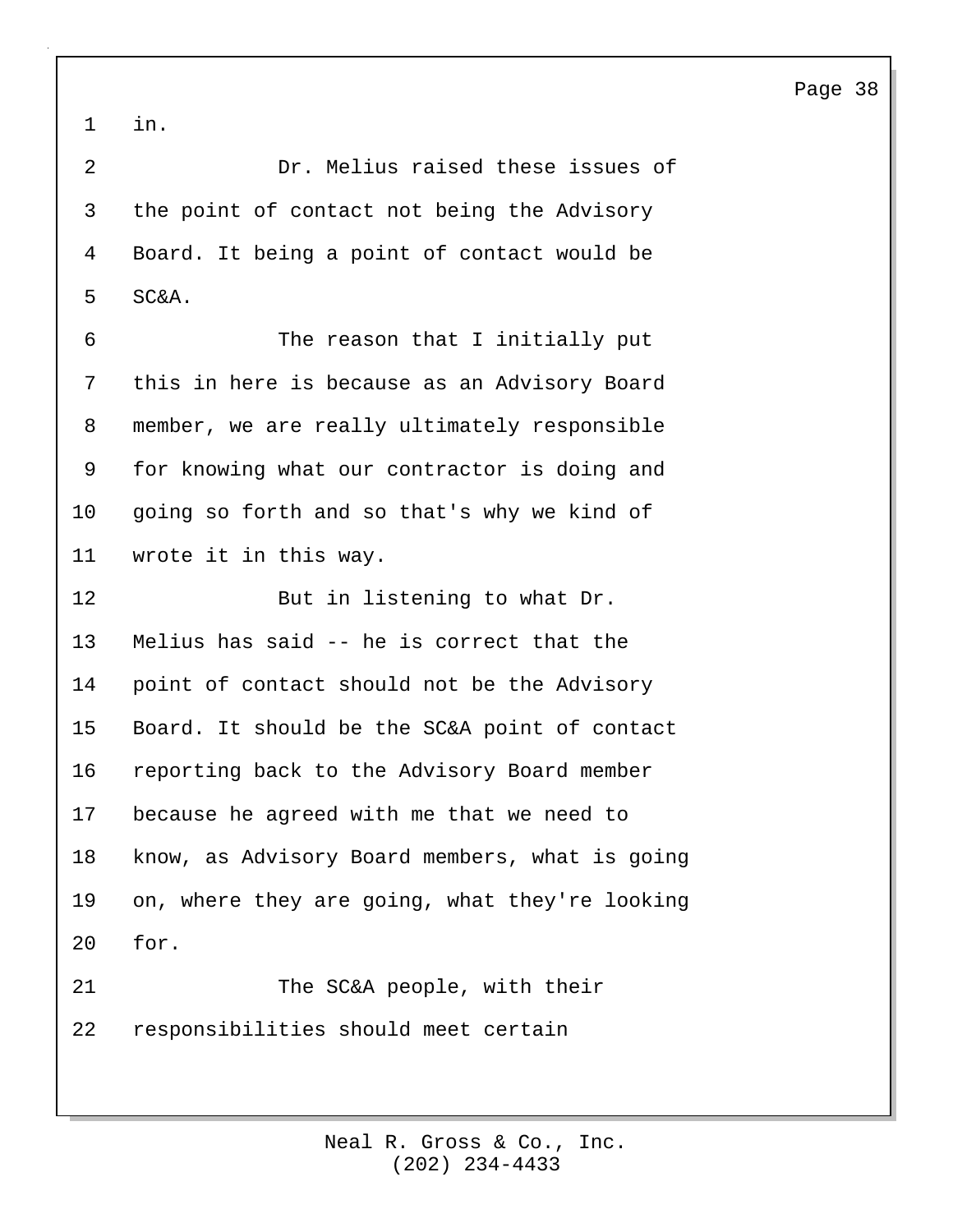| $\mathbf 1$ | requirements in terms of familiarity with DOE  |
|-------------|------------------------------------------------|
| 2           | procedures, appropriate training, et cetera -- |
| 3           | I'm reading from his notes -- breach           |
| 4           | designated site, the work group chair will be  |
| 5           | with the designated SC&A point of contact for  |
| 6           | the site. The designated SC&A point of contact |
| 7           | should work with NIOSH POC and appropriate DOE |
| 8           | site and headquarter staff on records          |
| 9           | requirements, et cetera.                       |
| 10          | His number one was the SC&A                    |
| 11          | project office works with the Advisory Board   |
| 12          | chair to designate an SC&A point of contact to |
| 13          | assist for this program.                       |
| 14          | After discussing it on a phone                 |
| 15          | call, we all agreed with it, that what Jim was |
| 16          | saying was really right because as Advisory    |
| 17          | Board members, we really don't have the time   |
| 18          | to do that.                                    |
| 19          | But what I was trying to be able               |
| 20          | to say is we could delegate it too, but we     |
| 21          | feel that it would be much cleaner if we       |
| 22          | initially just put the responsibility onto our |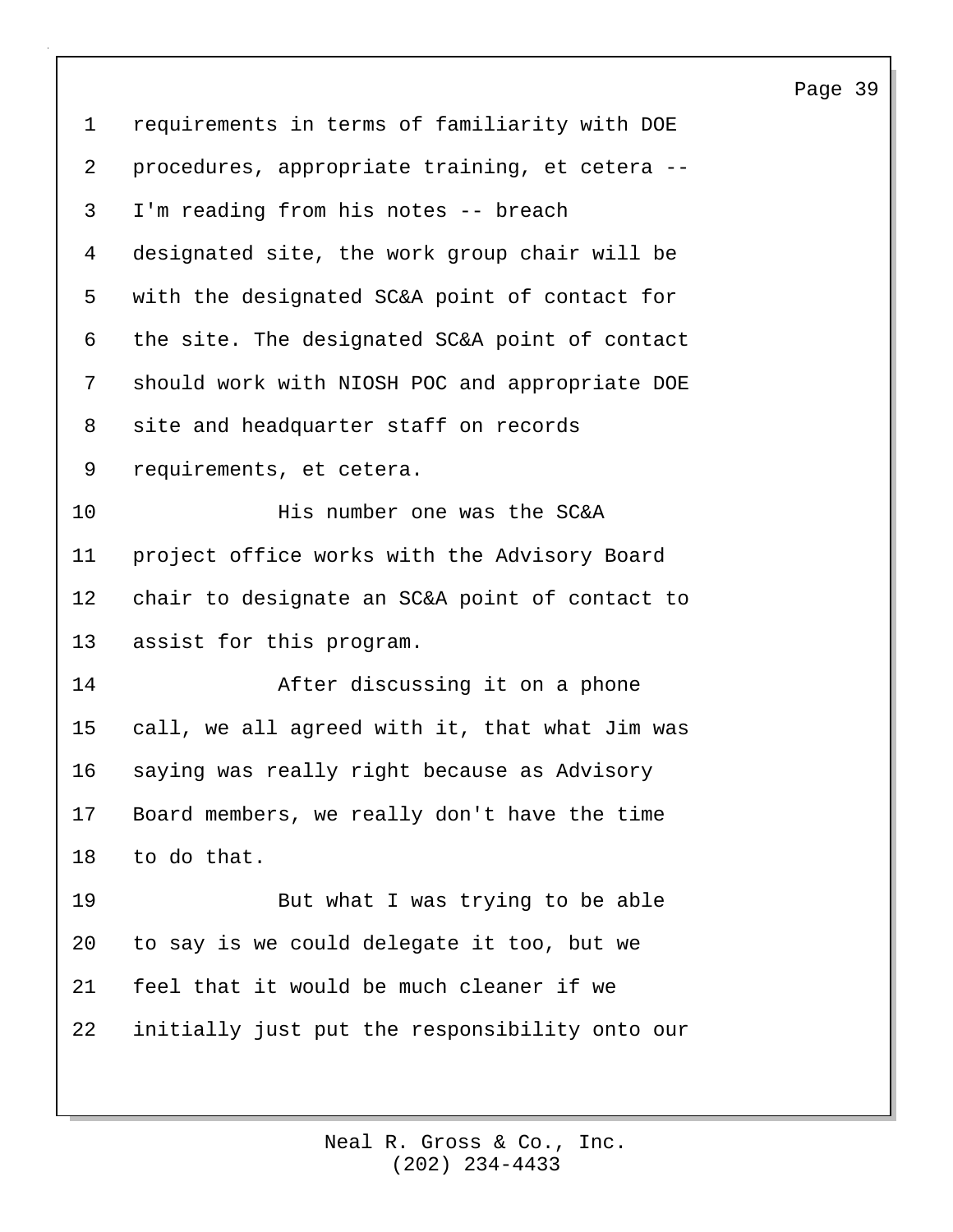1 technical contractor.

| 2       | That's going to come out, but in                |
|---------|-------------------------------------------------|
| 3       | this first draft, we wanted to be able to do    |
| 4       | this on public and on record of the changes     |
| 5       | that we wanted to do just with all our whole    |
| 6       | transparency and so forth. But this is what     |
| 7       | we're ultimately going for.                     |
| 8       | MR. KATZ: And while we're on this               |
| 9       | point, let me just also note, since the         |
| $10 \,$ | designated federal official is in effect,       |
| 11      | really responsible for things that go wrong     |
| 12      | and so on in terms of this whole world of       |
| 13      | work, I think it would be useful $--$ I totally |
| 14      | agree about having SC&A serve as point of       |
| 15      | contacts. I completely agree with that.         |
| 16      | Certainly, there can be                         |
| 17      | communication with working group chairs where   |
| 18      | there are working group chairs to keep them     |
| 19      | apprised without that bogging it down in any    |
| 20      | way.                                            |
| 21      | But the designated federal                      |
| 22      | official, I think, needs to be informed of the  |
|         |                                                 |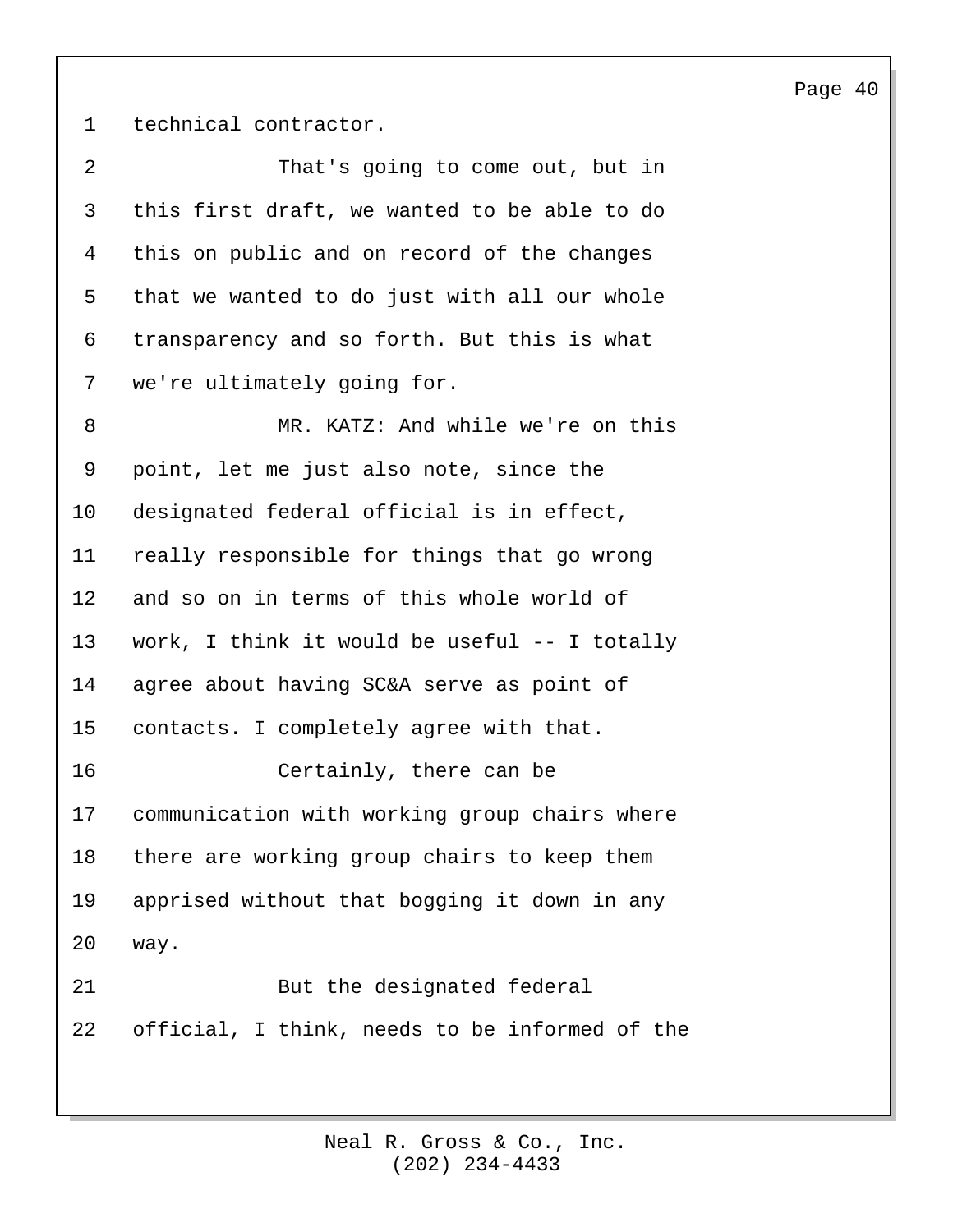1 assignment of an SC&A point of contact and 2 then the designated federal official can 3 communicate those to DOE. That way you have 4 that formal communication with DOE, keeping 5 apprised of who is coming on as a point of 6 contact for a particular site. 7 We can do that on an annual basis 8 or whatever makes sense in terms of keeping 9 that information fresh for the duration of 10 SC&A activities at a particular facility. 11 DR. MAURO: And I think it's 12 important to keep a record of -- one thing I 13 notice is very often, I'll find myself saying, 14 who is the NIOSH point of contact that I 15 should make sure that I put on copy on some 16 correspondence related to some activity for 17 whatever reason. 18 It's not always -- now, they're 19 entering this process in the same way, I 20 think, SC&A needs to maintain a record that's

21 available to all interested parties. Who is 22 the designated point it contact at SC&A for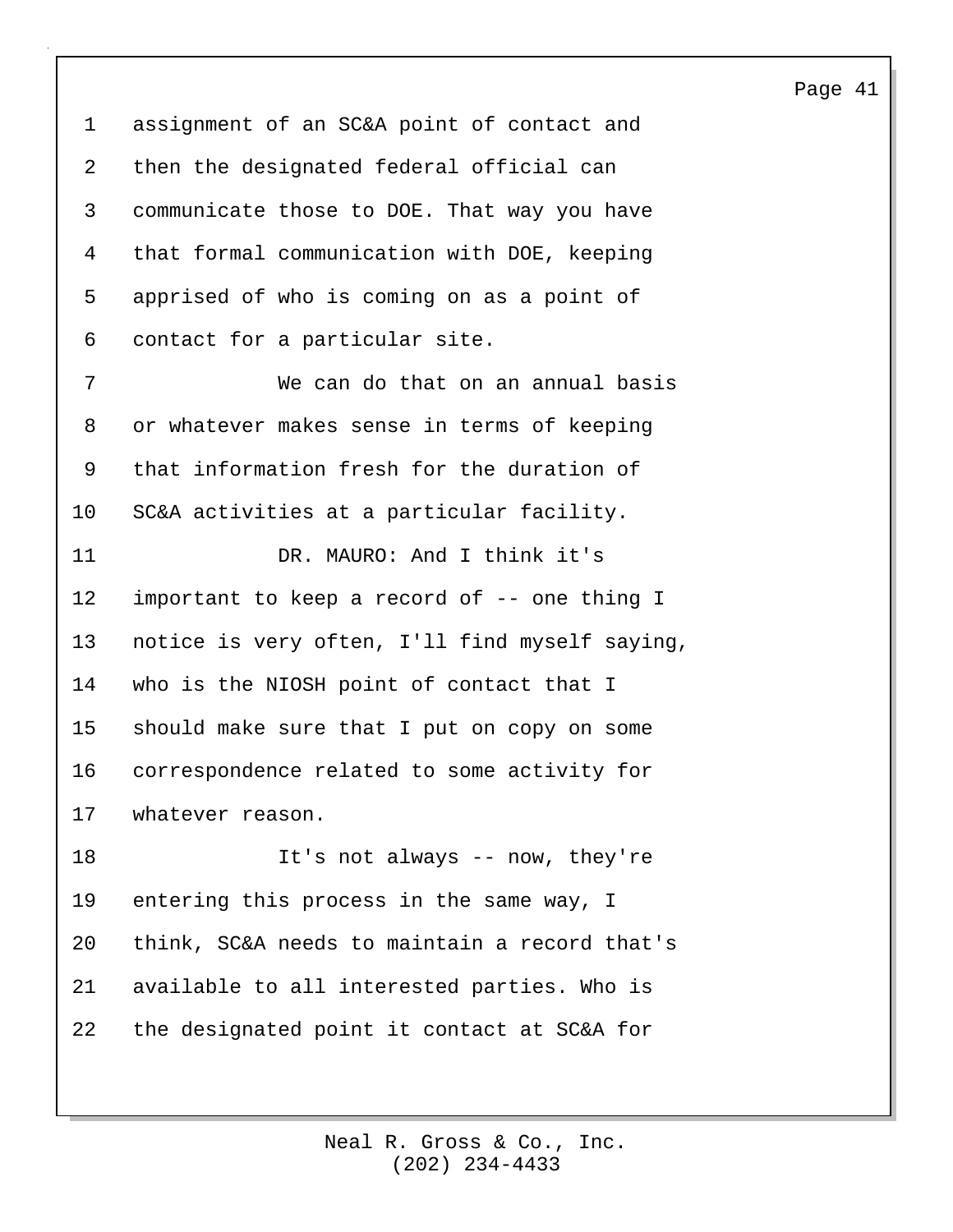1 Santa Susana? For Fernald, et cetera, et 2 cetera, so that everyone on the Board, 3 everyone at NIOSH, and perhaps even members of 4 the public -- I don't know whether they've 5 been given -- 6 CHAIRMAN CLAWSON: I think NIOSH 7 and SC&A have been doing --8 DR. MAURO: We've been trying to do 9 that. 10 CHAIRMAN CLAWSON: The only thing 11 that has happened is as the work load has 12 gotten bigger, some people have been switched 13 from one side. Just like you and Hans and so 14 forth. When we do do something like that, we 15 need to just remember to be able to make 16 everybody aware of it. 17 DR. MAURO: Is this something that 18 we want to put up on the website? Right now, 19 there's none. The website is very complete. 20 That is, we have lots and lots of information 21 on work groups, who's on them. Is this 22 something that we feel -- certainly, there's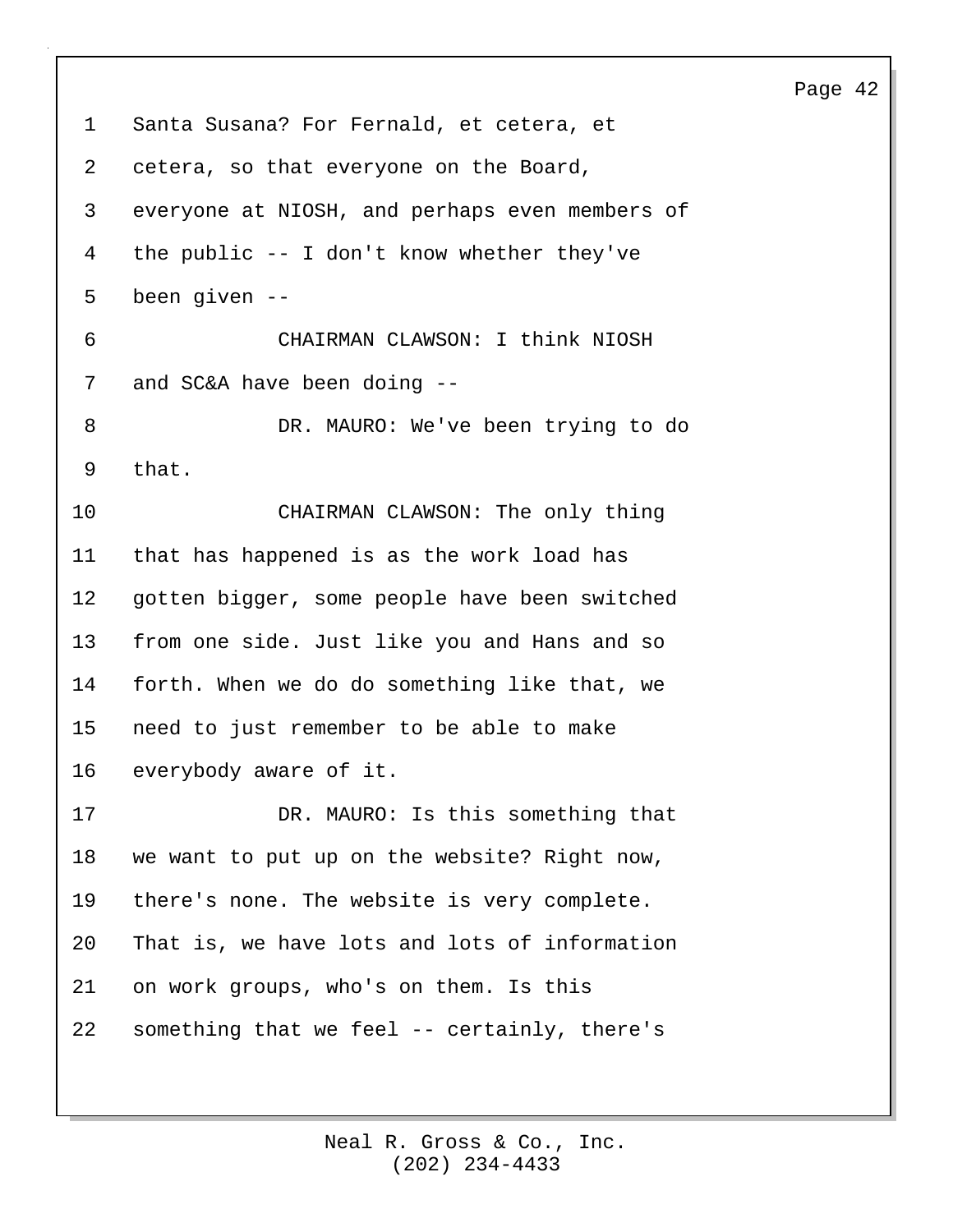1 nothing wrong with the procedure, but while 2 we're talking about it, is this something we 3 want to memorialize and keep current so that 4 everyone can look it up, if someone is 5 interested in getting information or getting 6 a status report? Any feelings regarding that? 7 MS. HOWELL: The list? I'm sorry? 8 DR. MAURO: The list of the 9 designated points. Once an SC&A person is 10 designated as the point of contact on a 11 particular SEC petition review or site profile 12 review, is that something you want to 13 officially put on the website so that people 14 want contact information and there's never any 15 question by a Board member because sometimes 16 it's not known. 17 Maybe there will be NIOSH people 18 who want to communicate. It goes both ways. I 19 know there are times when I say who's the lead 20 on Hanford because I may be putting a memo out 21 and I want to make sure that -- usually, what 22 I end up doing right now is sending to Jim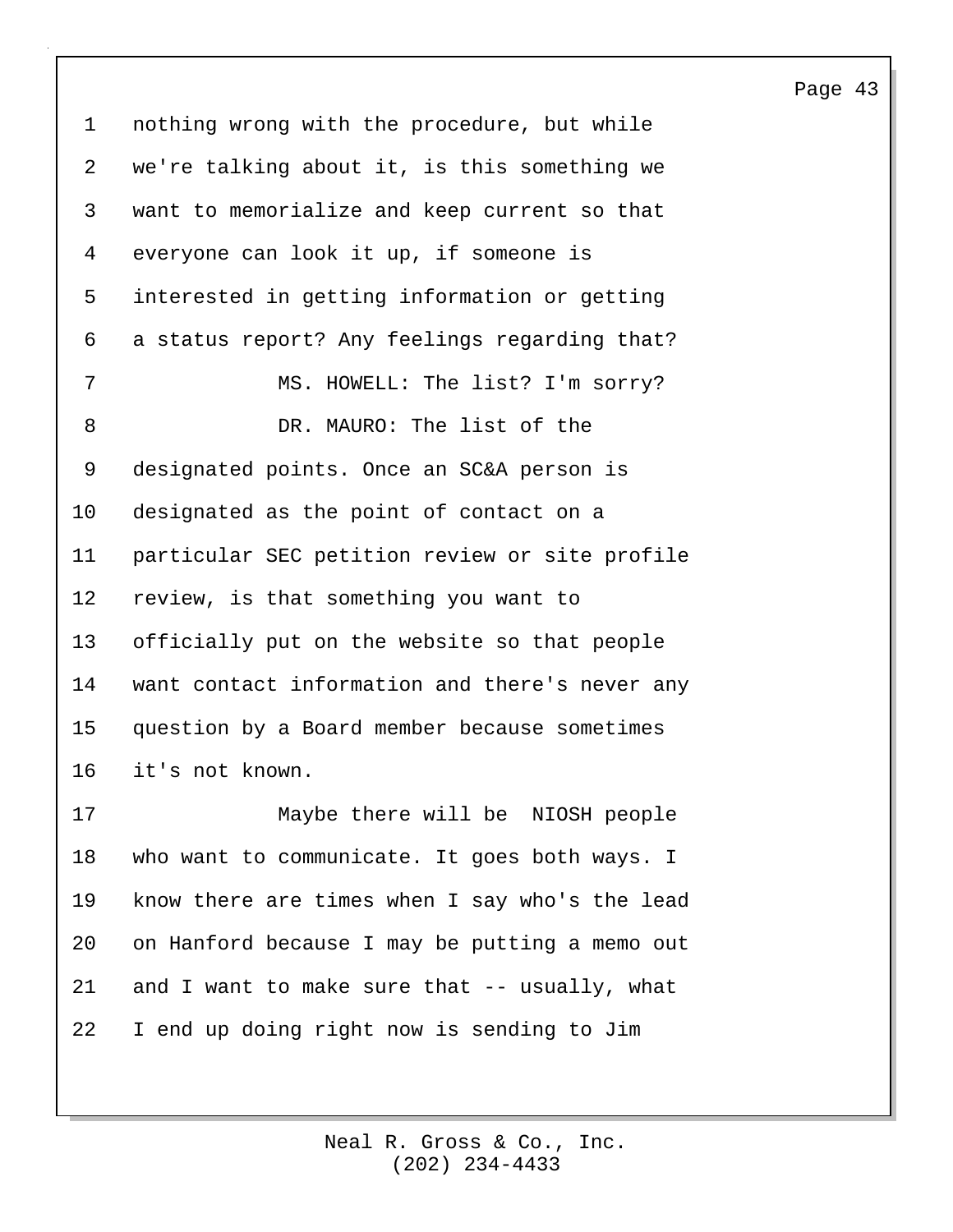1 Neton and then he makes sure the right person 2 gets it. 3 MEMBER BEACH: So you're talking 4 about adding that to the current list that's 5 already on the web, the points of contact? 6 DR. MAURO: Yes. Right now. 7 MEMBER BEACH: I believe that's 8 already done. 9 DR. MAURO: Not SC&A people. 10 MEMBER BEACH: Or is it just what 11 we did? 12 DR. MAURO: Not SC&A people. 13 MS. HOWELL: There's some on -- I 14 mean, I think -- on the work group list, 15 there's an SC&A contact. 16 DR. MAURO: Is that right? 17 MS. HOWELL: But I don't know that 18 that's the same thing. 19 DR. MAURO: I'm wrong. 20 MS. HOWELL: It may not be the same 21 thing, though. 22 CHAIRMAN CLAWSON: We've got it on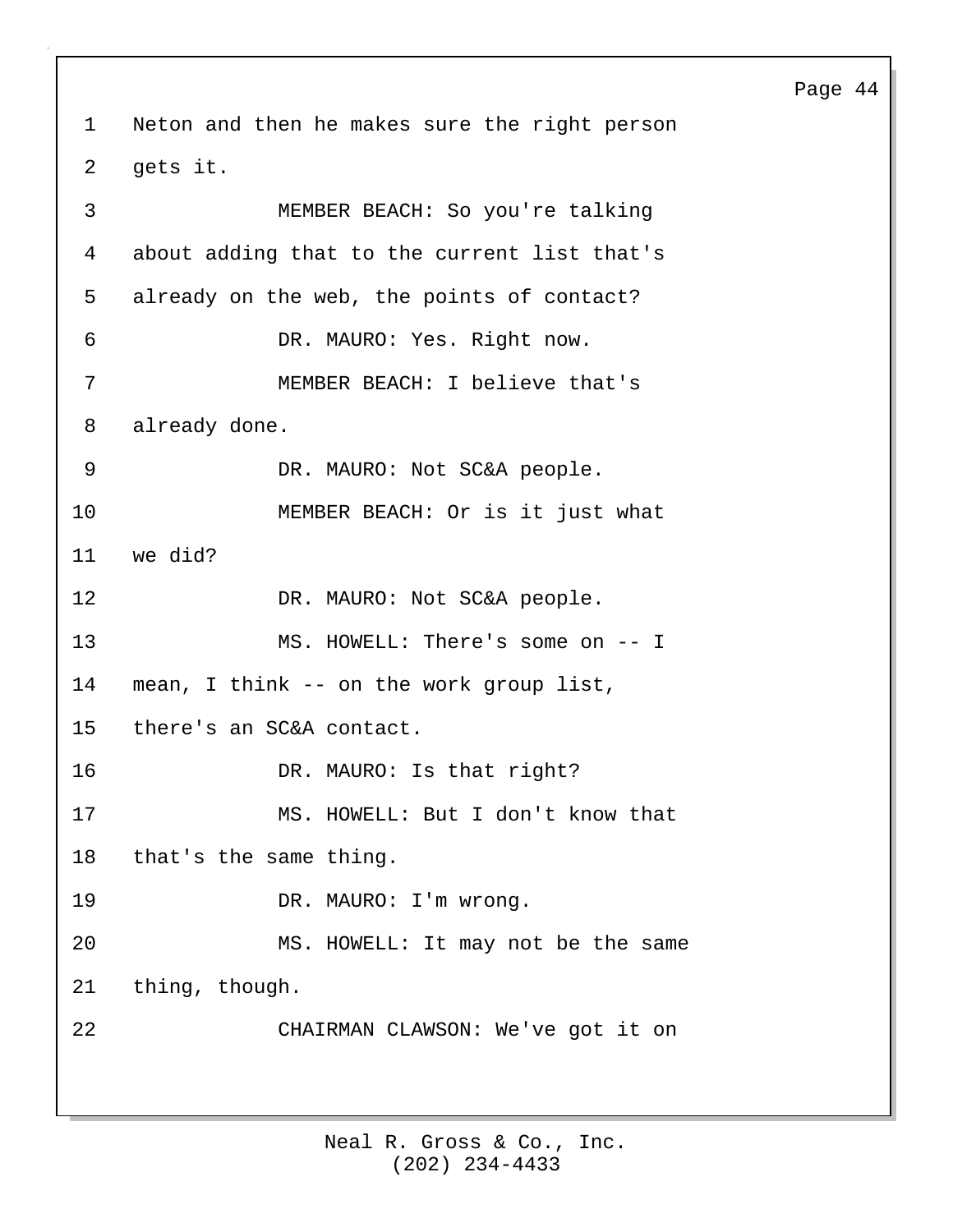1 our work group list, but I don't know if 2 that's on the Board or not. 3 MEMBER BEACH: So this is an older

4 one, but that's what I have seen. 5 DR. MAKHIJANI: Are we -- is the 6 task manager for a particular site profile 7 going to be also the same point of contact for 8 DOE? Is that what we're talking about or is 9 there one SC&A point of contact for accessing 10 documents?

11 MR. FITZGERALD: Yes. I think the 12 intent of --

13 DR. MAKHIJANI: I'm not clear.

14 MR. FITZGERALD: Yes, the intent of 15 the provision was really to hone in on a Board 16 point of contact because I think the SC&A 17 point may actually shift around as we go from 18 site profiles to SECs or whatever.

19 More than likely, not, because 20 we've been trying to keep people consistent. 21 But nonetheless, I think that's part of the 22 reason for wanting to do this real-time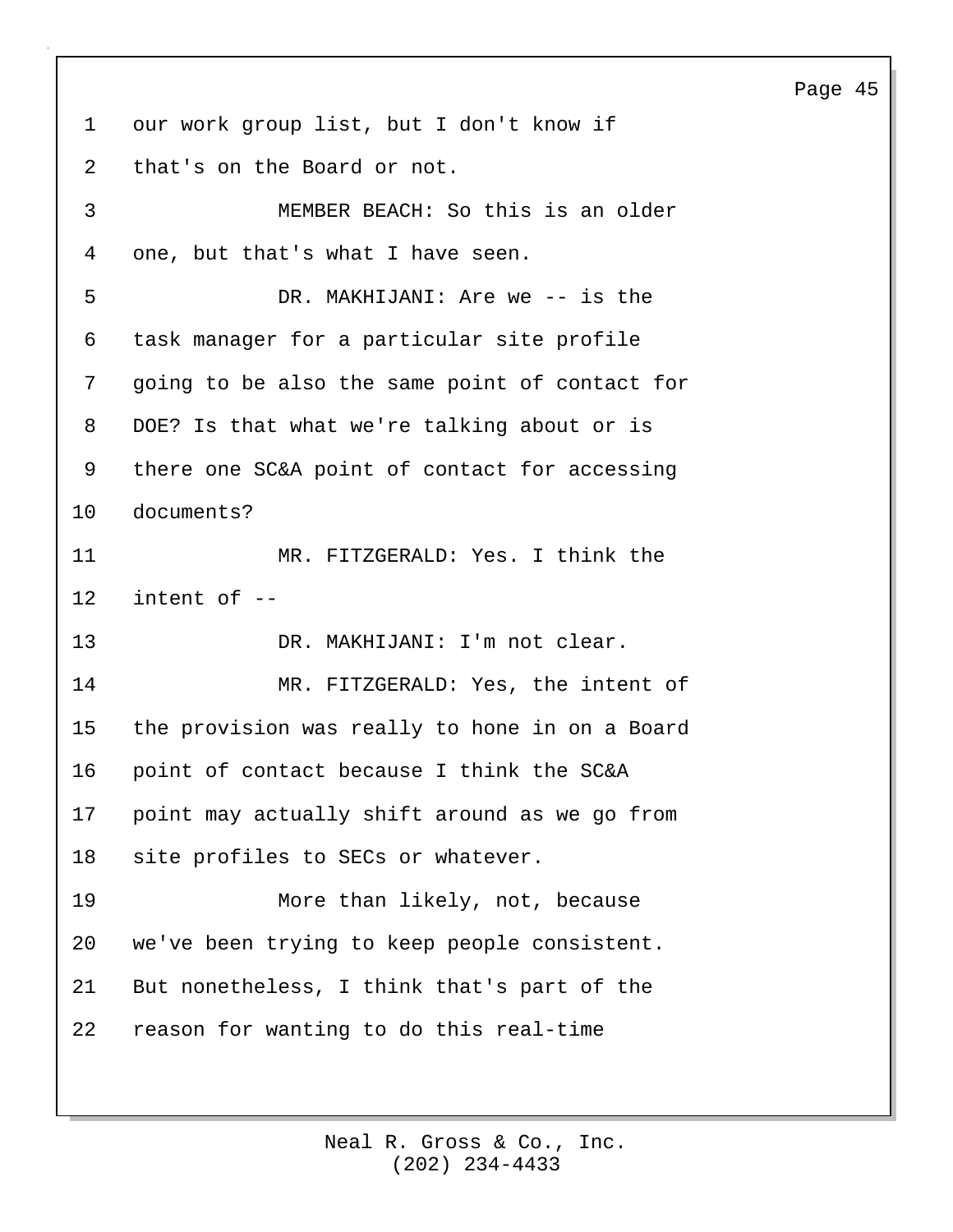1 listing of who's who and who's where because 2 it does get confusing for almost all parties, 3 really, as to who the point of contact might 4 be. 5 I know we had the same question of 6 NIOSH. Who's the point of contact for NIOSH? 7 DR. MAURO: You know what's 8 interesting? In our situation, we do have an 9 individual -- for example, I'm the lead on 10 Fernald, but when it comes to -- whenever we 11 do need to have a site visit, data capture, 12 that responsibility, quite frankly, I think 13 for all sites, has fallen on Kathy Biers. 14 In other words, she has been the 15 person that has been making all the 16 arrangements, has developed a relationship 17 with all the contact points. It seems to be 18 working well. 19 So in a funny sort of way, though

20 I might be the lead, I look to Kathy to 21 implement and schedule all of the myriad

22 things that need to be done to make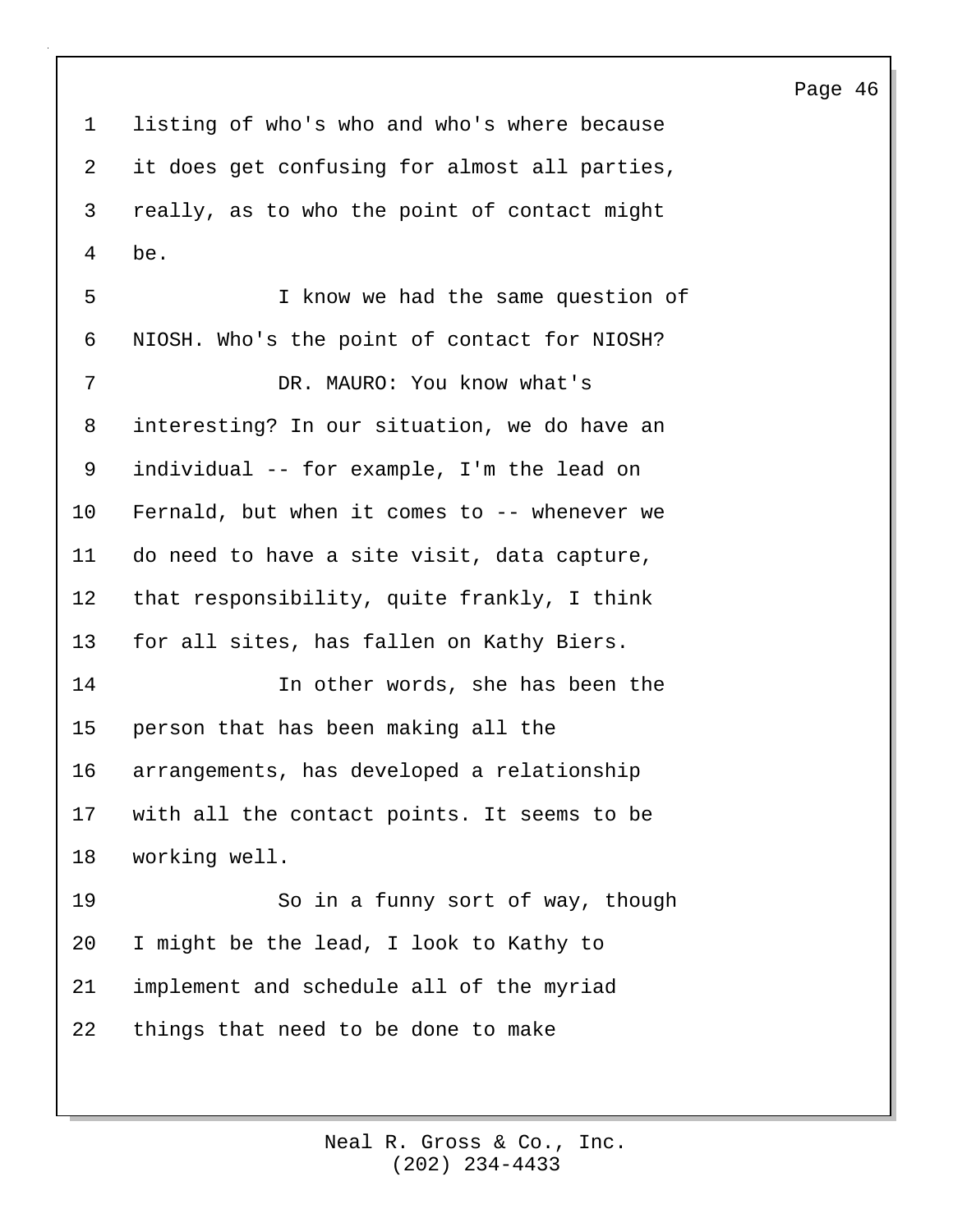1 arrangements for these kinds of things and to 2 communicate with the lead point of contact. 3 So I think, Arjun, your question 4 is very well taken. One person might very well 5 be the lead for the particular site profile 6 review, but in terms of the point of contact 7 and the actual day to day interaction between 8 whether it's NIOSH and DOE, it's usually Kathy 9 unless -- 10 MR. FITZGERALD: That's why --11 DR. MAURO: It's a little bit of ad 12 hoc. 13 MR. FITZGERALD: It has been. 14 That's why I think it's important that there 15 is a designated Board point of contact who is 16 aware of who's who and who's doing what at 17 their particular site and if there's some way 18 to convey that information, whether it's the 19 DFO or whomever, so that they know who to call 20 or contact. 21 Now, you're right. I think it has 22 been ad hoc and I think it's one of these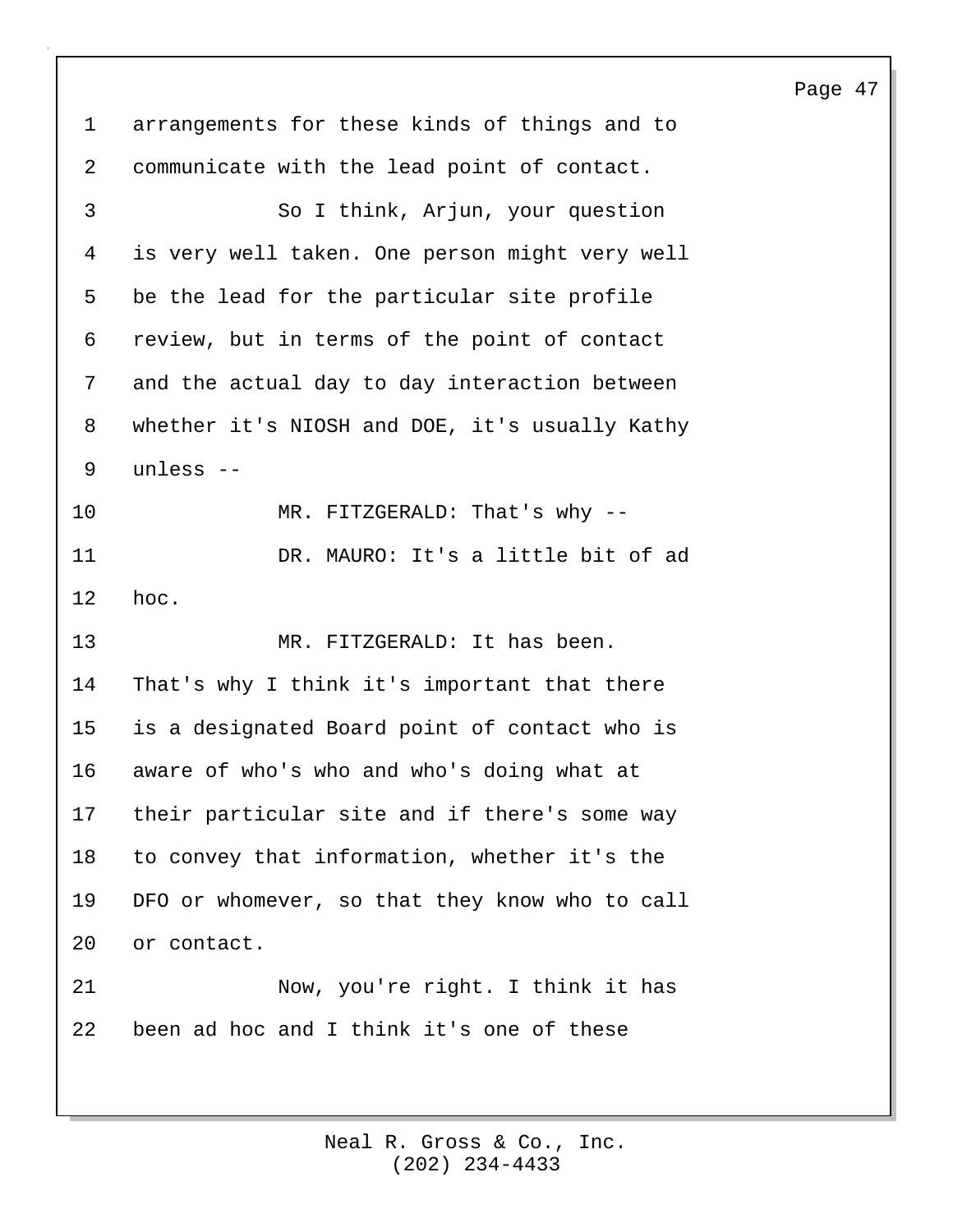1 where familiarity -- Gina knows to call Kathy 2 if they say interview question and knows to 3 call me if it's a security issue or knows to 4 call you if it's a Fernald work group issue 5 from the SC&A standpoint. So it's sort of 6 tribal knowledge, but it does get confusing at 7 times when you have so many sites. 8 I think we've kind of got to the 9 point where we have a lot of parties, a lot of 10 sites, a lot of POCs. I was sort of writing 11 this up and I sort of got tangled up in all 12 the POCs. 13 DR. MAURO: Well, maybe we can 14 regiment it. Maybe the reality is there are 15 certain process and I guess it's up to you, 16 Ted, sort of processes that we do have to 17 leave a little bit of wiggle room to allow the 18 process to breathe. I don't know. 19 MR. KATZ: I mean, I think I would 20 prefer -- and we can add this to the 21 procedures as an initial step, since the 22 procedure sort of starts with the assumption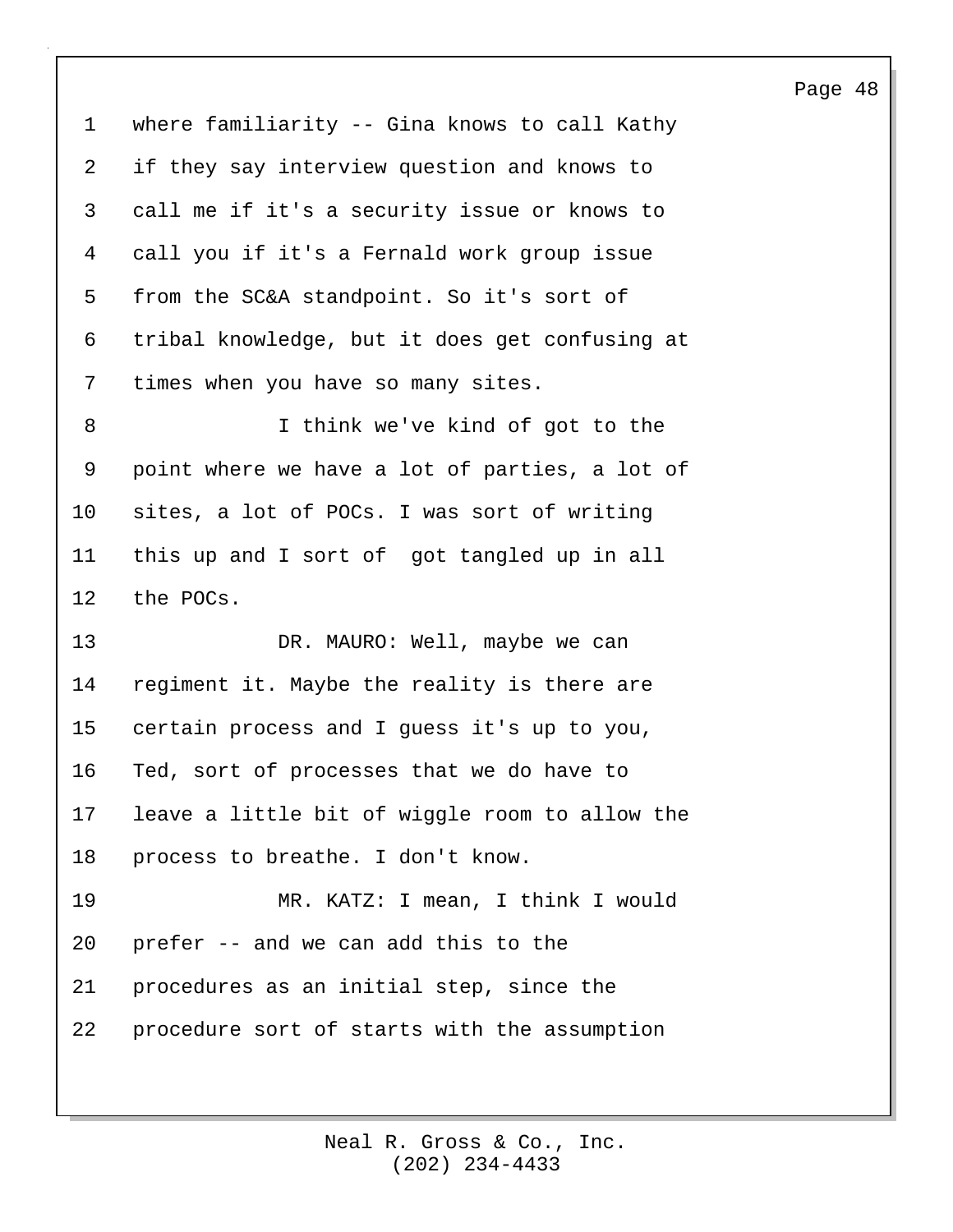1 that there's a point of contact-- but that 2 there be an assignment of a point of contact. 3 That can change. There's no time requirement 4 on that, but that there be -- SC&A would 5 assign a point of contact and inform me and 6 inform also if there's a relevant working 7 group chair, inform that person too of that. 8 **Anyway, I can inform NIOSH and DOE** 9 who that point of contact is and keep that 10 information fresh just as long as I'm apprised 11 by SC&A. Emily? 12 MS. HOWELL: And I just want to 13 interject before we get away from this point 14 of contact discussion that I'd like to see -- 15 and I think you've already made a note about 16 this, Joe -- but I'd like to see the role of 17 the DFO as both the contracting officer and 18 the designated federal official for the Board. 19 It is necessary that he or she be 20 included on all of these communications, not 21 just initially, but it bears ongoing things 22 happening between the technical support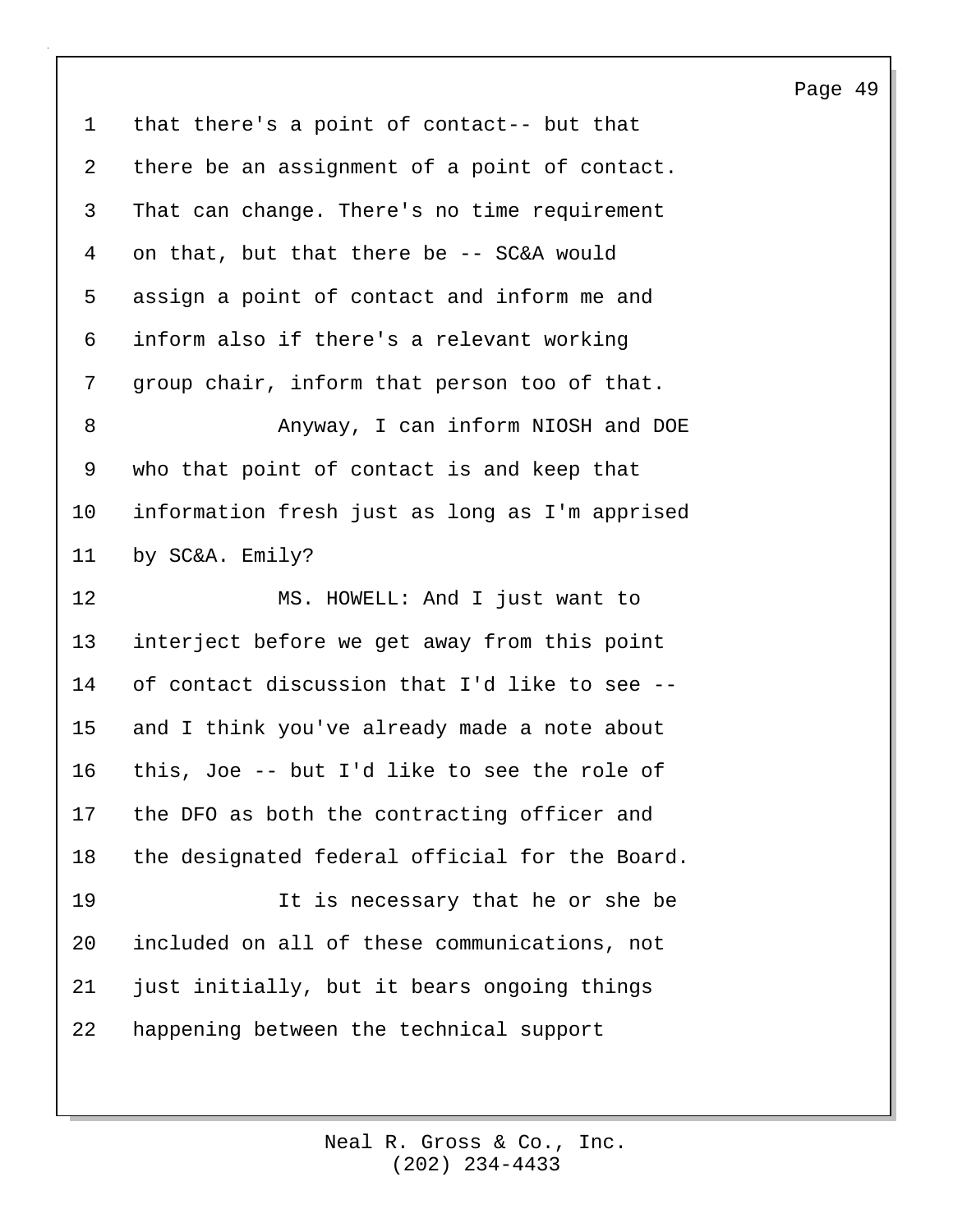1 contractor point of contact, the Board point 2 of contact.

3 Ted or whomever is serving as the 4 DFO needs to be cc'ed on all of those e-mails 5 because otherwise we have no ability to really 6 track. Since we're working with different 7 Board members, different SC&A or other 8 technical support staff, the agency and the 9 Board has to have somebody who's actually able 10 to track what's going on and that's necessary 11 from a contracting perspective. It's necessary 12 from a FACA perspective, so that needs to be 13 clarified in this paragraph.

14 The one mention of the DFO near 15 the bottom really makes it sound like the only 16 purpose of notifying the DFO is to coordinate 17 with NIOSH to prevent duplication of work and 18 that's not really it.

19 MR. FITZGERALD: No, that's a -- I 20 did make note of that, by the way, but I think 21 you're evoking something even more relevant. 22 I think it's a discussion because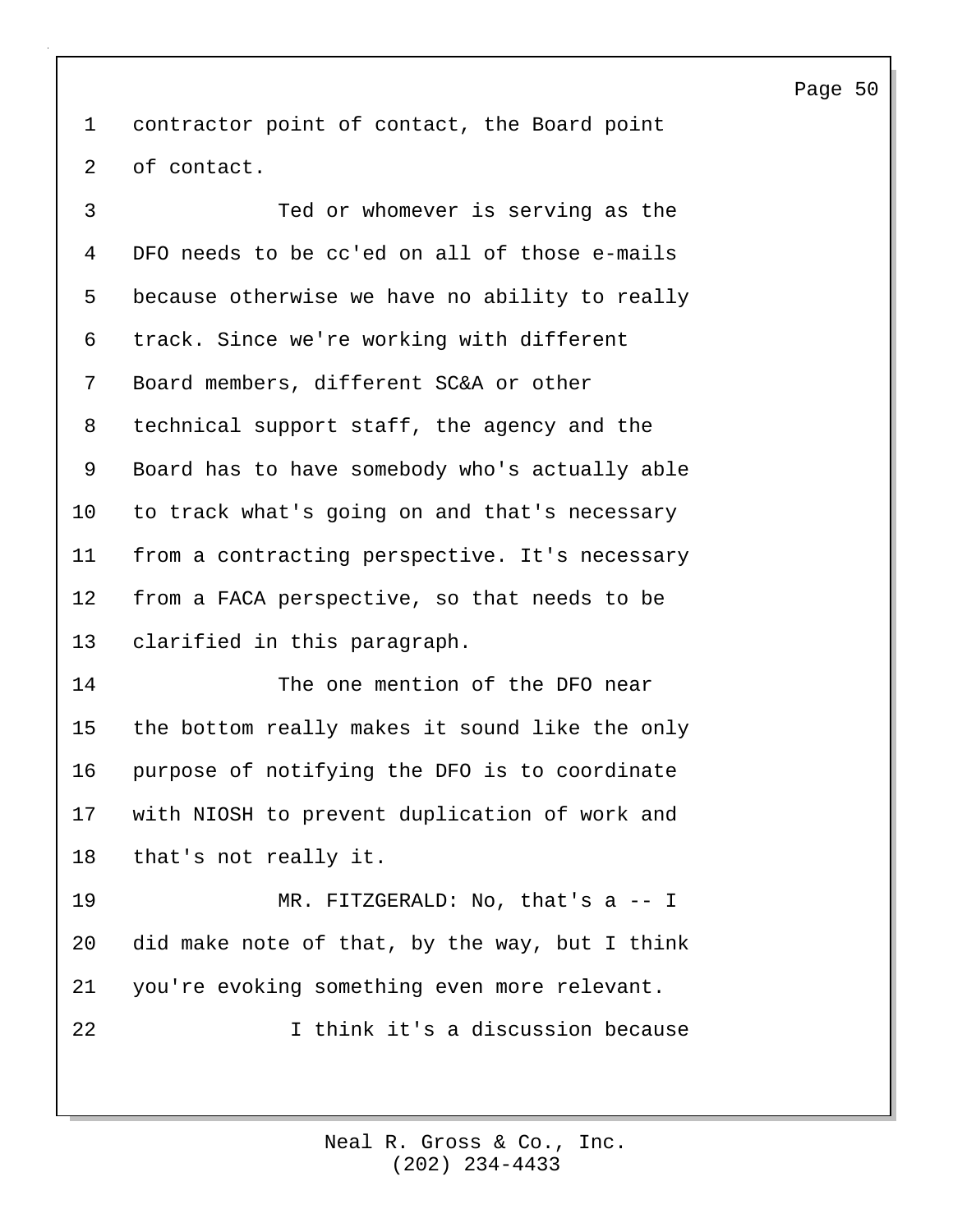1 as the Board is, I think, understandably 2 reluctant to get into the day to day because 3 of the amount of interaction that goes on -- 4 I mean, typical DOE site data access interview 5 process is just almost a daily interaction. I 6 think the NIOSH folks appreciate that too, 7 having been on-site doing the same thing. 8 We don't and I don't know if you 9 want to have the 100's of thousands of 10 communications cc'ed. I think, though, if I 11 can make a distinction -- what you're 12 referring to is the sort of formal, here's a 13 data capture plan. Here's a site visit that 14 we're scheduling, things that would be 15 milestones rather than this sort of minutiae 16 of what happened to this document, can we 17 coordinate these documents? 18 MS. HOWELL: Right. 19 MR. FITZGERALD: I think you're

20 talking about those milestones. That's a 21 subjective thing, but I think I understand 22 what you're saying.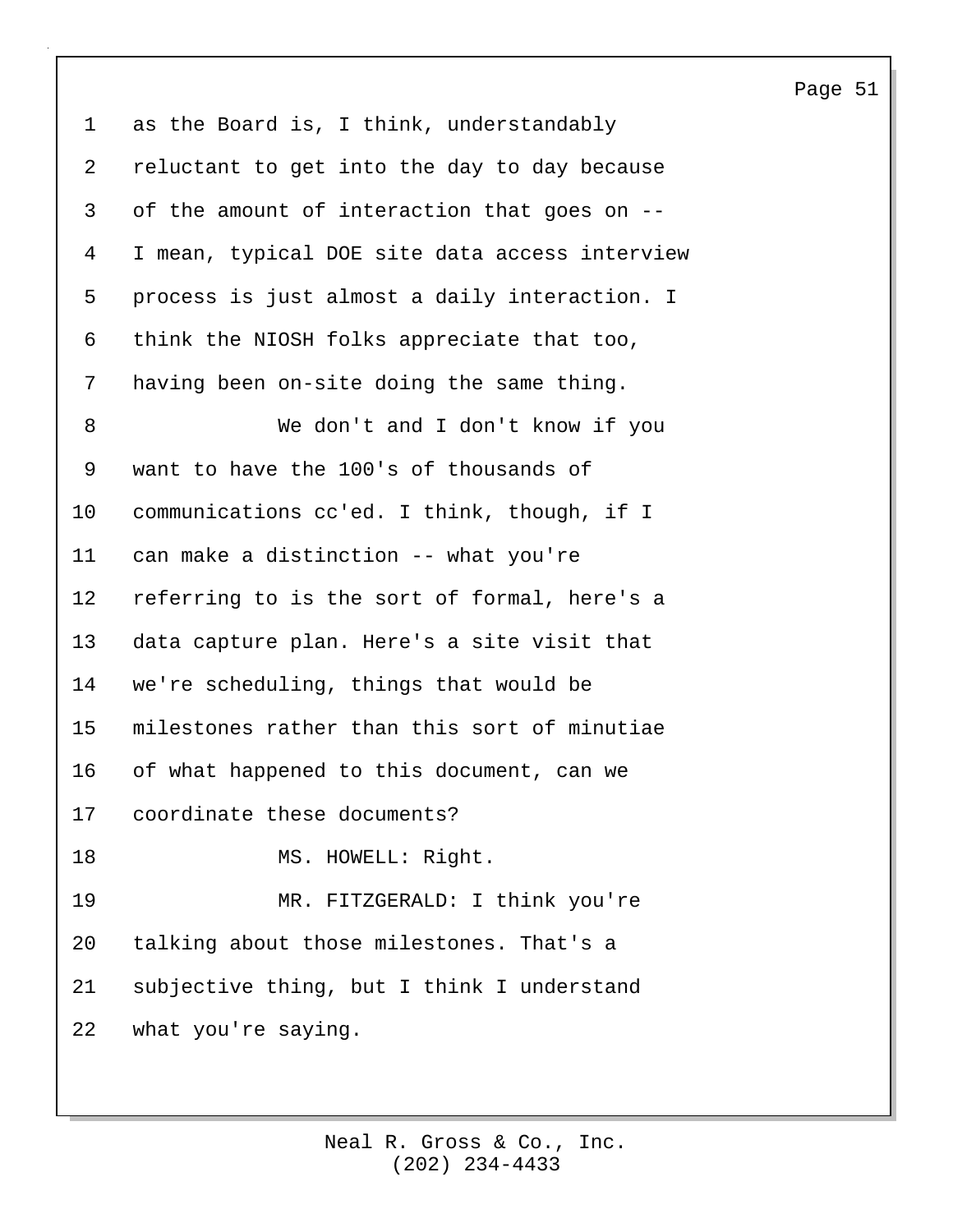| $\mathbf{1}$   | MS. HOWELL: I think you're going               |
|----------------|------------------------------------------------|
| $\overline{2}$ | to have to use some discretion, obviously, but |
| 3              | I mean, when in doubt --                       |
| 4              | MR. FITZGERALD: Right.                         |
| 5              | MR. KATZ: I concur completely with             |
| 6              | what you said, Joe. The major milestones are   |
| 7              | what I would be cc'ed on. Then if there are    |
| 8              | problems that arise from the SC&A's            |
| 9              | perspective or DOE's, that's when I would --   |
| 10             | MR. FITZGERALD: That's helpful                 |
| 11             | because I think that's the way it operates now |
| 12             | and we'll certainly put something in here      |
| 13             | that's more distinct about that need and       |
| 14             | requirement that DFO be copied if not included |
| 15             | in some of these things in terms of actual     |
| 16             | actions.                                       |
| 17             | These are actions or milestones                |
| 18             | where the process is moving forward, for       |
| 19             | example, and commitments are being made. Some  |
| 20             | of these have implications on DOE for          |
| 21             | resources, which I appreciate that is a key    |
| 22             | aspect of where NIOSH has to be involved       |
|                |                                                |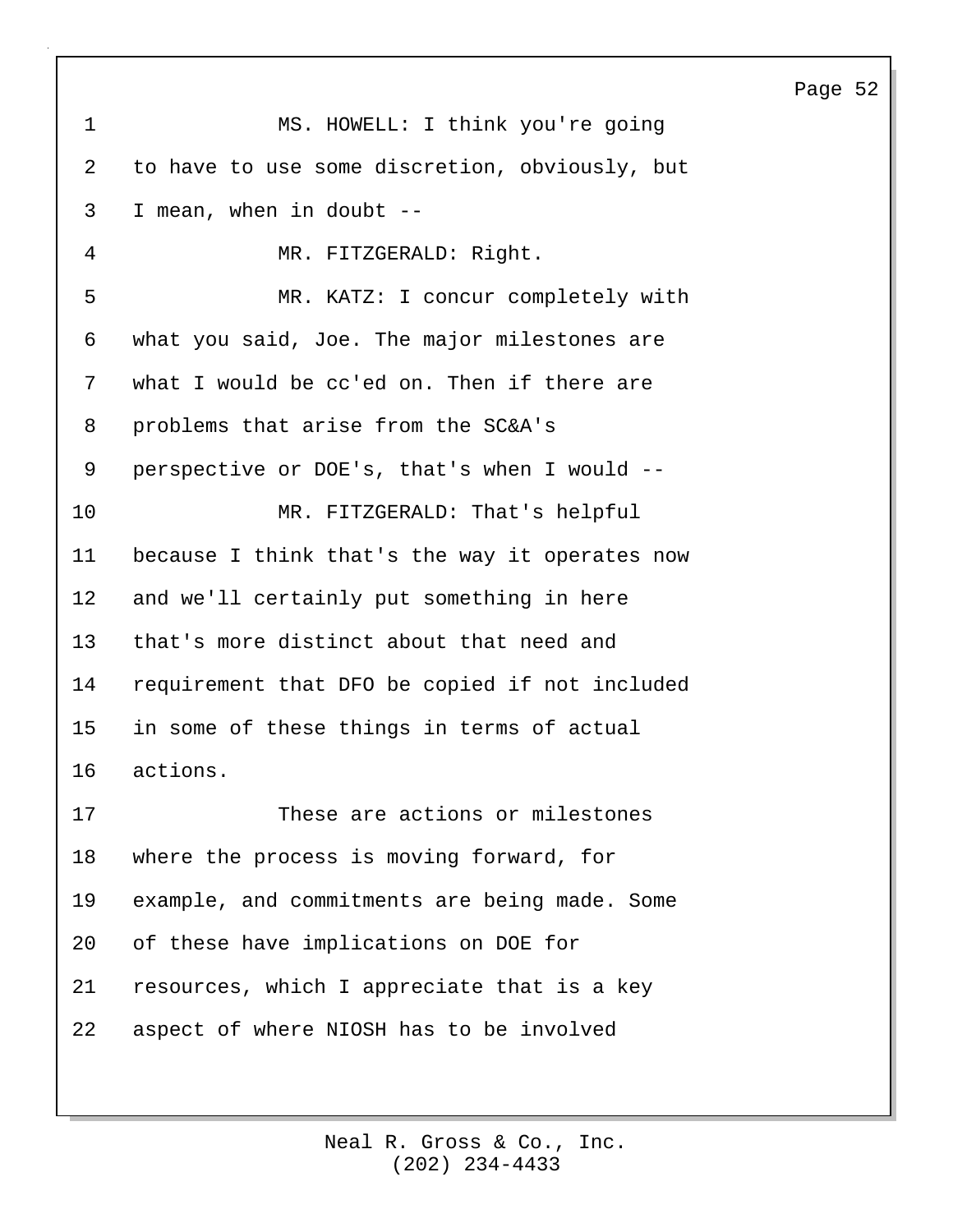1 because again, from an inter-agency 2 standpoint, if a request goes on and it 3 involves their making documents available or 4 doing things for us, then that will need some 5 kind of account commitment, which I understand 6 -- I'm not sure all the backroom machinations, 7 but they'll have to make sure they get paid 8 for that. 9 MR. KATZ: So I think some of that 10 back, in particular, can be reflected in the 11 procedures themselves. But in this section 12 that we're in right now, responsibilities, I 13 think the DFO role can just be elaborated a 14 little to explained the general role. 15 MR. FITZGERALD: Maybe even a 16 separate -- 17 MR. KATZ: It doesn't -- we 18 shouldn't have procedures in the roles, per 19 se. 20 MR. FITZGERALD: Right. 21 MR. KATZ: We just want to explain 22 the role.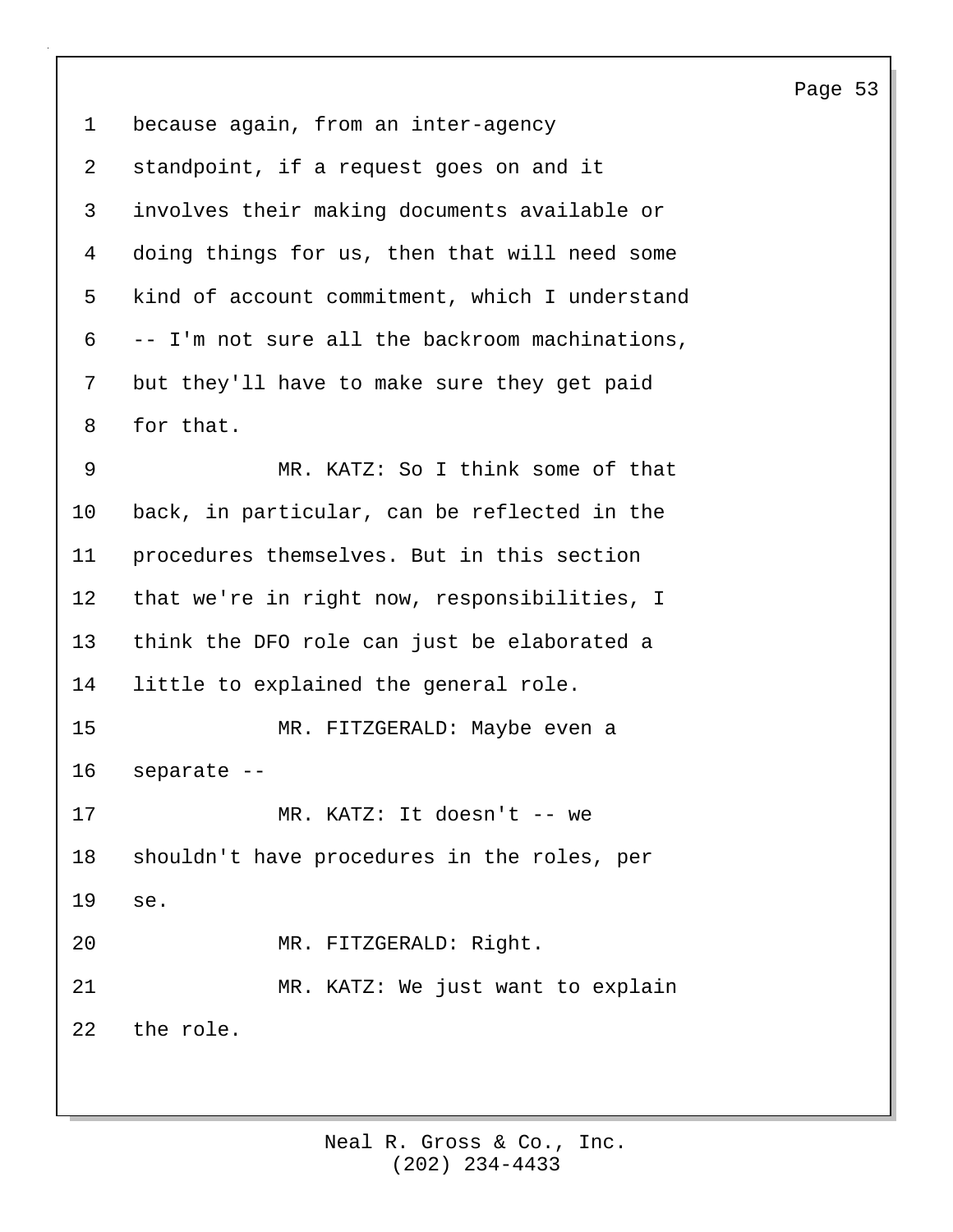| $\mathbf 1$     | MR. FITZGERALD: Right, right. I                  |
|-----------------|--------------------------------------------------|
| 2               | think this is probably fairly exhaustive as it   |
| 3               | stands. But I think the intent was to provide    |
| 4               | enough details to give some sense about what     |
| 5               | these individuals would be doing.                |
| 6               | CHAIRMAN CLAWSON: Joe, can I bring               |
| 7               | up one thing? John brought up that on the        |
| 8               | NIOSH web page that the SC&A contact and         |
| 9               | actually even the NIOSH contact -- where it      |
| 10              | shows the different working groups, it just      |
| 11              | has the Advisory Board members. It does not      |
| 12              | have SC&A or the NIOSH point of contact on       |
| 13              | that.                                            |
| 14              | That would be for Larry if they                  |
| 15 <sub>2</sub> | want to put that. But right now, all there is    |
|                 | 16 is the working groups and the Advisory Board  |
|                 | 17 members are on.                               |
| 18              | MEMBER BEACH: Ours must come out.                |
| 19              | MR. KATZ: Yes, there are two                     |
| 20              | versions. There's a version that gets sent to    |
|                 | 21 the Board that has -- because the Board needs |
| 22              | to know the SC&A contacts. But then there's      |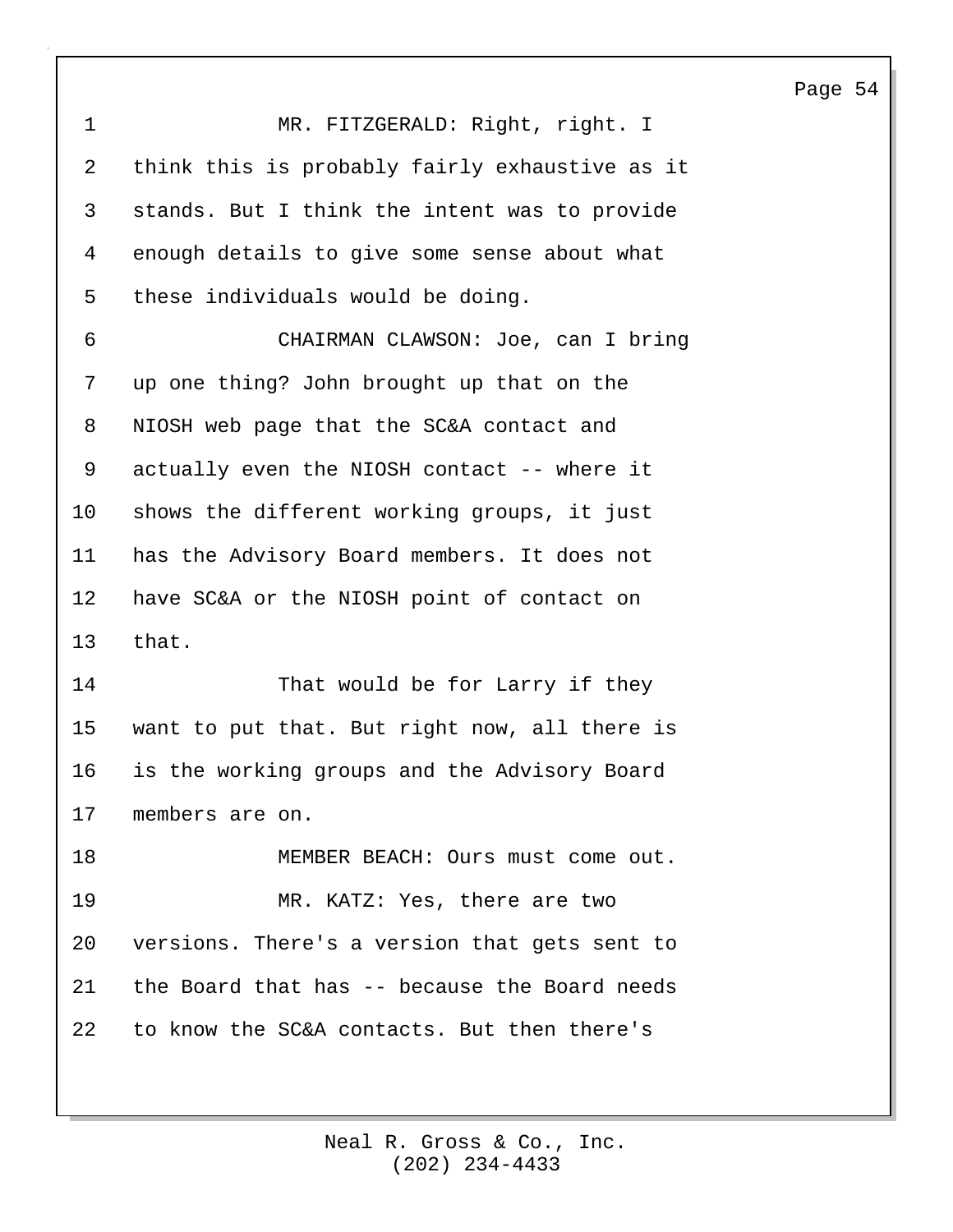1 the version that's -- he's absolutely right -- 2 the version that's on the website just lists 3 the Board membership. 4 MR. FITZGERALD: Okay. Just picking 5 up where we left off on the -- this is, again, 6 still with the Advisory Board point of contact 7 or its designee. Again, that possibility. 8 I think Brad made the comment that 9 we're sort of in a dual mode. I mean, the 10 draft reflects the Advisory Board point of 11 contact being in this role of doing sort of 12 first hand interface with DOE. 13 A comment from Jim Melius was this 14 should be pre-delegated, and as it's done now, 15 you may have the technical support contractor, 16 SC&A, do this work and keep the Board 17 informed.

18 I think -- I've worked with them 19 in discussion, but I guess that's -- you 20 accept that approach? 21 CHAIRMAN CLAWSON: Yes. I accept 22 that approach. My main thing that I was trying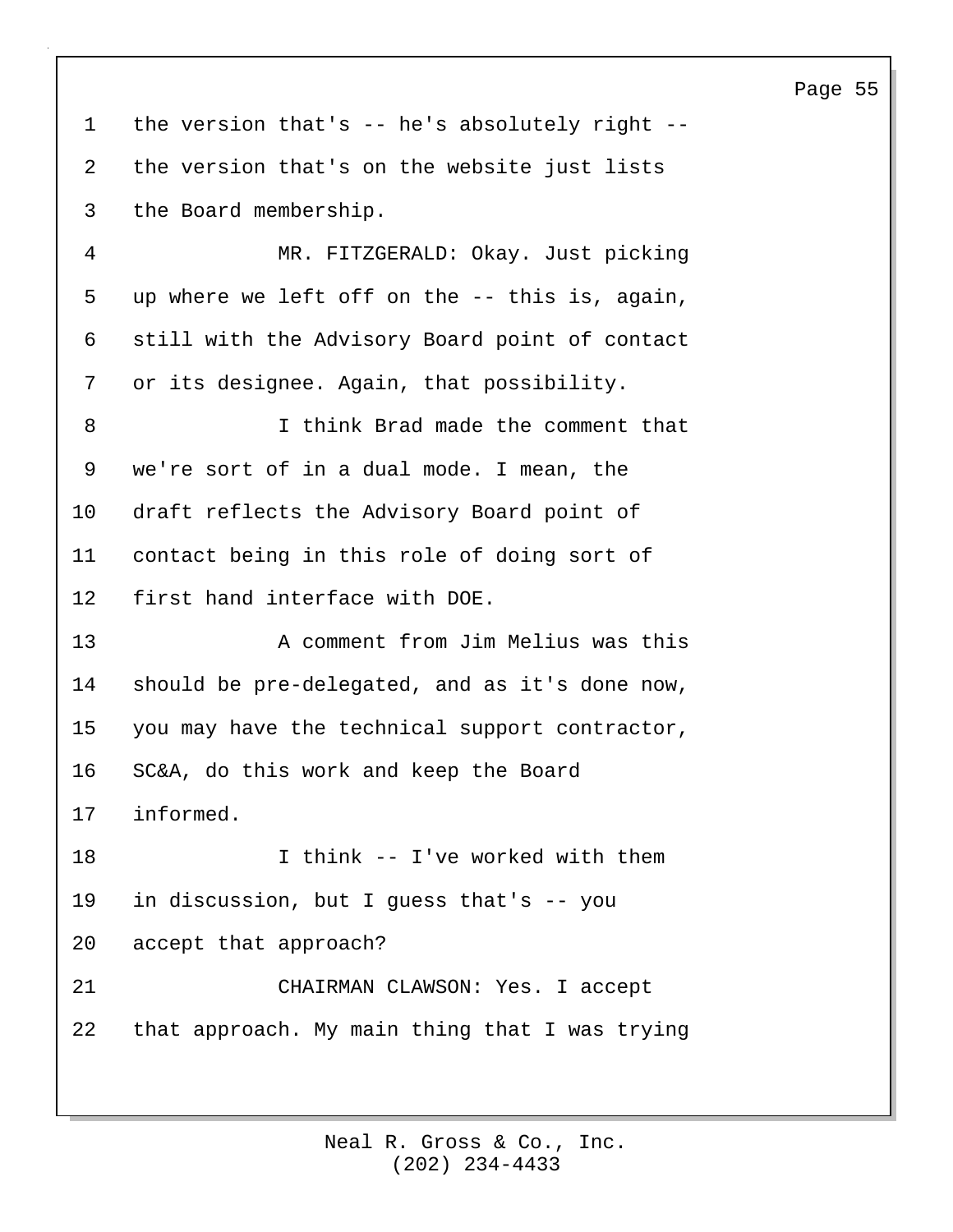1 to get by the Advisory Board working group 2 chair would be involved so that he knew what 3 was going on at the sites, what was being 4 requested, and where they were going at. I 5 just wanted to have a little bit more input of 6 what was going on. 7 We'd still be able to have with 8 what Dr. Melius says, but then there would be 9 no question as to a Board member taking on 10 that kind of responsibility because 11 truthfully, that's a full time job. 12 MR. KATZ: To affect that -- I 13 mean, to get what Brad's asking for -- if 14 you're going to be copying me anyway under 15 major milestones and making requests to decide 16 who's going to be a visit, et cetera, you can 17 copy the working group chair on these 18 communications and that way they're completely 19 informed as well. 20 Then if Board members want to

22 be their information to be able to act on. I

21 participate in a visit, et cetera, that will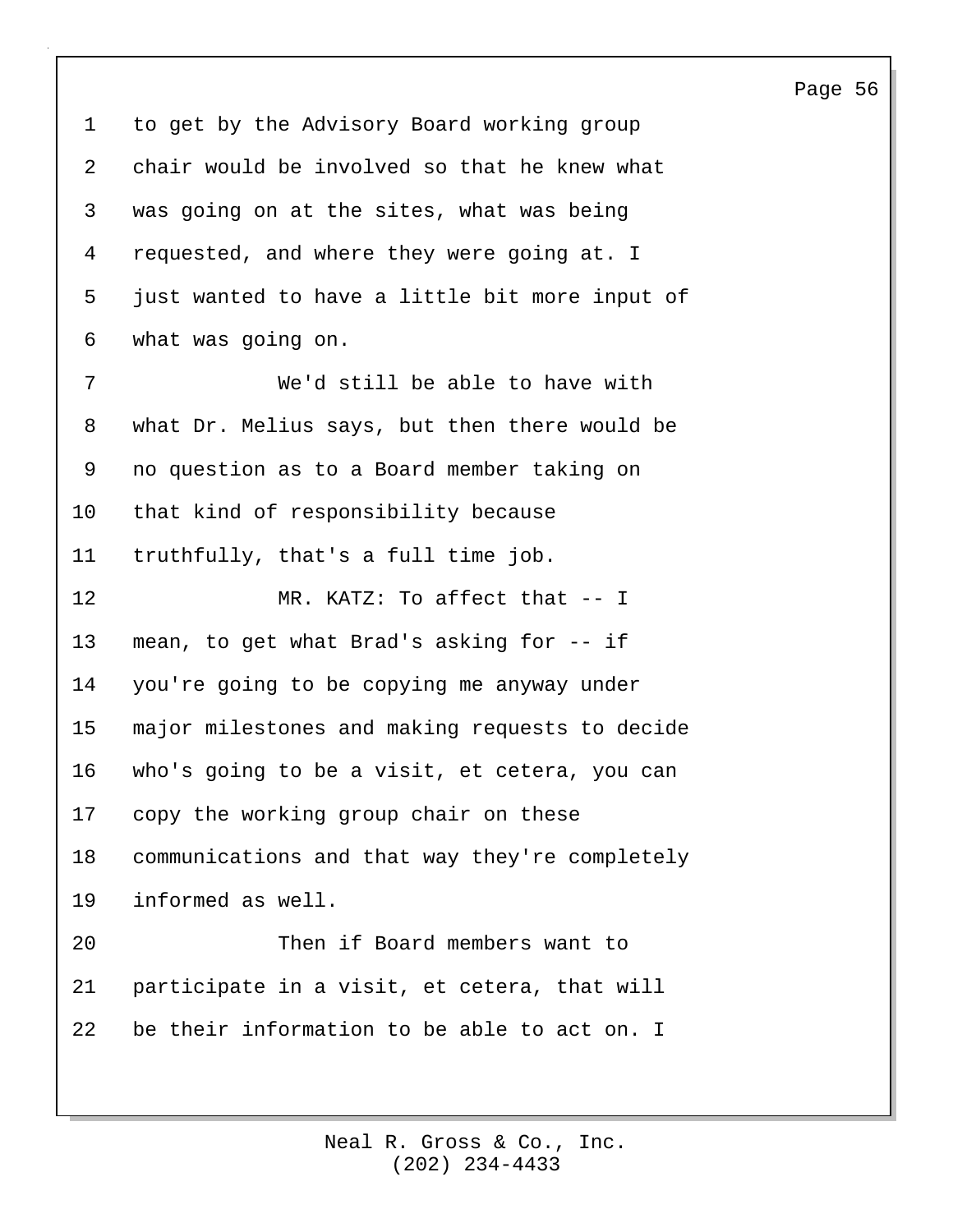1 think that will work very easily.

| $\overline{2}$ | MR. FITZGERALD: And I think that               |
|----------------|------------------------------------------------|
| 3              | would also tighten up a system, which I think  |
| 4              | we're operating under anyway, but would make   |
| 5              | it much more systemic that everybody would     |
| 6              | know each step of the way how things are going |
| 7              | on-site and could choose to participate, raise |
| 8              | questions, and what not.                       |
| 9              | There was an argument here I just              |
| 10             | want to -- again, we're still on the top part  |
| 11             | of page 3 under the Advisory Board point of    |
| 12             | contact where we indicate that again, we'll    |
| 13             | coordinate first time visits and this is       |
| 14             | pretty much the current practice.              |
| 15             | Again, this doesn't get into a                 |
| 16             | flow diagram, but I think it touches on the    |
| 17             | things that we would raise questions or        |
| 18             | requests of DOE on which are arrangements for  |
| 19             | site visits, describing the activities, who we |
| 20             | are, what we are intending to do, and          |
| 21             | requesting assistance from the site of DOE     |
| 22             | headquarters and meeting DOE security          |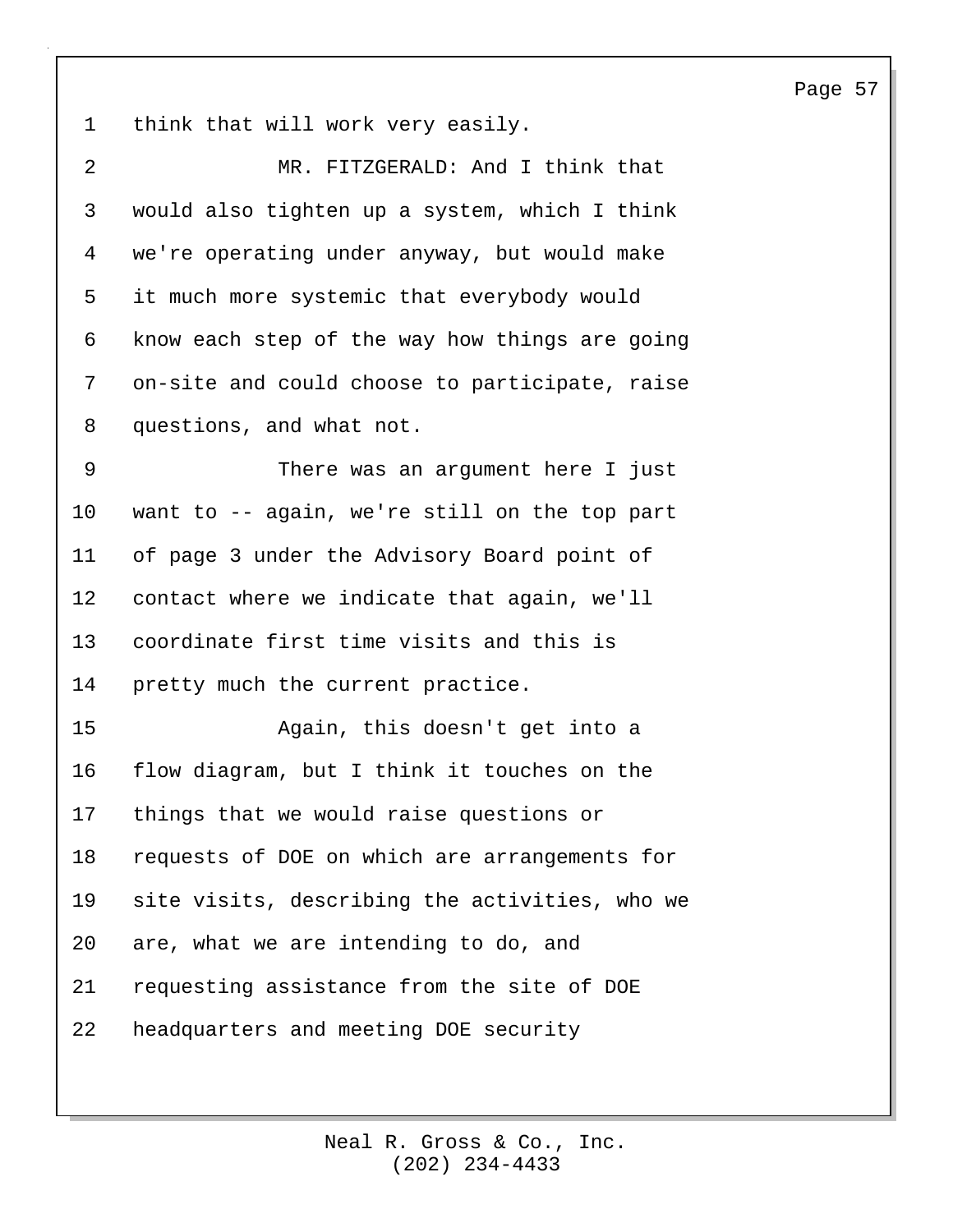1 classification review obligations.

| $\overline{2}$  | The next one, where we coordinate,             |
|-----------------|------------------------------------------------|
| 3               | submit all data requests to DOE, which is of   |
| 4               | course the data capture plan, and then this is |
| 5               | something that -- what we say next, is insures |
| 6               | that the information capture is properly       |
| 7               | protected and is provided for uploading in the |
| 8               | site research database.                        |
| 9               | This is in PROC-010. This is not               |
| $10 \,$         | something that we do routinely. I think it's   |
| 11              | been moving that way, in terms of under PROC-  |
| 12 <sub>1</sub> | 010 and even before that, trying to make sure  |
| 13              | what we collect is shared fully with NIOSH and |
| 14              | ORAU and then can be put up on SRDB.           |
| 15              | I think it's a great idea. I think             |
| 16              | it's something that we want to see happen as   |
| 17              | well and we, in fact, have been doing that, I  |
| 18              | think, since probably early fall. I think,     |
| 19              | with Mound, in fact, we've been it since last  |
| 20              | summer.                                        |
| 21              | But the -- and we'll get to this               |
| 22              | detail a little later -- the logistics of      |
|                 |                                                |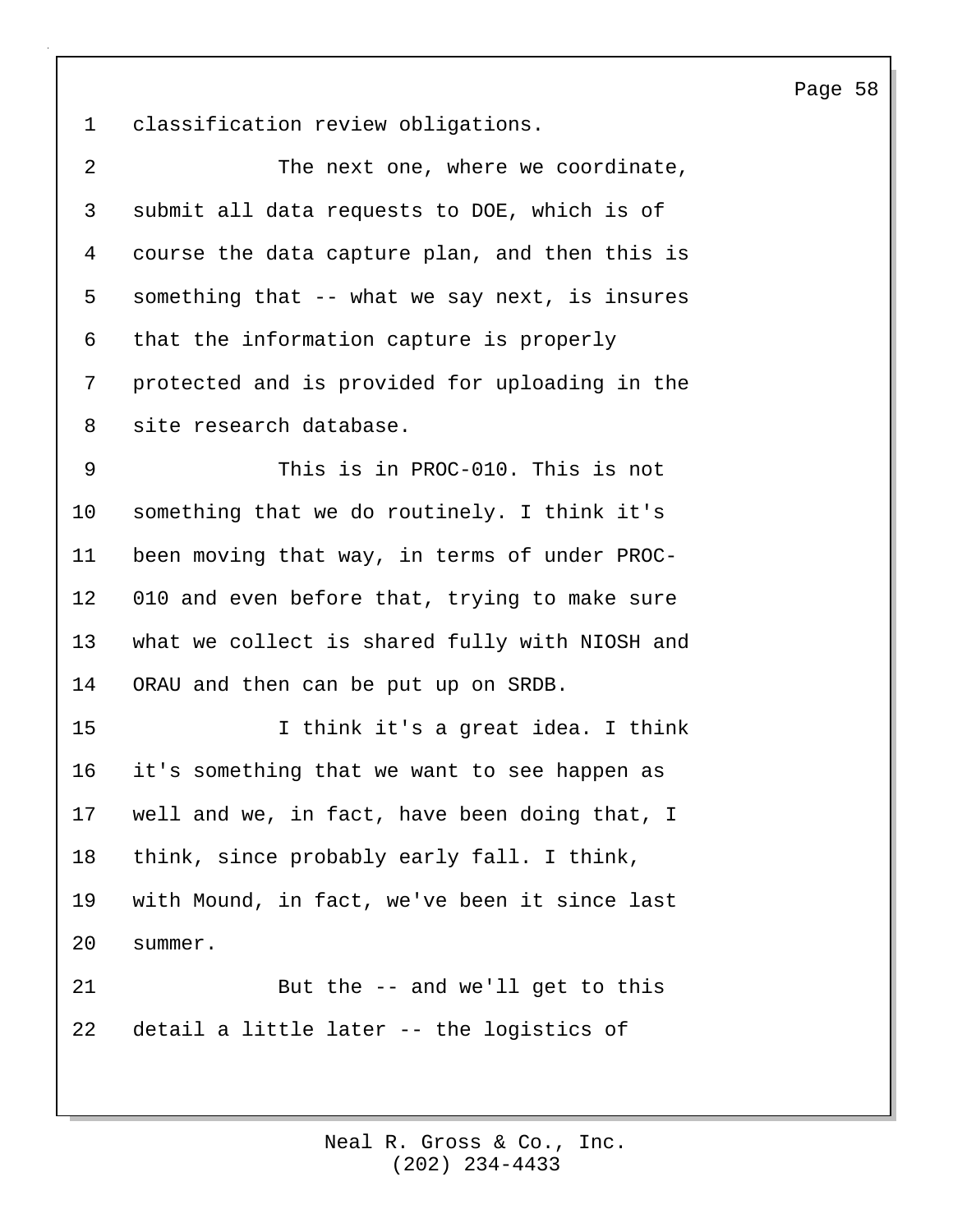1 scanning, which is something that we don't 2 routinely do, I think is a challenge. I think 3 what we've done in the past and what I did at 4 Mound was I was there with ORAU and ORAU 5 scanned while we collected, which was very 6 convenient. I'm not sure that's going to 7 happen at all the sites. 8 So in terms of a loose end, I 9 think it's a good idea to make sure that 10 everything that we collect gets on the SRDB as 11 available, but the mechanics of getting it 12 scanned and doing that, I think, we'll have to 13 pick up on later. 14 T think what we say in the 15 corresponding piece that is in PROC-010 about 16 how that's done, I think we just indicate that 17 either NIOSH or DOE would do that. Now, again, 18 that's a strawman. I have no idea what either 19 one would be willing to do. But I think that's 20 a need that has to be addressed. 21 How? We don't have scanning 22 equipment. Certainly, we don't necessarily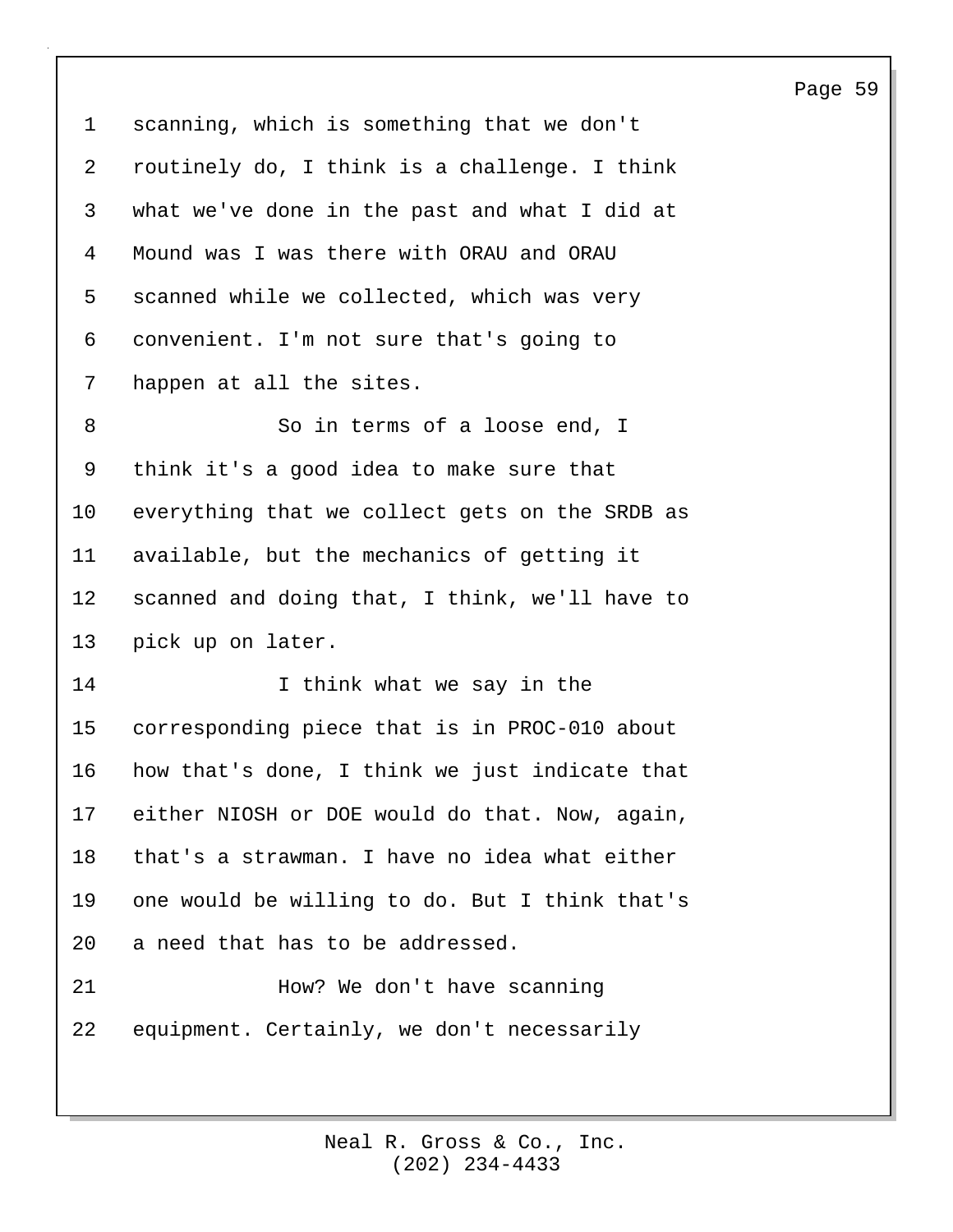1 have access to either agency and it's not 2 clear either agency would be willing to do 3 that, but to make that happen, I think that's 4 an open question. I don't know if you want to 5 talk about that now or talk about it later. 6 DR. MAURO: But when that happens - 7 - let's say our phones are out of site and we 8 go through the limited bibliographic databases 9 at the site -- 10 MR. FITZGERALD: We go through 11 boxes of records. We pull records, right. 12 DR. MAURO: And if we have them in 13 front of us, we say, here's what we need. 14 MR. FITZGERALD: You want that. 15 Right. 16 DR. MAURO: Now, it's at that -- so 17 we're physically actually at the DOE site now 18 when we identify documents that we think are 19 important? 20 MR. FITZGERALD: Right. 21 DR. MAURO: And we want to bring --22 we want them cleared?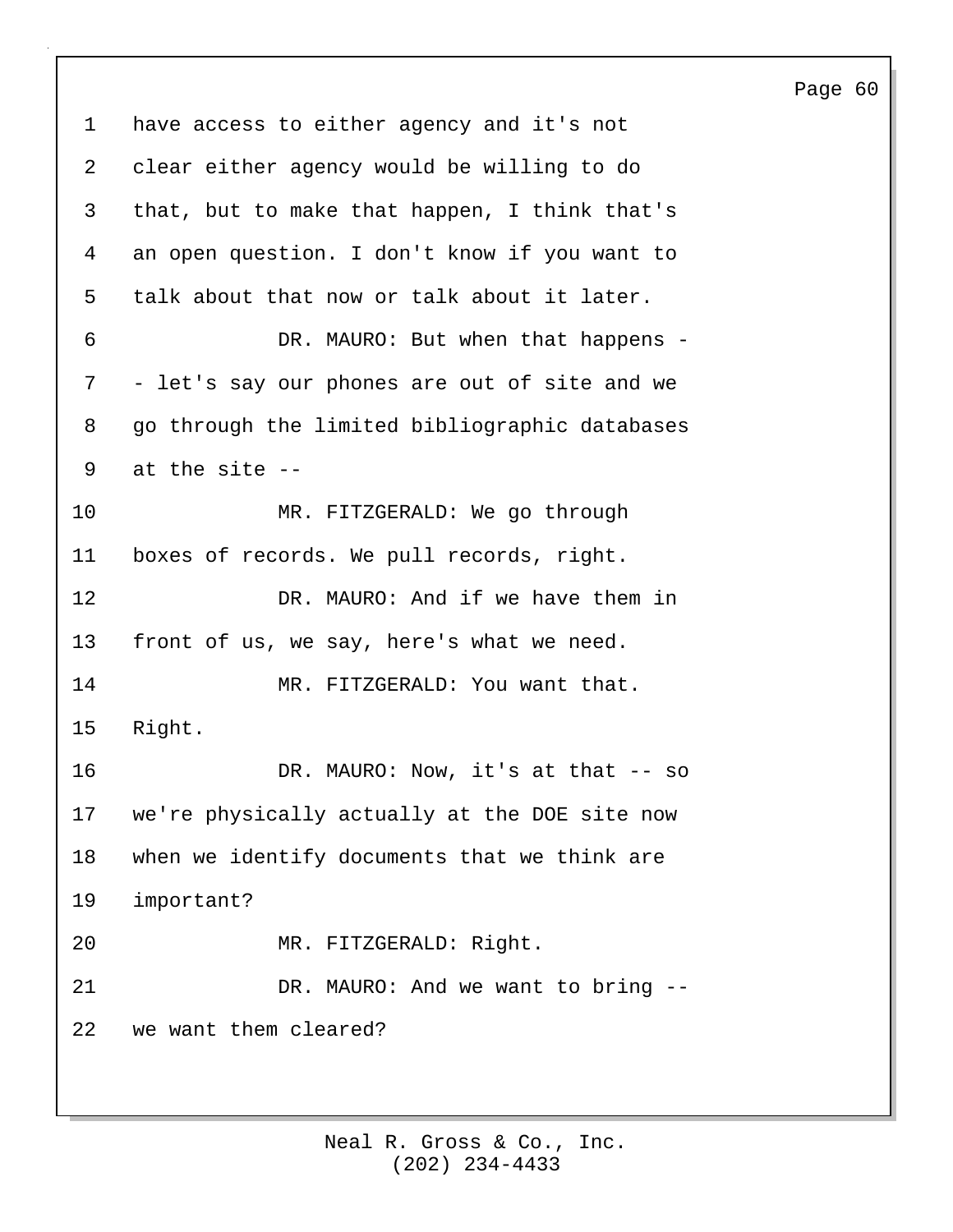1 MR. FITZGERALD: What we do --2 well, clearance is another issue. 3 DR. MAURO: Okay. 4 MR. FITZGERALD: But in terms of -- 5 assuming that it's already been reviewed, 6 screened, and what we're looking at is 7 cleared, we want a copy. We copy it and we 8 bring it back. That's pretty much the way it's 9 been. 10 DR. MAURO: Well, now we share. I 11 ask, how do we share? 12 MR. FITZGERALD: Well, the question 13 is how do we go from having a copy of a 14 relevant document that we'll reference in our 15 review to one which is not only shared with 16 NIOSH and ORAU, which we do, and they, in this 17 case, have scanned our copy or scanned the 18 original -- at Mound, they were scanning 19 originals because we were doing it at the same 20 time -- but how do we go into an electronic 21 form. 22 Now, there's a number of reasons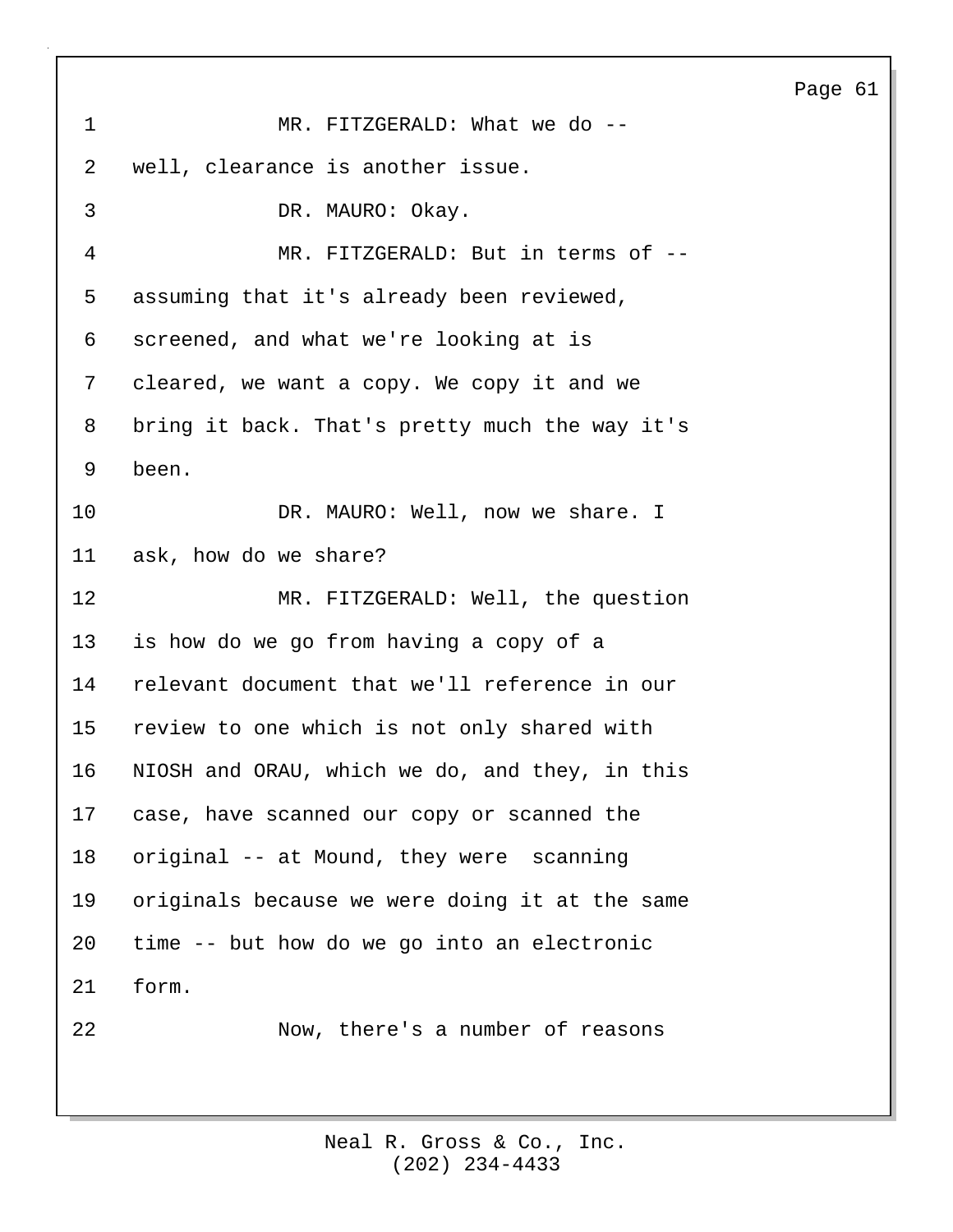1 why -- I don't know if we need to spend time 2 today trying to figure out the mechanics of 3 how you do it. I'm just saying that I think 4 the intent is there, the need is there. It's 5 not clear how that could happen. We could 6 certainly shift copies of what we find to one 7 of two agencies. We can work with the DFO in 8 terms of capabilities for scanning, portable 9 scanning. 10 I'm just saying that that -- even 11 though it's in the procedures, the ability to 12 do that is not there right now. 13 DR. MAURO: Is it something that 14 would be different depending on the site and 15 the degree to which the site -- 16 MR. FITZGERALD: Yes, and I think 17 that's covered. That's covered in the NIOSH 18 procedure. 19 DR. MAURO: Maybe we should be 20 looking -- in other words, we're going to do 21 it. How it's going to be done has to be dealt 22 with on a case by case basis? Would that be --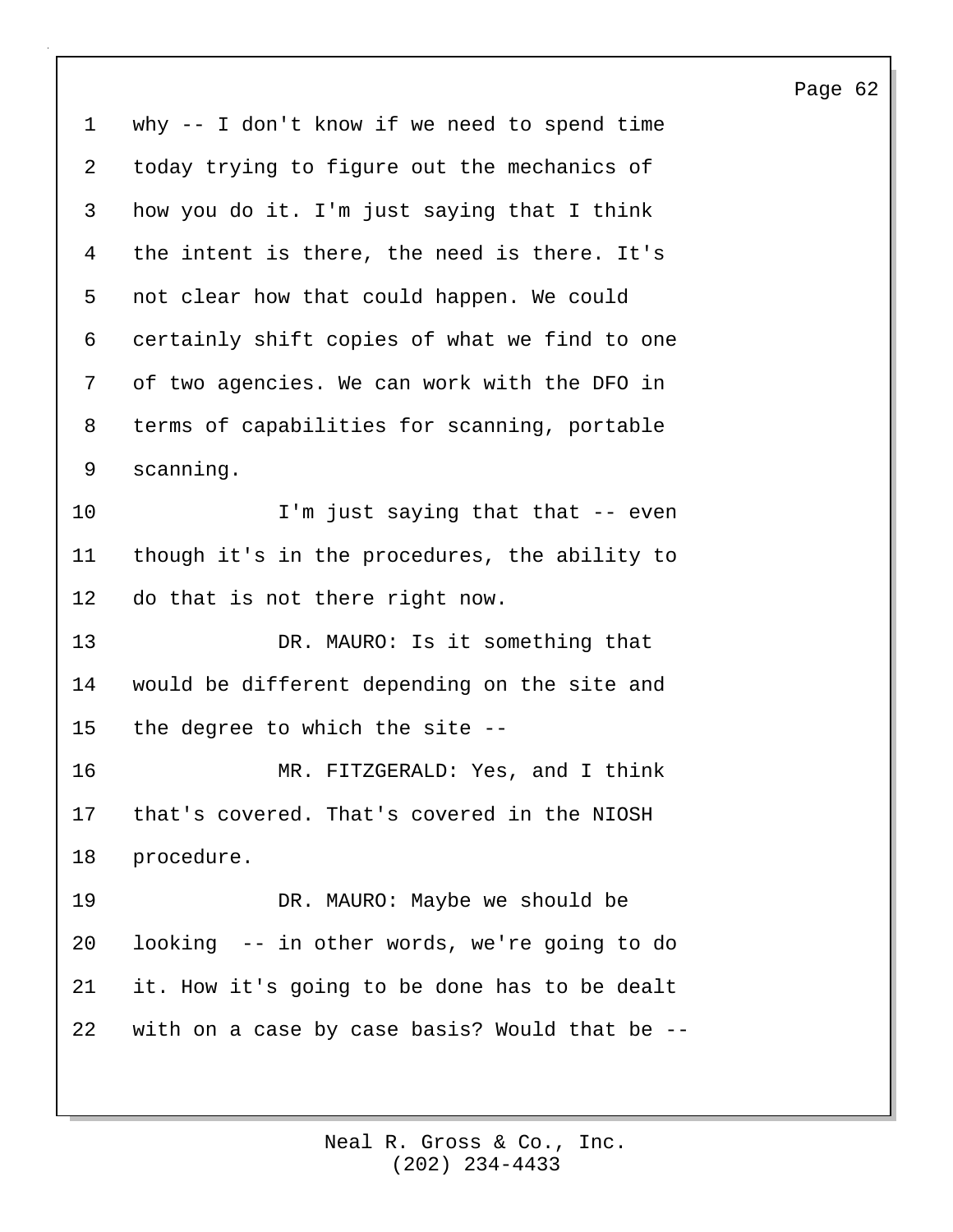1 MEMBER PRESLEY: Jim, you know DOE 2 is not going to let you do your own scanning. 3 MR. FITZGERALD: No, but I'm just 4 tracking with, I think, the approach that was 5 mentioned in a NIOSH document, which said that 6 some sites, I guess it was capable to make 7 arrangements and that was one of the options. 8 Another of the options was to do scanning on-9 site. 10 In our case, a third option was we 11 just would send it back to SC&A and they would 12 do the scanning. I'm just raising that because 13 I don't think that was within the scope of 14 work originally and having been there 15 firsthand, it's not a trivial thing. 16 It's actually a lot of work to go 17 through and do page by page by page. I was 18 relieved that Mounds and actually ORAU was 19 willing to scan our documents too. I'm just 20 saying that that needs to be addressed as a 21 loose end, but it's a big loose end in terms 22 of making that happen.

## Page 63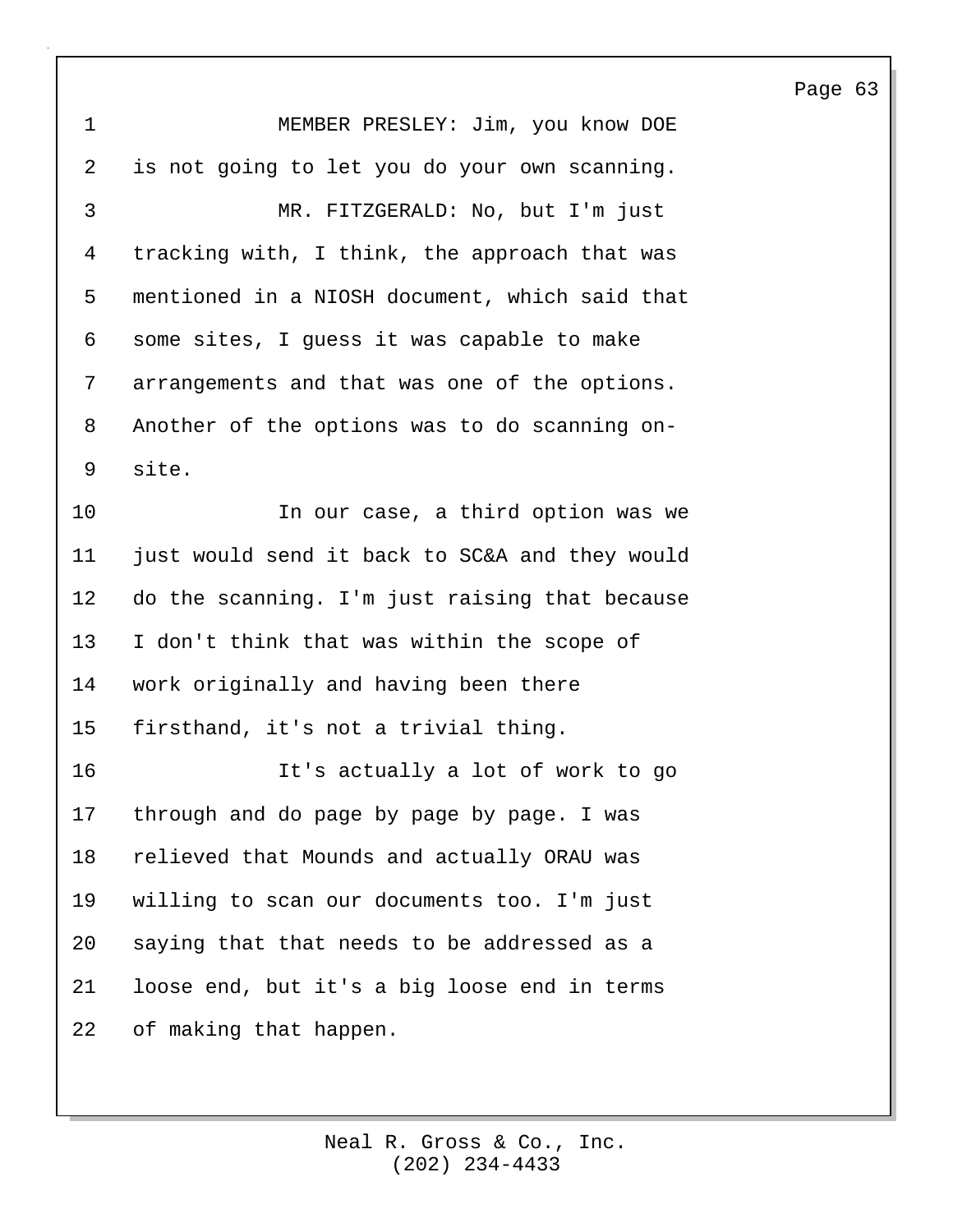1 MEMBER PRESLEY: Don't the 2 documents have to b DC'ed, number one before 3 they go off site. 4 MR. FITZGERALD: Yes, this is not 5 DOE -- this is after they've been DC'ed, but 6 before we take them and start using them. The 7 question is how do we get them, both NIOSH and 8 ORAU, and also get them into an electronic 9 form. Maybe that's -- maybe they go over hard 10 copy and is scanned once it gets over to NIOSH 11 or ORAU. 12 MR. KATZ: Another current OCAS 13 procedures is 5.1.5, just as long as we've 14 jumped ahead and we're discussing the scanning 15 question. OCAS has it at simply two 16 alternatives -- NIOSH or its contractors 17 conduct the scanning. 18 It says when NIOSH contractors 19 conduct scanning, the DOE site POC is 20 responsible for providing adequate space to 21 conduct scanning and for ensuring that all 22 documentation is appropriately marked before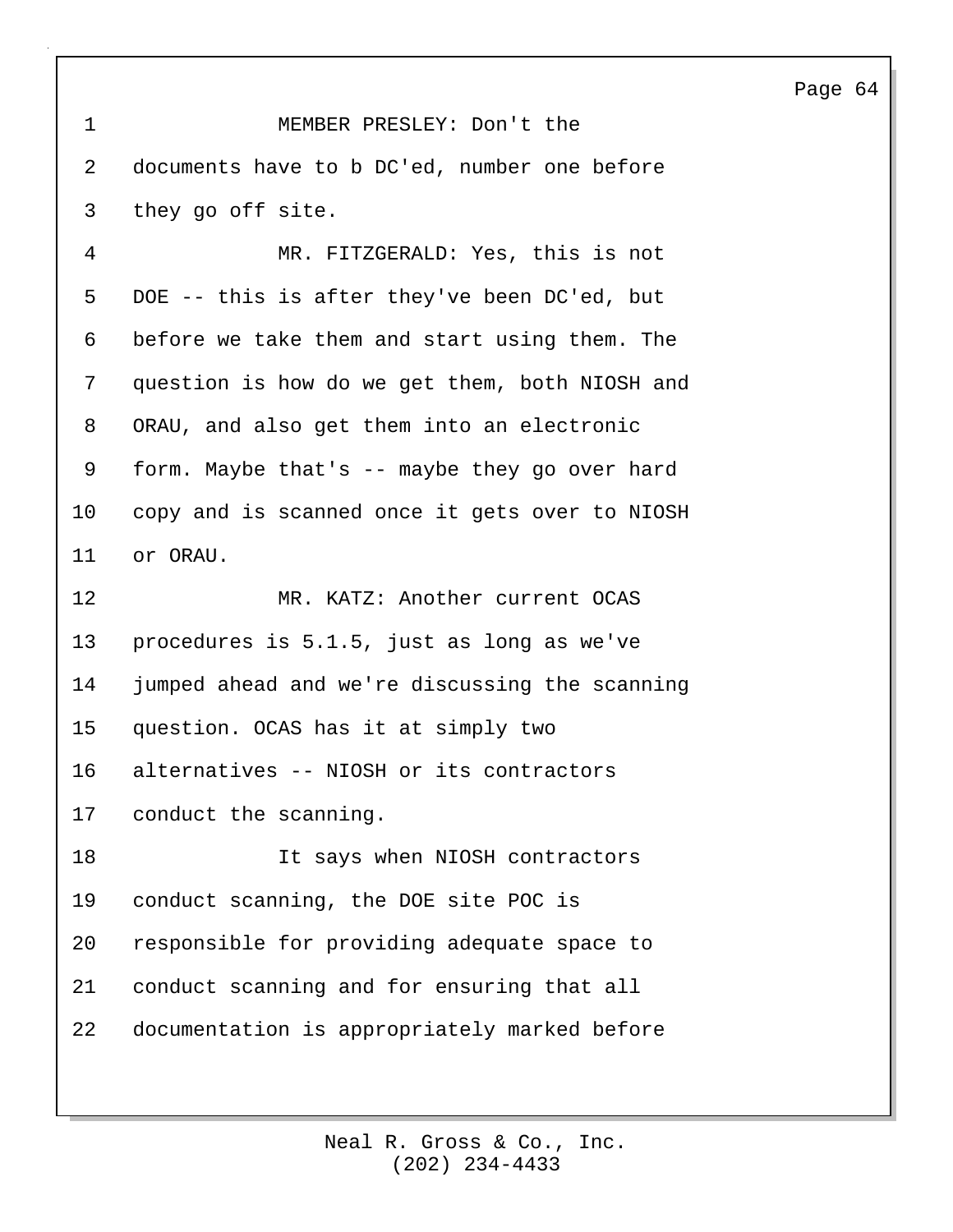1 the scanning is conducted.

2 The alternative is DOE conducts 3 the scanning. It says when DOE agrees to 4 conduct the scanning, NIOSH site POC and the 5 DOE site POC will coordinate an appropriate 6 schedule to ensure scanning conducting in the 7 time frame that meets NIOSH's needs and duty. 8 I think SC&A can have just the 9 parallel structure there. Maybe I'm naive, but 10 in scanning equipment, I think, to the extent 11 that you do your own scanning, this isn't 12 major purchases of very expensive equipment 13 and so on, is it? I mean, it's -- 14 MEMBER BEACH: It could be 15 resources and equipment taken to the site. 16 MR. FITZGERALD: It's going to be 17 time and equipment. That's basically it. 18 MR. KATZ: Right. But it's an 19 appropriate expenditure of time because the 20 purpose of this is important to everybody. 21 MR. ELLIOTT: If it helps to 22 streamline it, if you want to give us hard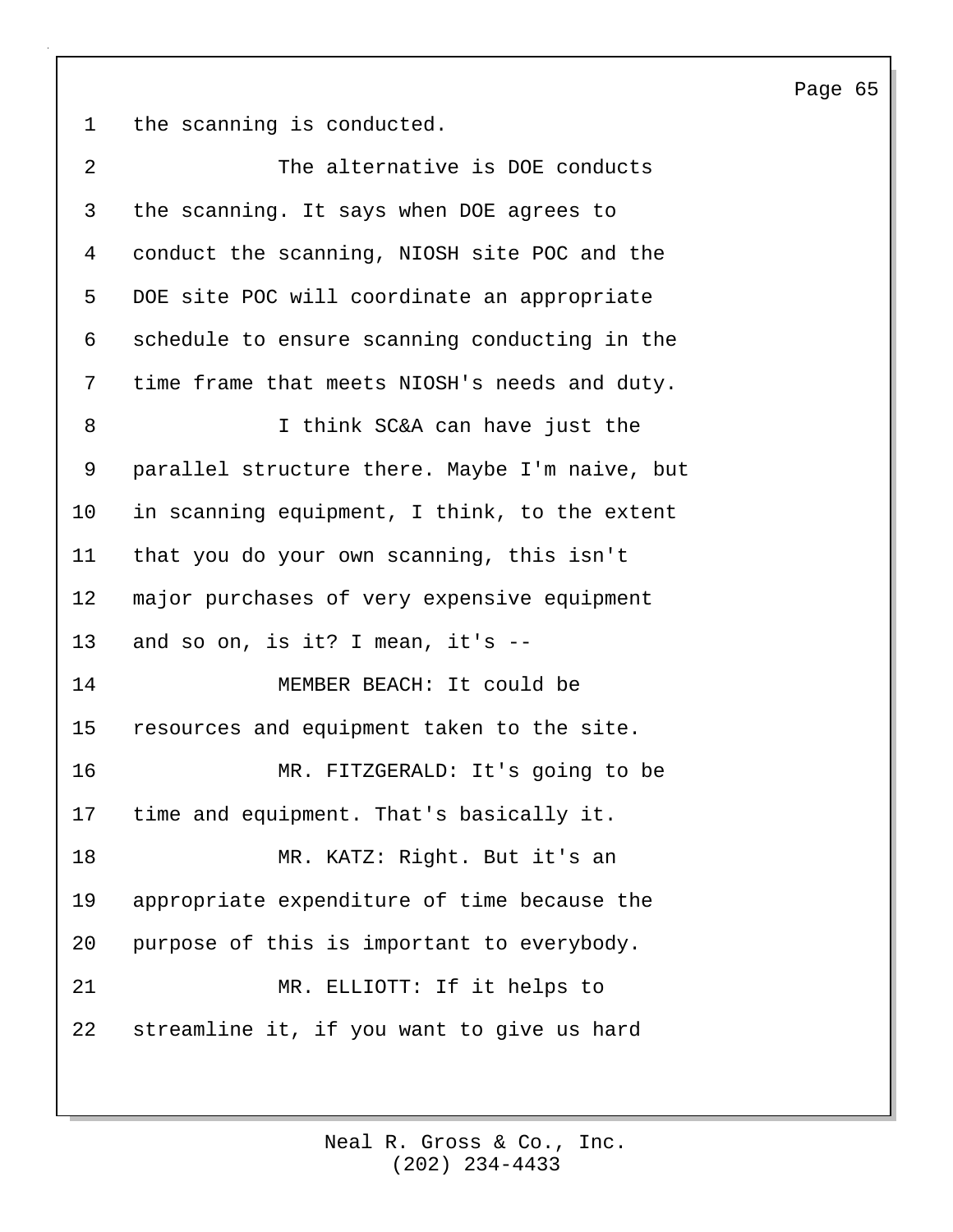1 copies, we could get it scanned. We could put 2 it in PDF and put it in whatever folders you 3 want us to put it in.

4 MR. FITZGERALD: I think what we're 5 trying to do is avoid an extra step where if 6 you have receipt requirements, meaning that I 7 think I've seen the screening requirements for 8 what goes on in the SRDB, and there's a number 9 of thresholds that have to be met before it 10 gets put on.

11 I wouldn't want to try to have 12 them do the scanning, have to go back and 13 forth, if it's easier just to send the hard 14 copies over.

15 But I didn't want to presume, in 16 this part piece, that this would be picked up 17 one way or the other at this point.

18 MR. KATZ: I think it's near 19 procedure of you just provide for it either 20 being done by SC&A in a case where DOE is not 21 going to do it or as Larry just offered, 22 providing the materials to NIOSH to do the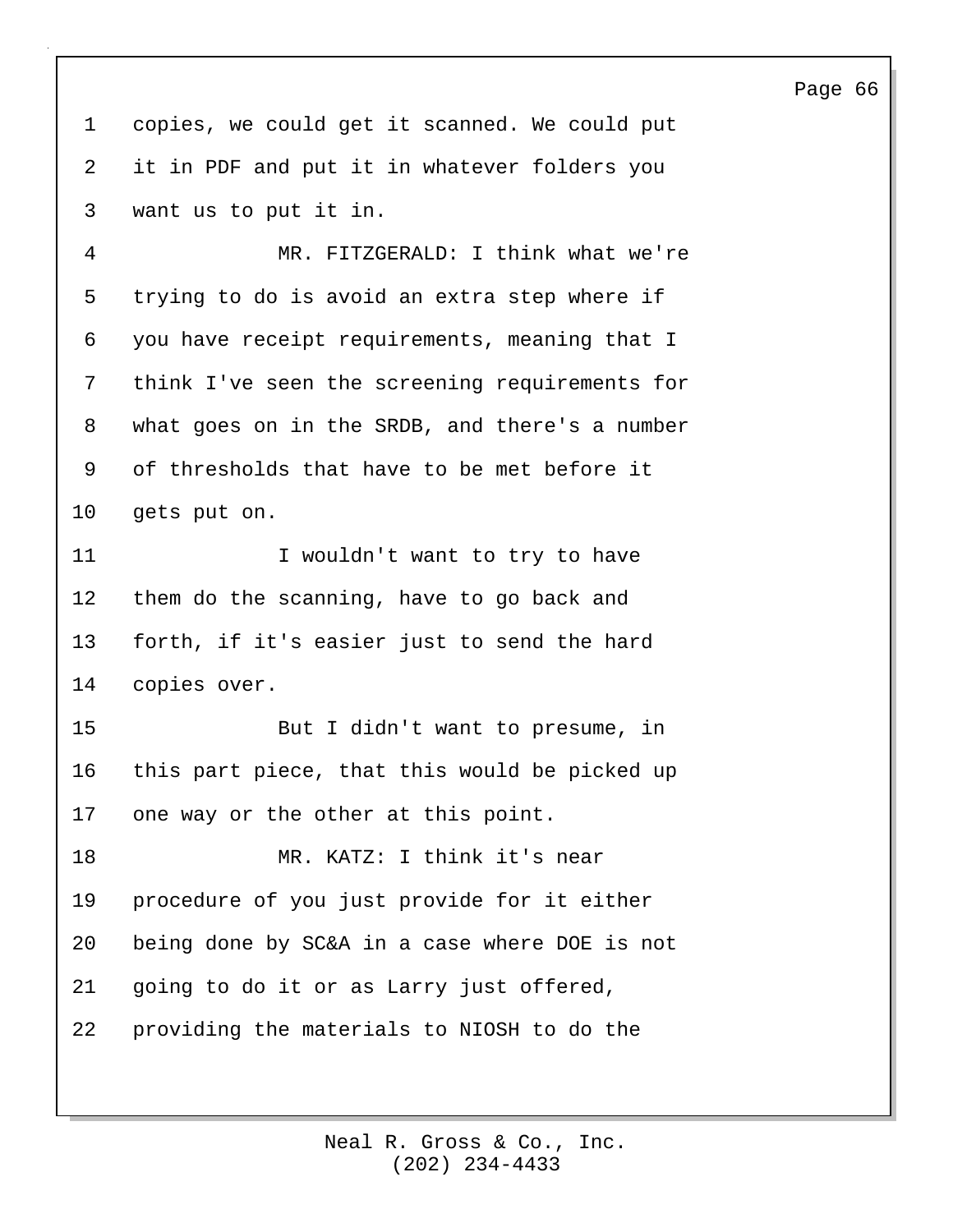1 scanning. That will work?

2 MR. FITZGERALD: Okay, we'll then 3 take another look at the provision that you 4 just mentioned in there and use the same 5 language. But again, that's just cited as one 6 of the roles.

7 Just to complete what we had for 8 the Advisory POC, before we lose that thread, 9 the Advisory Board POC or, I guess, where we 10 are now, is SC&A is responsible for notifying 11 NIOSH, the DFO -- and again, I think the point 12 is well taken that we're going to be much 13 clearer that there's more with the DFO than we 14 have here -- and working group members, 15 concerning site visits when we're going to the 16 sites for the first time and also on-site 17 visits and coordinating data capture requests 18 as we're doing now, the idea there is to avoid 19 unnecessary duplication with previous and 20 ongoing NIOSH data requests.

21 1 I think that's been actually, in 22 practice, working much better. The issue there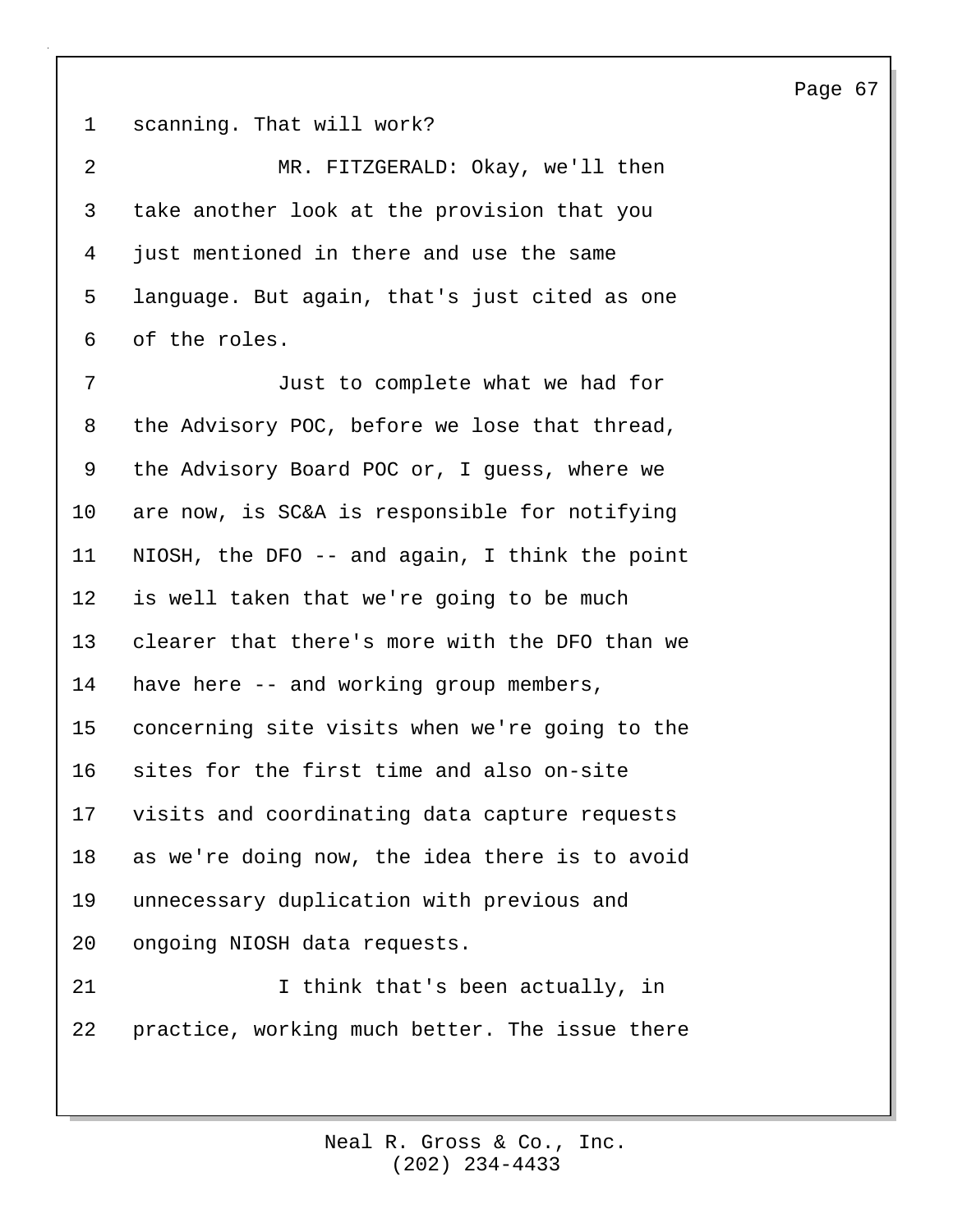1 is essentially full disclosure on both sites 2 so that when we go to DOE, who is the 3 recipient of both levels of request, they're 4 not getting the same request and we're 5 avoiding that duplication. 6 We'll get into, maybe, some of 7 that a little later. I think what may be 8 lacking is, to some extent -- we call it 9 baseline, but the disclosure is somewhat ad 10 hoc in a sense that I think we're sending e-11 mails back and forth requesting information. 12 **I** think one advantage and one 13 improvement might just to be make that a 14 little bit more automatic as we go into 15 different sites to -- and this goes for us as 16 well -- to just pretty much put all the 17 information on the table that's been collected 18 to date and also anything that's in progress 19 so that when we go to DOE, they're not going 20 to come back and say well, NIOSH just got that 21 or the same people have been interviewed 22 already.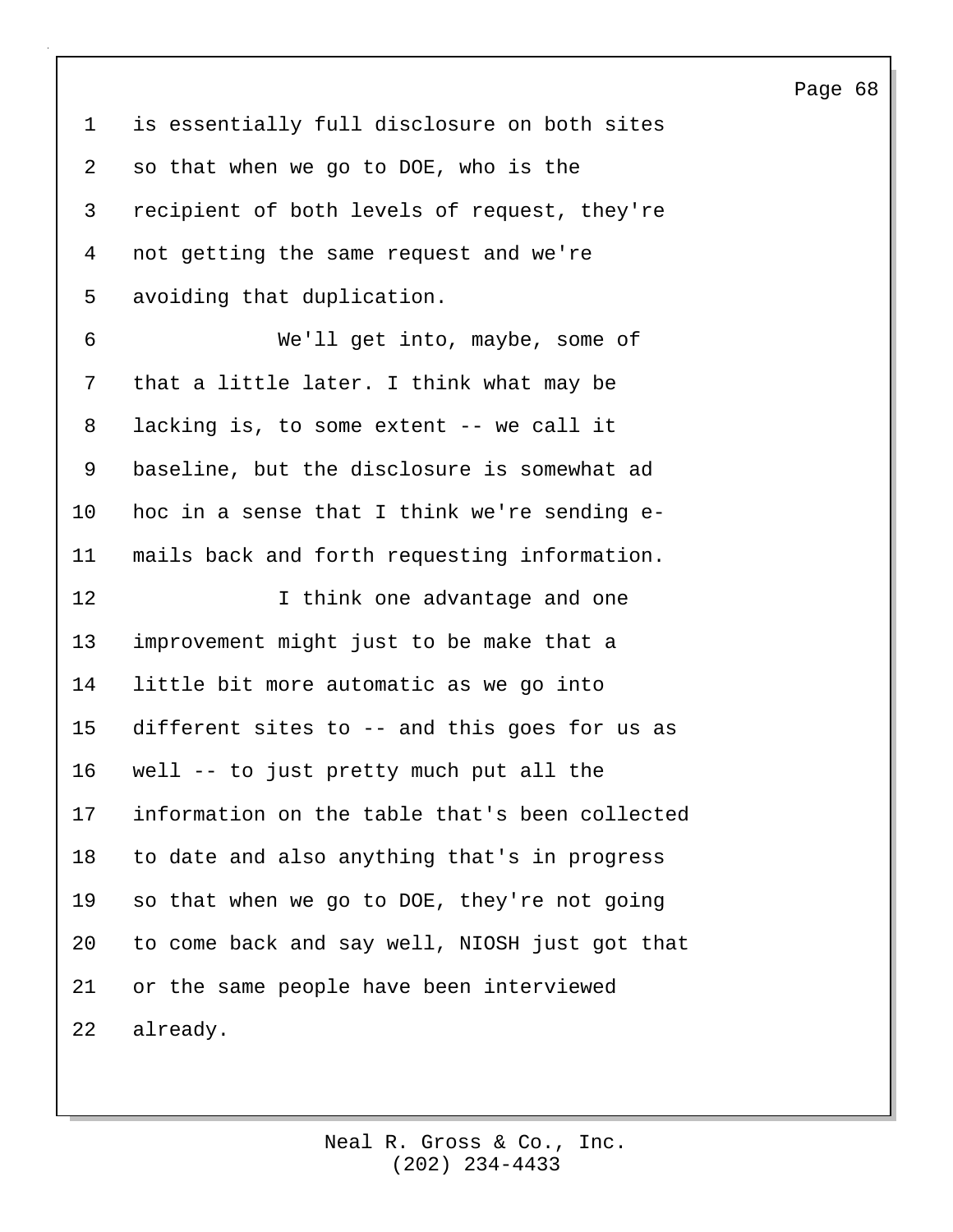| 1               | DR. MAURO: Let's talk about a                  |
|-----------------|------------------------------------------------|
| 2               | little bit of a practical side. The real world |
| 3               | work we've seen, like, for example, I believe  |
| 4               | there was a Brookhaven action and there were   |
| 5               | reports for March.                             |
| 6               | As always, we wanted to --                     |
| 7               | sometimes, you know, you're not available and  |
| 8               | the question we then find ourselves, all       |
| 9               | right, well, lest sit tight for awhile. Wait   |
| 10              | till we get a chance and I think eventually    |
| 11              | everything got cleared up.                     |
| 12              | One of the things I did, for                   |
| 13              | better or worse, is I said, well, listen. We   |
| 14              | do it the best we can to coordinate,           |
| 15 <sub>1</sub> | communicate baseline, but I don't want to hold |
| 16              | up the train. So I said let it rip. That's     |
| 17              | what I did.                                    |
|                 |                                                |
| 18              | Now, I realize that that breaks                |
| 19              | the rules because we're supposed to hold off.  |
| 20              | But maybe there's a -- because in the real     |
| 21              | world, everyone is not always available when   |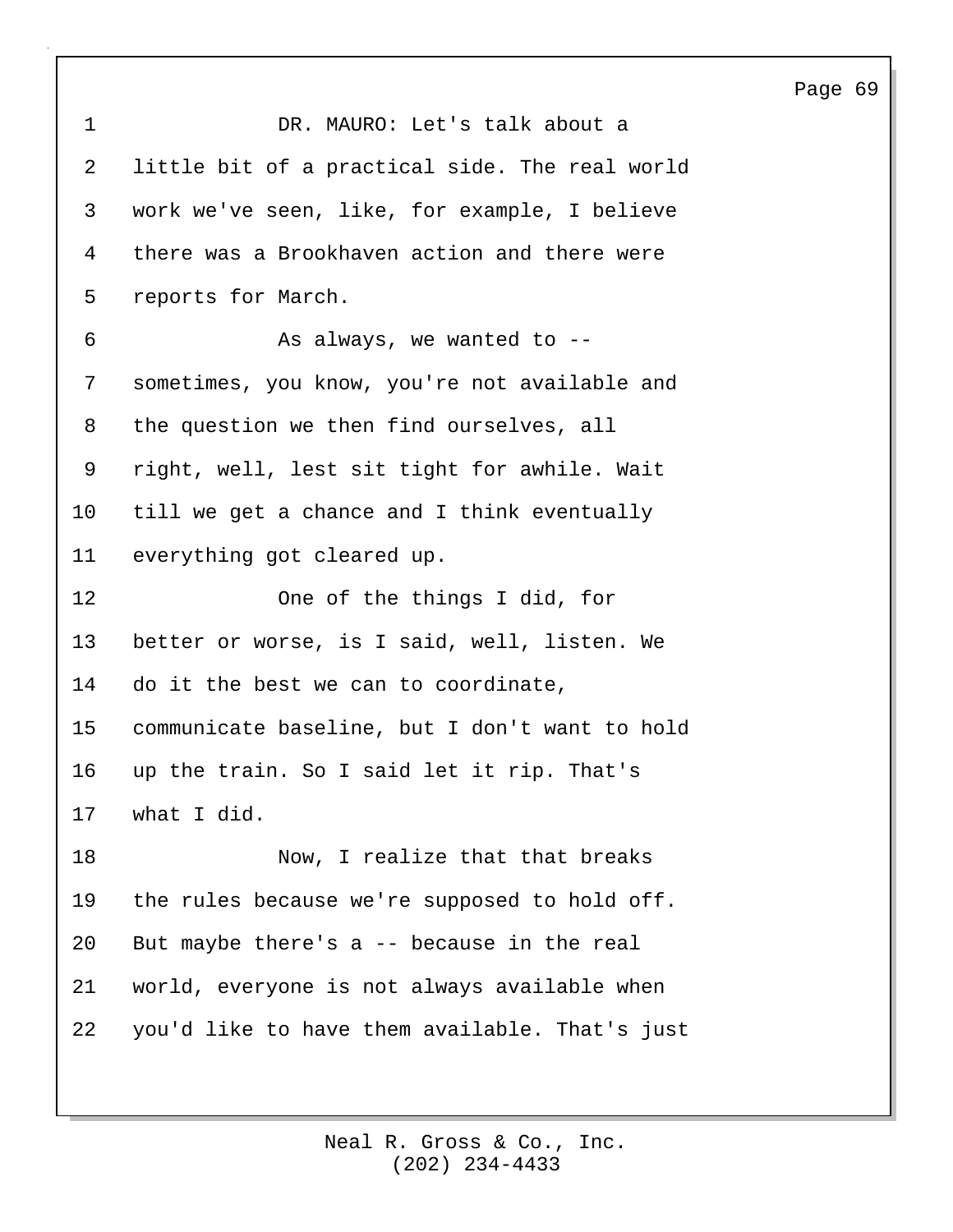1 the way it is and there's nothing wrong with 2 that.

3 Well, I guess I'd like to talk a 4 little bit about when we -- let's say we e-5 mail, make a couple of phone calls, give a 6 reasonable amount of time, whatever that 7 means, to try to get some feedback, maybe even 8 contact General Contact or contact Ted for 9 this and in the process of trying to baseline 10 and launch, at some point though, I guess, we 11 want to move. I mean, we've got our horses 12 ready to go.

13 I've got a little feel from what 14 the sense is. When we run into these types of 15 obstacles, which happen regularly and it's 16 okay, should we just move and just keep you 17 apprised so that you know we've started to 18 move and eventually, we re-connect or should 19 we just sit tight and wait until -- and not 20 launch? 21 MR. CALHOUN: I don't think we

22 should hold you up. I mean, in that one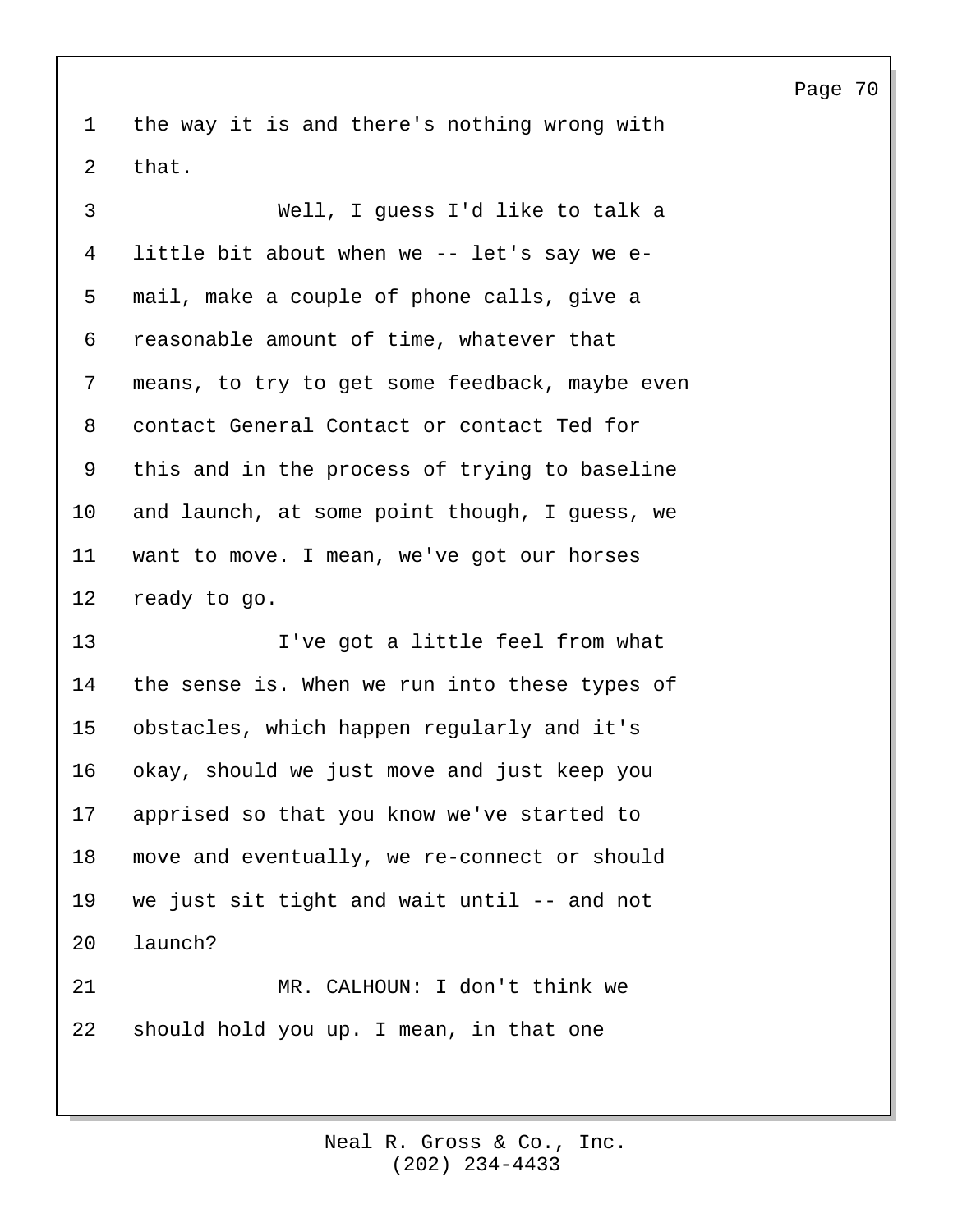1 particular case, I thought I had sent it and 2 I didn't. 3 I think that I would be okay with 4 saying hey, I've asked this a couple times. I 5 haven't got it, so I'm going to be moving 6 forward. That's what I do and it worked for 7 me. 8 DR. MAURO: It will catch up. It 9 catches up. It's all well-intended. It just 10 happens. 11 MR. KATZ: But the situation is 12 much easier now because now you don't have -- 13 you're not going through a NIOSH point of 14 contact for making requests and so on. I mean, 15 the only thing you need to do with the OCAS 16 staff is baseline. 17 DR. MAURO: This is what I want 18 because right now -- 19 MR. KATZ: In this instance, but in 20 general, this is going to -- 21 MR. CALHOUN: We want to keep it as 22 efficient as we can with DOE too.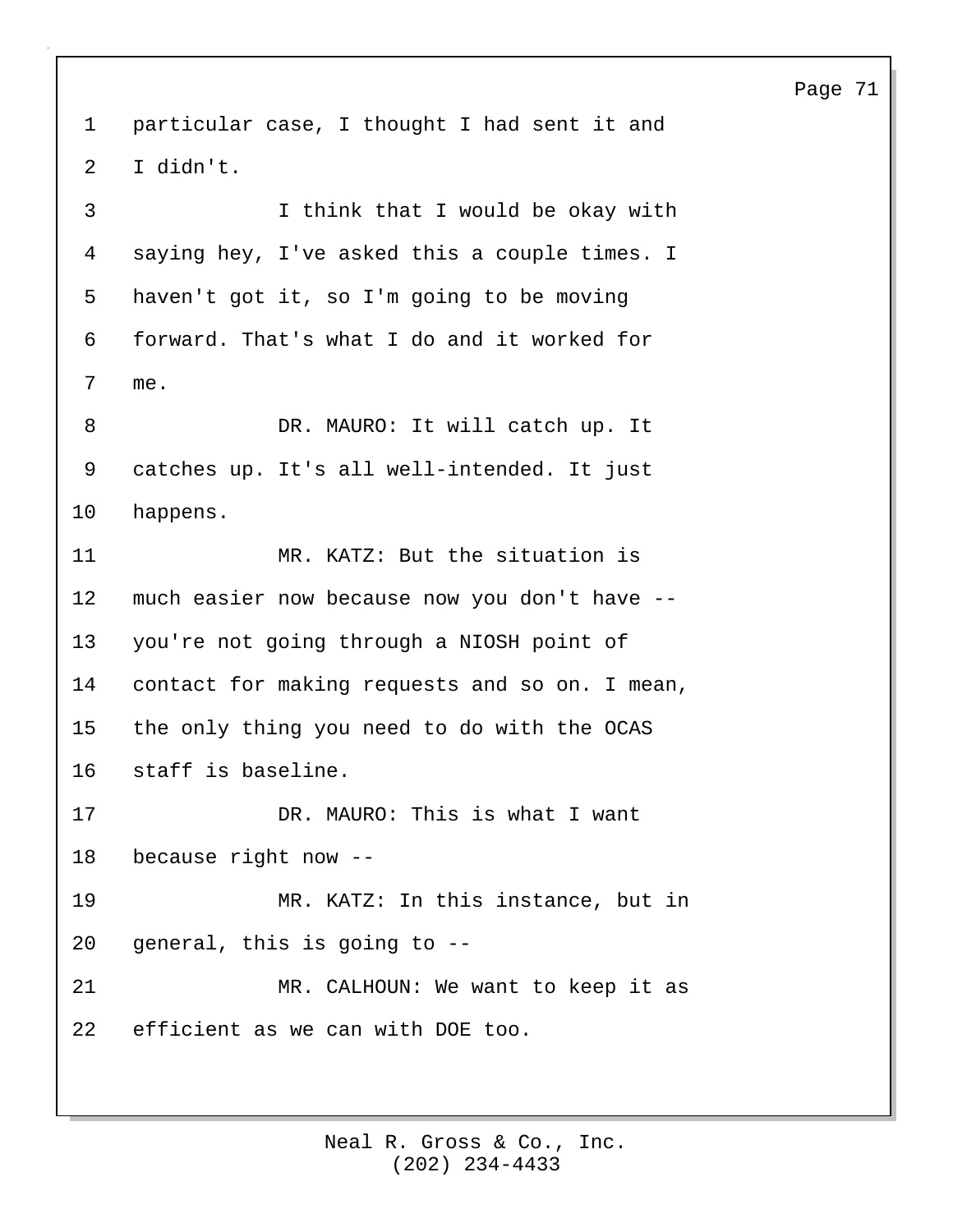1 MR. KATZ: Absolutely. 2 MR. CALHOUN: The harder we make it 3 for them, the harder they make it for us. 4 MR. KATZ: Absolutely. 5 DR. MAURO: When you step back on 6 the history of this, the real trigger, or one 7 of the big triggers of the problem, was going 8 back to DOE, asking is this the document that 9 you folks you already have and that's 10 embarrassing. 11 So we really, really give a great 12 deal of importance to baseline. 13 MR. KATZ: Okay, just to recap. 14 What we have for the Advisory Board POC, based 15 on Jim Melius's comments -- a lot of that 16 would evolve to SC&A, but essentially, it's to 17 make arrangements with the site. 18 This is with the DOE site, in 19 terms of data capture, planning interviews, 20 how to deal with classified information, how 21 to coordinate the actual on-site work, and 22 what we indicate was those specific milestones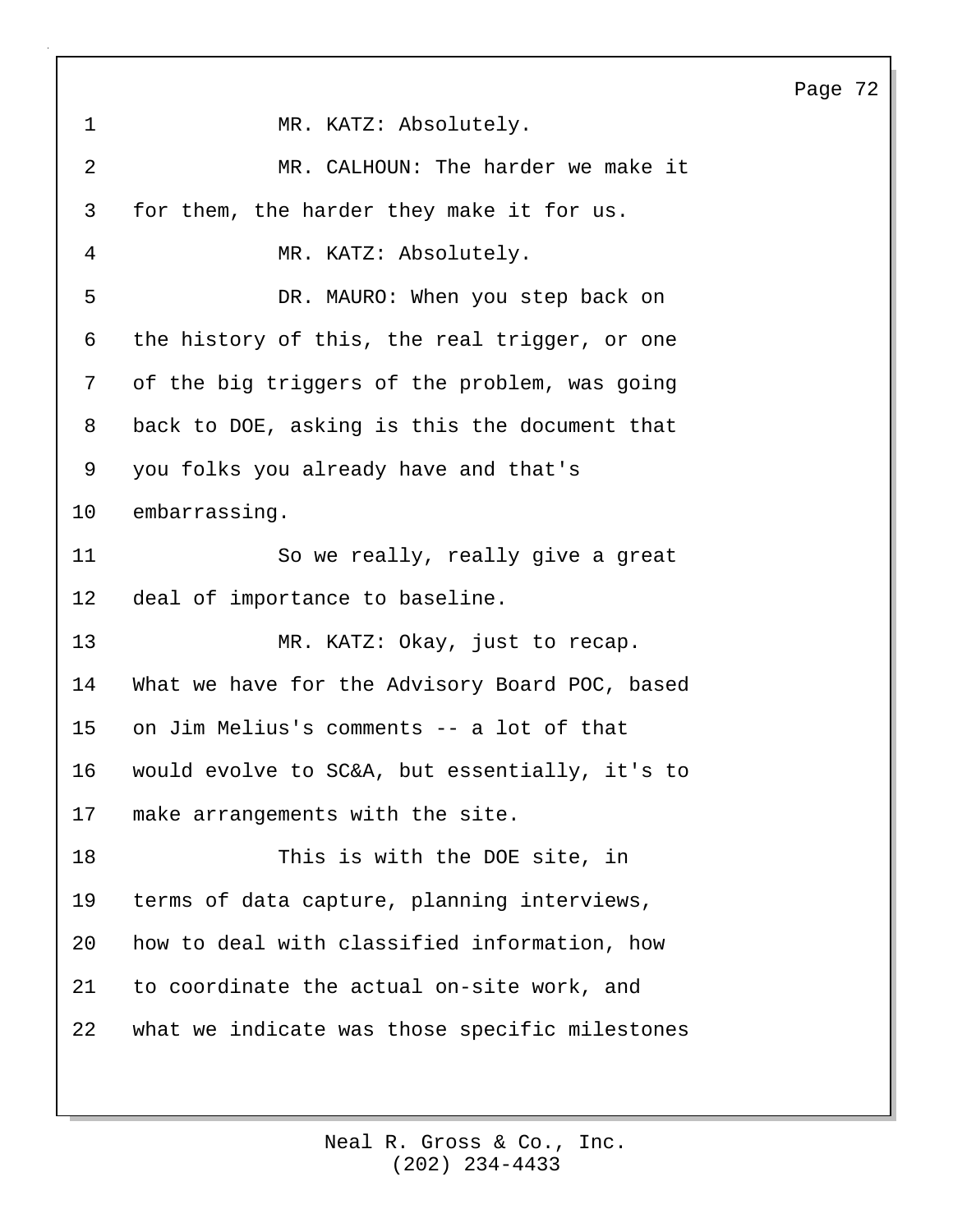1 would be certainly coordinated, copied with 2 the DFO as we progressed.

3 But we would act on behalf of the 4 Advisory Board POC, typically the work group 5 chair in most cases, and would keep that work 6 group chair or Advisory Board person apprised 7 the same way the DFO is apprised, but pretty 8 much as we progress through the major 9 milestones of the process of getting 10 information and doing interviews. 11 We would keep everybody informed 12 as we went. We would not necessarily, 13 obviously, day to day, try to deluge anybody 14 with everything that we're doing, but 15 certainly the milestones we would keep you 16 apprised of. 17 CHAIRMAN CLAWSON: And when will 18 you copy that? You said the DFO. 19 MR. FITZGERALD: Yes, and again, I 20 think the major milestones would be the 21 initial contact when we do send a letter to 22 the site that kind of lays out who we are,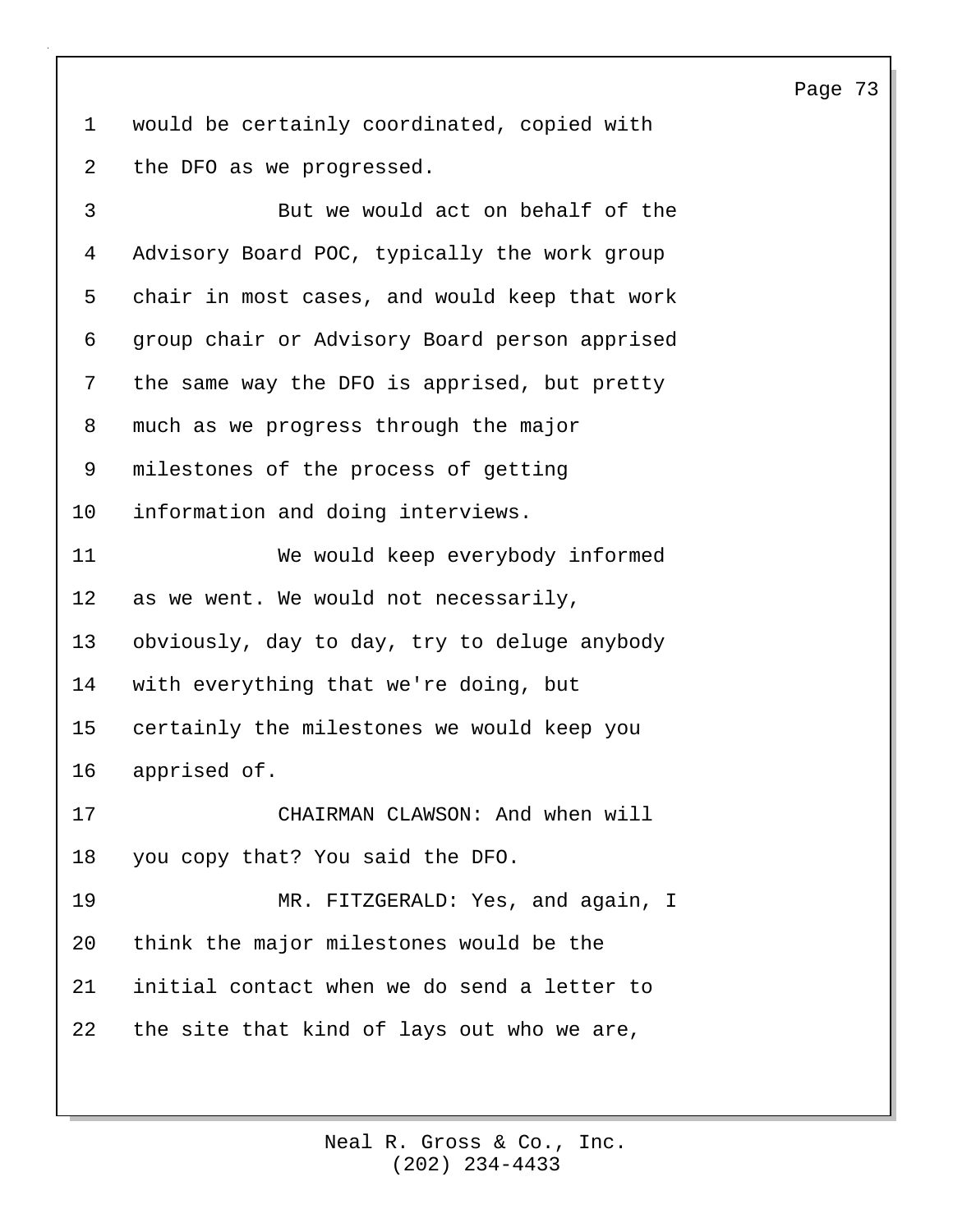1 what we're doing, the purpose, and some key 2 word searches, that kind of thing.

3 We have, over the last year, come 4 up with a data capture plan approach -- I 5 think we prototyped it at Mound -- where we 6 mirrored pretty much what NIOSH and ORAU does 7 in the way of coming up with a formal plan 8 that lays this out -- who we want to talk to, 9 what information we want. 10 That data capture plan would be 11 baselined against anything that NIOSH has done 12 at the site, NIOSH and ORAU, to make sure 13 there's not any duplication. That would be 14 something that would happen very early in the 15 process. 16 I think one difference that would 17 be in the procedure would -- we'd want that to 18 be sort of a baseline to start with. It 19 wouldn't be something we'd have to go through 20 a lot of requests for. It would be an 21 understanding that essentially what we want is 22 what documents, classified and unclassified,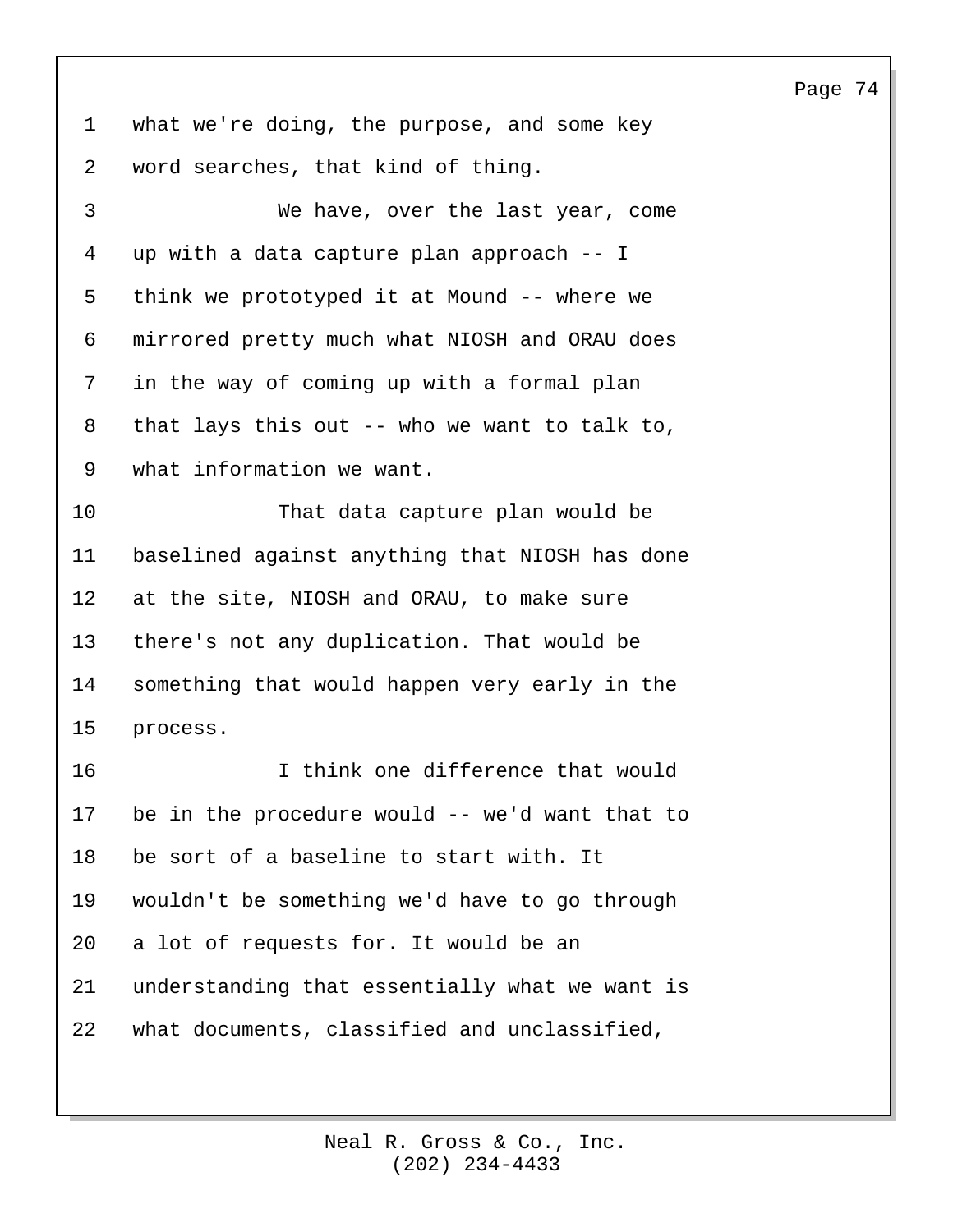| $\mathbf{1}$ | to happen collective -- in terms of classified |
|--------------|------------------------------------------------|
| 2            | documents, where they reside since obviously   |
| 3            | they can't be easily forwarded.                |
| 4            | In terms of the unclassified                   |
| 5            | documents, the ones that are generally         |
| 6            | available -- what's on the site research       |
| 7            | database, the O: drive, what is not -- perhaps |
| 8            | they haven't been scanned yet $-$ and what is  |
| 9            | in process of being collected, which is the    |
| 10           | tougher part. That's the one where the request |
| 11           | has been made.                                 |
|              |                                                |
| 12           | Maybe the documents are coming,                |
| 13           | but they're not available yet. But yet, we     |
| 14           | probably don't want to ding DOE again to ask   |
| 15           | the same stuff. We know what's in the          |
| 16           | pipeline. We just won't ask for those          |
| 17           | documents. We'll wait for them to arrive and   |
| 18           | be scanned in and then go forward. That would  |
| 19           | be a big benefit.                              |
| 20           | Looking at things like Brookhaven              |
| 21           | and other sites, I think we probably can       |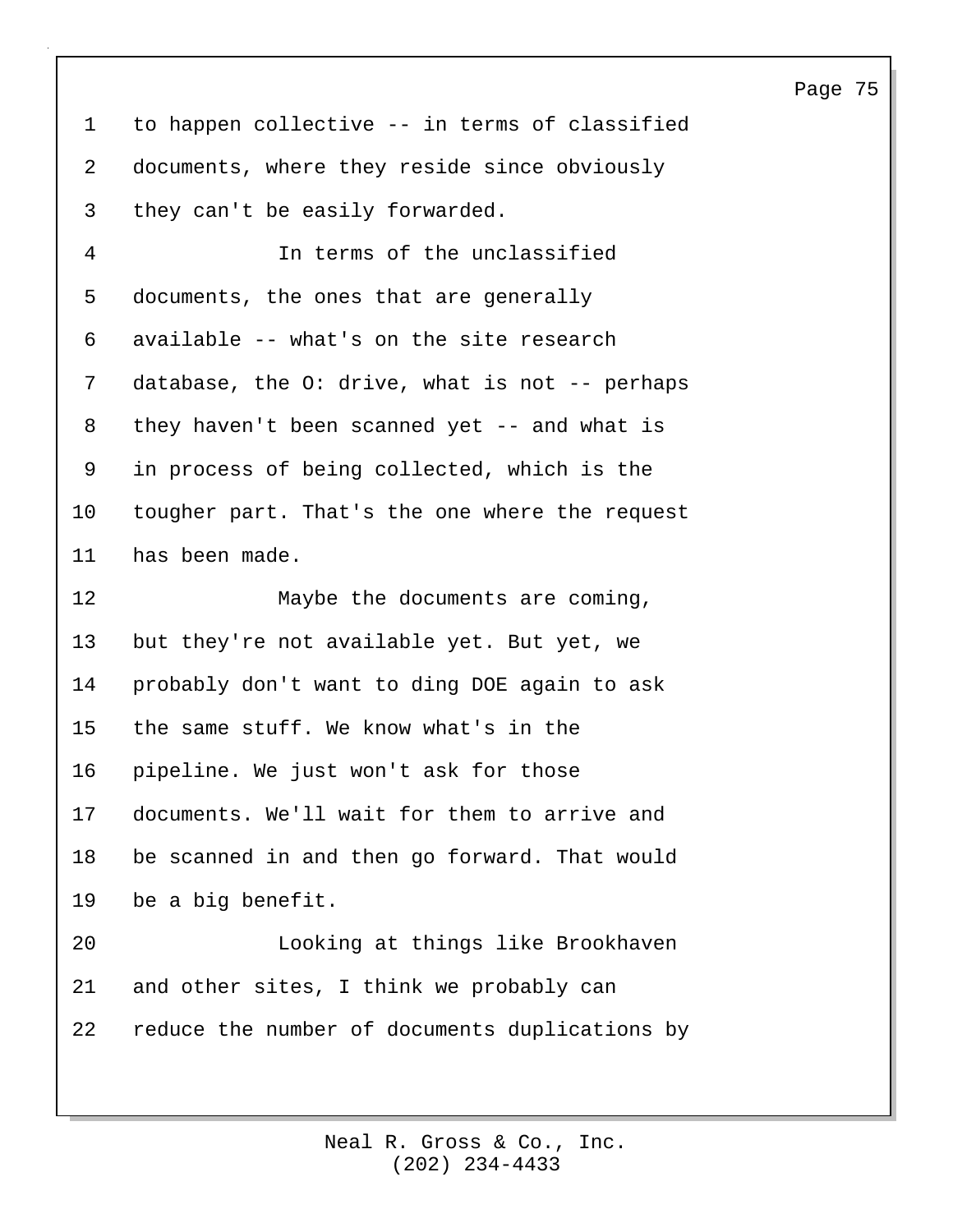1 50, 75 percent. It's a large number of 2 documents that we would have asked for. We're 3 not going to ask for because it's already been 4 requested and obtained. So this is a major, 5 major saving, in terms of the efficiency of 6 the process.

7 Once we go through the baseline, 8 however, and find what may be left that we're 9 going to go through and submit those to DOE 10 and collect those documents and from there, I 11 think, go ahead and do the interviews and 12 write the report.

13 But those milestones would be 14 copied to both Ted, DFO, and to the 15 appropriate Advisory Board POC. So that's kind 16 of the summary of that responsibility.

17 DR. MAURO: Joe, once you get by 18 the baseline process in the raw and running -- 19 we've done due diligence and we've made sure 20 that we reviewed and now we have our plan and 21 we know what we want to do, we've put together 22 our data capture plan and wrote the DOE, how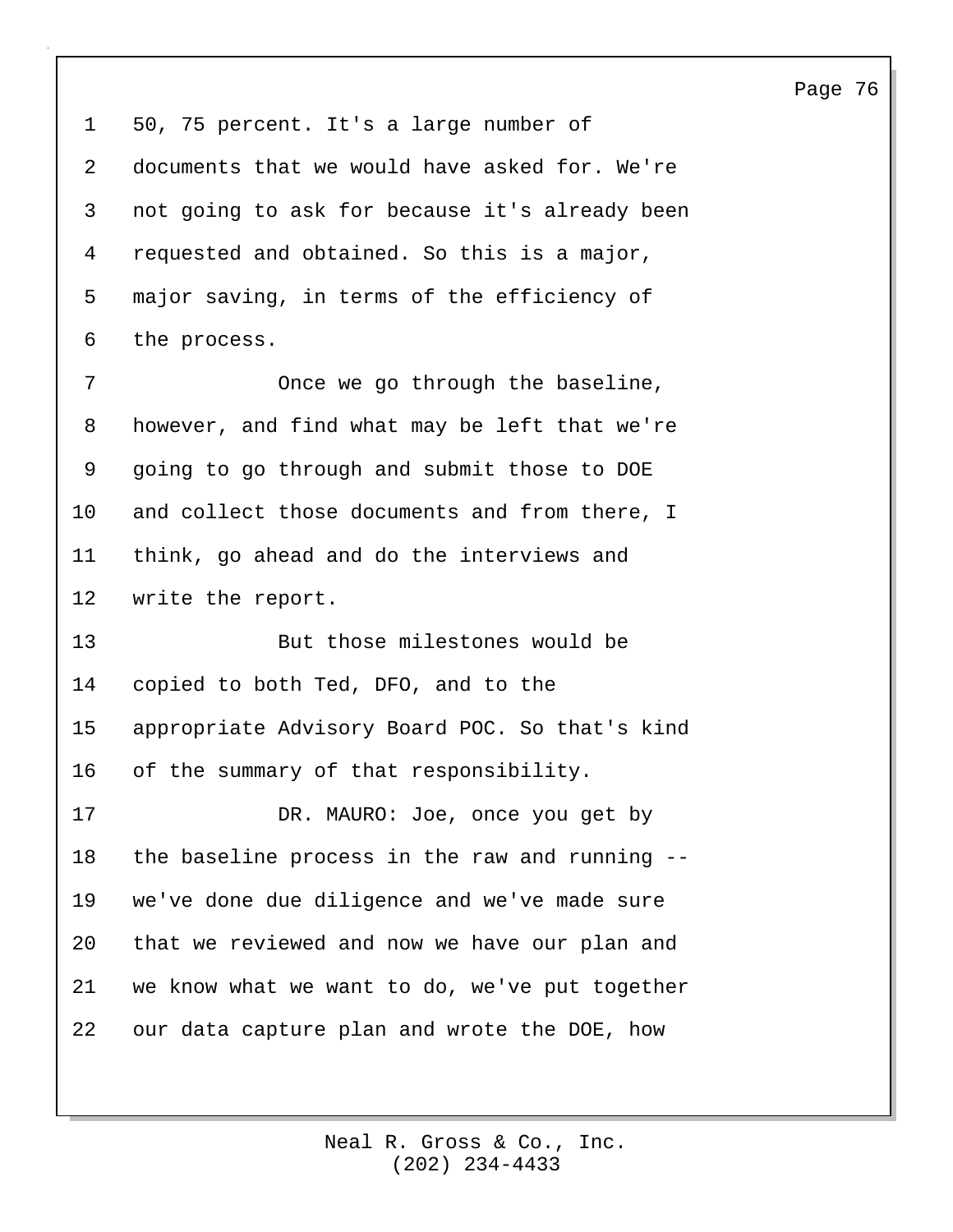1 closely do we coordinate and communicate with 2 the NIOSH point of contact once we're off and 3 running on the whole. When I say on the whole, 4 we've finished the baseline. 5 How closely knit -- I know you 6 were very close with Brant throughout the 7 process on Mound. You guys were connected at 8 the hip during the process, watching the e-9 mail exchanges. 10 Once we're off and running, is 11 this something that takes its own form as a 12 self organizing process? 13 MR. FITZGERALD: I think it's both. 14 I think -- it's all fact finding, so if I find 15 facts that NIOSH doesn't have access to, I'm 16 going to make those facts available and 17 documents and interview notes, that kind of 18 thing, so once we capture what we capture in 19 the way of documents and whatnot, they would 20 and should be available. 21 Now, obviously, the research and 22 analysis and figuring out what it means from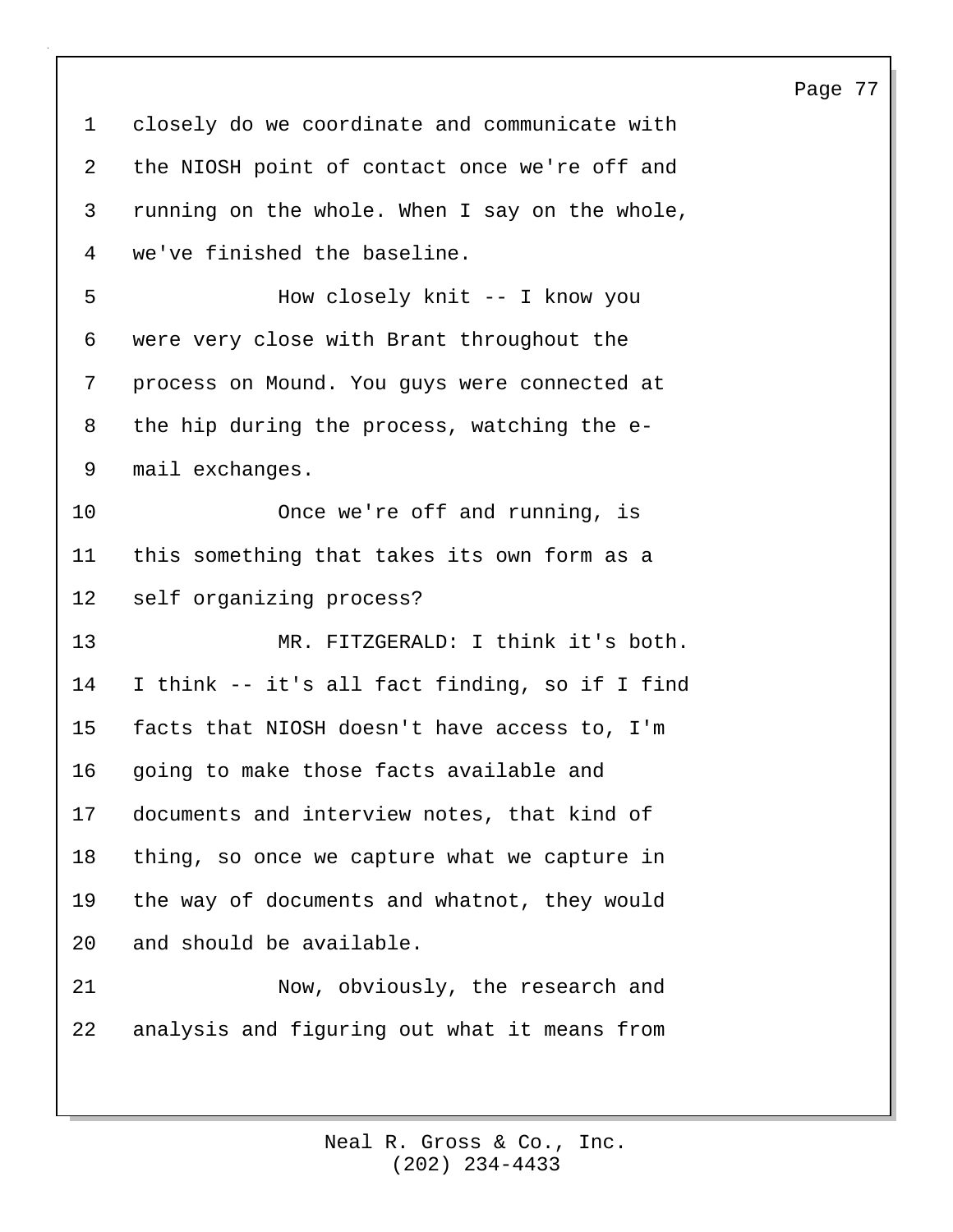1 the standpoint of the independent review, that 2 would be propriety and is something that we 3 would, obviously, keep to ourselves. But the 4 actual documents and the facts collected at 5 the site is something that should be shared 6 and we've been sharing that. 7 So really, that's not going to 8 change. I think interaction after we've been

9 on-site is one of making documents and facts 10 available to everybody, no matter who collects 11 it and then engaging back and forth.

12 12 I think with Mound, if I'd come 13 across documents that Brant wasn't aware of, 14 I'd just send them over and he did the same. 15 So I think the fact finding part, I think, is 16 pretty straightforward,

17 MR. KATZ: So even, I mean, part of 18 this is already -- since you're going to be 19 notifying the DFO on major milestones like 20 captures and so on, and I'm sure you'll be 21 speaking to the OCAS point of contact anyway 22 because you're checking up on whether they're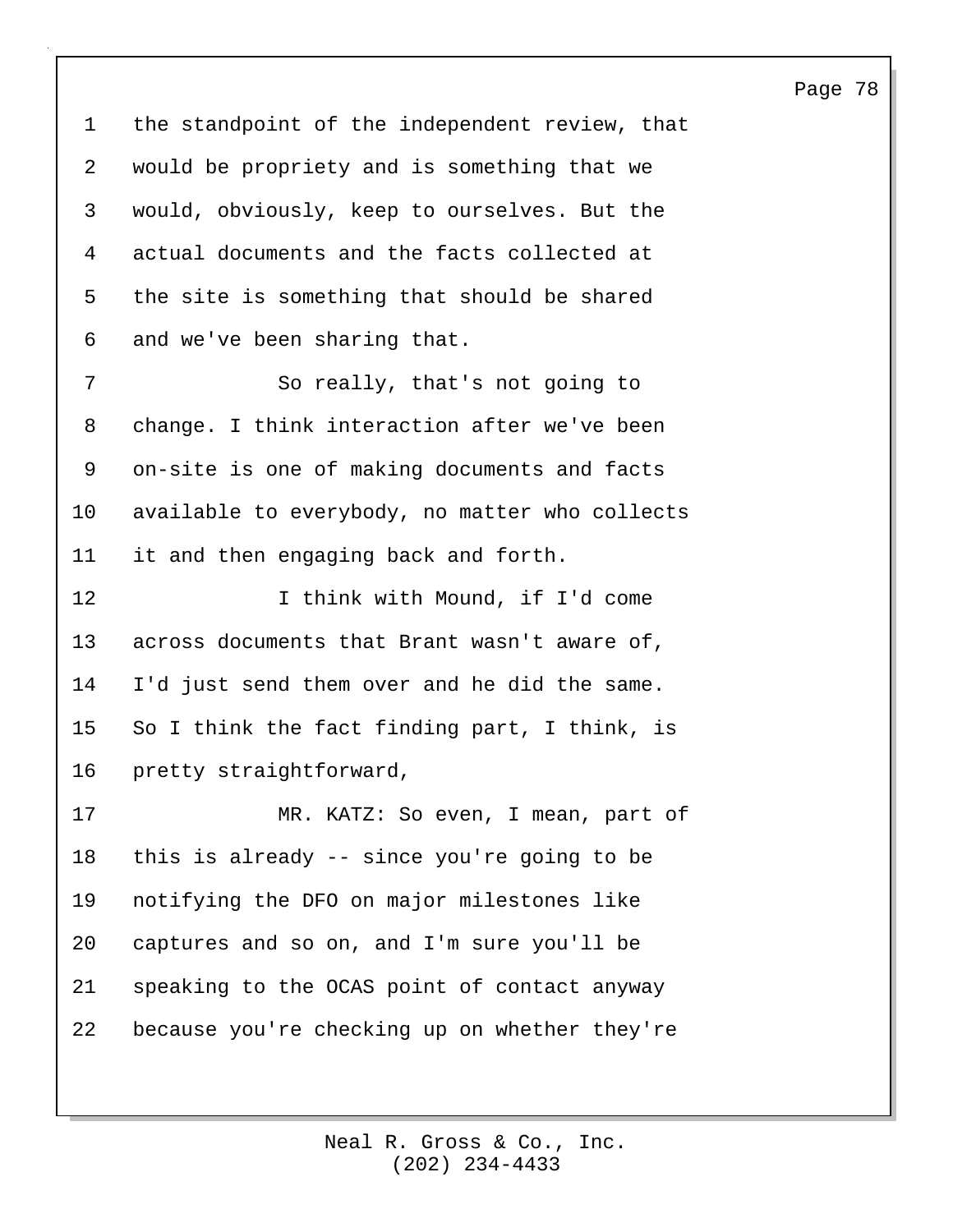1 in the process of getting something anyway, 2 but I get copied as well, just as another 3 failsafe. So I can copy the OCAS point of 4 contact with that information so they know as 5 well that that next step is coming online. 6 MR. FITZGERALD: Yes, the 7 interaction would be matter of coordinating 8 milestone and any resource issues because 9 again, resource issues would be on -- we have 10 a site that may not have the resources, and 11 this is very common, or can't get to it 12 because they have other priorities. 13 We would both inform the DOE 14 counterparts and inform you that we have a 15 problem. Wednesday have to wait for some 16 resolution of the problem from that 17 standpoint. 18 DR. MAURO: So there are really 19 several hubs. In other words, when you're 20 working and communicating -- you've provided 21 the information that's critical. You've 22 provided the Board chairperson, Brad, with the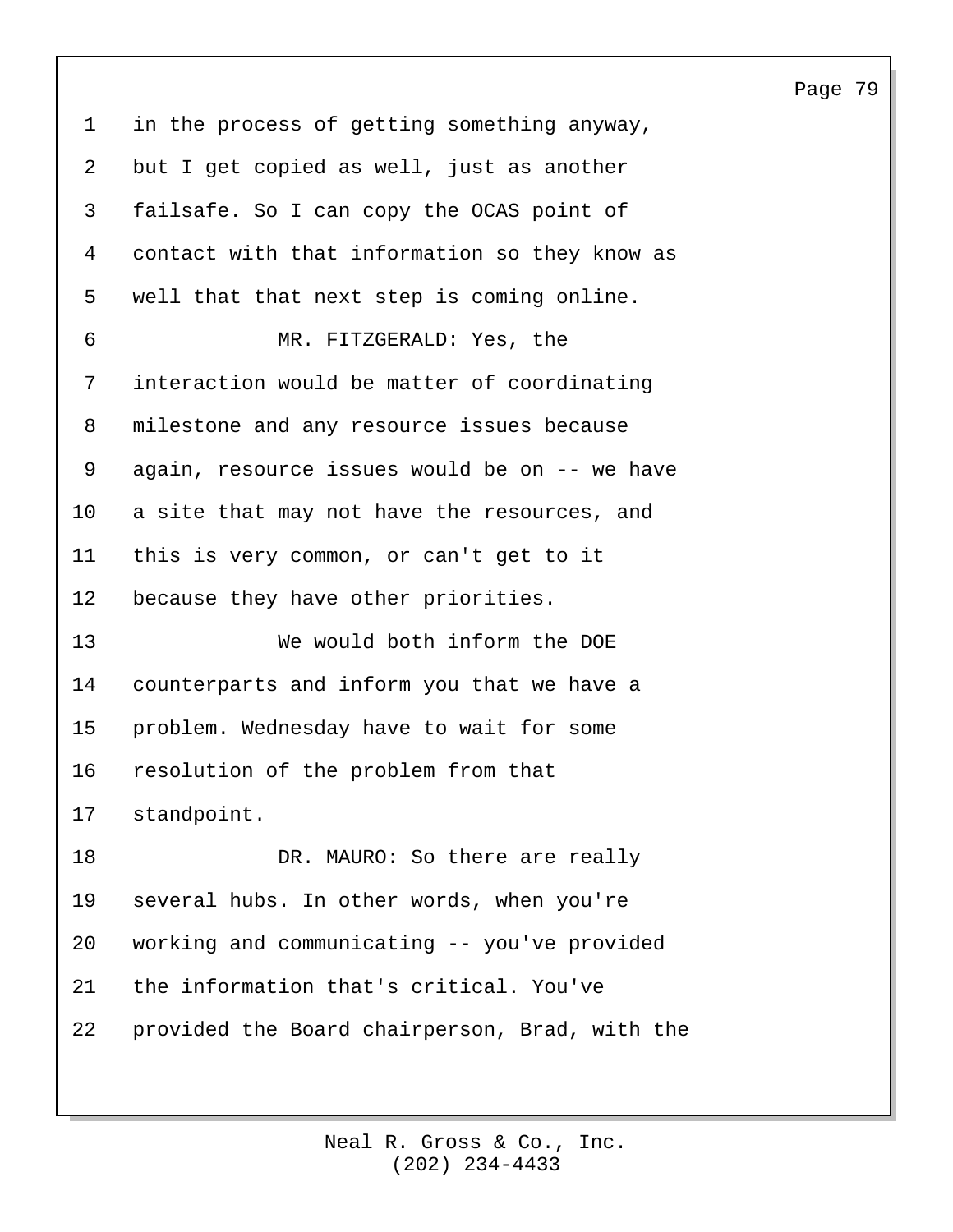|                |                                                | ray |
|----------------|------------------------------------------------|-----|
| $\mathbf 1$    | same information, so there are more than one   |     |
| 2              | hub where information goes out and from there, |     |
| 3              | it goes out further.                           |     |
| 4              | For example, when you get your                 |     |
| 5              | information, I guess you communicate and       |     |
| 6              | coordinate with an array of individuals that   |     |
| 7              | you feel are essential and need to be kept     |     |
| 8              | informed of these matters.                     |     |
| $\overline{9}$ | Same thing goes with the Board                 |     |
| $10 \,$        | members. Is it true that with -- I don't think |     |
| 11             | we're dealing with a linear process. That's    |     |
| 12             | what I'm getting at.                           |     |
| 13             | MR. FITZGERALD: No, no, no.                    |     |
| 14             | Absolutely not because, take Brookhaven, for   |     |
| $15 \,$        | example. We're doing a site -- we're halfway   |     |
| 16             | through a site profile review while Grady is   |     |
| 17             | finishing up probably ER and we'll finish that |     |
| 18             | up just as something is going to happen with   |     |
| 19             | his product and then we may very well turn     |     |
| 20             | around and let the Board authorize to do       |     |
| 21             | additional work, so it's going to be a very    |     |
| 22             | organic process.                               |     |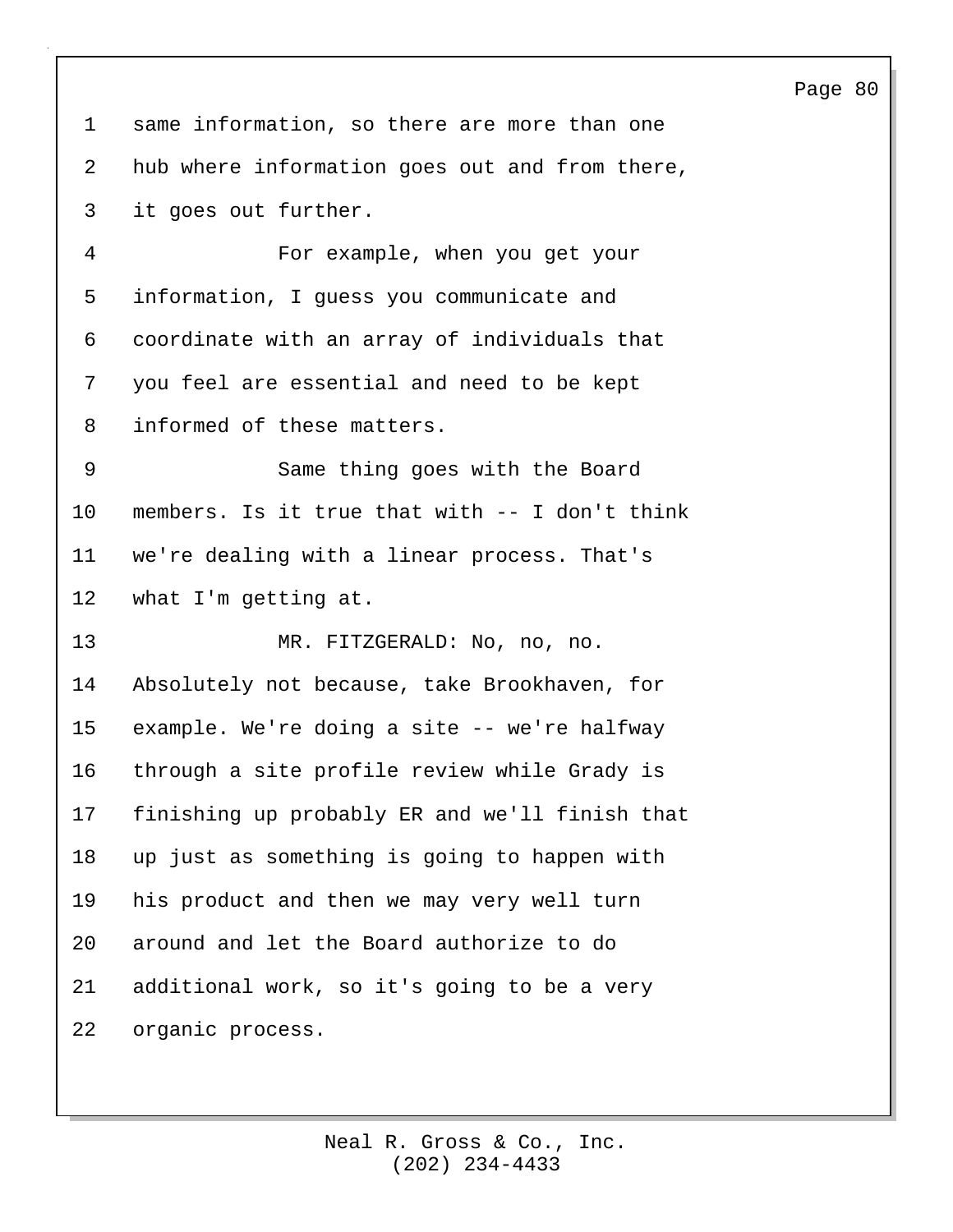| $\mathbf 1$ | The only thing I think we can do               |
|-------------|------------------------------------------------|
| 2           | is make sure everybody knows who's on first,   |
| 3           | who's on second, that we're in fact, on-site,  |
| 4           | doing this so if he or his folks are going on- |
| 5           | site as well, they know we're there doing data |
| 6           | capture for a site profile review.             |
| 7           | If DOE, say Brookhaven, is maybe               |
| 8           | balking because they feel like they've been    |
| 9           | inundated -- they don't really easily make the |
| 10          | distinction. This is SC&A and this is NIOSH.   |
| 11          | They just see external folks coming in.        |
|             |                                                |
| 12          | So just having that information                |
| 13          | out, I think, is important. The rest of it is  |
| 14          | simply something that we would do in practice, |
| 15          | which is to make sure that there's full        |
| 16          | disclosure of all factual documents,           |
| 17          | information that's been collected so that      |
| 18          | everybody has the same facts.                  |
| 19          | What we do with the facts is                   |
| 20          | another issue, but the facts are there and     |
| 21          | there's no surprises as we go along if there's |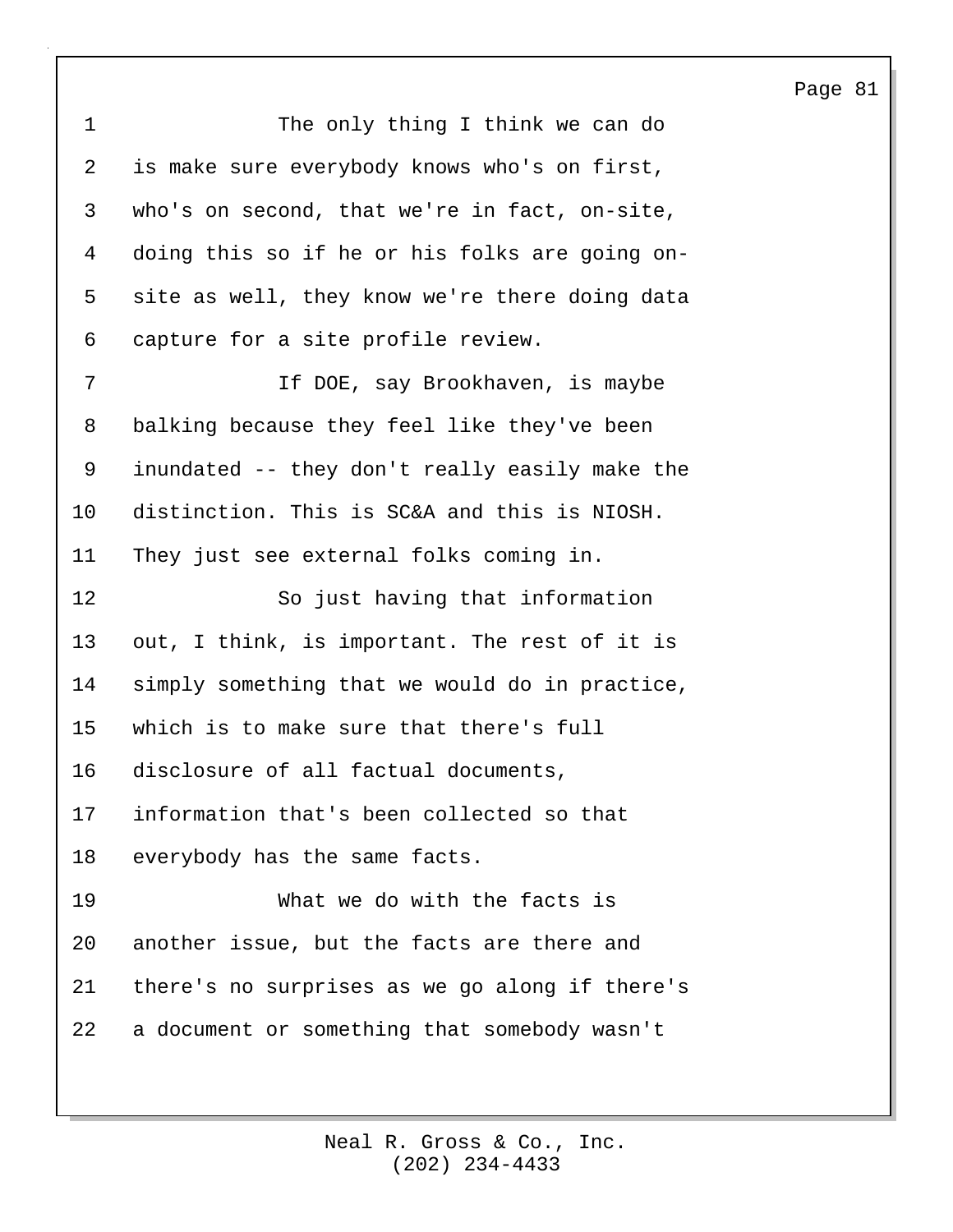1 aware of. There's always some gaffes. 2 Something comes up. But we typically take care 3 of it pretty fast. 4 Okay, I think -- unless there's 5 some questions capsules what we have looked at 6 or the Advisory Board slash technical support 7 contractor role and how that plays against the 8 DOE and NIOSH. 9 Now, the DOE site point of 10 contact, I think we -- I'll have to go back 11 and double-check, but I think we kind of 12 mirrored much of what was in PROC-010 on what 13 DOE's role would be. 14 This kind of reflects current 15 practice in respecting we still have to work 16 through the Greg Lewises and whatnot to make 17 introductions to sites. Then once we get on-18 site, we have to deal with the site point of 19 contact and their security people. I've been 20 doing this for five years so in a sense, 21 there's some native understanding of how that 22 works. Each site has a different records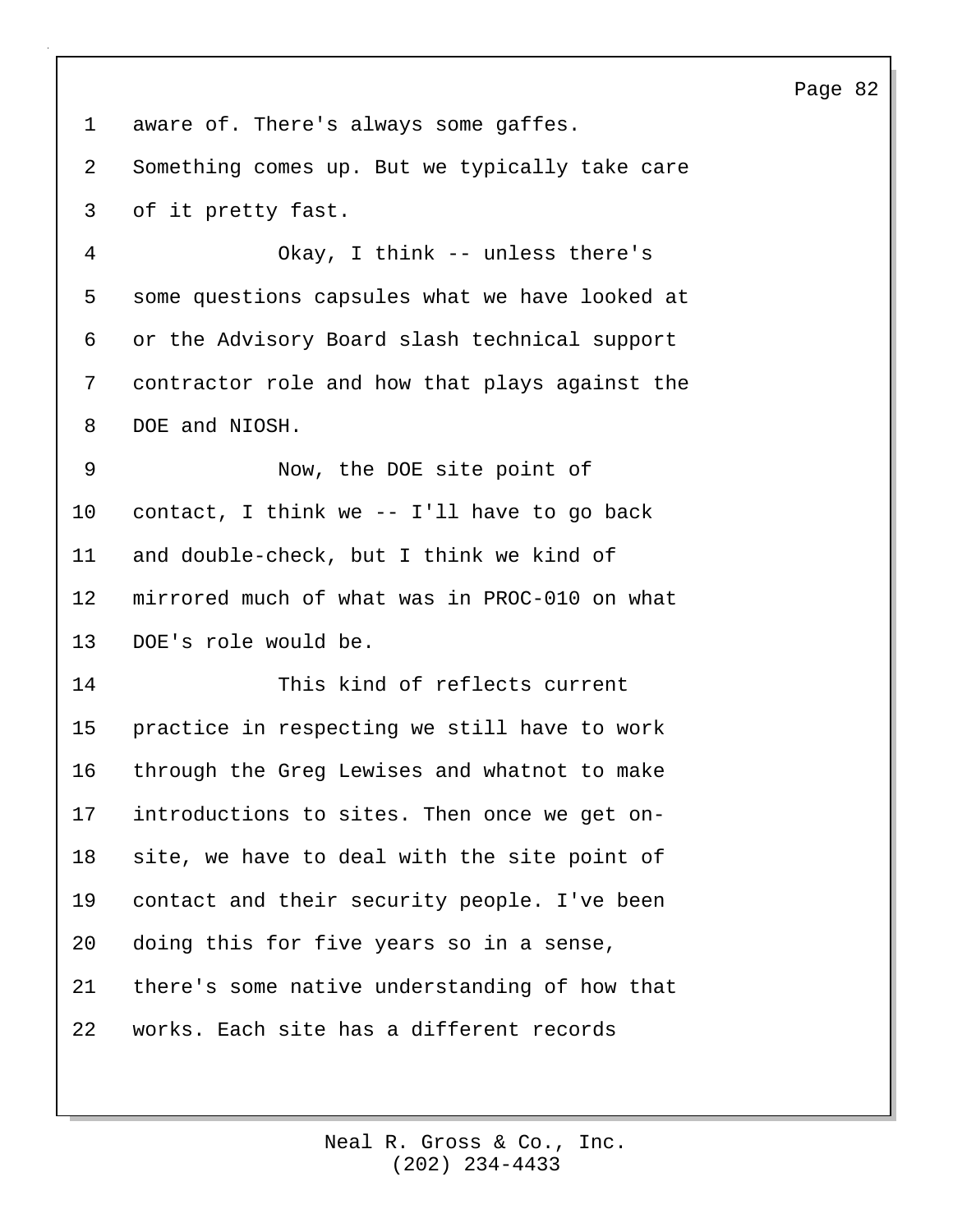1 process and different faces that touch, so 2 that has to be tailored.

3 We do rely on folks like Kathy 4 Robertson-Demers because this tends to be an 5 experience-based process where you sort of 6 have to navigate the site in terms of what's 7 required.

8 But the DOE point of contact, that 9 responsibility is essentially, once the 10 coordination is done, to provide the records 11 to gather information and make arrangements 12 for interviews to -- whatever site-specific 13 requirements there are for records and 14 security. That's pretty much laid out in this 15 provision.

16 MR. KATZ: I just have a comment 17 about this. This is in partners of this, but 18 it goes right on this and I just would make 19 the suggestion -- so OCAS basically just says 20 this is DOE point of site, site POC's role and 21 leaves it at that.

22 But this goes beyond that and sort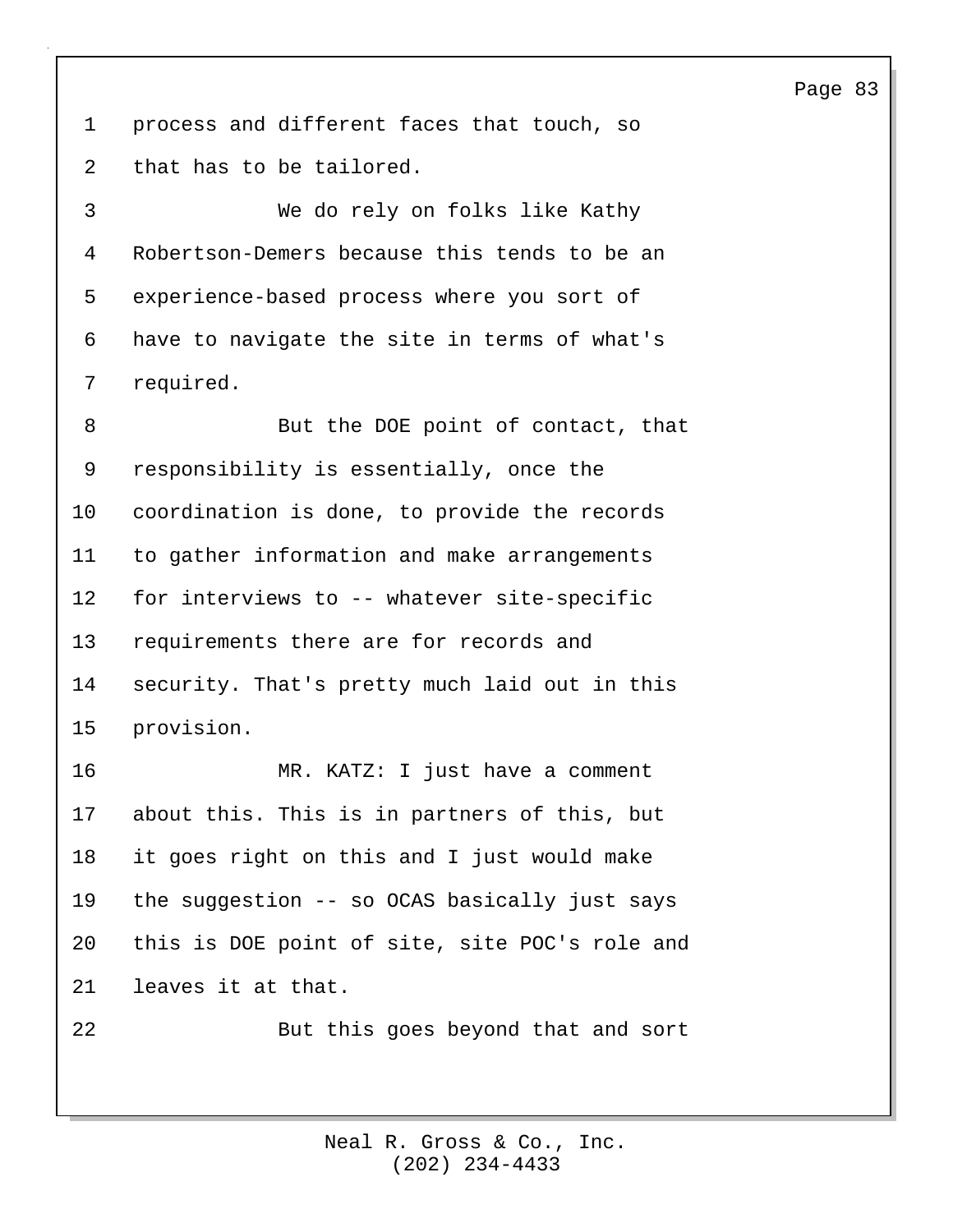1 of instructs DOE about how to conduct this 2 role. I would suggest that that's really not 3 appropriate for your procedure. 4 MR. FITZGERALD: Can you be 5 specific? 6 MR. KATZ: So beginning after 7 directives here, it says that -- it goes on to 8 say -- so it tells you what the DOE POC will 9 do -- provide access, et cetera -- and then it 10 says the DOE site POC will develop and 11 administer a process to ensure that DOE 12 documents undergo thorough and timely 13 classification review, blah, blah, blah. 14 I'm just saying that's really -- 15 that's DOE's responsibility to handle their 16 business well. I really think probably your 17 document shouldn't be instructing DOE on how 18 to do their work because at least, the OCAS 19 document doesn't instruct DOE on how it's to 20 do its work in parallel, and I think you have 21 to -- certainly, if there are issues because 22 DOE is not doing its work in a way that's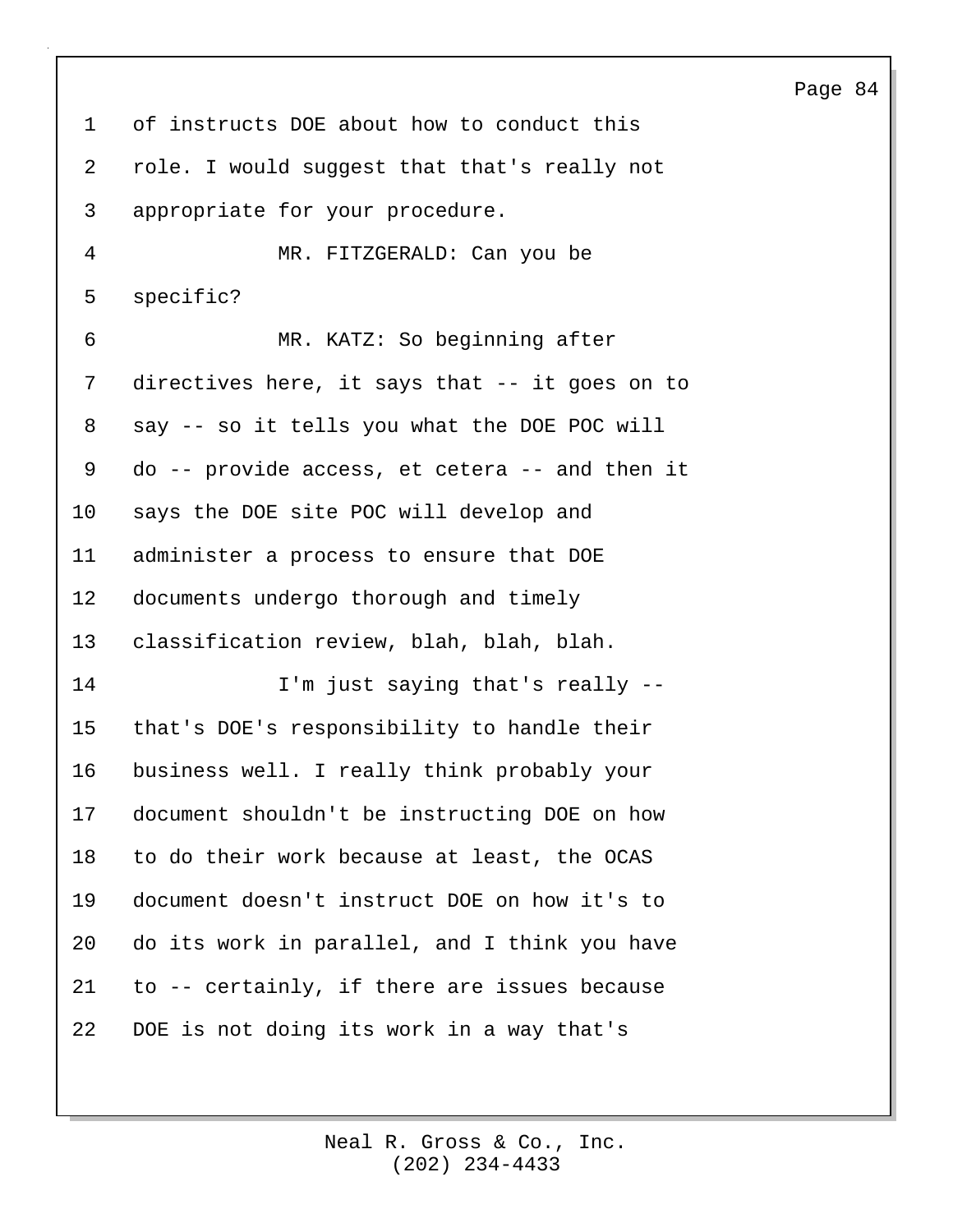1 timely and so on, that's again, when I would 2 want to know about that and then we can have 3 discussions with DOE about the problems. 4 But really, to sort of lay out in 5 this document -- 6 MR. FITZGERALD: Well, maybe it's 7 the -- 8 MR. KATZ: There's performance 9 expectation -- 10 MR. FITZGERALD: I don't think it's 11 performance expectations. I think it was more 12 reflecting actual experience with what role 13 they assume. 14 This is strictly a section on 15 roles, so if the will -- the use of the will 16 is -- noting some -- then I would just say 17 strike -- 18 MR. KATZ: If you're striking the 19 wills, I think maybe it's just the -- 20 MR. FITZGERALD: I mean, I think 21 you could lose it completely just because I 22 don't think really it's necessary, but that's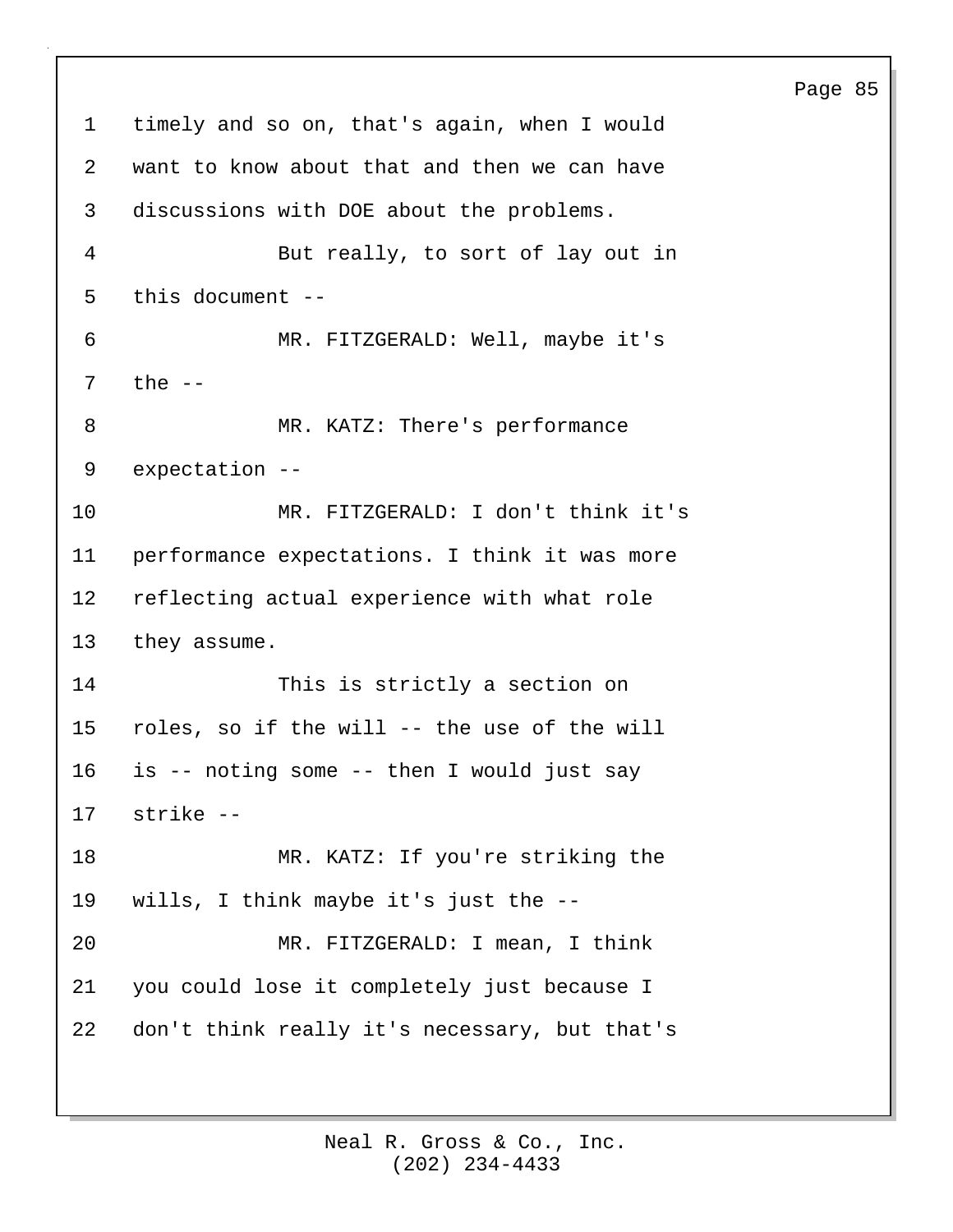1 again -- 2 MR. KATZ: Also, John, I guess 3 maybe the issue of -- DOE, at then end of the 4 day, DOE is going to have to be happy with 5 your procedure before you can implement it. 6 I'm trying to save you the problem 7 of going to the Board with a document that has 8 components in it that Doe is unhappy with and 9 then you won't come out of, necessarily, the 10 Board meeting. 11 MR. FITZGERALD: No, we certainly 12 don't want to make DOE unhappy. 13 MR. KATZ: I'm trying to just -- 14 I'd love to see the procedures in effect as 15 quickly as possible so that SC&A can be 16 running under its own rules -- I mean, under 17 the Board's rules. So I wouldn't gratuitously 18 add anything to these documents that might 19 cause a hiccup. 20 MR. FITZGERALD: That's probably a 21 point well taken. I don't think there was any 22 intent.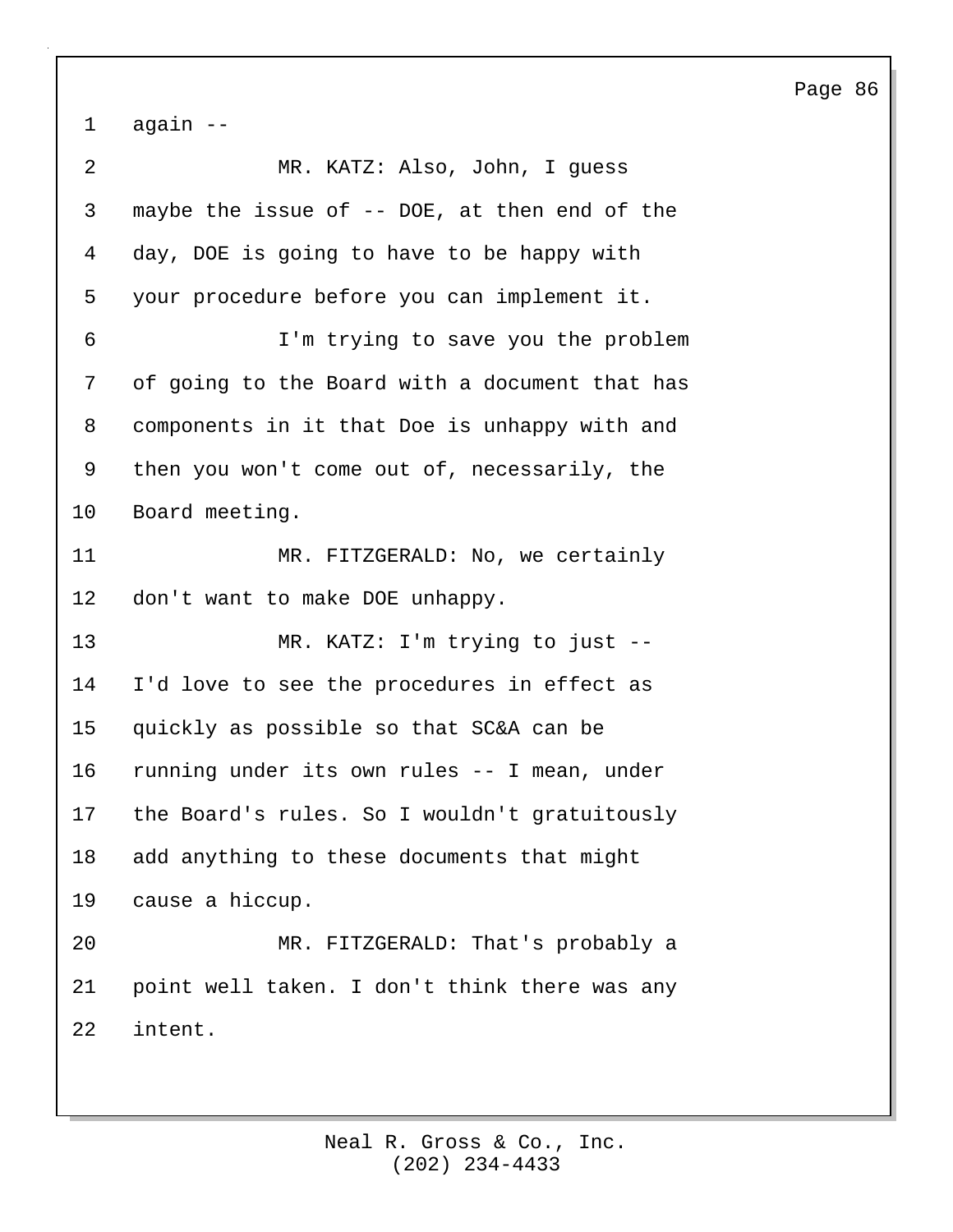| $\mathbf 1$ | CHAIRMAN CLAWSON: The part about               |
|-------------|------------------------------------------------|
| 2           | the very last statement here though, that DOE  |
| 3           | site -- DOE will determine any training        |
| 4           | requirements -- see, that's part of the thing  |
| 5           | we got into some.                              |
| 6           | Besides, when we get in there, all             |
| 7           | of a sudden, they do get to us, but            |
| 8           | communicate these to the Advisory Board so     |
| 9           | that we know what we're needing to be able to  |
| $10 \,$     | have because -- like rad worker or any of      |
| 11          | these other things that we need to be able to  |
| 12          | do any of these.                               |
| 13          | I was just -- the very last line               |
| 14          | that DOE is -- site POC will determine any     |
| 15          | training requirements, communicate these to    |
| 16          | the Advisory Board and their technical site    |
| 17          | designated -- available --                     |
| 18          | MR. KATZ: Well, is that not                    |
| 19          | actually covered in the procedures themselves? |
| 20          | If not -- I mean, having that -- that's just   |
| 21          | a role. I think that's okay. It probably       |
| 22          | belongs in the appropriate place in the        |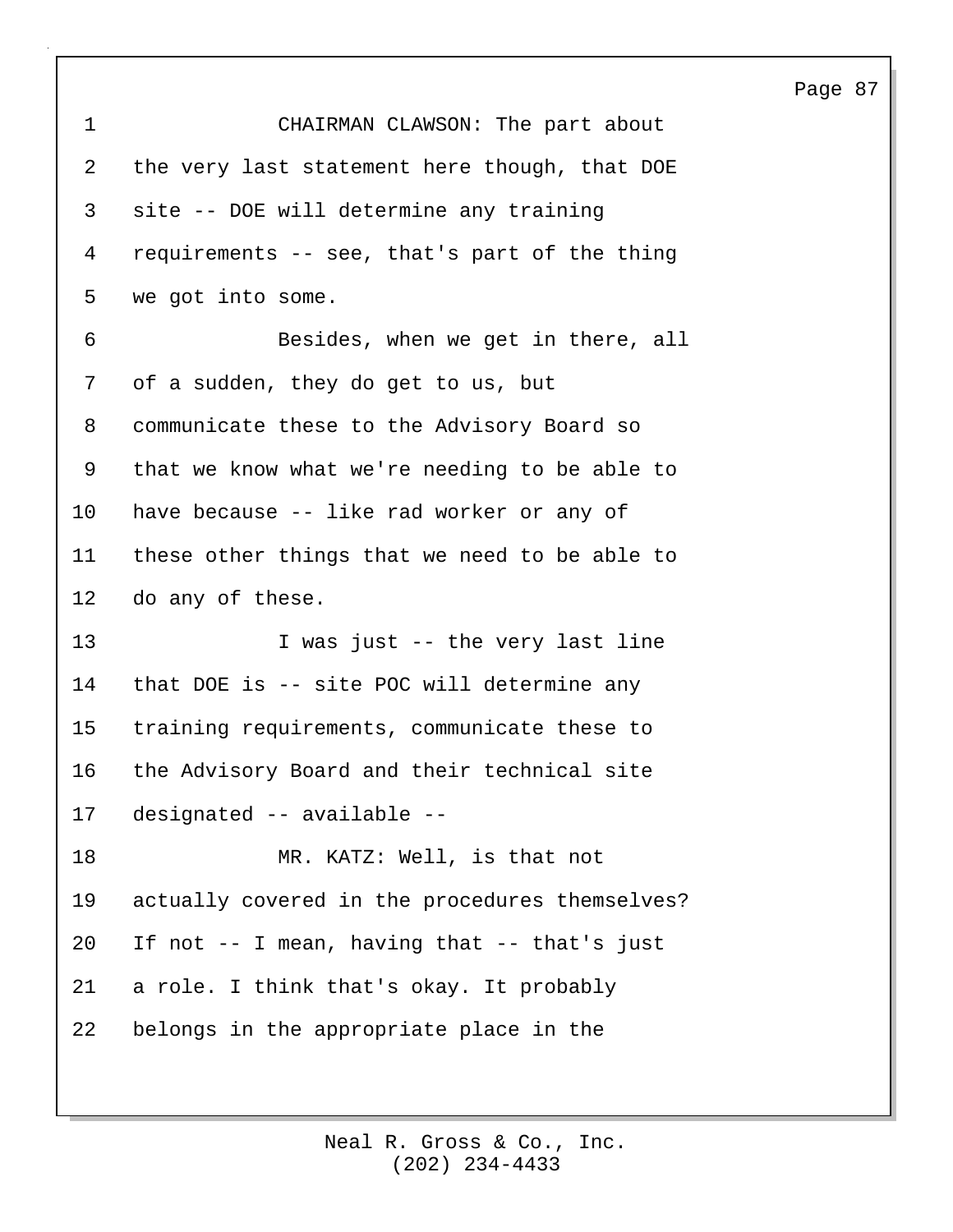1 procedure itself.

| MR. FITZGERALD: Well, I think some             |
|------------------------------------------------|
|                                                |
|                                                |
|                                                |
|                                                |
|                                                |
|                                                |
| play. I do agree that the will part -- the use |
|                                                |
|                                                |
| But I also appreciate what you're              |
| saying is that, if we outline a DOE role, even |
|                                                |
| certainly, you would have to have the Board or |
| the Board would need to run it past DOE to see |
|                                                |
|                                                |
|                                                |
|                                                |
| role that's in PROC-010 was probably based on  |
|                                                |
|                                                |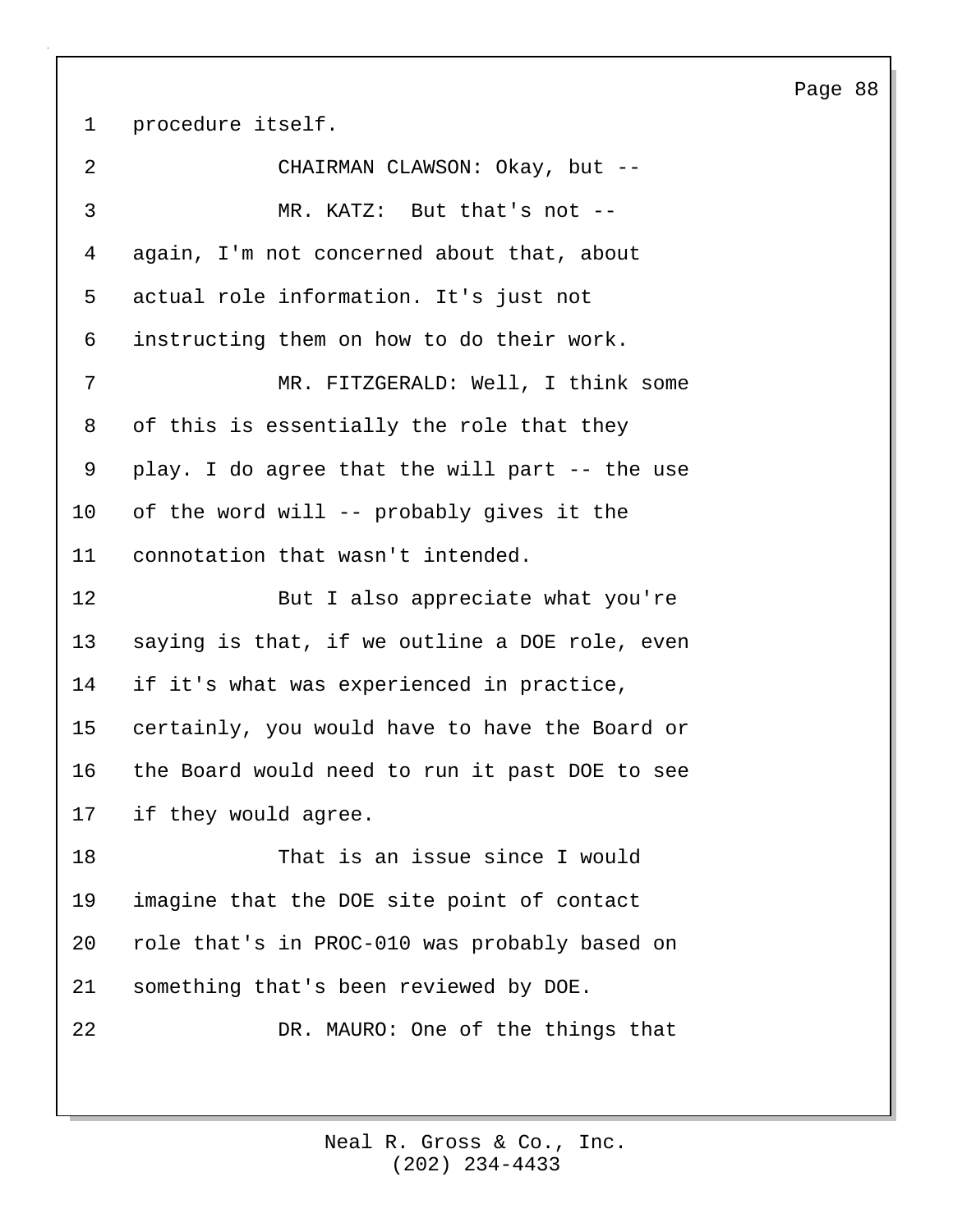1 I think you tried to do here is that, in 2 effect, what's being said is it is the Board's 3 desire or understanding that certain good 4 things will happen. 5 See, you're not really writing 6 their procedures. We can't do that. I mean, 7 you're absolutely right. We can't say they 8 will do this or shall do that. 9 But the idea that -- and maybe 10 that's not the place for it -- but the 11 importance of the interaction and the kinds of 12 actions that are going to be taken by DOE. 13 There's certain things that are going to be 14 very important for us to get our job done. In 15 effect, that's what you're really doing. 16 MR. FITZGERALD: Let me just read 17 this for a second. I'll drop the will out 18 because that, I think, is a grammatical -- let 19 me read this without the wills. 20 Again, I don't disagree that 21 certainly I would want Jean or somebody to 22 say, well, that doesn't cause me heartburn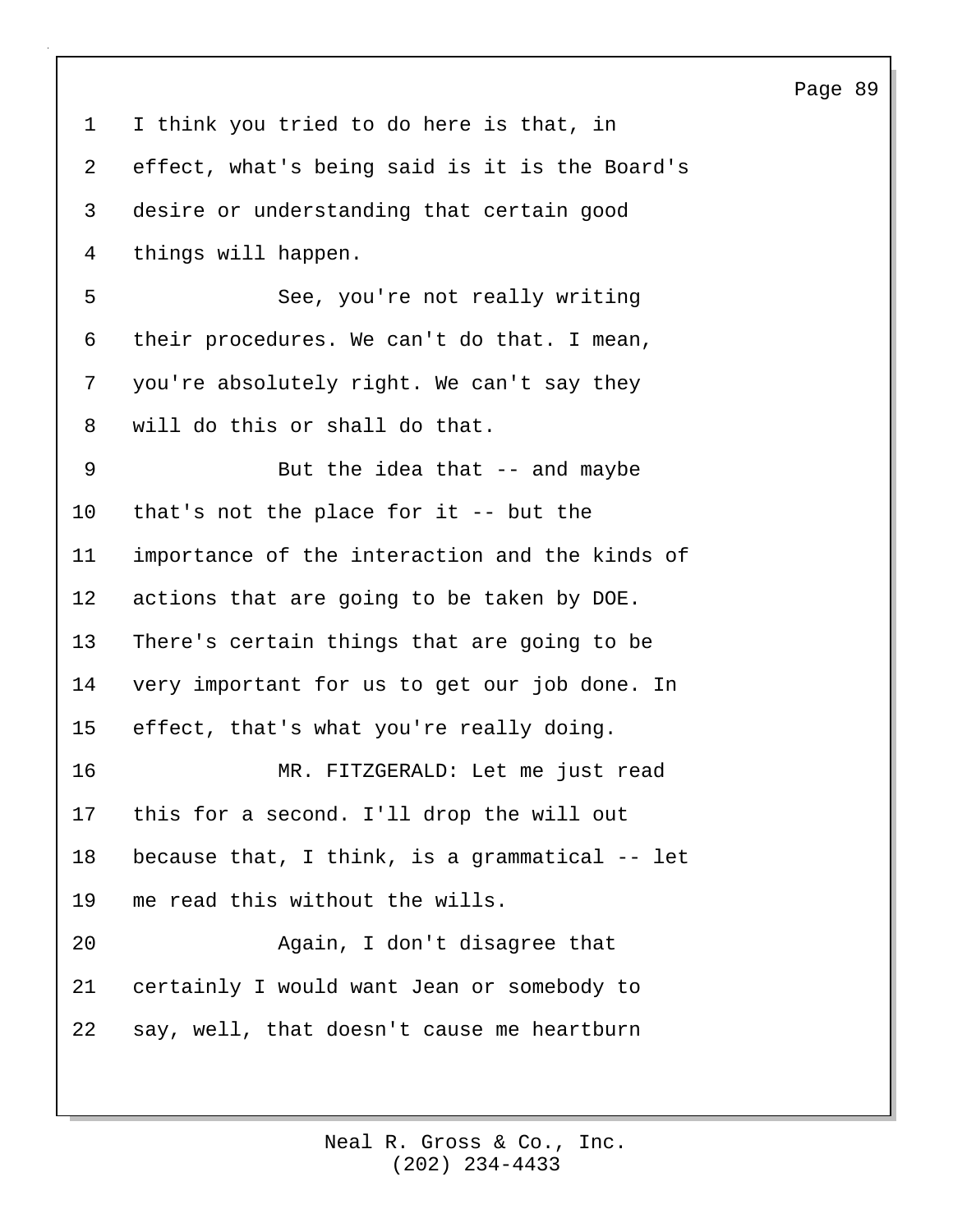1 because that's what we do. But let me just 2 read it without the will.

3 The DOE site point of contact -- 4 this is DOE again -- develops and administers 5 a process to ensure that DOE documents undergo 6 thorough and timely classification control 7 reviews prior to release. The DOE provides 8 timely classification control reviews of 9 notes, drafts, and reports generated to 10 fulfill requirements contained and reviews 11 conducted at the site level. 12 They may also designate an 13 authorized representative to act in their 14 place for all responsibilities outlined below, 15 including coordination of all aspects with the 16 Advisory Board or their designee, technical 17 support contractor designee. 18 Information reviewed and 19 requested, I guess, would be provide to the 20 Advisory Board or their technical support 21 contractor. DOE site point of contact 22 determines any training requirements,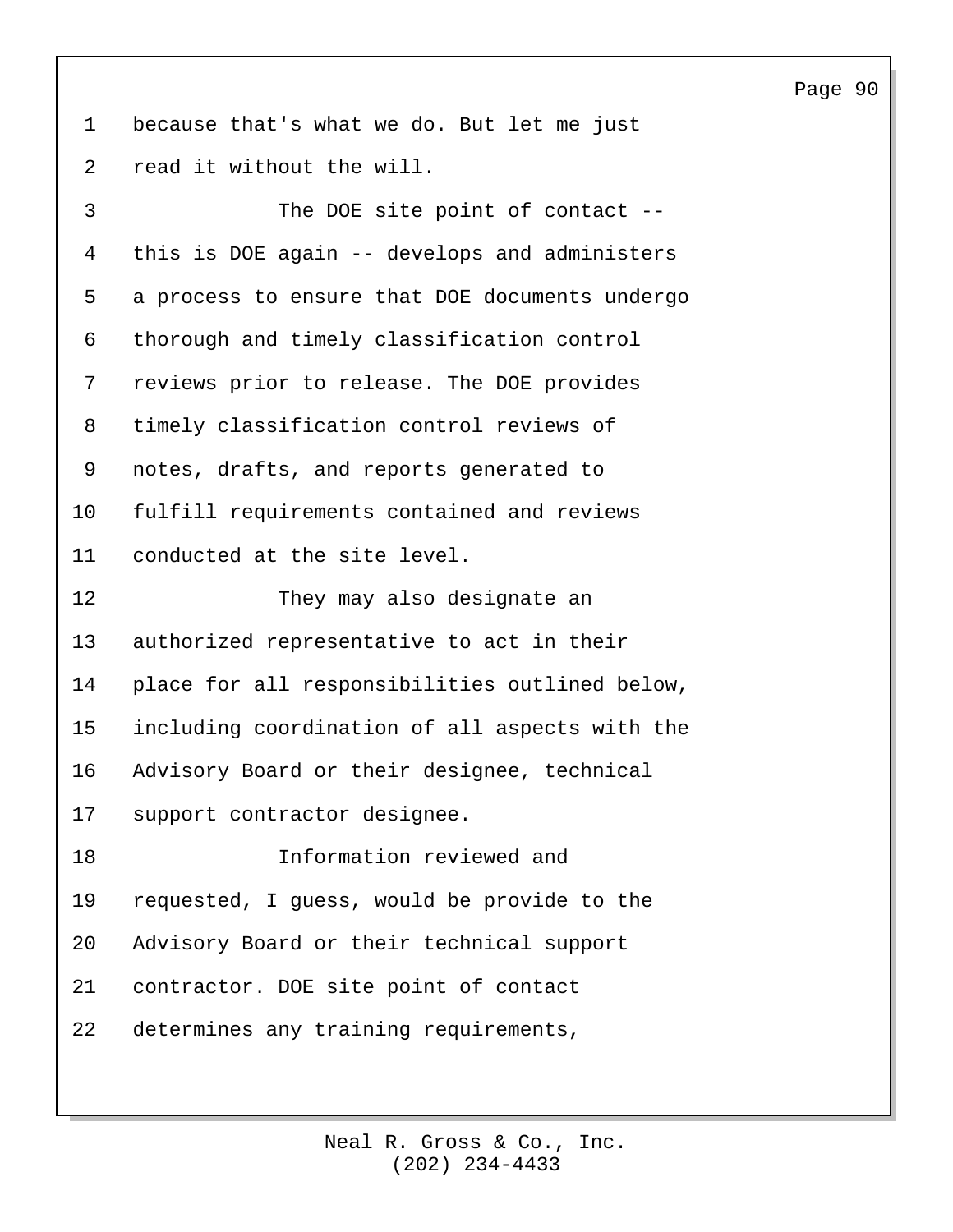## 1 communicates these to the Advisory Board or 2 SC&A and arranges for that required training. 3 This, again, is based on practice, but -- 4 MR. KATZ: If you want to -- I 5 mean, if you want commentary on what DOE does, 6 I think that's okay. I don't think that -- I 7 know they wouldn't expect to have heartburn 8 over that. 9 MR. FITZGERALD: But I think the 10 point is well taken. I think the way it was 11 crafted, with the three wills, I would object 12 to as well, so that wasn't intended, but I 13 think that does -- I think we interpreted it 14 that way. 15 MEMBER BEACH: I would like to see 16 it tacked in without the wills personally. 17 MS. HOWELL: And also, if you're 18 going to keep it in, then the language about 19 providing information should also probably 20 list the DFO at the end. 21 MR. FITZGERALD: At the end? 22 Relative to the training or --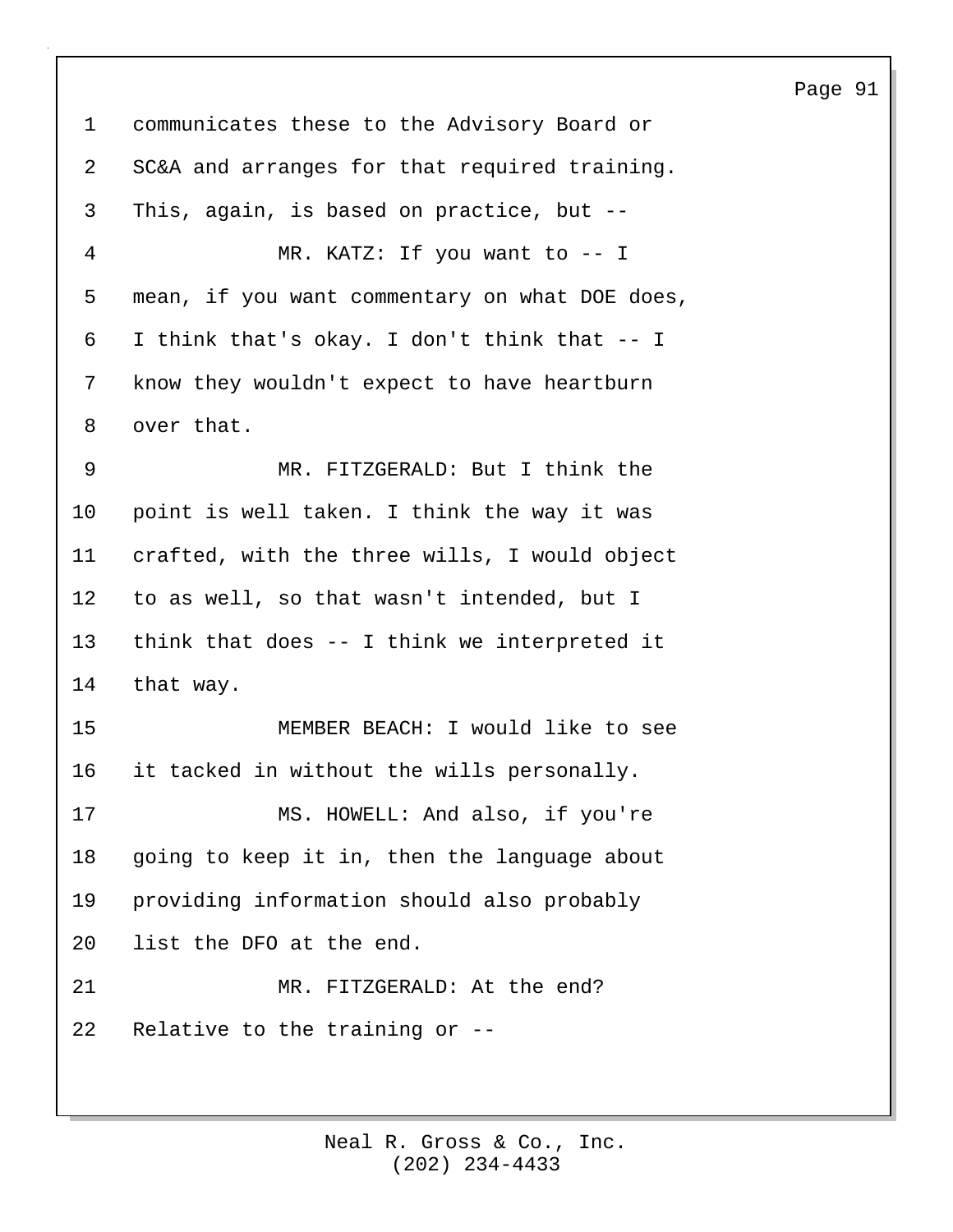1 MS. HOWELL: Just that they're 2 going to communicate things to the DFO in 3 addition to the Advisory Board and technical 4 support contractor. 5 MR. FITZGERALD: Yes. 6 DR. MAURO: In the last sentence. 7 MR. KATZ: Actually, not to the --8 it wouldn't be to the Advisory Board. I don't 9 think they would be directly communicating to 10 the Advisory Board about these, right? 11 MR. FITZGERALD: Well, in the 12 current construct, it would be the SC&A. 13 MR. KATZ: Right. That's what I'm 14 saying. That's all. 15 MR. FITZGERALD: And Emily, what 16 you're saying is that with any interagency 17 communications, the DFO would be on cc? 18 MS. HOWELL: Yes. 19 MR. FITZGERALD: Okay. Okay, DOE 20 headquarters point of contact -- I think, 21 again, the context of this was to reflect 22 what's been the practice, so this does go a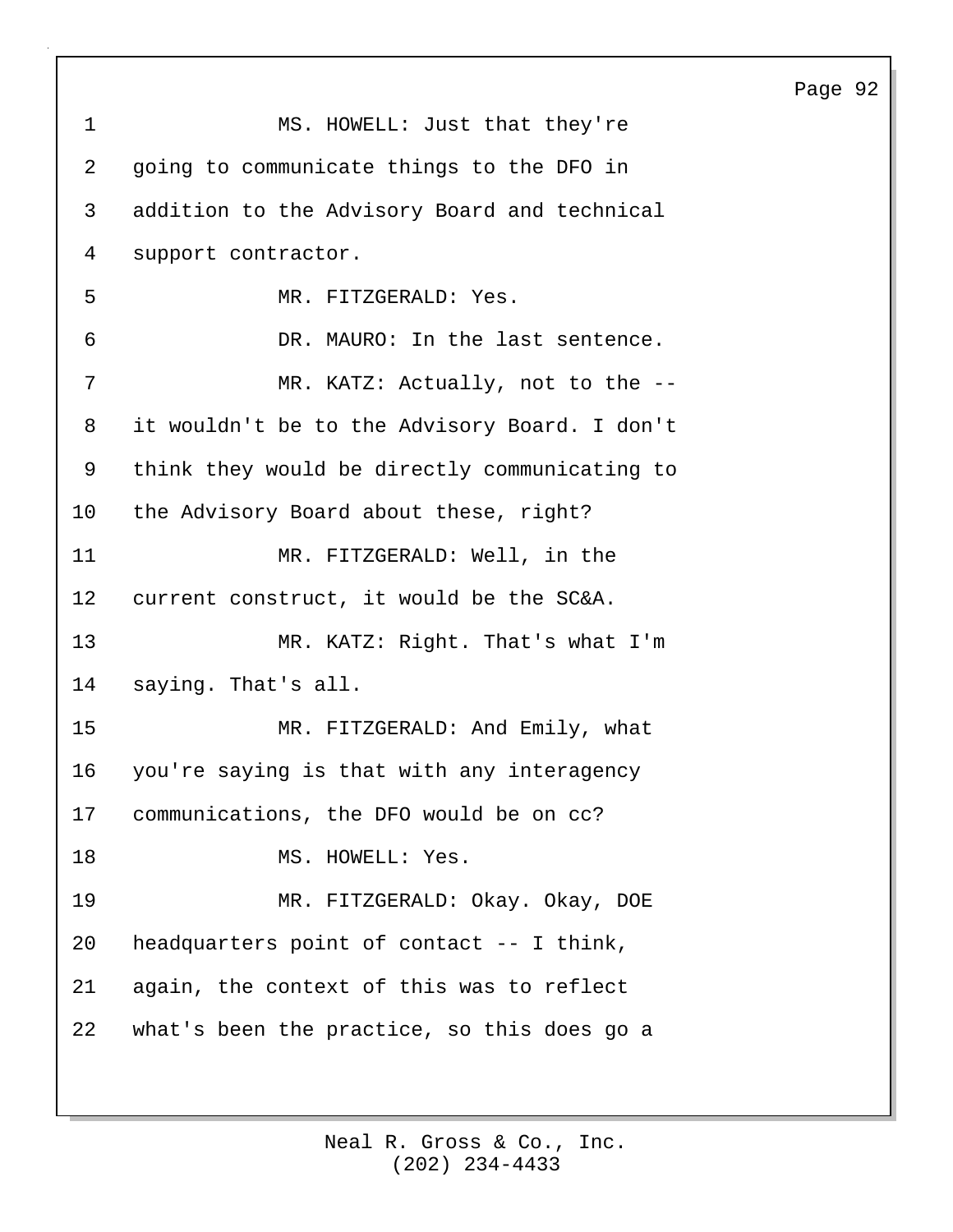# 1 little further than the statement in the 2 equivalent, PROC-010. 3 I'm just going to read through 4 this and if there's any wills, you can whack 5 them out. Maybe I'll whack them out. 6 MR. KATZ: Just whack them as you 7 read them. 8 MR. FITZGERALD: DOE headquarters 9 point of contact is responsible for 10 coordinating and providing funding to the DOE 11 site POC, support Advisory Board or technical 12 support contractor requests for information. 13 MR. KATZ: Just about the wills 14 before you get into it, the first half of this 15 paragraph comes right out of OCAS in this 16 line, I think. I think it mirrors the OCAS. 17 MR. FITZGERALD: DOE headquarters 18 point of contact. 19 MR. KATZ: Really, once you get to, 20 for documents submitted that you've gone 21 beyond what OCAS has. 22 MR. FITZGERALD: Okay. Let me just

(202) 234-4433 Neal R. Gross & Co., Inc.

### Page 93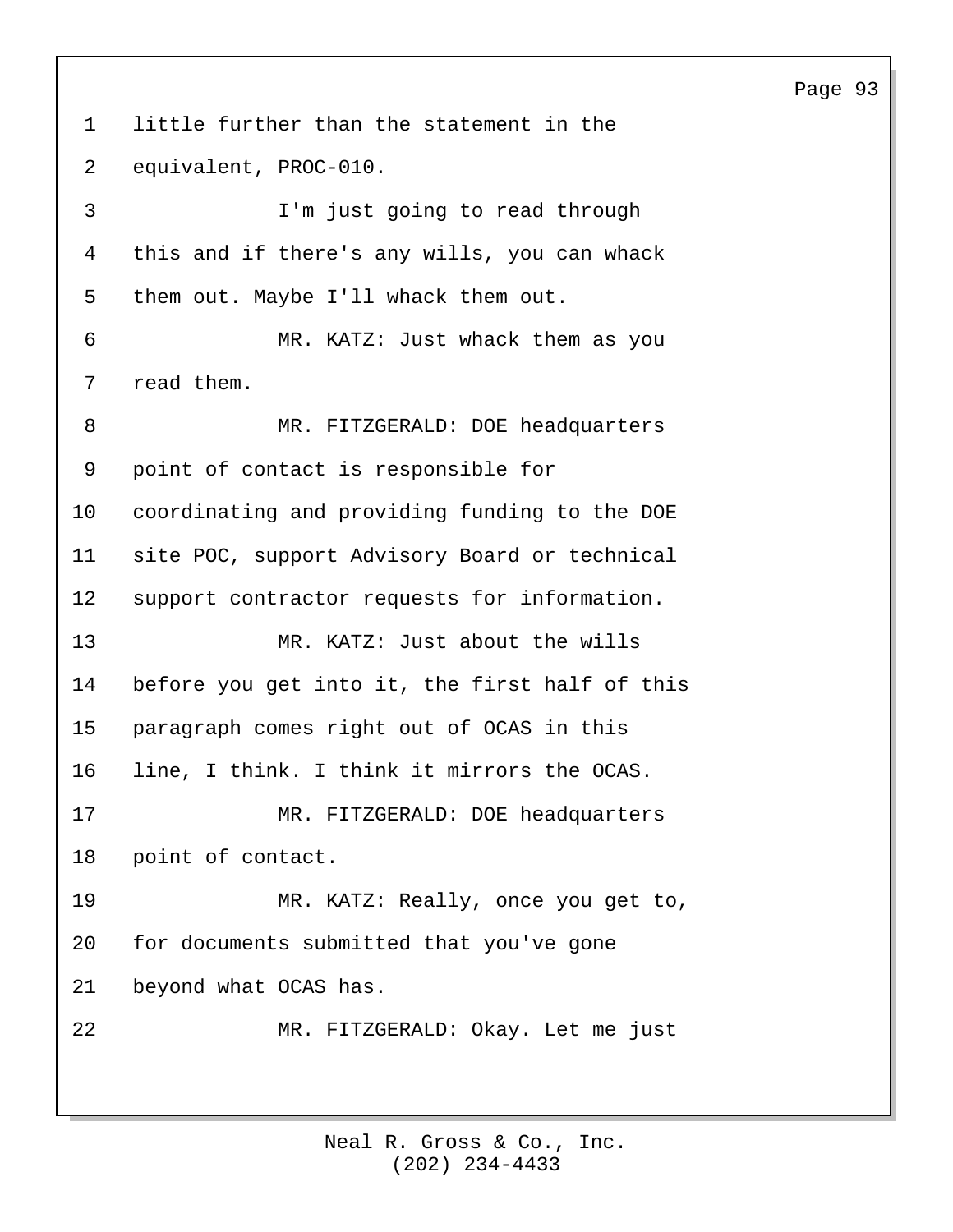1 make sure I make another line here. Again, 2 this is just pretty much mirroring what's in 3 PROC-010, so DOE headquarters would be 4 responsible for coordinating, providing 5 funding to the DOE site point of contact. They 6 will facilitate necessary approvals for the 7 Advisory Board, to enter DOE facilities, 8 review records, gather information, conduct 9 interviews, and perform other related 10 activities. This would include establishing 11 Advisory Board or support contractor, need to 12 know, press appropriate signal clearances, and 13 coordinate and transmit clearance information 14 to enable Advisory Board members and 15 contractor to access sensitive information. 16 So this is right out of PROC-010. 17 This would be the additional language which we 18 have proposed. For documents submitted to 19 headquarters for review -- and I'll take out 20 the will -- they would develop and administer 21 a process to ensure that DOE documents undergo 22 thorough and timely classification control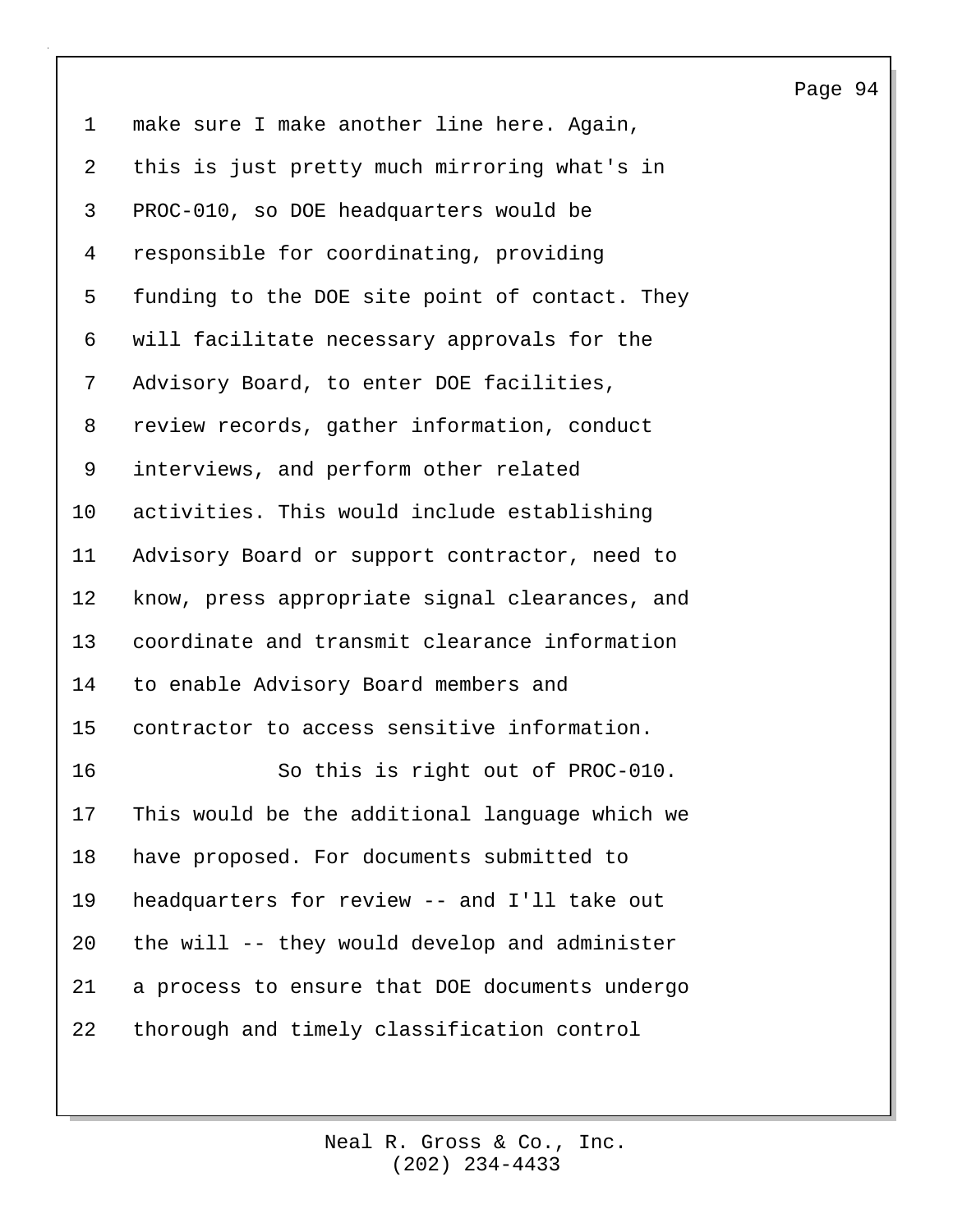1 reviews prior to their release. 2 This is similar to what was 3 written before. The DOE headquarters will 4 assist the Advisory Board and their contractor 5 in locating facilities where 6 classified/controlled unclassified information 7 will store process transmitter discussed in a 8 secure manner. 9 That's another practice that 10 they've been doing. They have set up secure 11 locations for us at certain sites and have 12 arranged for storage of UCNI. 13 The DOE headquarters will 14 designate an experienced security advisor to 15 assist the Advisory Board and its support 16 contractor in resolving security issues. 17 They have done that. We do have a 18 couple folks at headquarters who act in that 19 role, that they've asked us to more or less 20 coordinate with those individuals when we have 21 questions or issues. 22 Again, the will part, I think,

> (202) 234-4433 Neal R. Gross & Co., Inc.

## Page 95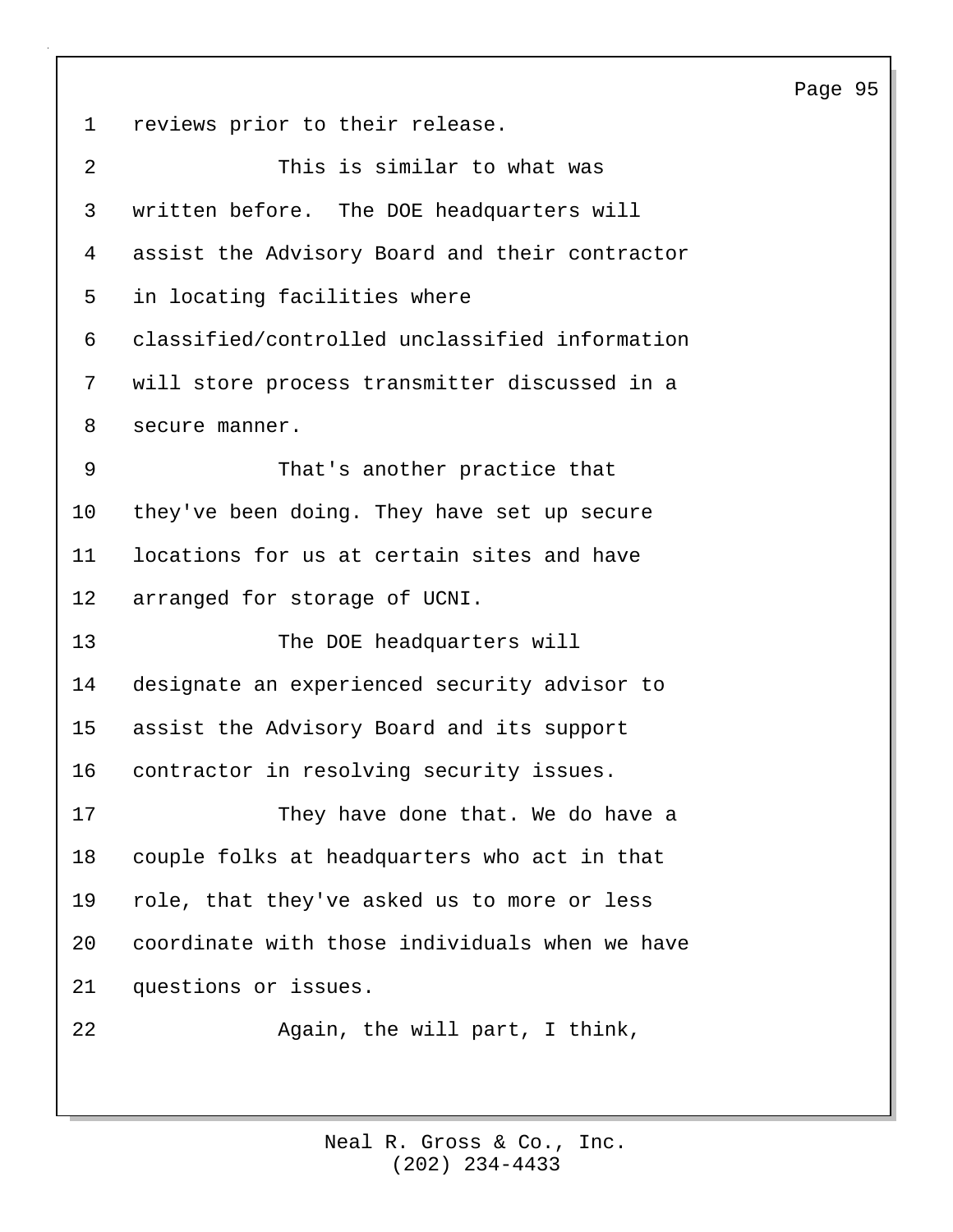1 obviously needs to come out so the context is 2 easier. This is a descriptor of roles, not a 3 functional statement. 4 CHAIRMAN CLAWSON: All right. 5 MR. FITZGERALD: Okay, moving on, 6 if -- I mean, that's the addition to what was 7 in PROC-010 and that reflects practice that 8 we've been undergoing. 9 Site classification officer -- I 10 don't know if -- 11 MR. KATZ: It's not the OCAS one. 12 MR. FITZGERALD: Again, this is by 13 experience. Again, some of this is just coming 14 from the -- I guess, going on six years of 15 experience with the sites. We have to deal 16 with a site classification officer who is 17 designated by the site with coordination by 18 Greg Lewis, who pretty much tells us what we 19 can and cannot do and what the site specific 20 process it. That's just reflecting that. And 21 this, for those -- following the DOE site 22 classification officer will assist the team by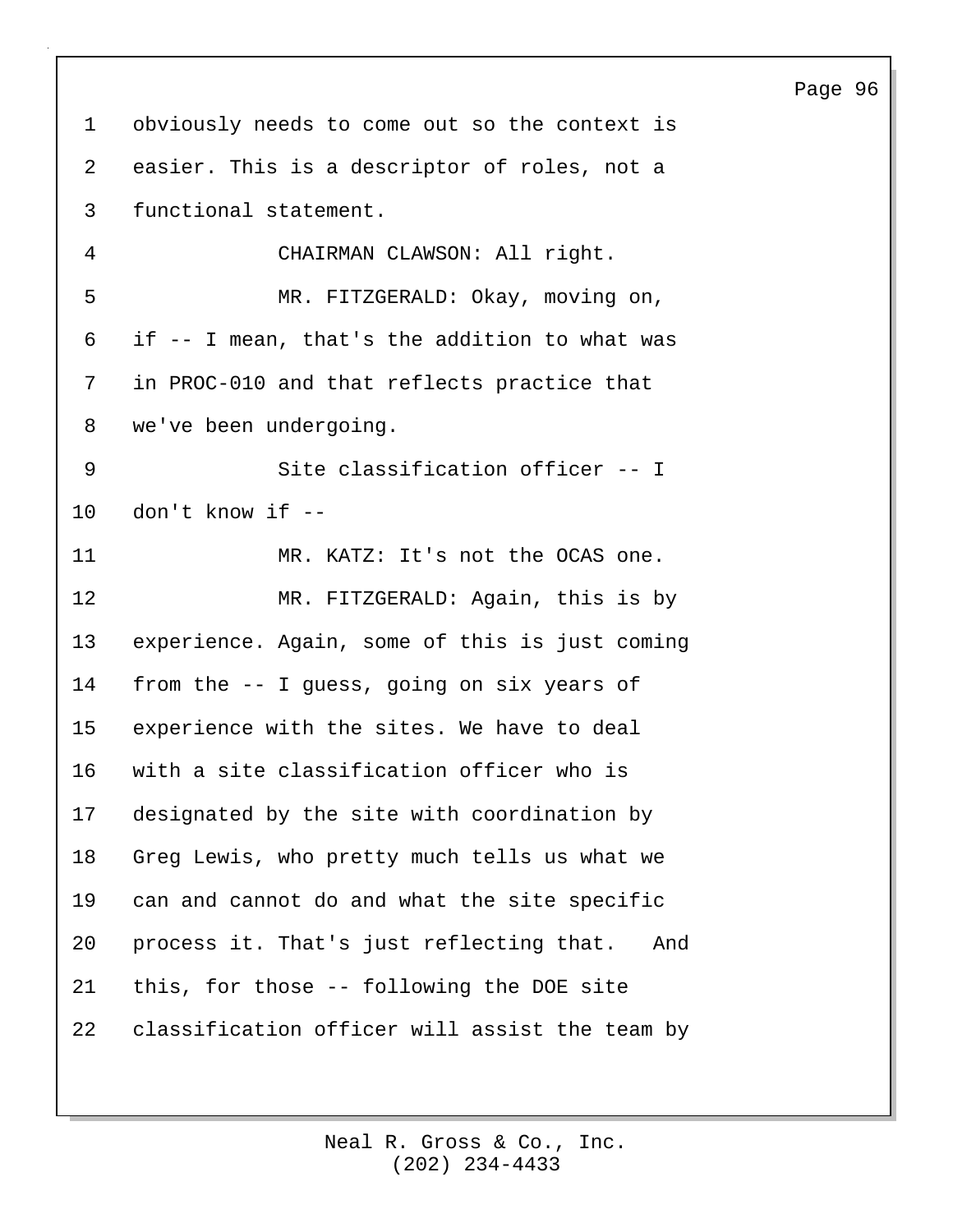1 providing guidance on how to submit notes for 2 review and when possible, how to present the 3 controlled information in a manner that allows 4 it to be unclassified or uncontrolled, which 5 I think is essentially -- 6 MEMBER BEACH: So to keep it 7 consistent, if you get rid of the will and 8 just say assist, then it just describes what 9 they do. 10 MR. FITZGERALD: Right. In terms of 11 the NIOSH site point of contact, I'm quickly 12 seeing whether there -- let me just read 13 through this and others can compare it with 14 PROC-010, but it should be close with maybe a 15 few minor additions. 16 The NIOSH site point of contact is 17 responsible for coordination with the Advisory 18 Board or SC&A depending on the situation and 19 the DOE site point of contact regarding 20 resources needed for initial site information 21 request and ensuring same is necessary with 22 the DOE headquarter's POC.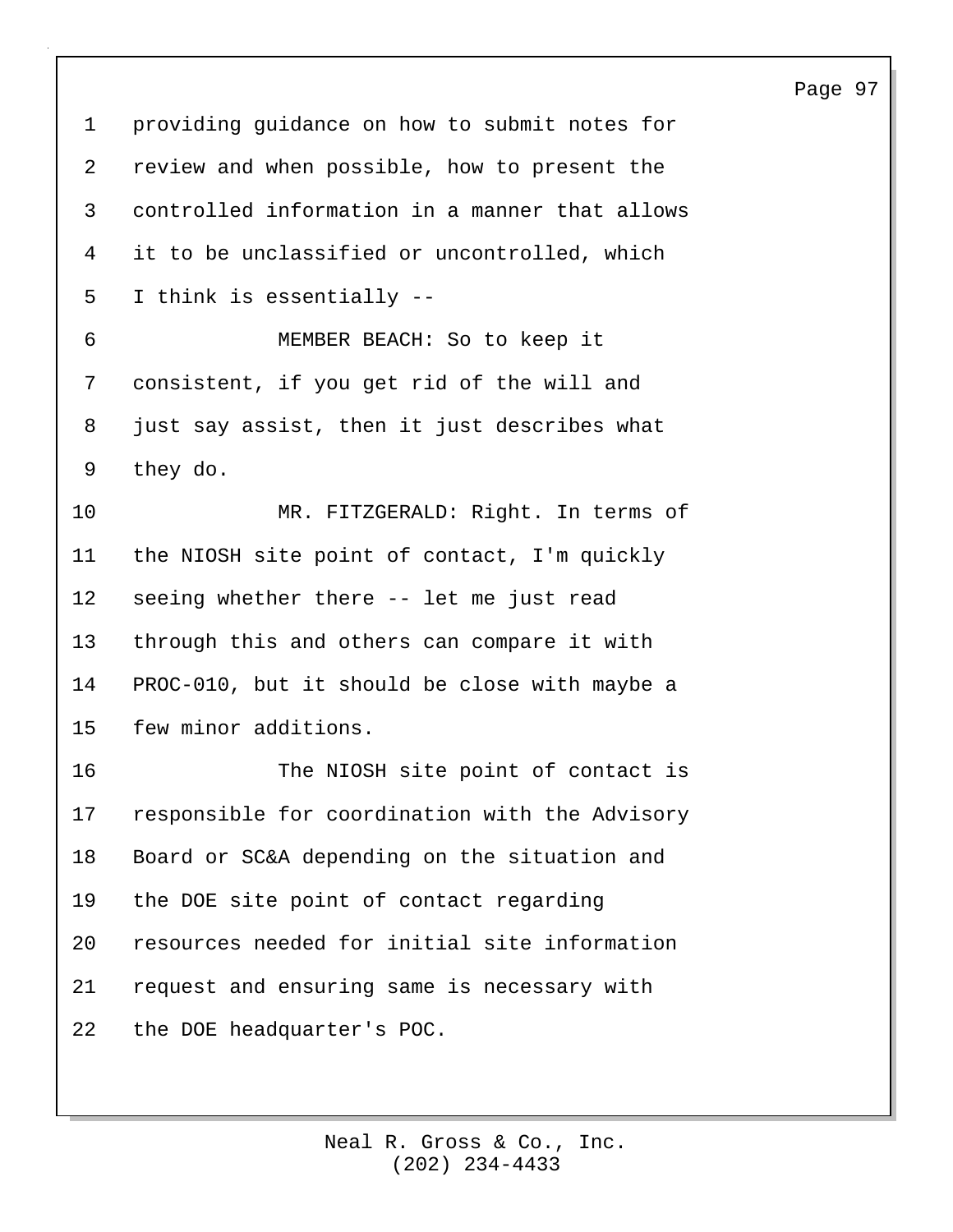| $\mathbf 1$ | I think what we're saying there                |
|-------------|------------------------------------------------|
| 2           | basically is the triumvirate when we go on-    |
| 3           | site that we can ask, but DOE doesn't          |
| 4           | necessarily provide unless NIOSH engages with  |
| 5           | DOE and authorizes resources to respond.       |
| 6           | So again, we're sensitive to the               |
| 7           | issue of -- we can come up with data capture   |
| 8           | plans and whatnot, but in all cases at the     |
| 9           | sites, they're looking for an account number.  |
| 10          | They're looking for a way to actually support  |
| 11          | the requests and that takes resources. So that |
| 12          | coordination is reflected there.               |
| 13          | DR. MAURO: Joe, I'm sorry to                   |
| 14          | interrupt. Is that a concurrent baselining or  |
| 15          | is that a real time as we're interacting?      |
| 16          | MR. FITZGERALD: No, that's a real              |
| 17          | time. Greg Lewis and Gina oversee the EEOICPA  |
| 18          | program and there's a budget for requests at   |
| 19          | the sites. But that wires in the DFO and the   |
| 20          | agency on the other side, meaning that we, as  |
| 21          | contractors, can't enjoin an agency to spend   |
| 22          | resources by ourselves.                        |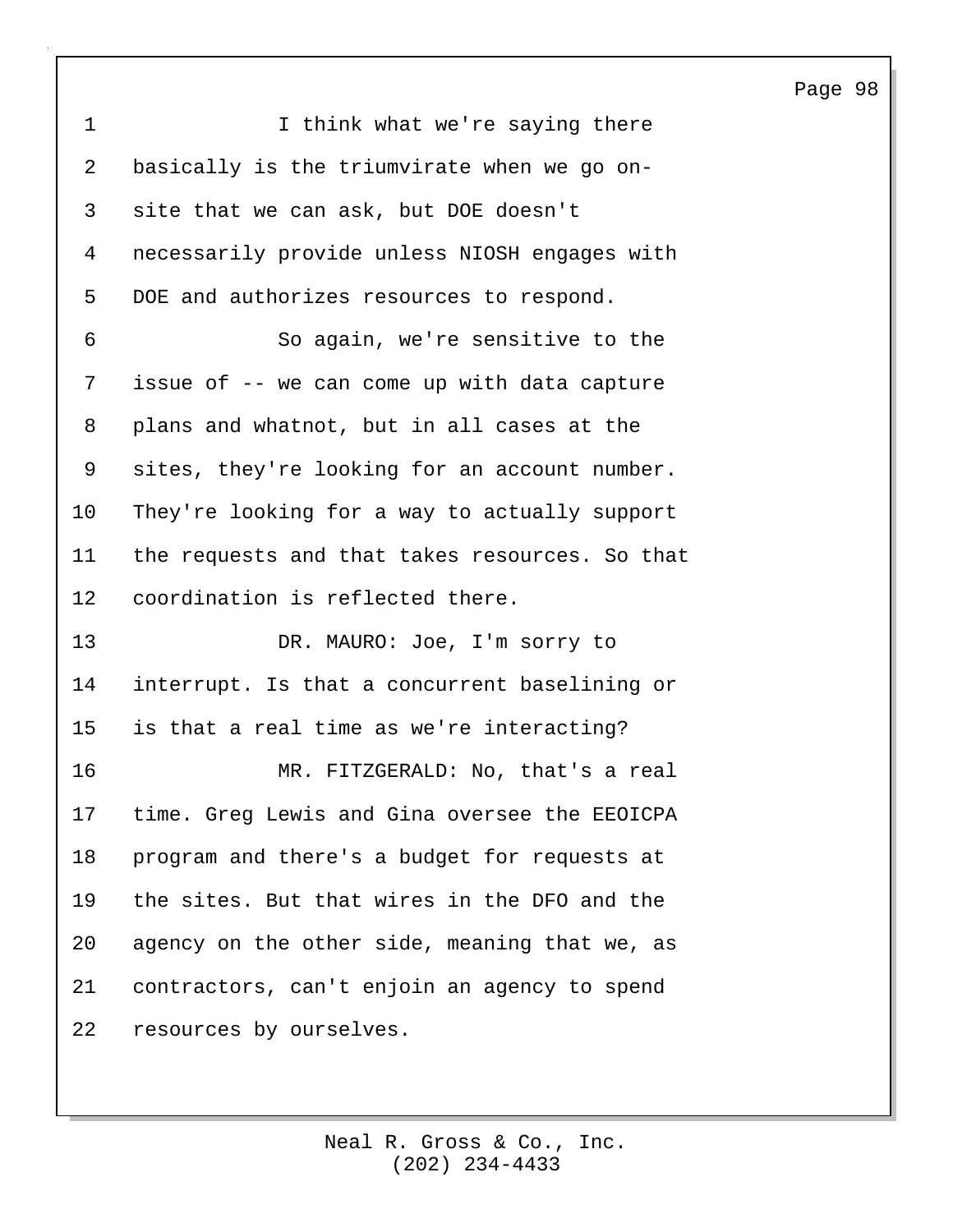| aae | Ω<br>0 |
|-----|--------|
|-----|--------|

| 1  | DR. MAURO: So there are                        |
|----|------------------------------------------------|
| 2  | implications here in terms of -- the model I   |
| 3  | had in my head is that once we are             |
| 4  | independent, so to speak, in terms of our      |
| 5  | interaction with the DOE point of contact and  |
| 6  | we're workable and we identify -- let's say    |
| 7  | we're now with the electronic database. I      |
| 8  | remember there was a -- I forget the acronym   |
| 9  | that was being used at Savannah River and we   |
| 10 | identified documents and lists, things we'd    |
| 11 | like to look at.                               |
| 12 | Now, all of those eventually, when             |
| 13 | communicated to the DOE point of contact, had  |
| 14 | cost implications for them that were not       |
| 15 | anticipated.                                   |
| 16 | At this point, does the process                |
| 17 | stop until NIOSH point of contact is informed  |
| 18 | of this data capture, these 30 or 40 boxes     |
| 19 | that we'd like to get our hands on, and needs  |
| 20 | to assure or make provisions for funding? The  |
| 21 | DOE? I mean, I guess that's what I just heard. |
| 22 |                                                |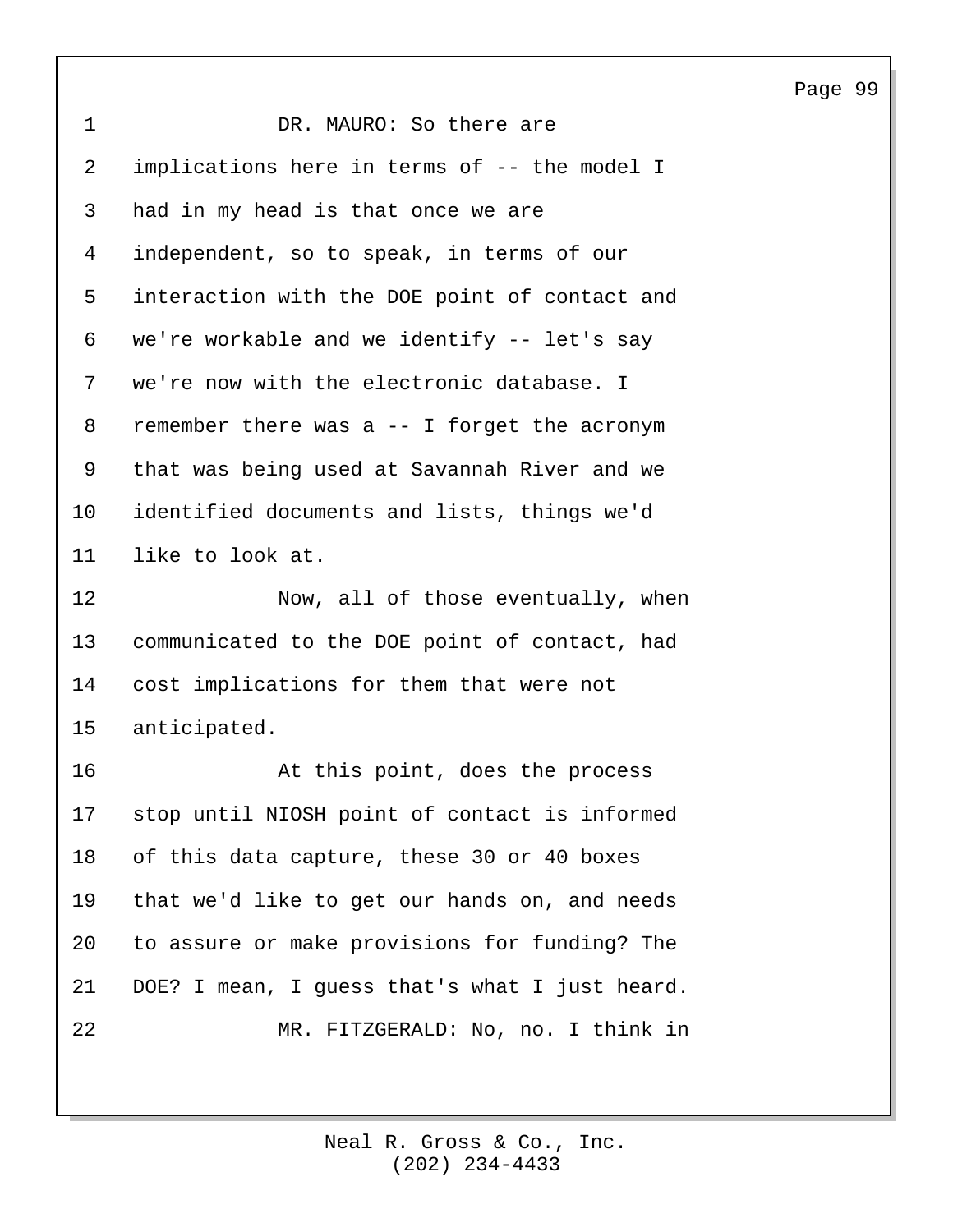1 practice, what happens is when we go initially 2 on-site and with all the data capture, that is 3 coordinated with DOE headquarters and the DFO 4 relative to NIOSH. That goes in Gina's shop. 5 DOE headquarters' program that has the 6 responsibility for the budget on the DOE side 7 has to work with the site and the site has to 8 have an account that they can charge against 9 all this. 10 Now, once you get beyond the 11 initial point, plus there's a major 12 perturbation, meaning that something major 13 comes up that the site cannot support. In 14 other words, they have a certain amount of 15 resources but that goes well beyond that. They 16 go back to Gina's shop, headquarters, and then 17 maybe headquarters gets a hold of Ted and says 18 SC&A is asking for the sun and the moon. We 19 don't have resources. We need some relief on 20 that. 21 DR. MAURO: So that's something 22 that -- while Kathy is interacting with her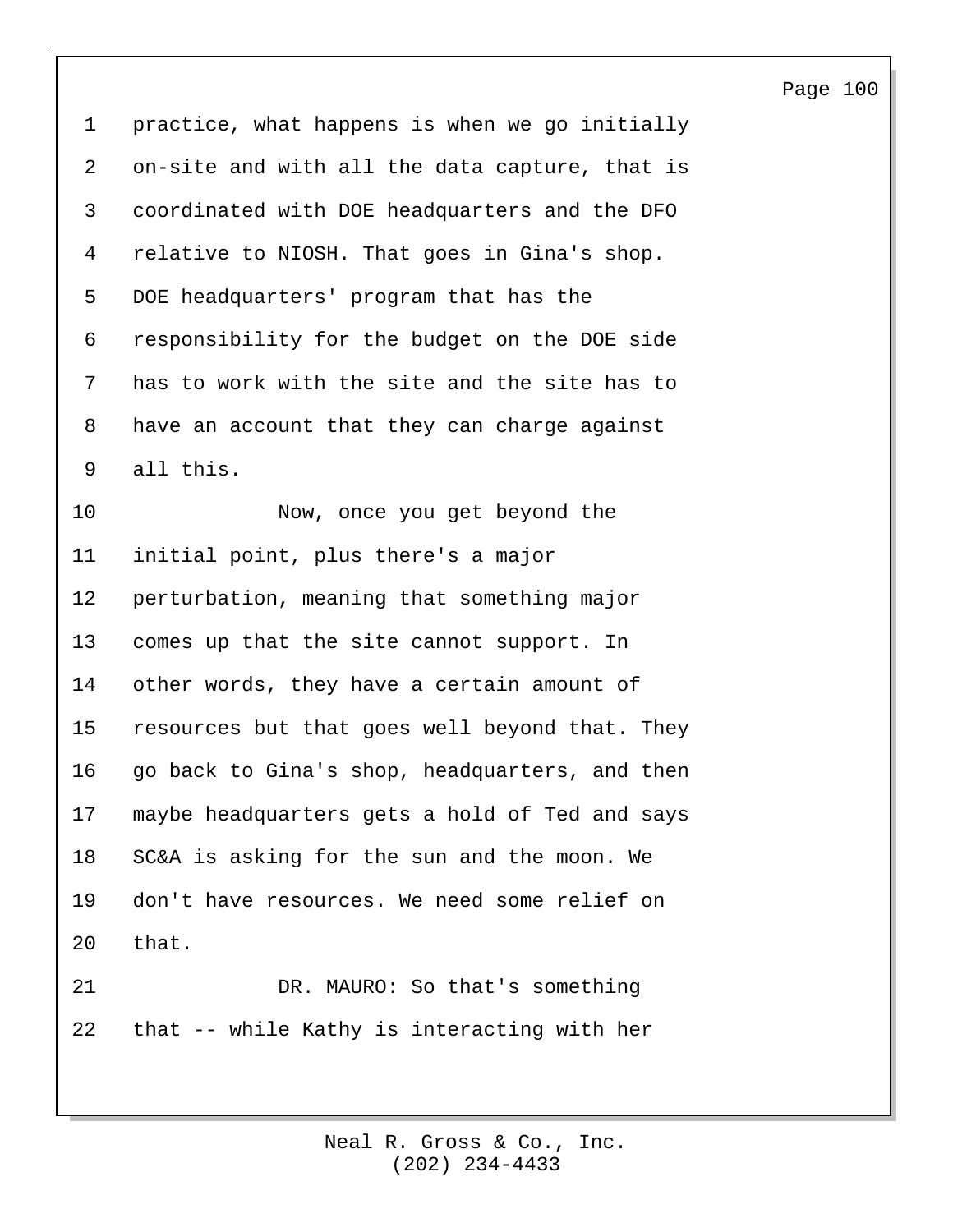1 counterpart at DOE point of contact trying to 2 get the job done, if something unfolds in a 3 way that is clearly, oh my goodness, DOE will, 4 at that point, make it known we have problems? 5 MR. FITZGERALD: There's no 6 question. What happens is basically -- up 7 front, there's a sizing of the effort, meaning 8 that by virtue of the data capture, the amount 9 of work that we want to do at the site, the 10 site figures out what this is going to take. 11 There's an interaction we don't see between 12 the site and headquarters, DOE headquarters, 13 and that's when they figure out, okay, this is 14 what can happen. 15 We don't see that, nor would we 16 see anything come out of that unless something 17 comes up where it goes so long that we've 18 outstripped the resources they thought they 19 had there or we come up with something that is 20 not unexpected. 21 That's when I think Ted would get 22 the call. Otherwise, Ted would never get a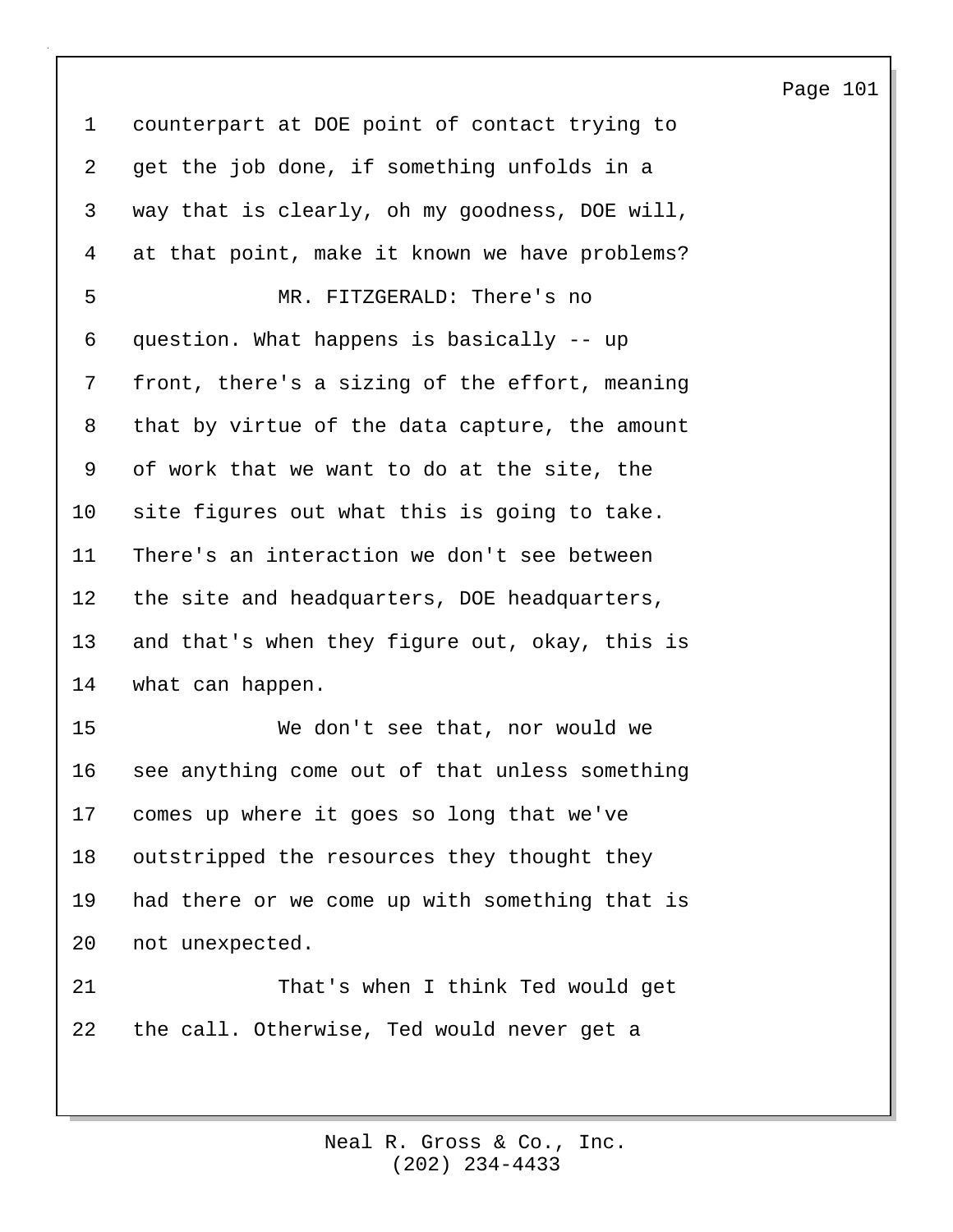1 call because I think the initial sizing of 2 this thing through the data capture and what 3 have you would give them a sense and they 4 would set things up at the site and everything 5 that goes along. It's within this sphere of 6 expectations.

7 We're on a roll here. This is it. 8 This is where we get into the role of the 9 NIOSH point of contacts that we discussed 10 earlier about baselining, that there would be 11 disclosure of all documents either collected 12 or being collected, classified or 13 unclassified, even if they're in the pipeline 14 so that when we come up with our data capture 15 request, it's going to reflect pretty much 16 what's been requested already. 17 MR. CALHOUN: I don't understand 18 that sentence completely because it says that 19 we confirm that our collection of documents in 20 the SRDB is complete. 21 They're never complete. I mean, 22 with Brookhaven, if there wasn't a funding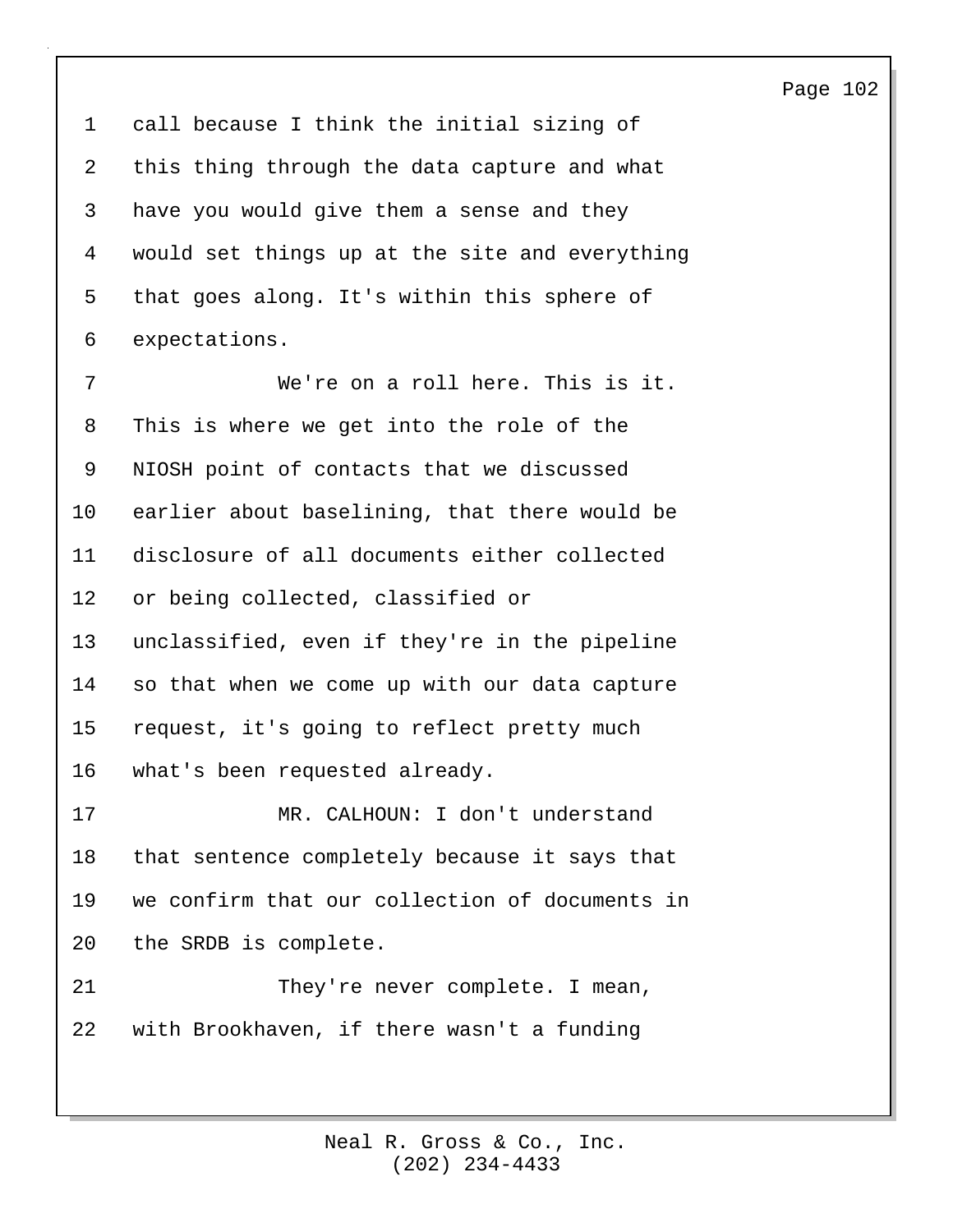| $\mathbf 1$ | issue right now, we are still collecting       |
|-------------|------------------------------------------------|
| 2           | documents, so I mean, we could certainly let   |
| 3           | you know what the status is                    |
| 4           | MR. FITZGERALD: I think that's a               |
| 5           | better word. That's good. We'll make that      |
| 6           | change. I think, as I said, just a minute ago, |
| 7           | just looking for what is in fact, requested or |
| 8           | on hand -- that's all -- so that our request   |
| 9           | coming on the heels of your request isn't      |
| 10          | going to be seen by DOE as overlapping. There  |
| 11          | might be some, but hopefully not very much.    |
| 12          | The NIOSH site POC will provide                |
| 13          | necessary coordination with DOE headquarters   |
| 14          | and the DOE site POC, when resources require - |
| 15          | - we did discuss that. That would be when it   |

17 We did put the notion that -- 18 maybe it's going to be written a little 19 differently. This coordination would not 20 impeded routine interactions. In other words, 21 you wouldn't have to be -- I think this goes 22 to your comment, John. It wouldn't have to be

16 would be required.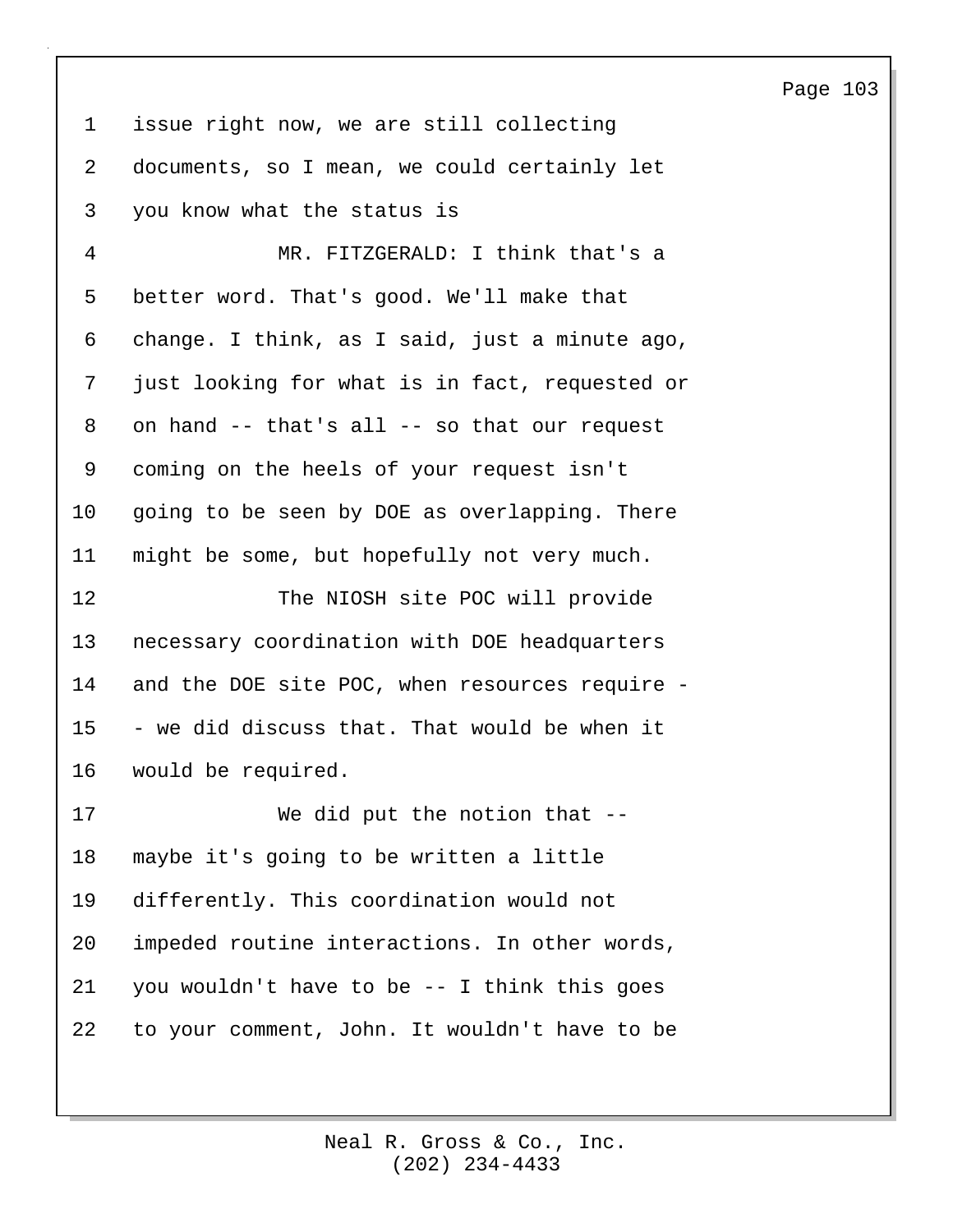1 for every request, like we want to interview 2 Joe Schmo. It wouldn't be at that level, need 3 to go back for resource check. I mean, this is 4 the macro resources, not the micro resources. 5 That's the intent there that we would still be 6 able to proceed on interactions at the site 7 while doing resource checks. 8 MEMBER BEACH: Joe, at the start of 9 that, are you going to go ahead and take the 10 will out again for NIOSH -- it says will 11 provide -- and just make it a POC -- 12 MR. FITZGERALD: Yes. I think the 13 will is not appropriate for roles and 14 responsibilities, so all the wills would come 15 out throughout the roles and responsibilities. 16 MR. KATZ: Well, there are some 17 wills that were appropriate -- Don't take, 18 globally, wills out. 19 MR. FITZGERALD: We'll be very 20 careful on that. 21 To close out, NIOSH site POC is 22 responsible under OCAS PROC-011 for submitting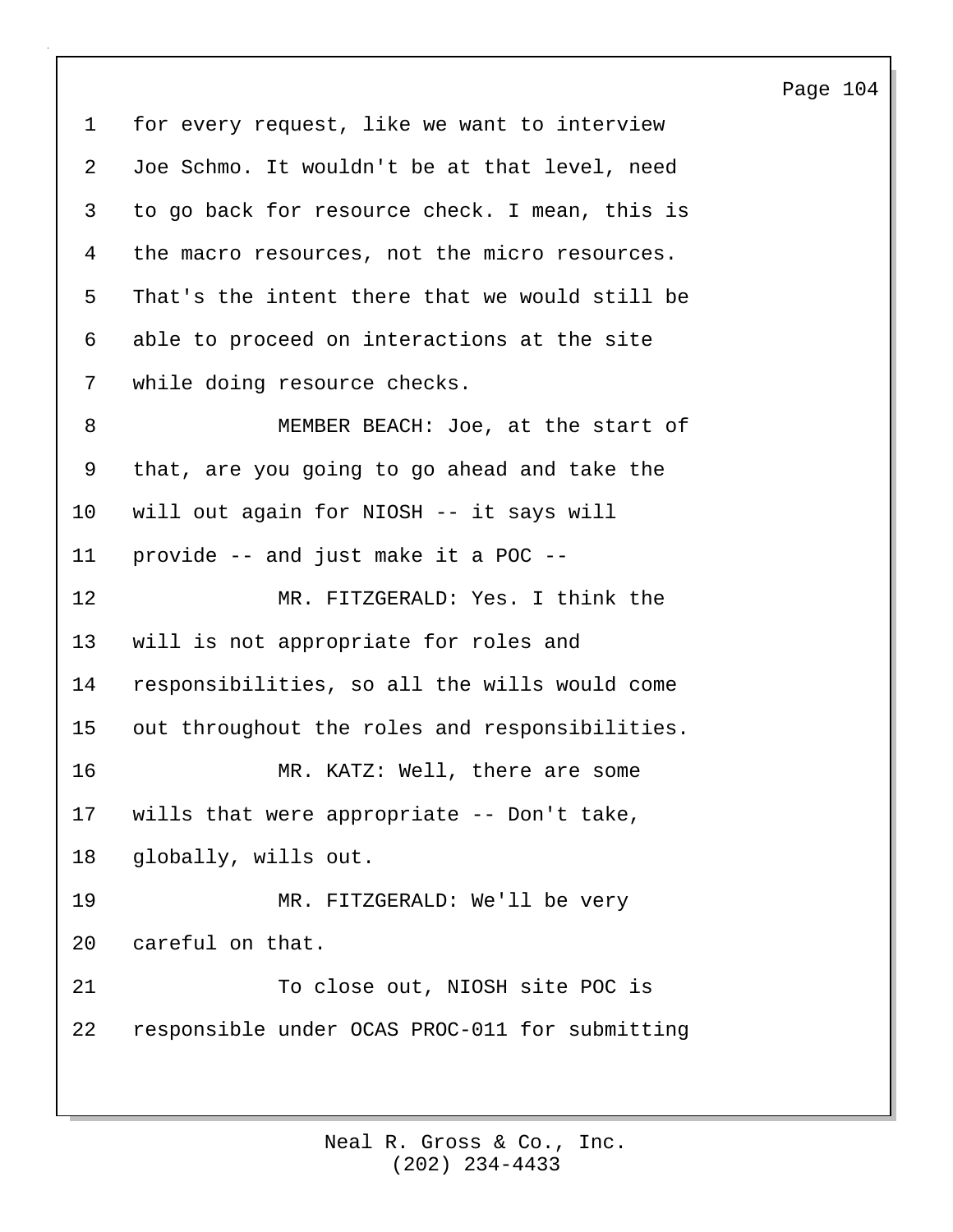1 final documents to DOE for review. 2 This would be that final loop 3 where we send something to PA review and 4 that's it. It goes -- because DOE doesn't want 5 any -- once it goes on the website, they want 6 the final, final, final. Nancy, are you still 7 on the phone? 8 MS. ADAMS: Yes, I am. 9 MR. FITZGERALD: Is that correct? I 10 want to make sure. As far as what is put up on 11 the OCAS website, DOE reviews that as the 12 final pass for clearance purposes. That's 13 after PA review? 14 MS. ADAMS: Yes. 15 MR. FITZGERALD: And I guess, from 16 the standpoint of whose fingers touched it 17 last, I thought it went directly from -- 18 people are shaking their head no, so maybe I 19 got that wrong -- directly from NIOSH to DOE 20 for that final review. 21 MS. ADAMS: No. 22 MR. FITZGERALD: So it comes back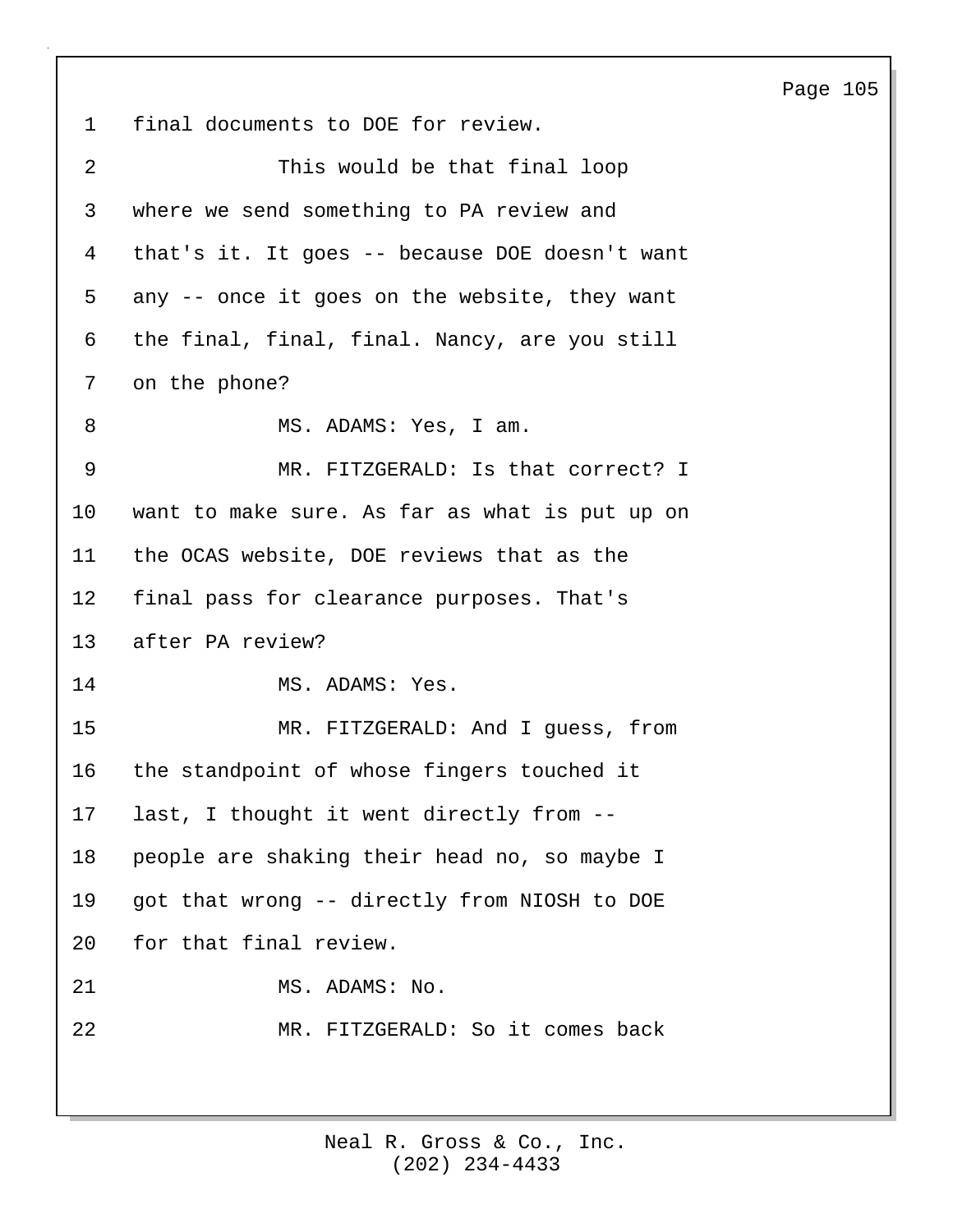Page 106 1 to us. Then it goes to -- okay. 2 MS. ADAMS: No, no. we are 3 requested to have a document PA reviewed. We 4 address the comments and then if there have 5 been changes from a previously cleared 6 document, then it has to go back for a final. 7 MR. FITZGERALD: Okay, I need to 8 change that then because -- 9 DR. MAURO: That's important. So 10 there's a certain degree of discretion? What 11 I'm getting out of this is -- the document is 12 cleared by DOE? 13 MS. ADAMS: We have been sending 14 documents to DOE prior to PA review. 15 DR. MAURO: Yes. 16 MS. ADAMS: They clear them. We 17 send them to the Board of Restrictive 18 Documents. 19 DR. MAURO: Yes. 20 MS. ADAMS: Many of them, we send 21 to PA clearance at the same time. If there are 22 no changes in the document and nothing has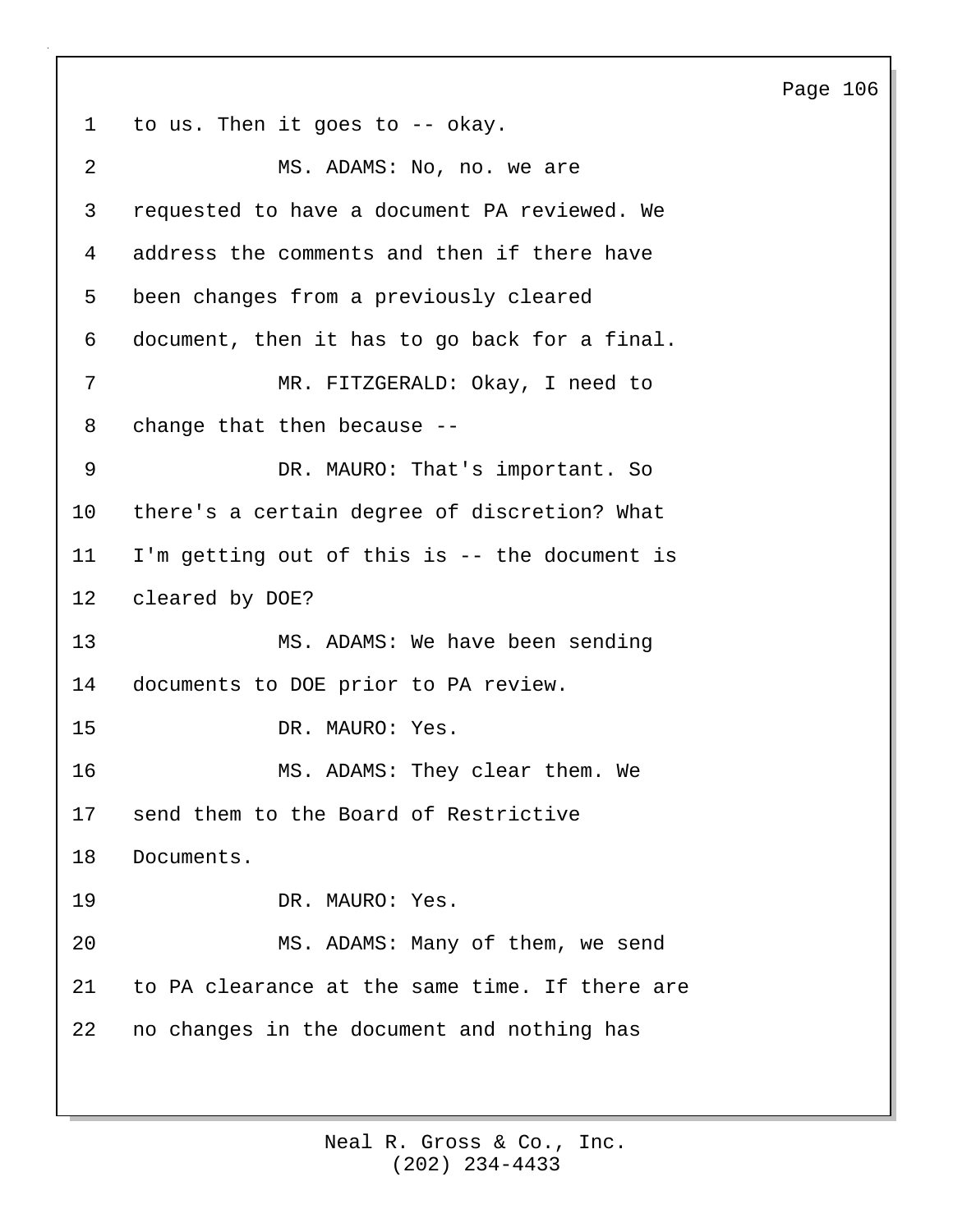1 been altered at all, we can simply send it 2 back as a PA-cleared document without going 3 through DOE again. 4 If there have been changes that

5 may affect classification -- and I can't 6 determine that -- so if there have been 7 changes in the text, then we have to send it 8 for another clearance from DOE before it can 9 be posted on the website.

10 DR. MAURO: That's what I mean by 11 degree of discretion and judgment. In other 12 words, there is a degree of judgement made by 13 the PA folks and yourself in terms of what are 14 the kinds of PA changes that might be made. 15 Or if there's anything changed, does that 16 mean, nope, it's got to go back to DOE again? 17 MS. ADAMS: I defer to Joseph 18 Gerald for that. I run everything by him and 19 ask him whether it has to go back. 20 MR. FITZGERALD: Yes. DOE wants to 21 have the -- there's been some minor 22 exceptions. I tell them, well, you've deleted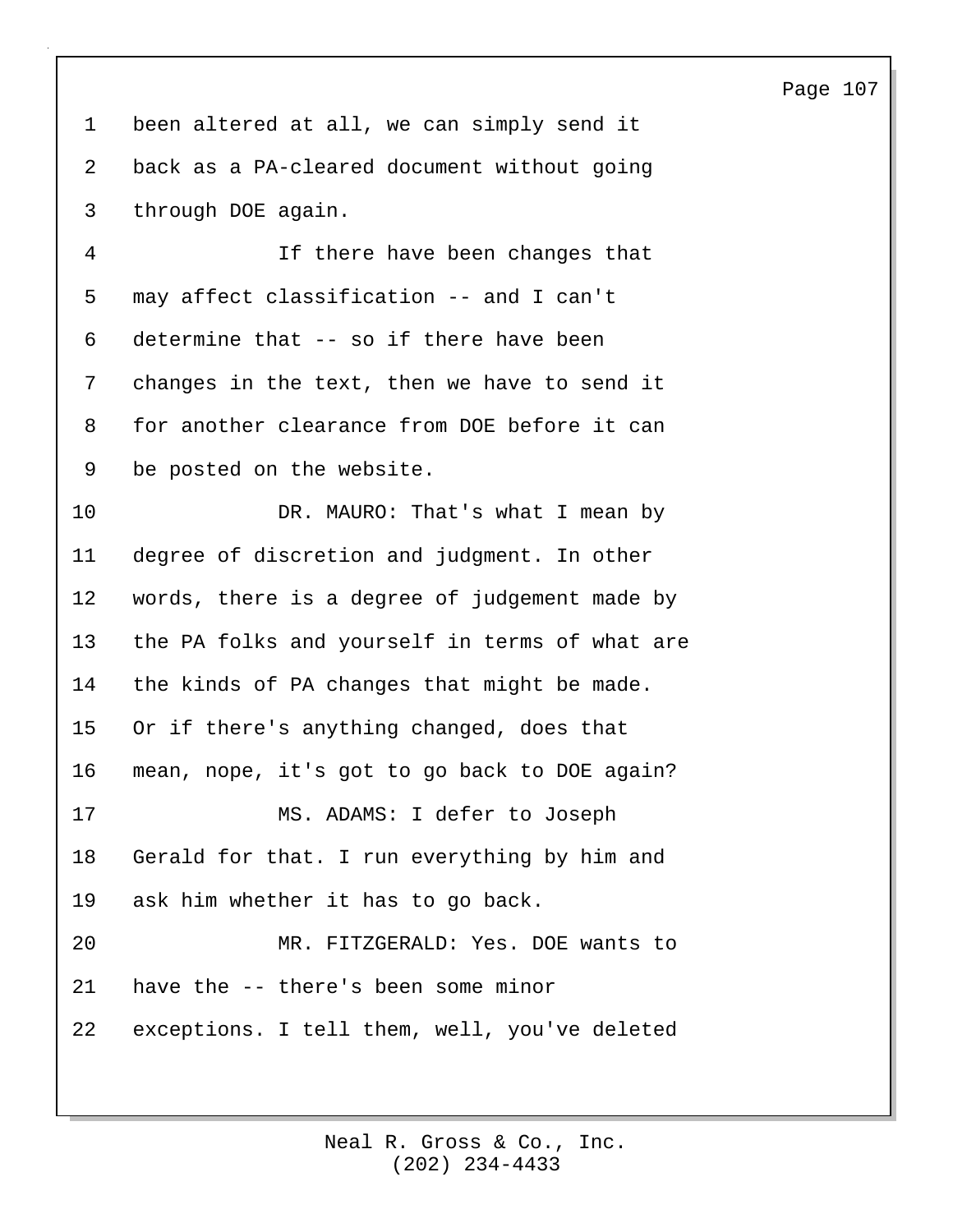| $\mathbf{1}$   | a proper name and put brackets saying deleted. |
|----------------|------------------------------------------------|
| $\overline{2}$ | They said, no. We don't want to see that. But  |
| 3              | they're looking for any content changes, any   |
| 4              | rewording of sentences beyond simply dropping  |
| 5              | formal names out and things like that.         |
| 6              | So a PA review, if it's just,                  |
| 7              | typically, drops out formal names and it just  |
| 8              | puts deleted or a blank. They don't care to    |
| 9              | see that again.                                |
| 10             | DR. MAURO: But we let them know                |
| 11             | that, though. They do want to know that. In    |
| 12             | other words, it's not just a matter of --      |
| 13             | MR. FITZGERALD: I call them up and             |
| 14             | just tell them --                              |
| 15             | MR. CALHOUN: We get e-mail and we              |
| 16             | say in between the initial draft that you've   |
| 17             | cleared and the final that's approved --       |
| 18             | signed off, done -- there have been no         |
| 19             | technical changes made to the document.        |
| 20             | MR. FITZGERALD: Right.                         |
| 21             | MR. CALHOUN: And they say, don't -             |
| 22             |                                                |
|                |                                                |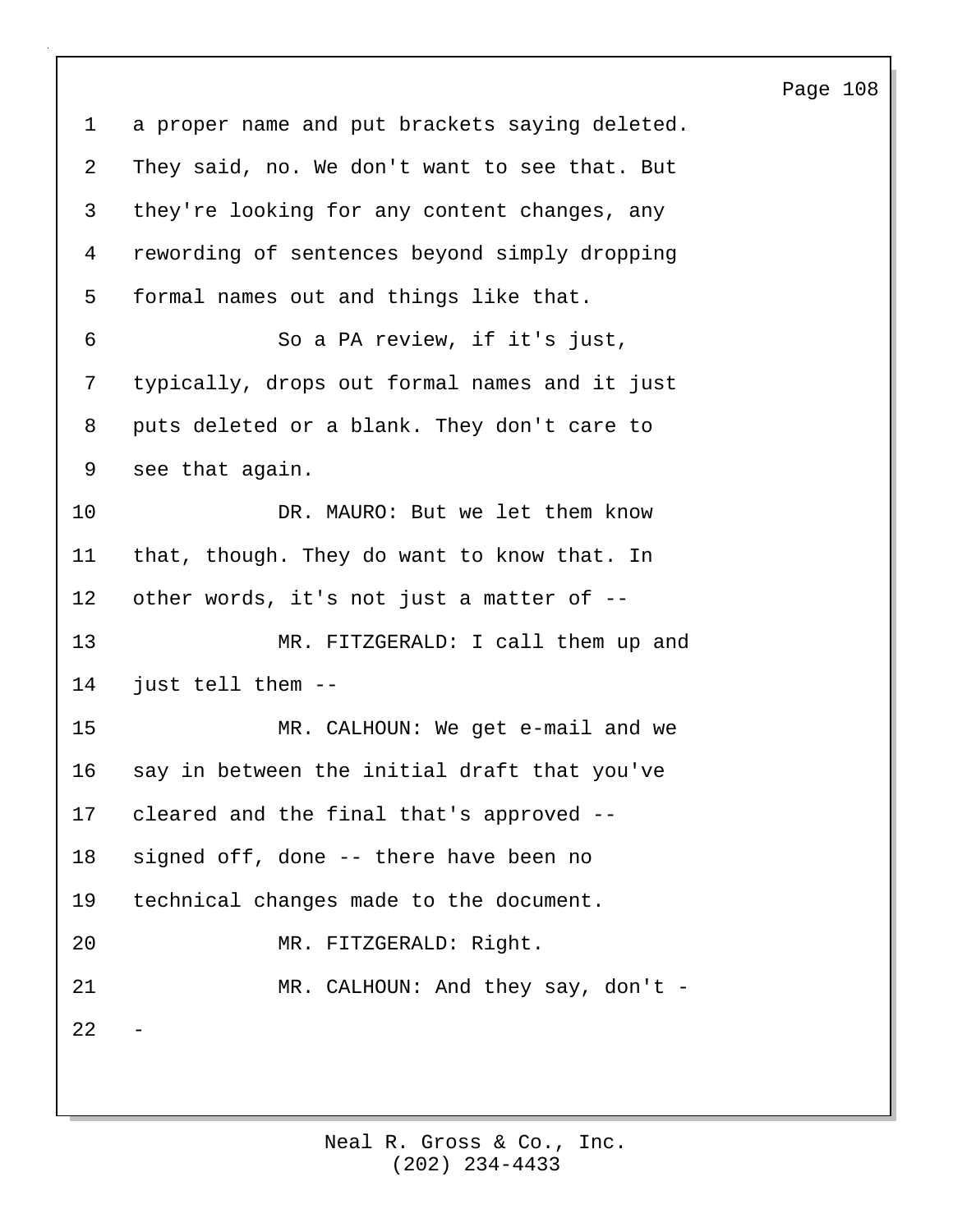1 MS. ADAMS: I need some guidance on 2 that. Again, I defer to Joe and I ask Joe 3 specifically about the one I just sent out, 4 whether I have to notify DOE and he had told 5 me no. So if I need to advise them -- 6 MR. FITZGERALD: Those aren't 7 technical changes. They were just names being 8 dropped out. 9 MS. ADAMS: But no, it was just 10 numbers that we put redacted number. 11 MR. FITZGERALD: Right. 12 MS. ADAMS: The bottom line is, we 13 made changes. We didn't tell them and NIOSH is 14 saying that they do. 15 MR. CALHOUN: We just tell them 16 that -- we just say, hey, we've made no 17 technical changes to this document and we 18 don't think it needs to be reviewed. Is that 19 cool with you? And then we get something back 20 from them: an e-mail from Gina that says okay. 21 MR. FITZGERALD: Why don't with we 22 hold that for PROC-011?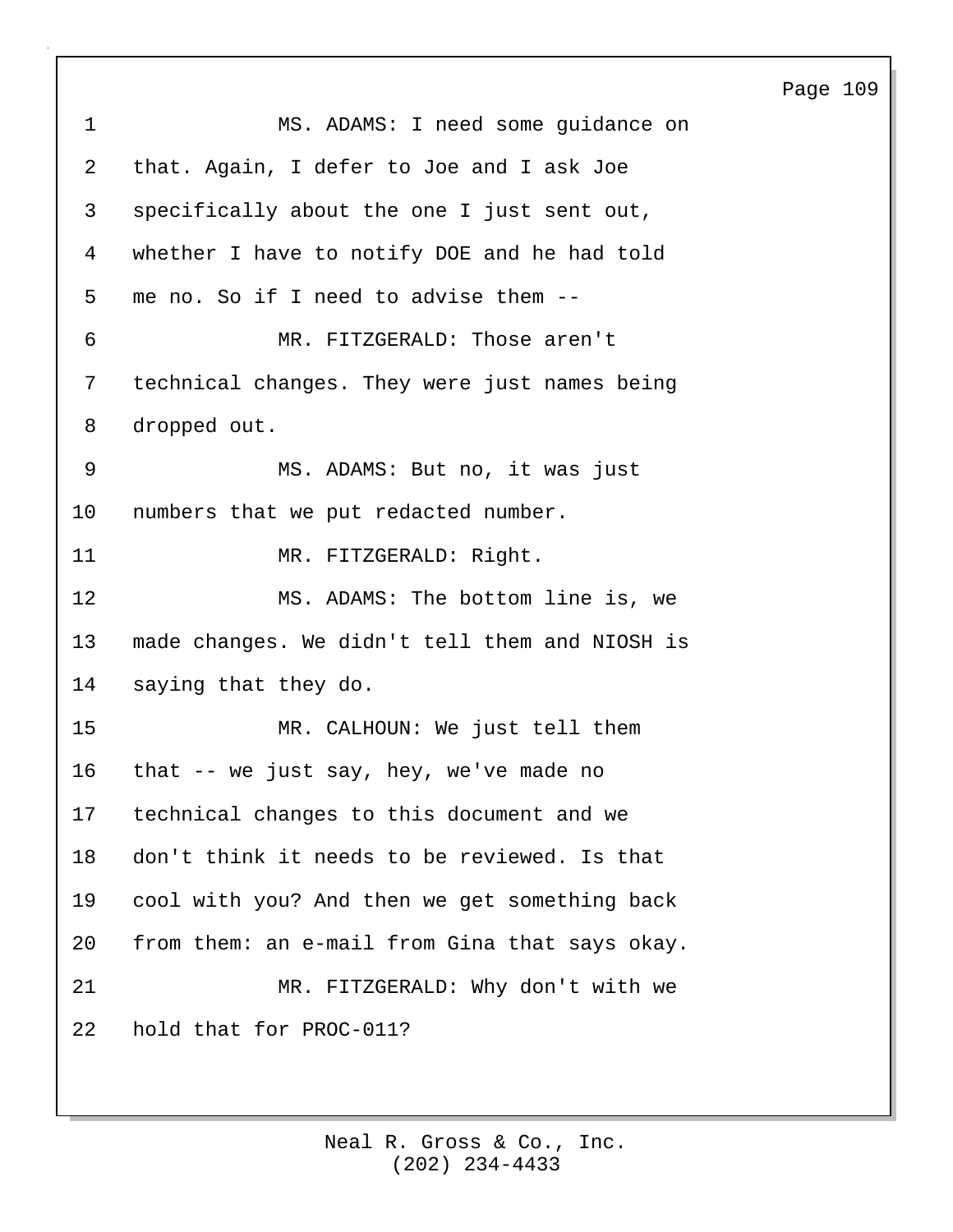1 MR. KATZ: Let me just say, on this 2 note, that I sent an e-mail to Gina just 3 yesterday, I believe, in anticipation of this 4 meeting and knowing that this was a concern of 5 John's that there are times where we do -- 6 where there's an SC&A document and there's no 7 real technical changes made and it just goes 8 to PA review and just names were redacted and 9 maybe other information that's equivalent to 10 giving a name or could lead someone to a name. 11 So I posed the question to Gina 12 and I asked -- I actually didn't know OCAS's 13 procedure, but I actually proposed exactly 14 what I just heard from Grady to Gina. Would 15 that be adequate in those cases if you get 16 certification from SC&A that there have been 17 no changes other than that, would that be okay 18 to not have to send it back? So I haven't had 19 a response yet, but I just wanted to let you 20 know I did actually communicate that. 21 MR. CALHOUN: We asked that twice. 22 MR. KATZ: So we'll get feedback

Page 110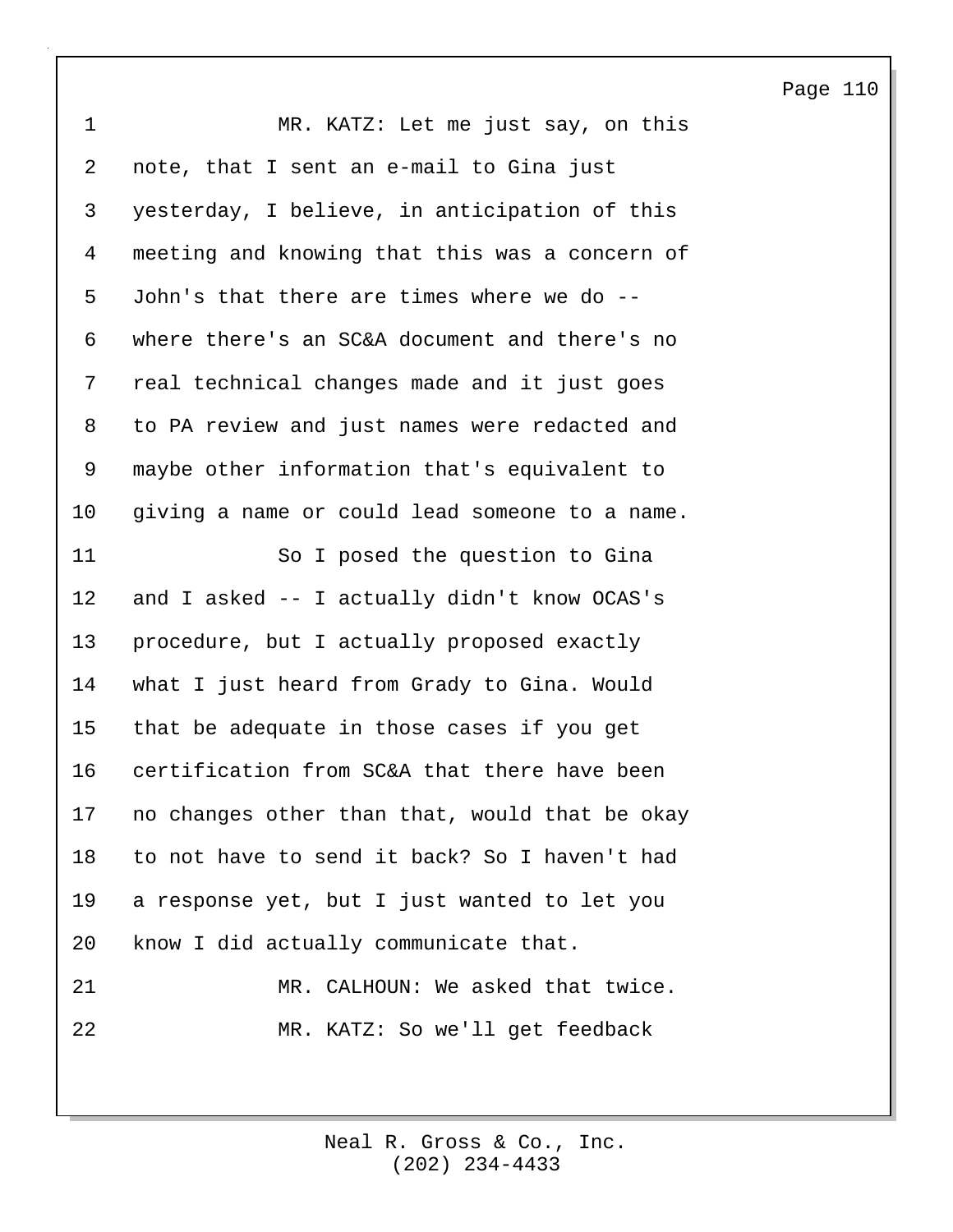1 from Gina and I'll forward it -- 2 MR. FITZGERALD: I think it was 3 the certification. 4 MR. CALHOUN: If they want a 5 written certification, we can do that. I think 6 that would be a good way to do it. 7 MR. KATZ: And then there's a role 8 for DFO -- I don't know if -- 9 MR. FITZGERALD: I think we can 10 elaborate that without -- we talked about that 11 already without having to dwell on it. We can 12 just elaborate that description as we go. 13 MR. KATZ: Okay, I think that point 14 was already made. 15 MR. FITZGERALD: That the end of 16 the roles and responsibilities. Before we 17 break, I guess, does anyone -- 18 MEMBER BEACH: So there's no 19 question on the NIOSH rule? I'm just curious. 20 MR. KATZ: So I have a question 21 with,-- actually, I had it and then I lost it 22 in this discussion, but this last sentence so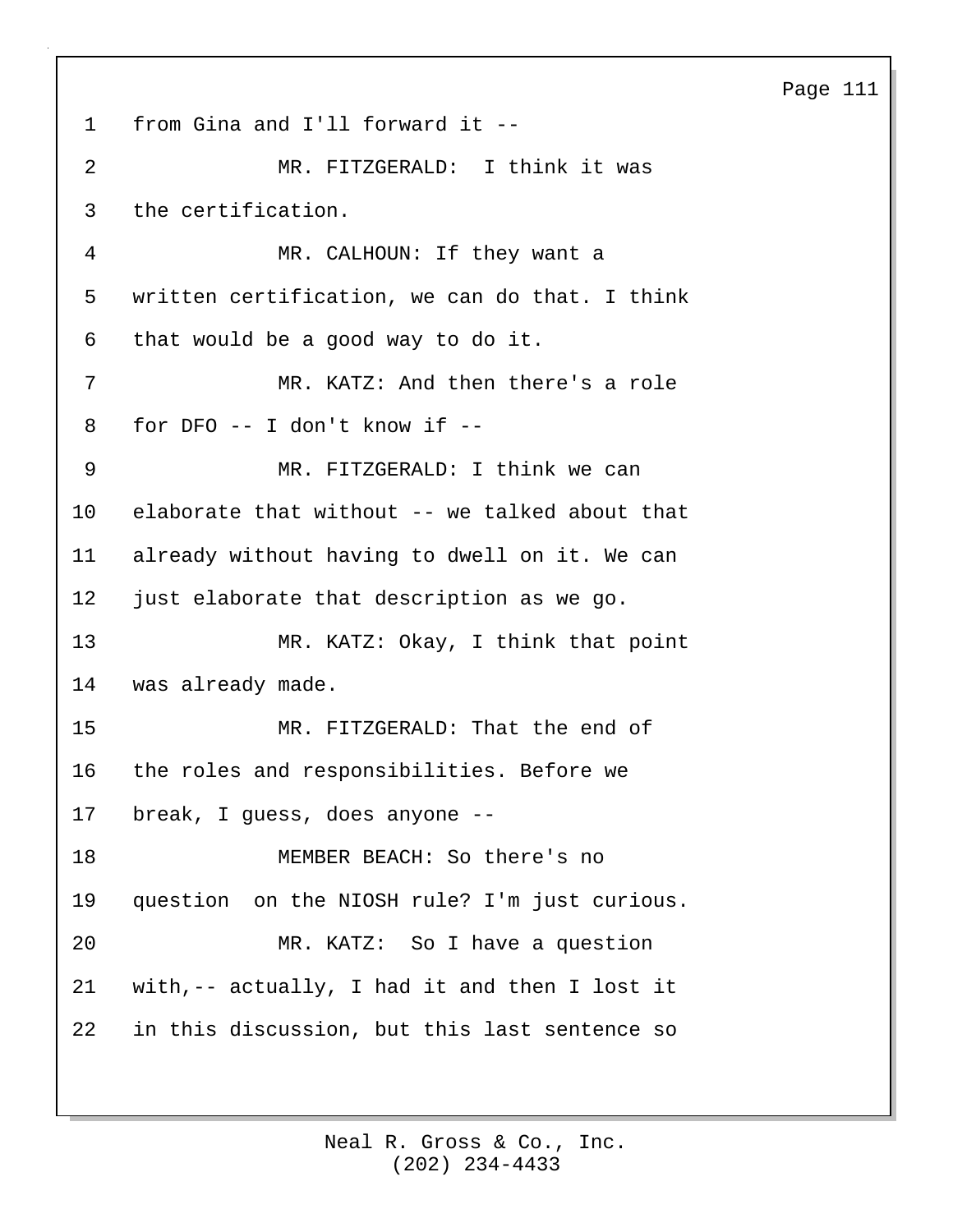1 is -- we just discussed it. It's coming out. 2 It's not correct. So that's all. 3 MR. FITZGERALD: Right. 4 MR. KATZ: I just wanted to make 5 sure we documented it. 6 MEMBER BEACH: So the last sentence 7 is coming out? 8 MR. FITZGERALD: Yes. It's coming 9 out, right. 10 MEMBER BEACH: And I guess I'm 11 curious. We do have NIOSH in the room. Is 12 there any problems that you guys see? 13 MR. CALHOUN: I didn't see anything 14 that was different than what we had. 15 MR. KATZ: Grady would have 16 commented about the status versus SRDB being 17 complete. 18 MR. FITZGERALD: We can change 19 that, yes. And I think you were commenting 20 earlier that after the fact, you can provide 21 more specific -- the suggested changes, 22 including that one.

### Page 112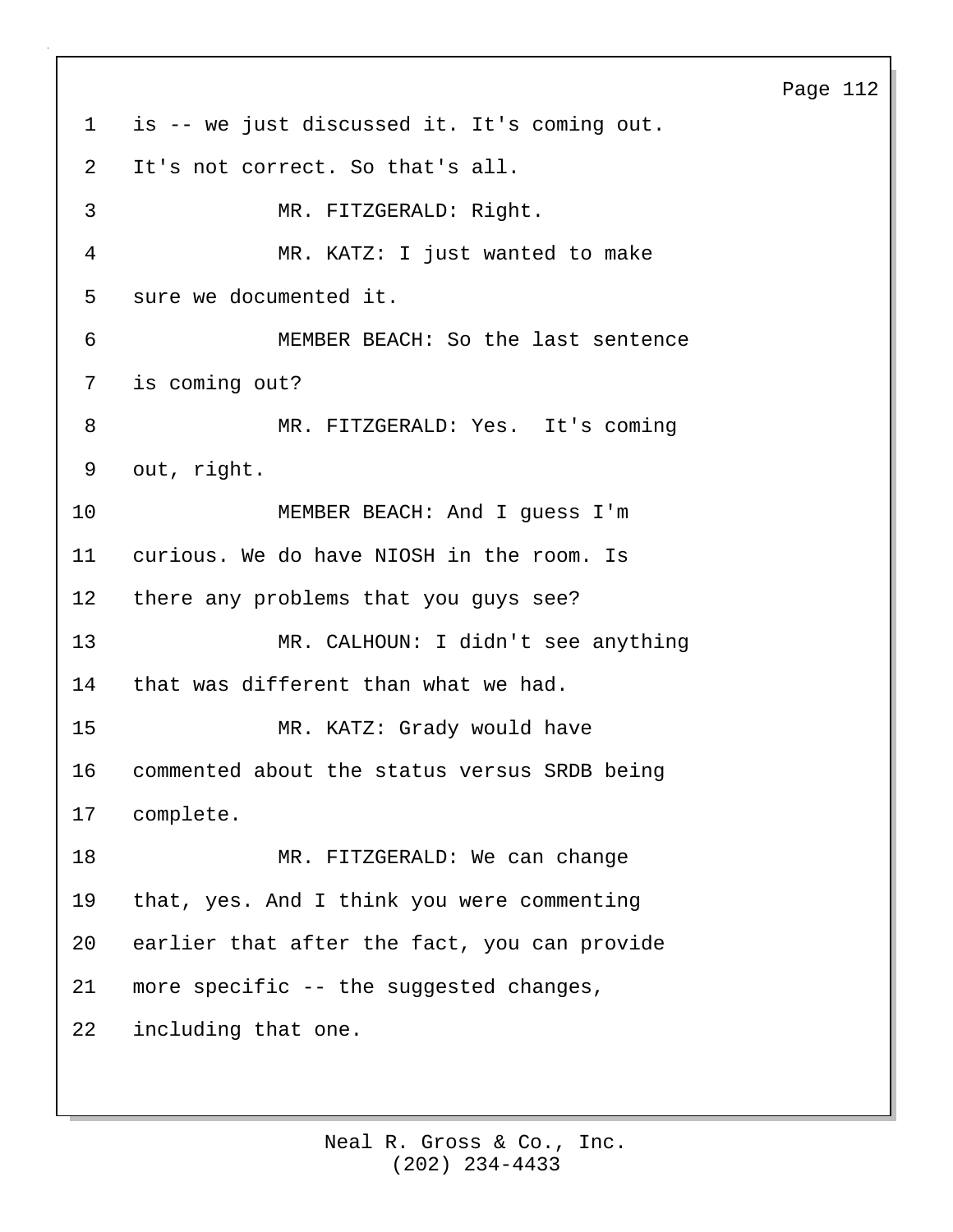1 MR. CALHOUN: Yes. 2 MR. FITZGERALD: Okay. I'm just 3 writing status. I'm not sure that will -- 4 MR. KATZ: I will certainly, and I 5 guess everybody will provide you and Brad with 6 -- the whole working group -- each other and 7 you with any suggestions for particular copy 8 edits. 9 Okay, Brad, do you want to? 10 CHAIRMAN CLAWSON: Let's break. 11 MR. KATZ: Folks on the phone, 12 we're going to take a 10 minute break, so 13 we'll be starting up about half past 11 by my 14 watch. 15 (Whereupon, the above-entitled 16 matter went off the record at 11:19 a.m. and 17 resumed at 11:33 a.m.) 18 MR. KATZ: Folks on the phone, this 19 is the Advisory Board on Radiation Worker 20 Health, the working group on developing 21 Board's security plan and we're starting back 22 up again.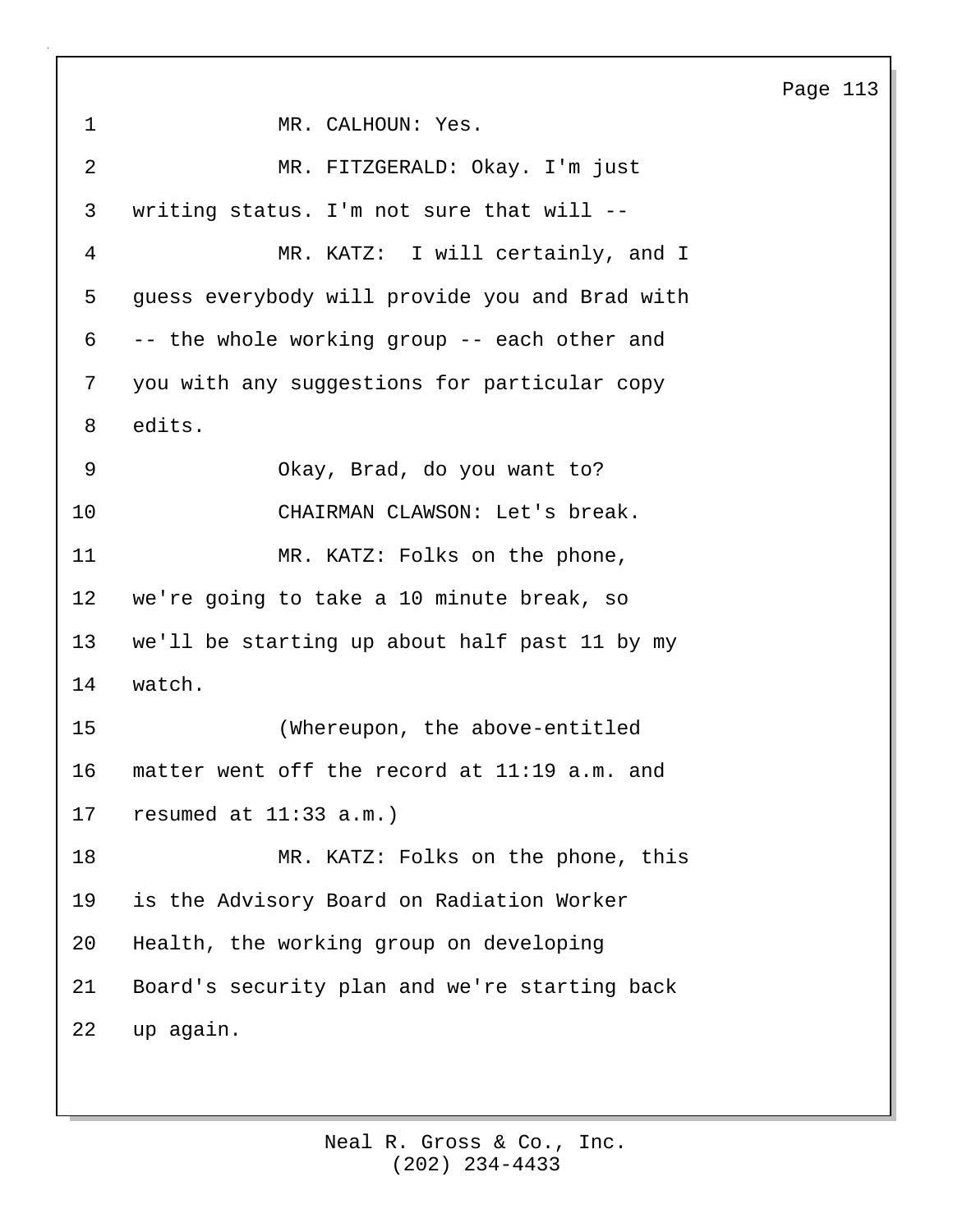1 Someone on the phone, just let me 2 know if you can hear us? 3 MS. ADAMS: Yes. We hear you. 4 MR. KATZ: Thank you. I guess I 5 should check with two. Phil Schofield, did 6 you, per chance, join us again? 7 CHAIRMAN CLAWSON: He's probably at 8 the airport. 9 MR. KATZ: No, he's going a little 10 later. He's going at 2. 11 CHAIRMAN CLAWSON: Let's just 12 continue. 13 MR. KATZ: Okay. 14 MR. FITZGERALD: All right. This is 15 Joe Fitzgerald again, SC&A. 16 We left off of what was section 17 4.0 on roles and responsibilities and we're 18 starting now into the actual procedures. That 19 was all a preface to the actual procedures 20 themselves. 21 As an approach, what we did was we 22 started with the PROC-010 procedures and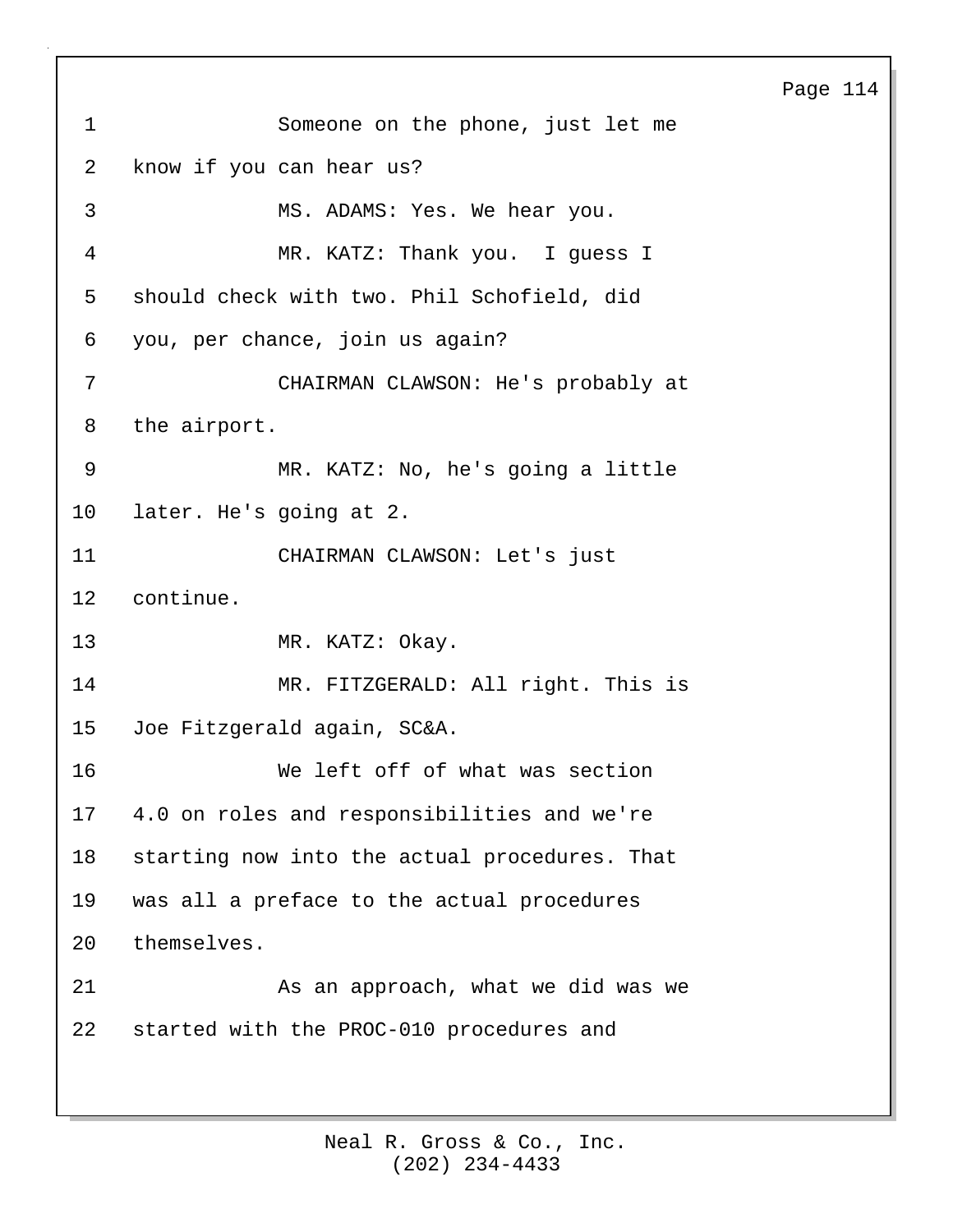1 amplified in some cases with what I would call 2 actual practice that we do on sites.

3 So some of this is more in the 4 vein of explaining what processes we follow 5 while on site, just to put it on paper. I 6 think it's good to do that. I think some of 7 this has been proceduralized, but some of it 8 has not. It has evolved over the last four or 9 five years and I think, memorializing, how we 10 do that is useful in this particular 11 procedure. So some of this is actually in 12 writing for the first time, as far as a set 13 procedure. 14 For the benefit of the folks on 15 the phone, I'm going to outline, but not 16 necessarily read, what's in these procedures. 17 The first point in the procedures is 5.1, 18 which is the process of requesting 19 information. I believe this is a verbatim 20 repeat of what was in PROC-010, but during the 21 site profile development and review in support 22 of DOSHA reconstruction or through SEC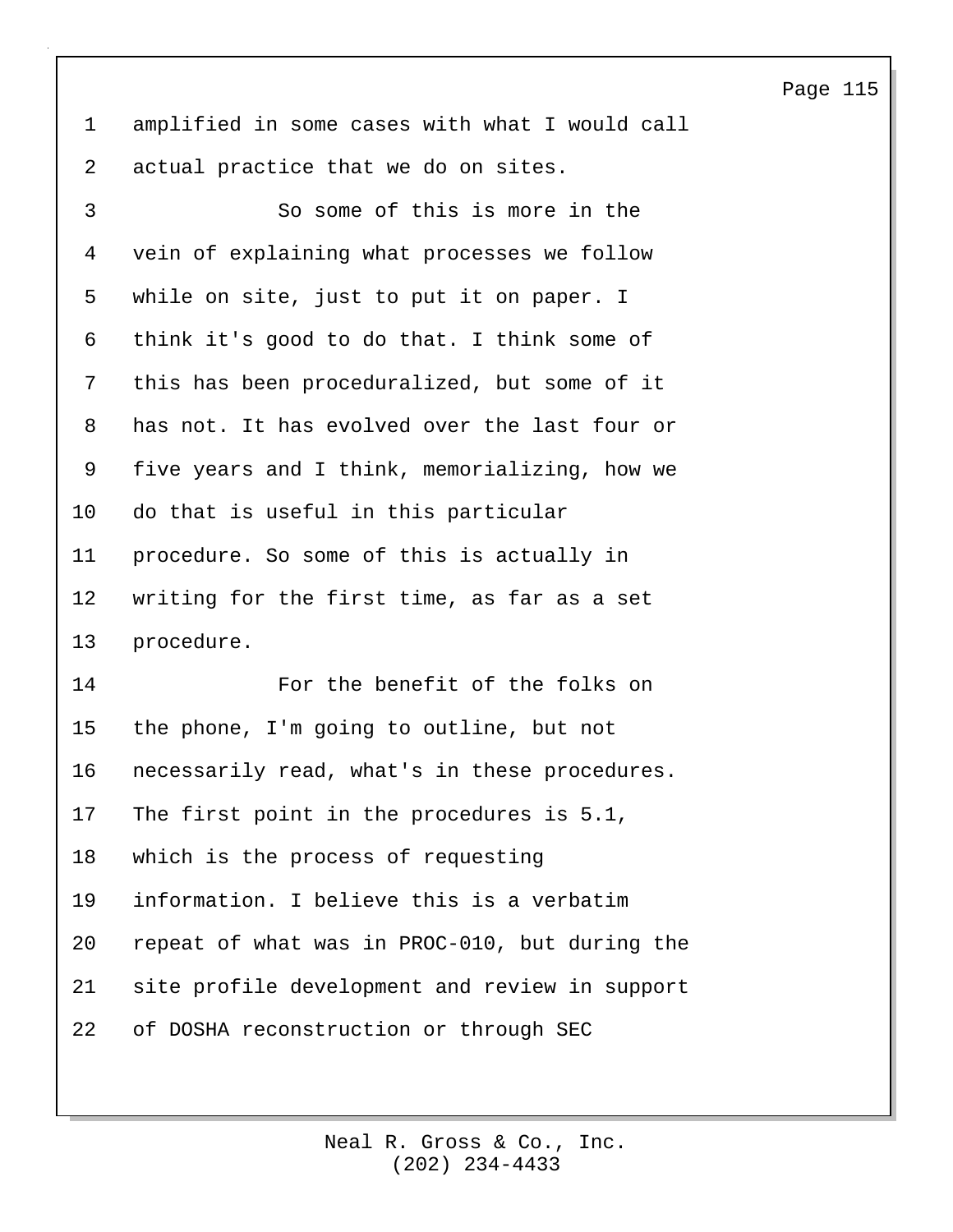1 petition evaluations, additional information 2 from DOE is generally necessary to address the 3 scientific issues related to estimation of 4 radiation dose. 5 In these instances, it's necessary 6 for the Advisory Board or its technical 7 support contractor to formally request the 8 additional information from DOE. 9 Before a request is submitted, 10 what we do is the respective POCs, the 11 Advisory Board, and SC&A in this case, are 12 responsible for checking the site research 13 databases -- the O: drive, I think some of you 14 have heard about. 15 Again, this is part of the 16 baselining of the process and making sure that 17 as we put our request together, that we're 18 reflecting what's available through that 19 means. We also list OSTI, which has a number 20 of DOE holdings as well. That's, again, a 21 preface for the specific procedures. 22 Initial contact, in terms of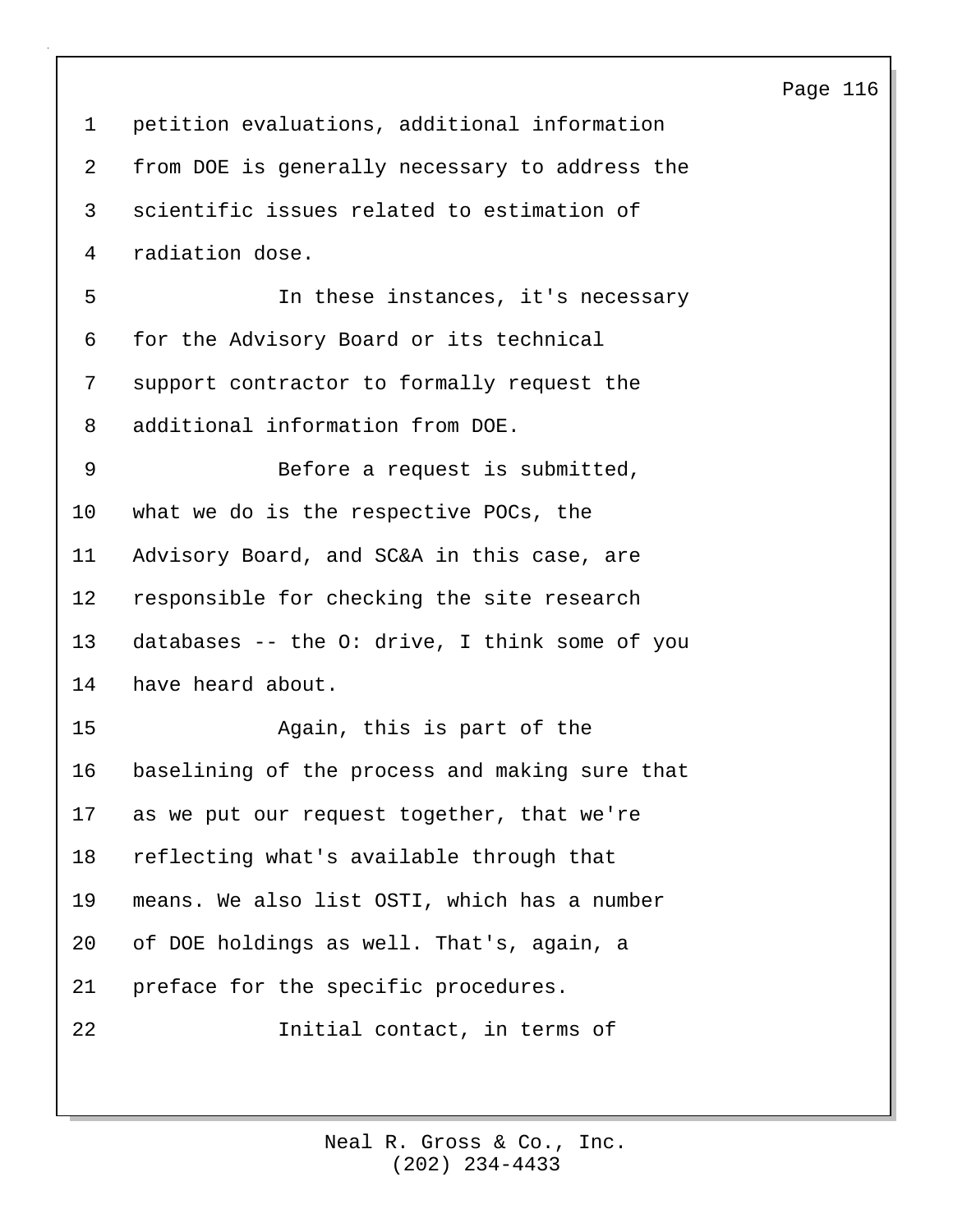1 process -- what we're talking about, is the -- 2 and I'm going to just say SC&A just as 3 shorthand. We had Advisory Board and/or the 4 TSC, technical support contractor. I'm just 5 going to SC&A just to keep it simpler. 6 SC&A shall notify the 7 corresponding DOE site POC and headquarters 8 POC of intent to conduct data retrieval, on 9 site interviews, and writing. As Emily pointed 10 out and as seconded by the DFO, this would be 11 copied to DFO, in terms of that initial 12 request. 13 The SC&A will open a dialogue with 14 DOE headquarters. I think that's been the way 15 it's been going on. We coordinate with Greg 16 Lewis, who has been a POC for that part of HSS 17 and DOE headquarters, when we're getting ready

18 to make a request at a site. But we want to 19 inform them in an introductory way of the 20 nature of the information that we're looking 21 for, the types of individuals -- health 22 physicists, managers, workers, former workers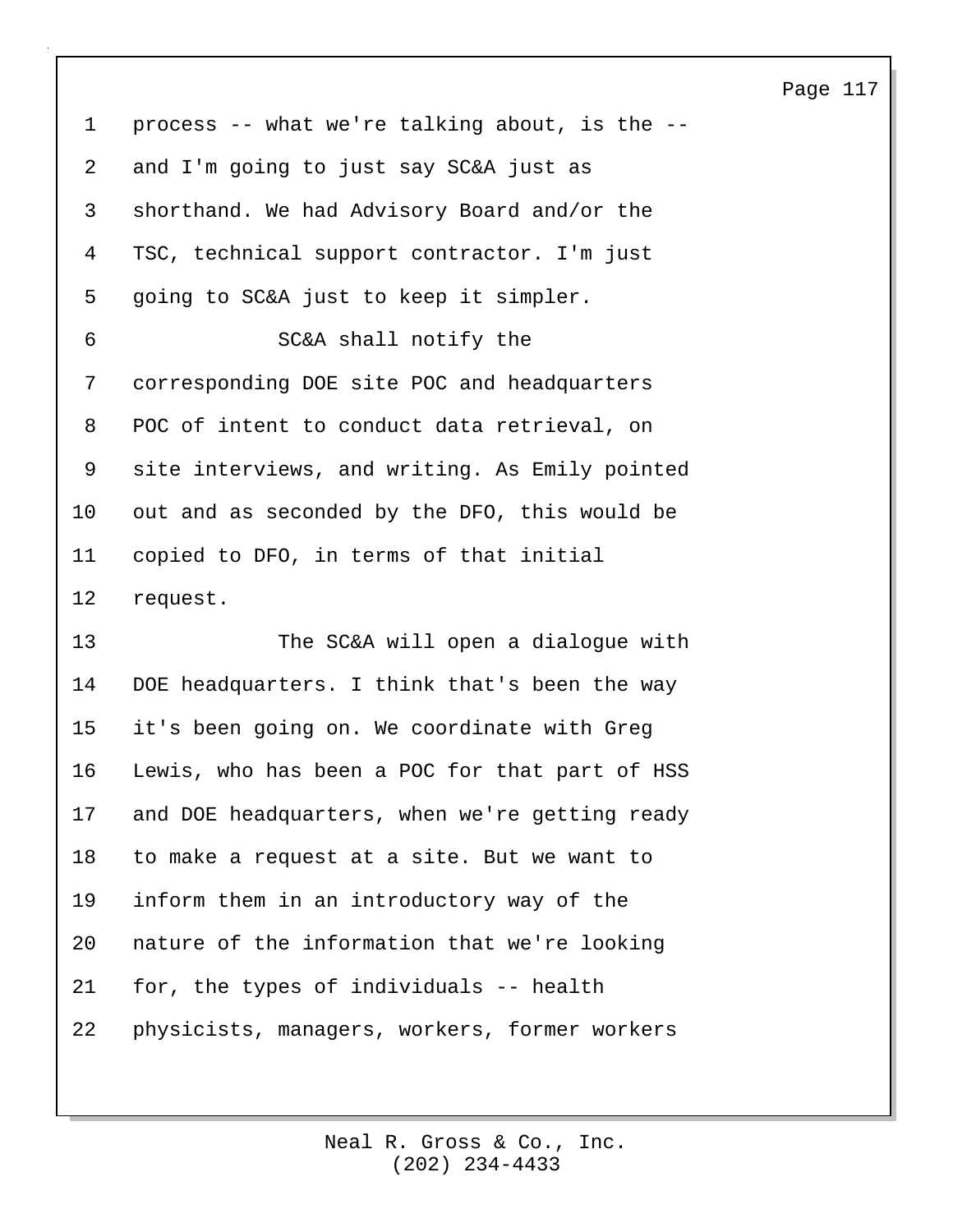1 -- who we want to interview, and how that 2 relates to on-going requests by NIOSH.

3 The notion there is we're 4 coordinating with the NIOSH POC in terms of 5 how to make the most effective and efficient 6 request of DOE in terms of information at the 7 site.

8 What we find out from the site is 9 what the records database and systems are 10 like, how they keep their information and how 11 we access that in the most effective way. 12 Usually we get a point of contact identified 13 for that purpose and we typically identify key 14 word searches and we're told how those key 15 word searches would be handled. We would 16 obviously baseline, as we indicated before, 17 with any other request that NIOSH has 18 conducted in the past. 19 So all of this is going on as 20 preparatory to coming up with what we would 21 call a site data capture plan, meaning what

22 we're going to actually request, what key word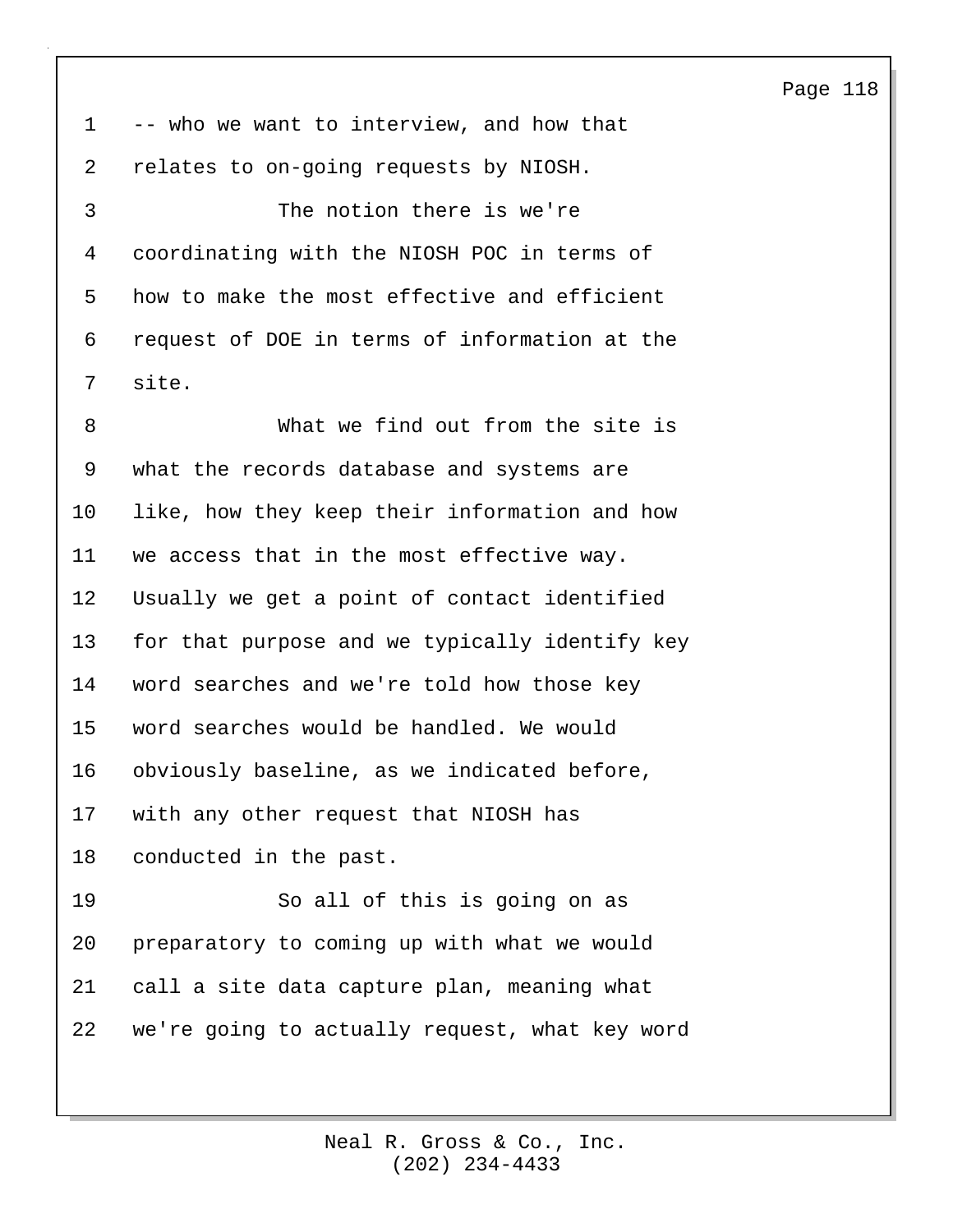| 119<br>Page |
|-------------|
|-------------|

| $\mathbf 1$     | searches we're going to do, and what           |
|-----------------|------------------------------------------------|
| 2               | individuals, both on and off site, we would    |
| 3               | want to -- who we would want to interview --   |
| 4               | so that would all be preparatory to that.      |
| 5               | We would coordinate those requests             |
| 6               | with the NIOSH POC. We would want a disclosure |
| 7               | of what's been collected, a status of what's   |
| 8               | on the O: drive perhaps and a status of,       |
| 9               | perhaps documents requested but not yet        |
| 10              | received. We're calling that baseline, but I   |
| 11              | think that's become familiar enough.           |
| 12              | In turn, and this is a two way                 |
| 13              | street, if we happen to have documents already |
| 14              | and documents that we would collect and        |
| 15              | process, we would disclose those to the NIOSH  |
| 16              | POC as well. So it's a two way street as we go |
| 17 <sub>2</sub> | along.                                         |
| 18              | Again, the purpose of this initial             |
| 19              | contact is to give the appropriate parties at  |
| 20              | DOE advance notice, to make sure the NIOSH POC |
| 21              | knows what we're doing, the DFO is aware of    |
| 22              | plans, and to just start the coordination      |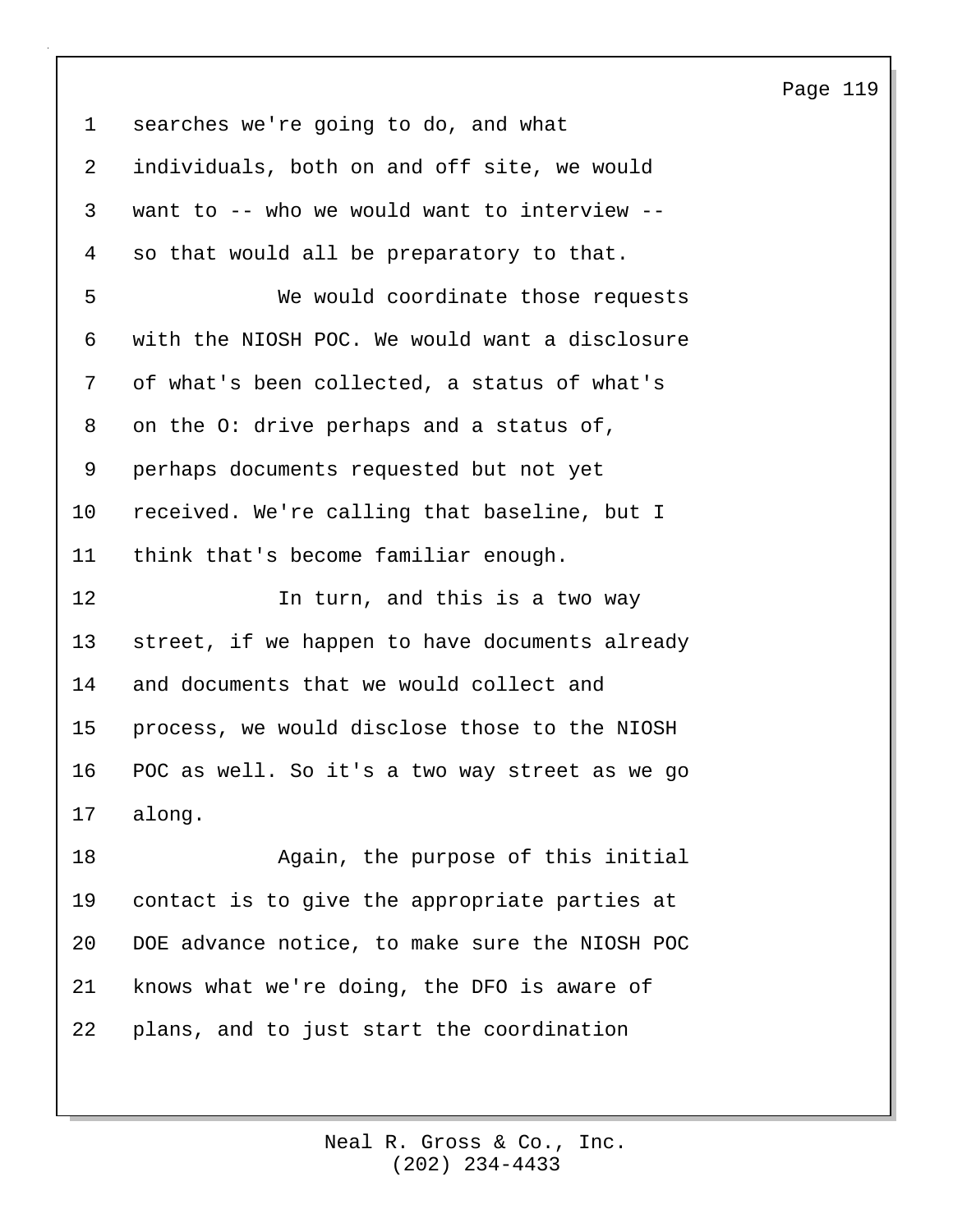1 process through headquarters to the site in 2 terms of their responding to requests and 3 having the resources to do so.

4 So that is more or less the kick-5 off. One key thing that would be part of that 6 is simply -- a key part of this also, and this 7 is one that has been emphasized in the past, 8 is to clarify for the site how we play into 9 the picture -- that we're reviewing 10 documentation for the purposes of evaluating 11 a site profile or perhaps an evaluation report 12 for an SEC -- just so they know who we are, 13 what we're doing, and what the context of the 14 visit is. So that's the advance process for 15 visiting a site and doing initial contact. 16 As far as a formal request -- this 17 is all preparatory for a formal request. We

18 would prepare and submit a request letter and 19 that letter essentially identifies what we're 20 doing, who we are, the time frame, the scope 21 of the request, and everything that we kind of 22 learned from the initial interaction and have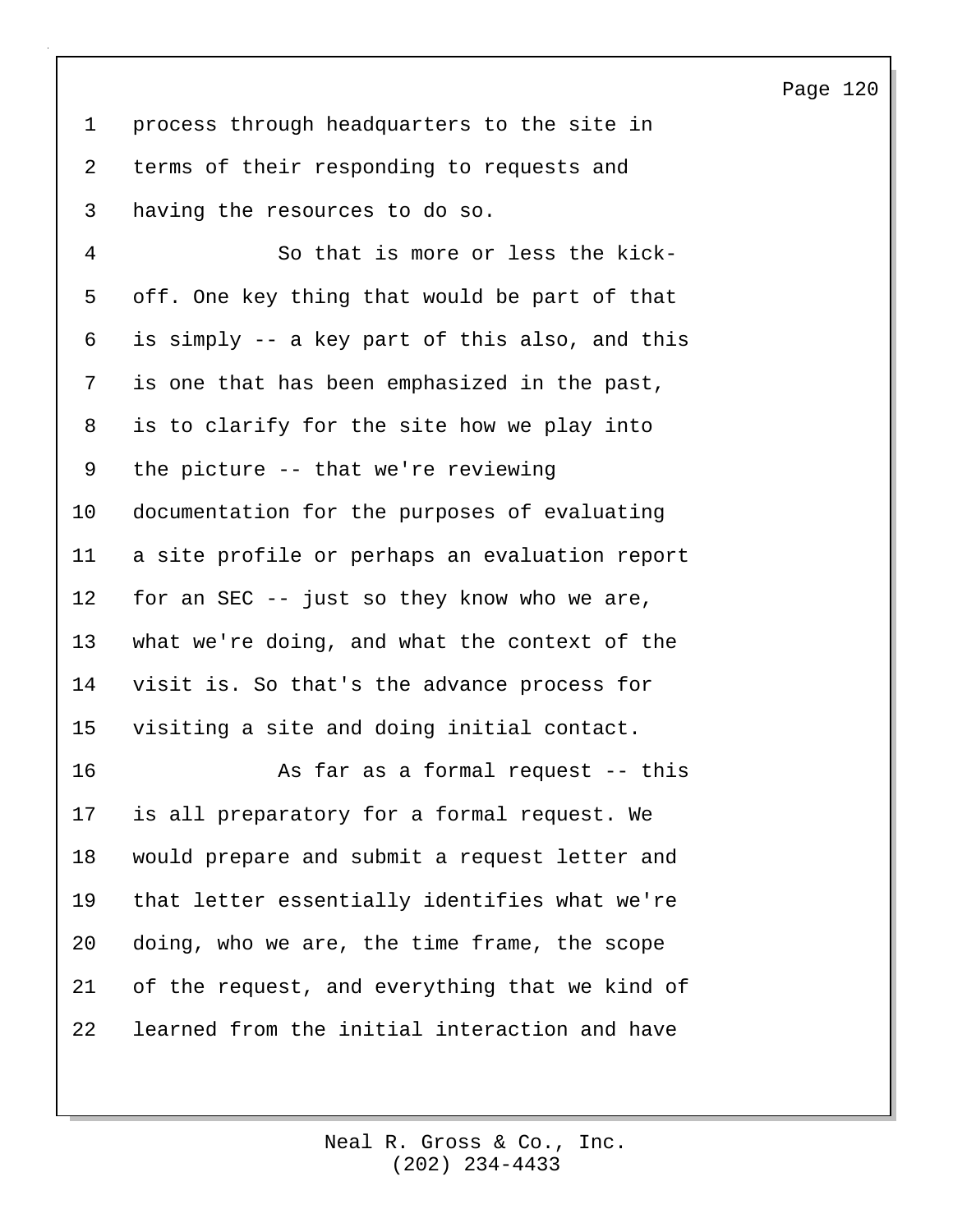1 established as far as status with NIOSH, we 2 kind of reflect in this letter. 3 This is really the vehicle which 4 DOE would use to establish what the site would 5 need to do to respond and the level resources

6 for that response.

7 This site data capture plan would 8 be provided prior to even going on site. That 9 would be sort of the going in game plan for 10 the visit and would be the basis for the site 11 to decide how they could best respond, how 12 they would make arrangements.

13 That piece is a pretty important 14 piece. It corresponds with pretty much NIOSH 15 and ORAU practice. We have started submitting 16 these site data capture plans starting, I 17 think, with Mound. Maybe with a couple of 18 other sites. This is a process that has 19 evolved. 20 We did not do it as formally as

21 that prior to the middle of last year, but I 22 think that since the middle of last year,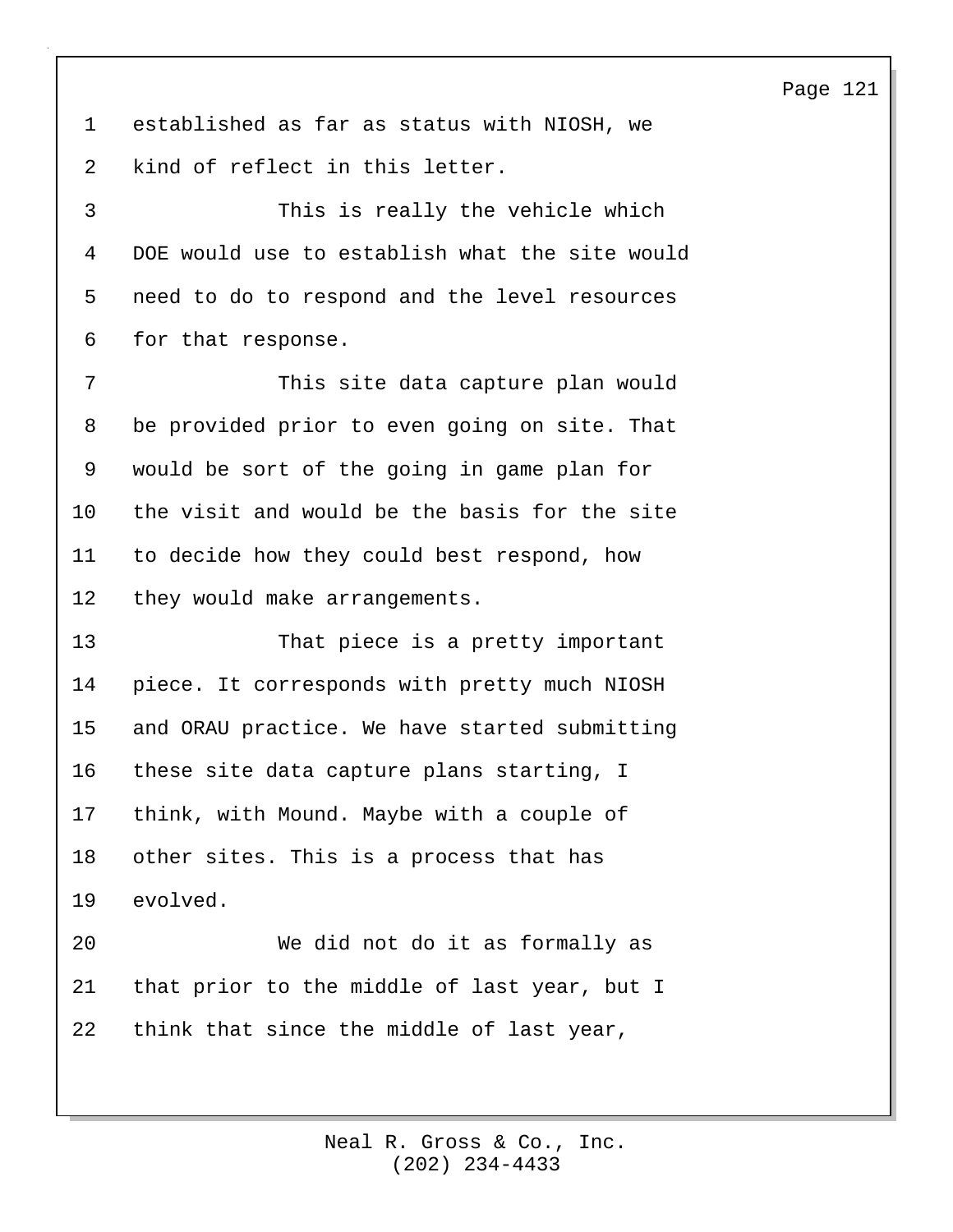1 we've gone through that process and it has 2 helped, I think, to communicate the scope of 3 what we're doing for all the parties 4 concerned. I think that's turned out to be a 5 pretty good thing. 6 MEMBER PRESLEY: Joe, I have a 7 comment on this. Nowhere in this particular 8 item do I read that HHS/CDC gets a copy of 9 this plan prior to whenever it goes to the 10 site. 11 MR. FITZGERALD: Yes. 12 MEMBER PRESLEY: Would that not be 13 applicable for -- 14 MR. FITZGERALD: Yes, in practice, 15 we are -- in fact, we run the plan right now 16 by the POC pretty much to confirm that what 17 we're requesting isn't necessarily something 18 that's already been requested. So I think 19 that's a good point. 20 MR. KATZ: That's the NIOSH POC. 21 So the other addition would be that you'd copy 22 me before or in the process of submitting the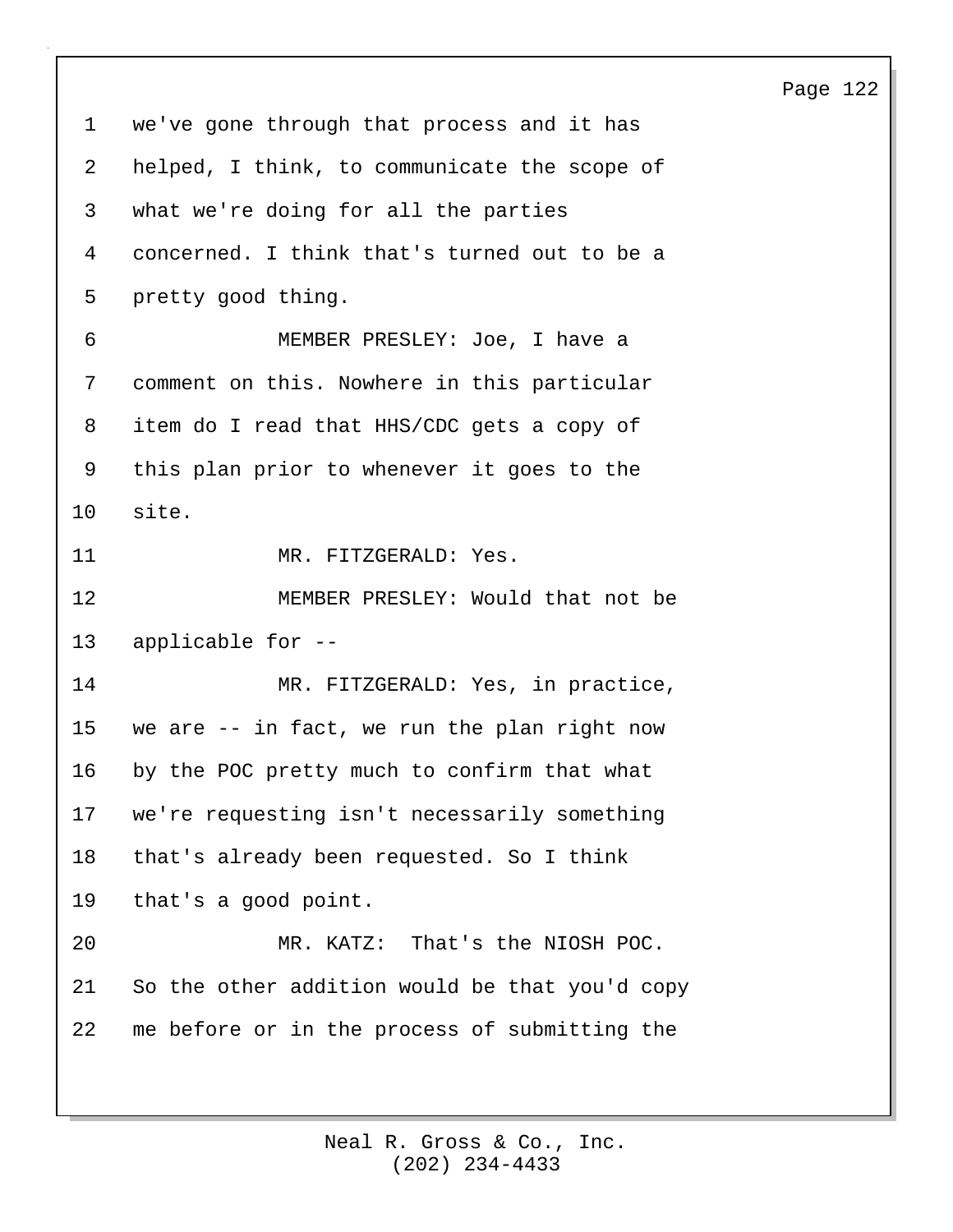1 formal request, not before? It doesn't need to 2 be a prerequisite? 3 MR. FITZGERALD: Yes. The first 4 part is where, I think, we interact up front 5 to try to make sure that there isn't 6 duplication and to make sure that all the 7 parties understand the scope. 8 This part is where we have taken 9 all that preparation and reflected in its 10 survey starting point document that is the 11 data capture plan. That would be, in our 12 estimation, something that everybody would 13 have a copy of. I mean, you would have a copy. 14 NIOSH would have a copy. The DOE would 15 obviously have a copy, and that would be the 16 starting point for the on site interactions. 17 So beyond that point, we would be 18 day to day. But at that point, that's pretty 19 much the understood proposition that we're 20 going on site with. So I agree. I think we can 21 make that explicit that that data capture plan 22 would be something that both agencies would

### Page 123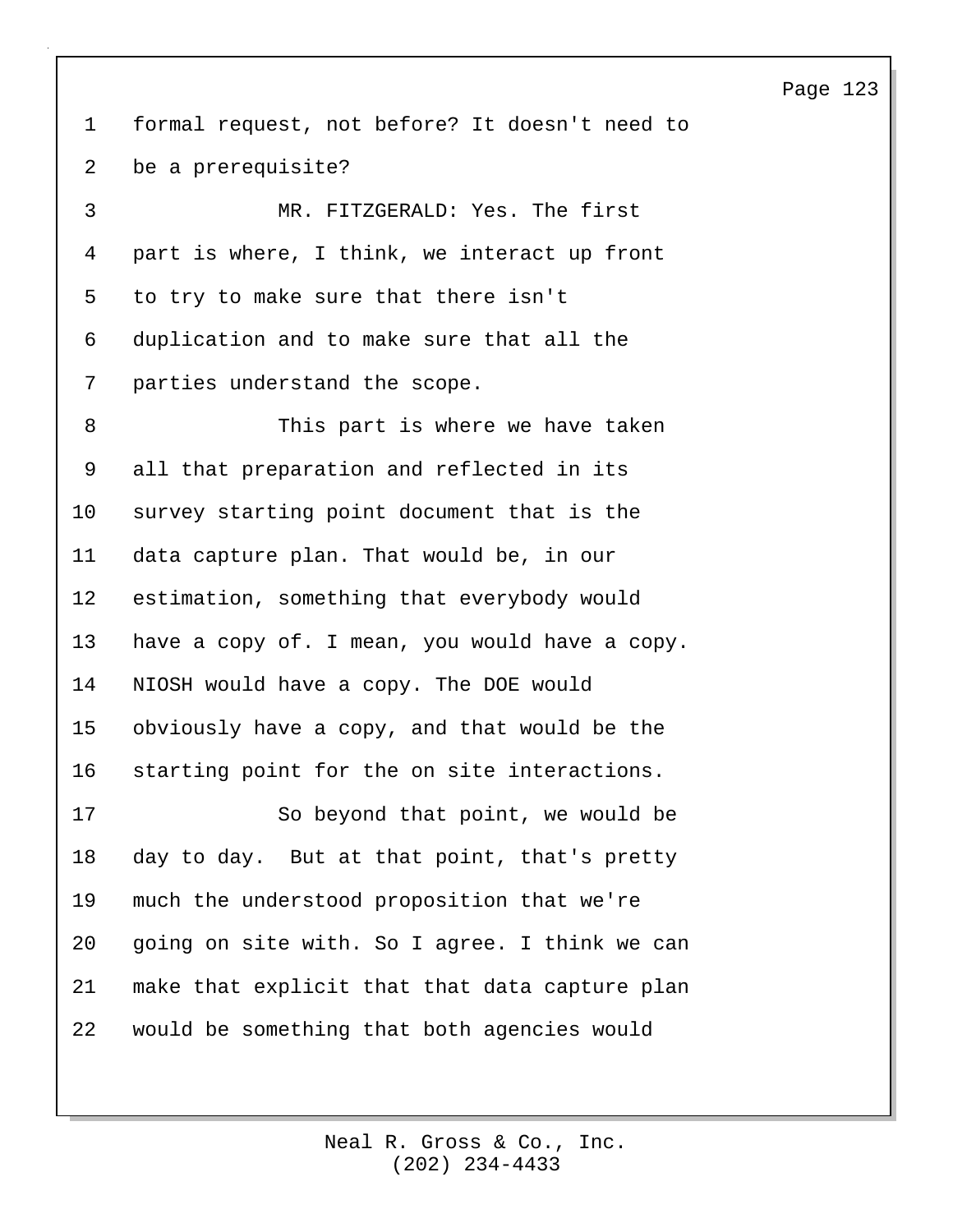# 1 have, the Board would have, and we would use 2 as the starting point. 3 MEMBER PRESLEY: Somebody would 4 have the last -- 5 MR. FITZGERALD: Kathy? Do you have 6 a comment? 7 MS. ROBERTSON-DEMERS: Yes. I think 8 that we're going to have to do with the data 9 capture plan is to make it a two step process 10 because if I wait to give them the key words - 11 - the authors -- until I've chosen the 12 documents, it's after the fact. So we're going 13 to have to break it up into actually two data 14 requests. 15 DR. MAKHIJANI: I didn't get that, 16 Kathy. 17 MS. ROBERTSON-DEMERS: Okay, right 18 now, when you make a data request, it includes 19 who you want to interview, what key words you 20 want searched, what authors you want searched, 21 what databases you want searched, and the 22 records that you want retrieved.

### Page 124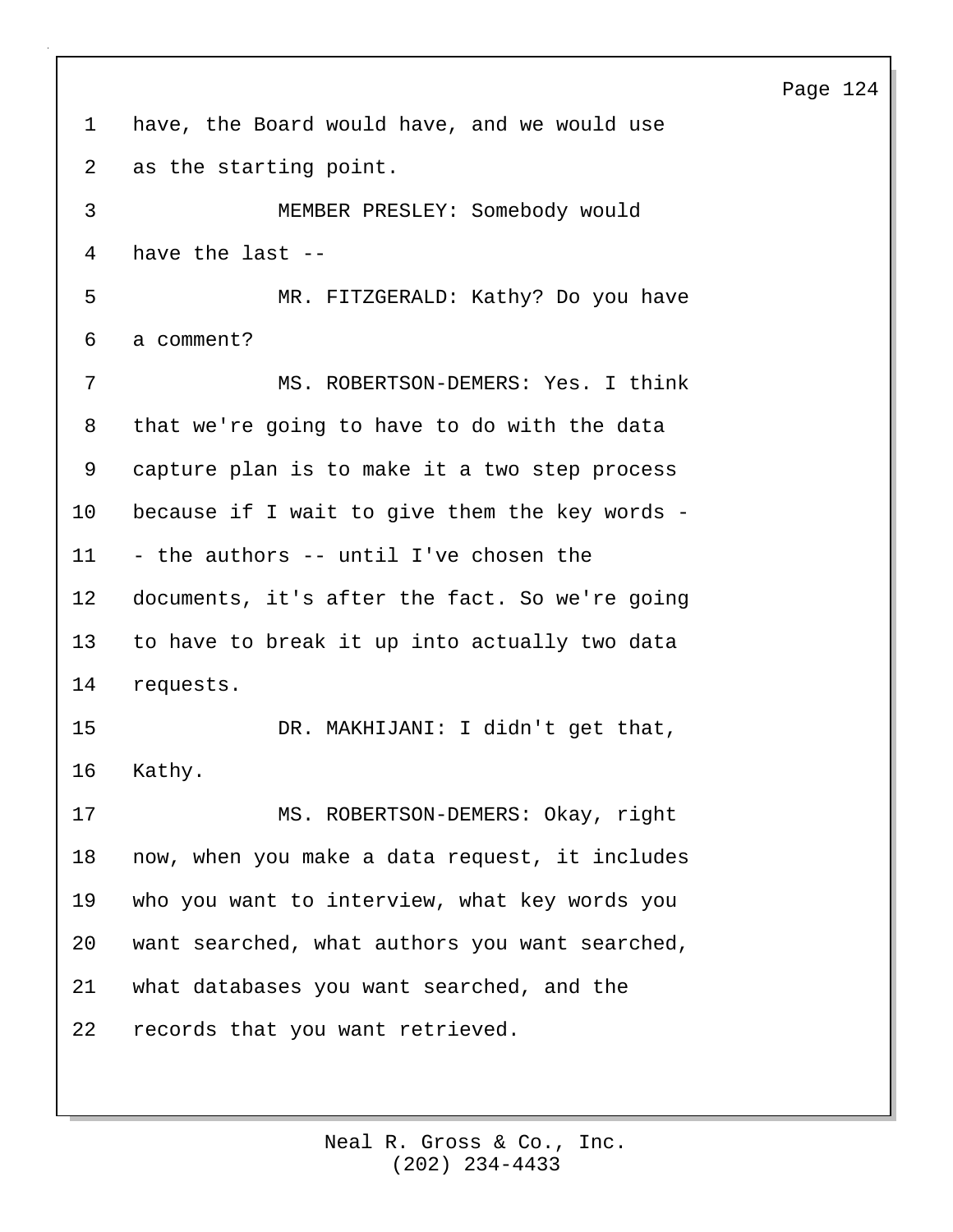| 1              | In practice, that document gets                |
|----------------|------------------------------------------------|
| $\overline{a}$ | provided at the end. However, the key words    |
| $\mathsf{3}$   | and the authors have to be provided before you |
| 4              | select the document.                           |
| 5              | So what I'm saying is that it's                |
| 6              | probably going to be two data capture plans -- |
| 7              | one for the front end work and one for the     |
| 8              | back end work.                                 |
| 9              | MR. FITZGERALD: Yes. Just to                   |
| 10             | reiterate, to identify the documents that      |
| 11             | would be listed as ones we would want them to  |
| 12             | retrieve, we almost have to do a search to     |
| 13             | find out what they are.                        |
| 14             | So the first part, which I think               |
| 15             | is more under preparatory and we can maybe     |
| 16             | make that a little clearer in that preparatory |
| 17             | stage, we would look at what's been collected  |
| 18             | and based on what's been collected -- we       |
| 19             | actually have access to -- am I right, Kathy - |
| 20             | - to key word searches that have been done by  |
| 21             | NIOSH or no?                                   |
| 22             | MS. ROBERTSON-DEMERS: We have                  |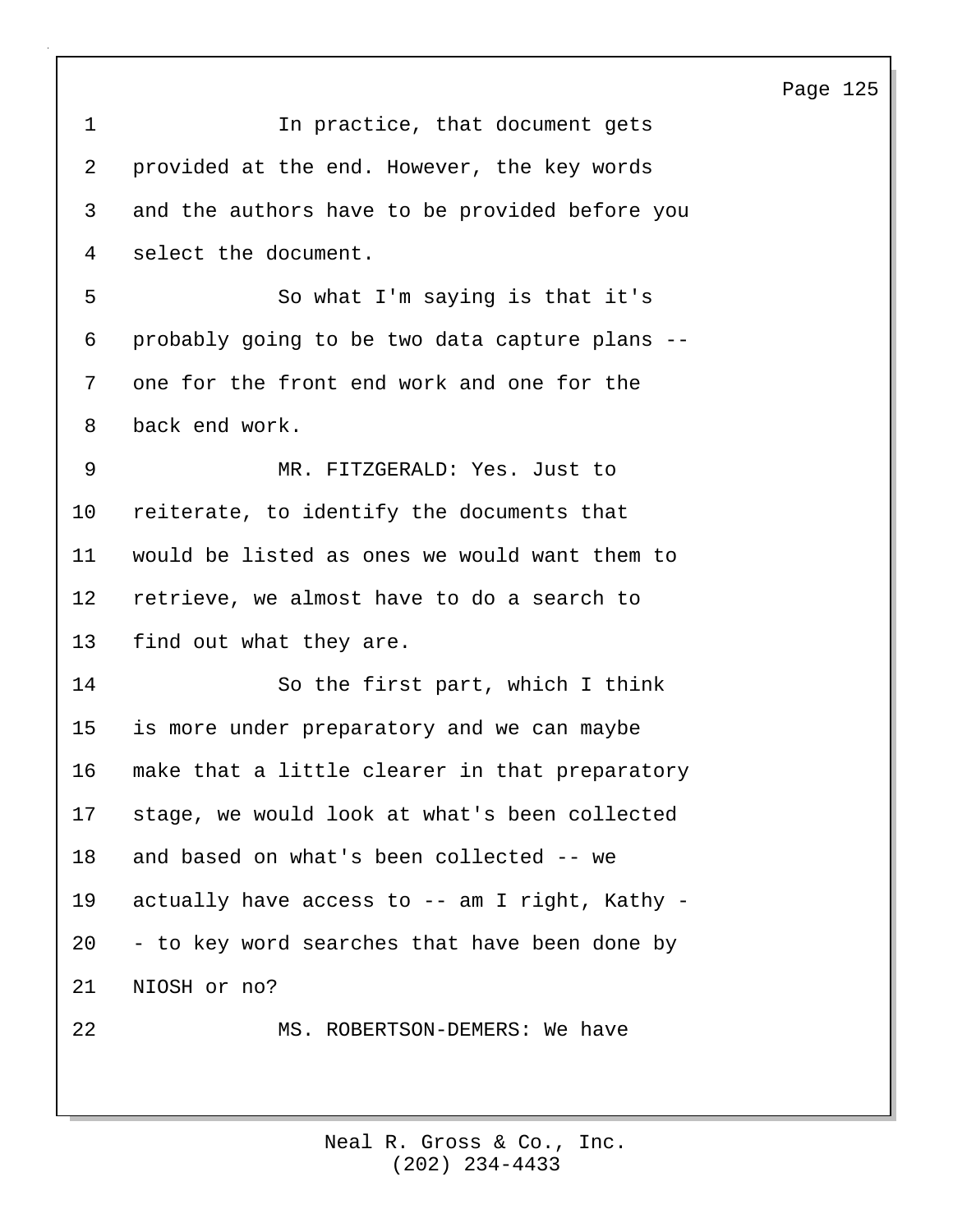1 requested them. We don't have access to them 2 in all cases.

3 MR. FITZGERALD: Okay. In some 4 cases, we've been asking before we run our key 5 word search, can you tell us what key words 6 you use and maybe if there's one that you 7 haven't used, we would use them.

8 But it's kind of an organic 9 process in the beginning to figure out what 10 key words to use. I think that's more of the 11 preparatory stage. Unless we actually 12 establish that these are the documents that 13 we're requesting -- the scope of the documents 14 were requested -- that would be in the site 15 data capture. So it would be a two phase 16 process, but I think that first part really 17 isn't the plan so much as part of the 18 preparation for the plan. 19 MEMBER PRESLEY: There needs to be 20 something in there to work back and forth that 21 says you will work with NIOSH on this first

22 thing to make sure that you all are not doing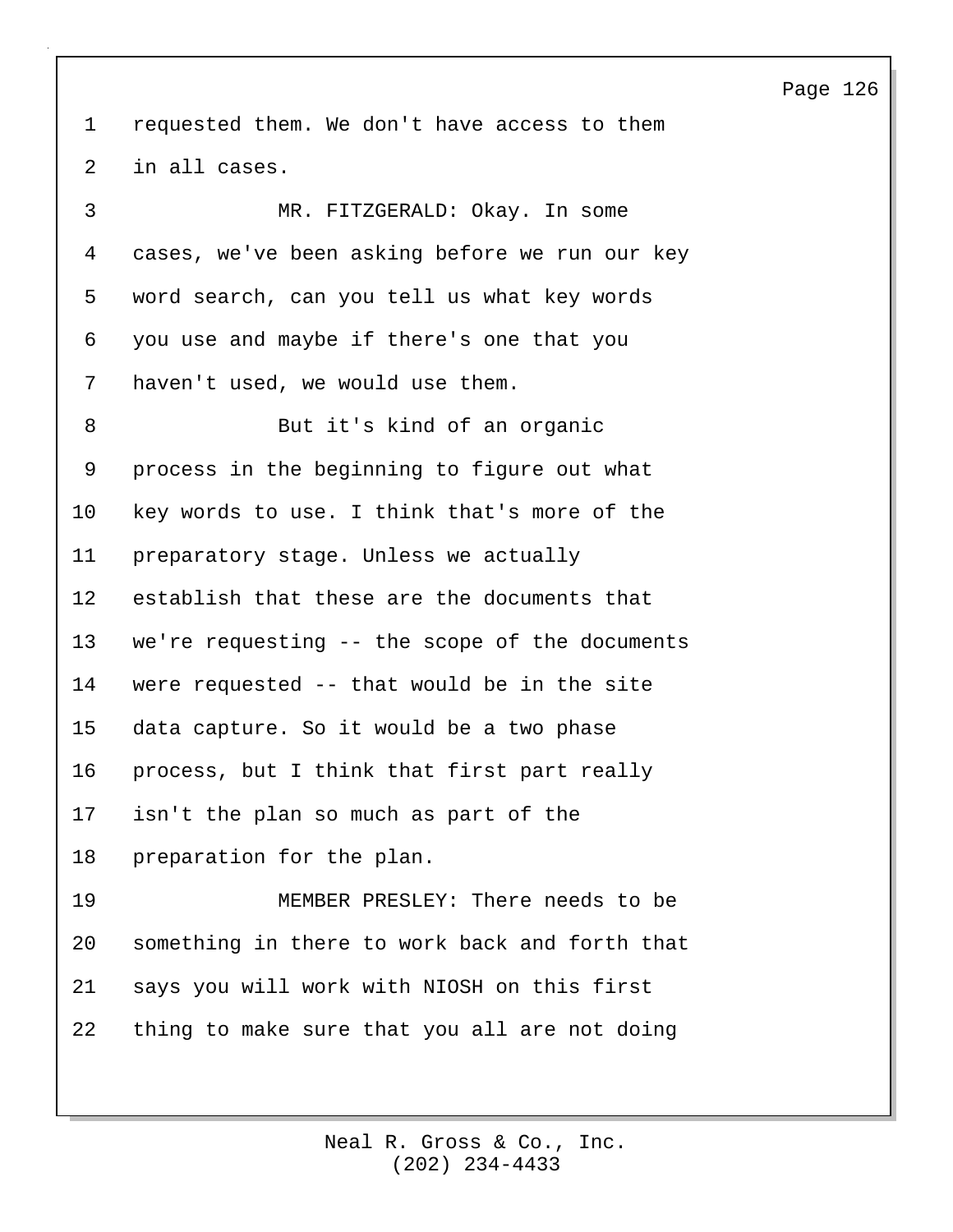1 the same thing twice.

| 2  | MR. FITZGERALD: Yes. We'd                       |
|----|-------------------------------------------------|
| 3  | emphasize that throughout, that the intent is   |
| 4  | not to have -- put DOE in double jeopardy as    |
| 5  | far as having dual requests.                    |
| 6  | Kathy, just to confirm, if I put                |
| 7  | that initial phase of key word searches that    |
| 8  | need to be done as part of the preparatory      |
| 9  | stage and indicate that the results of that     |
| 10 | search will be reflected in the formal data     |
| 11 | capture plan that everybody would get, would    |
| 12 | that take care of the issue you're talking      |
| 13 | about?                                          |
| 14 | MS. ROBERTSON-DEMERS: I think so.               |
| 15 | MR. FITZGERALD: Okay.                           |
| 16 | MEMBER PRESLEY: You know, down at               |
| 17 | the bottom where you have $-$ is it J down here |
| 18 | on the explanation of that for the one up       |
| 19 | there?                                          |
|    |                                                 |
| 20 | MR. FITZGERALD: Yes.                            |
| 21 | MEMBER PRESLEY: That thing's                    |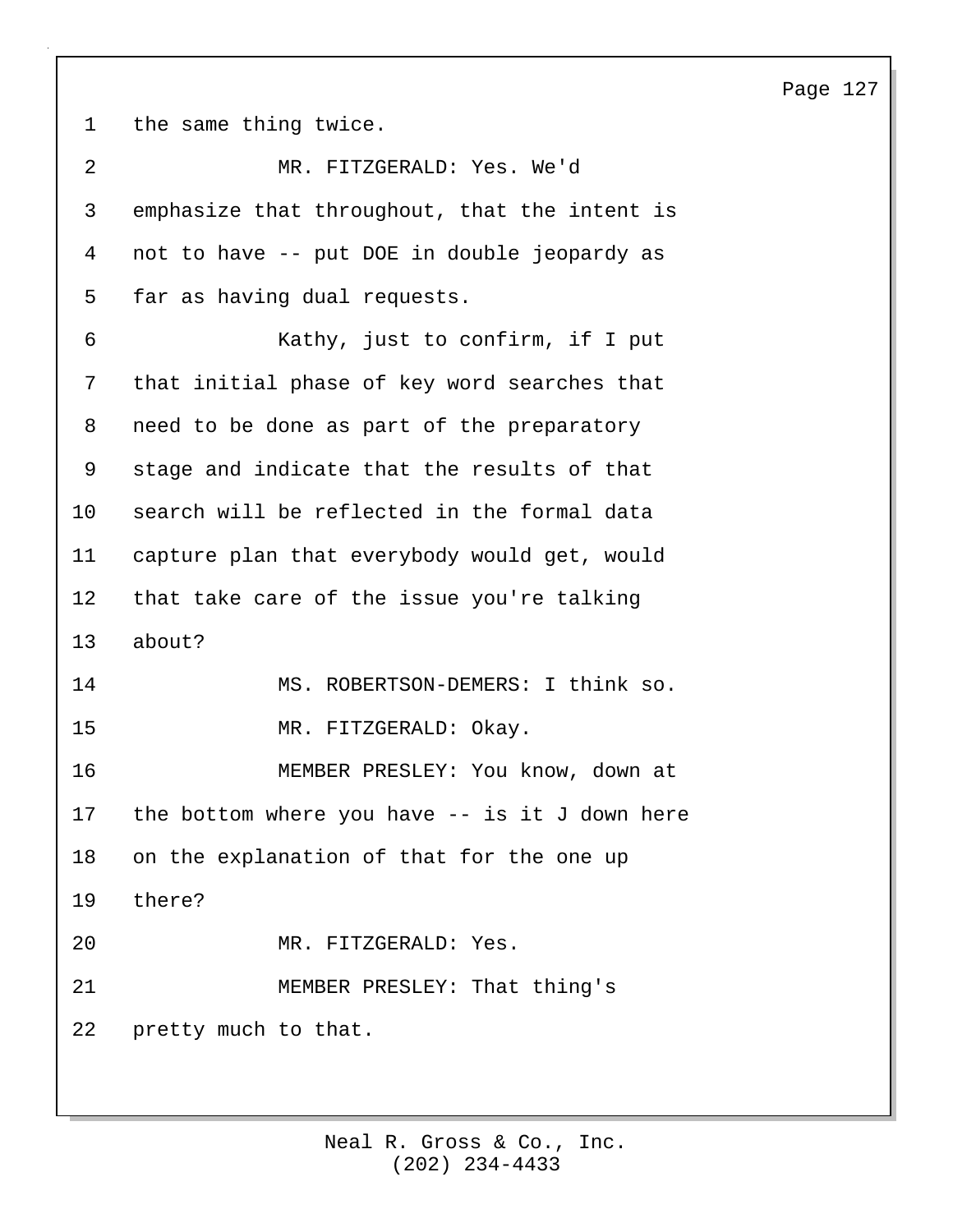1 MR. FITZGERALD: Yes. I mean, the 2 idea in the preparatory stage is for everybody 3 to compare notes to make sure that DOE is 4 getting a non-duplicative request to the 5 extent possible and that we're benefitting 6 from whatever has been done before. That's the 7 first stage.

8 The second stage is reflecting 9 what we see as the scope of the request that 10 DOE would be asked to respond to. That's where 11 resources come into, that's where we would 12 need to make sure everybody was aware of this 13 plan -- sort of like making sausage. We don't 14 want to get you involved in the process, but 15 you want to see the results so that you know 16 what the resource implications will be and DOE 17 is fully aware of it as well so everybody is 18 on board.

19 So the notion here would be the 20 plan would be made available before we would 21 go on site and everybody -- and we might go on 22 site to just kind of figure out who's who and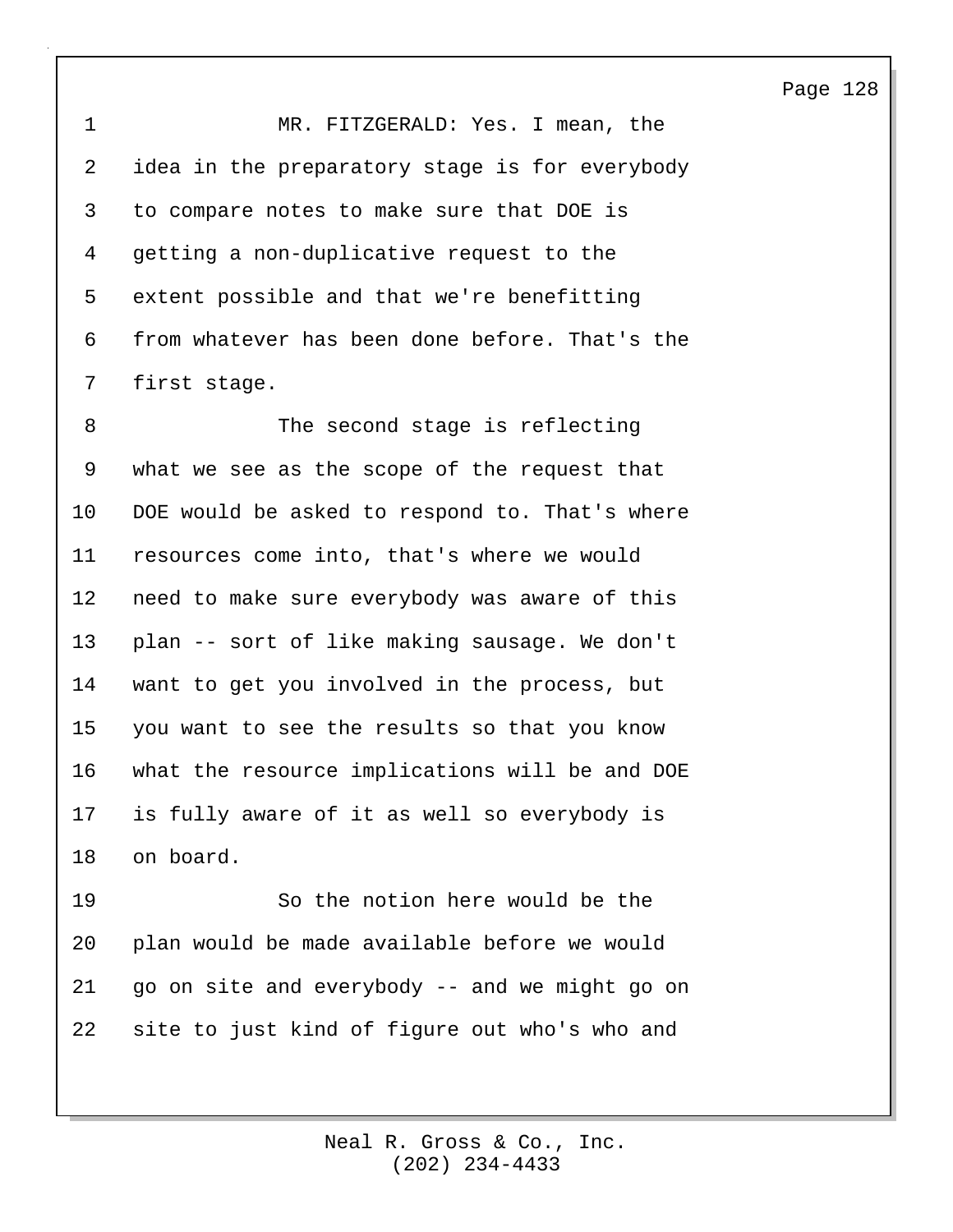1 sort of setting things up. But as far as the 2 actual getting the documents in our hands and 3 doing interviews, we want to have that plan 4 ahead of that point and everybody would have 5 that plan. 6 That would be a chance to raise a 7 hand and say well, we have that document. 8 Somehow in the process you weren't aware of 9 that we have that document and cross it off, 10 not send that in. 11 MR. KATZ: So probably in both of 12 these, you want to reflect that you are 13 communicating the formal request to the DFO? 14 MR. FITZGERALD: Right. 15 MR. KATZ: And also to the Advisory 16 Board contact, as well as the initial sort of 17 investigatory visit at the DOE site. 18 MR. FITZGERALD: They'll probably 19 want to incorporate that into this. 20 DR. MAURO: Joe, one of the things 21 that we do is log books. See this? This is 22 invaluable. Who does that bring this up vis a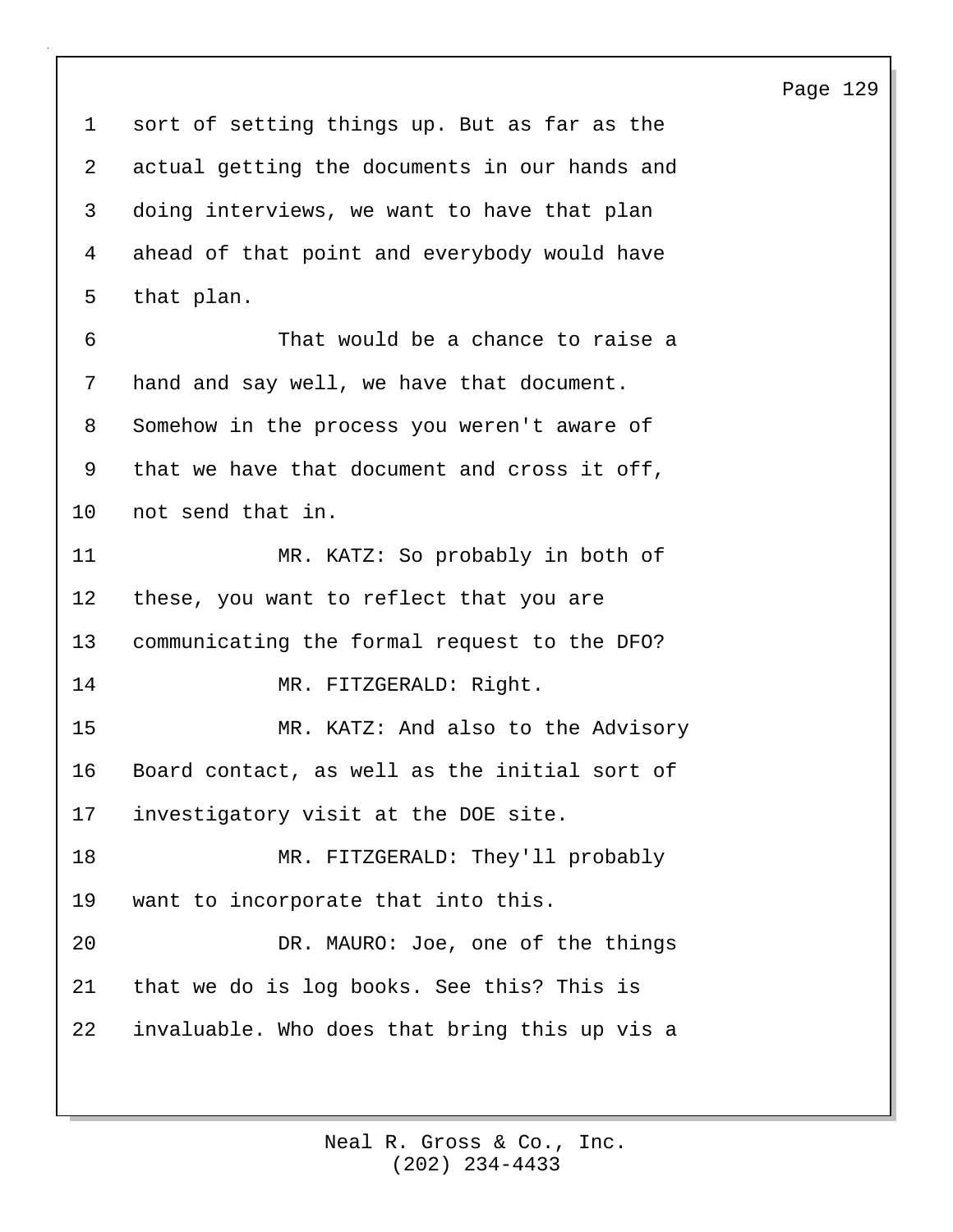1 vis? The process really is a continuum, that 2 is the prep work evolves slowly, maturely, and 3 at some point, the process -- I think we're at 4 the point where we are ready to submit our 5 formal request. 6 In other words, we've reached the 7 critical mass. We understand. We can put it 8 out. It's a milestone. But the process just 9 keeps grinding along. 10 MR. FITZGERALD: Yes, it keeps 11 going. 12 DR. MAURO: And this continual 13 communication and I think that it's important 14 that everyone, when they're involved with such 15 a process, keep a daily log of communications, 16 coordinations, who we spoke to. It doesn't 17 have to be lengthy. 18 And then of course, at some point, 19 the outcome of this would be some official 20 document that's distributed. 21 But those logbooks, in my mind, 22 become really the record of the program. This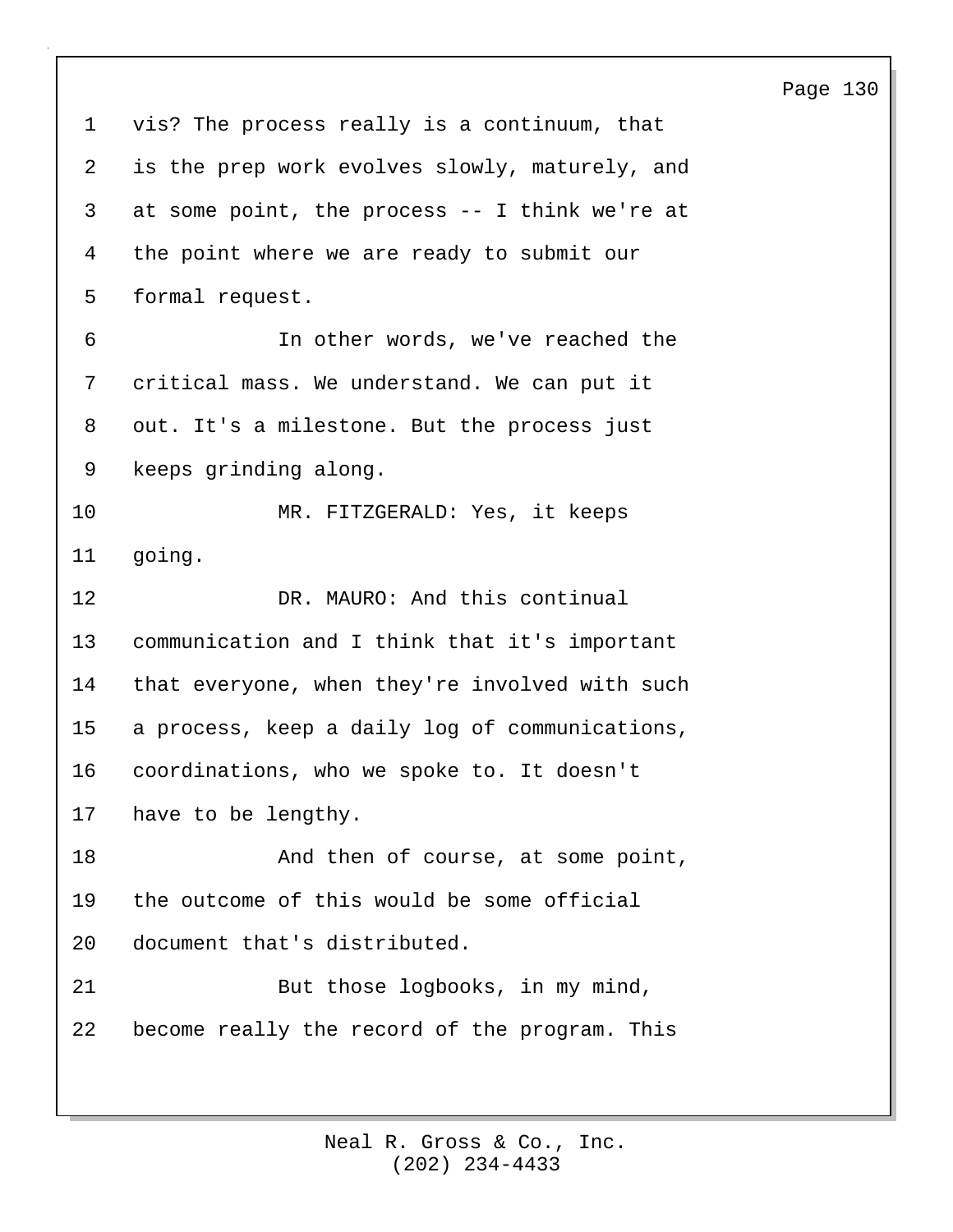1 is almost like each person working on the 2 project -- when they make phone calls, when 3 they receive phone calls -- I know I try to 4 keep in the habit of doing that. 5 I agree that this doesn't have to 6 be in this procedure. But I would just like to 7 alert everyone this is good practice. 8 MR. FITZGERALD: Okay, anyway, I 9 think in a sort of a overview -- certainly, on 10 the preparatory part of this thing, there may 11 be an investigatory trip, an initial

12 arrangements trip, certain interactions with 13 all the parties involved just to get to the 14 point, including key word searches, get to the 15 point where you have a snapshot.

16 DR. MAURO: I think that's a good 17 point -- a snapshot of what we see as the 18 scope of the request and what we need from 19 DOE. That snapshot, at that point would be 20 delivered -- everybody would have a copy. 21 MR. FITZGERALD: I don't disagree. 22 I think as we get on site and as we do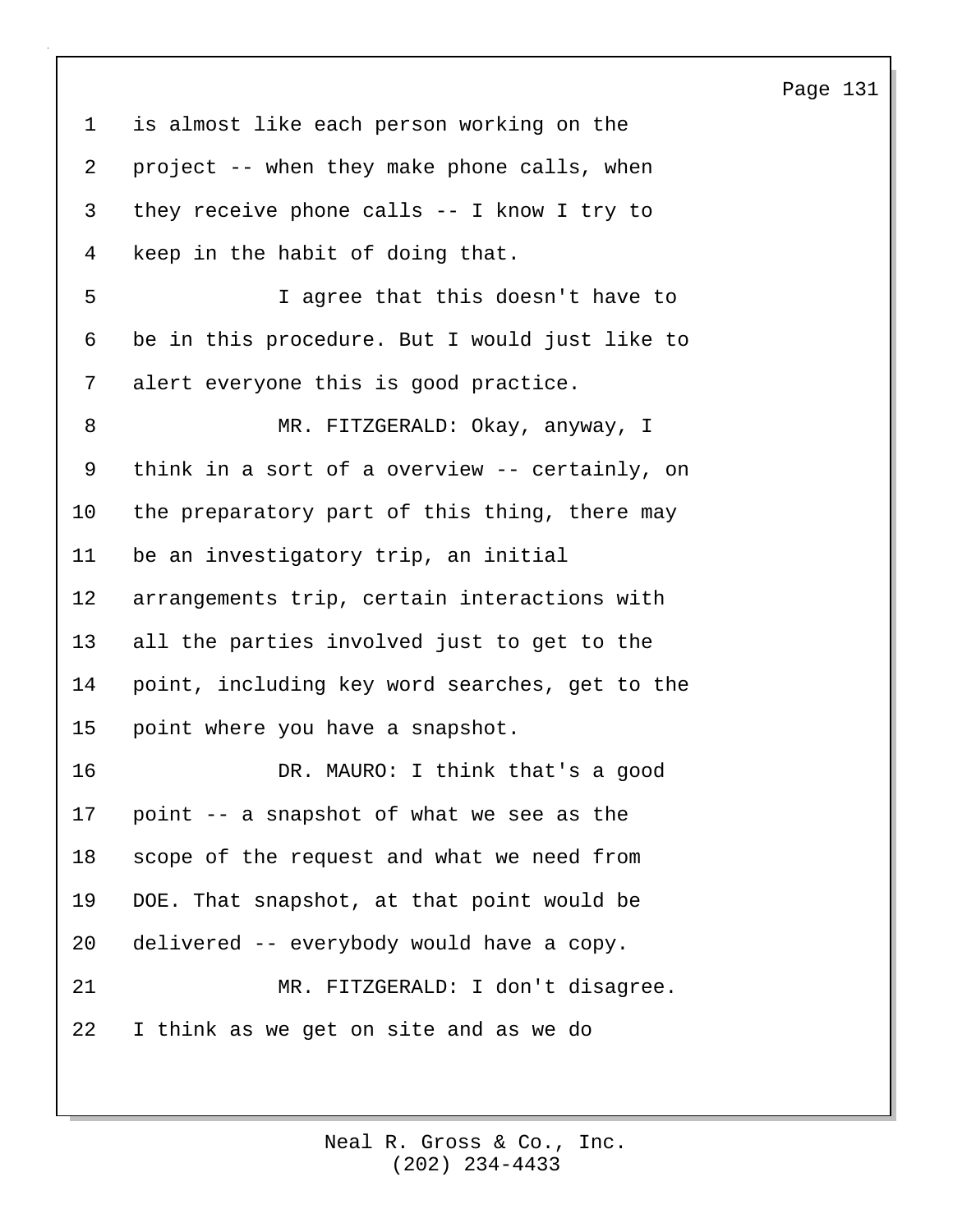1 interviews and take documents -- no question 2 there's going to be additional documents that 3 will come up and we may be looking at a box 4 and the document we're looking for might lead 5 us to something more relevant.

6 I think, as I said earlier, the 7 notion there -- that's not going to change the 8 scope dramatically for DOE. If it does, then 9 we need to work with DOE and the DFO. But if 10 we find additional documents, then we do 11 acquire them and go through the security 12 process, of course, but would then -- if NIOSH 13 doesn't have it -- we would make it available. 14 I think that keeps going as we 15 come up with new issues, new avenues of

16 inquiry, we might actually go back and do two

18 been the practice and as long as we stay

17 or three rounds of document review. That's

19 within this broad scope of the expectation of

20 the site resources they have, that hasn't been

21 a problem.

22 But the Rocky Flats and other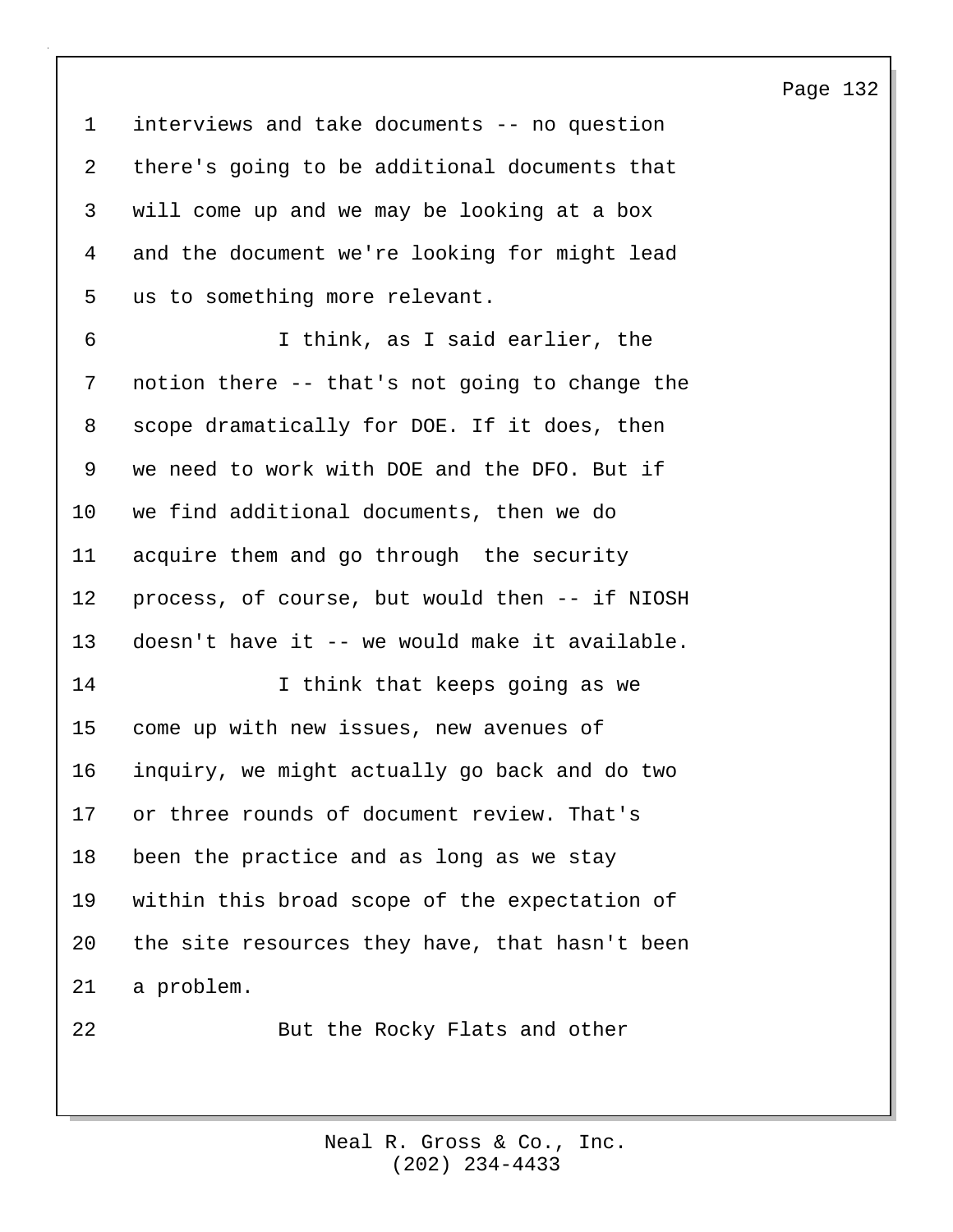1 sites, I think DOE does come back after awhile 2 and if there's resource questions or some 3 other issues, certainly they'll come back to 4 the DFO and we hear about it. But I think that 5 feedback has been working pretty well. 6 Just moving on, then, on the 7 submittal of the formal request, I think we 8 talked about large request necessitating 9 coordination between the Advisory Board and, 10 I think this is another place where DFO would 11 need to be reflected as a co-party on that. 12 We do acknowledge that in terms of 13 on-site reviews -- we say typically by Q-14 cleared individual -- I think it's turned out 15 because of the uncertainty at most of the 16 sites, we do use Q-cleared personnel to do the 17 records retrieval. 18 But at other sites, we use some 19 discretion when it's pretty much a non-20 classified site. But we treat all documents 21 collected as if they might be classified. 22 I raise that because I think

Page 133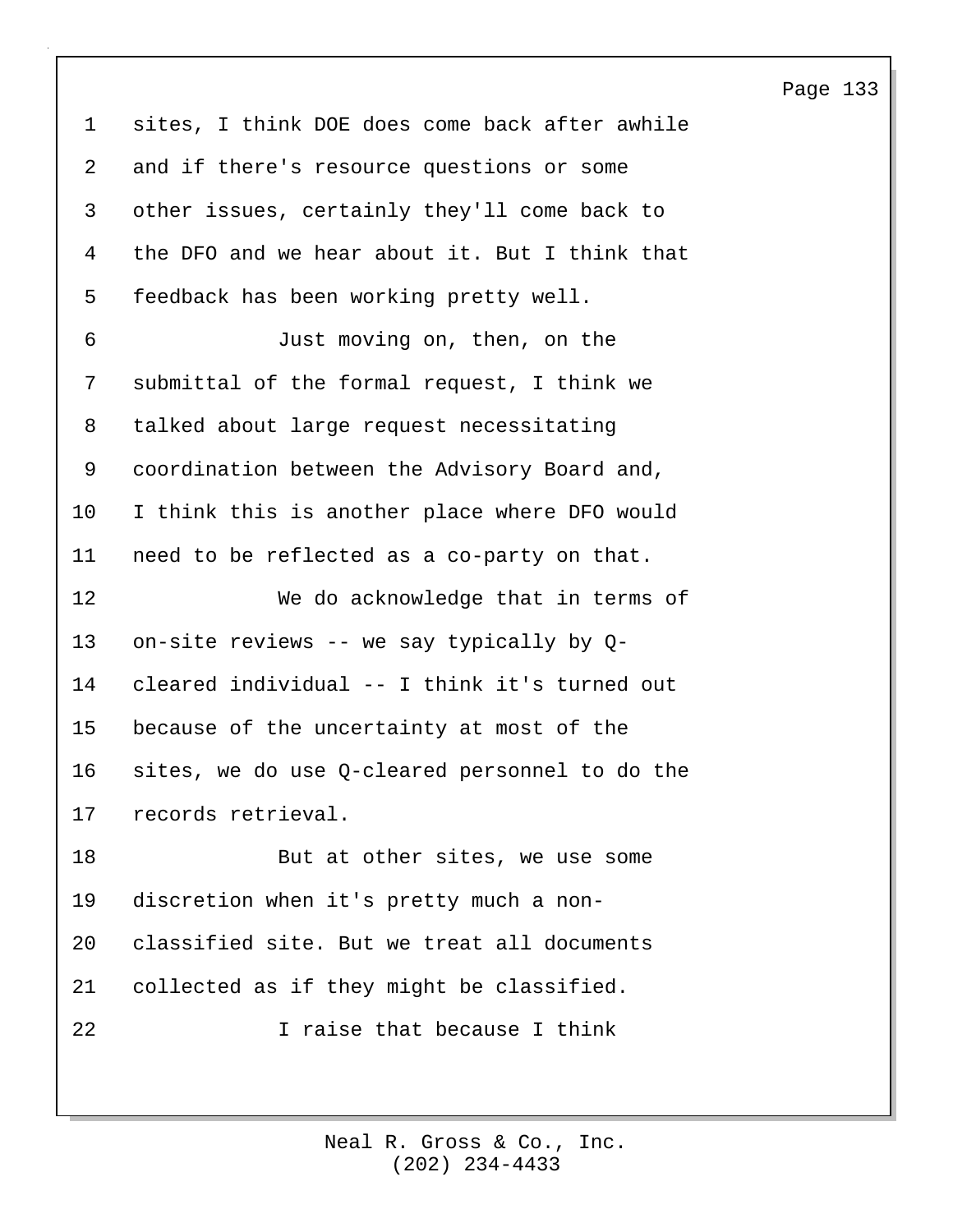1 that's a little bit of a gray area in the 2 sense that if there's a potential for some of 3 this to be inadvertently classified, not 4 labeled, and we use unclassified people, that 5 presents another issue, but so far it's been 6 handled fairly well. With weapons and 7 sensitive sites, we've used Q-cleared people. 8 At AWEs and sites that aren't sensitive, we 9 have used non-cleared people. Again, I think 10 that's what that means. 11 11 I think that's pretty much it on 12 the submittal of the formal requests. I don't 13 know. Are there any questions on -- I think we 14 went through the first two pieces, the 15 preparatory piece, initial contact, and the 16 submittal of the site data capture plan. 17 MR. KATZ: If there are no 18 questions from the Board, I just note that -- 19 I didn't want to interrupt the start of this, 20 but I think you need a step before all of this 21 requesting information, very brief and easy, 22 but about the assignment of SC&A point of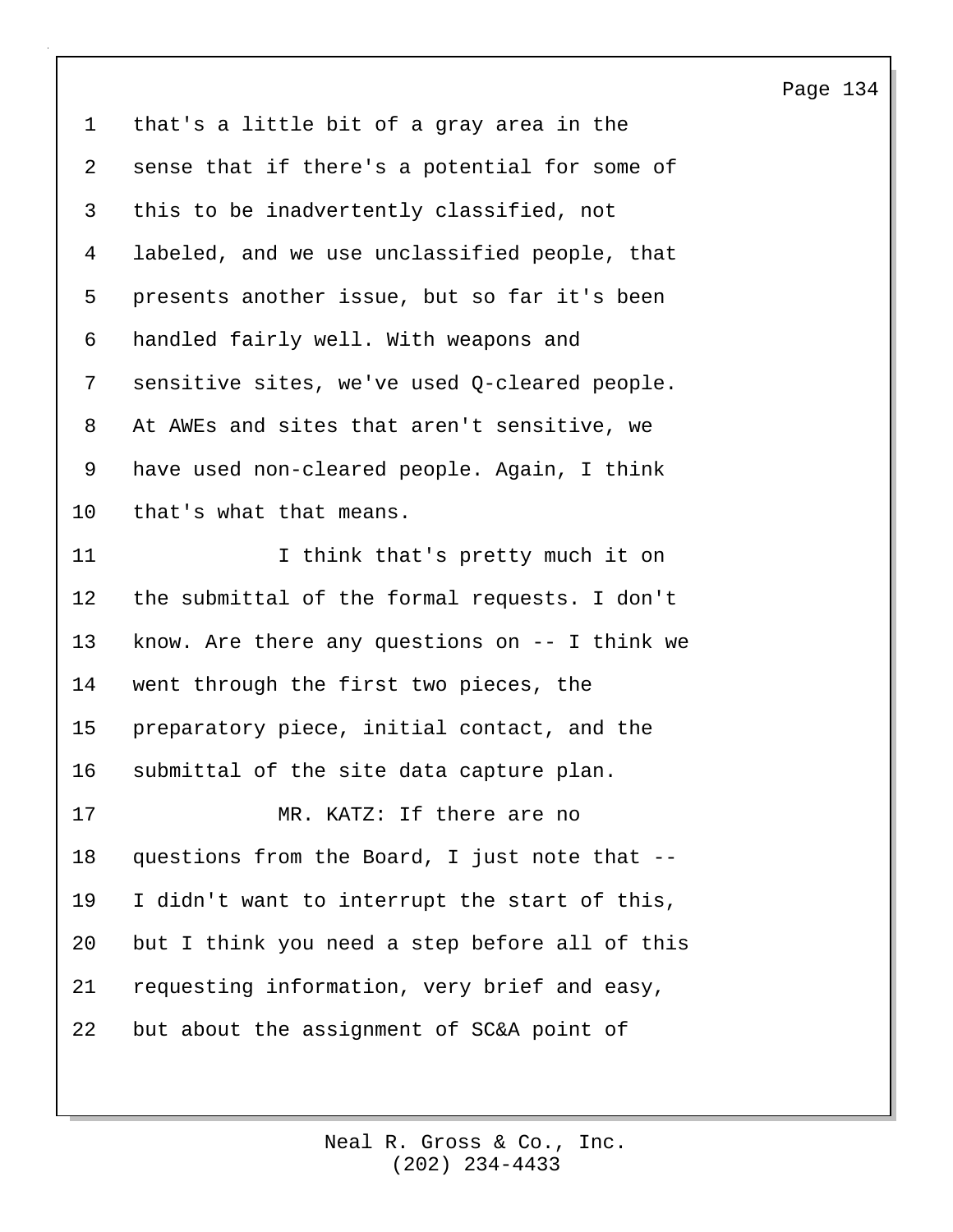1 contact and informing the DFO of who that is 2 so that that communication can be made to DOE 3 and so on and to the Board. 4 CHAIRMAN CLAWSON: For the initial 5 contact? 6 MR. KATZ: Yes. So the very 7 beginning, before requesting information -- I 8 mean, the first step in this process is SC&A 9 establishing who its point of contact is for 10 a site. 11 MR. FITZGERALD: Okay, moving on to 12 actual site access, the two other pieces for 13 preparing for the site visit and then the 14 submittal of the plan to retrieve information 15 -- this one would be the actual process on 16 site. 17 10 I think this probably parallels 18 some of the process, if not a lot of the 19 process in PROC-010, but a law that's pretty 20 common sense and would establish the time 21 frame, make sure that that works with the site 22 -- who's the individuals involved in terms of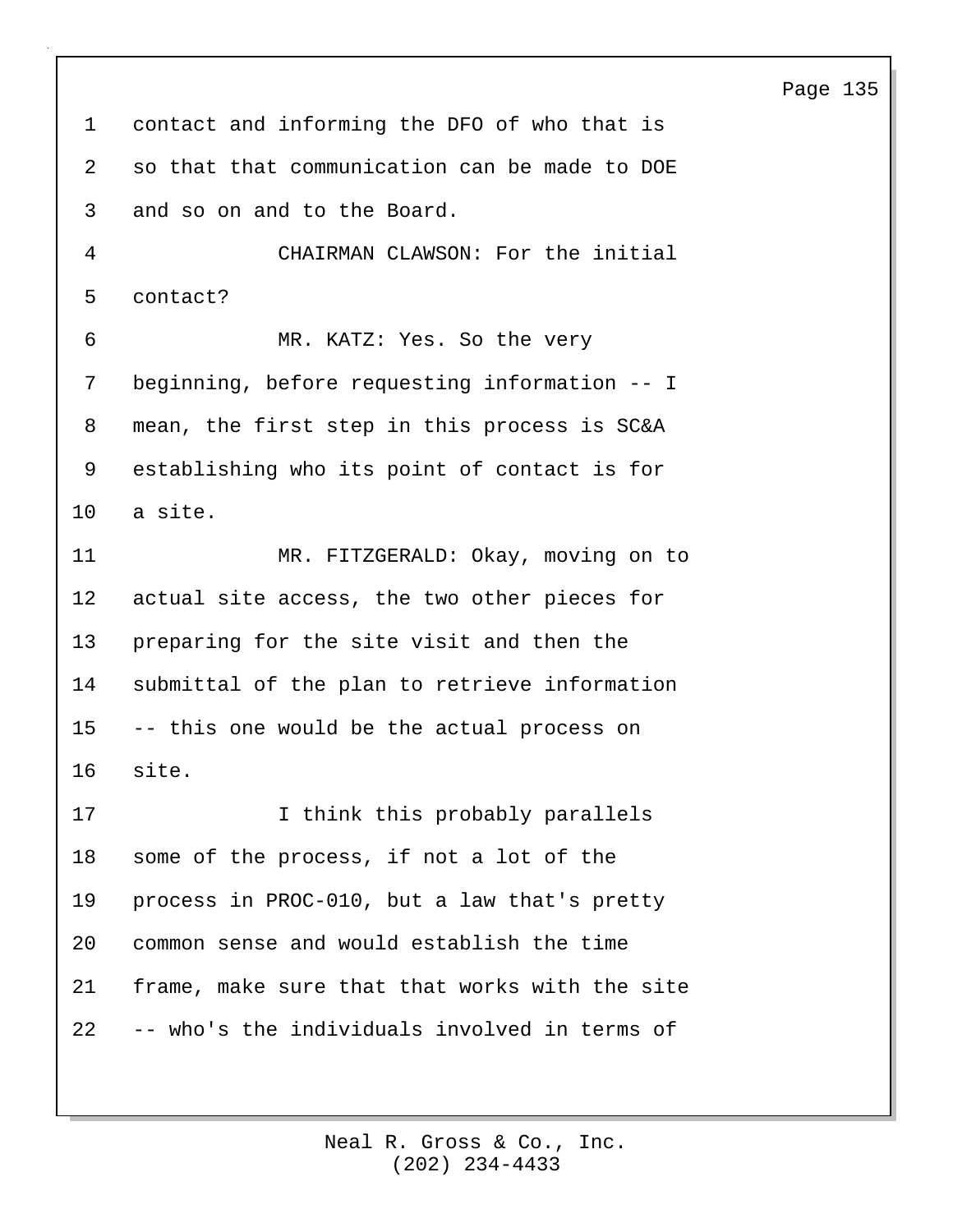1 names, clearance status, and whatnot. 2 If there's any Board members, that 3 would be included. So it's just really so they 4 need who would be involved with the site 5 visit. 6 Site badging and training -- 7 clearly the coordination of what's necessary 8 logistically to have the people operate at the 9 site in terms of the badging requirements or 10 training requirements. 11 Any questions on some of that? I 12 guess I would consider that the certain 13 logistics of getting on site. 14 Moving on to 5.3, which is the 15 actual data review. I think the steps in PROC-16 010 were pretty straightforward. I think we 17 reiterated that and made a few minor changes. 18 MR. KATZ: I'm sorry. Let me just 19 go back a second. I just have one question 20 because this is a difference between OCAS. I 21 didn't know whether it's necessary or not, but 22 OCAS cites particular forms that they use DOE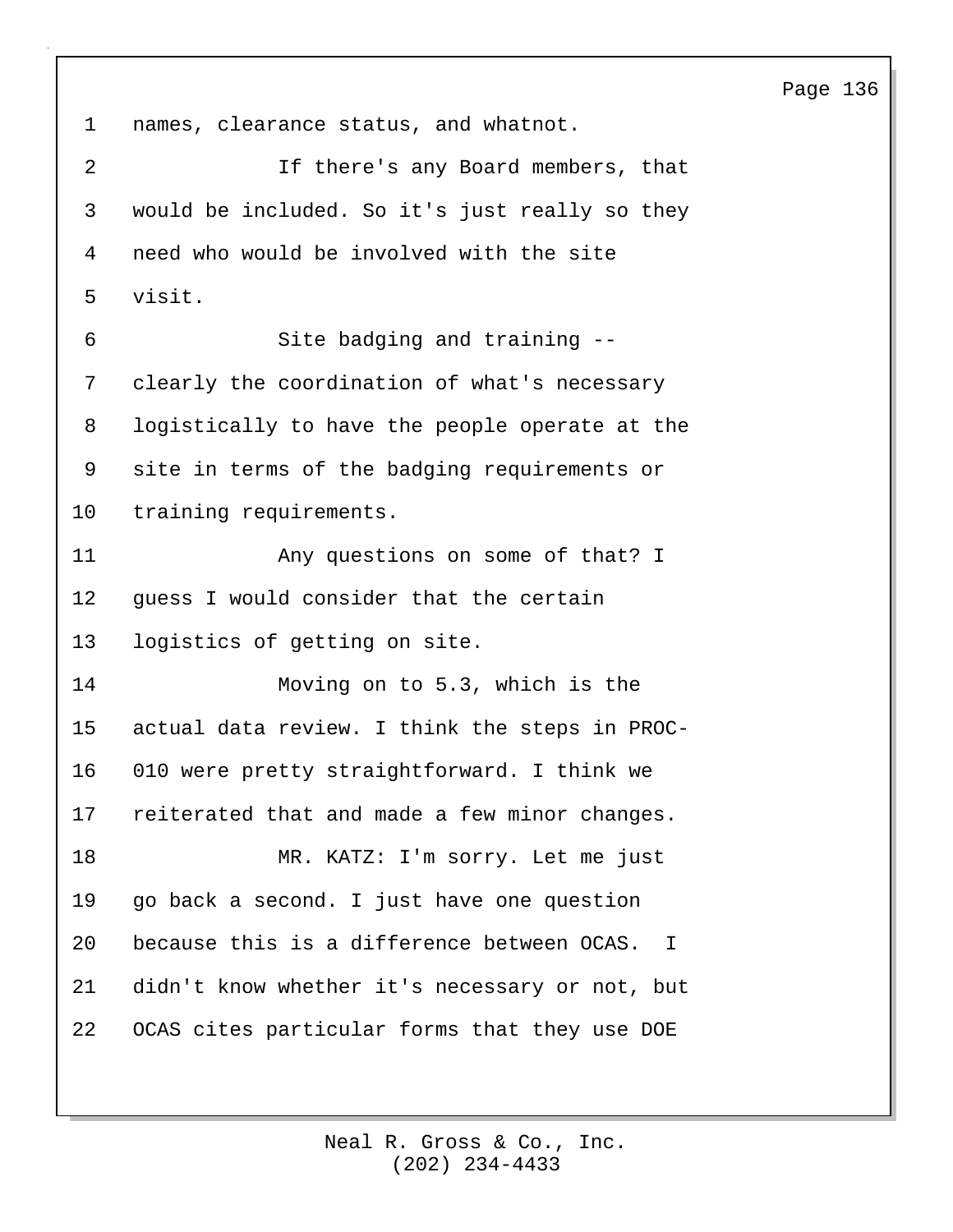1 for 5631.2 and so on. You don't address that. 2 It's for participating individuals. You'll see 3 OCAS has this -- 4 MR. FITZGERALD: Right. 5 MR. KATZ: You must be familiar 6 with the form probably since you work in that 7 milieu. 8 MR. FITZGERALD: Right. 9 MR. KATZ: But is that necessary to 10 be cited here? 11 MR. FITZGERALD: I'm going to -- 12 what's that? A lifeline. Kathy? The question 13 was, there was a reference in here to a DOE 14 form 5631.20, which is a request for a visit 15 or access approval, which is cited in PROC-010 16 as being required to be completed prior to 17 site visiting. 18 We don't mention it explicitly in 19 here. Would there be a reason for that or is  $20$  it just  $-$ 21 MS. ROBERTSON-DEMERS: Well, access 22 to each site is dependant upon what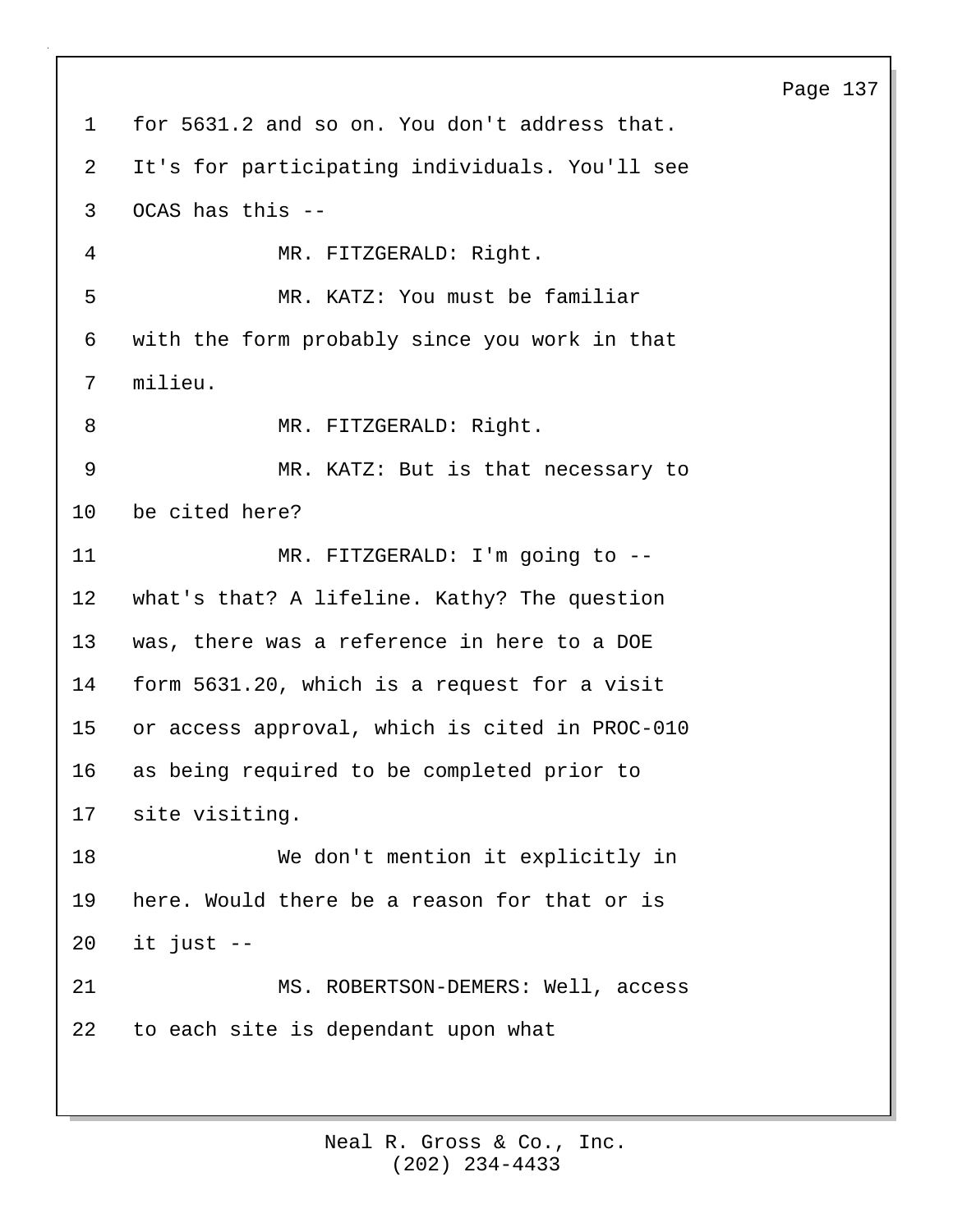1 information is going to be accessed. So we've 2 been doing it independently with the sites. 3 For example, when we need Q-4 cleared people and whether they need to verify 5 clearance, whether we need to -- 6 MR. KATZ: Kathy, this is Ted. The 7 OCAS procedure just says when necessary -- I 8 think this sort of takes into account what you 9 were just saying. It says when necessary, the 10 NIOSH site POC will provide this forum. 11 So all I'd suggest is OCAS says 12 that and if it's not a problem to have it in 13 here, since DOE is happy with the OCAS 14 procedure, that just might buy you something, 15 unless there's some reason not to have it. 16 MS. ROBERTSON-DEMERS: Yes, I think 17 we'd have to go back and look at it and see if 18 it's going to meet the need of the site. 19 I know that some of the forms 20 mentioned in PROC-010, we intentionally did 21 not implement because we have other ways of 22 doing it.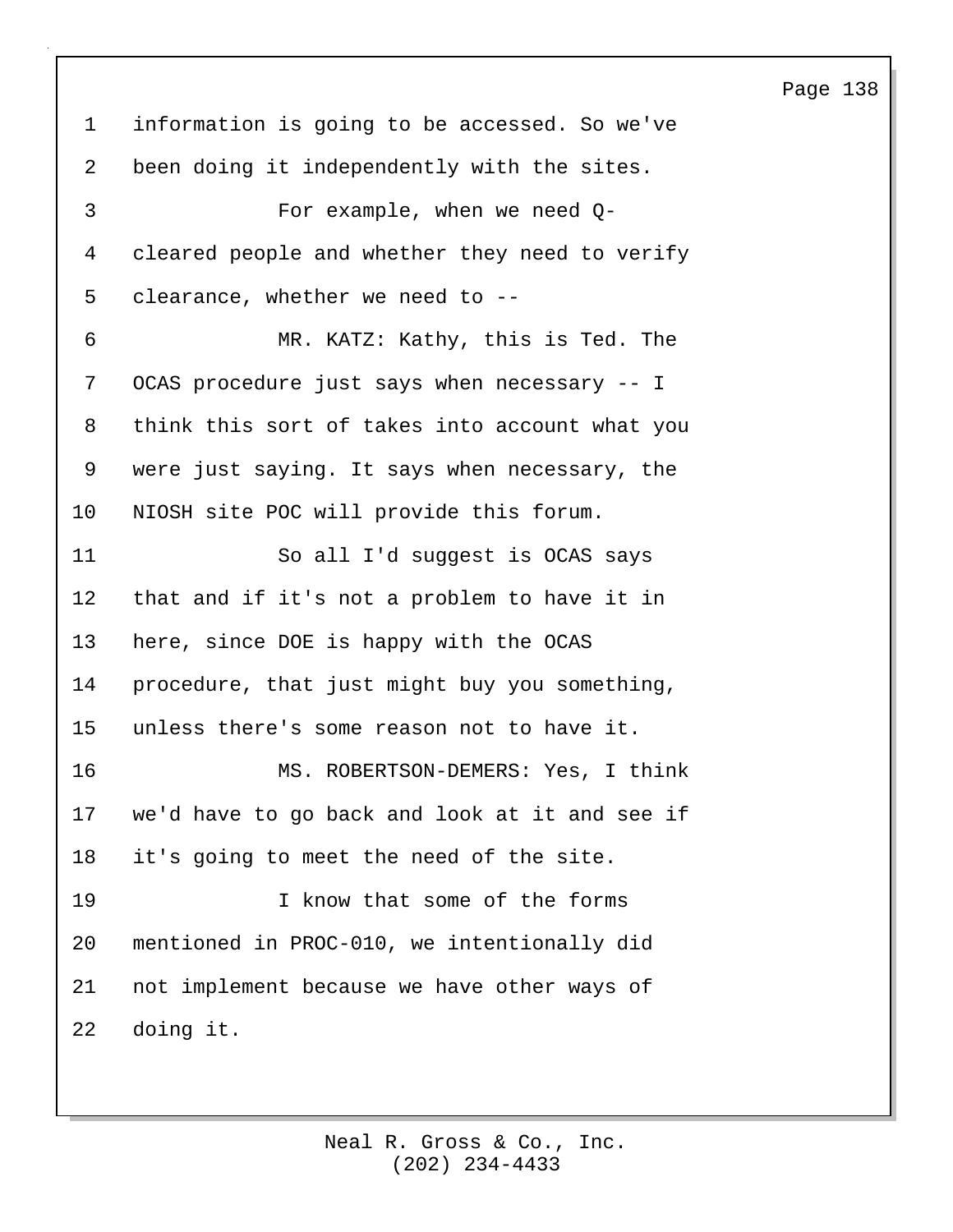1 MR. KATZ: Okay, but this gives you 2 the caveat -- 3 MS. ROBERTSON-DEMERS: I'll have to 4 go back and look at it because -- 5 MR. KATZ: Kathy, you need the 6 caveat. It's when necessary, so it wouldn't 7 ever come into effect if it weren't necessary. 8 I'm not sure it gets you into any trouble. I 9 think it just avoids the situation if DOE 10 wants this actually cited as a procedure and 11 you don't have it in here, it goes to the 12 Board. 13 I'm just trying to avoid the 14 possibility that DOE will be unhappy with the 15 Board what the Board approves and then we'll 16 have to have a whole other round before we get 17 things up and running. 18 DR. MAURO: Kathy, this is John. 19 This difference that exists between different 20 sites, some of them wanting the form and some 21 of them not wanting the form -- could you tell 22 me a little bit about the role this form plays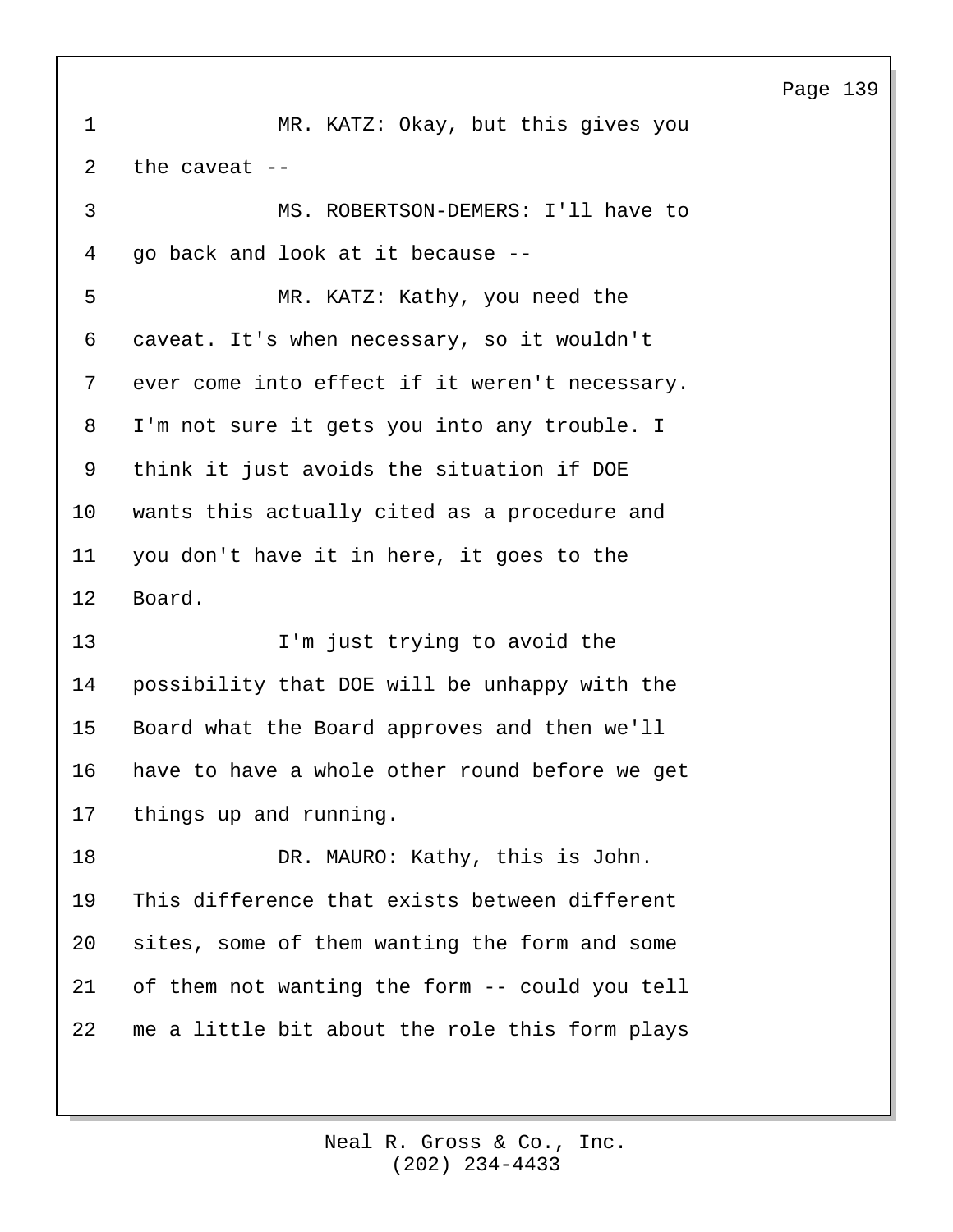1 and why is it that some sites feel it's not 2 necessary and others feel it is? 3 MS. ROBERTSON-DEMERS: Well, we've 4 never used the 10 form. It's always been 5 saying, we need your -- the names of the 6 people who are coming, their Social Security 7 numbers, their birthdates, their citizenship, 8 et cetera. 9 It kind of depends upon the sites 10 and there's an interaction here between me and 11 DOE in that if during the preparatory process, 12 we discover that we are going to be pulling 13 classified documents that require signets, 14 then we're going to have to go through the 15 process of getting signets before we can look 16 at those. 17 DR. MAURO: Is that when the form 18 is triggered? 19 MS. ROBERTSON-DEMERS: Like I said, 20 we haven't used -- 21 DR. MAURO: So it's never really --22 so apparently, our interactions at the site --

> (202) 234-4433 Neal R. Gross & Co., Inc.

### Page 140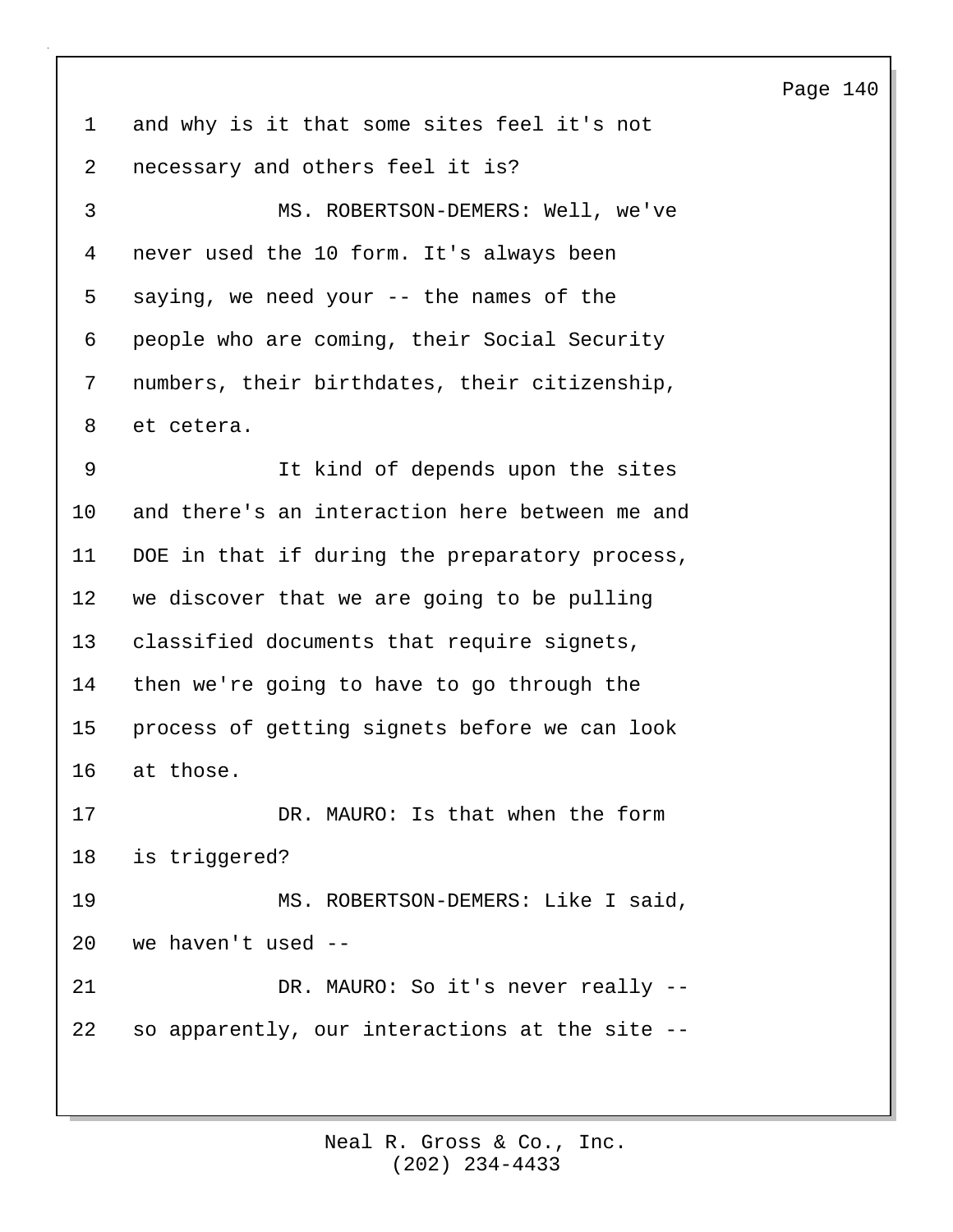1 whether it's classified or not classified 2 interactions -- we've been moving through a 3 process without the form nevertheless, but 4 NIOSH has a form. So there is a difference 5 here besides the -- 6 MR. KATZ: It's a DOE form. 7 MR. CALHOUN: I don't recall being 8 asked for it either. It's just one of those 9 things, I believe, we probably pulled from the 10 DOE security policy and they said when 11 necessary, so we said when necessary. 12 MR. FITZGERALD: And it may be very 13 possible that they're filling it out based on 14 the information that we're providing. 15 MR. ELLIOTT: Headquarters is the 16 one that negotiated with us on our documents 17 and so what their field and sites do are most 18 generally different things. 19 DR. MAURO: Put it in. 20 MR. FITZGERALD: Yes, I don't see 21 any -- 22 CHAIRMAN CLAWSON: Just with the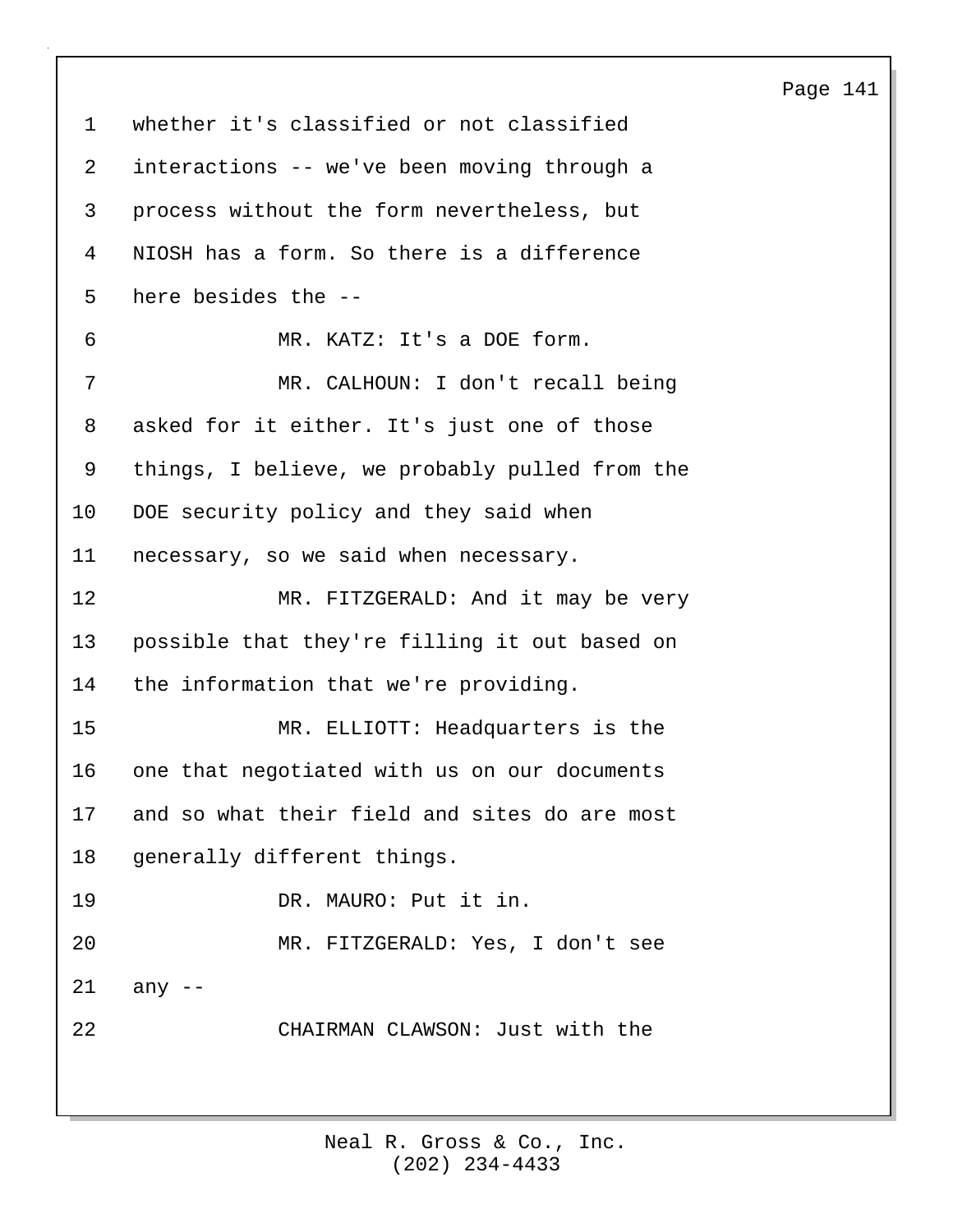1 caveat of when necessary.

| $\overline{2}$ | MR. KATZ: It's just -- You can                 |
|----------------|------------------------------------------------|
| 3              | just verbatim take it from the OCAS because    |
| 4              | that's the way they do it.                     |
| 5              | MR. FITZGERALD: Yes, and it sounds             |
| 6              | like in practice, it doesn't sound like NIOSH  |
| 7              | or OCAS is doing anything too differently.     |
| 8              | They're still doing the same thing dealing     |
| 9              | with sites and giving the information they     |
| 10             | need.                                          |
| 11             | MS. HOWELL: Can I interject before             |
| 12             | we move on? At least in the establishing date  |
| 13             | and participating individuals category, you    |
| 14             | probably should add some DFO language to those |
| 15             | two as well because especially if we have      |
| 16             | Board members in attendance for any meetings,  |
| 17             | we have to be careful about that sort of thing |
| 18             | as well.                                       |
| 19             | MR. FITZGERALD: Is it possible --              |
| 20             | I guess, in terms of format -- I don't         |
| 21             | disagree. In fact, I think we're going to say  |
| 22             | it in a number of places, but this gets back   |
|                |                                                |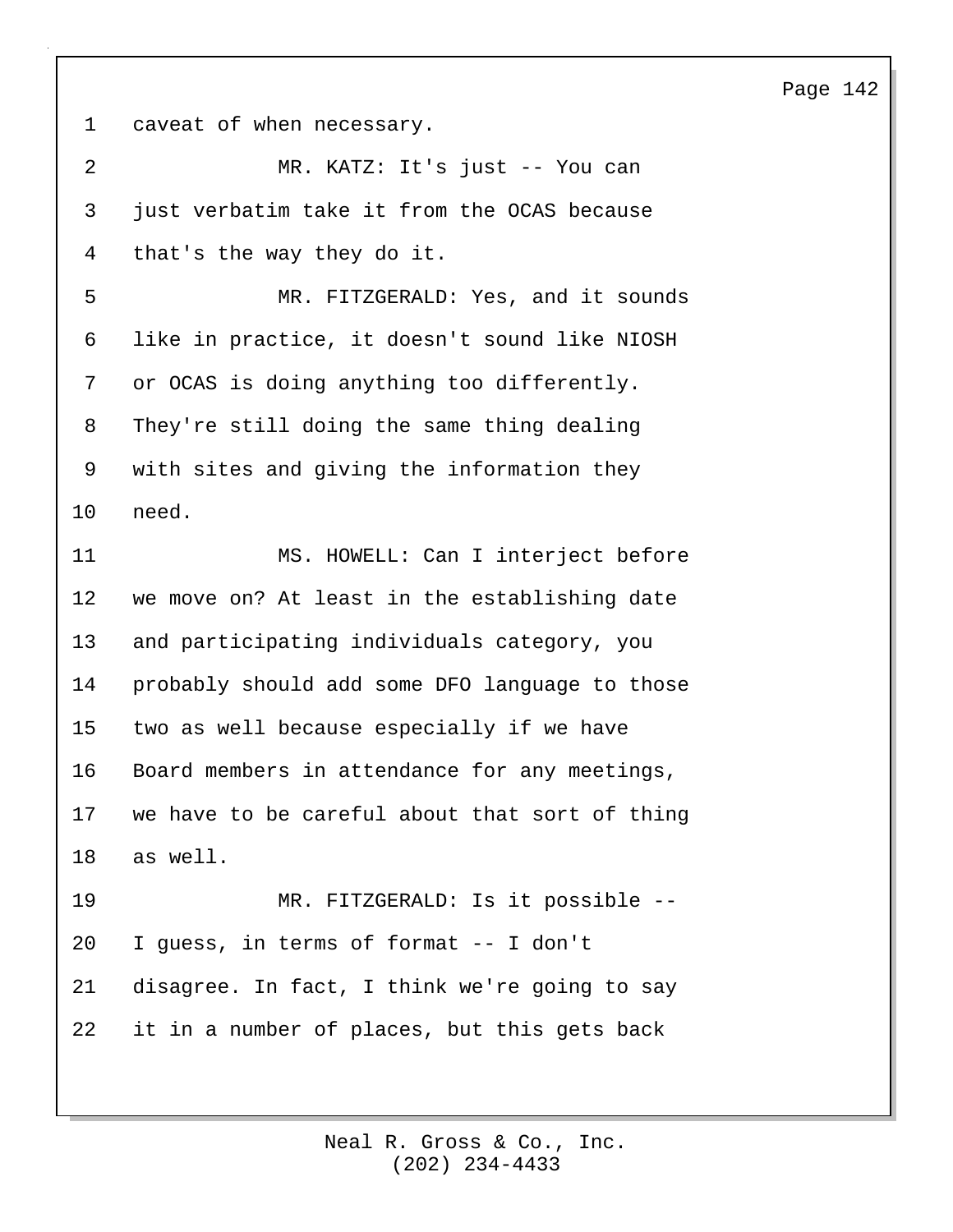1 to maybe the roles and responsibilities for 2 DFO listed up front -- if we could capture -- 3 MS. HOWELL: Put it up there. 4 MR. FITZGERALD: Put it up there 5 and -- otherwise then we'd be repeating it and 6 every milestone, when I think if we can just 7 indicate the milestones up front, when we're 8 going on site because the date the individuals 9 -- all of that should be something you all 10 know about -- who, when, and I think I'd like 11 to play with that a little. 12 **I** think in the DFO roles and 13 responsibilities, I think we can lay that out 14 up-front as an exception, a requirement that 15 that would happen on the milestones. So I like 16 the idea of the milestones. We can stipulate 17 that and that seems satisfactory then. 18 MS. HOWELL: Yes. I mean, we can 19 look at another version of this where you 20 intended to do it as long as it's somehow in 21 there and it's not going to be confusing if 22 somebody else were to try to apply this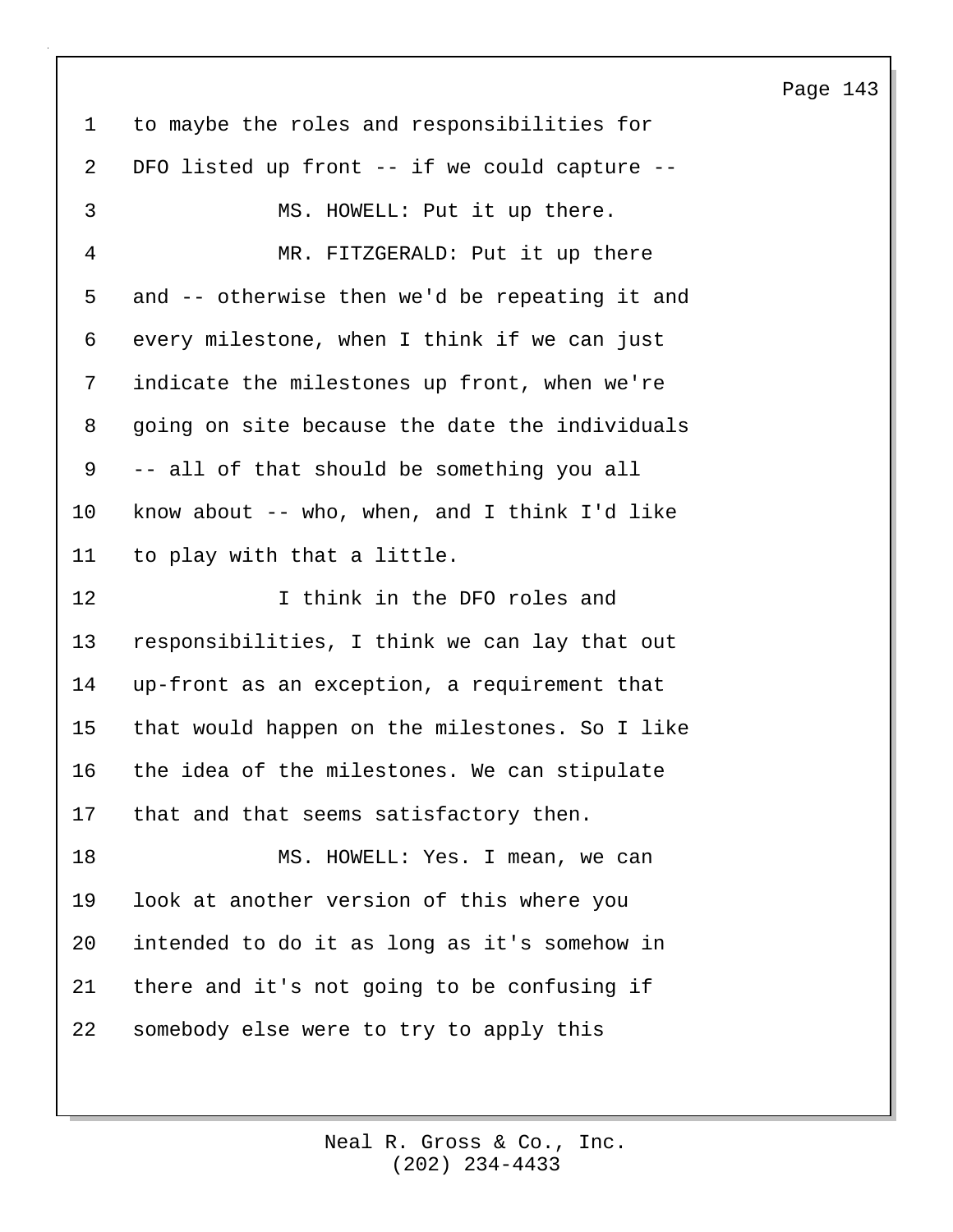1 policy.

2 MR. FITZGERALD: Right. 3 MS. HOWELL: That's fine. 4 MEMBER BEACH: Have we talked about 5 the site badging and training? I have a 6 question on that. We haven't got to that yet. 7 MR. FITZGERALD: Well, no, 8 actually, it's part of this paragraph here. 9 MEMBER BEACH: Well, one of the 10 things I was looking at is it says under that, 11 site badging and training DOE site POC will 12 coordinate with headquarters. It talks about 13 the appropriate badging, but Nowhere in our 14 first section does it talk about badging. I 15 was just curious if we needed to add that? 16 In DOE point of contact, it talks 17 about the sigmas under the headquarters point 18 of contact, but neither one of those sections 19 talks about that again. It talks about 20 training. 21 Tiust wondered if we needed to 22 add that in the DOE point of contact?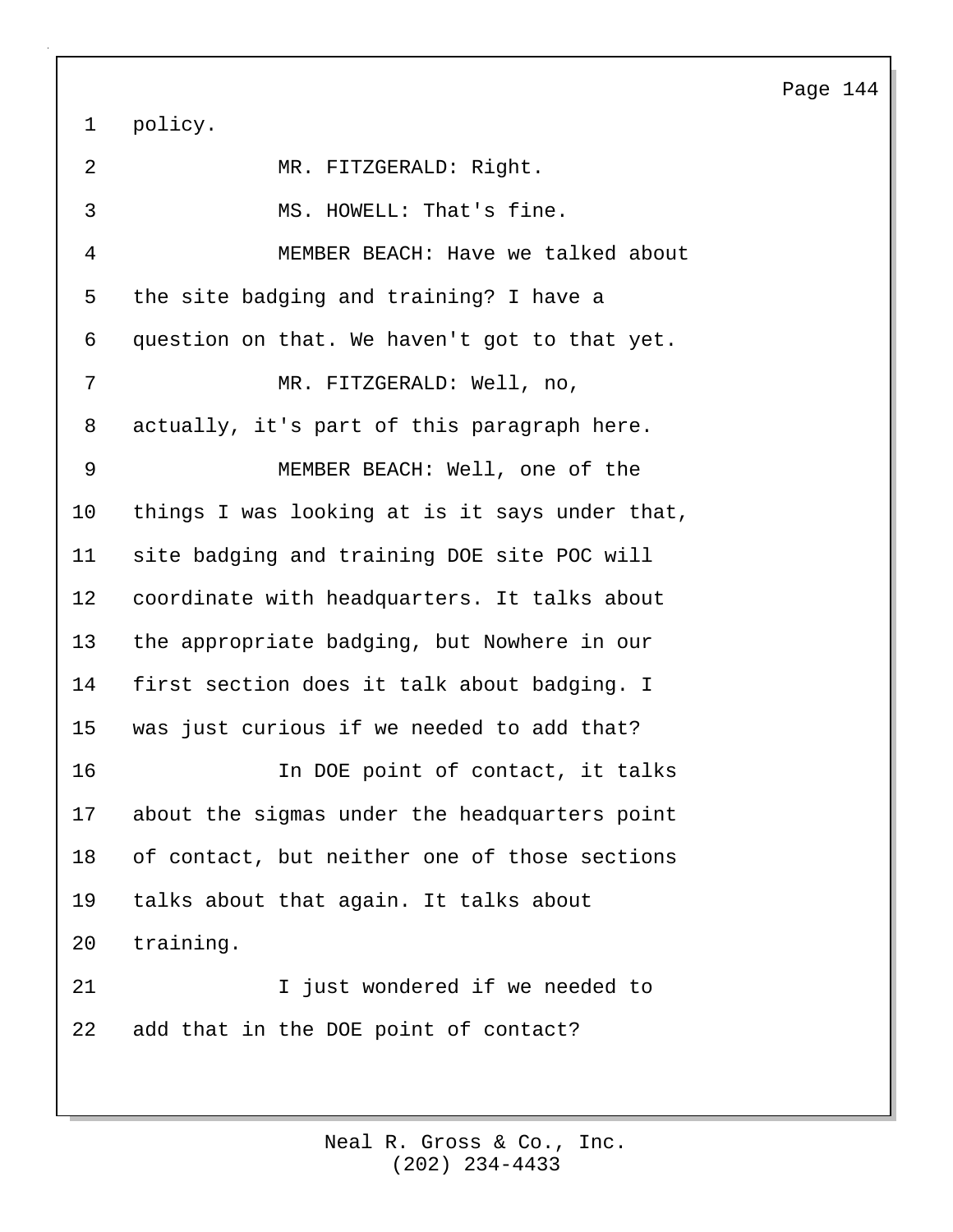```
1 MR. FITZGERALD: Roles and
2 responsibilities?
 3 MEMBER BEACH: Just something to
4 look at, Joe, at some point.
5 MR. FITZGERALD: That's kind of --
6 headquarters has a role relative to badging
7 where they submit the sigmas to the site and
8 the site actually handles our badging
9 directly.
10 So there's a bit of a handoff from
11 headquarters, but really the site typically
12 handles the actual badging.
13 MEMBER BEACH: Right. Badging is
14 just not mentioned in either one of those two
15 roles.
16 MR. FITZGERALD: Okay. Yes, it
17 certainly is a role to arrange for the
18 badging.
19 MEMBER BEACH: I thought that
20 needed to be added somewhere.
21 MR. FITZGERALD: Well, we have
22 sigmas under DOE headquarters, which I think
```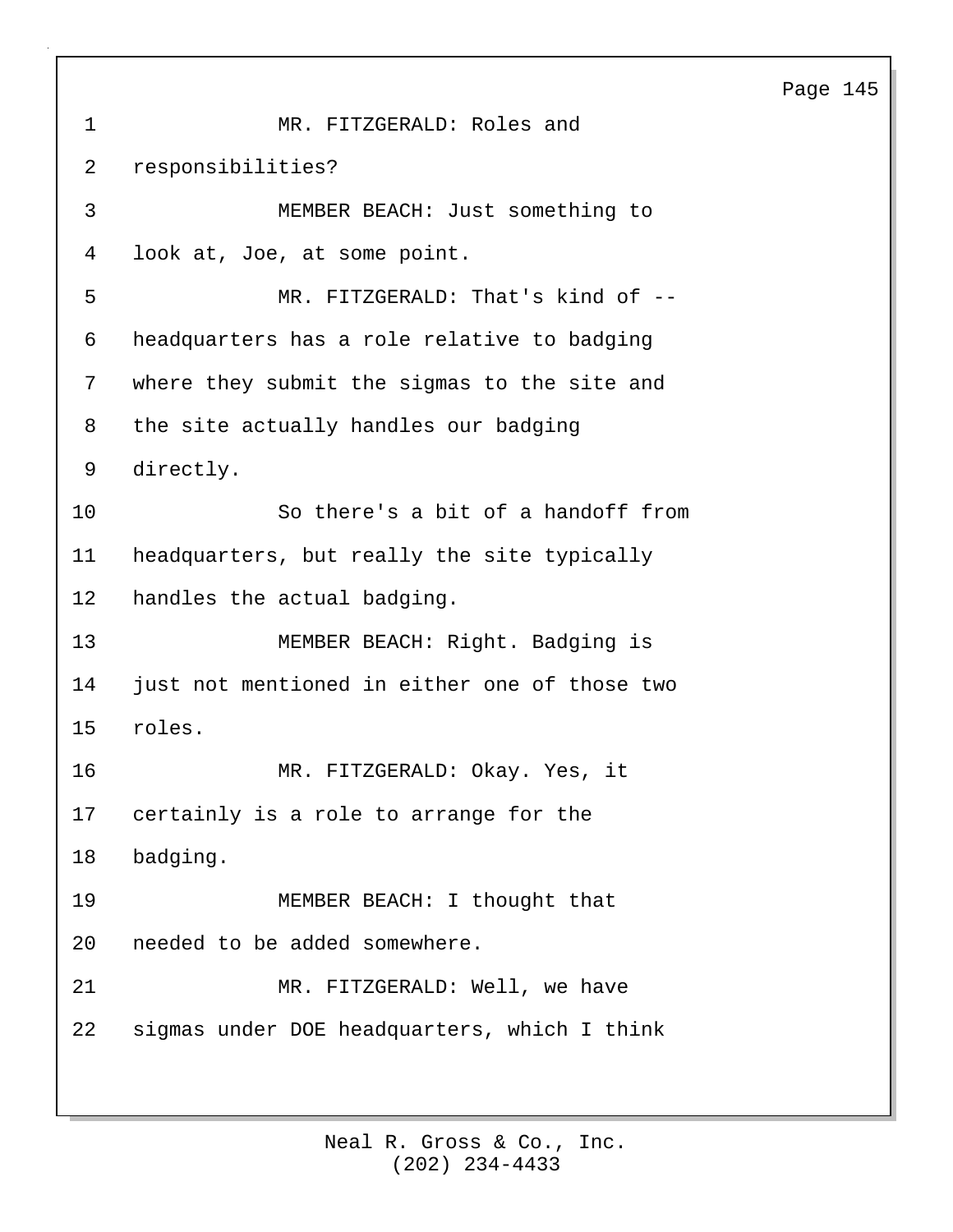1 is appropriate, but the coordination of the 2 badging is something that headquarters would - 3 - 4 MEMBER BEACH: It kind of falls 5 under the site. 6 MR. FITZGERALD: Well, yes, but the 7 coordination starts at headquarters. 8 CHAIRMAN CLAWSON: It starts at 9 headquarters because they're the ones that 10 have to initiate like you guys are Q'd, so -- 11 MEMBER BEACH: Right. I just 12 thought it bore mentioning in there somewhere. 13 MR. FITZGERALD: Yes. I think it 14 would be helpful to clarify that and also to 15 point out that there's a handoff that goes to 16 the local level to do the actual badging. 17 And that has been an issue on 18 occasion because if that doesn't work, you 19 don't get the appropriate level of sigmas that 20 enable you to get the information that you're 21 looking for. So the site will not do it unless 22 they get the authorization from headquarters.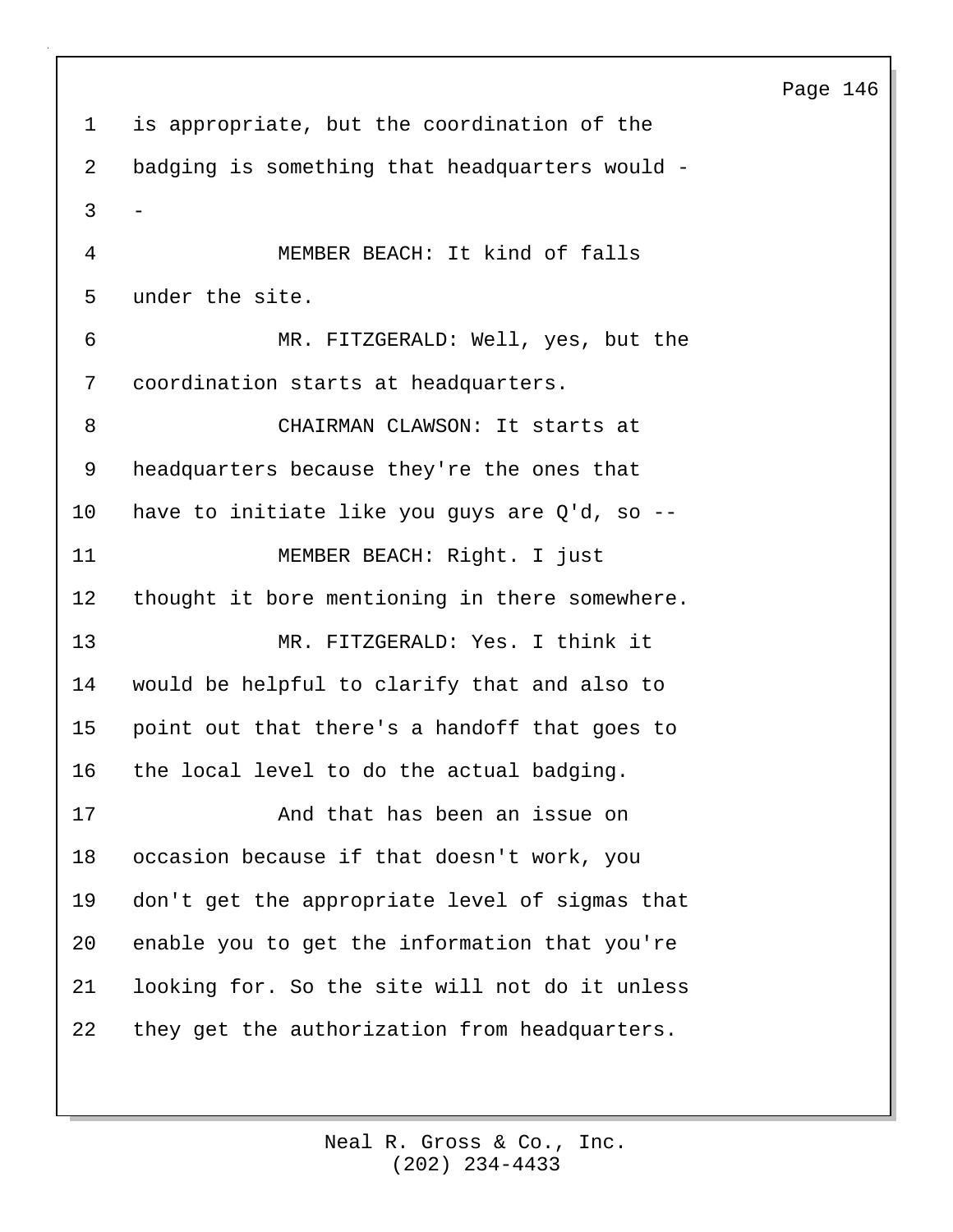1 So that has to work right.

| 2  | DR. MAURO: Is there a -- prior to              |
|----|------------------------------------------------|
| 3  | making the visit, it sounds like this is a     |
| 4  | critical path. That is, you don't want to show |
| 5  | up at a site and find out the badging hasn't   |
| 6  | been issued.                                   |
| 7  | MR. FITZGERALD: Oh, no. You won't              |
| 8  | go very far.                                   |
| 9  | DR. MAURO: So is there a step in               |
| 10 | the process where before everyone takes off,   |
| 11 | that there's confirmation that all of the      |
| 12 | necessary paperwork is in place so that we can |
| 13 | leave now?                                     |
| 14 | MR. FITZGERALD: Yes. I mean,                   |
| 15 | that's part of the pre-arrangements for a site |
| 16 | visit. You have to get clearance from the      |
| 17 | site. That's one of the very first things that |
| 18 | the site wants to understand is the level of   |
| 19 | clearance for the individuals you're           |
| 20 | proposing. They want to know their names,      |
| 21 | Social Security number, what you want to look  |
| 22 | at, because that determines access             |

## Page 147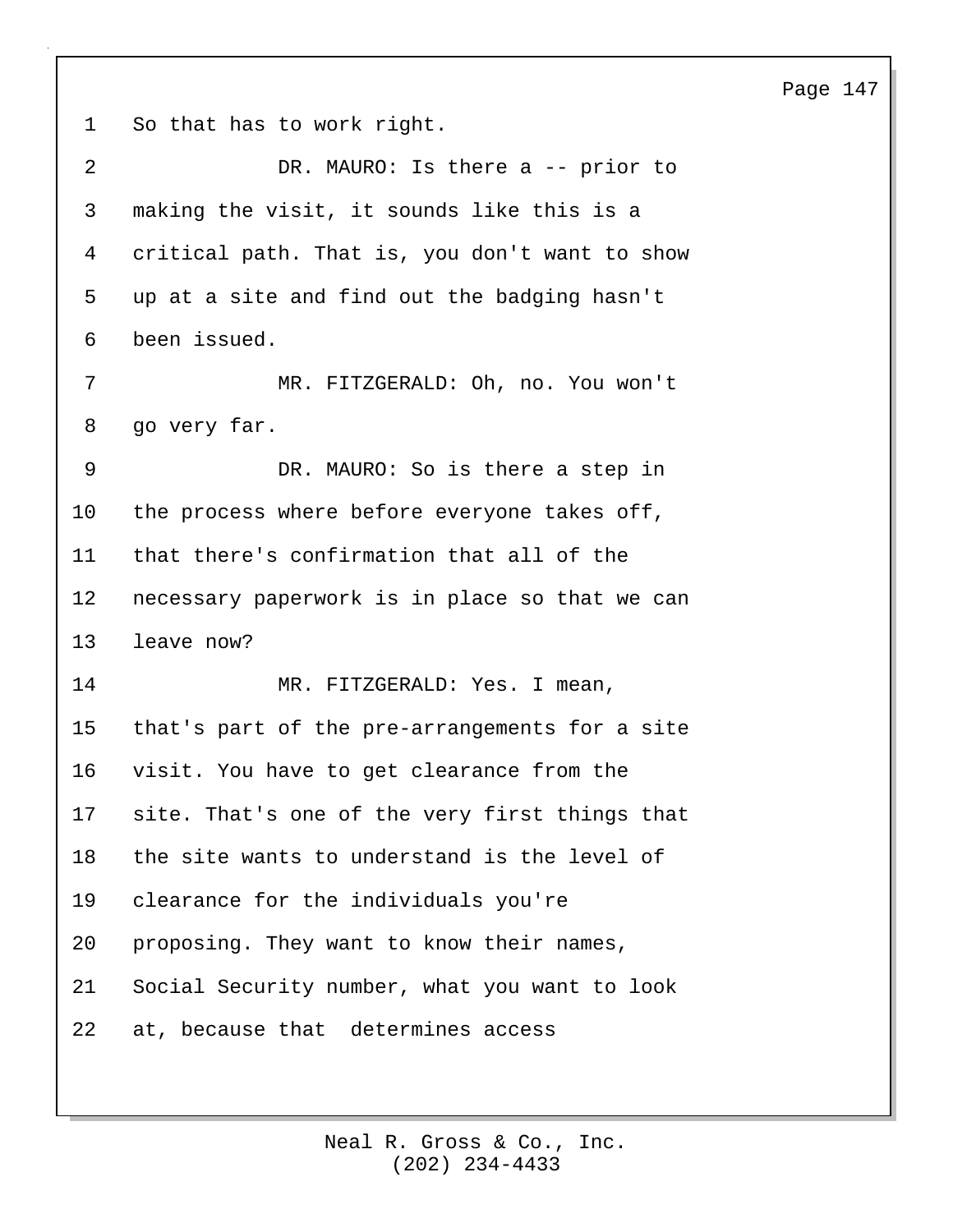1 requirements and sigmas.

| 2       | That has to be pre-approved by a               |
|---------|------------------------------------------------|
| 3       | sponsoring part of DOE headquarters that owns  |
| 4       | that facility. So if it's like Pantex, the     |
| 5       | NNSA has to give -- it's not HSS. The NNSA has |
| 6       | to give approval that you can have access to   |
| 7       | that level of information.                     |
| 8       | DR. MAURO: And that flows from DOE             |
| 9       | headquarters to the site to our point of       |
| $10 \,$ | contact before your trip is made?              |
| 11      | CHAIRMAN CLAWSON: There is usually             |
| 12      | a courtesy copy to the site, a courtesy copy   |
| 13      | to SC&A's point of contact, of these people,   |
| 14      | and so forth, from what I've seen. Savannah    |
| 15      | River is an example. Also Pantex and so forth. |
| 16      | MR. FITZGERALD: Right. Kathy, does             |
| 17      | that ring true? All right, well, that's my     |
| 18      | understanding and really, the only time we'd   |
| 19      | have issues with that linkage is when the      |
| 20      | headquarters doesn't pre-approve to the site,  |
| 21      | which could really be a problem. So that's a   |
| 22      | major step.                                    |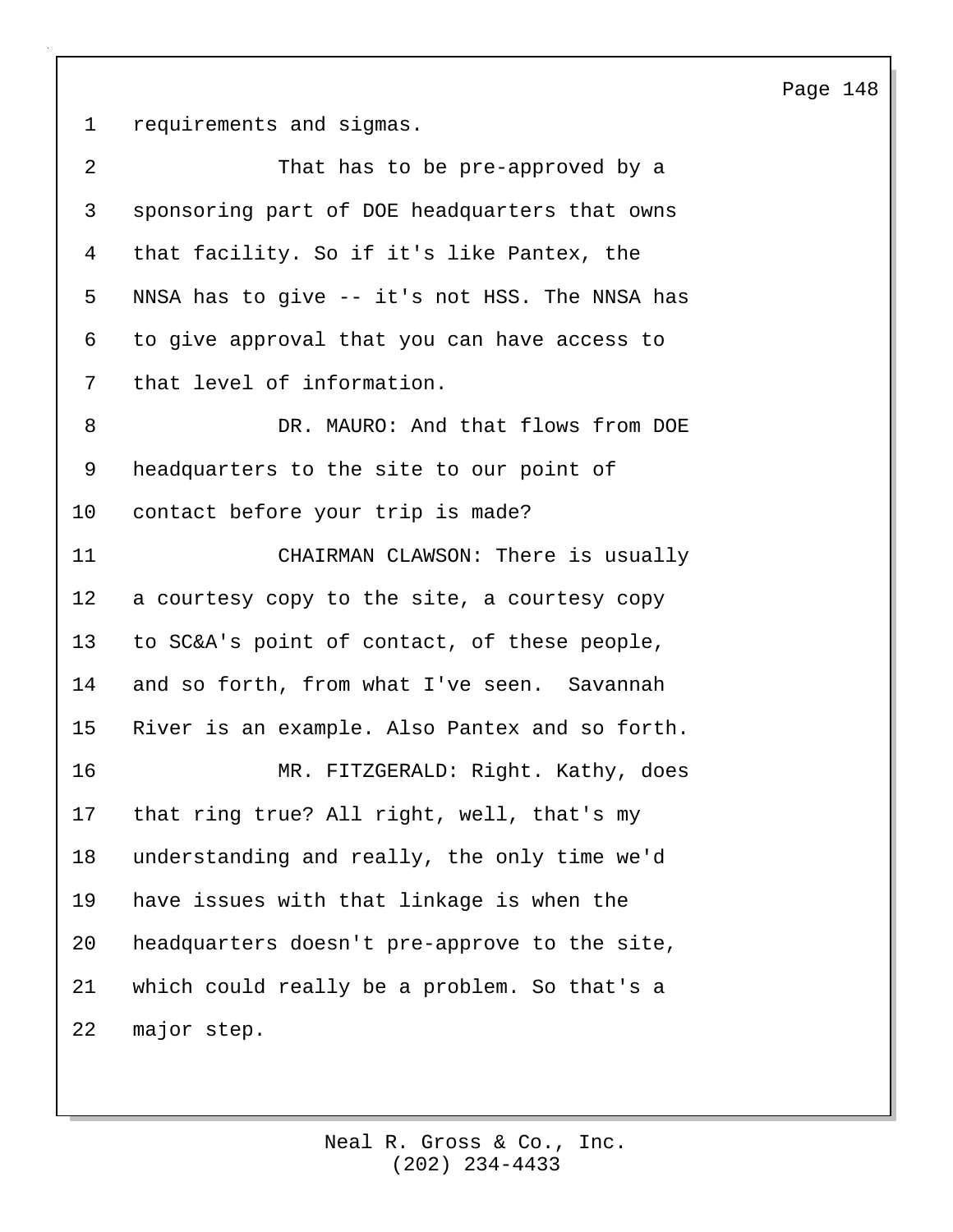1 Anymore questions on the first two 2 sections? 3 CHAIRMAN CLAWSON: John, just to 4 iterate on what you said. Before we can -- I 5 know Pantex was one. Before we could even go 6 to the site and stuff, there was a letter from 7 DOE headquarters assuring that these people -- 8 and there was a list of everybody -- had 9 access, that everything was set up and that up 10 they would be taken care of by Pantex security 11 and blah, blah, blah. 12 DR. MAURO: So when you show up at 13 the door and you have that piece of paper, 14 they let you in? 15 CHAIRMAN CLAWSON: They already 16 have it, yes. I believe it was -- Robin was 17 her name. She was one contact and so forth. 18 MR. FITZGERALD: But to elaborate a 19 little further and we can get into this with 20 the PROC-011 discussion, those connections are 21 very critical because we have arrived on site 22 to find that the point of contact for the DOE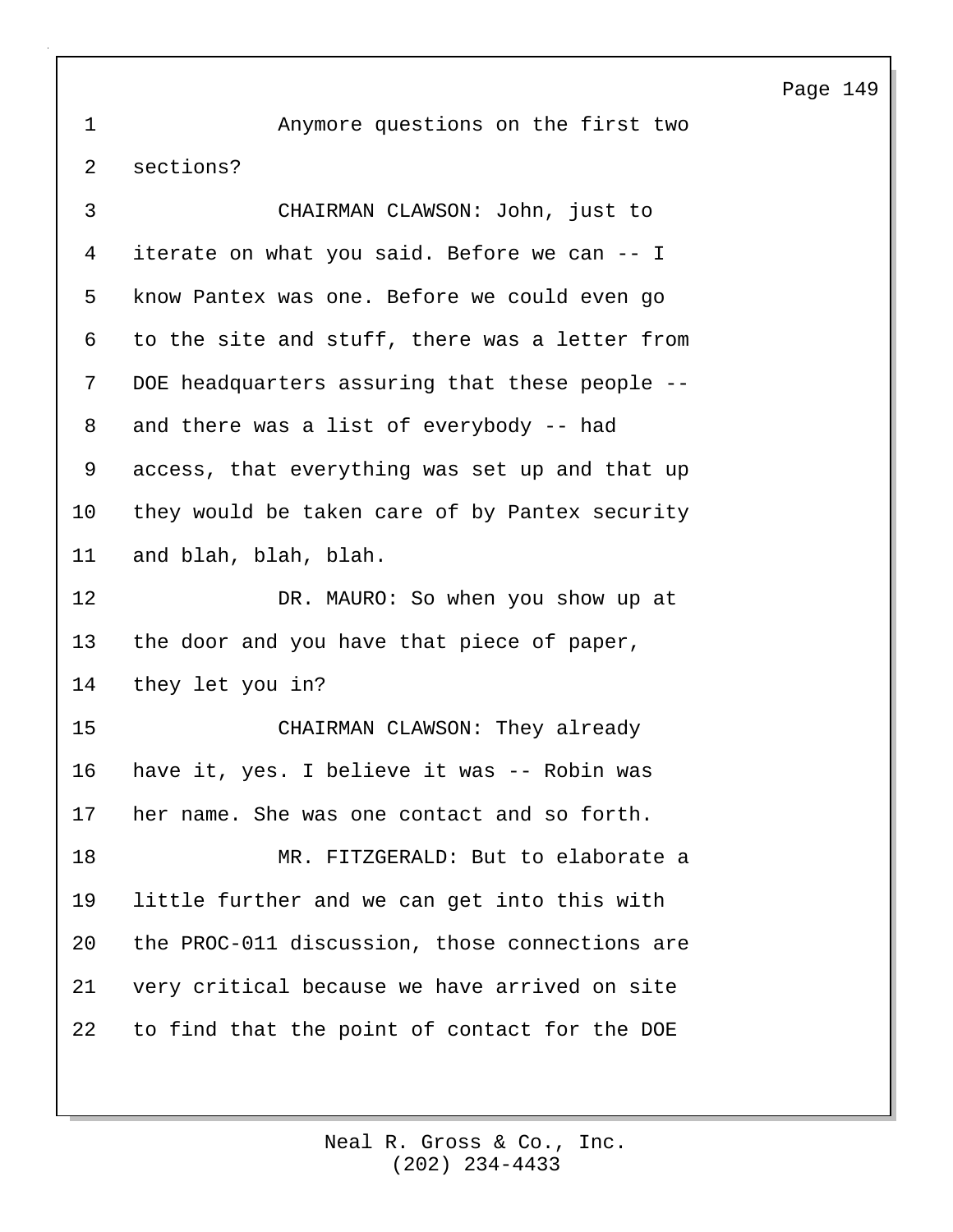1 site hasn't engaged the Security side of that 2 site to the degree that arrangements have been 3 pre-arranged for us.

4 So even though we had the 5 clearances, the badging, we still couldn't get 6 to the classified documentation. So there's a 7 number of connections that have to be made to 8 make that work. It's not an easy process to 9 make sure they're all aligned. They all have 10 to be aligned in order to have access and 11 that's the classified information.

12 That was site access or Advisory 13 Board members. Moving on to data review itself 14 -- the first item is site classification, an 15 overview and introduction.

16 Again, I think we even touched 17 upon that already that SC&A will meet with the 18 site classification office or officer for a 19 brief overview of site sensitivities. 20 This is akin to something we've

21 been doing of late in a more formal way, which 22 is to make sure we understand the boundary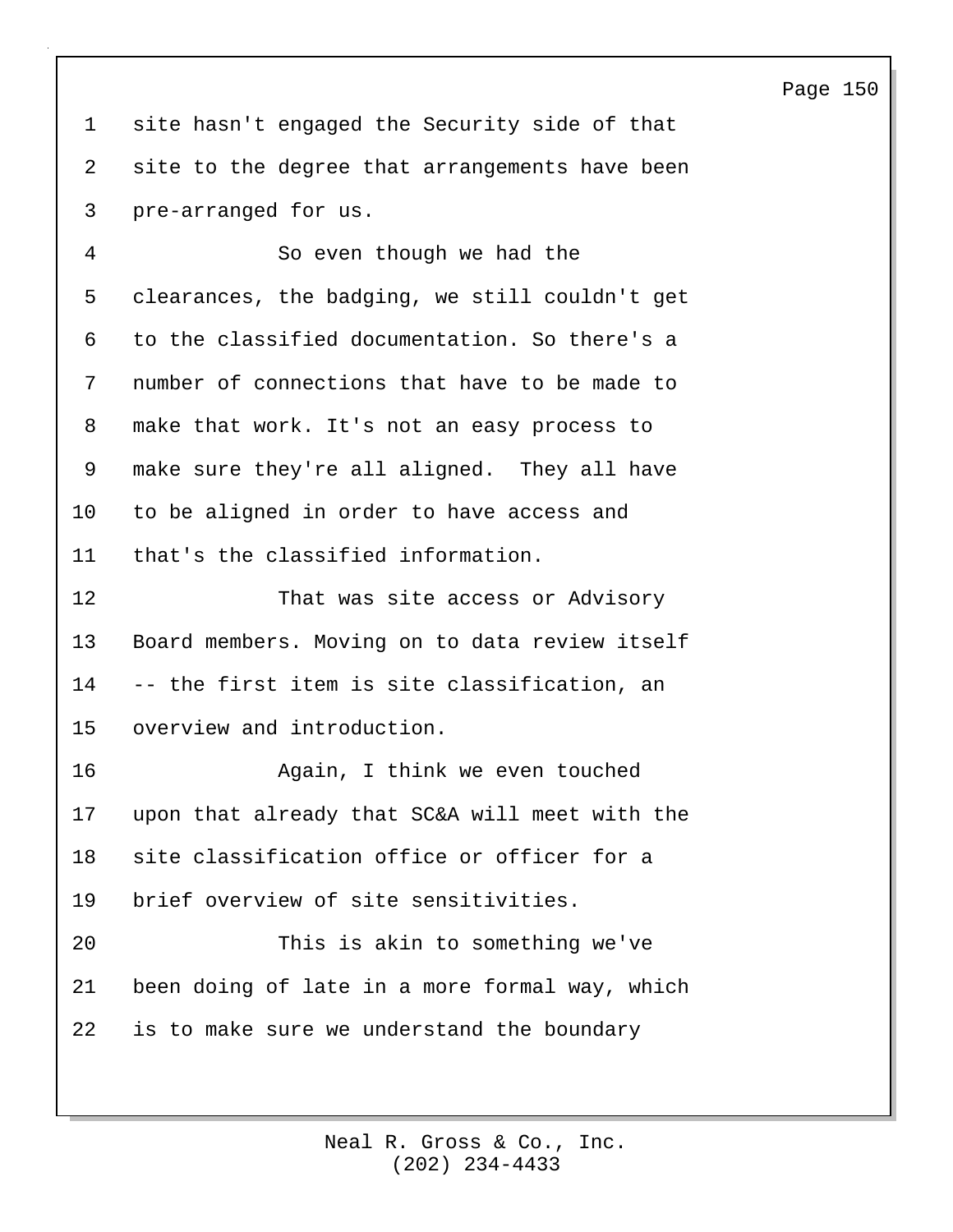1 conditions for what would be sensitive and not 2 sensitive and to give some guidance from the 3 local security office if not headquarters on 4 how to handle a particular site. Of course, 5 we've done that in more detail with Pantex and 6 more recent sites. 7 Also, it gives us some feel for 8 how to do key word searches and sensitivities 9 that might be attended to that. 10 In terms of retrieval information, 11 the DOE site folks will coordinate with their 12 records people -- usually, sort of a left 13 hand, right hand, the site POC will work with 14 the records people to provide a means to do 15 the searches, to get the documents, to have 16 places to look through the documents and 17 whatnot. I think that's pretty similar to what 18 NIOSH is experiencing. They have the same 19 words. 20 Communication of the information - 21 - we will coordinate and communicate with the 22 Advisory Board.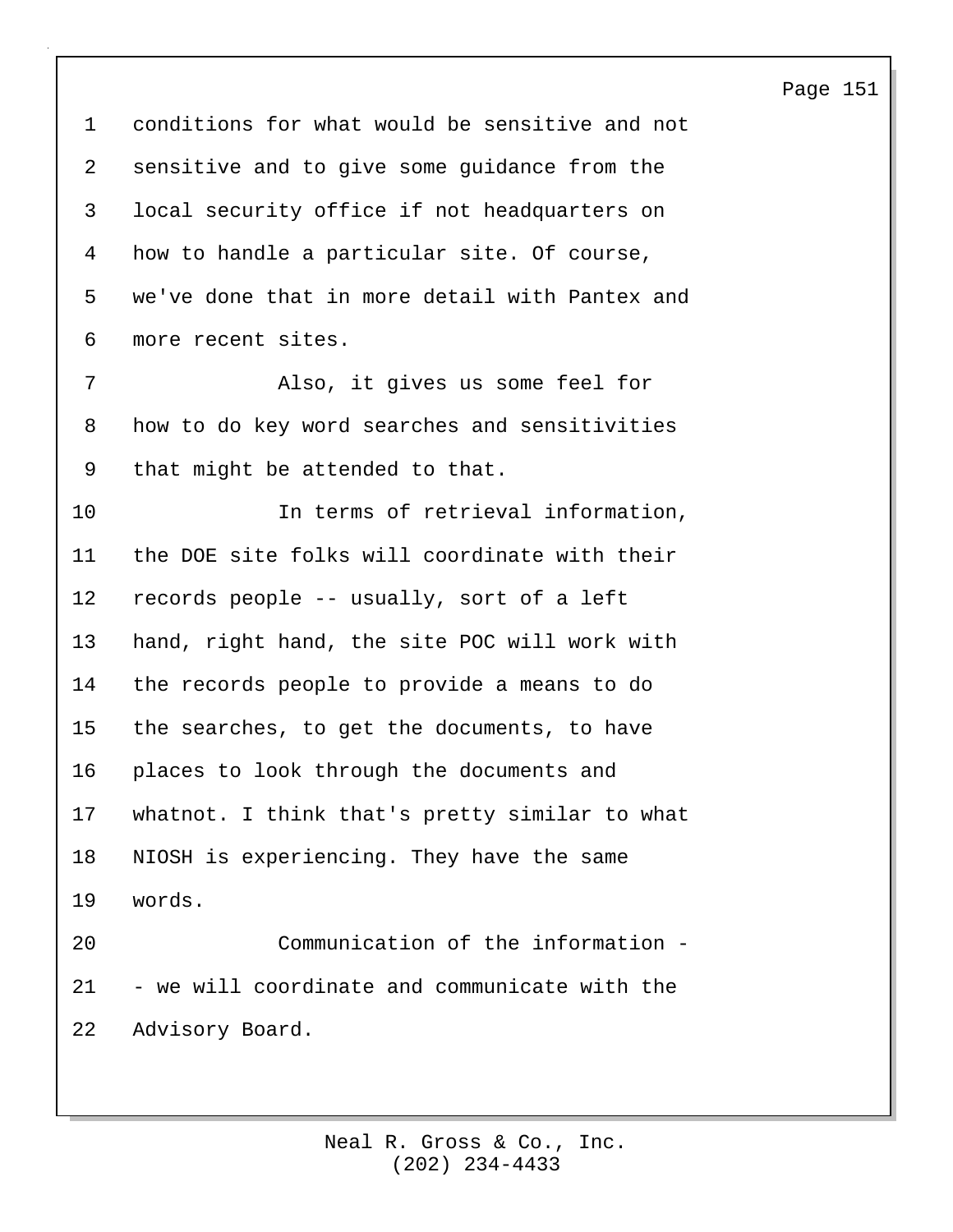Page 152 1 MR. KATZ: Can I make a suggestion. 2 I know where this came from and it's a little 3 bit -- it's just a little bit bungled here. 4 MR. FITZGERALD: Okay. 5 MR. KATZ: OCAS has this same 6 provision here and it's really for the OCAS 7 lead to be communicating with the team that 8 does the data capture for OCAS. 9 MR. FITZGERALD: Right. 10 MR. KATZ: And I think you just 11 want -- the analogous situation here is that 12 it copies the POC, then it's coordination with 13 whoever else would be working with working 14 with -- 15 MR. FITZGERALD: On the team. 16 MR. KATZ: Yes, yes. 17 MR. FITZGERALD: Okay. We'll re-18 word that. Okay, thank you for that. 19 MR. KATZ: Sure. 20 MR. FITZGERALD: The next one is 21 documentation of the review. Here, I think, we 22 might get into a question of form. We have the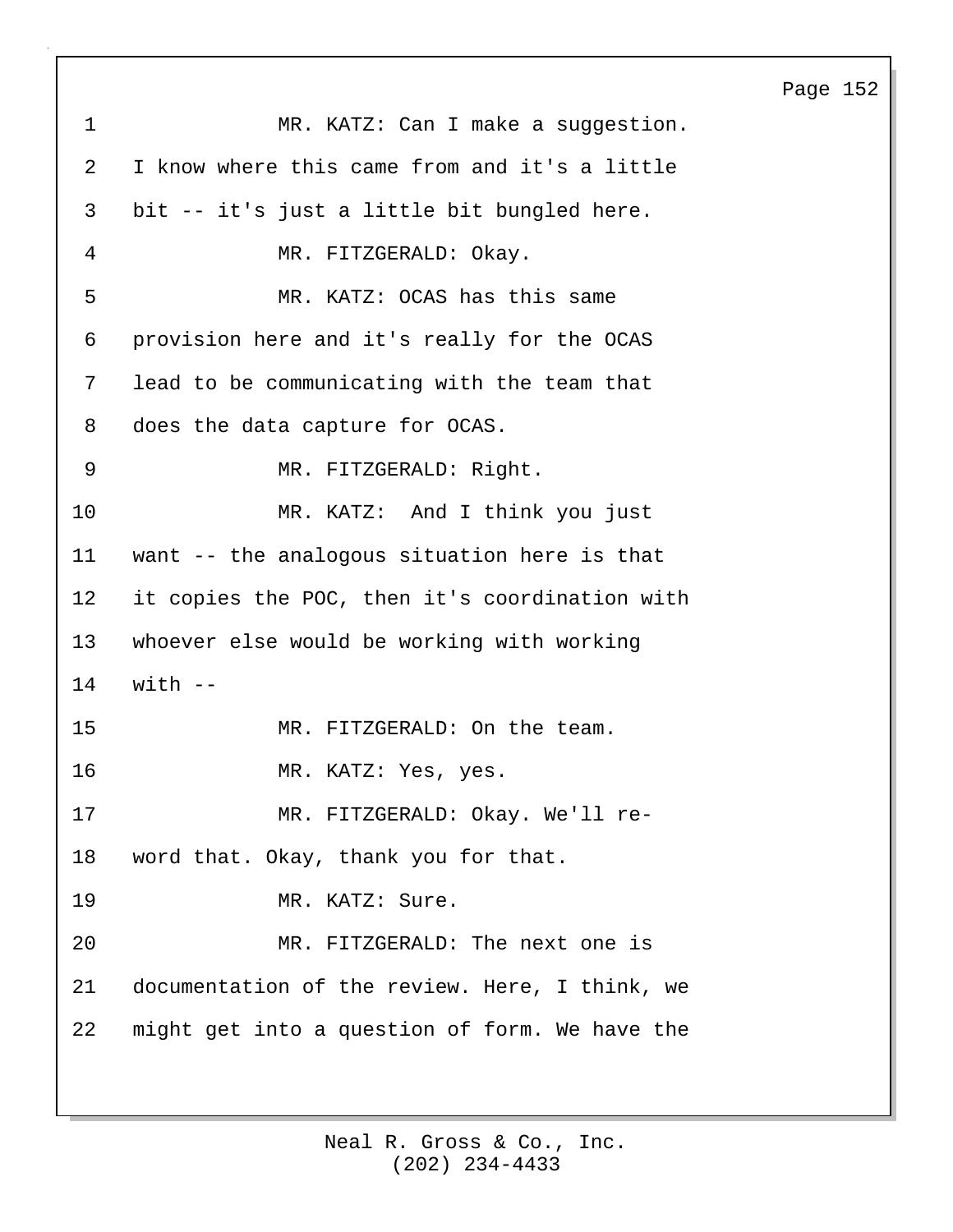1 same words, but we do not cite the OCAS form 2 03 tracking of the log sheet.

3 I think the notion there is not 4 that we don't think that logging the contents 5 of a box aren't important, but from our 6 standpoint in our sampling review -- we're 7 doing a sampling review. We're going after 8 specific pieces of documents -- maybe one 9 document in a box that would inform our review 10 -- so we're not looking at the other 11 documents. 12 So from a resource standpoint, we 13 would take a copy of that document, but would 14 not go through and inventory the entire box if

15 we didn't think it was relevant.

16 So I think in the original PROC-17 010, the notion was that it's a good idea. I 18 think it's a good idea in terms of data 19 capture as a baseline. I think I could argue 20 the other way if we're doing a sampling review 21 with a relatively short period of time and 22 doing sort of a QA check. It would be pretty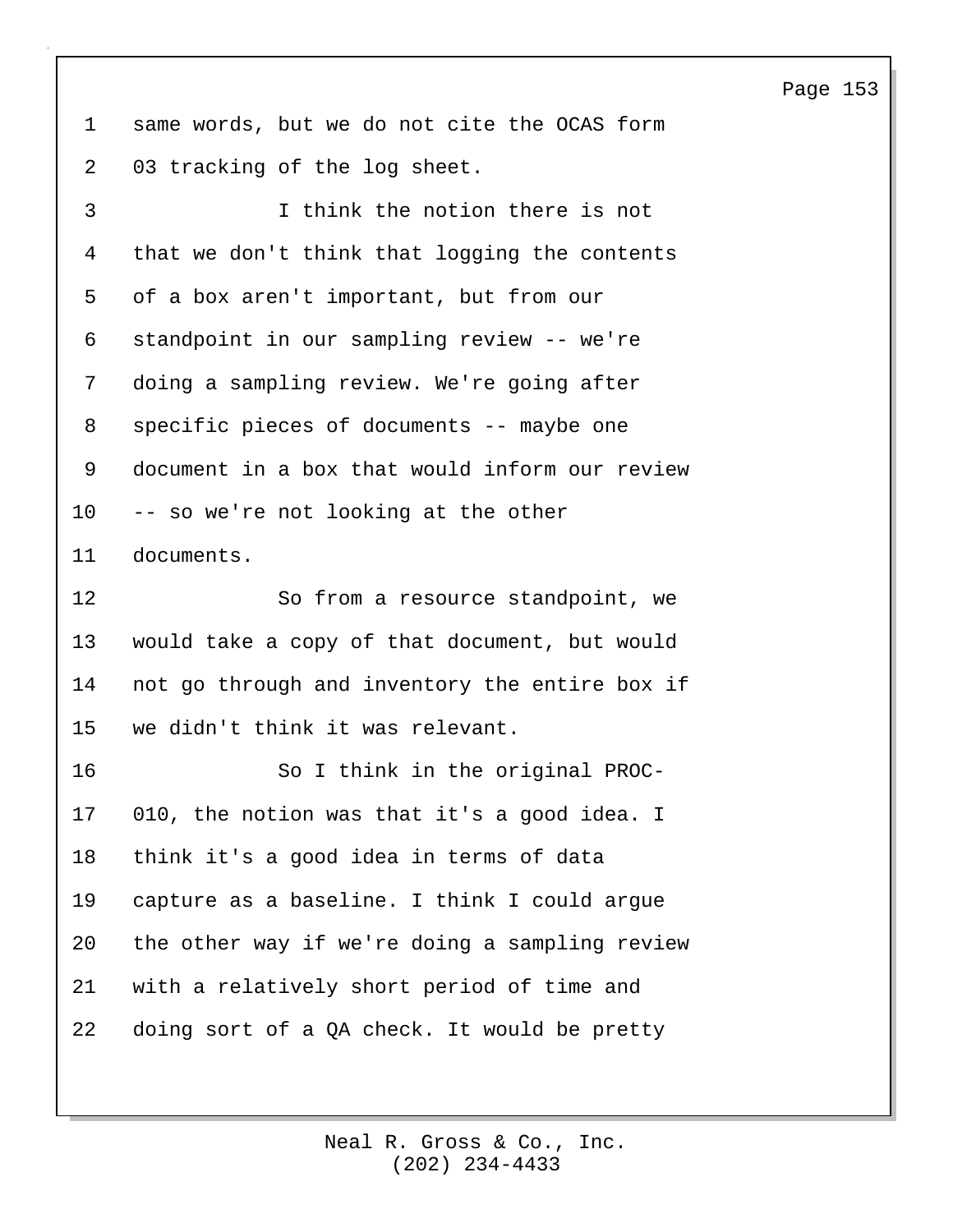1 burdensome if we had to inventory the entire 2 box if we're after one piece of paper. 3 So that's the reason we did not 4 mirror, I think, PROC-010 in that regard -- 5 that the practice we're going through right 6 now would be to retrieve the document of 7 interest and to capture that, but not to 8 inventory -- 9 MR. CALHOUN: Yes. You don't record 10 what you didn't capture or what you didn't 11 review. 12 MR. FITZGERALD: Yes, and I think 13 that's kind of where we're at right now. If we 14 do see items in the rest of the box that are 15 of interest, we would go ahead and capture 16 them, but again, we wouldn't log in the rest 17 of the stuff. 18 MR. CALHOUN: As long as we can go 19 back and see what box you captured the 20 document you captured from, I think -- 21 MR. FITZGERALD: Yes, and that's 22 kind of what we would do. We would record the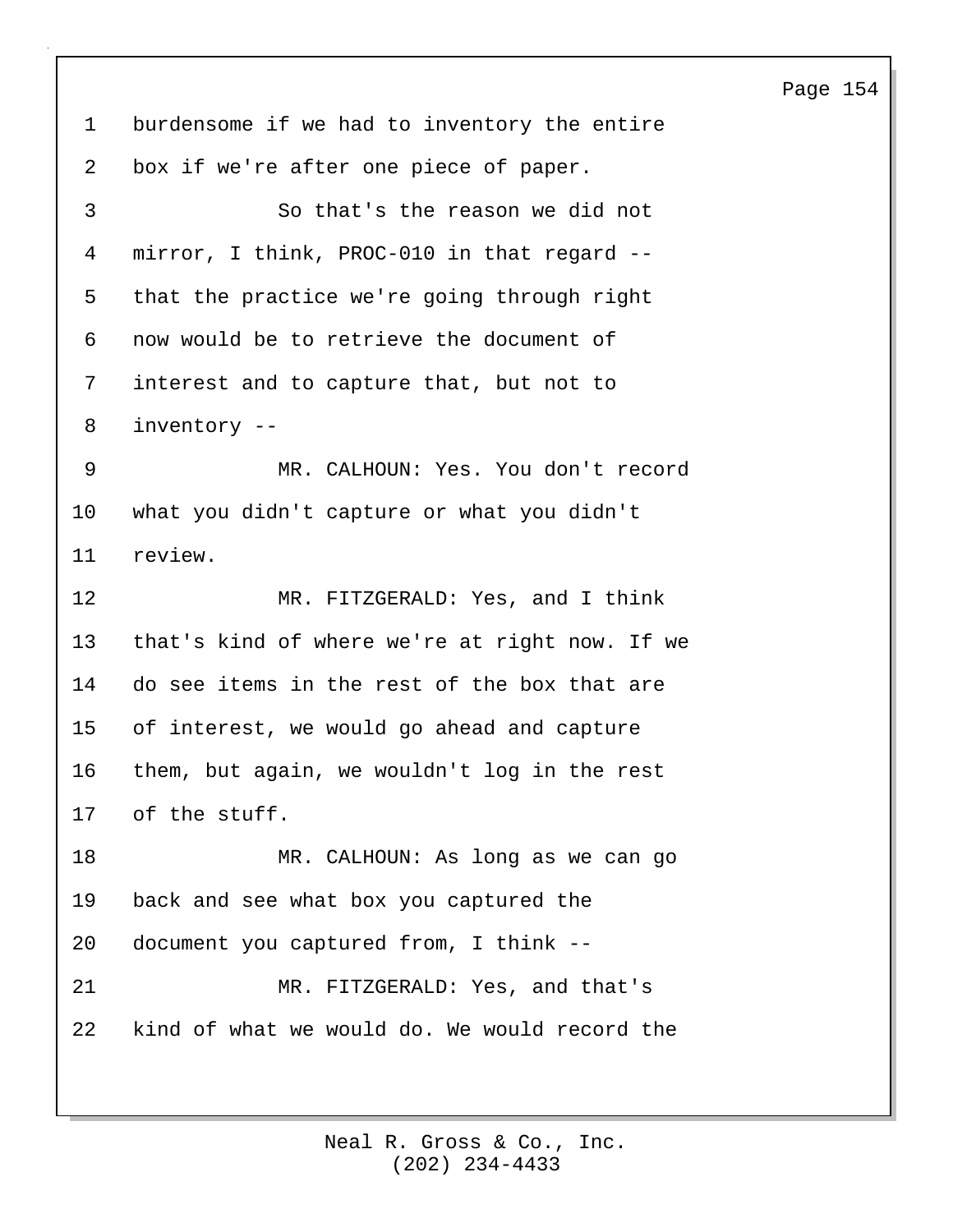1 box number, what we took out of that box and 2 that would be pretty much what we would have. 3 MR. KATZ: You may want to -- I 4 mean, I don't know if you're leaving it as 5 this -- the reviewer will fill out or an 6 equivalent form. You have it as that right 7 now, right? They are actually filling out that 8 or an equivalent form. 9 MR. FITZGERALD: No, I was talking 10 about the log sheet. 11 MR. KATZ: Maybe -- talking about 12 14? 13 MR. FITZGERALD: The one before 14 that. 15 MR. KATZ: Oh, I see. I'm on the 16 next one. 17 MR. FITZGERALD: It actually leaves 18 out the form 003 log sheet. I just had to 19 explain why that was left out. The next one, 20 you're talking about? 21 MR. KATZ: Yes. 22 MR. FITZGERALD: We've seen,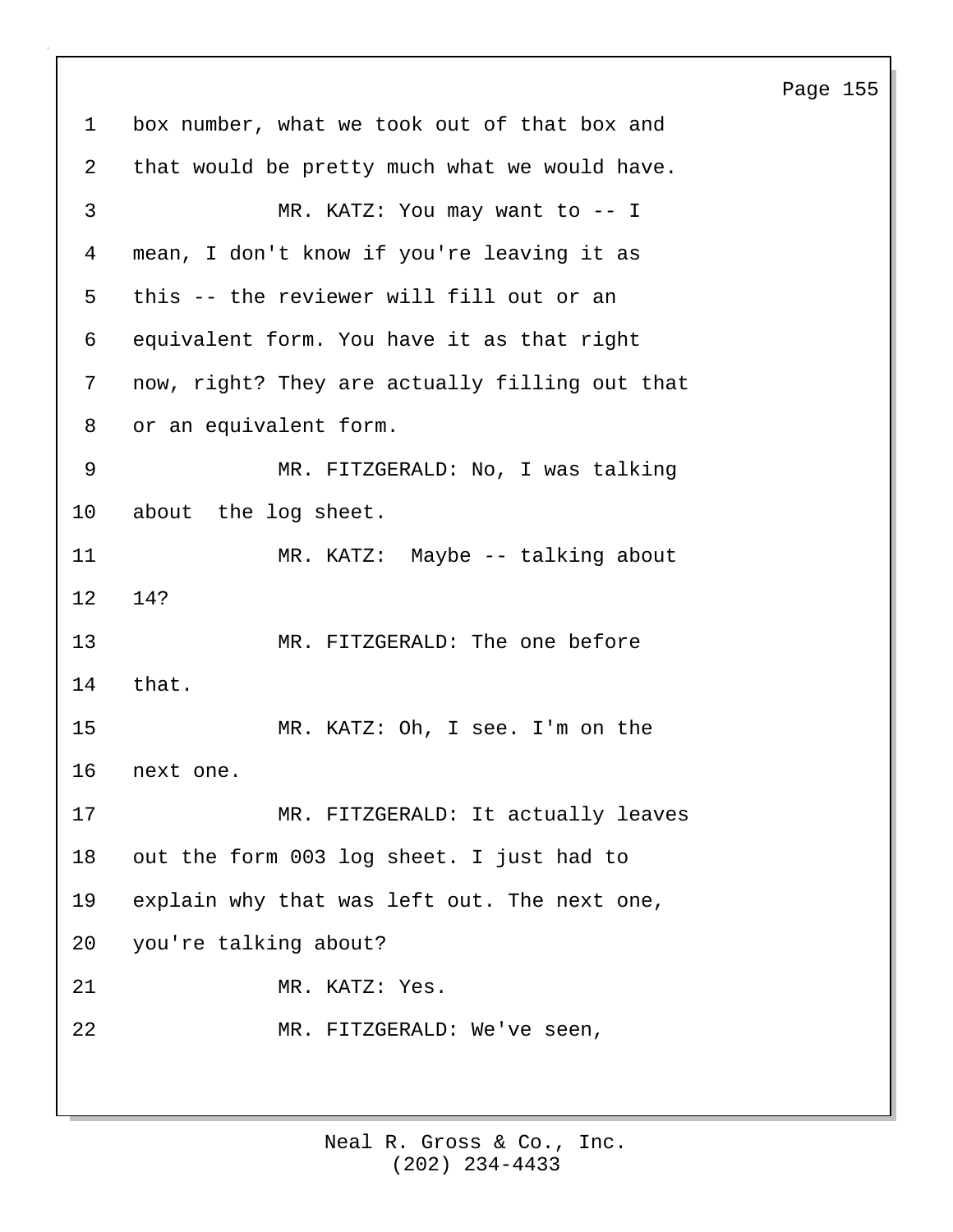1 certainly, a corollary reason to fill out that 2 form. I have filled out many, many of those 3 forms at Mound and I think it's a good thing 4 to do. I think it basically identifies the 5 document and provides a summary that would go 6 in the file. That's what we would do. 7 DR. MAURO: Joe, is there any 8 benefit to having a foot note on 5.3.1.4 9 explaining what you -- because that's 10 important because the people who are doing 11 this work -- now, certainly, Kathy is aware of 12 it -- but to know that in this particular 13 instance, it's not necessary to fill in form 14 3. 15 MR. FITZGERALD: Right. 16 DR. MAURO: I wouldn't want anyone 17 to think that maybe that was an oversight. I 18 don't know if -- I'll leave it up to you 19 whether you think a footnote -- not necessary 20 to fill in form 3. The Board and its 21 contractor did not require the filling of Form 22 3. MR. FITZGERALD: Well, I think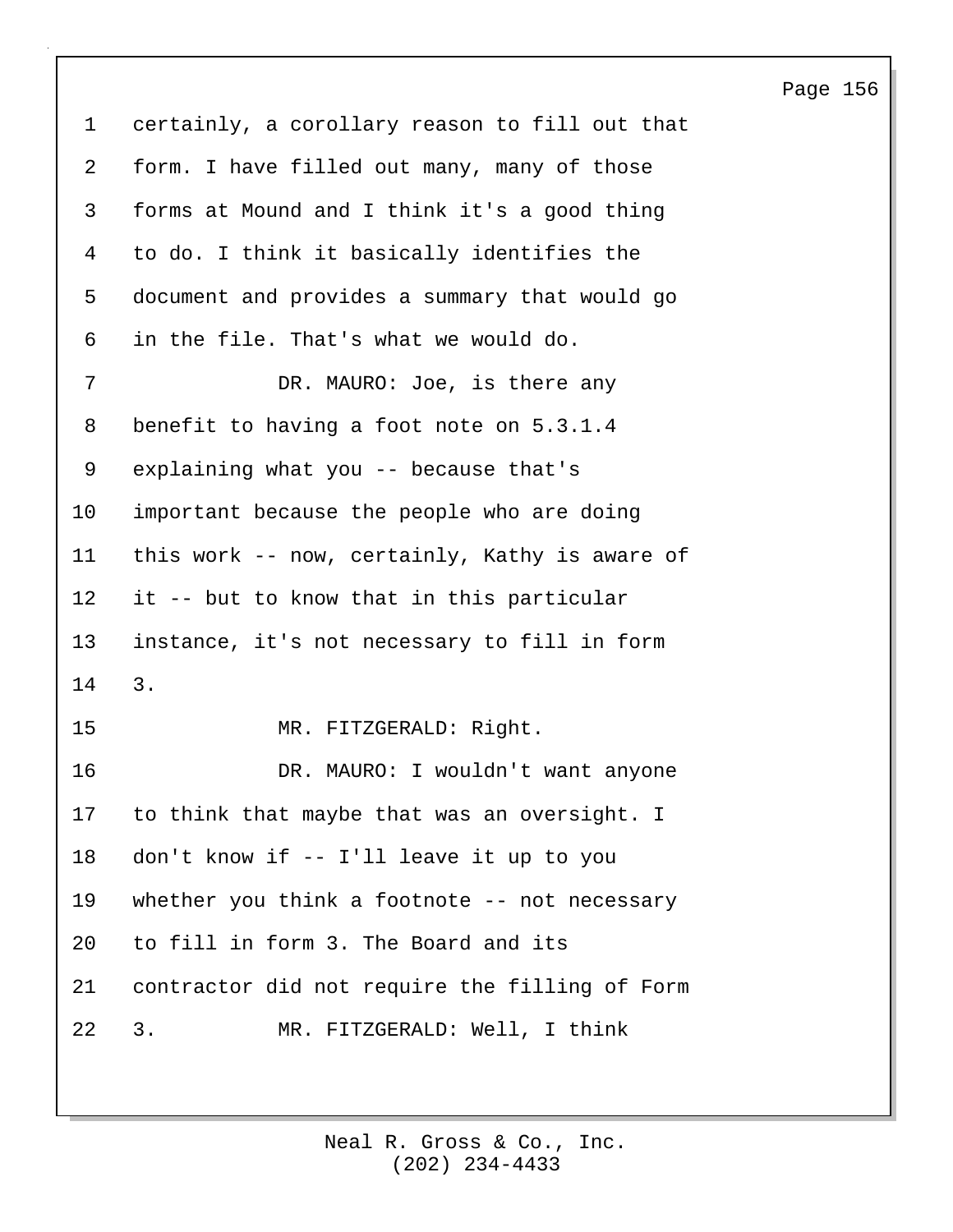1 mention here is that either it's that specific 2 form or it's the same information so I'm not 3 sure.

4 What I would kind of default to 5 just filling out the form -- because I've 6 filled out the form. I think it's fine. But 7 this is, I think, a necessary prelude to 8 putting it up on the O: drive. 9 DR. MAURO: I don't want to leave 10 our people with the -- 11 MR. FITZGERALD: You mean the log 12 sheet? 13 DR. MAURO: I went back. I went 14 back. That's why I said three. Just to let 15 people know that this is something where we 16 are parting ways. There was no need for us to 17 do this unlike NIOSH that does have to do 18 this. 19 MR. CALHOUN: It helps us out. 20 MR. FITZGERALD: We can put a foot 21 note or something like that, a parenthetical 22 thing why.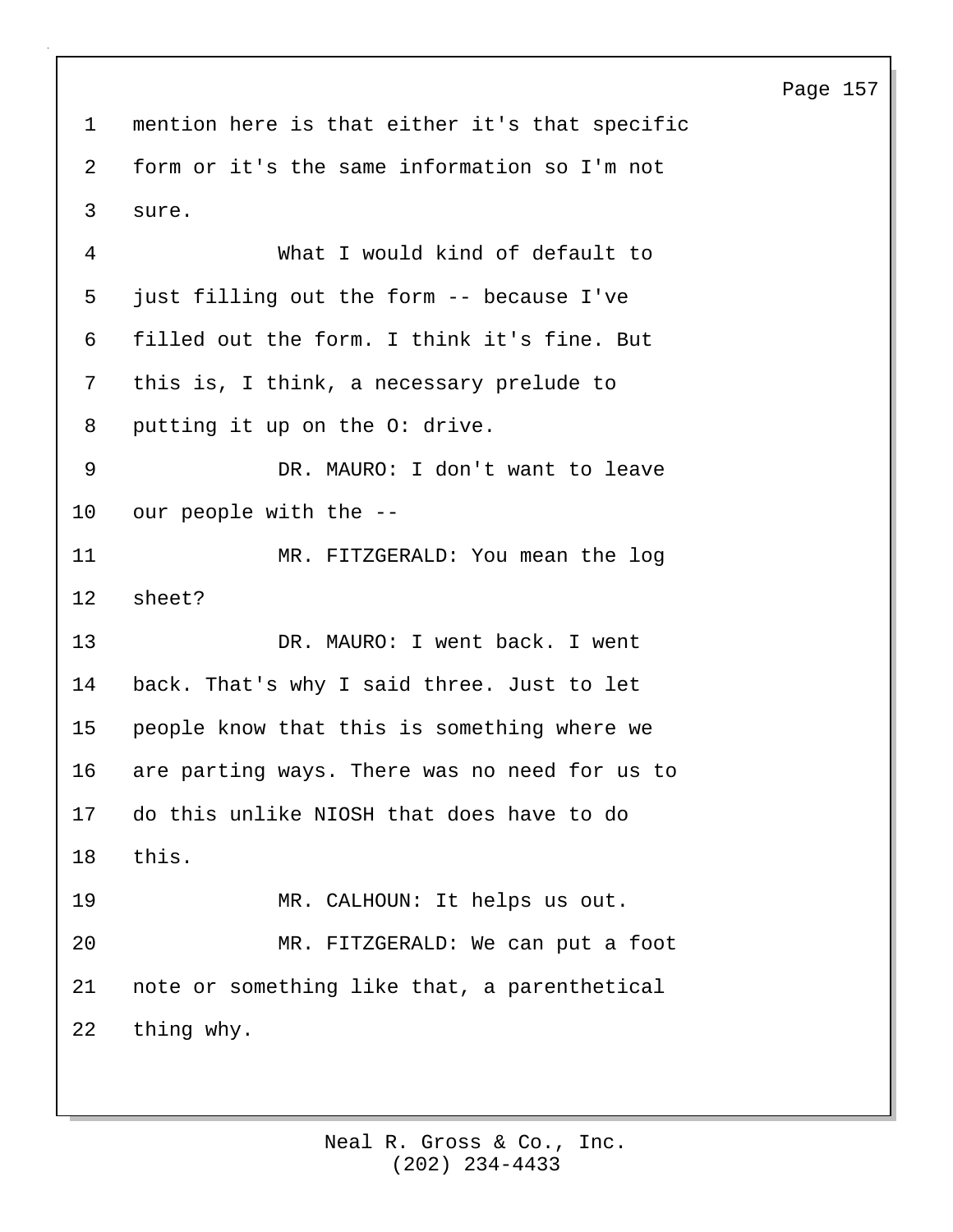1 MEMBER BEACH: So we are aware 2 there's a form, but not necessarily -- 3 DR. MAURO: We don't have to fill 4 this one out. 5 MR. CALHOUN: Yes, because we can 6 look back that form and say, oh, this was in 7 this box. We didn't capture it. Let's go look. 8 And you guys don't have to -- 9 DR. MAURO: We don't have to do 10 that. Right. 11 MR. KATZ: Okay. For the next 12 step, what I was saying for documentation, for 13 capture and coding, for that form, I was just 14 going to suggest you actually just as OCAS 15 did, add an appendix to this so that you 16 complete procedure. You said you're going to 17 leave it. I would just add this in the 18 appendix. It's just useful to have that whole 19 procedure with all its bits and pieces 20 together. 21 MR. FITZGERALD: Okay, and the 22 intent there, again, is uniform entry to the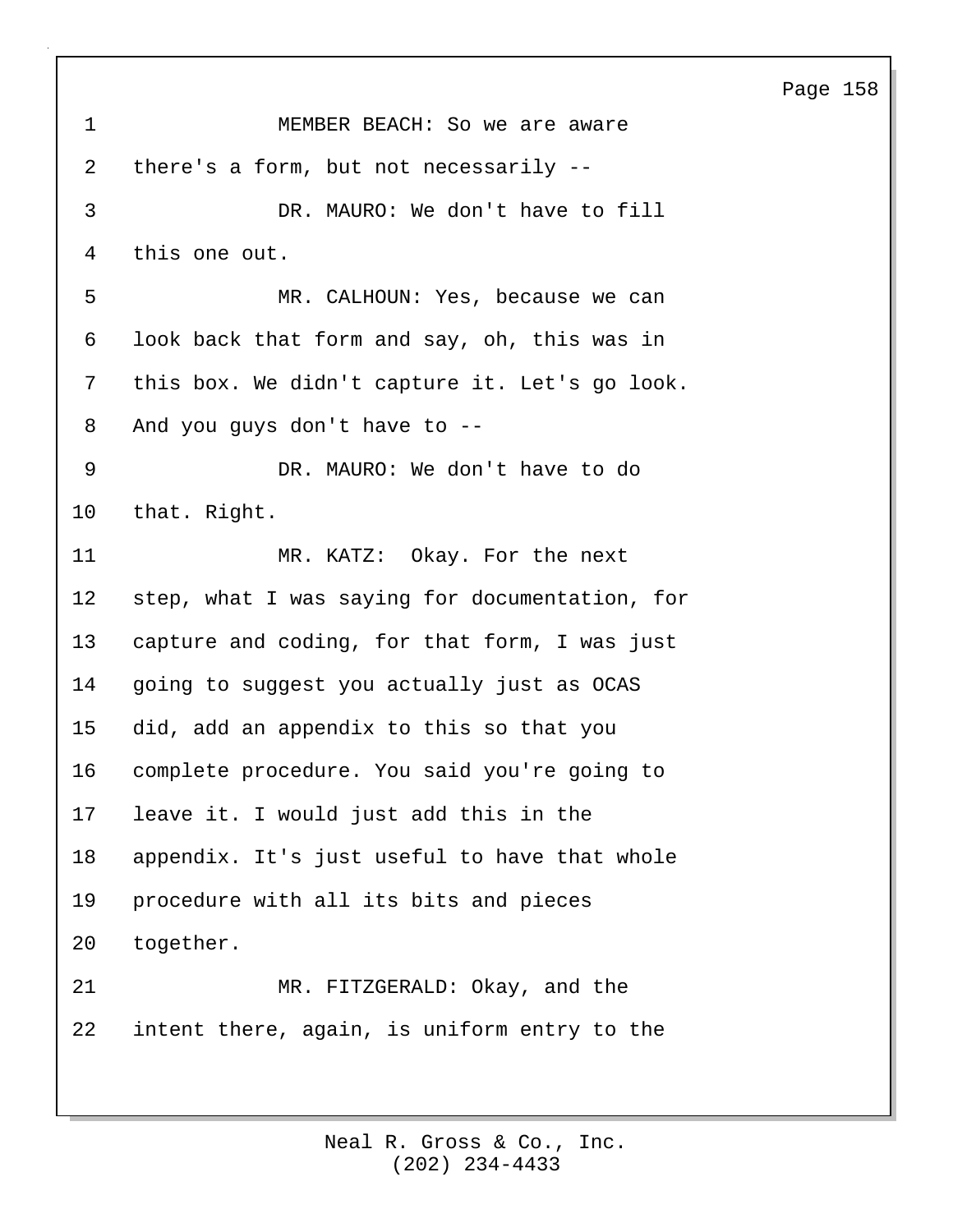1 site research database, so whatever makes or 2 enables that, certainly we would want to do 3 that.

4 Next one, classification review of 5 identified information -- once the information 6 to be captured has been identified, the DOE 7 site folks would coordinate with the site 8 classification officer to review the 9 information by necessary security markings. 10 As necessary, each document data 11 set for it is captured, so we know that we're 12 dealing with classified documents. We shift to 13 fielding unclassified documents. We shift 14 directly to SC&A. I think that's pretty much 15 a mirror. 16 MEMBER PRESLEY: Can I -- are we 17 through with that section? 18 MR. FITZGERALD: No. 19 MEMBER PRESLEY: Before we go 20 forward, I would like to back up to 5.3.1.1, 21 please. 22 MR. FITZGERALD: Okay.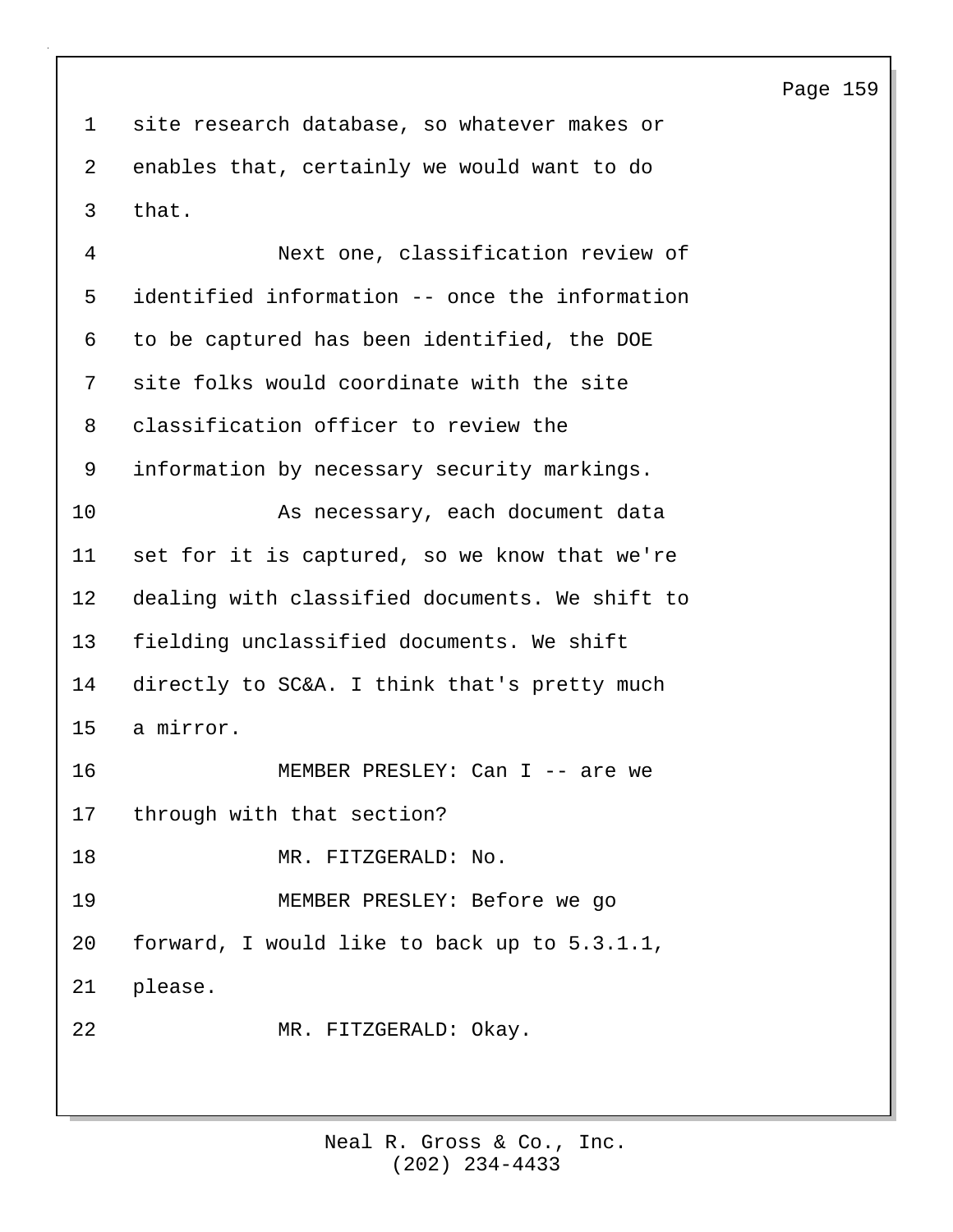1 MEMBER PRESLEY: In your initial 2 thing -- I'll let you go through this because 3 I don't see it anywhere -- it says that the 4 Advisory Board point of contact or their TSC 5 designee will meet with the NNSA/DOE site 6 classification office. 7 I would like that the contractor

8 classification office be added to that. I'll 9 tell you why. A lot of times, your site 10 classification office, your DOE -- and Joe, I 11 think, will back me up on this --that your 12 people that are your contractor office are the 13 people that know more about the documents. 14 They know where they might be found. They know 15 the different names, a whole lot more than 16 NNSA/DOE contract classification officer will. 17 MR. FITZGERALD: Yes. 18 MEMBER PRESLEY: And they certainly 19 will know a lot of times more than that person 20 who's working in your document accountability 21 group that knows how to put a box on a shelf, 22 but he or she doesn't know what's in that box.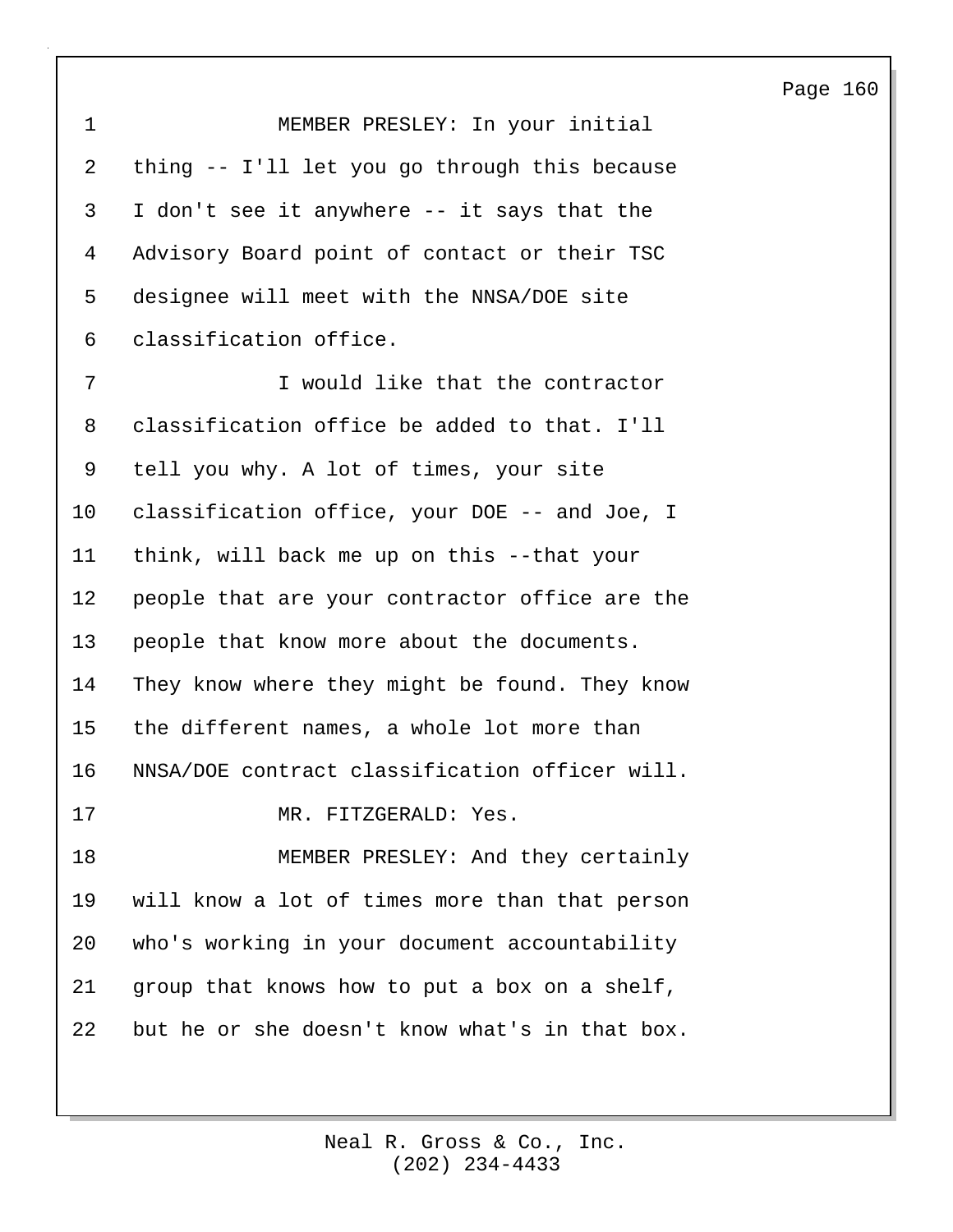| 1                 | So it might be to everybody's                   |
|-------------------|-------------------------------------------------|
| 2                 | advantage if they work also with site           |
| 3                 | contractor there.                               |
| 4                 | MR. FITZGERALD: Yes. I think what               |
| 5                 | we could do is just say NNSA/DOE/contractor.    |
| 6                 | Depending on the site, you would go down        |
| 7                 | through that hierarchy and -- I agree. I mean,  |
| 8                 | it would be useful to talk to the contractor    |
| 9                 | or laboratory.                                  |
| 10                | MEMBER PRESLEY: As you know, it's               |
| 11                | a whole lot easier to talk to the staff         |
| $12 \overline{ }$ | classification officer than it is to the one    |
| 13                | over at DOE.                                    |
| 14                | MR. FITZGERALD: Oh, yes. In fact,               |
| 15                | that's who we interacted with when we were at   |
| 16                | Y12 last month.                                 |
| 17                | CHAIRMAN CLAWSON: We still have to              |
| 18                | go through DOE.                                 |
| 19                | MEMBER PRESLEY: Right. You still                |
| 20                | have to do it. It's still a chain of command.   |
| 21                | MR. FITZGERALD: That's why I say -              |
|                   | 22 - I sort of put the chain of command down. I |
|                   |                                                 |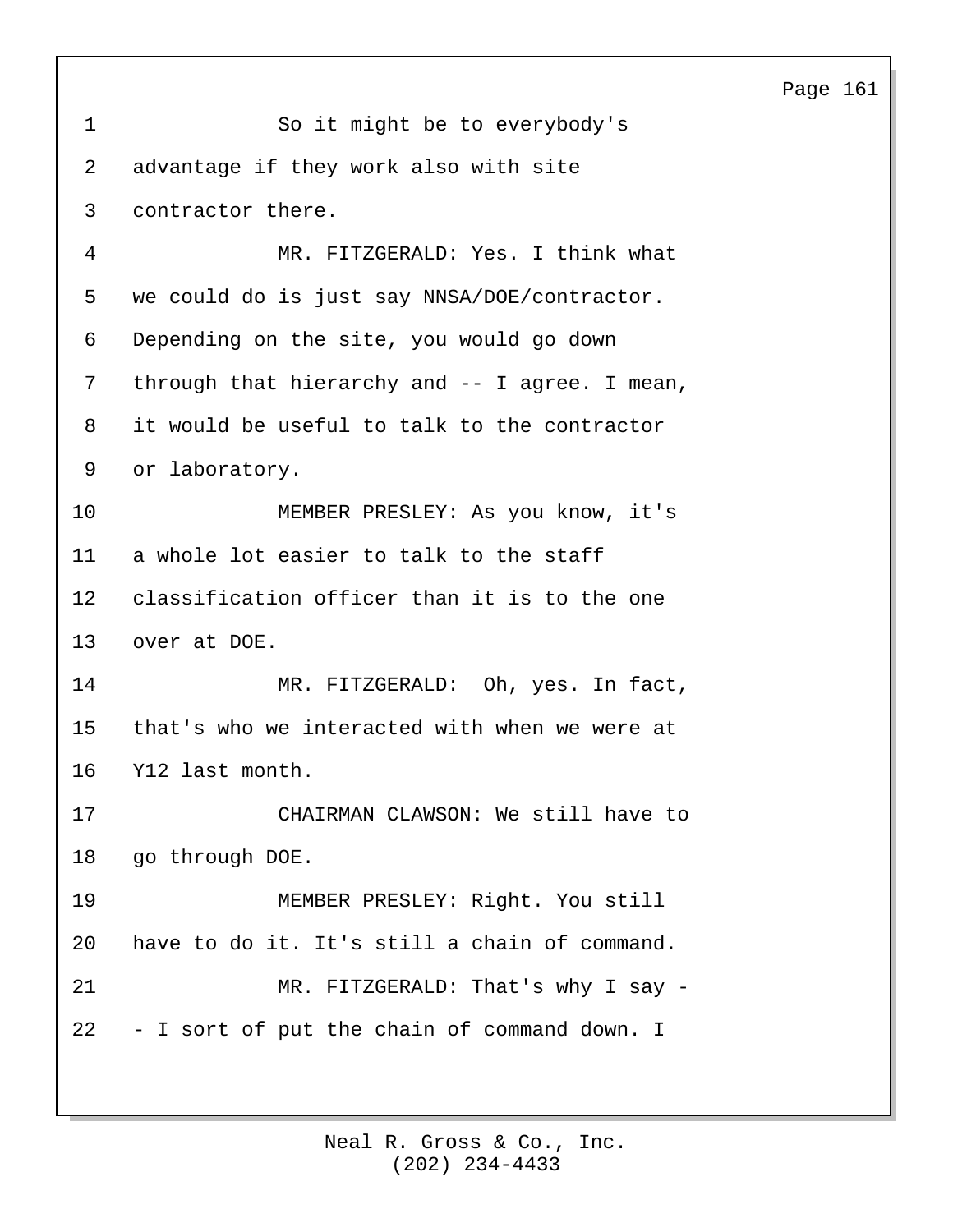1 just added slash contractor because to get to 2 the contractor, we had to touch those bases 3 anyway.

4 But I agree. I think the 5 contractor should be listed after a hashmark, 6 as another -- Actually, as the end point. 7 Thank you, Bob. And we had very good support 8 from the contractor security guy at Y12. 9 5.4. on data capture -- now, this 10 gets to be more explanatory of practice and 11 just bear with me here. This gets into a 12 little more detail because we wanted to 13 memorialize how we were doing things. This is 14 an area where comments are welcome, of course. 15 This is what we're doing. 16 Site data capture -- some 17 coordination between the Advisory Board POC -- 18 in this case, it's SC&A -- and the DOE site 19 POC is necessary as is advanced coordination 20 with NIOSH. This is, again, data capture. 21 As with the initial request, there 22 are two basic methods for which the review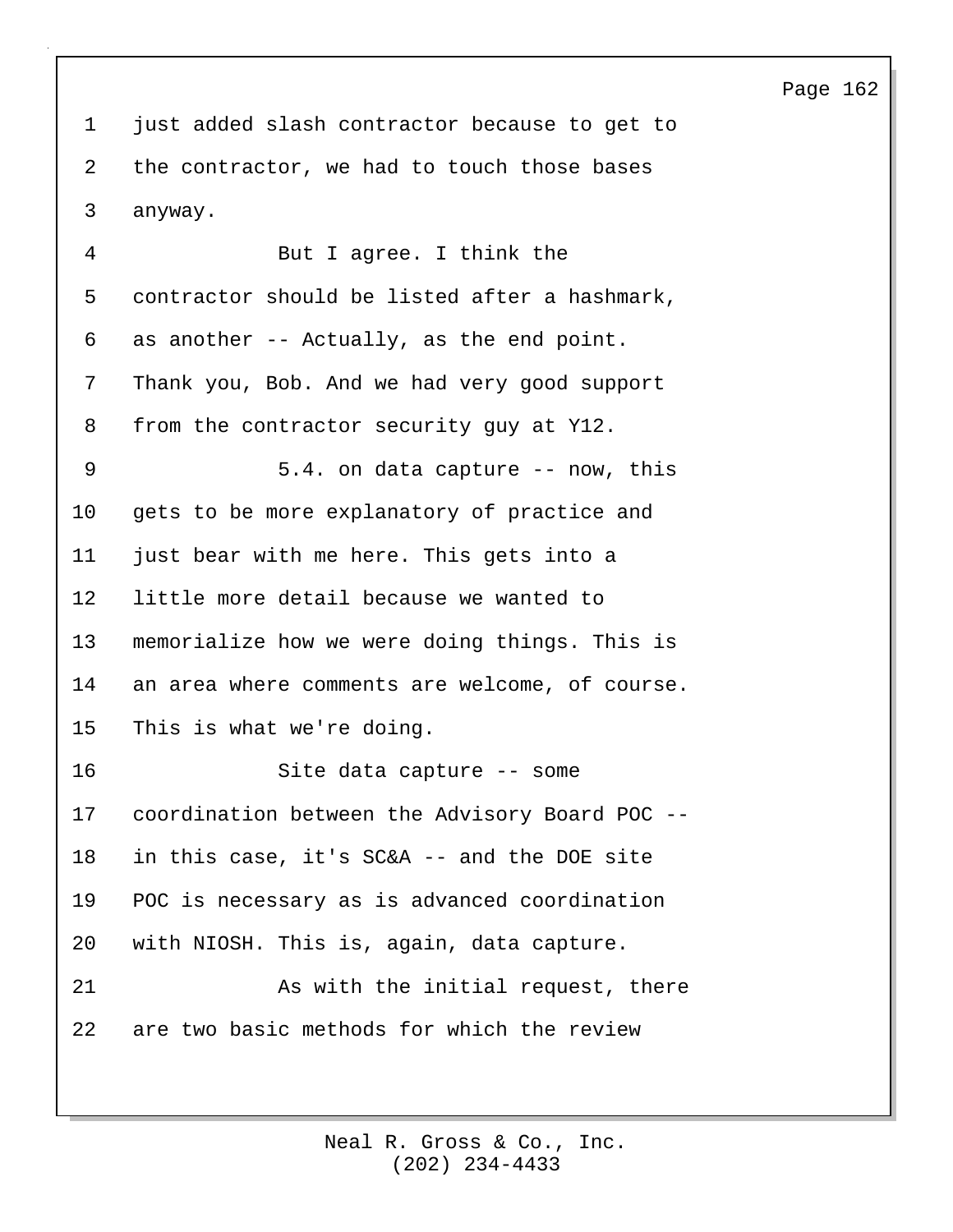1 data can be captured. First is that DOE 2 provides either a hard copy of the 3 appropriately marked information and SC&A 4 scans or captures that information.

5 The second is that the site itself 6 -- this is the DOE site personnel -- scan the 7 information and provide an electronic copy. 8 This is where I had said earlier that there's 9 an issue of how we go about doing that. This 10 lays out the options.

11 Where scanning equipment and/or 12 resources are not available to the Advisory 13 Board SC&A -- and again, that's if in fact we 14 don't have capabilities -- documents would be 15 forwarded to either NIOSH or DOE Depending on 16 who might be able to scan those.

17 With Larry's comment, I guess we 18 could indicate that if we weren't able to do 19 it locally, we could forward hard copies to 20 NIOSH.

21 1 I think the number of documents 22 would be, hopefully, smaller than one would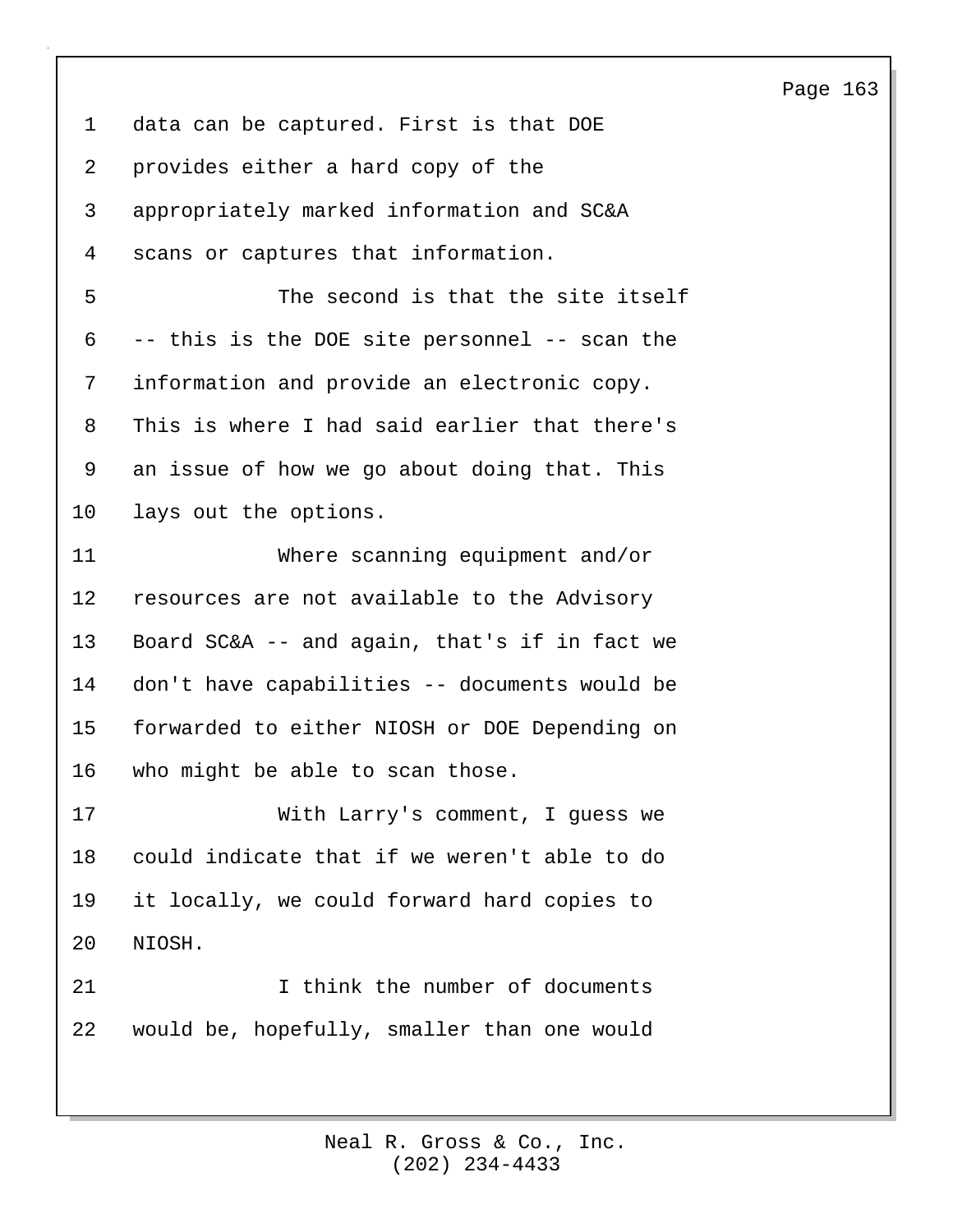1 expect just because if we had done the 2 baselining right, these would be documents, in 3 addition to those already collected by NIOSH 4 and ORAU and would presumably be valuable to 5 go ahead and put on the O: drive. So these 6 would be the delta, the additional documents. 7 Original documents would be 8 returned. Obviously, we would keep the 9 originals and they'd be put up in electronic 10 form. 11 Now, we don't have scanning 12 equipment, but I think this is solvable one 13 way or the other. 14 MR. KATZ: My only suggestion is 15 that you may want to just look at the OCAS 16 procedure again, which was very clear about 17 the scanning situation and see if you want to 18 adapt that just to -- or if you want to stay 19 with us and just sort of stream the narrative 20 a little. 21 MR. FITZGERALD: I think the 22 narrative is fine. I think maybe as an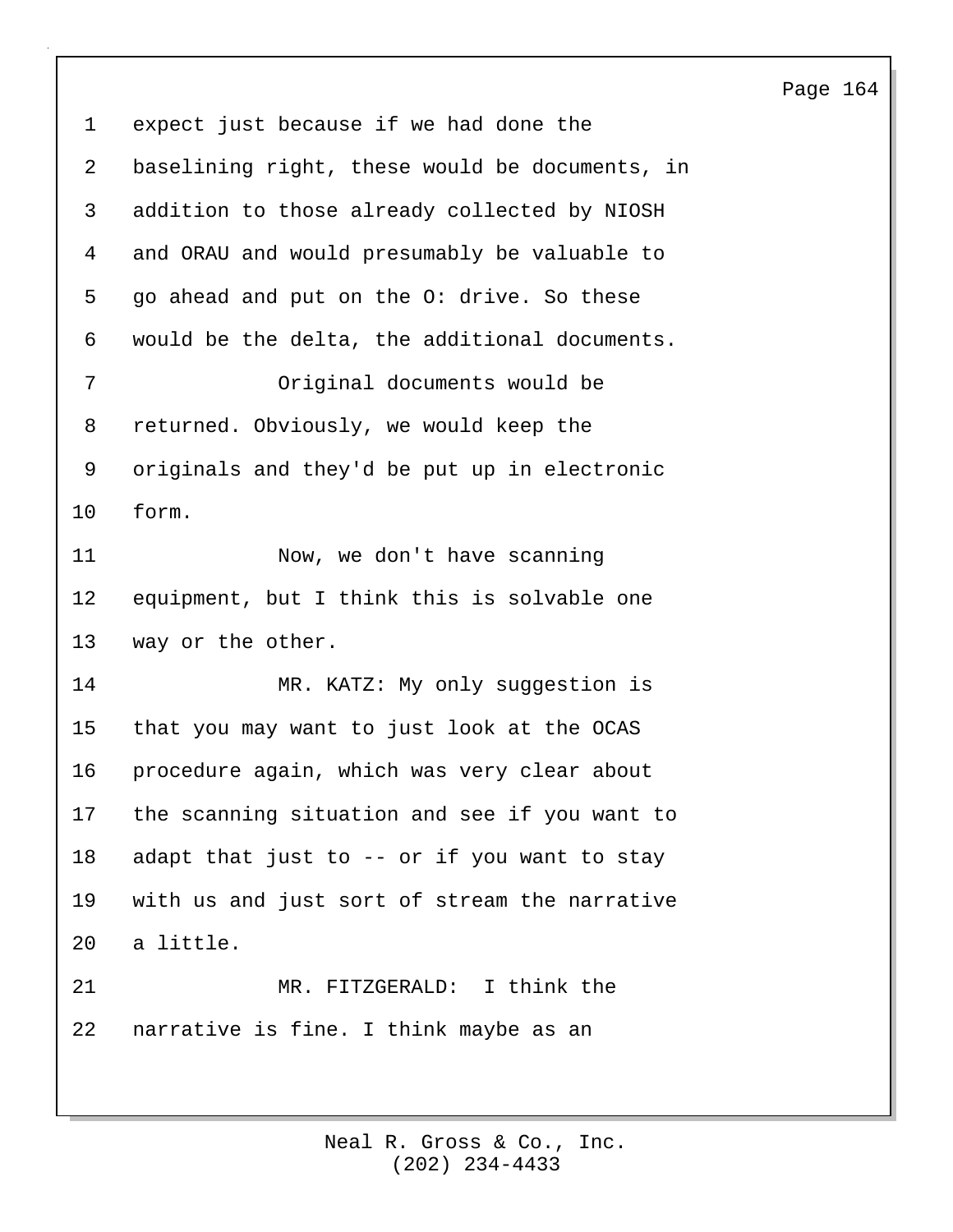1 appendix or something just so the SC&A folks 2 understand what the scanning process is and 3 what the OCAS requirements are to receive 4 documents because I think there was something 5 in there about providing the assurance that -- 6 for example, if the interviewee gave us 7 documents, they would have to be screened by 8 DOE prior to submitting them to OCAS for 9 scanning, just simply because you wanted to 10 make sure that they were ruled unclassified, 11 not UCNI. So there are some of those steps 12 that I think have to be clarified, which would 13 be clarified in the appendix. 14 MEMBER PRESLEY: You all know this 15 is a problem if you got to take it to the DOE 16 site. If you take the scanner in -- that thing 17 sitting right there -- you're opening a can of 18 worms. 19 MR. FITZGERALD: I think in those 20 cases, DOE probably wouldn't let you. You'd 21 have to use their scanning equipment. 22 MEMBER PRESLEY: Yes. Make sure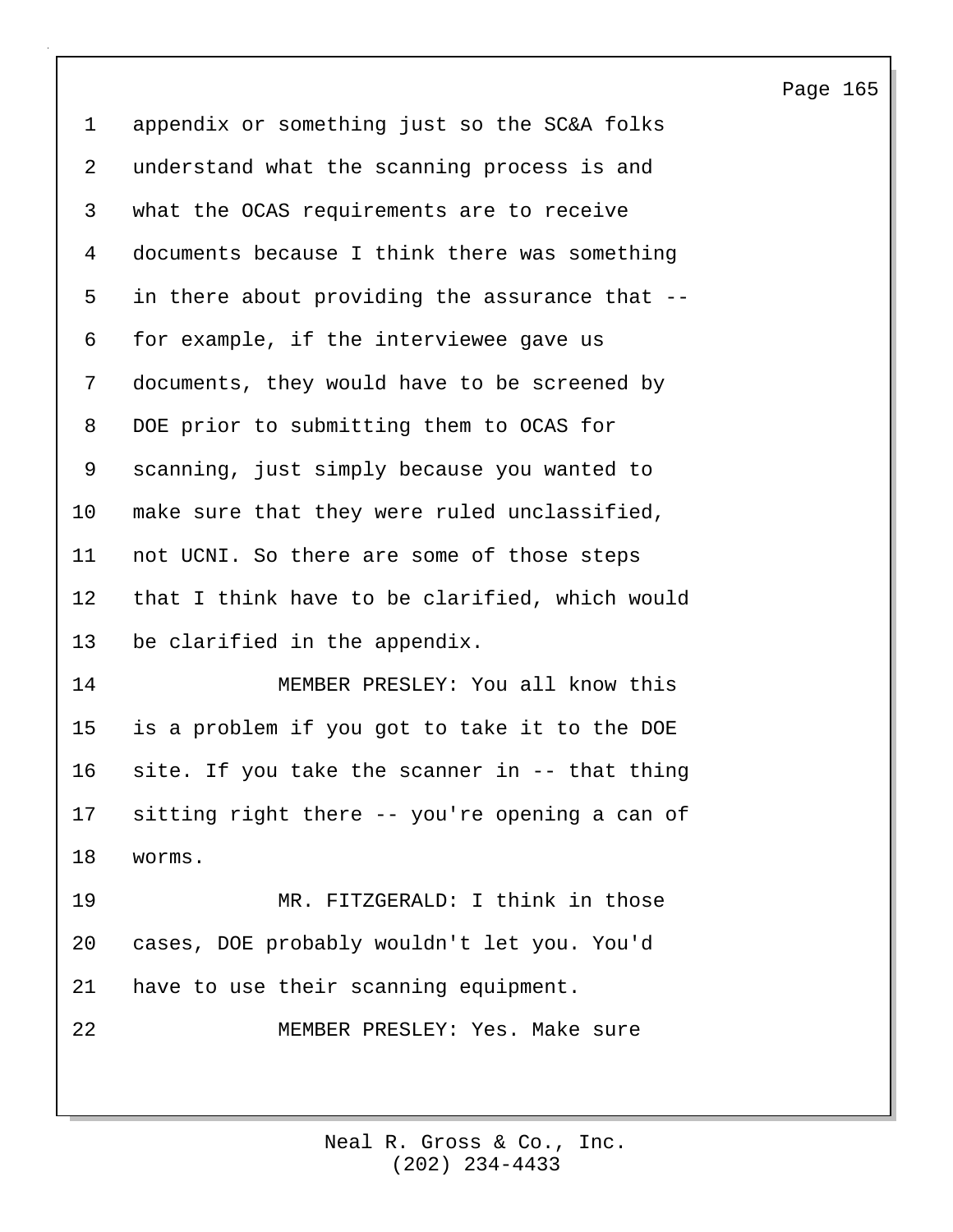1 that they've got the equipment up front and 2 have people to do it each time you visit. 3 MR. KATZ: Joe, my point is just 4 that if you look at the OCAS procedure, it's 5 actually not elaborate. It's very brief. I 6 mean, I wouldn't put an appendix to this sort 7 of thing. There's so little to append, but if 8 you want to incorporate that, you could -- 9 MR. FITZGERALD: Well, there is 10 actually -- it's very simple, but I think it's 11 easier to follow than just the narrative. 12 MR. KATZ: Okay. 13 MR. FITZGERALD: No, but certainly, 14 with the discussion we've had today on -- and 15 this is more of a logistics issue. We agree 16 they need to be scanned. To the extent that 17 NIOSH is going to take hard copy, then we can 18 lay out the procedures and follow the OCAS 19 procedure for submitting documents for 20 scanning. 21 CHAIRMAN CLAWSON: How about if we 22 stop for lunch?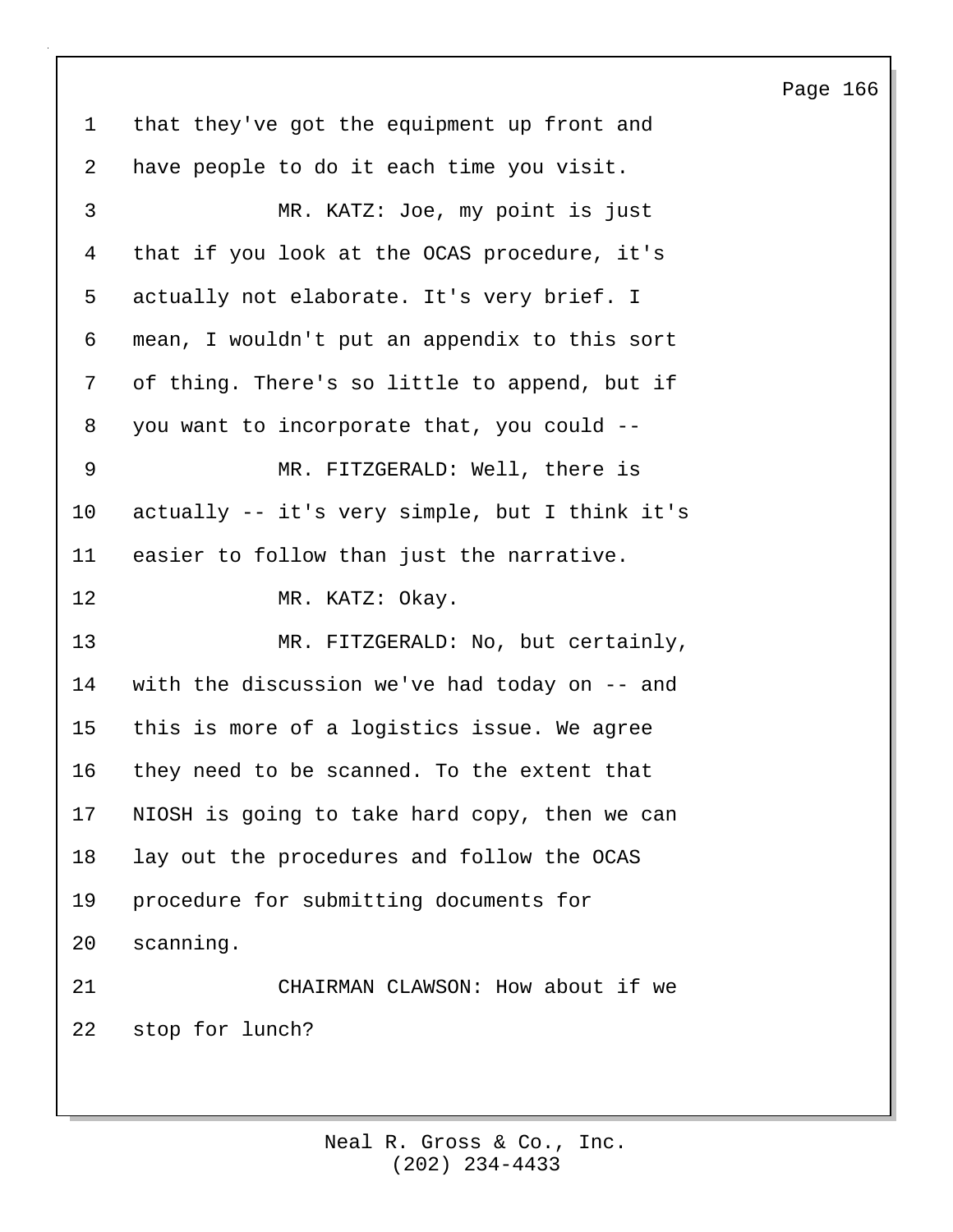Page 167 1 MR. FITZGERALD: Actually, I was 2 going to suggest that when we get to 3 interviews, that's a good place. 4 CHAIRMAN CLAWSON: Okay. 5 MR. FITZGERALD: And interviews is 6 next. Any other questions on the actual data 7 capture, the document capture at the site? 8 We're done with that now. We're going on to 9 interviews, the next set of paragraphs. 10 So just for the benefit of the 11 people on the phone, there's two parts to this 12 procedure. One deals with data access, 13 information at the site, records, what have 14 you. The second piece deals with how 15 interviews would be conducted. We're at the 16 juncture between those two parts now. 17 So I guess your suggestion is to 18 break now. 19 CHAIRMAN CLAWSON: Yes. Why don't 20 we break for lunch? 21 MR. KATZ: So probably we are going 22 to break for lunch?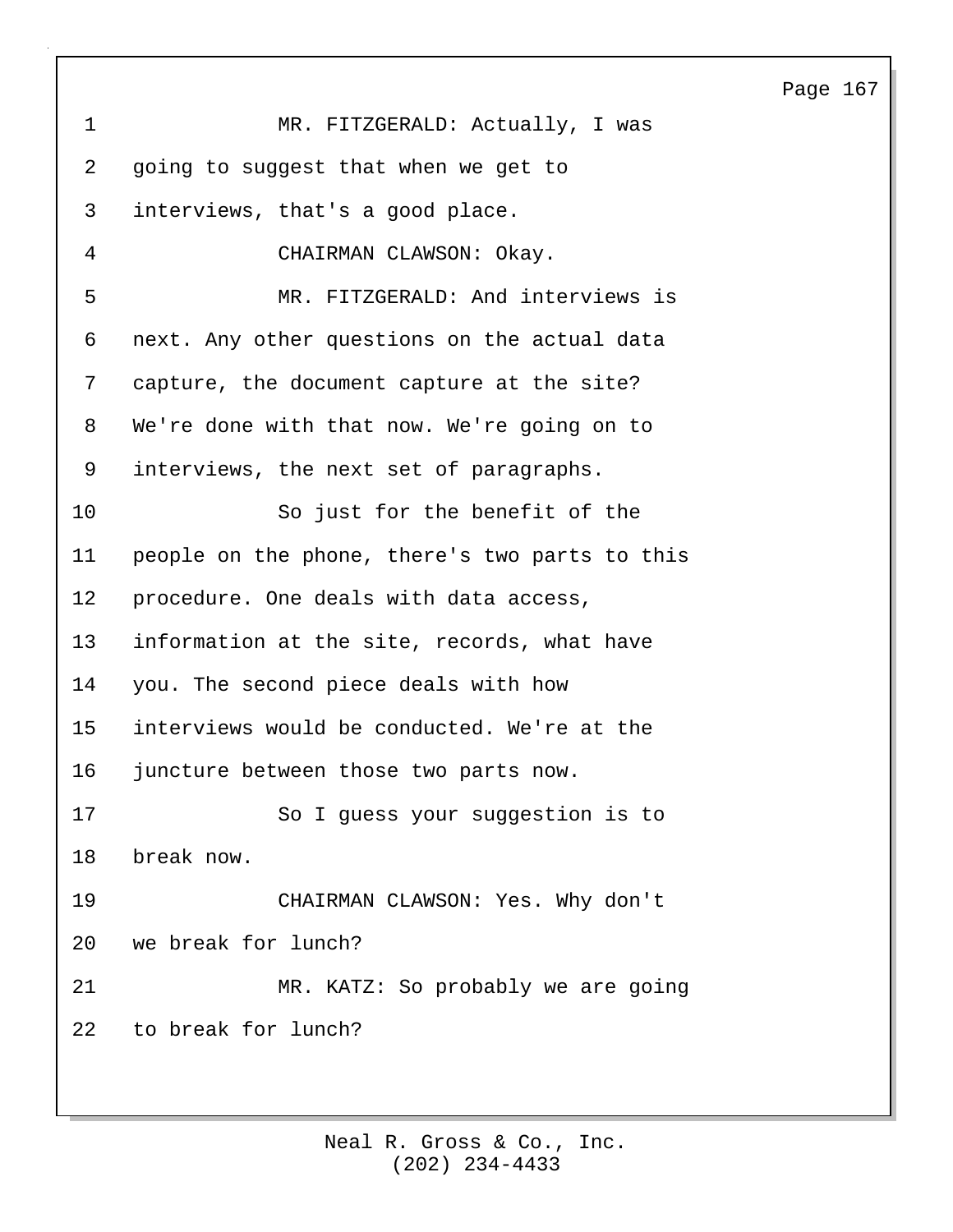| 1              | CHAIRMAN CLAWSON: Yes, we are.                 |
|----------------|------------------------------------------------|
| $\overline{a}$ | MR. KATZ: So for everyone on the               |
| 3              | phone, it's almost 12:30, so I think we'll     |
| 4              | break till 1:30 and then re-establish the      |
| 5              | line. Thank you, everybody.                    |
| 6              | (Whereupon, the above-entitled                 |
| 7              | matter went off the record at 12:27 p.m. and   |
| 8              | resumed at $1:30$ p.m.)                        |
| 9              | MR. KATZ: So this is the Advisory              |
| 10             | Board on Radiation Worker Health and we're re- |
| 11             | convening after lunch. It's the working group  |
| 12             | developing the Board's security plans so we're |
| 13             | compliant with DOE security plan.              |
| 14             | Joe, you can just pick up where                |
| 15             | you left off.                                  |
| 16             | MR. FITZGERALD: Okay. Yes, just                |
| 17             | again, we left off with the heart of the       |
| 18             | procedure that dealt with data access at the   |
| 19             | sites and we're picking up now on the latter   |
| 20             | portion that deals with conduct of interviews. |
| 21             | I'm just going to, again, walk                 |
| 22             | through this, particularly for the benefit of  |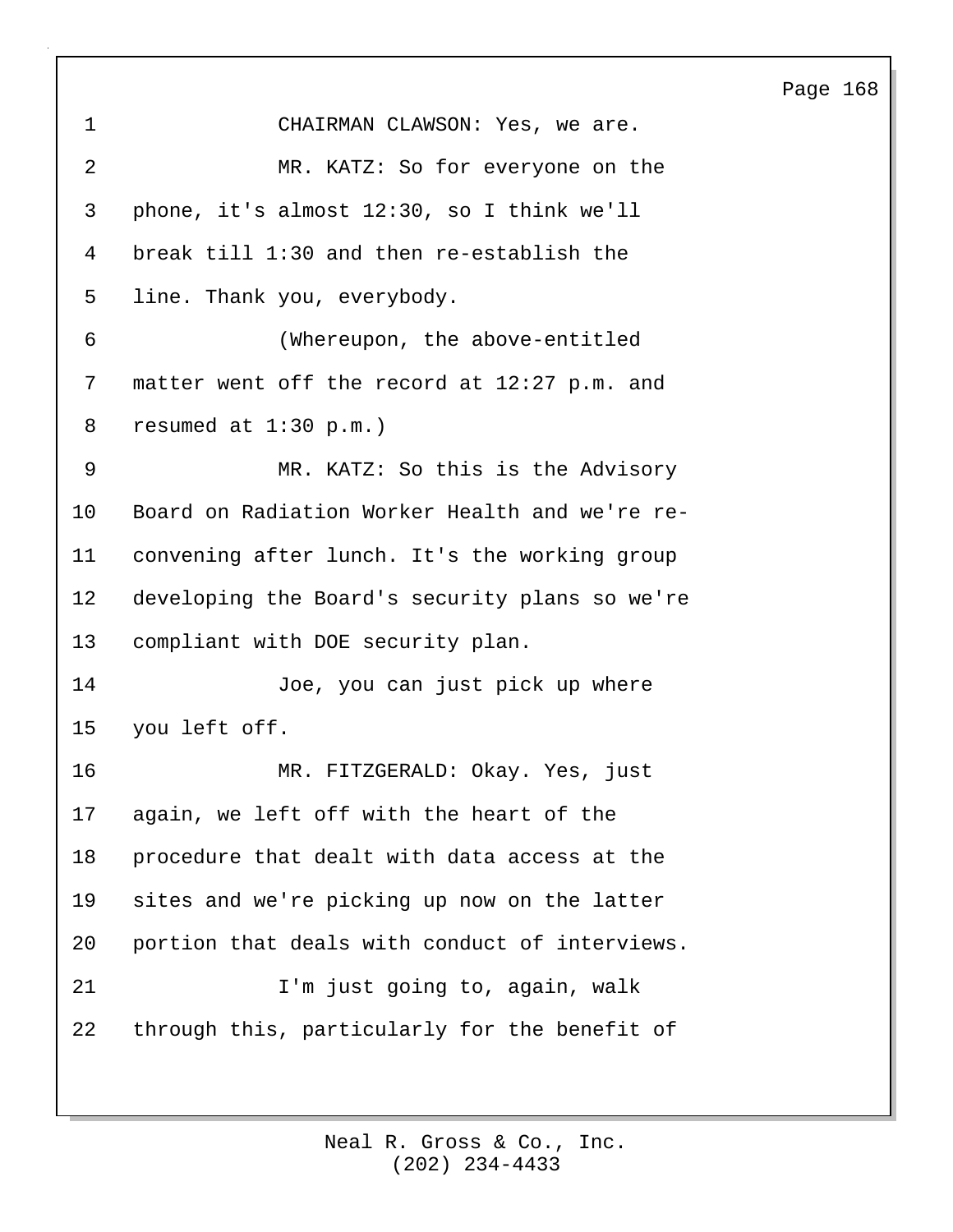1 the folks on the phone that don't have the 2 written procedures in front of them.

3 In support of site profiles or SEC 4 reviews, we have interviewed -- and this is 5 pretty much in practice -- current and former 6 workers who have information that would be of 7 benefit to the review.

8 It's been a fundamental part of 9 what we do. We do it very much as a foundation 10 for the later analysis.

11 The only difference between the 12 conduct and the interview of a former worker 13 and a current worker is the current worker 14 typically requests the interview be conducted 15 during the work hours and we do have to make 16 arrangements. They, in fact, are compensated 17 by the contractor they work for so there are 18 some implications there.

19 So we pretty much deal with the 20 DOE site POC to establish where we would have 21 that interview and how they would participate. 22 Of course, participation of those interviews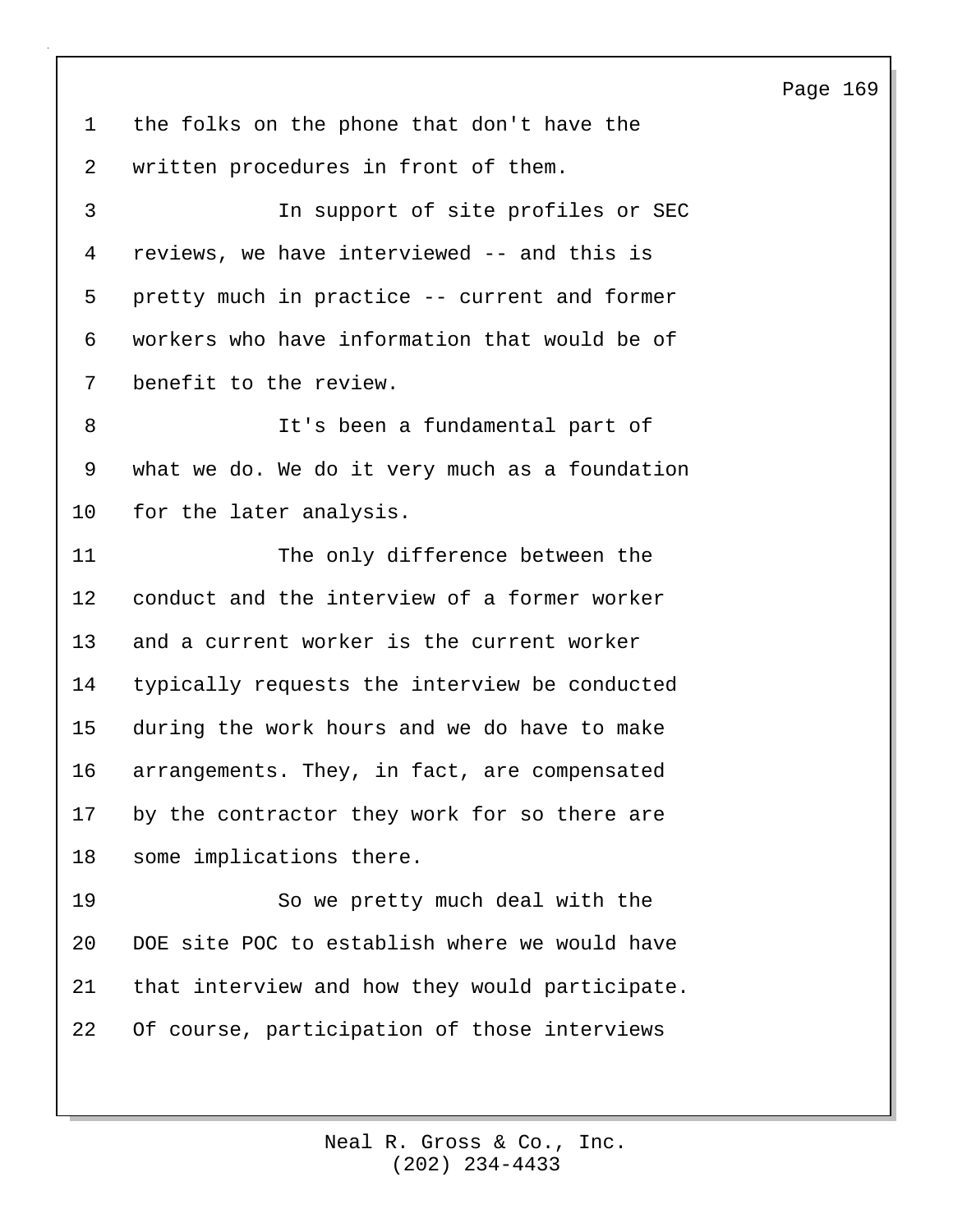1 is voluntary and there's no requirement for 2 them to sit down with us, but typically, we do 3 make the invitation and go from there. 4 Anyway, we go through the process 5 -- and this, again, tracks what I think was in 6 PROC-010 with maybe a couple of differences. 7 Again, these differences are more for the 8 elaboration based on our experience at the 9 site. 10 Kathy has done a lion's share of 11 our interviews, so she contributed a lot to 12 laying this out. 13 I think there's some new issues we 14 might want to get into as well. When 15 conducting the interviews with workers at the 16 DOE sites, one issue is that we have to be 17 very careful about the sensitivity of the 18 information that's conveyed to us. 19 Whether it's a former worker or a 20 current worker, that they work at a site with 21 sensitive information -- we treat the 22 information we receive as potentially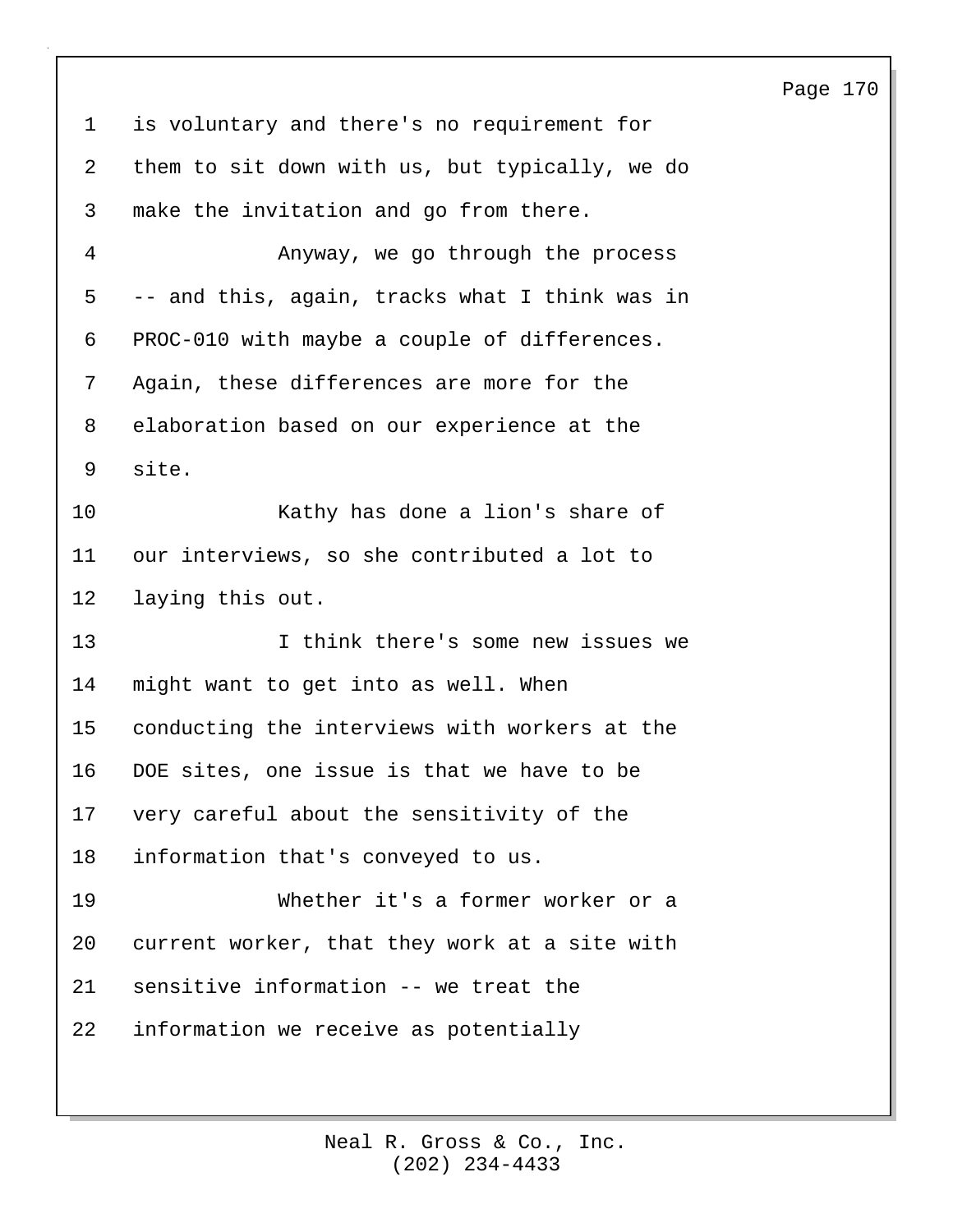1 sensitive and without condition. Those notes 2 are given to the classification reviewers 3 immediately before we leave the site. They 4 don't leave the site with us. They are left 5 with the security people who screen the notes 6 and if necessary, do redactions before we 7 would get the notes back. 8 So I want to make sure that's 9 clear that that's part of the process that we 10 go through and certainly, the same process 11 that NIOSH and ORAU go through. 12 We notify the workers when we 13 interview them that that's the case -- that in 14 fact, because of the classification 15 procedures, those notes, even though they're 16 supporting our review, do cycle through the 17 classification review process at the DOE site 18 in question. 19 DR. MAKHIJANI: Now, are you 20 talking about classified reviews in this case? 21 MR. FITZGERALD: No. Anything that 22 we would get, regardless of the site, if it's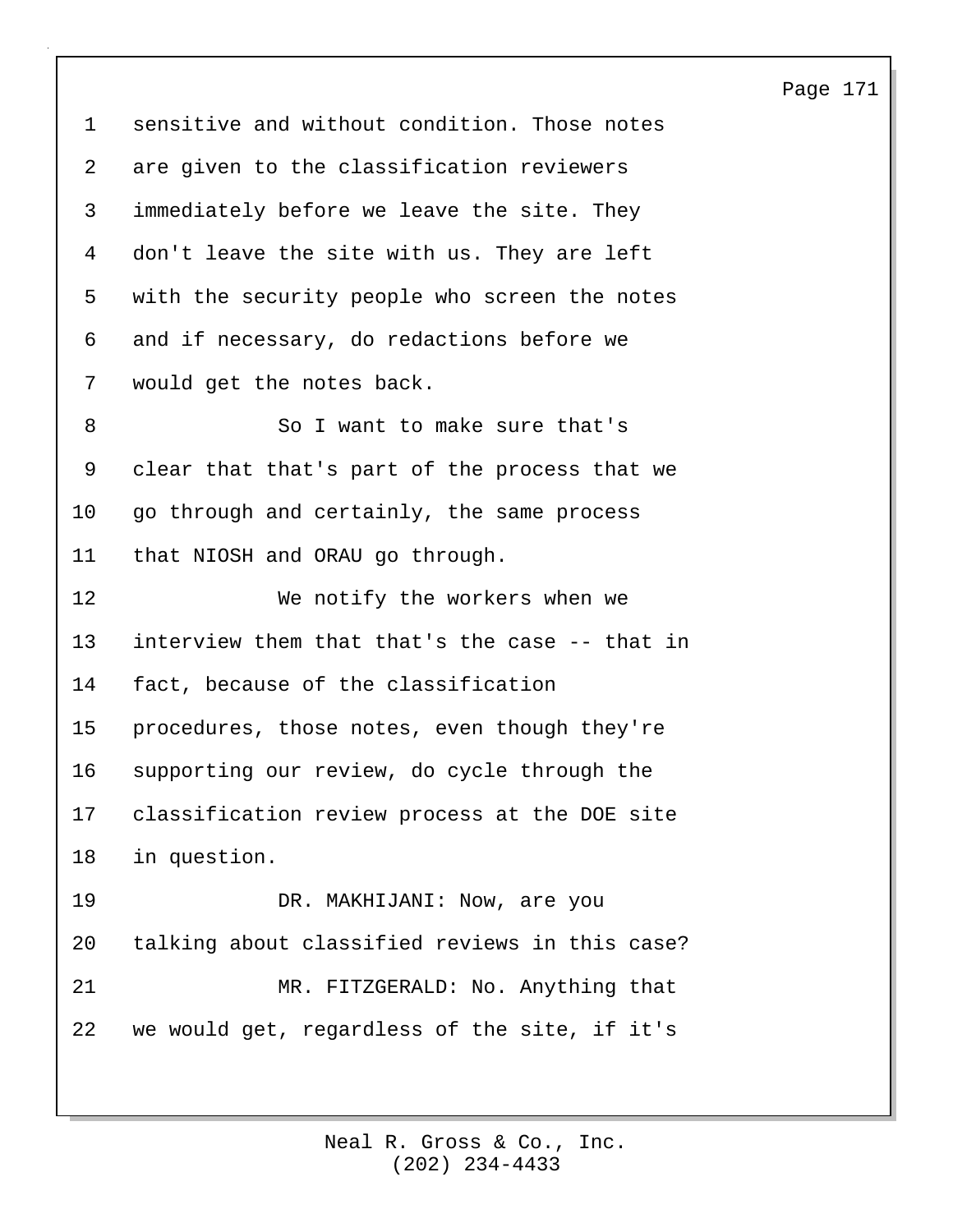# 1 an interview, we treat everything we receive 2 in terms of information and what we record as 3 notes as potentially classified. 4 DR. MAKHIJANI: We send everything 5 for review, but we send it later on when we 6 actually compile the notes. 7 MR. FITZGERALD: No, any -- well, 8 let me put it this way. Any notes that are 9 recorded at the site, when you're doing the 10 interview at the site -- 11 DR. MAKHIJANI: At the site, okay. 12 MR. FITZGERALD: At the site, they 13 stay at the site. In fact, the site has a 14 means to review. 15 Some sites do not. In fact, they 16 don't exist anymore, in which case, we would 17 send it to whoever DOE indicates we should 18 send it to. 19 DR. MAKHIJANI: Right. 20 MR. FITZGERALD: There's procedures 21 for how you package that and send it. I think 22 the SOP is that everything we collect in the

### Page 172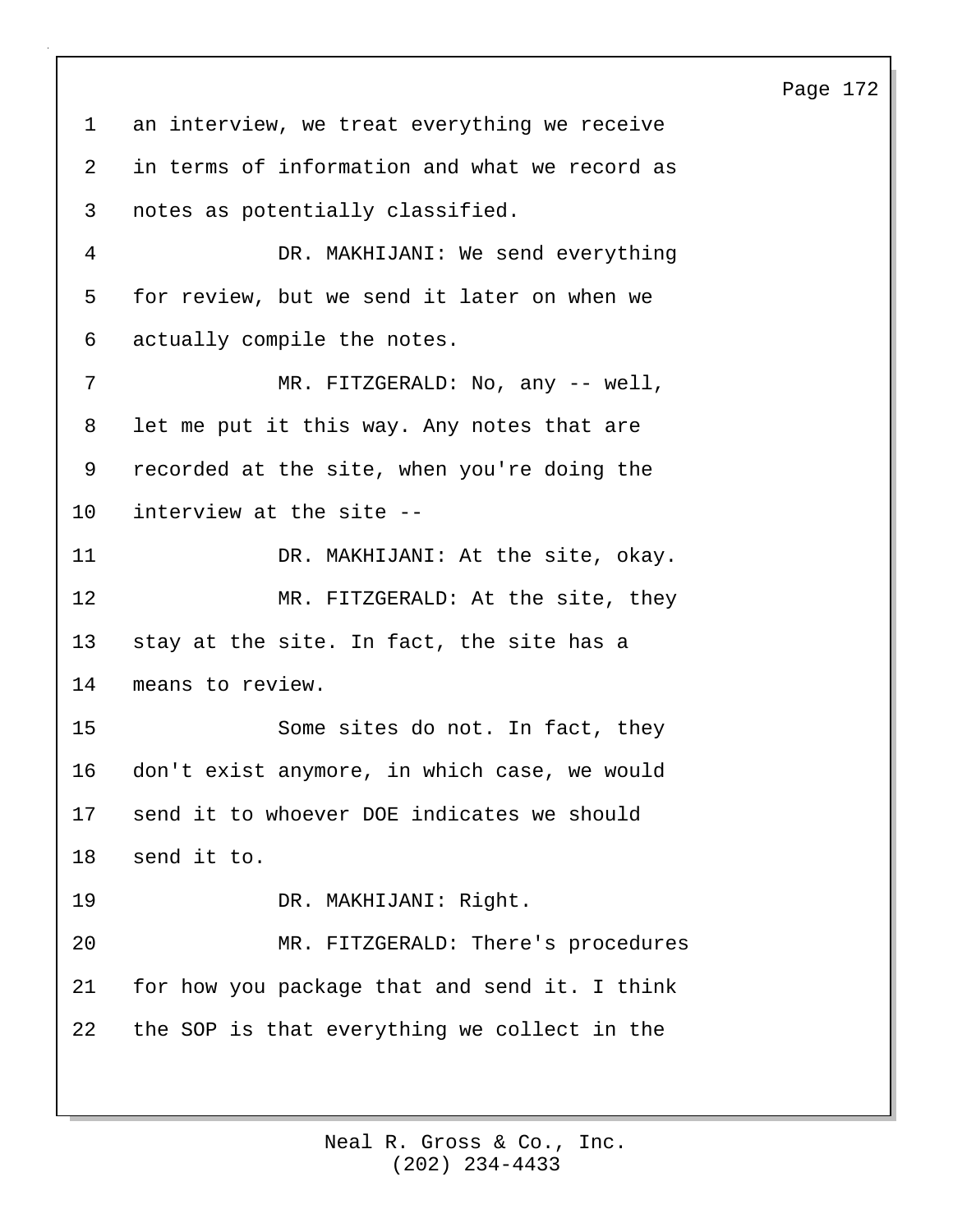1 way of notes and record in the way of notes is 2 directed to DOE before we would use those 3 notes further.

4 DR. MAKHIJANI: Right. 5 MR. FITZGERALD: Yes. And there's 6 certainly other advance notifications that we 7 lay out. Certainly, there's the Privacy Act 8 requirements that we have to abide by and if, 9 in fact, there's the potential -- I mean, 10 other than the presumed potential but actual 11 potential for classified information, there's 12 always the option to do the interview at a 13 secure site.

14 Now, for a weapons facility or 15 NNSA site, we would take a step further and 16 just do all the interviews in a secure 17 location just because the workers, in a lot of 18 cases, held few clearances or certainly the 19 site itself had classified information 20 associated with it. So we would just take a 21 step of having the interviews in the first 22 place in a secure area.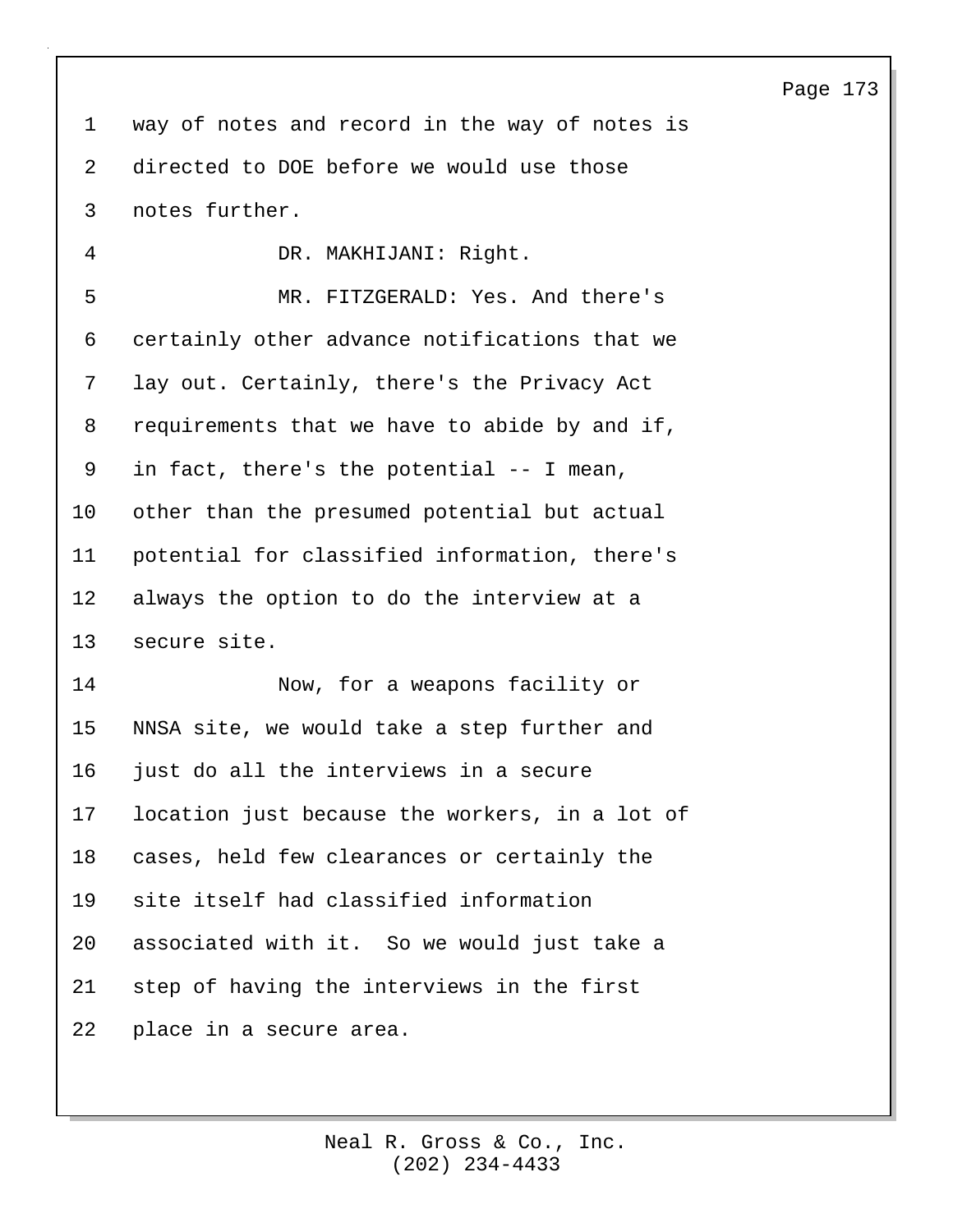| $\mathbf{1}$ | One issue that has come up and                 |
|--------------|------------------------------------------------|
| 2            | actually, what we have in the procedure pre-   |
| 3            | dates a lot of the dialogue on this question   |
| 4            | of anonymity. In the past, we have been open   |
| 5            | to a worker who really didn't want his name    |
| 6            | associated with the information that they were |
| 7            | conveying to us and we would both leave the    |
| 8            | name out as well as summarize the overall      |
| 9            | interview so that really, there wasn't even    |
| 10           | any specific information from that interview   |
| 11           | itself. It was all sort of conglomerated into  |
| 12           | a summary.                                     |
| 13           | However, with more thinking about              |
| 14           | this, clearly -- and we have done both         |
| 15           | classified, unclassified sites -- clearly,     |
| 16           | with the advent of submission of all interview |
| 17           | notes to DOE for review, there is that         |
| 18           | potential that there may be some sensitive     |
| 19           | information identified in one of the sets of   |
| 20           | interview notes.                               |
| 21           | Of course, DOE always would follow             |
| 22           |                                                |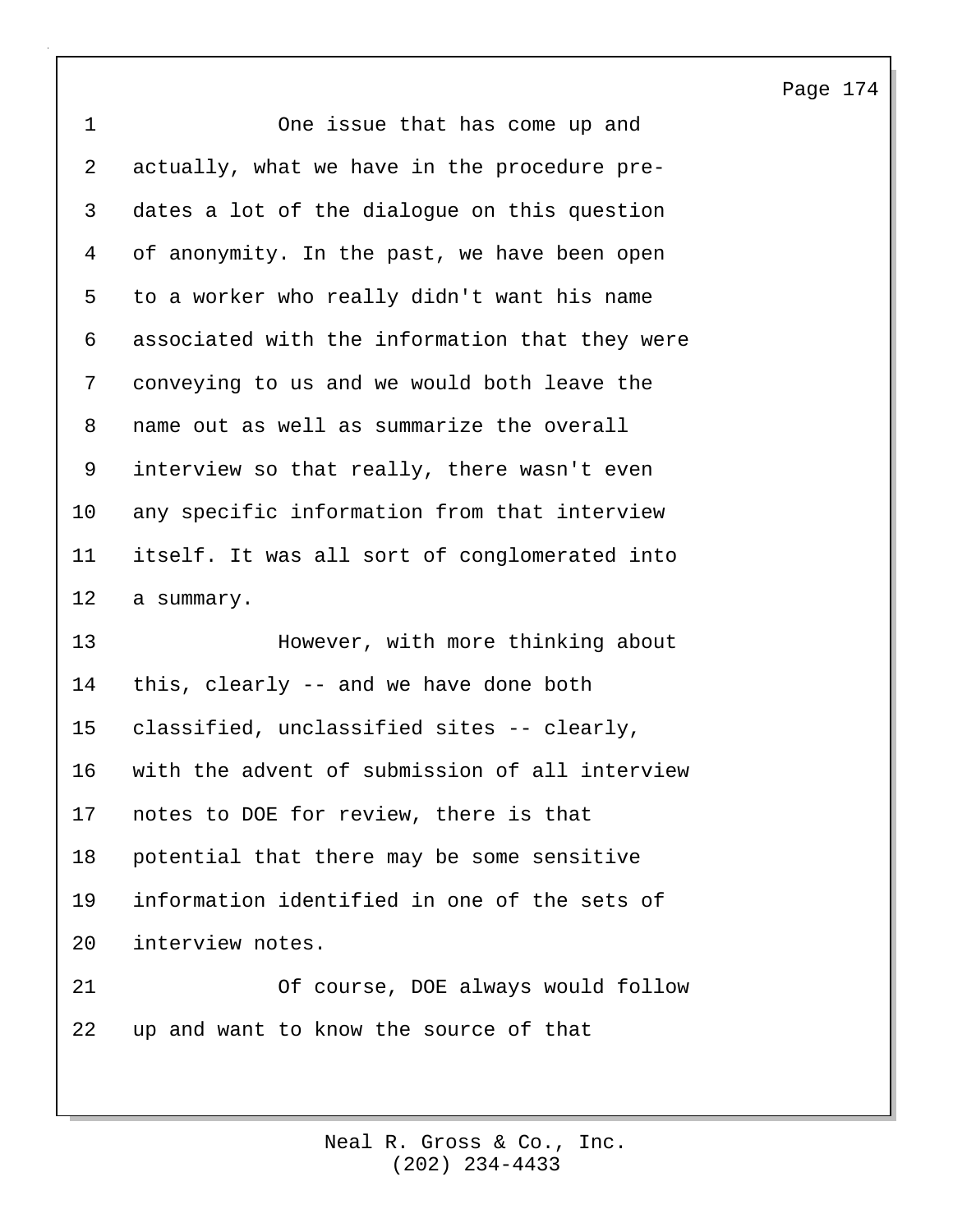1 information, so there is a sort of a qualifier 2 on that. Certainly, we could indicate, to the 3 extent we could try to keep this anonymous, 4 but there is that factor where if, in fact, 5 there's some sensitive information, DOE may 6 follow up and want to establish where it came 7 from.

8 So I think what we do in the front 9 part of this, and this is what I would add to 10 what's in this procedure, is we need to make 11 clear to the interviewee that in addition to 12 these things routinely going to DOE for 13 clearance, that there's a potential if they 14 want anonymity, that if there is any 15 classification issues, that DOE may want to 16 backtrack and find out the source and that may 17 involve identifying the source of information. 18 So I think with further -- and 19 that hasn't happened, but with further 20 thinking, that certainly is one possibility 21 that we want to make clear to the interviewee 22 before doing that.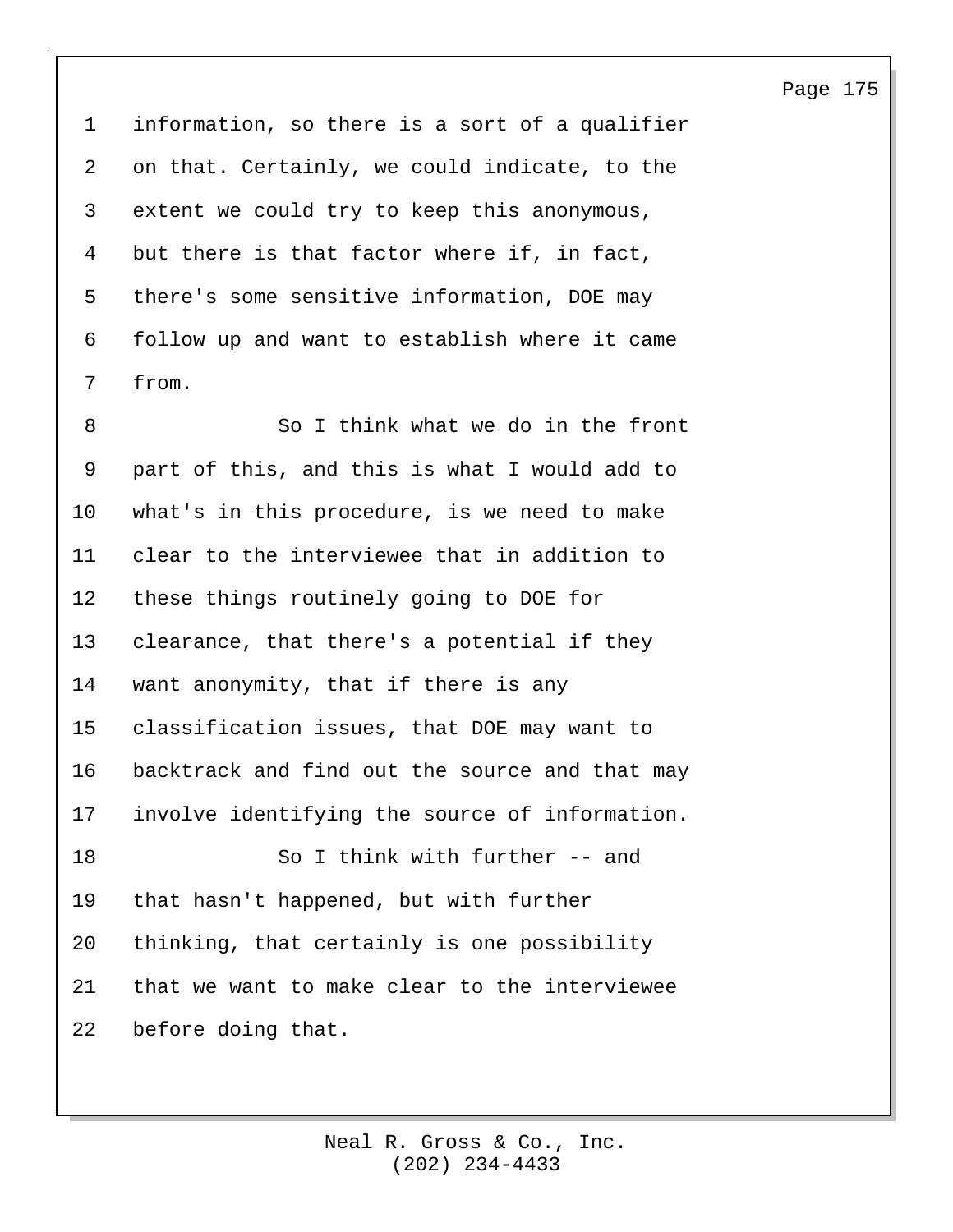1 So I think that aspect of it is 2 something and I opened it up a little bit 3 because I think that's something we've talked 4 about, but haven't really firmed up as far as 5 procedurally how we would do it. 6 MR. KATZ: Let me just add some 7 more information to this since you had 8 interactions, Joe and John, on this very 9 topic. It goes beyond even DOE having the 10 classification issue because there are other 11 scenarios in which the identity of the 12 individual would have to be divulged as well, 13 including sort of judicial situations where 14 HHS would have to know the identity of the 15 person. 16 So where the discussion stands 17 right now is really, you shouldn't be making 18 any offer for anonymity to an interviewee. I 19 mean, I think you can -- I mean, you might be 20 able to offer that their name wouldn't be on 21 the documents at the outset, but really, 22 making any kind of promise of anonymity would

#### Page 176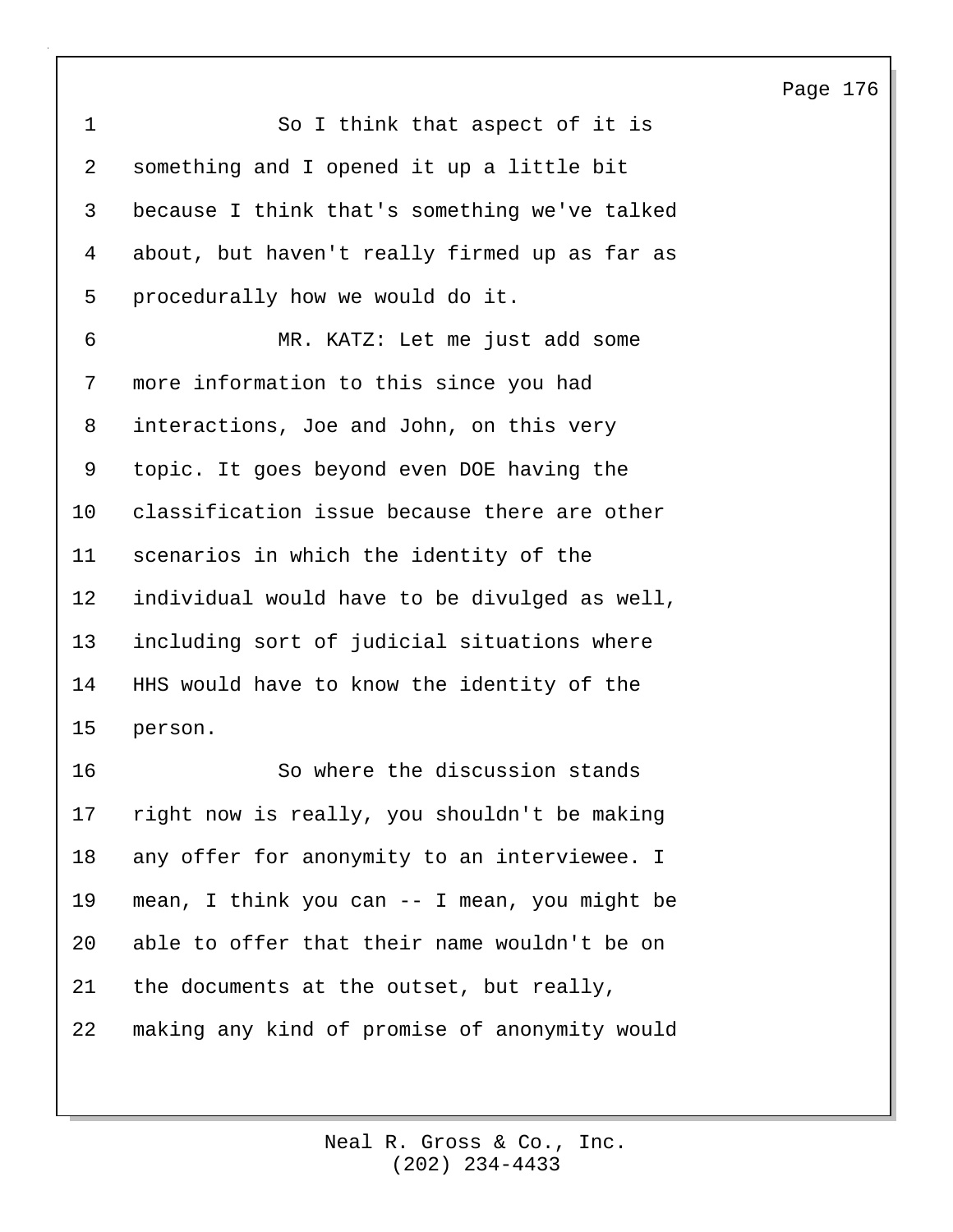1 be a problem.

| 2  | Having a sort of a waiver, which                 |
|----|--------------------------------------------------|
| 3  | you would normally require, that you would       |
| 4  | provide the individual for informed consent,     |
| 5  | I think would be difficult to craft. So this     |
| 6  | really is kind of a sticky issue and maybe       |
| 7  | there's a way that $SC&A$ can offer -- so, a low |
| 8  | profile to an individual, but I don't know       |
| 9  | that you can make any kind of implication of     |
| 10 | anonymity whatsoever.                            |
| 11 | MR. FITZGERALD: Yes, and I think                 |
| 12 | that's kind of the concern that we've had.       |
| 13 | Again, this is something that's been discussed   |
| 14 | of late.                                         |
| 15 | One tool that we have is                         |
| 16 | typically, for what we do, which is to do a      |
| 17 | number of interviews and those collected         |
| 18 | interviews inform a site profile review or       |
| 19 | inform an SEC, we can summarize -- and we have   |
| 20 | done that in the past -- summarize these         |
| 21 | individual interviews so that the information    |
| 22 | itself, which is vital for the review is         |
|    |                                                  |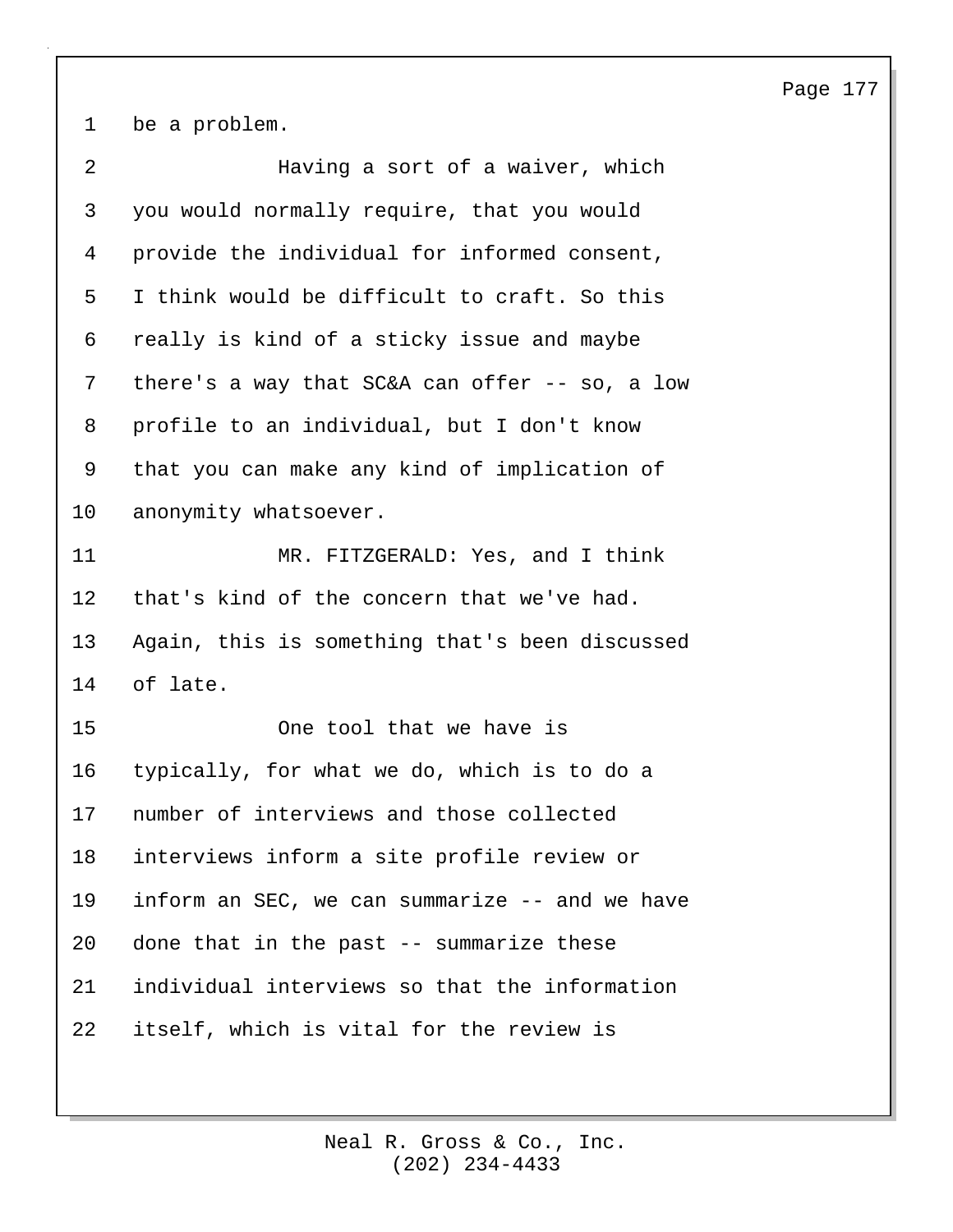1 provided, but it does not identify any 2 particular source among several sources. 3 It also obviates a problem that 4 we've gotten into with Privacy Act because 5 again, sometimes it's difficult to avoid 6 Privacy Act issues when you have descriptors 7 that are clearly unique to whoever you 8 interviewed and they can be identified by 9 descriptors. 10 So this is something that's become 11 more and more apparent over time. The reason 12 it's come up, I think, lately is because 13 clearly, as the DOE security plan is coming 14 into place in PROC-011, we've looked at some 15 of these implications and realized that even 16 though in the past, people have come forward 17 and wanted their names not associated with a 18 specific piece of information, we could see 19 scenarios where you couldn't avoid it. 20 So it seems that we would have to 21 be up-front about that when we interviewed the 22 individual and had to make clear that that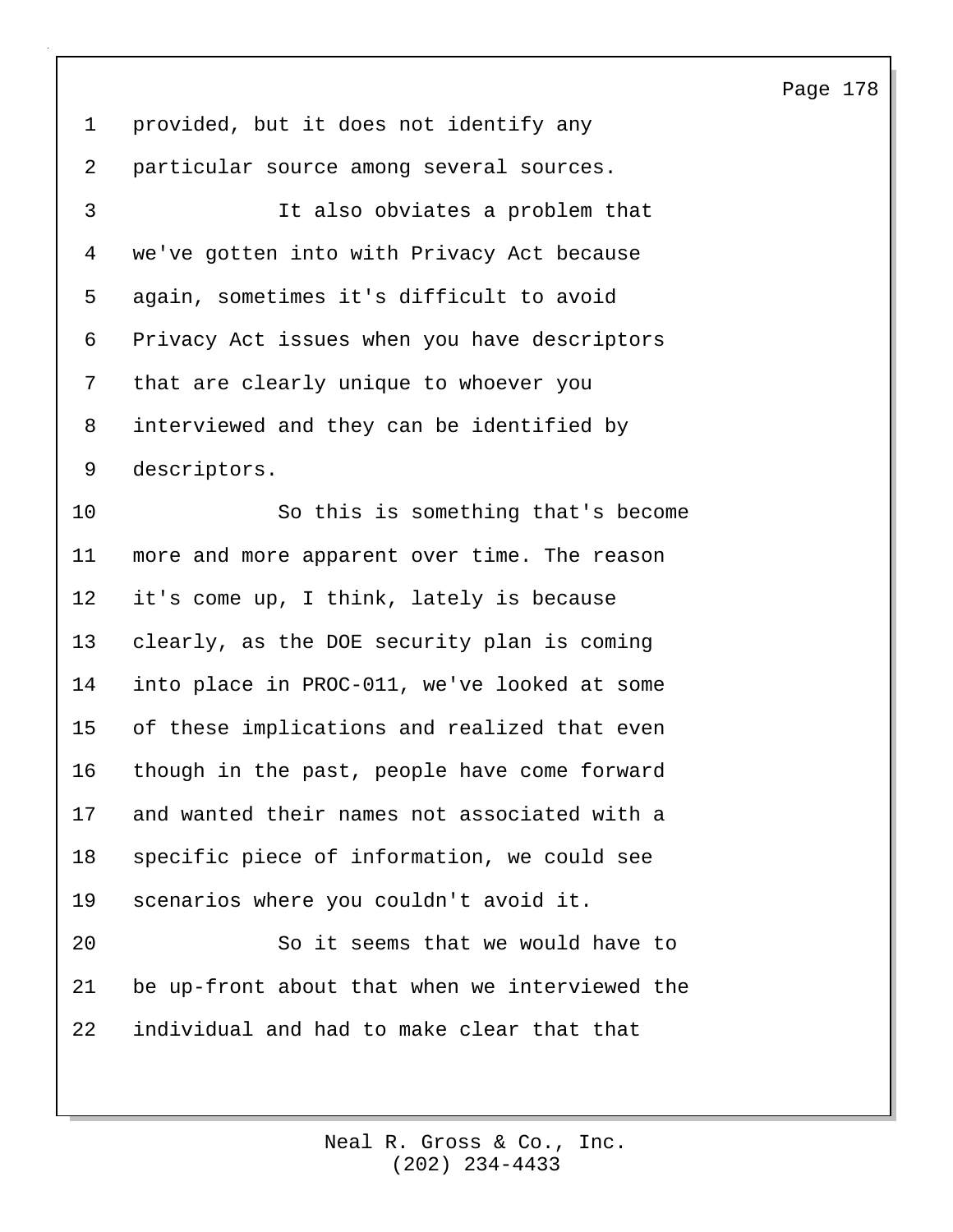1 might, in fact, happen.

2 DR. MAKHIJANI: Kathy, are you on 3 the line?

4 MS. ROBERTSON-DEMERS: Yes, I am. 5 DR. MAKHIJANI: Okay. We have a -- 6 Kathy has certainly done more interviews than 7 me, but I've done my fair share and we have a 8 kind of a script that we go through. We don't 9 have a formal script, but we have scripts. 10 Basically, we tell them that it's 11 an unclassified interview. It's their 12 responsibility to protect classified 13 information. Nowadays, since the things are 14 going to the DOE, that we send the draft to 15 the DOE for review. I've done off site 16 interviews, essentially. So we send the draft 17 to the DOE for review.

18 But I think if you have a blanket 19 statement that there's no anonymity possible, 20 even those who may not want anonymity may 21 shrink from giving you the interview.

22 The possibility that it can be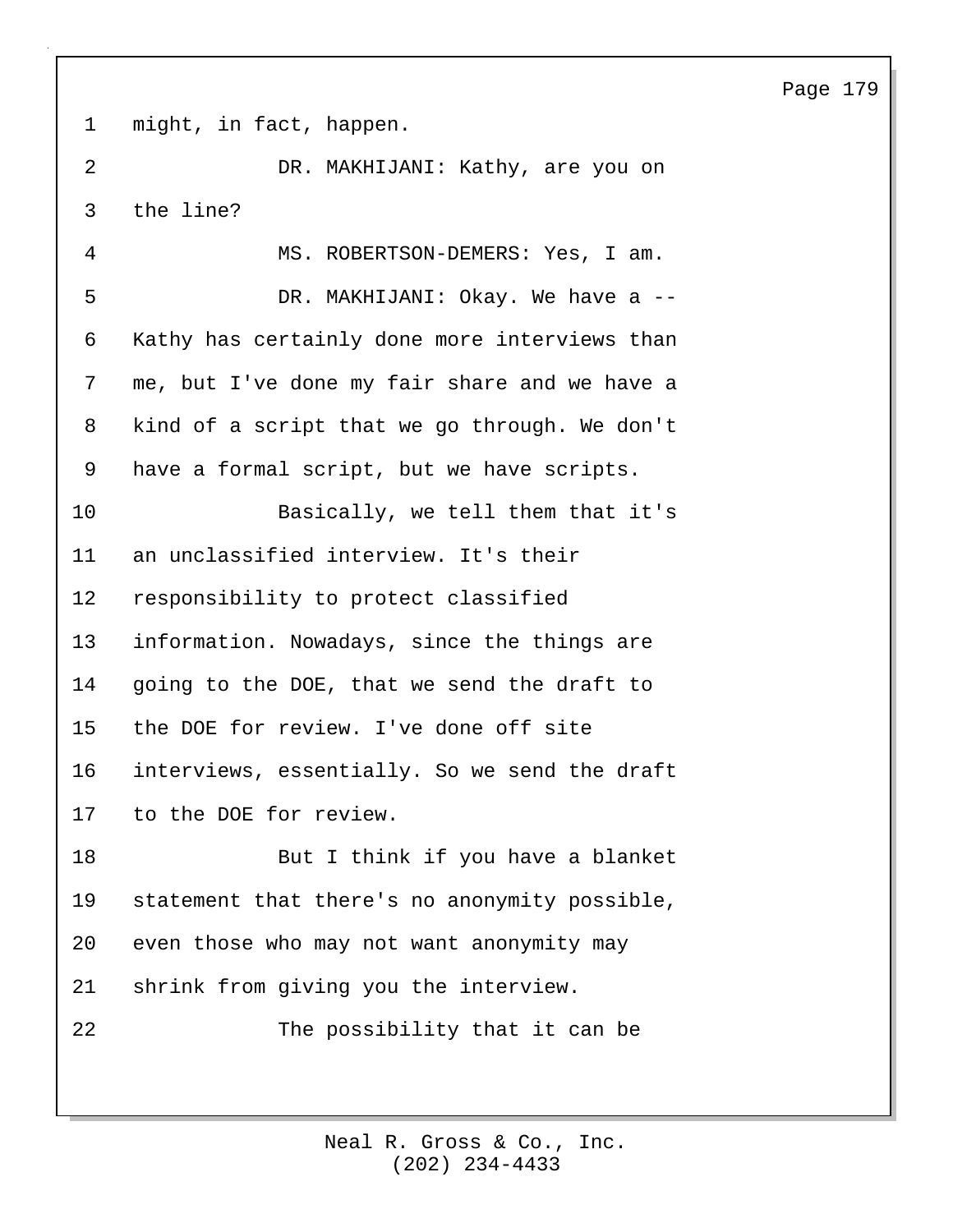1 anonymous actually encourages more open -- in 2 my experience, that's from the atmosphere of 3 the interview. No one I've ever interviewed 4 has elected to be anonymous.

5 I understand that statement that 6 you've made and the concerns. Obviously, I'm 7 not qualified to talk about when something has 8 to be made public and I accept what you say at 9 face value. But some kind of disclosure about 10 some conditional anonymity disclosure 11 provision could perhaps be crafted that you 12 could offer then that so that it's not that 13 you have to give your name and it will be -- 14 MR. KATZ: I think you could sort 15 of, in the low profile scenario I just 16 suggested and Joe just sort of described, I 17 think you could offer to someone that their 18 information is going to be summarized and not 19 identified with them. If that's your plan, I 20 think you could describe that sort of scenario 21 to them and explain that that's how their 22 information would be handled.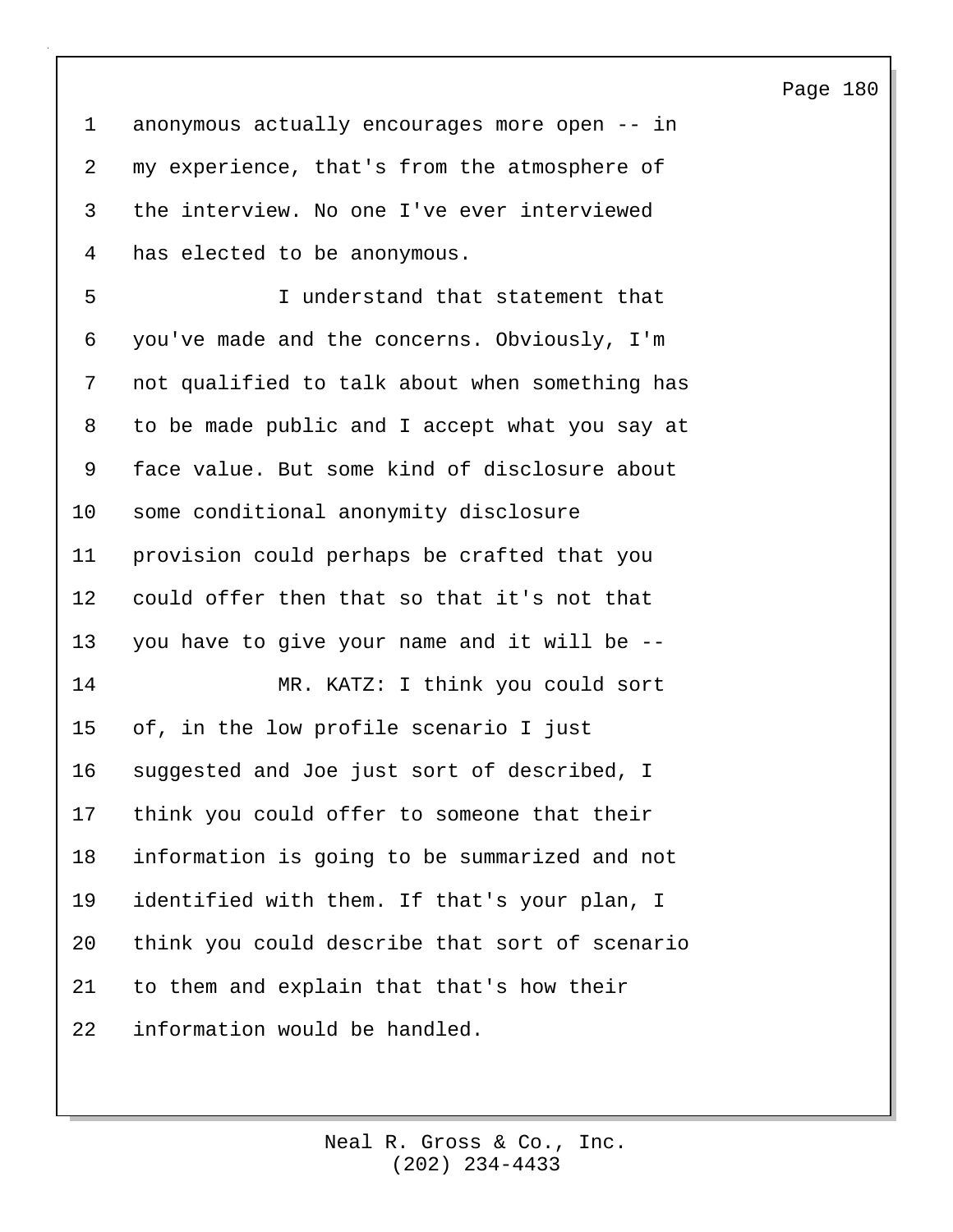| $\mathbf 1$    | But you could not -- you shouldn't             |
|----------------|------------------------------------------------|
| $\overline{2}$ | even imply that under any situation, they      |
| 3              | would have anonymity because it's not          |
| 4              | supportable legally.                           |
| 5              | So I think you can get to where                |
| 6              | you want, Arjun, by explaining to the          |
| 7              | individual again that their information is not |
| 8              | going to be provided with their name in the    |
| 9              | way it's presented. It's intended to be        |
| 10             | presented through the system, but they would   |
| 11             | have to understand that there are a number of  |
| 12             | scenarios under which their individual         |
| 13             | identity would have to be divulged to either   |
| 14             | DOE or to HHS. They'd have to understand that  |
| 15             | that was a possibility.                        |
| 16             | MR. FITZGERALD: Okay, but I                    |
| 17             | understand Arjun's pt too because given the    |
| 18             | breadth of experience we've had, these are     |
| 19             | rather exceptional instances where that would  |
| 20             | occur. We just identify these possible         |
| 21             | scenarios.                                     |
| 22             | I think the notion we have to                  |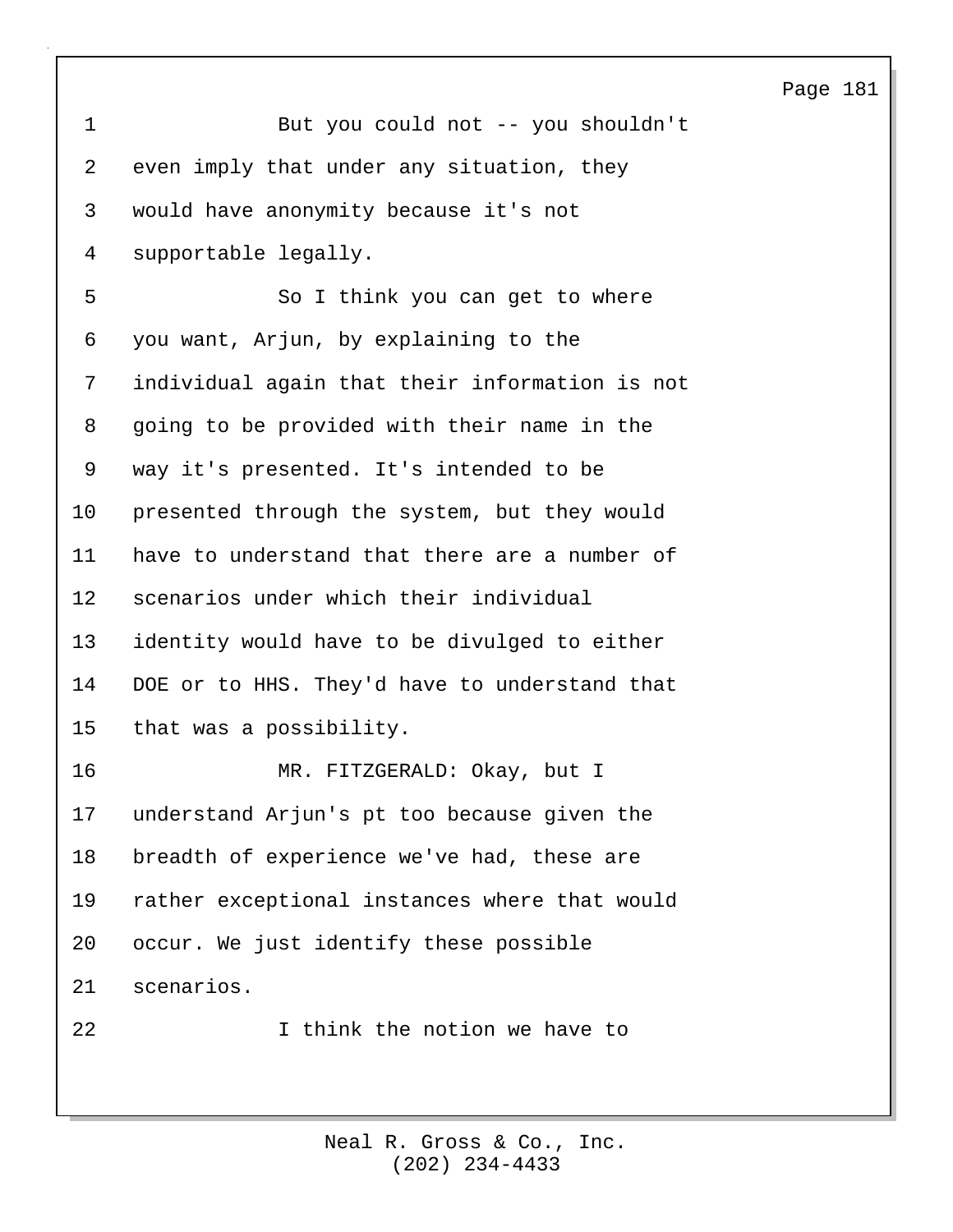1 avoid is this iron clad, under any 2 circumstances, you will be anonymous with the 3 information -- we can't do that given the fact 4 that -- 5 DR. MAKHIJANI: I understand that. 6 MR. FITZGERALD: But I think what 7 Ted is saying is that in this up front 8 disclaimer -- we go through a lot of things, 9 cautionary notes and everything --I think in 10 that one, we have to be clear that we will 11 strive to protect the identity by removing the 12 name but keying it in. 13 In other words -- I know Kathy can 14 say interview A, B, C, D, and she knows who A, 15 B, C, and D are. She has the key and that 16 would be submitted that way and then it would 17 be summarized. So there's a lot of ways -- 18 DR. MAKHIJANI: We can do that? 19 MR. FITZGERALD: Yes. 20 DR. MAKHIJANI: What goes to the 21 DOE would just be A, B, C, D? 22 MR. FITZGERALD: Yes. Now, the

> (202) 234-4433 Neal R. Gross & Co., Inc.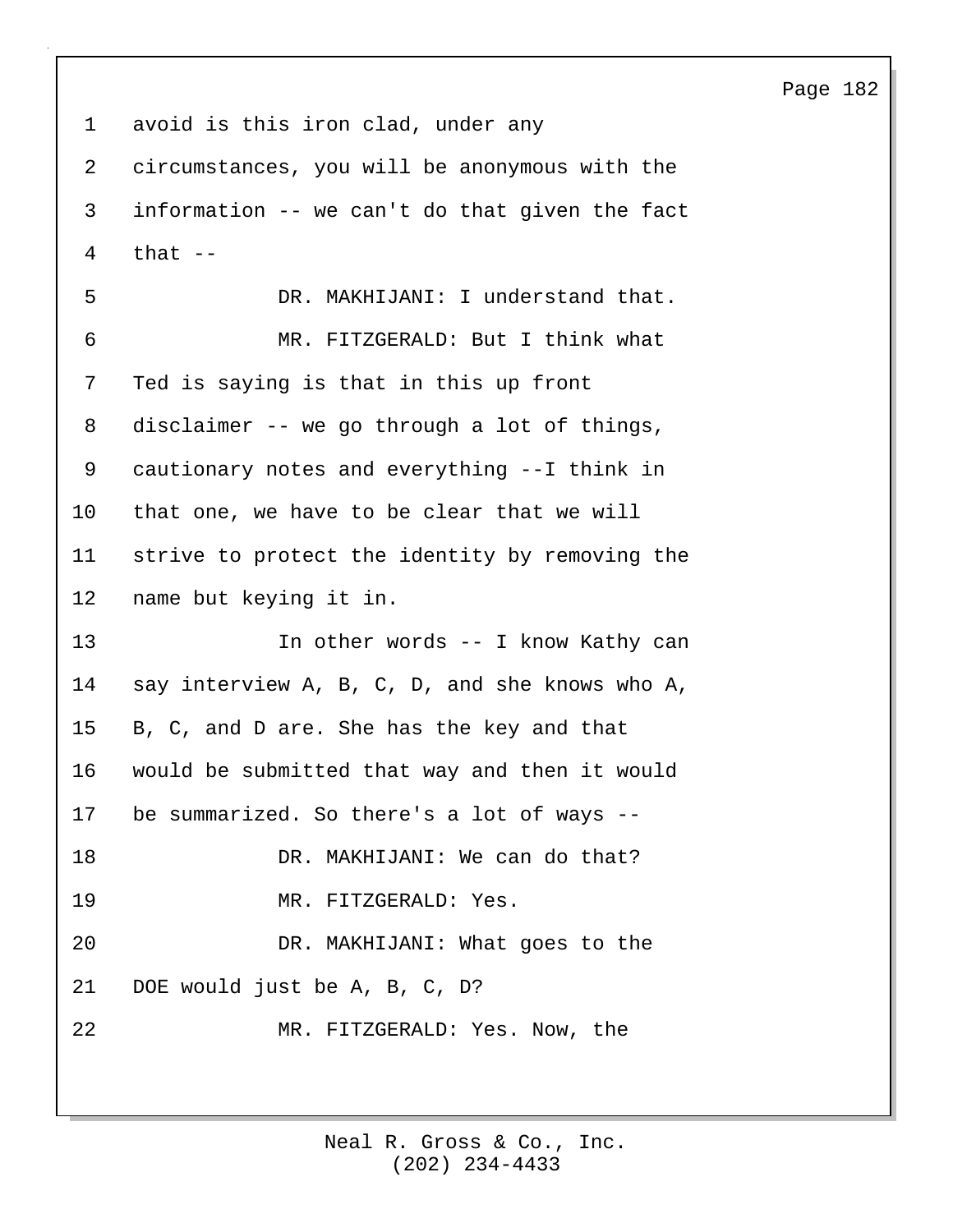1 problem we're talking about is if interview C 2 turns out to have sensitive information and 3 they want to know the source, we have to go 4 back to interview C. If they independently 5 want to interview that person or talk to that 6 person, they'll know who that person is. 7 DR. MAKHIJANI: Can you tell them 8 that? 9 MR. KATZ: I think you can. I 10 think you can tell them this is my game plan. 11 Absolutely, I think you could do that. 12 I just wouldn't want you to ever 13 even utter the words that this is an anonymous 14 interview. I mean, you can explain to them 15 that this is the approach you're taking with 16 the information and so on. 17 But I think they should understand 18 that there are scenarios under which their 19 name would have to be identified by one or 20 another in the agency's office. 21 MR. FITZGERALD: Right, and that's 22 the same context of either cautioning that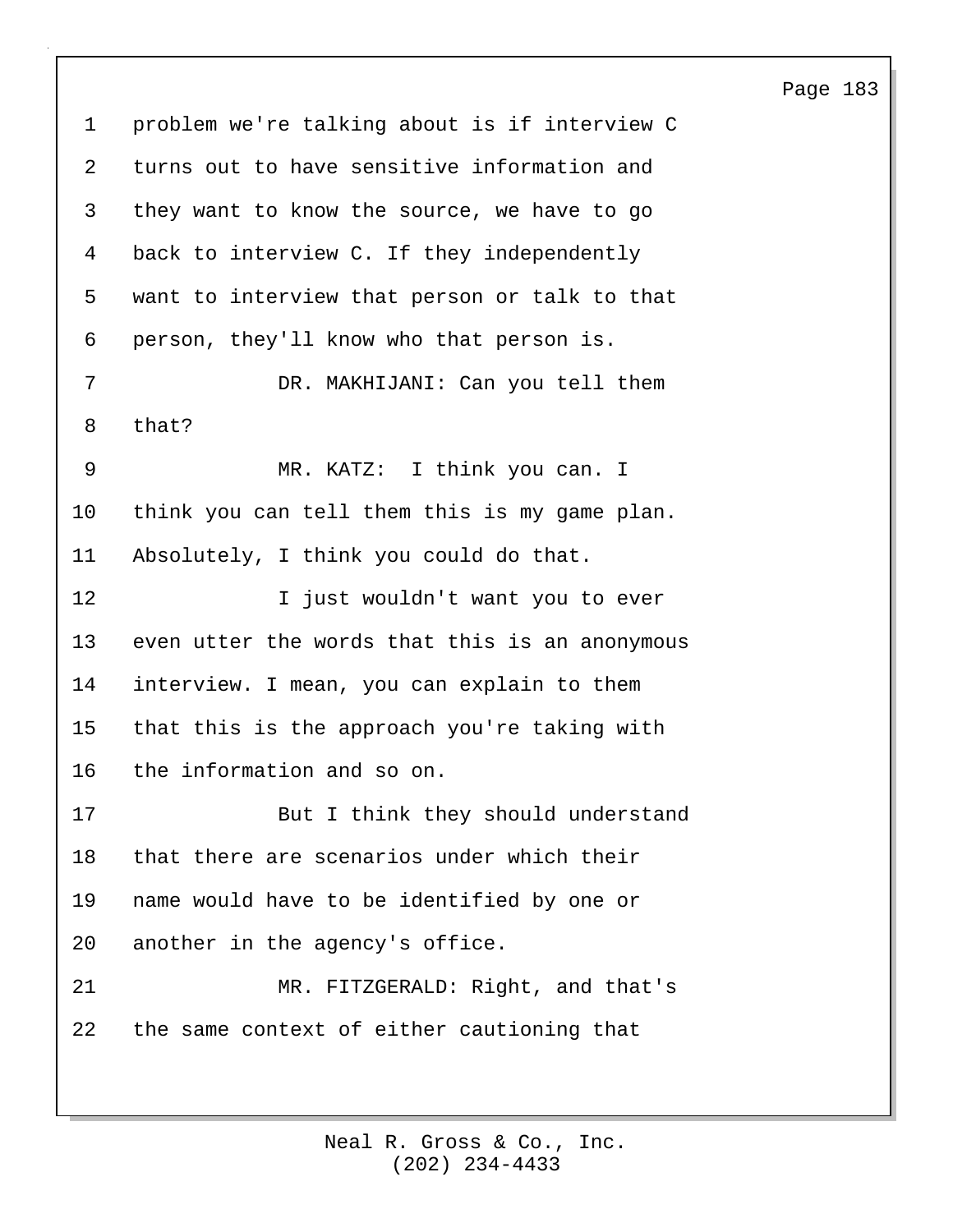1 we're going to stay away from sensitive areas. 2 We certainly want to keep this unclassified -- 3 do this, do that -- however, this is going to 4 be screened. 5 I think it should be very clear 6 that DOE will be looking at this and in the 7 unlikely -- I'm trying to remember all the 8 words -- in the unlikely event that something 9 is found, there might be a follow up 10 investigation by which they'll want to know 11 the source. 12 MEMBER BEACH: And if you divulge 13 the source and DOE or NIOSH wants to interview 14 that individual, that individual has that 15 opportunity to decline a further interview or 16 17 MR. FITZGERALD: Well, not from 18 DOE. That's national security. 19 MEMBER BEACH: Okay, so they would 20 have -- I was just curious if their 21 information could be withdrawn in that 22 interview?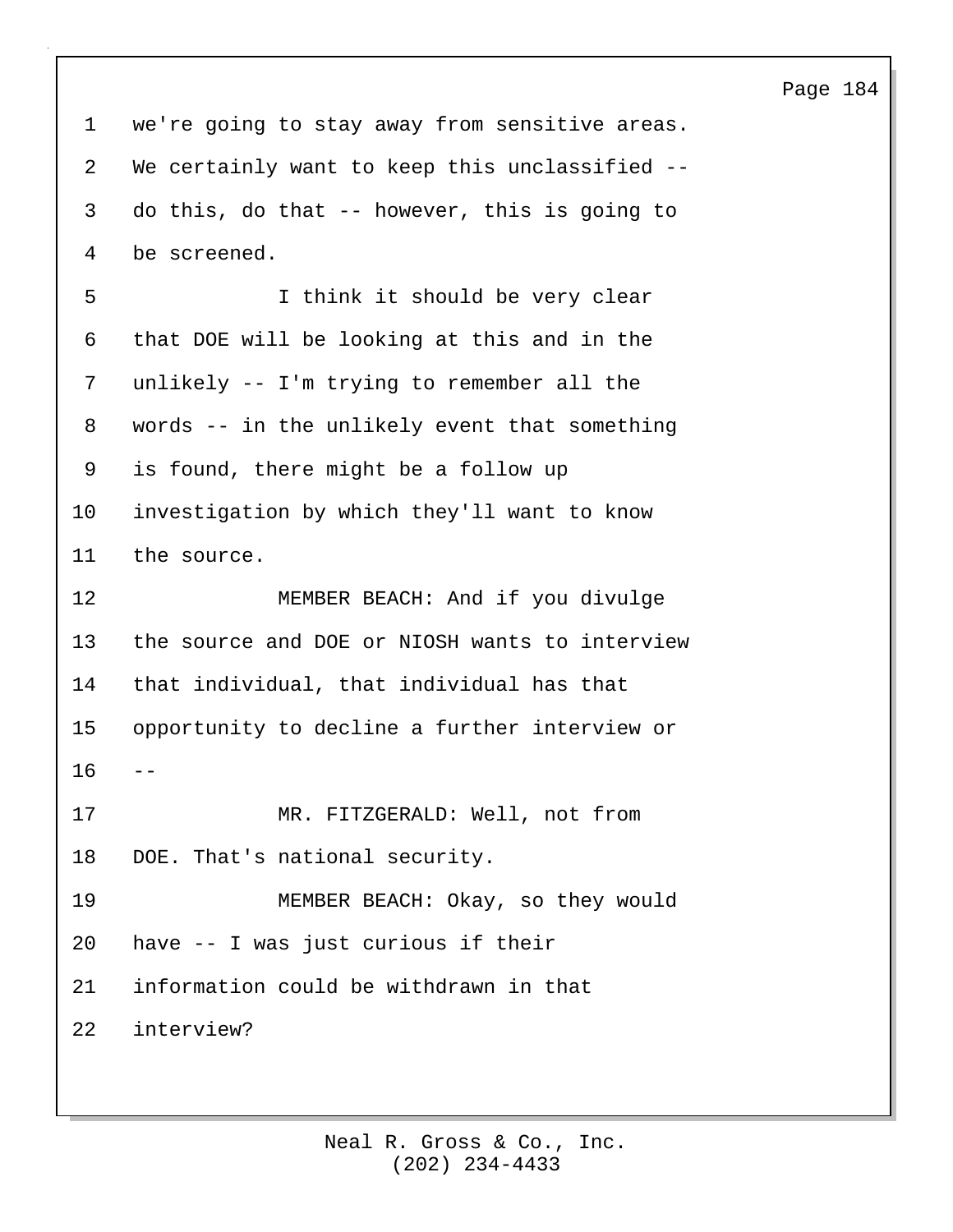| $\mathbf 1$ | MR. FITZGERALD:<br>No.                         |
|-------------|------------------------------------------------|
| 2           | MR. KATZ: There may be other                   |
| 3           | scenarios too, outside of DOE, where they      |
| 4           | would not be able to decline further           |
| 5           | participation.                                 |
| 6           | DR. MAURO: Could you tell me a                 |
| 7           | little bit more about that -- about those      |
| 8           | other situations? What other circumstances?    |
| 9           | MR. KATZ: I don't understand it                |
| 10          | very well, but in judicial issues -- if there  |
| 11          | are legal issues. It may not relate directly   |
| 12          | to what SC&A is doing whatsoever, but where.   |
| 13          | MEMBER PRESLEY: Wait. Let me tell              |
| 14          | you more, okay. If that person was involved in |
| 15          | an accident and had something to say about     |
| 16          | that accident and that accident was an         |
| 17          | accident involving death or something like     |
| 18          | that $-$                                       |
| 19          | DR. MAURO: Litigation?                         |
| 20          | MEMBER PRESLEY: Litigation. Then               |
| 21          | that person -- once it comes up and it's       |
| 22          | public, it's on the record.                    |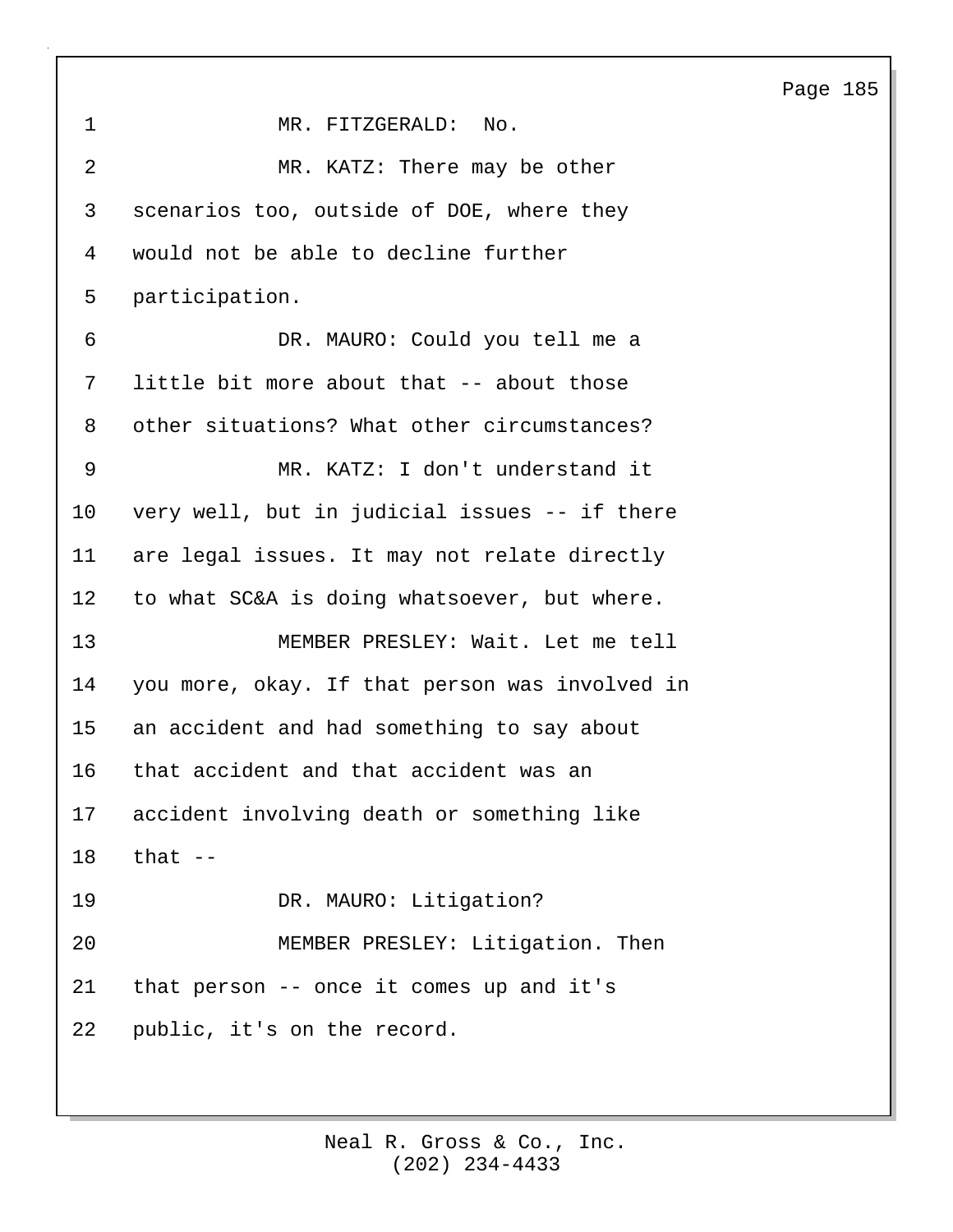1 DR. MAURO: I see. 2 MR. KATZ: A criminal matter, I 3 think, probably would be another instance. 4 Give me an example where there would be no 5 protection of their identity. 6 MS. HOWELL: There are legal 7 concerns, but for uses within the program and 8 for uses outside the program. 9 DR. MAURO: You know what's ironic 10 about this? In my experience -- and I haven't 11 done anywhere as many interviews -- but the 12 people at the AWE facilities that I was in -- 13 they want their name in the document. They cry 14 out for it and we can't put it in. 15 MR. ELLIOTT: They even want to 16 become authors. 17 MS. ROBERTSON-DEMERS: Can I bring 18 up another issue that recently cropped up with 19 interviews? 20 MR. KATZ: Yes, Kathy. 21 MS. ROBERTSON-DEMERS: It may be 22 that when we submit interviews to the DOE for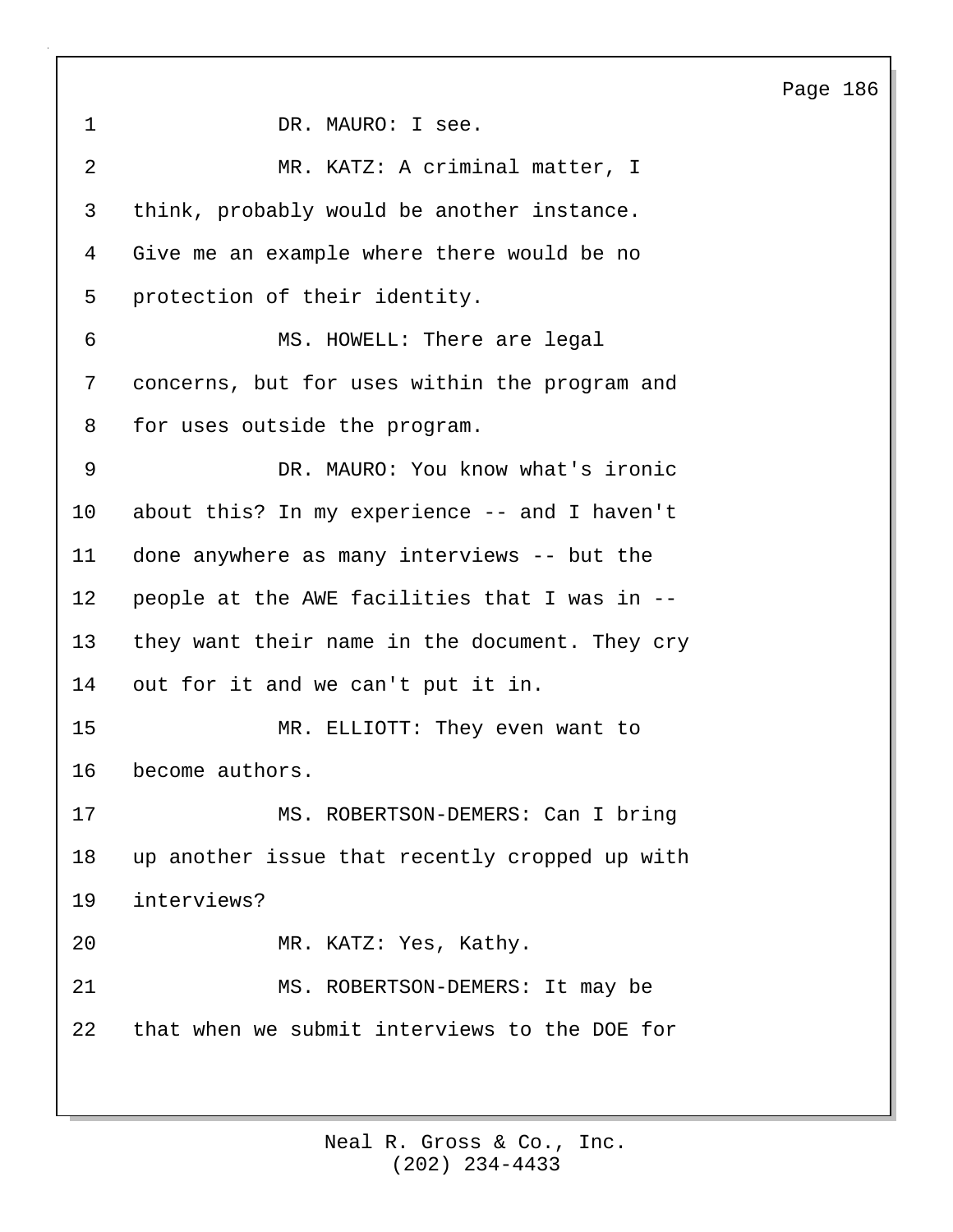1 review in review summary, we are going to have 2 to remove the names because if we don't, some 3 of the sites are marking them officially use 4 only, which then gets us into a problem with 5 can we release to the public or not. 6 MR. KATZ: I mean, that just, 7 again, fits right in there with you telling 8 them what their strategy is in terms of 9 divulging information. 10 MR. FITZGERALD: I think one thing 11 that might be useful to add here -- I know in 12 the PROC-010, there's actually a very formal - 13 - some would call disclaimer -- sort of a text 14 to open the int. It seems like it would be 15 helpful to outline some of these cautionary 16 notes. 17 CHAIRMAN CLAWSON: Don't 18 disclaimers have one because the interviews 19 that I've seen -- 20 MR. FITZGERALD: No, we have one, 21 but it's not in the procedure. I'm just saying 22 it sounds like it would be very helpful to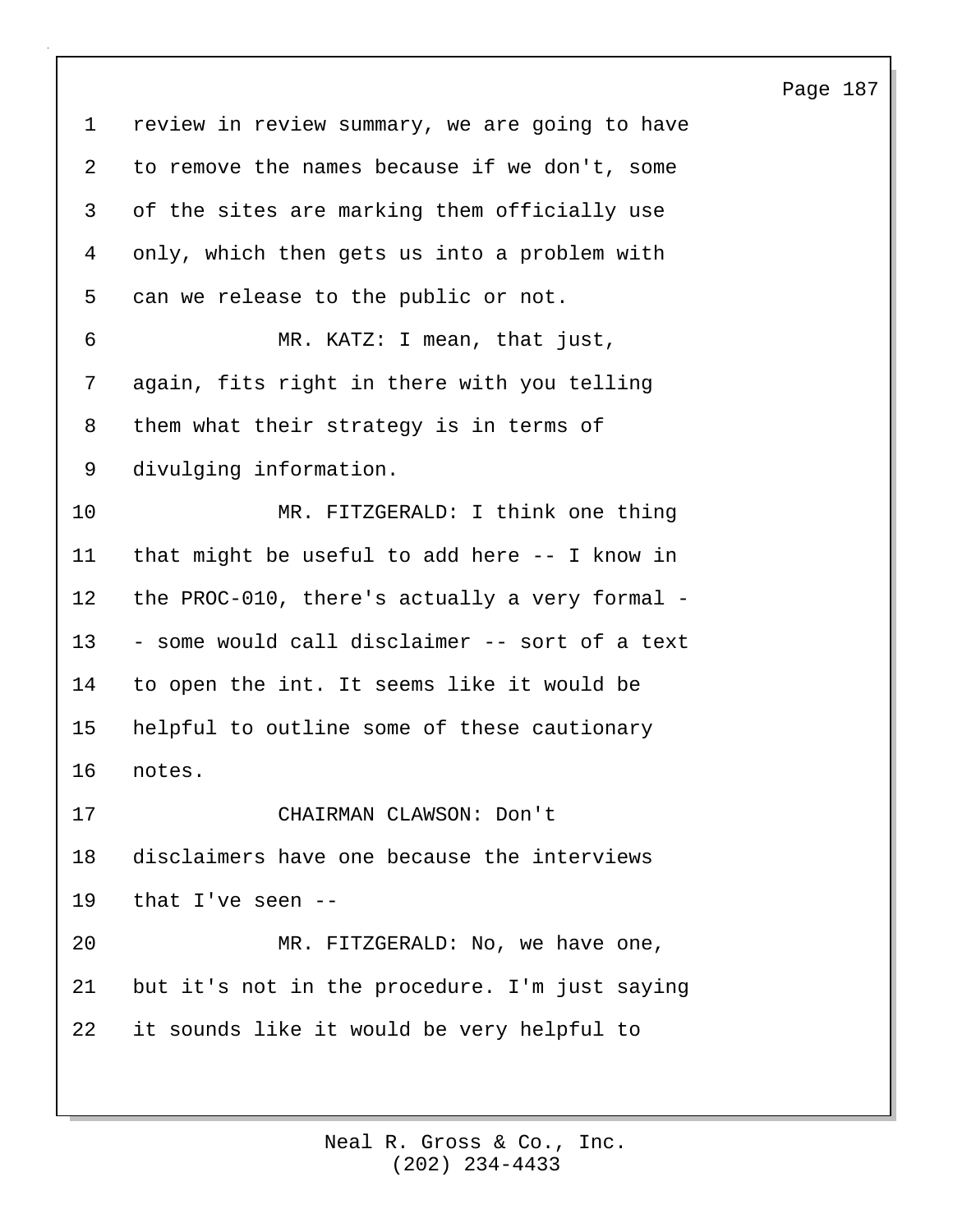1 make sure we itemize the bases that have to be 2 touched. 3 DR. MAKHIJANI: I think that would 4 be good. There are a lot of people doing 5 interviews and I think it would be good to 6 have some uniformity to this. 7 CHAIRMAN CLAWSON: Would it be 8 wrong to have a signature where they are 9 acknowledging that this was read to them? 10 DR. MAURO: Is it -- mirandizing? 11 CHAIRMAN CLAWSON: No, actually 12 what I've seen is -- you've got to remember 13 that with the interviews I'm involved with 14 there, that they went through this step by 15 step by process and explained it. I just want 16 to make sure that people -- 17 MR. FITZGERALD: I think there's 18 probably a number of things in that front end 19 that would be helpful to be more specific and 20 offer a flow. 21 DR. MAKHIJANI: Instead of a 22 signature making it a little bit more kind of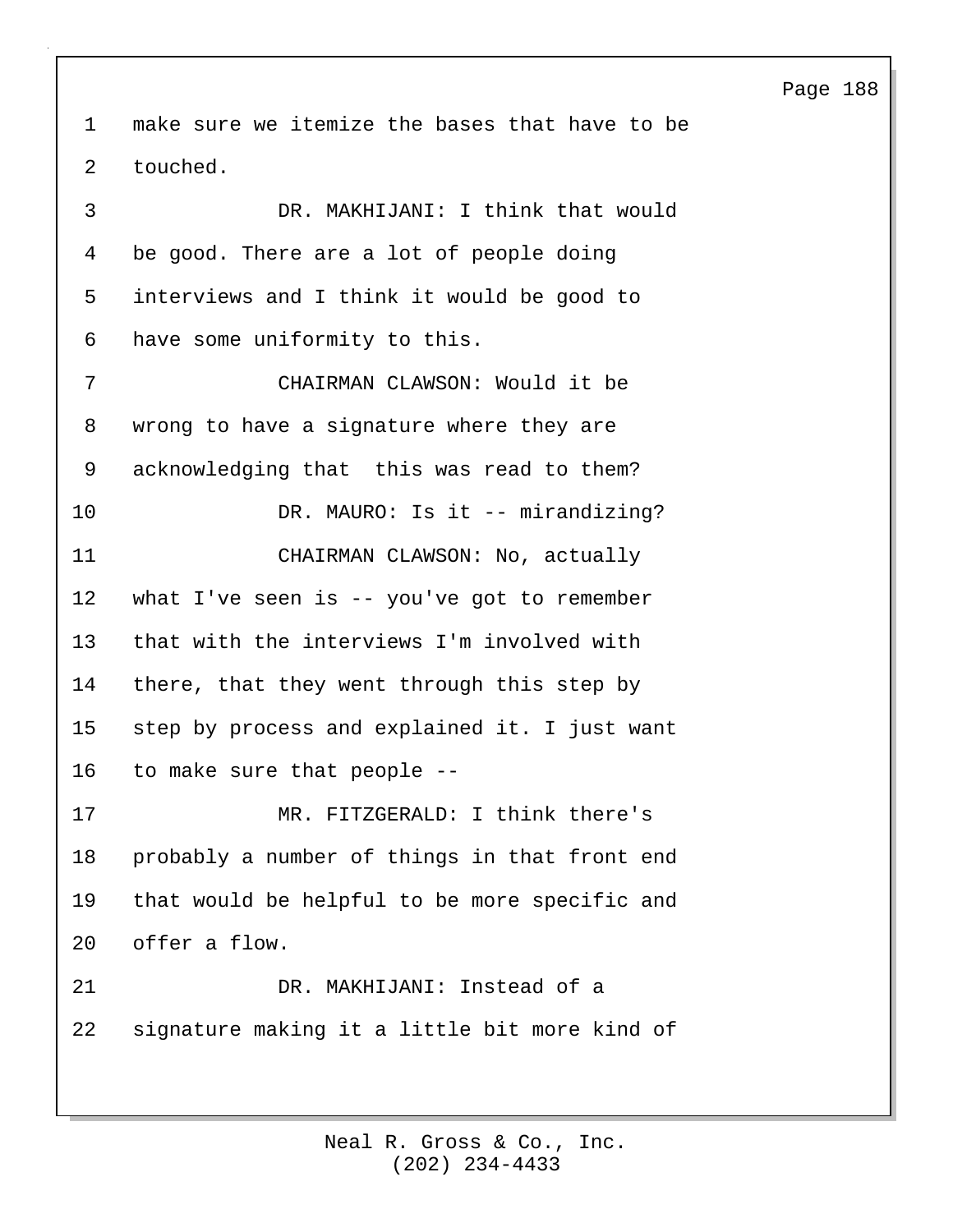1 off-putting, we might hand them a sheet and 2 say, here's the procedure and then just go 3 through it, walk them. I don't know. 4 MS. HOWELL: We would definitely 5 have to review anything like that. But if 6 there's a sigmas issue -- 7 DR. MAKHIJANI: It would be part of 8 this procedure. 9 MR. KATZ: Joe, you're discussing 10 doing something along the lines of what OCAS 11 has, right? 12 MR. FITZGERALD: I'm not sure it's 13 a statement you would read, but it would be 14 something that -- yes, I wasn't certain 15 whether we would read a statement, but I think 16 whether we hand something or use a systemic -- 17 sort of like a checklist -- I think that would 18 fulfill some of what's in this statement, but 19 also serve the process well. 20 So I think that's something we'd 21 want to do and we would certainly have to send 22 that over to counsel for review. But it would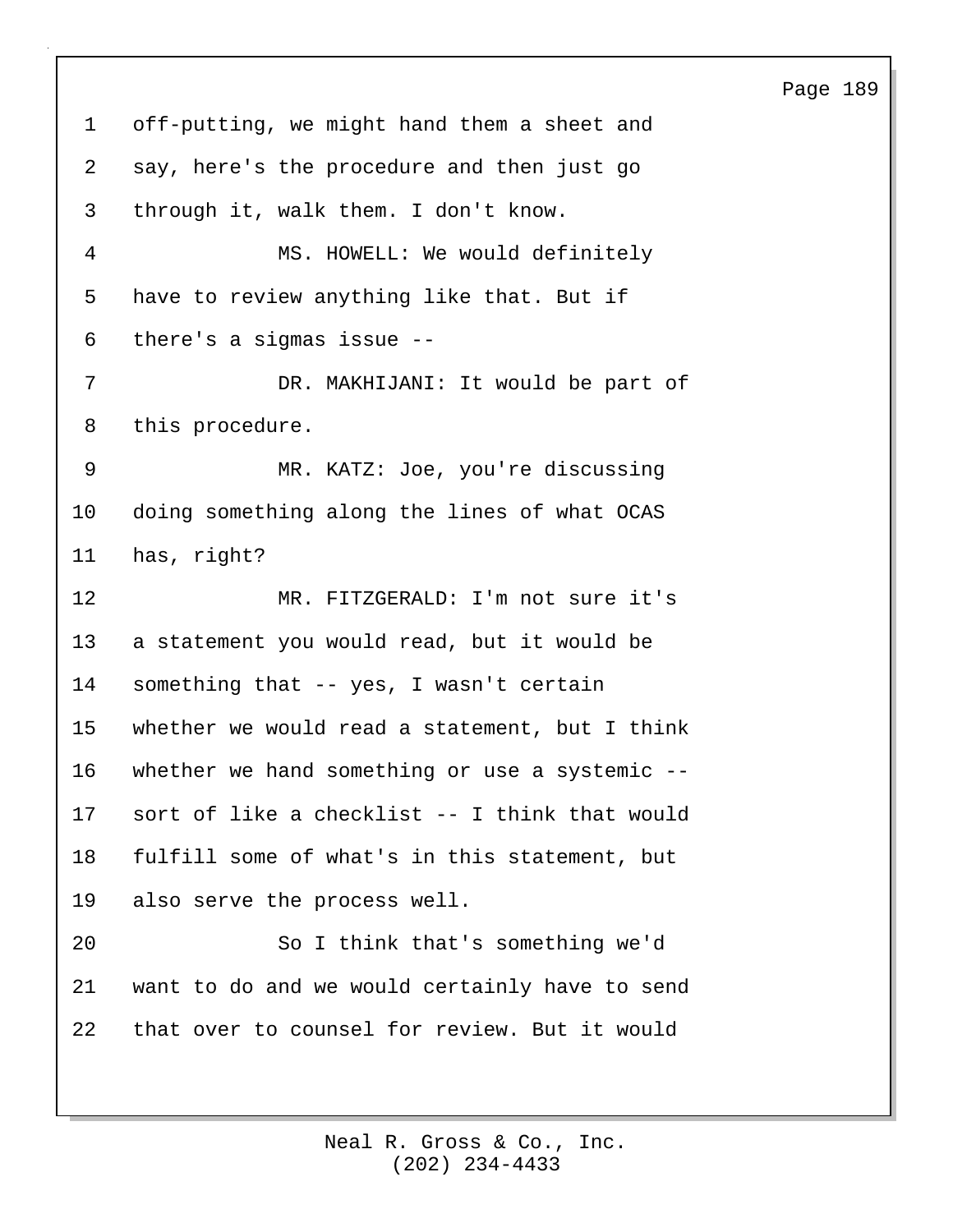1 capture, I think, what you're talking about, 2 which is a cautionary note as well as -- not 3 sort of disclaimer, but sort of here's what we 4 can do, but it's not a guarantee. 5 DR. MAKHIJANI: And here is the 6 process and here are the options. 7 MR. FITZGERALD: Right. 8 DR. MAKHIJANI: I think a checklist 9 might work. 10 MR. FITZGERALD: Well, I think 11 we've got to play with it. That's one option, 12 a checklist. 13 MEMBER BEACH: I think as simple as 14 possible, though. Signatures require us 15 keeping track of that stuff and we probably 16 don't want to get into that. 17 CHAIRMAN CLAWSON: You're going to 18 have to have one for charity and like on-site 19 interviews because you're going to be covering 20 two different things. Classified issues are a 21 totally different issue. 22 As I've seen, when it's off site,

Page 190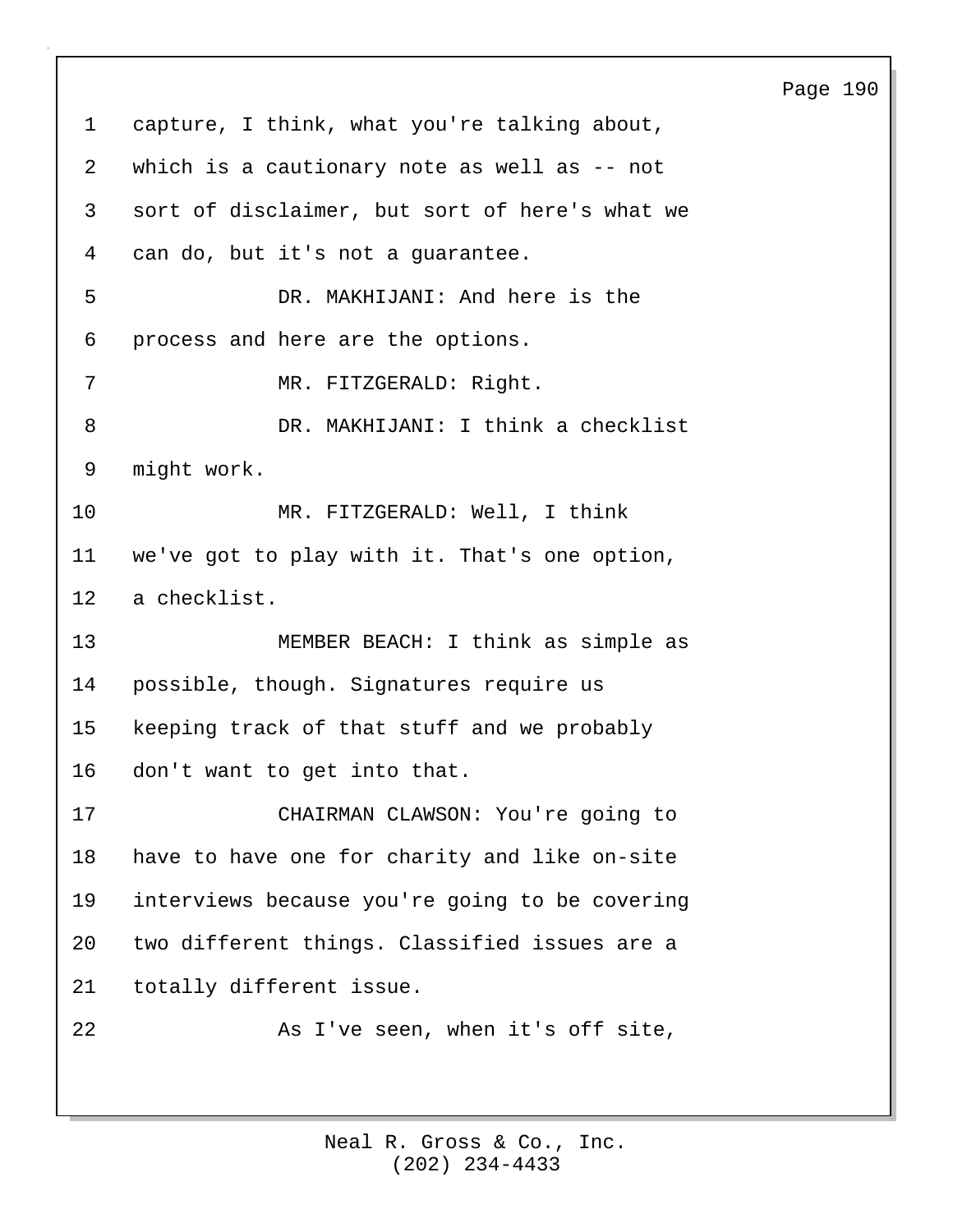1 they make very sure that we cannot discuss any 2 kind of classified information. 3 MR. FITZGERALD: Any more on that? 4 Any more on that part, Kathy? 5 MS. ROBERTSON-DEMERS: No. 6 DR. MAURO: I'm sorry. I do have a 7 question. I know I've see the end of the 8 process where after some protracted period of 9 time, an appendix shows up to one of our site 10 profile residency reviews -- a 40 or 50 page 11 summary of the interview. 12 It goes through the whole formal 13 process and is eventually inserted as appendix 14 B or whatever into one of our work products. 15 What I don't know really -- and I 16 know there's been some discussion -- the 17 actual notes being pertinent, when you sit 18 down and talk to the person, there are the 19 person's name, as I understand it -- tell me 20 if I'm wrong -- and what the discussion was. 21 You're basically keeping a log talking to this 22 person.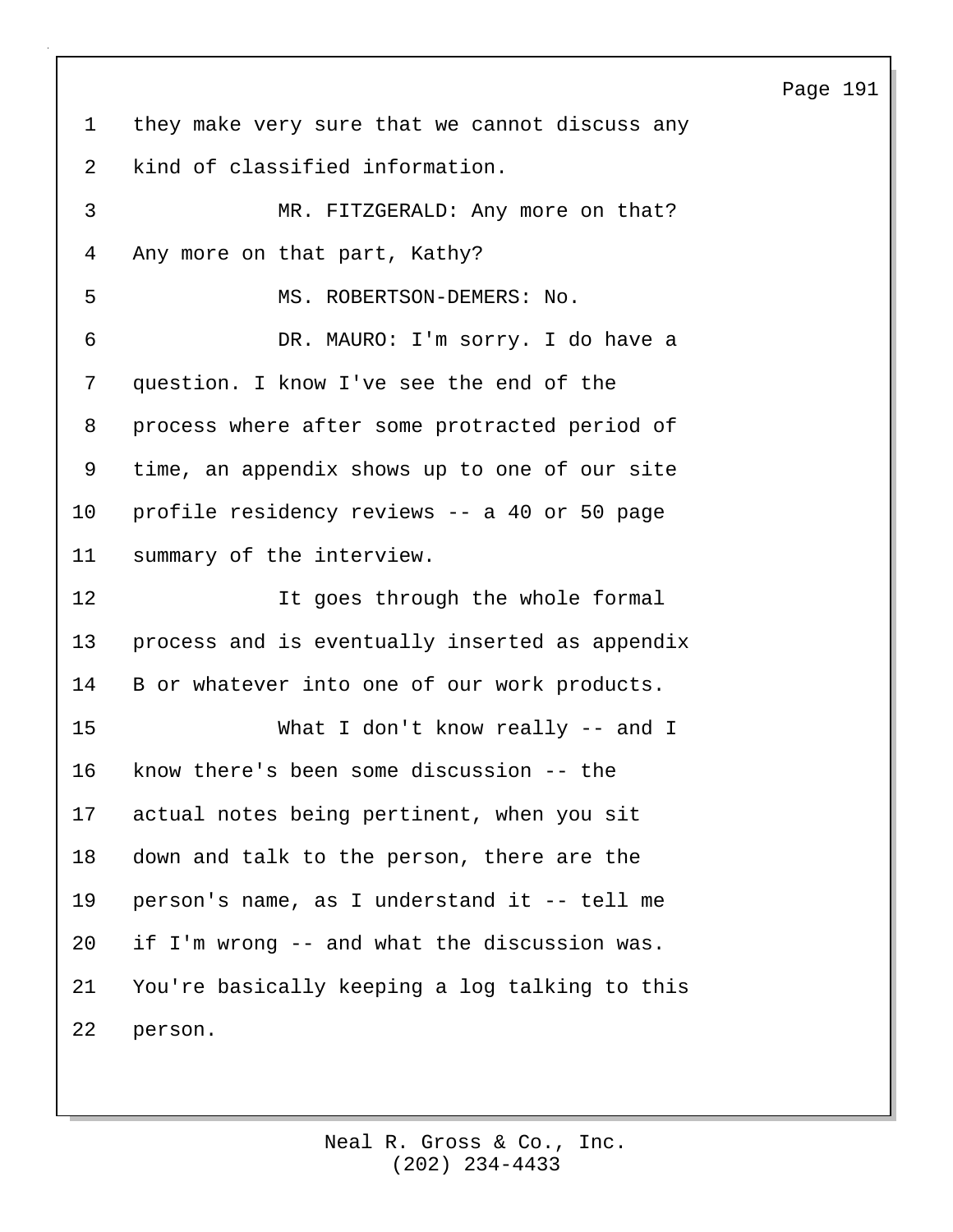1 MR. FITZGERALD: Essentially, yes. 2 DR. MAURO: The date you're talking 3 to this person and there are notes. Now, those 4 notes, I understand, are also a part of the 5 process where DOE wants them back too. 6 MR. FITZGERALD: No, that's the 7 first thing they look at. 8 DR. MAURO: That's the first thing, 9 good. Now, but it's not made it into this 10 program. In other words, our notes -- I know 11 haven't seen them. 12 MR. FITZGERALD: That's right. 13 DR. MAURO: Our notes are not 14 published in any way, whether closed within 15 the work group or open, for certain. But they 16 do exist. 17 MR. FITZGERALD: That's right. 18 DR. MAURO: Is there anything about 19 that that we should be talking about, about 20 those particular notes and where they fit into 21 this program in terms of accessibility to 22 other parties involvement in this program.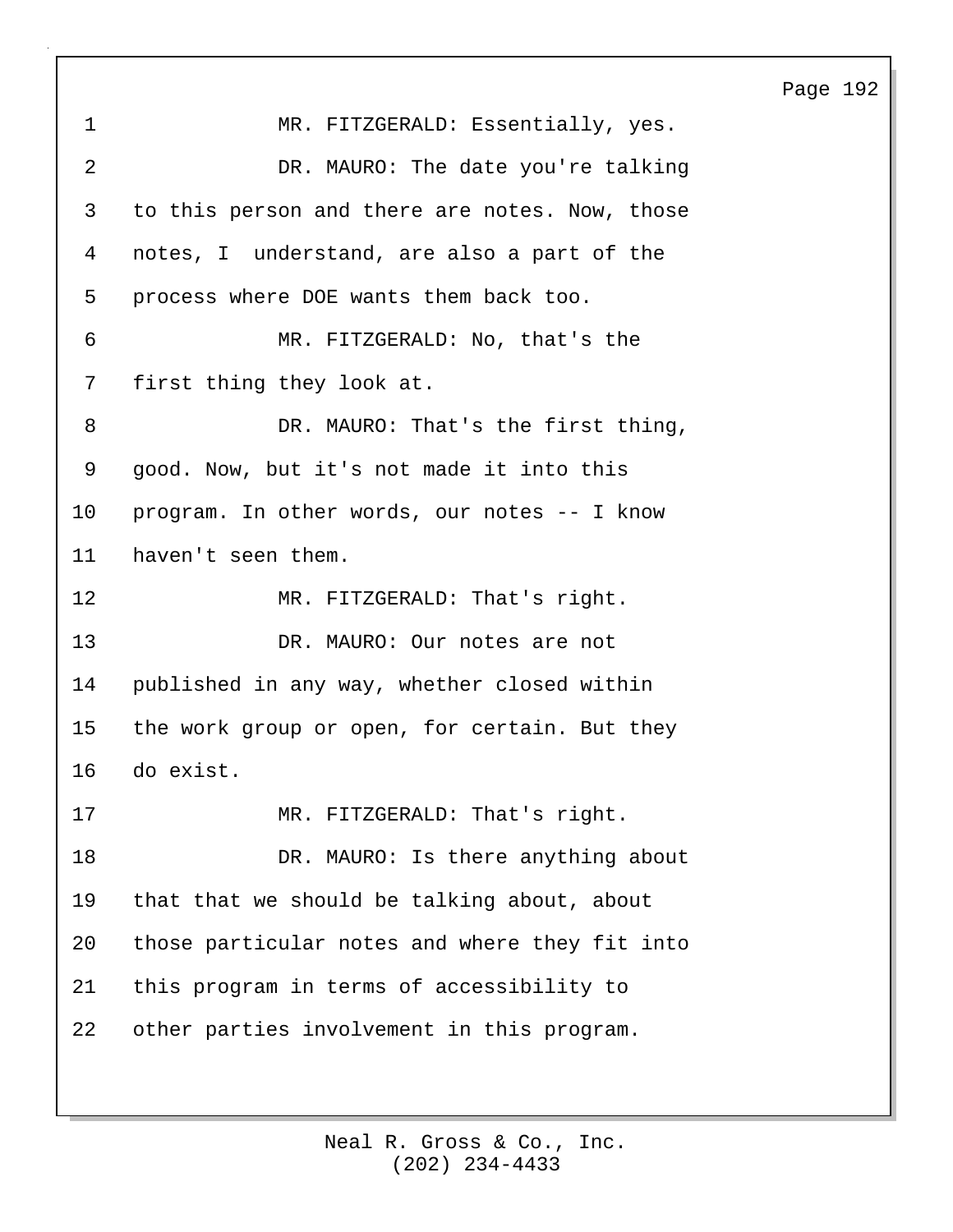| $\mathbf 1$ | MR. FITZGERALD: Well, it's sort of             |
|-------------|------------------------------------------------|
| 2           | the same character because if I go on site and |
| 3           | look at documents, I'm writing notes about the |
| 4           | what the relevance to those documents and how  |
| 5           | they might fit into analysis. But that's not   |
| 6           | going to be the review that would be subject   |
| 7           | to the Board or provide the Board. Those are   |
| 8           | just sort of ongoing notes.                    |
| 9           | This is the fodder for the                     |
| 10          | summaries that will become part of the         |
| 11          | documents, the input. I think they're          |
| 12          | maintained just because if there's any         |
| 13          | questions on the summaries, you can go back to |
| 14          | the original notes that one takes.             |
| 15          | But those original notes go                    |
| 16          | through DOE, make sure they're unclassified.   |
| 17          | They then go back to the interviewee to        |
| 18          | validate that what we recorded, in fact, is    |
| 19          | what the interviewee believes they've said. So |
| 20          | there's a validation step involved.            |
| 21          | If there's any major corrections,              |
| 22          | guess what? They go back to DOE to make sure   |
|             |                                                |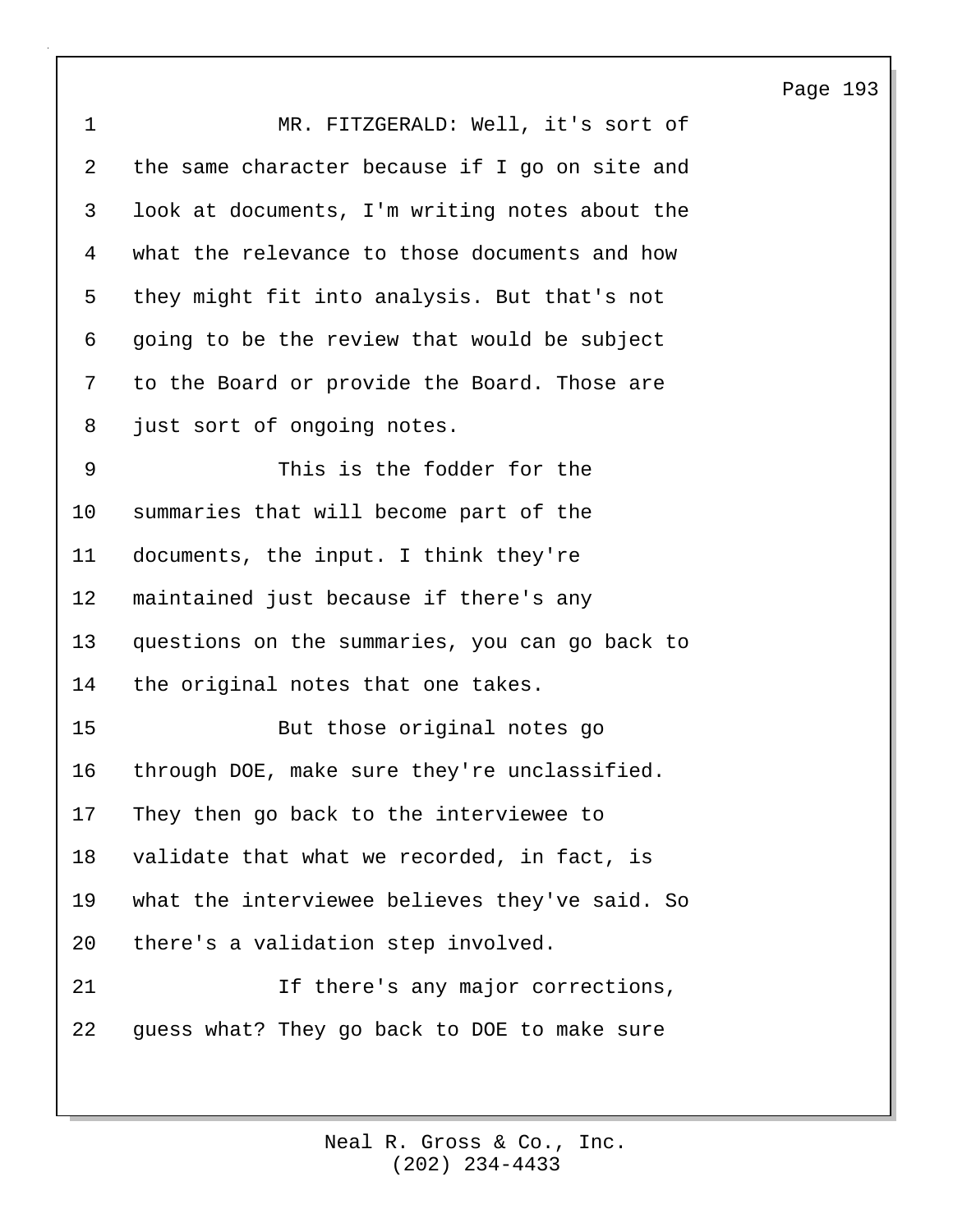1 that those suggestions don't embody anymore 2 classified information.

3 After they come back or when they 4 come back to the interviewee, then someone 5 like Kathy sits down and summarizes those 6 individual interviews into the section that 7 you see.

8 So really, the drafting of that 9 section is the first time this becomes even a 10 draft version of what would end up in our 11 analysis. Everything before that is sort of 12 pre-decisional note taking. 13 MS. ROBERTSON-DEMERS: Can I back 14 up here a minute? 15 MR. FITZGERALD: Yes, go ahead. 16 MS. ROBERTSON-DEMERS: First of 17 all, you have the very raw note that we take 18 during the int. I think Arjun can tell you 19 that a lot of the time, these things don't 20 make sense to any body else but the author. 21 They go through review and then we 22 do an individual interview summary of those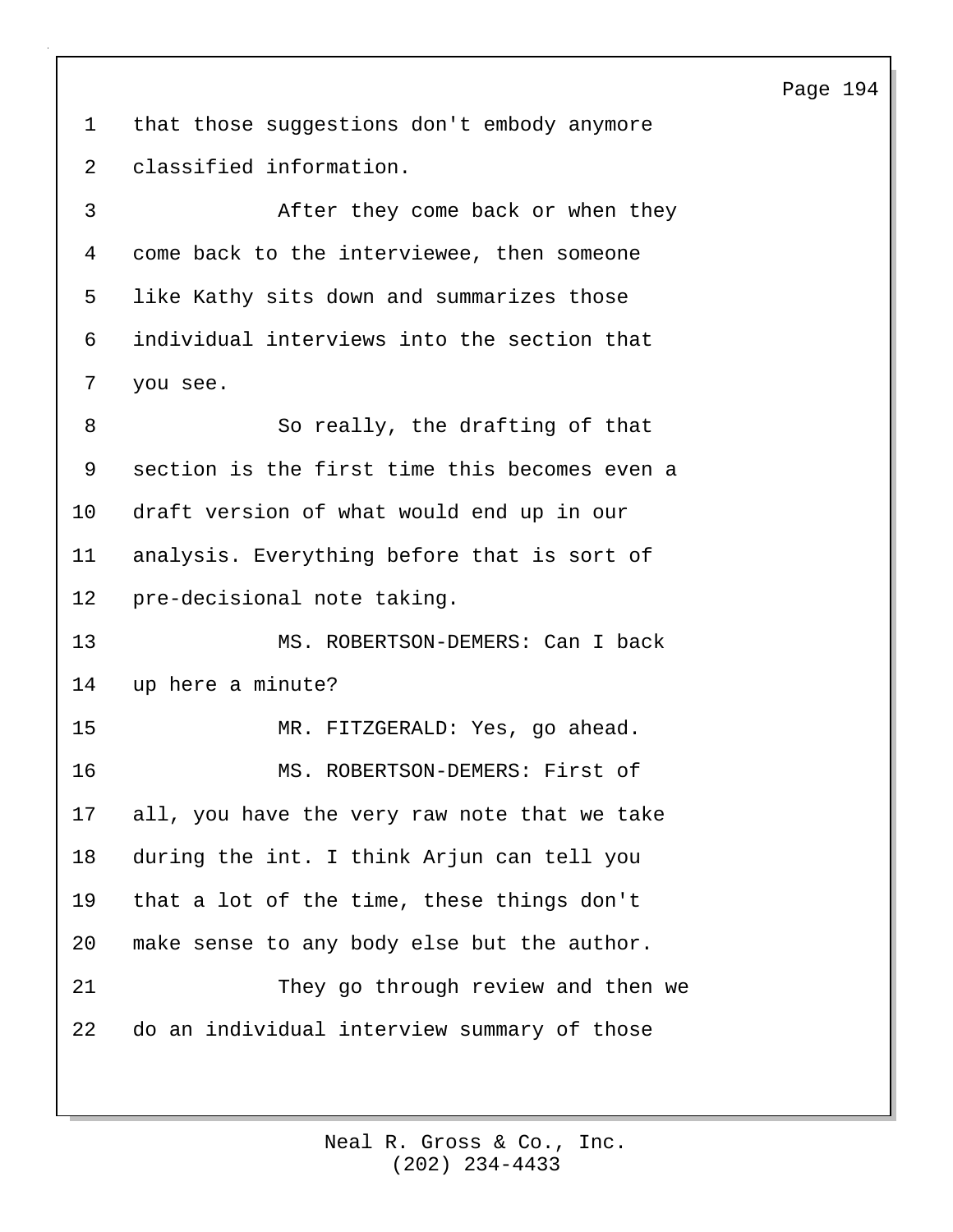| $\mathbf 1$ | notes. They also go through review by DOE. At  |
|-------------|------------------------------------------------|
| 2           | that point, they're released to the            |
| 3           | interviewee for comment.                       |
| 4           | MR. FITZGERALD: Okay, so none are              |
| 5           | cycled.                                        |
| 6           | MS. ROBERTSON-DEMERS: To me,                   |
| 7           | they're pretty decisional at a targeted stance |
| 8           | from the interviewee, but yes, that's what I   |
| 9           | said.                                          |
| 10          | MR. KATZ: This is to address what              |
| 11          | you're discussing in these procedures already? |
| 12          | MR. FITZGERALD: Yes, in a general              |
| 13          | way.                                           |
| 14          | MS. HOWELL: I would clarify that               |
| $15 \,$     | while certainly those documents would be       |
| 16          | predecisional and protectable from FOIA and    |
|             | 17 other forms of release in multiple ways,    |
| 18          | there's still documents that you've created on |
| 19          | your contract with the government and their    |
| 20          | government contract documents.                 |
| 21          | DR. MAURO: Where do they reside                |
| 22          | now? Where are they now?                       |
|             |                                                |

(202) 234-4433 Neal R. Gross & Co., Inc.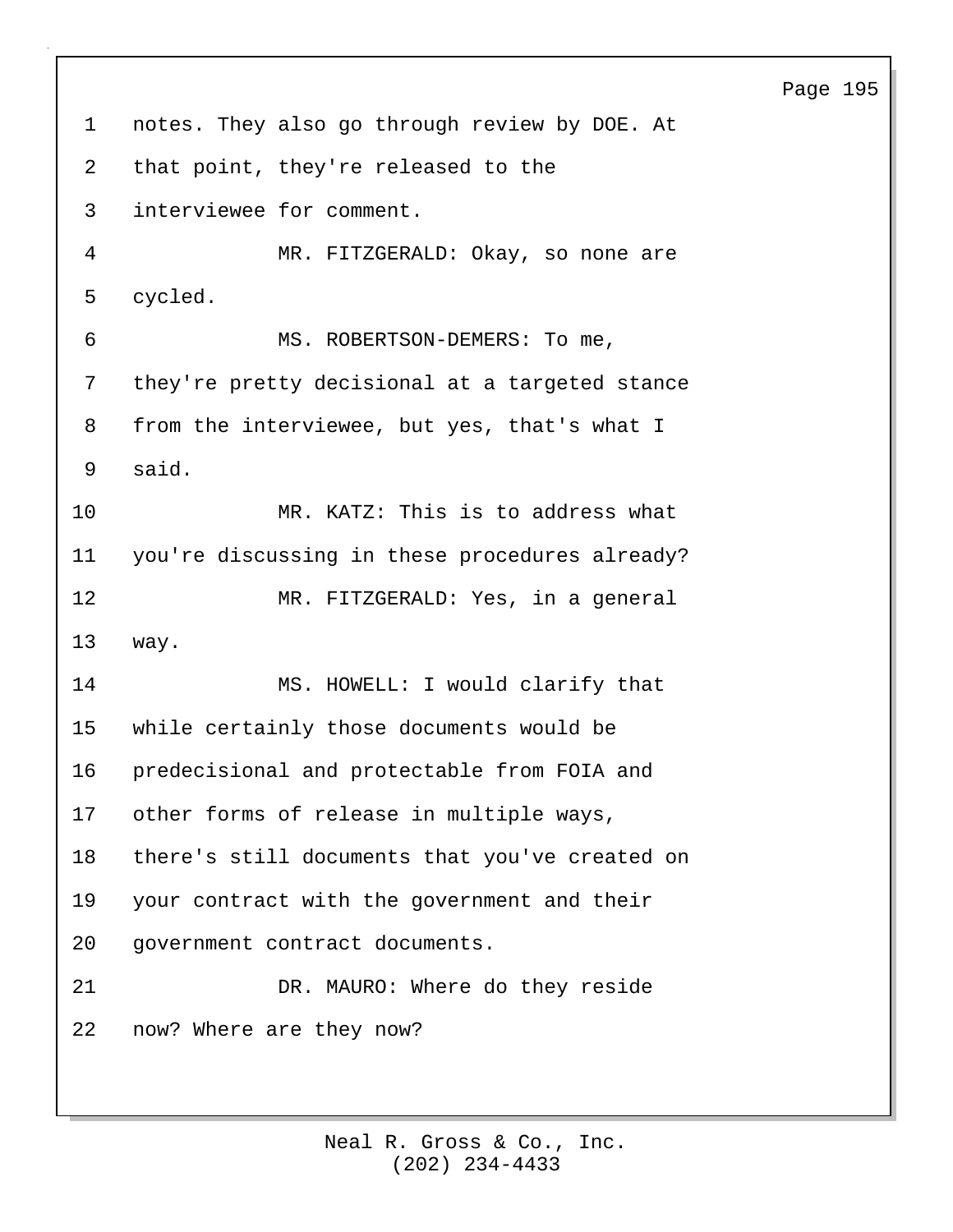| $\mathbf{1}$    | MR. FITZGERALD: Well, they reside              |
|-----------------|------------------------------------------------|
| 2               | with Kathy, I would think, for the interviews. |
| 3               | Right, Kathy?                                  |
| $\overline{4}$  | MS. ROBERTSON-DEMERS: A lot of                 |
| 5               | them do. They actually reside with the         |
| 6               | interviewee.                                   |
| 7               | DR. MAKHIJANI: They reside with                |
| 8               | the interviewer.                               |
| 9               | MS. ROBERTSON-DEMERS: The                      |
| 10              | interviewer, sorry. I haven't done 100 percent |
| 11              | of the interviews. Some of them reside in      |
| 12              | files at the DOE.                              |
| 13              | MEMBER BEACH: I was going to say,              |
| 14              | aren't those also available to -- if they're   |
| 15 <sub>1</sub> | SC&A's notes, aren't they available to NIOSH   |
| 16              | and NIOSH's notes are also available to SC&A?  |
| 17              | MR. FITZGERALD: I think the point              |
| 18              | she was making though, until they come back    |
| 19              | from the interviewee as validated, and at that |
| 20              | point -- am I right, Kathy? At that point,     |
| 21              | there are documents that would be available?   |
| 22              | MS. ROBERTSON-DEMERS: Right.                   |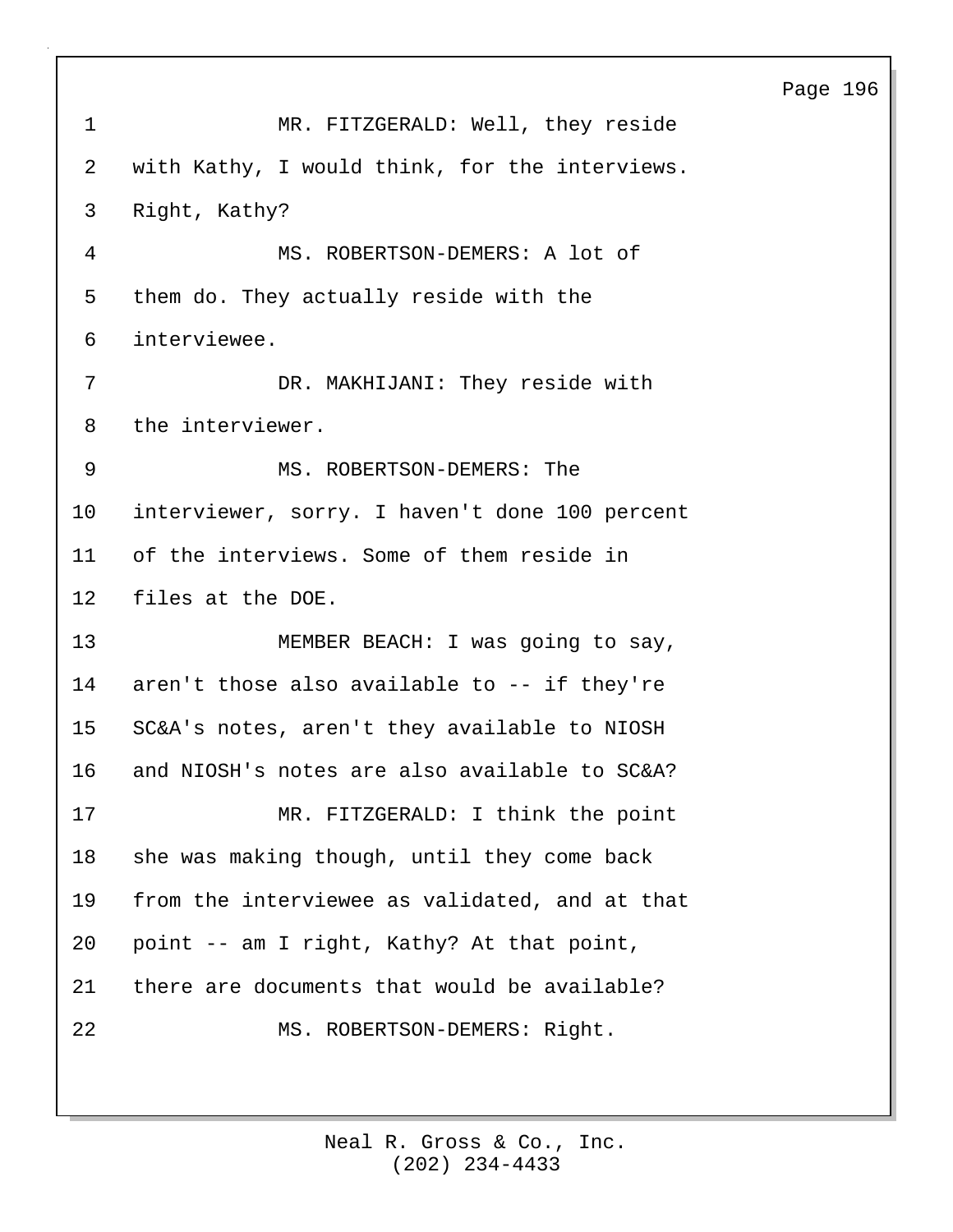| $\mathbf 1$ | MR. FITZGERALD: Now, whether                   |
|-------------|------------------------------------------------|
| 2           | they've been systematically made available is  |
| 3           | part of what we've been treating in this that  |
| 4           | in terms of all documents, that would include  |
| 5           | interview notes. That would be made available  |
| 6           | at that point. Right?                          |
| 7           | MS. ROBERTSON-DEMERS: Like I --                |
| 8           | MR. FITZGERALD: Even before                    |
| 9           | summarization, it would be made available.     |
| 10          | MS. ROBERTSON-DEMERS: Some of                  |
| 11          | these raw notes are sitting at DOE sites       |
| 12          | because they have to be maintained there.      |
| 13          | DR. MAURO: No, my question is a                |
| 14          | little different. My question is, at some      |
| 15          | point in the process, the notes with people's  |
| 16          | names on it and your notes, after they've gone |
| 17          | through whatever number of cycles they need to |
| 18          | go through, including the interviewee and DOE, |
| 19          | eventually they have a home sitting on your    |
| 20          | file and you have the document. Of course,     |
| 21          | that becomes the source material from which    |
| 22          | you make your summary level documents.         |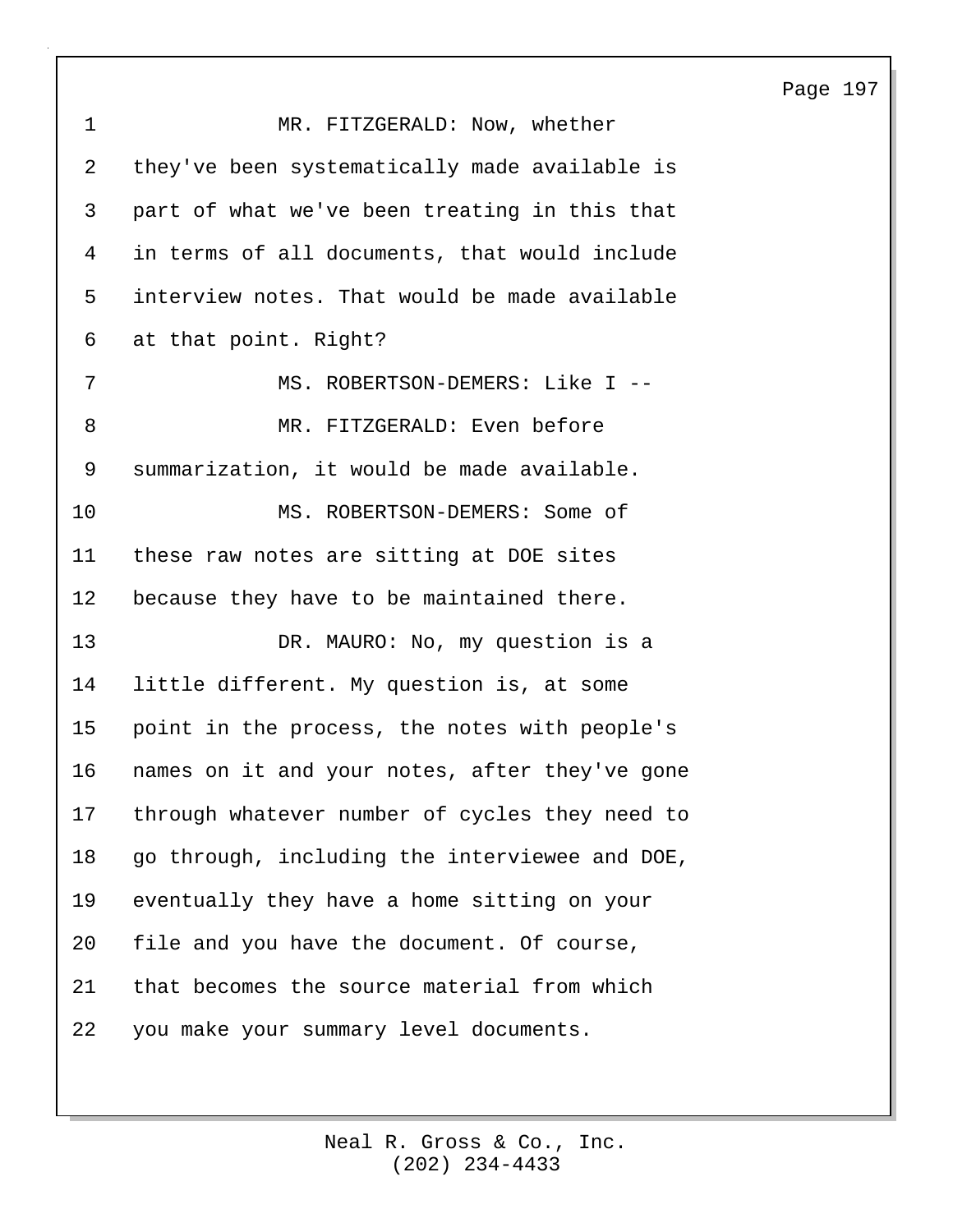| $\mathbf 1$    | That material that's sitting there             |
|----------------|------------------------------------------------|
| $\overline{2}$ | is certainly a work product that was prepared  |
| 3              | under contract, under our contract. It belongs |
| 4              | to the government, and the question is, what   |
| 5              | do we do with those notes right now? Where are |
| 6              | they sitting? Who has ownership? Is it part of |
| 7              | our process to make them available to the      |
| 8              | record -- not the public record, but the       |
| 9              | project record -- available to NIOSH and its   |
| $10 \,$        | folks. Or do we wait until someone asks for    |
| 11             | them before we distribute them?                |
| 12             | MS. HOWELL: Well, I would -- the               |
| 13             | original notes -- the ones that are just       |
| 14             | scribbles -- those are government also.        |
| 15             | Now, we are not in the habit of                |
| 16             | requesting those. I don't foresee us           |
| 17             | requesting those, but if we were to request    |
| 18             | them, we would receive them.                   |
| 19             | DR. MAURO: I got you.                          |
| 20             | MS. HOWELL: Now, when you're                   |
| 21             | talking about the later summaries and whatnot, |
| 22             | I mean, typically, I thought that those were   |
|                |                                                |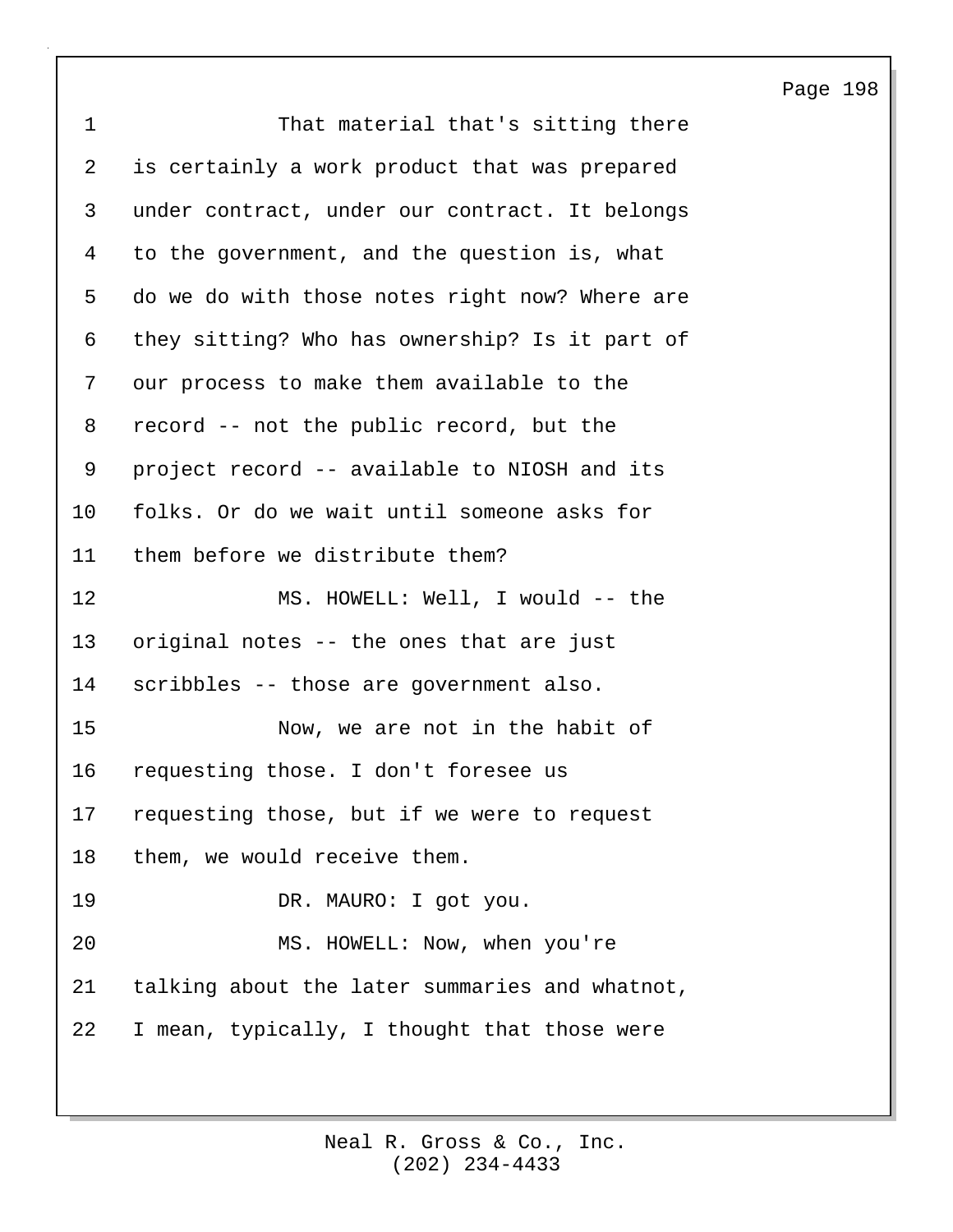1 being turned over to the Board as being 2 responsive to a contract task request. 3 MR. FITZGERALD: Yes, summaries go 4 with the report. 5 MS. HOWELL: So Ted at least, is 6 getting them. 7 DR. MAKHIJANI: Let me just kind of 8 explain. The scribbles in the computer 9 typically stay with us. Of course, you can 10 request them. Normally, until now, the draft 11 goes through DOE. 12 Its cleaned up, spot checked. It 13 goes through DOE and then it goes back to the 14 worker. If we do not hear from the 15 interviewee, we don't use any of that material 16 in our analysis because it's considered 17 unverified. 18 And so, we actually just set that 19 aside and it sits there. MPS is a good 20 example. I mean, we didn't get a few of the 21 interviews back and we did not use them. They 22 don't appear in the summary because we don't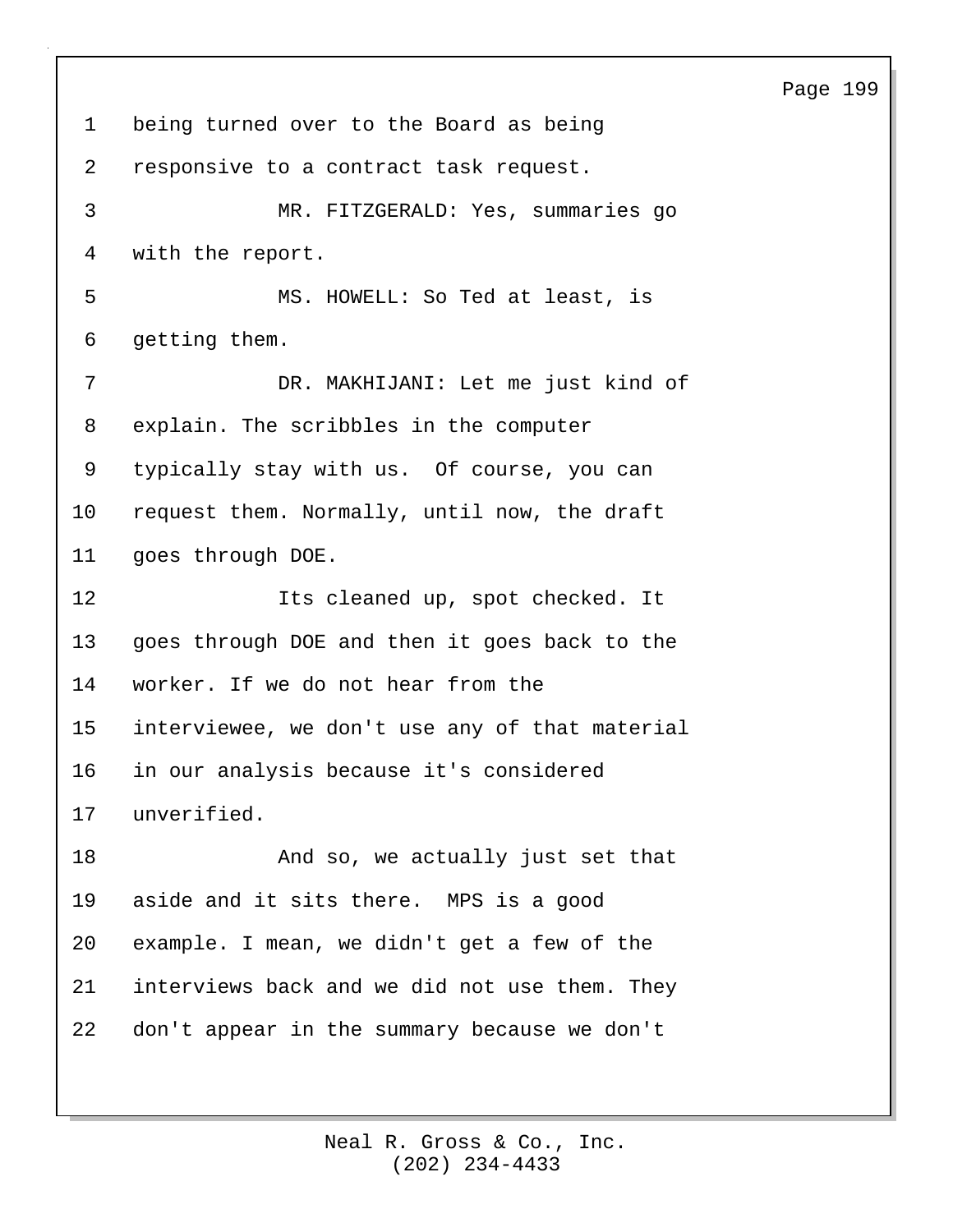1 he said, she said -- oh, I didn't mean that 2 kind of situation appearing in any of our 3 analyses.

4 And that's the whole part of the 5 procedure -- sending it back to the worker and 6 getting an affirmative response. And so, yes, 7 there are a lot of raw notes and yes, in 8 principle, they could be requested and become 9 part of some public record eventually. Well, 10 not public record, but project record.

11 But there are interviews that are 12 unverified and normally, nowadays -- at first, 13 we did not actually need the individual 14 interview part of what we submitted to the 15 Board. This discussion arose two or three 16 years ago and the Board said well, why aren't 17 we seeing the individual interviews because at 18 first, we were only publishing the summaries. 19 And then we began the practice of 20 when the individual interviews were final, 21 along with the summaries, we also provide the 22 individual interview records to the Board.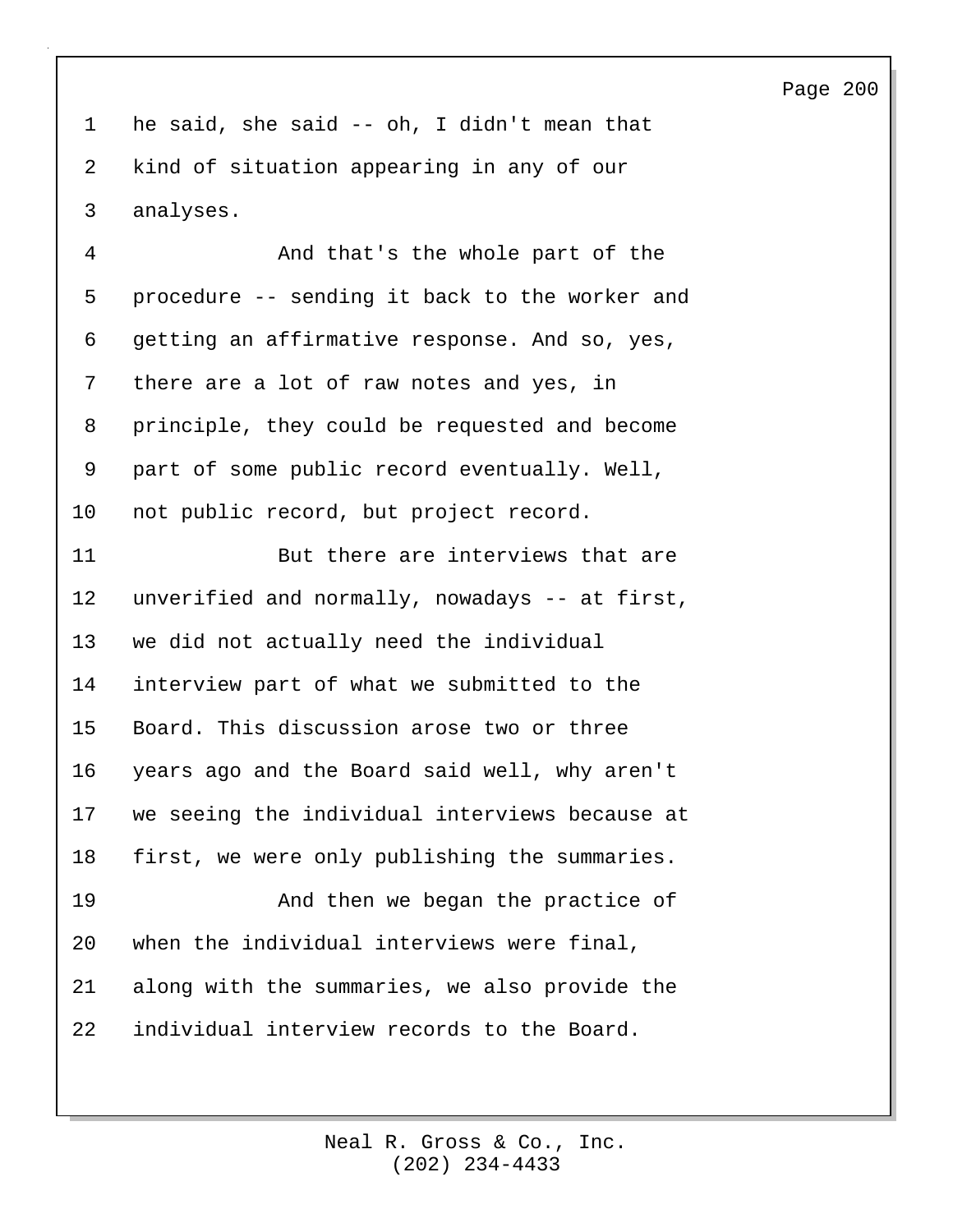| $\mathbf 1$ | So there are two kinds of things               |
|-------------|------------------------------------------------|
| 2           | that go through NIOSH and the Board -- the     |
| 3           | final verified interview record with all the   |
| 4           | names. This corresponds with the other stuff   |
| 5           | about Privacy Act. The Board said we want to   |
| 6           | see everything and they can see everything.    |
| 7           | That applies to the interviews and then the    |
| 8           | summaries, which becomes part of the public    |
| 9           | record.                                        |
| 10          | MR. FITZGERALD: I think the only               |
| 11          | comment I would have -- I don't think there's  |
| 12          | been a systematic -- and this has been an      |
| 13          | evolving process over the last eight or nine   |
| 14          | months -- and I think that's what we're        |
| 15          | looking at here. It's more or less automatic   |
| 16          | full disclosure transfer of any information,   |
| 17          | including interview notes, over as soon as     |
| 18          | they're past the validation phase.             |
| 19          | Kathy, did you have a comment?                 |
| 20          | MS. ROBERTSON-DEMERS: Just --                  |
| 21          | okay, when you're talking about the            |
| 22          | handwritten notes -- John says where are they? |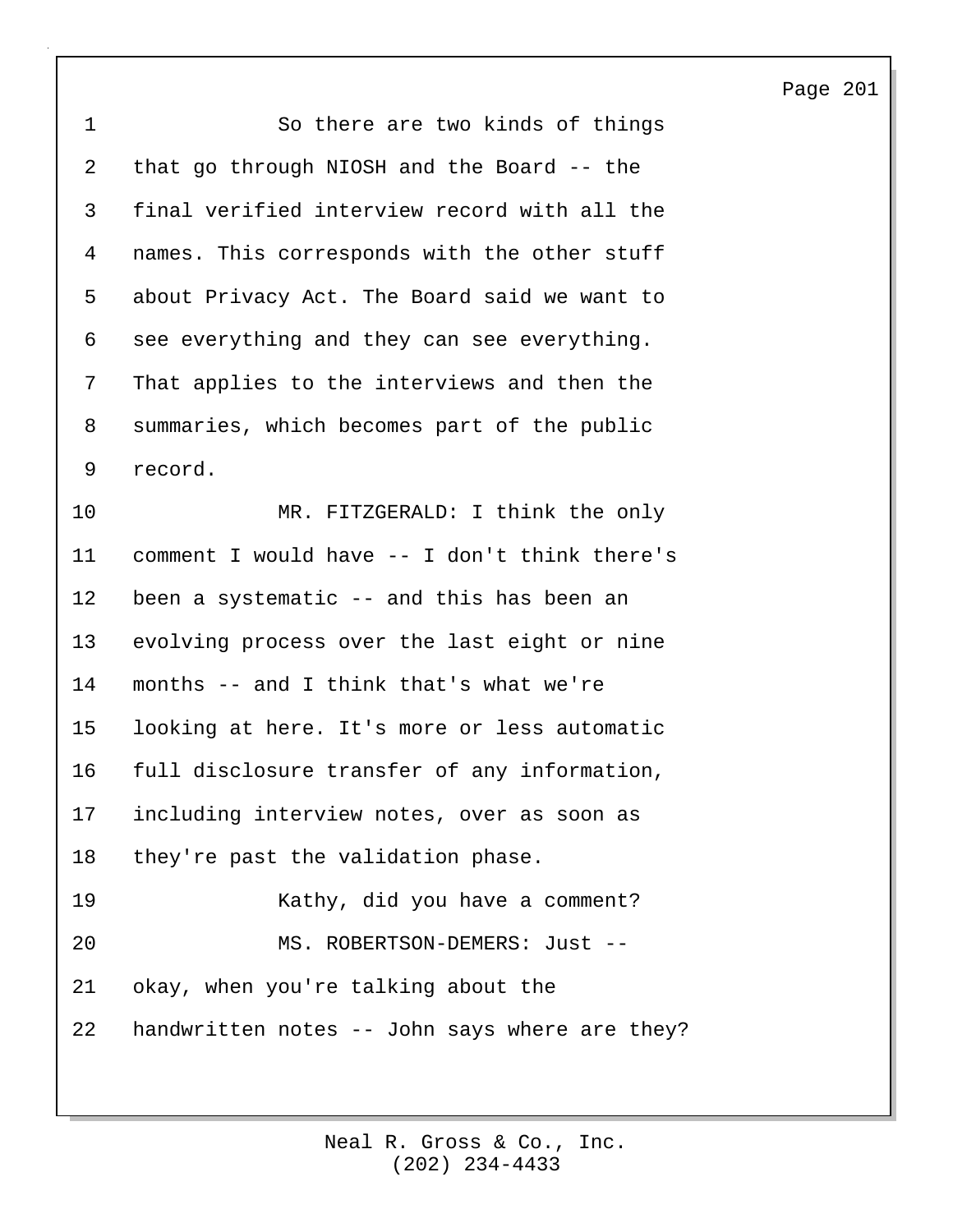1 They're with the interviewer or they're in a 2 safe at DOE, depending upon the classification 3 level.

4 There are some SC&A interviews 5 that have to be maintained that way at DOE. 6 MR. KATZ: So my only question with 7 this is, for those ones that stay with the 8 interviewer --obviously, if the DOE is 9 holding, that's a different issue -- but does 10 SC&A actually gather those up so that they're 11 sort of corporate property as opposed to just 12 with individuals who may or may not be with 13 SC&A three years from now? 14 DR. MAURO: The answer is no. 15 MR. KATZ: But I think that 16 probably needs to be -- I'm not sure whether 17 that needs to be reflected here, but it does 18 need to be -- 19 DR. MAURO: No, this is an 20 important conversation because the way I see 21 it is, everything that we do, everything we 22 do, we're billing time against this contract,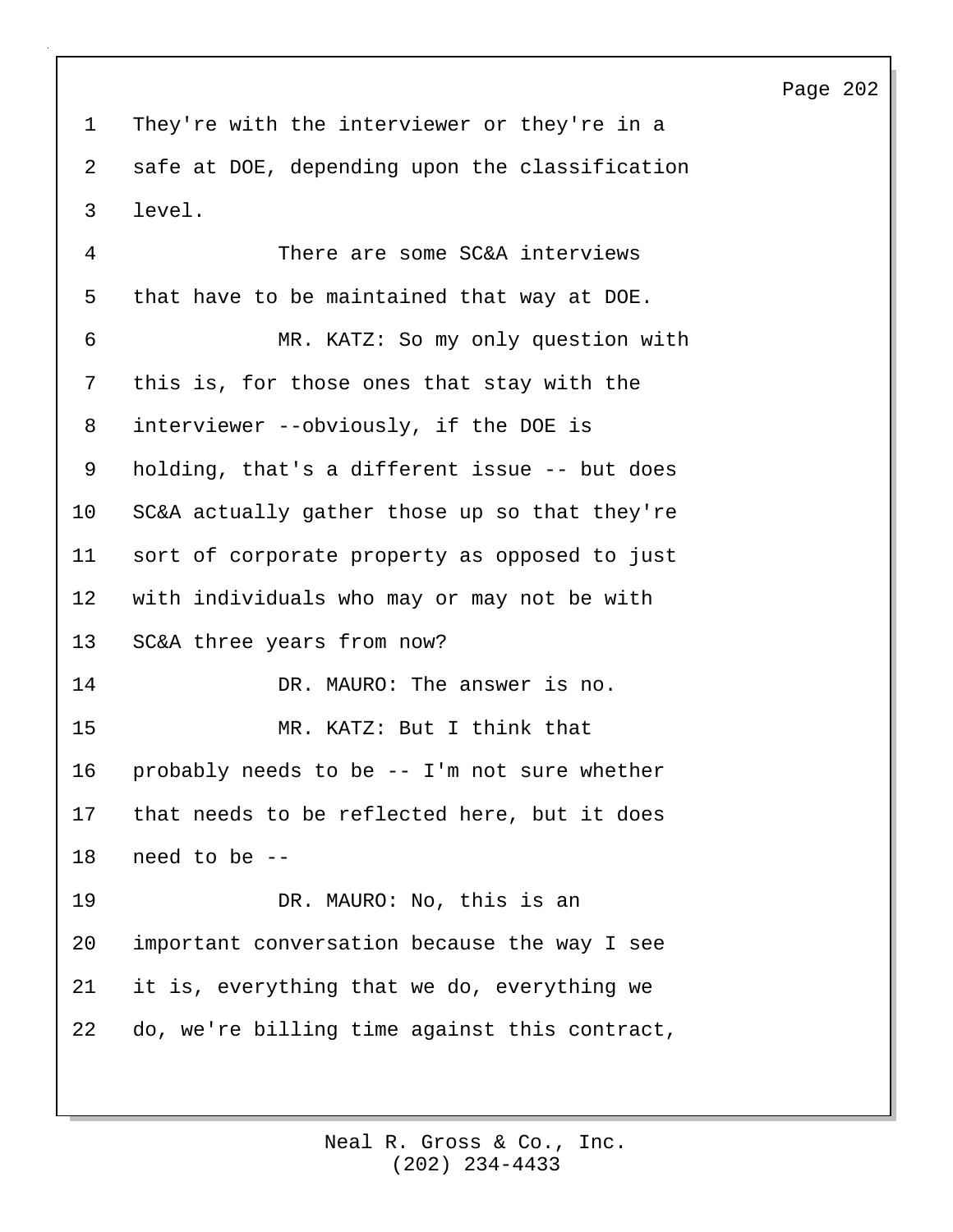1 including writing e-mails, whatever it is we 2 do. 3 This is part of the project and 4 you have access to it. As a project officer, 5 you have that. That's how I see it. There's 6 nothing we can retain. 7 DR. MAKHIJANI: That is true, first 8 of all, because it's contractual. Typically, 9 these are conversations that are going on . We 10 do not tape these. 11 DR. MAURO: No. 12 DR. MAKHIJANI: The reason we do 13 not tape this is a lot of people say a lot of 14 things and sometimes they're ill-advised -- a 15 personal point of view, allegations, things. 16 We've always felt that it's better to make an 17 accurate record with some discretion, in terms 18 of not actually making a tape recording and 19 then adding that to become an issue. 20 DR. MAURO: Absolutely. 21 DR. MAKHIJANI: But because, 22 essentially, we can't transcribe. We're not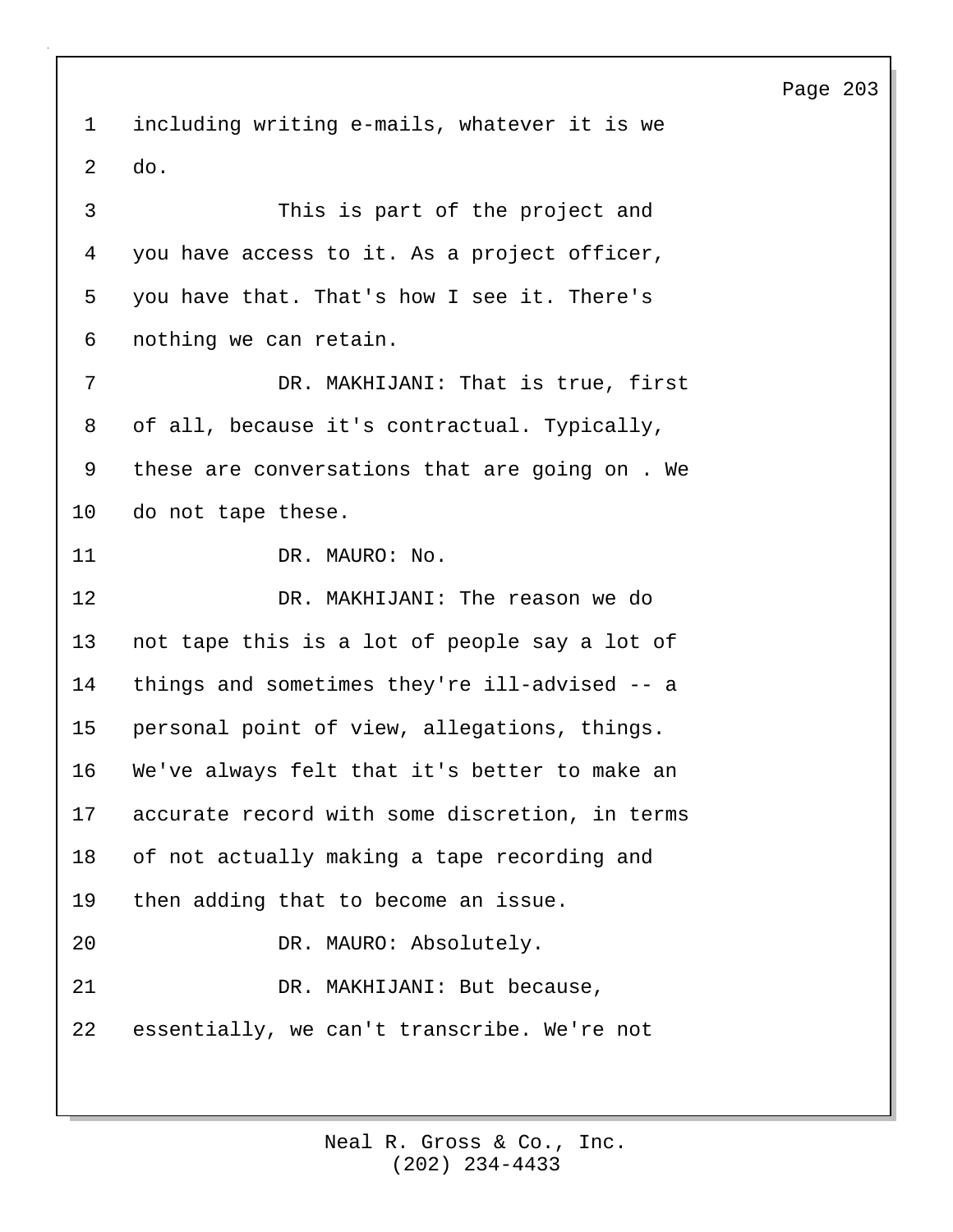1 court reporters. And so we try to make an 2 accurate record, but these interviews could 3 contain errors. I mean, there are places where 4 I know I write I didn't get this or is this 5 clear or I don't know if this is right. 6 I'm a little uncomfortable about 7 erroneous -- no, no. I don't understand the 8 legal side of it, so if CDC requests this and 9 it goes into CDC, then you have -- and the 10 interview is never verified by the 11 interviewer, so you don't have a corrected 12 record -- then you have something that's 13 incomplete and may contain errors that could 14 become part of the public record. 15 MS. HOWELL: And that's why you put 16 some sort of language on it stating that. 17 MR. KATZ: I mean, the government 18 is full of these kind of programs. From its 19 own doings, it's full of these kinds of 20 records. They are government records. They 21 belong to the government, but they're not 22 final products. They're not reviewed, et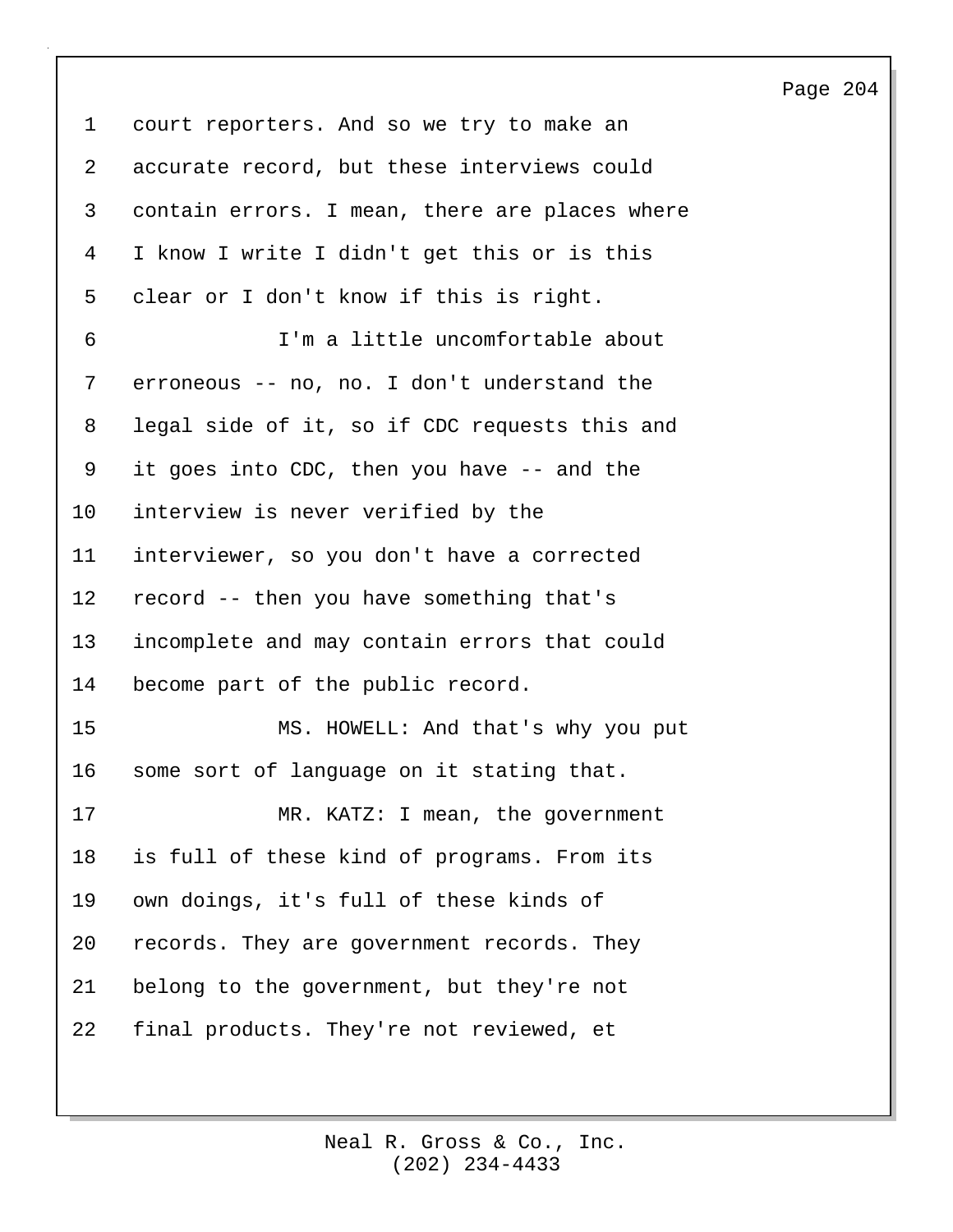1 cetera.

| 2  | I mean, the government is replete              |
|----|------------------------------------------------|
| 3  | with this kind of information. It doesn't ever |
| 4  | -- 99.9 percent of it never sees the light of  |
| 5  | day, in terms of going beyond the government   |
| 6  | to anyone else. It stays in the files because  |
| 7  | it's part of the file.                         |
| 8  | MS. HOWELL: You have to have work              |
| 9  | products to get to that final point where you  |
| 10 | do assume some verification in the document    |
| 11 | and everything, but the problem is that        |
| 12 | everything up to that point is still a record  |
| 13 | that needs to be maintained.                   |
| 14 | DR. MAKHIJANI: It would be useful              |
| 15 | to have some kind of boilerplate language that |
| 16 | you could stick on top of these things because |
| 17 | certainly, we have not been doing this -- if   |
| 18 | we could stick on this because if it's going   |
| 19 | to be corrected in a corporate format, then    |
| 20 | they should all have some kind of a uniform    |
| 21 | disclaimer not only that it's predecisonal but |
| 22 | that it could be incomplete and may contain    |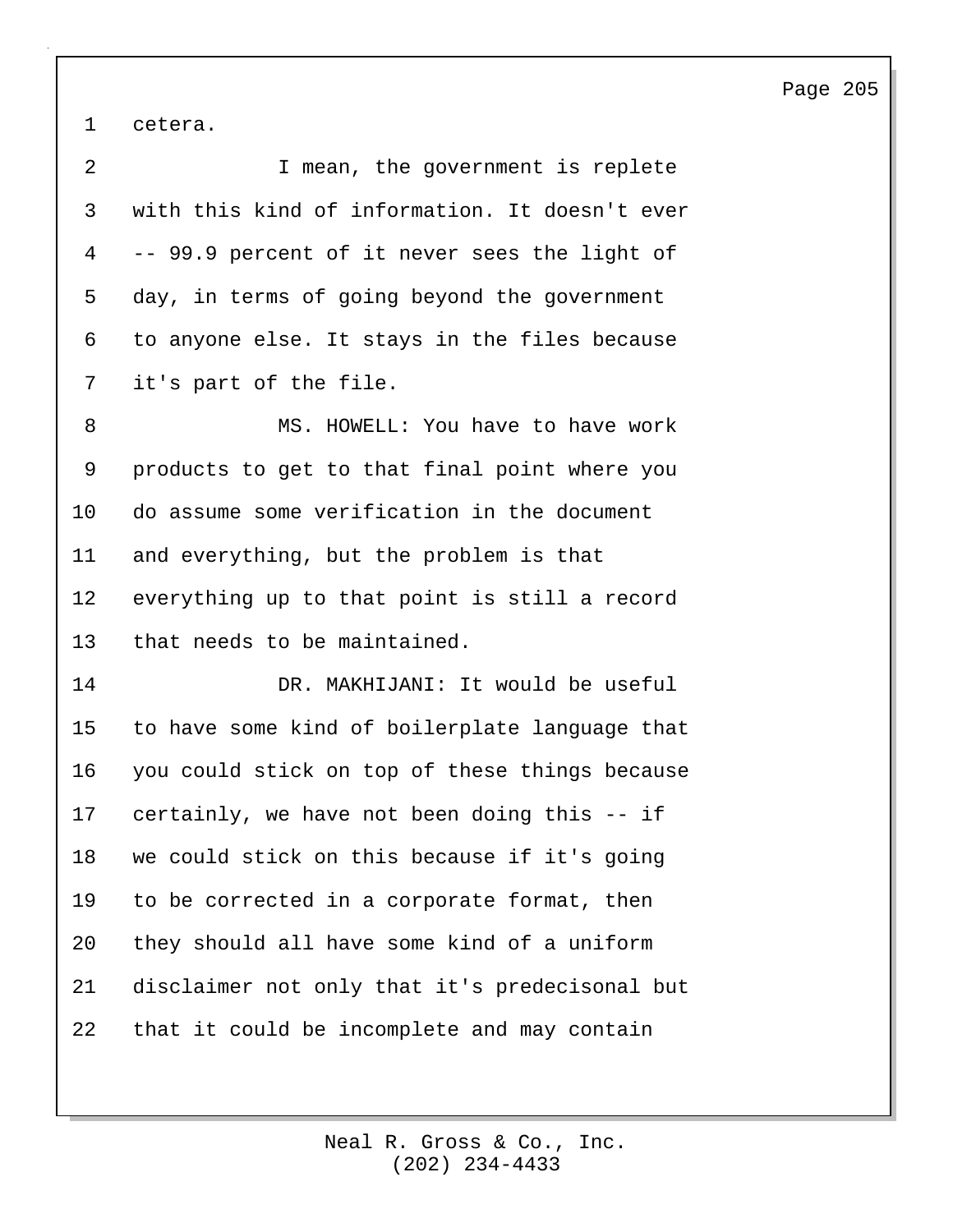1 errors.

| 2  | MR. KATZ: I mean, for example,                 |
|----|------------------------------------------------|
| 3  | with your interviews, you could state across   |
| 4  | there, this information has not yet been       |
| 5  | verified.                                      |
| 6  | DR. MAKHIJANI: Yes.                            |
| 7  | MR. KATZ: That's a simple                      |
| 8  | statement to make. It makes it very clear that |
| 9  | this is just the person's notes, but not       |
| 10 | necessarily accurate notes. It can be shown in |
| 11 | that context.                                  |
| 12 | DR. MAKHIJANI: And the way we have             |
| 13 | been doing that, of course, is we -- say a     |
| 14 | draft has been reviewed and then we send I off |
| 15 | and then when it comes back, we finalize it.   |
| 16 | So I have kind of a three step                 |
| 17 | process, but the control of it generally       |
| 18 | belongs to the interviewer until it becomes a  |
| 19 | final product.                                 |
| 20 | MS. HOWELL: The other thing too,               |
| 21 | just as a contracting concern, while the real  |
| 22 | award of this particular contract may have     |
|    |                                                |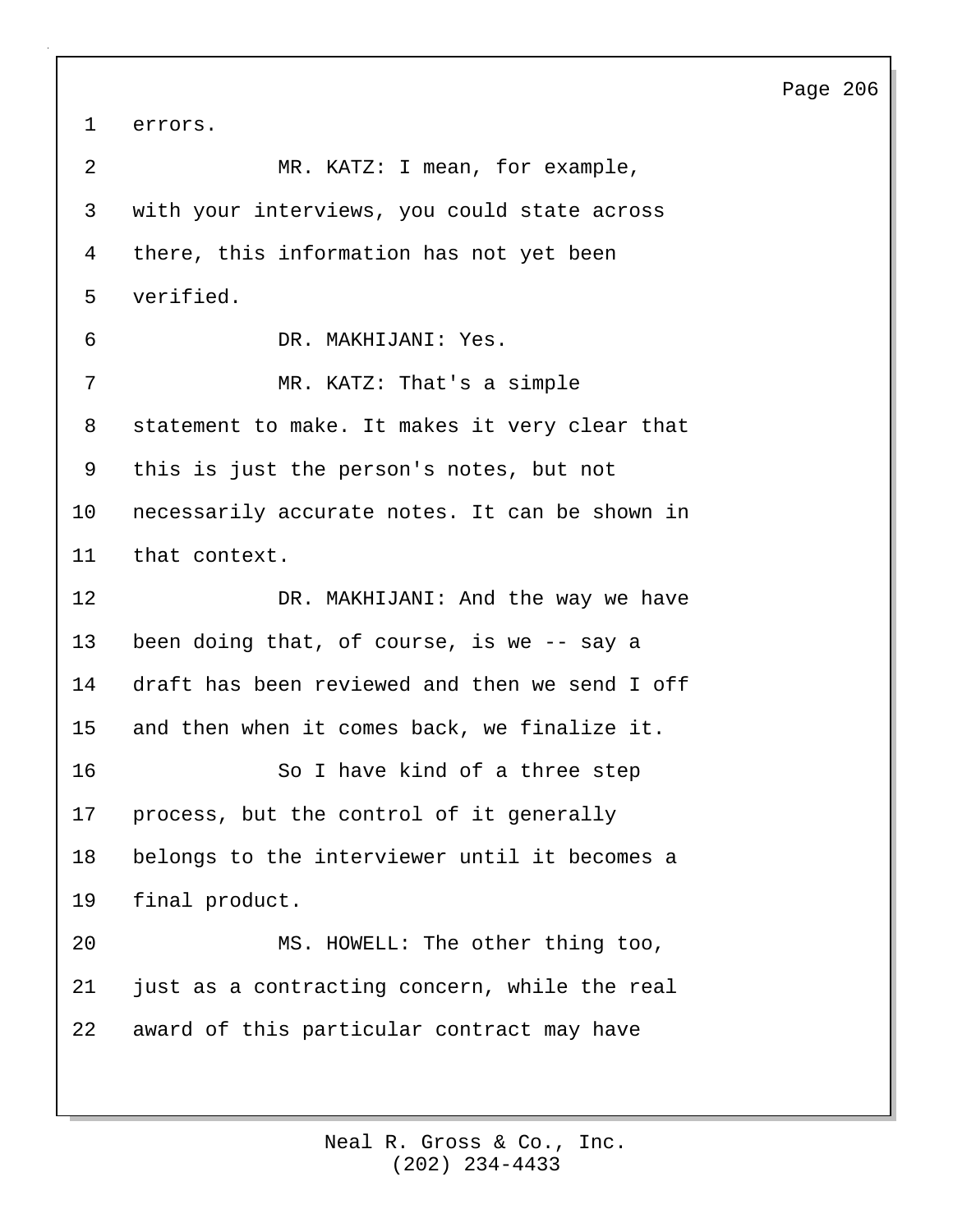1 already gone through, if we were to ever 2 switch technical support contractors, there 3 were additional questions from a site -- you 4 know, there needs to be that continuity of 5 information there so that we don't duplicate 6 efforts. 7 That's just another reason for 8 insuring that somewhere there is a repository 9 that -- it can be passed along. 10 DR. MAURO: Arjun's point is 11 especially relevant now that we're about to 12 move into what I call losing the government's 13 computers. We're soon going to be receiving 14 30 computers. All our work that's infected -- 15 right now, it's like watching sausage being 16 made. 17 17 I know what reports look like. 18 Some times the writing is very poor, plenty of 19 errors in this, and there's a process of 20 getting a quality product out, which is 21 protracted. 22 All of this now, I believe -- tell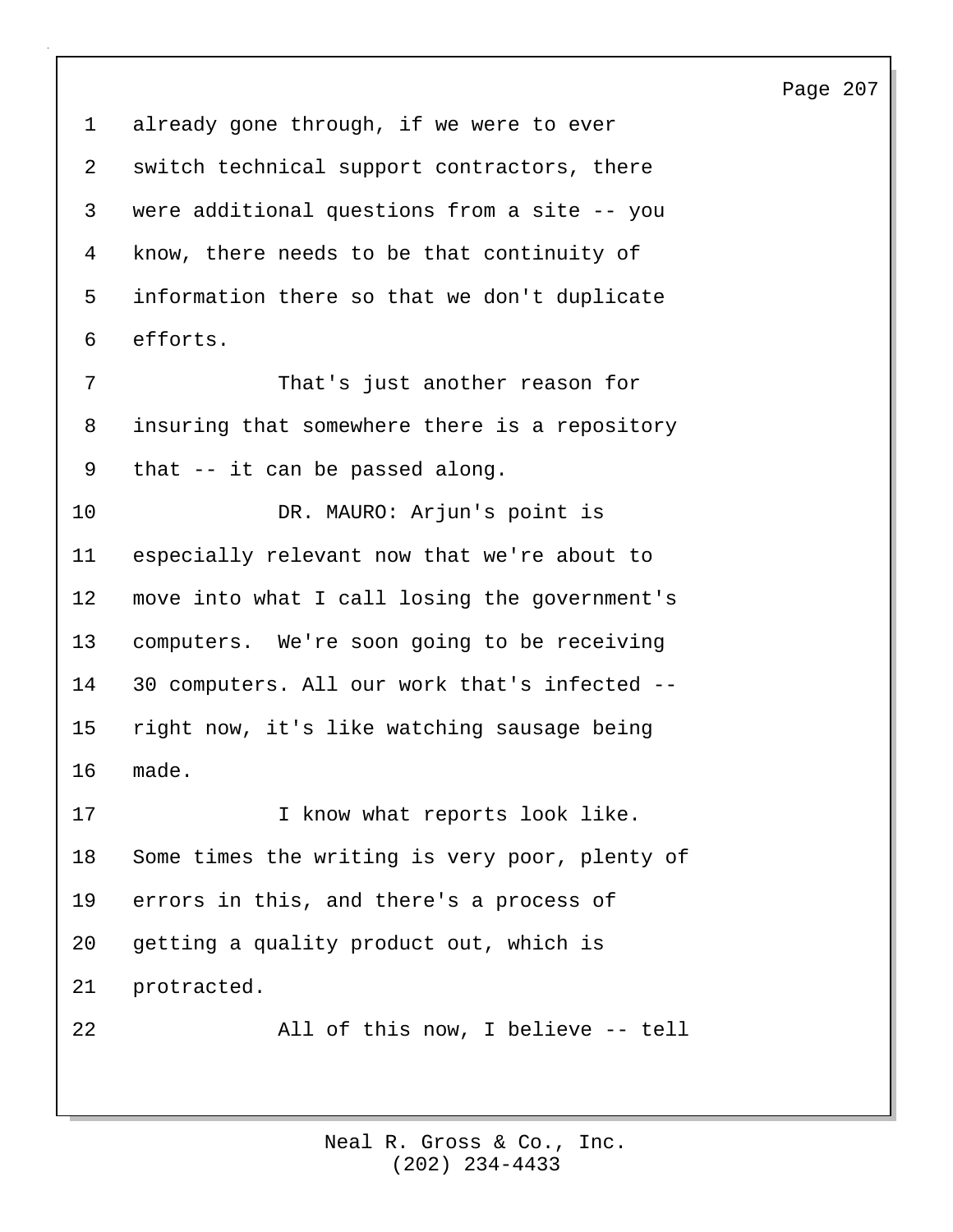1 me if I'm wrong -- is going to go on, on these 2 government computers, every step of the way. 3 MS. ROBERTSON-DEMERS: That's 4 actually not true. 5 DR. MAURO: Okay, yes? Then I need 6 a little help with this because I'm not sure 7 what's going to happen when that thing 8 happens. 9 MS. ROBERTSON-DEMERS: When you do 10 on site interviews, most of them are hand-11 written or you do them on a DOE computer if 12 you're lucky. You don't bring your own 13 computer on site, especially at places like 14 Pantex. 15 DR. MAURO: Well, eventually, what 16 you do -- let me ask you this -- eventually, 17 you take your log book with handwritten notes 18 and you key it into something. I'm assuming 19 what you'll be doing now is keying it in to 20 your new government computer. 21 So that's the place where it 22 enters behind the cone of silence, so to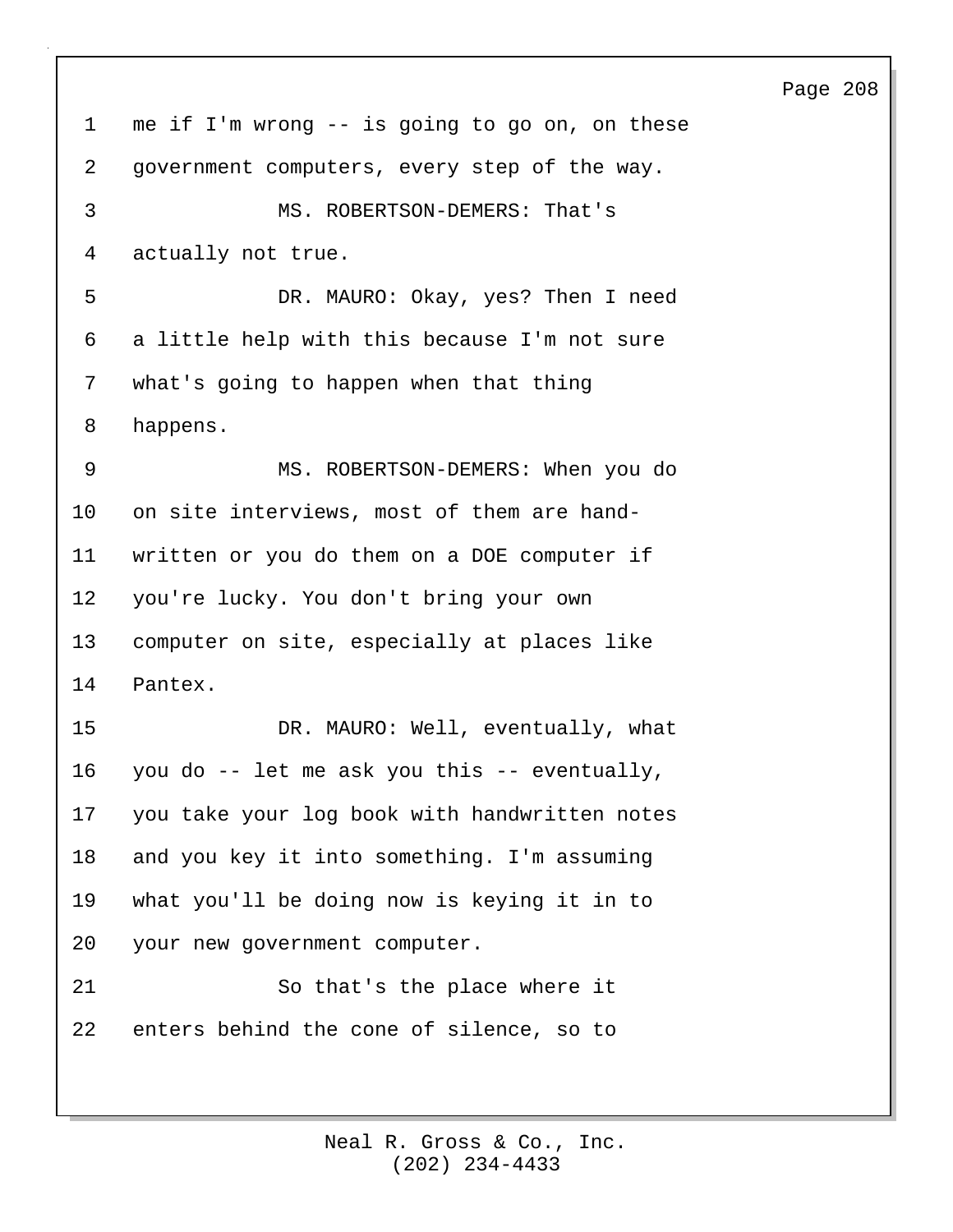| $\mathbf 1$ | speak. It's going to enter there in its        |
|-------------|------------------------------------------------|
| 2           | crudest form. It's going to be there. And that |
| 3           | work product is now going to be -- we're going |
| 4           | to work on. All that.                          |
| 5           | Now, as we move through that                   |
| 6           | process, that's going to evolve. That document |
| 7           | is itself going to evolve. It's going to       |
| 8           | disappear and be replaced. It's going to be    |
| 9           | edited, just like we do now, only it's all     |
| 10          | going to be going on on your computer.         |
| 11          | So I'm assuming that every stage               |
| 12          | in the maturation of a document is not going   |
| 13          | to be archived. Is that correct? In other      |
| 14          | words, we're going to be allowed to work our   |
| 15          | product and not show every step because the    |
| 16          | steps are numerable.                           |
| 17          | MS. HOWELL: Certainly, that is                 |
| 18          | true. Generally, I'll offer only a lawyerly    |
| 19          | comment, which is to say that you will be      |
| 20          | working on government computers and every key  |
| 21          | stroke that you make on a computer, whether    |
| 22          | it's government or not, never really goes      |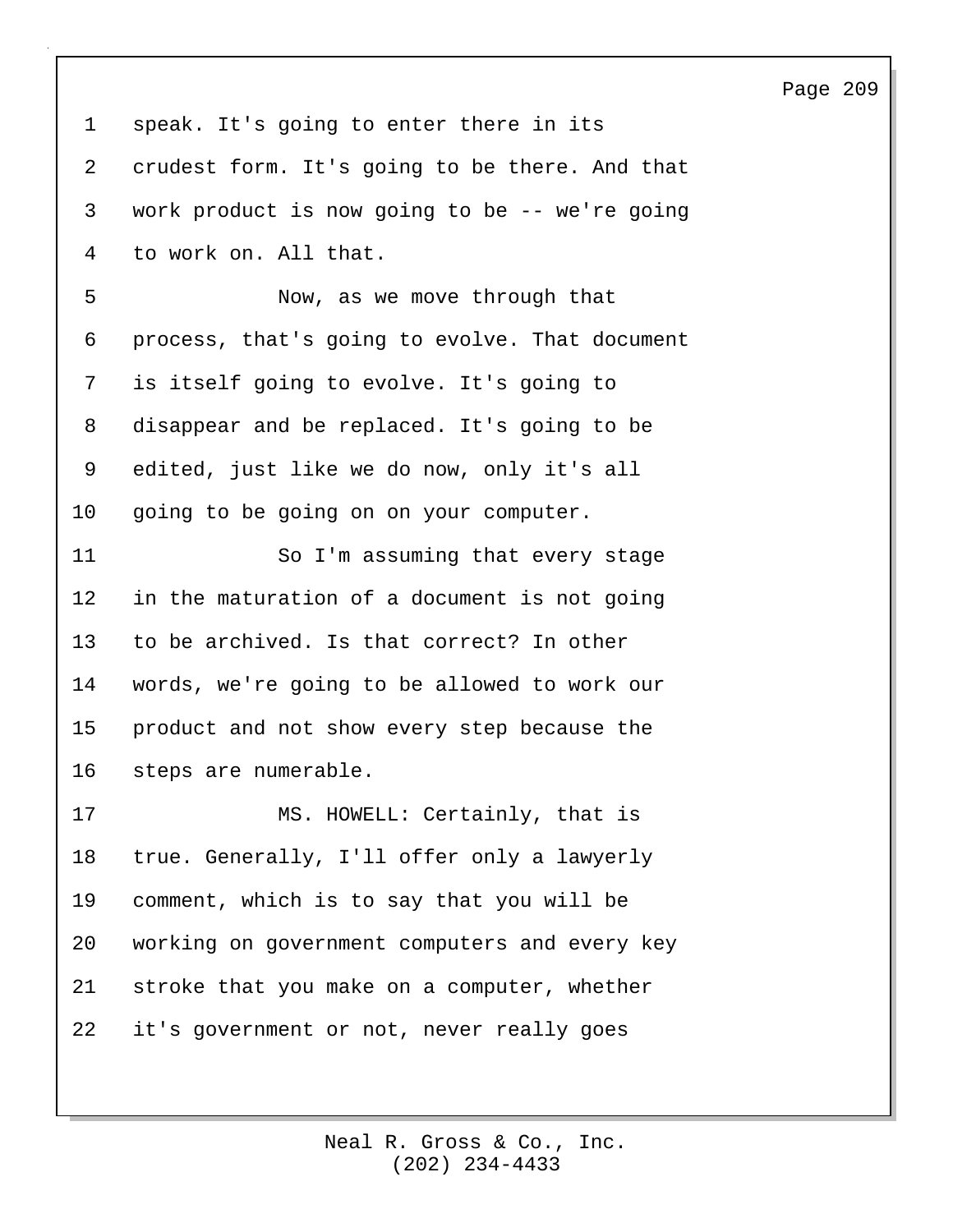1 away.

2 And not that we are going to be 3 running tests on these computers -- we're 4 certainly not -- but in the event that we are 5 involved in litigation, one of the things that 6 can be discovered now under the federal rules 7 of evidence is metadata. So if you have some 8 version of your document on there and it was 9 properly requested, which would require a 10 great deal of knowledge about how this Board 11 and the contractor and the program works, but 12 if it were properly requested, it is possible 13 that some previous predecisional draft version 14 that was never actually sent to anybody could 15 come out. 16 But that is not how we typically 17 work. That is not what I'm trying to say where 18 we talk about what needs to be maintained. 19 DR. MAKHIJANI: I've actually come 20 across this since I've worked in the legal 21 arena quite a bit. Only once in my own work 22 outside this arena, -- I'm in the habit of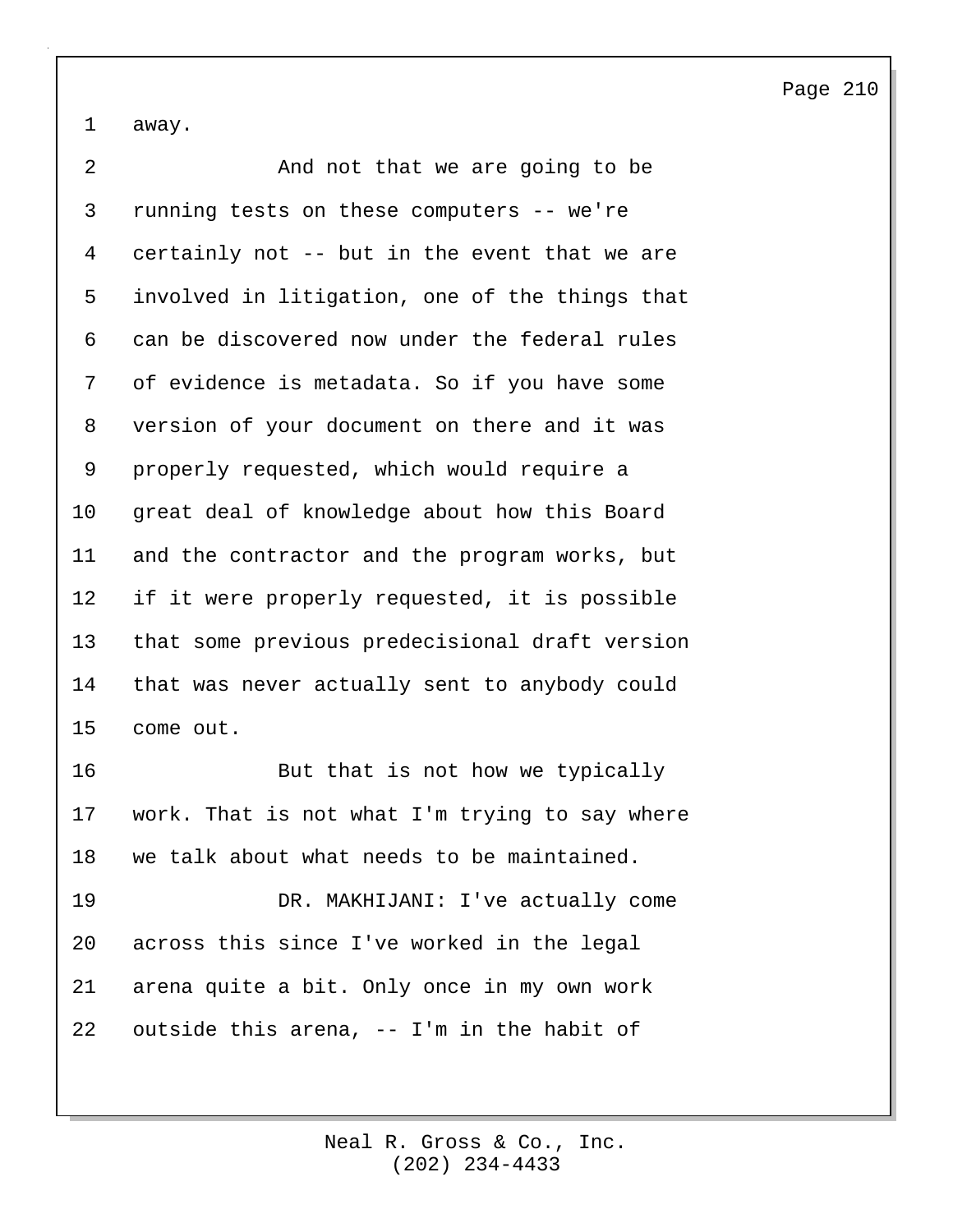1 keeping my various drafts -- was everything 2 requested. We supplied huge numbers of boxes 3 with the same print, slight differences 4 between one draft or another, but we did send 5 that.

6 MR. KATZ: And just to be clear, 7 I'm not saying I want -- I don't want SC&A to 8 submit all this information to the agency. All 9 I'm saying is that SC&A, as the contractor, 10 has to have its organizational files with 11 these records in them. I'm not saying that 12 they need to be turned over to us. 13 DR. MAURO: So the single most 14 important thing that I got out of this 15 conversation is that there are handwritten 16 records that exist right now by the 17 interviewers that are not in our central file. 18 It sounds to me that we have an 19 obligation to keep that in our central file. 20 Is that what I'm hearing? Legally, 21 contractually. 22 MS. HOWELL: Also, it sounded to me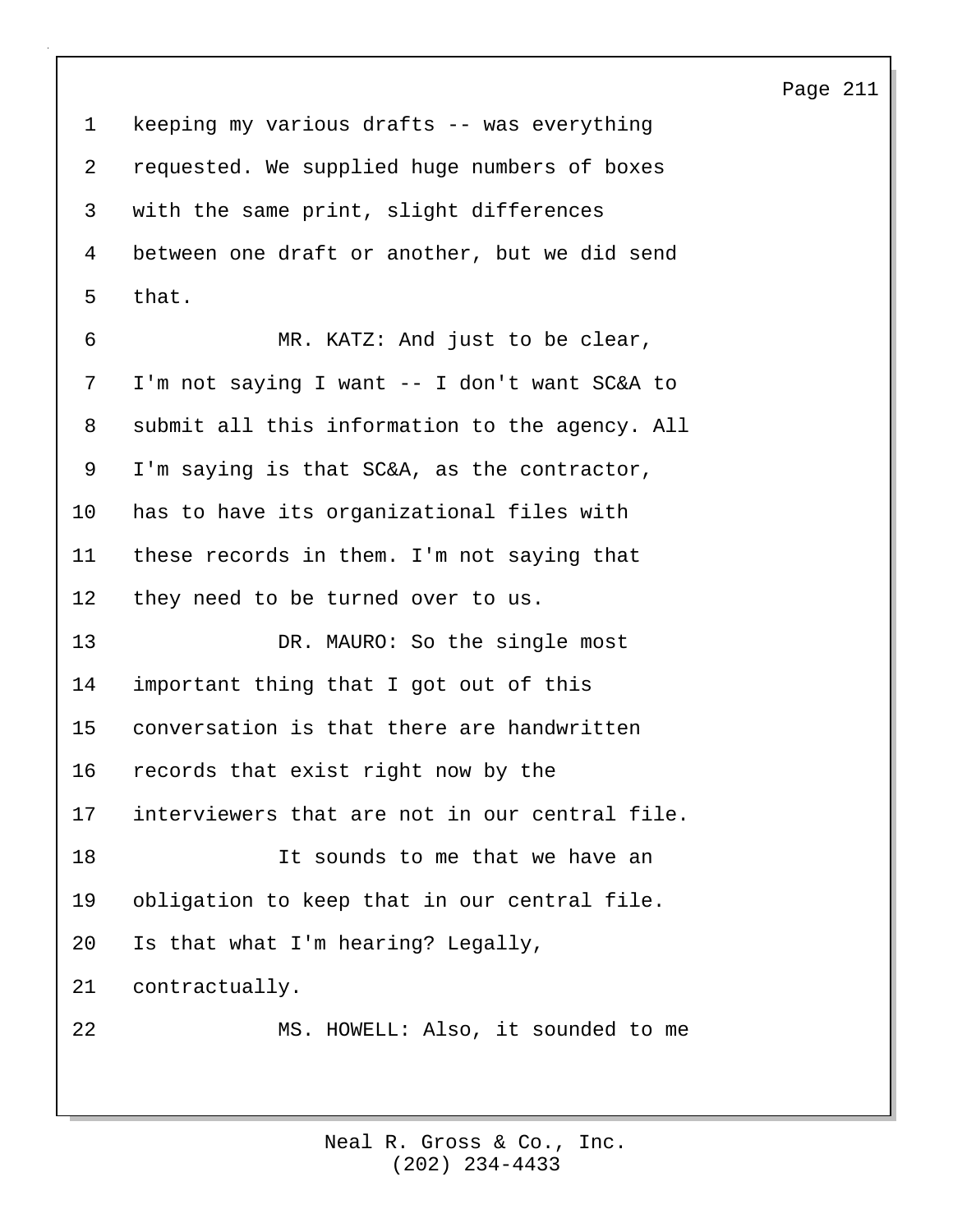1 like you have formal type written things that 2 are not being centrally maintained.

3 DR. MAKHIJANI: They are, they are 4 not. There's also a question associated with 5 that because now when we prepare -- I'm 6 looking at these notes -- these went from me 7 to Kathy so she could put all the interviews 8 that we did during that trip together, cleaned 9 them up and sent them to the DOE. 10 These are the draft interviews. 11 I'm presuming that's what should be in the 12 central record. Now, what I send to Kathy 13 sometimes -- here's how the sausage is made 14 and when you advise us. 15 So typically, there are a number 16 of us who would be -- typically, there are at 17 least two people making notes to make sure 18 that you don't miss stuff because stuff goes 19 fast. Very often, we're interviewing two or 20 three or four workers at the same time. 21 There's a lot that can be happening and a lot 22 being said.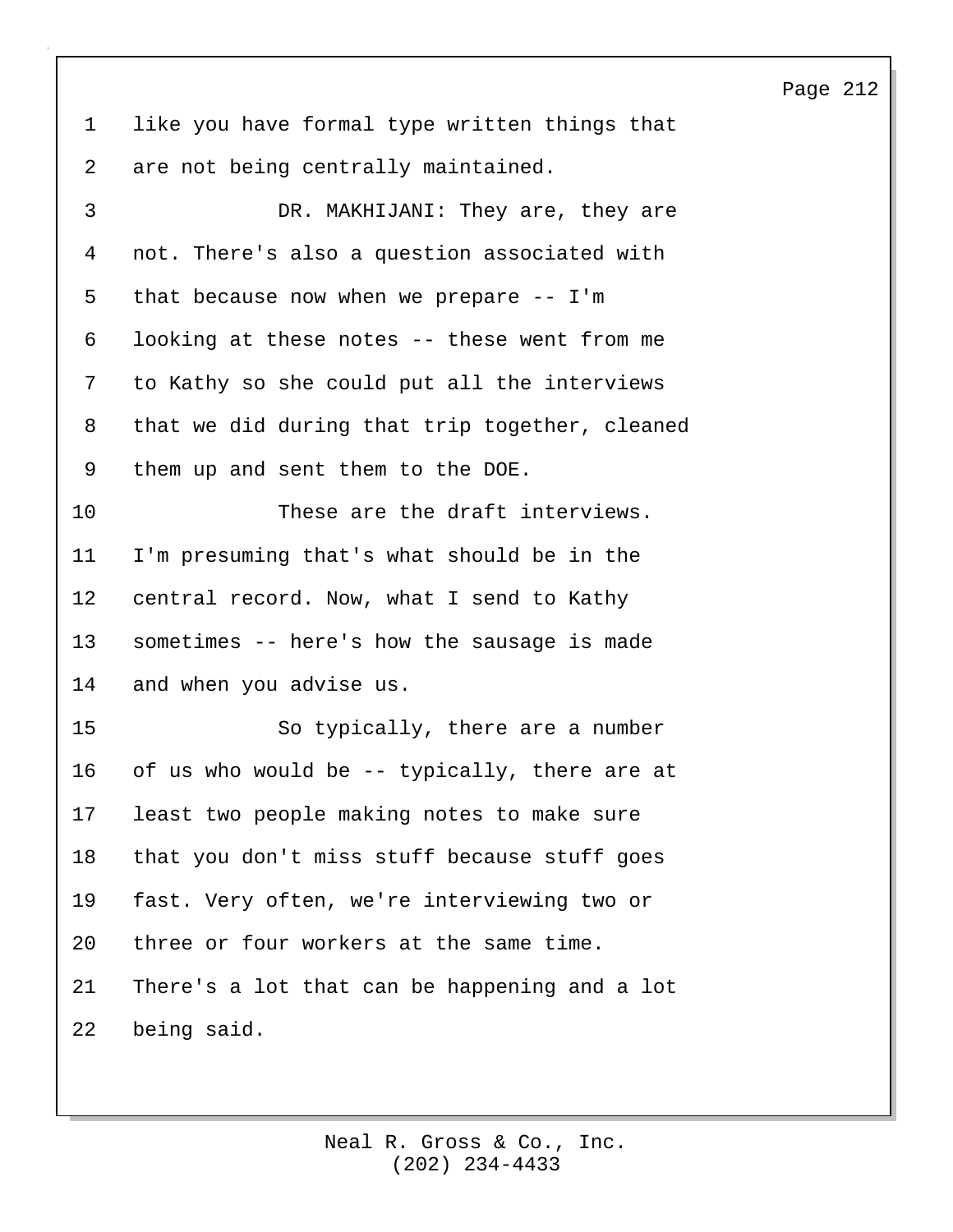| $\mathbf 1$ | So typically, when Kathy and I                 |
|-------------|------------------------------------------------|
| 2           | together, I will send my notes to Kathy        |
| 3           | because they will have gaps. They will have    |
| 4           | things that I missed or questions that I have  |
| 5           | and she will compare to her notes and she'll   |
| 6           | compile a draft record. And that's a draft     |
| 7           | record. That's the raw record.                 |
| 8           | But then there's the thing that I              |
| 9           | sent her and in my mind, the thing that I'm    |
| 10          | understanding that should go into the          |
| 11          | corporate records would be what Kathy sends to |
| 12          | the DOE as a draft interview and then whatever |
| 13          | comes back from the DOE -- I'm not sure what   |
| 14          | all is being asked to be part of the corporate |
| 15          | records and what all can be maintained simply  |
| 16          | by the record?                                 |
| 17          | MS. HOWELL: I mean, I guess I                  |
| 18          | would say that you probably need to keep       |
| 19          | copies of the records before and after the DOE |
| 20          | review. Although, there would be certain       |
| 21          | people in NIOSH who would at least be able to  |
| 22          | see the version prior to DOE release.          |
|             |                                                |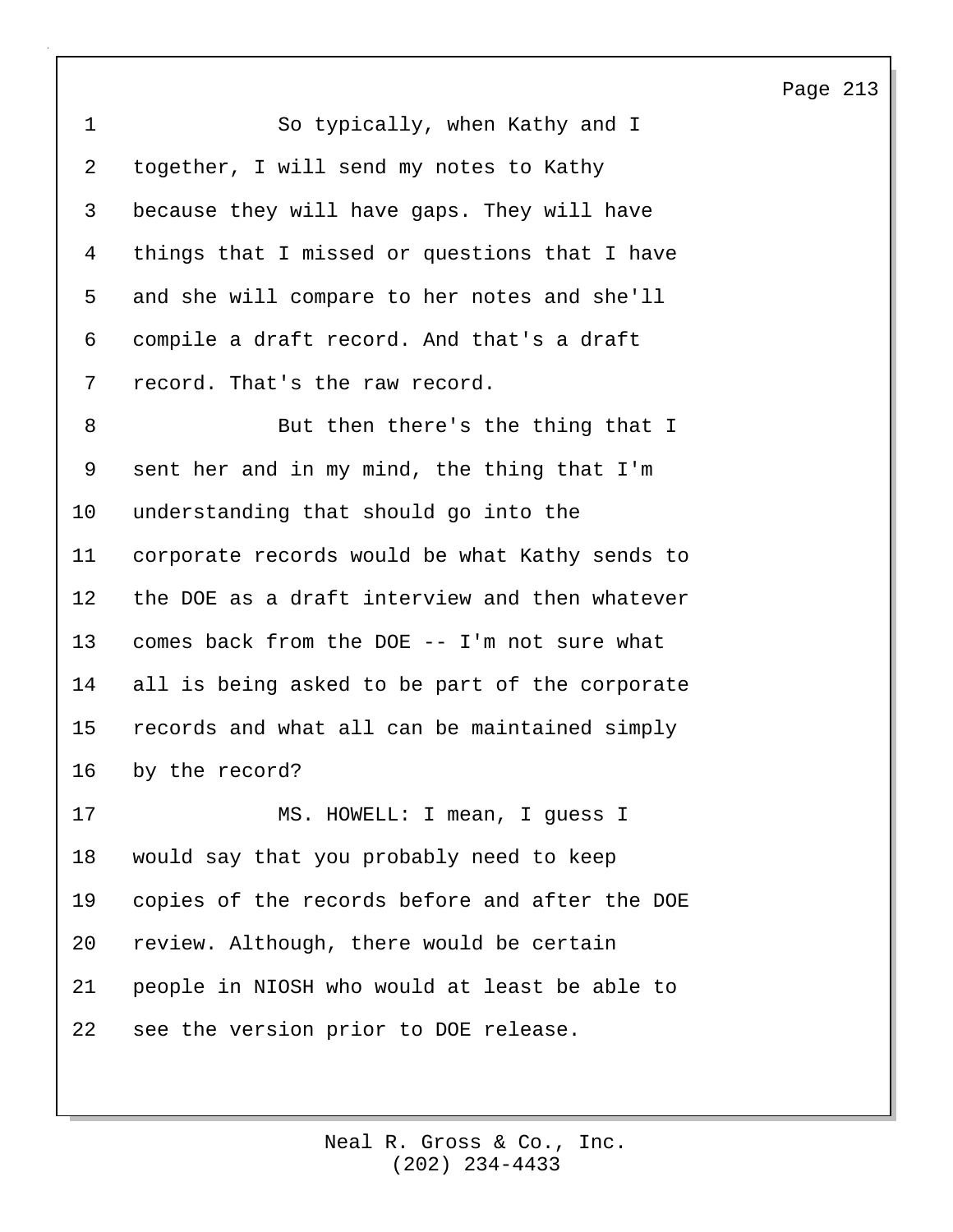Page 214 1 So therefore, it would seem to me 2 you would want to maintain that version as 3 well as the cleared version. 4 DR. MAKHIJANI: Okay. 5 MS. HOWELL: Prior to that, the 6 handwritten notes or the rough -- 7 MR. ELLIOTT: Field notes, we would 8 call them. 9 MS. HOWELL: Field notes, right. 10 Which I guess would also include your initial 11 write up of them and sending them to Kathy. 12 Those would need to be maintained, but I'm not 13 sure that they need to become part of the 14 corporate record. 15 DR. MAKHIJANI: They are 16 maintained. I mean, they're maintained. 17 MS. HOWELL: Right. 18 DR. MAKHIJANI: They're maintained 19 with the interviewer. 20 MS. HOWELL: But I mean, if you 21 were to have someone on staff or a sub 22 contractor that is hired through SC&A and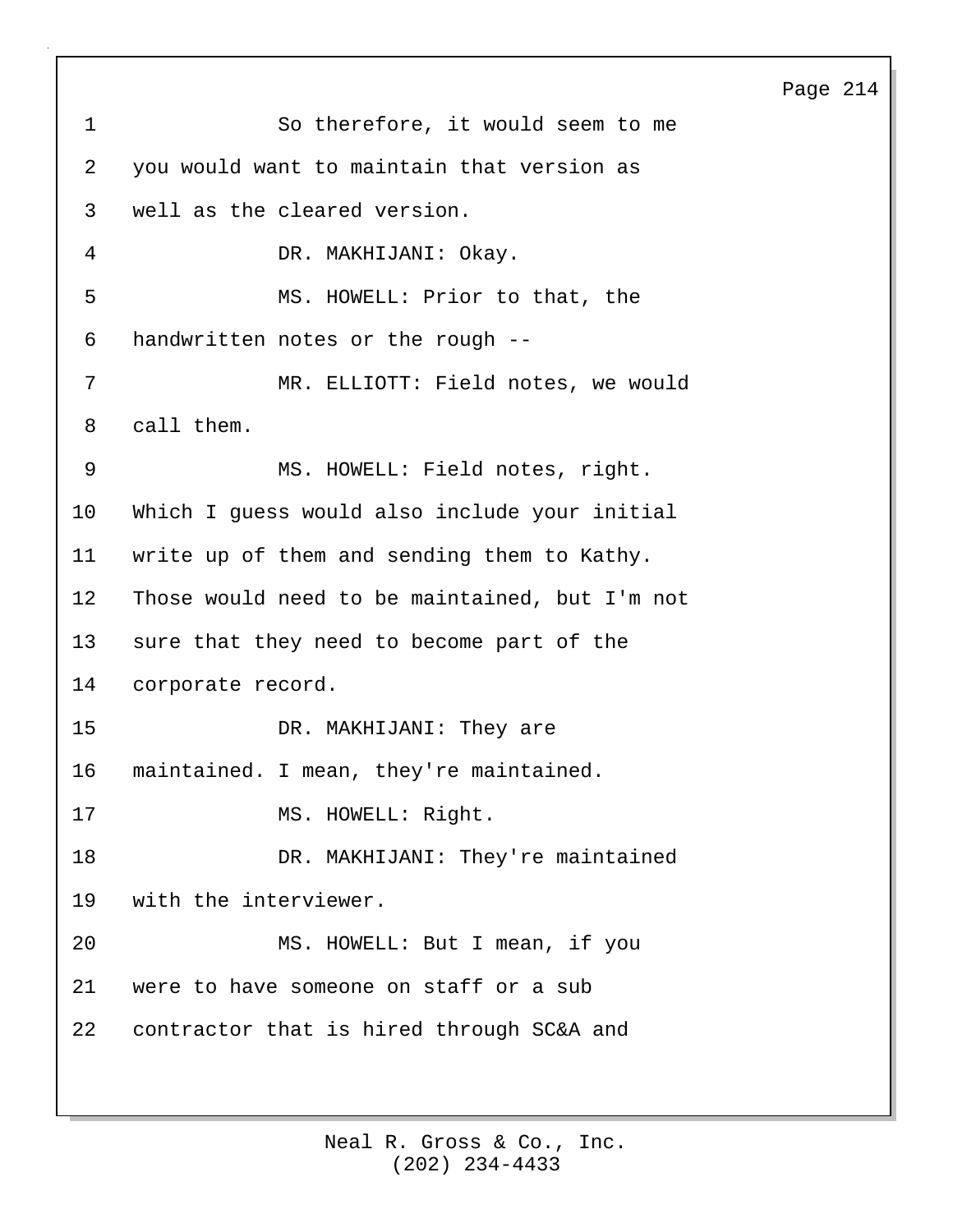1 who's been doing this work and they were to 2 leave, you would want to ask them for even 3 those materials.

4 As long as they continue to be in 5 your employ, one way or another, it's fine for 6 them to maintain them as long as you're in 7 keeping with all the security requirements and 8 everything else. But if that person were to 9 sever their ties with you, you would want to 10 get that from them.

11 MR. CALHOUN: And Emily, let's just 12 say, hypothetically speaking, we go to the 13 site and meet some people at a library and we 14 take some notes down and interview, we submit 15 those interview notes to DOE -- because we're 16 not at a DOE site -- and something bad and 17 nasty is in there, we're not going to keep 18 those notes. They're gone. 19 MS. HOWELL: Right. 20 MR. CALHOUN: So you said to try to 21 maintain a copy before and after DOE? Those 22 notes are gone.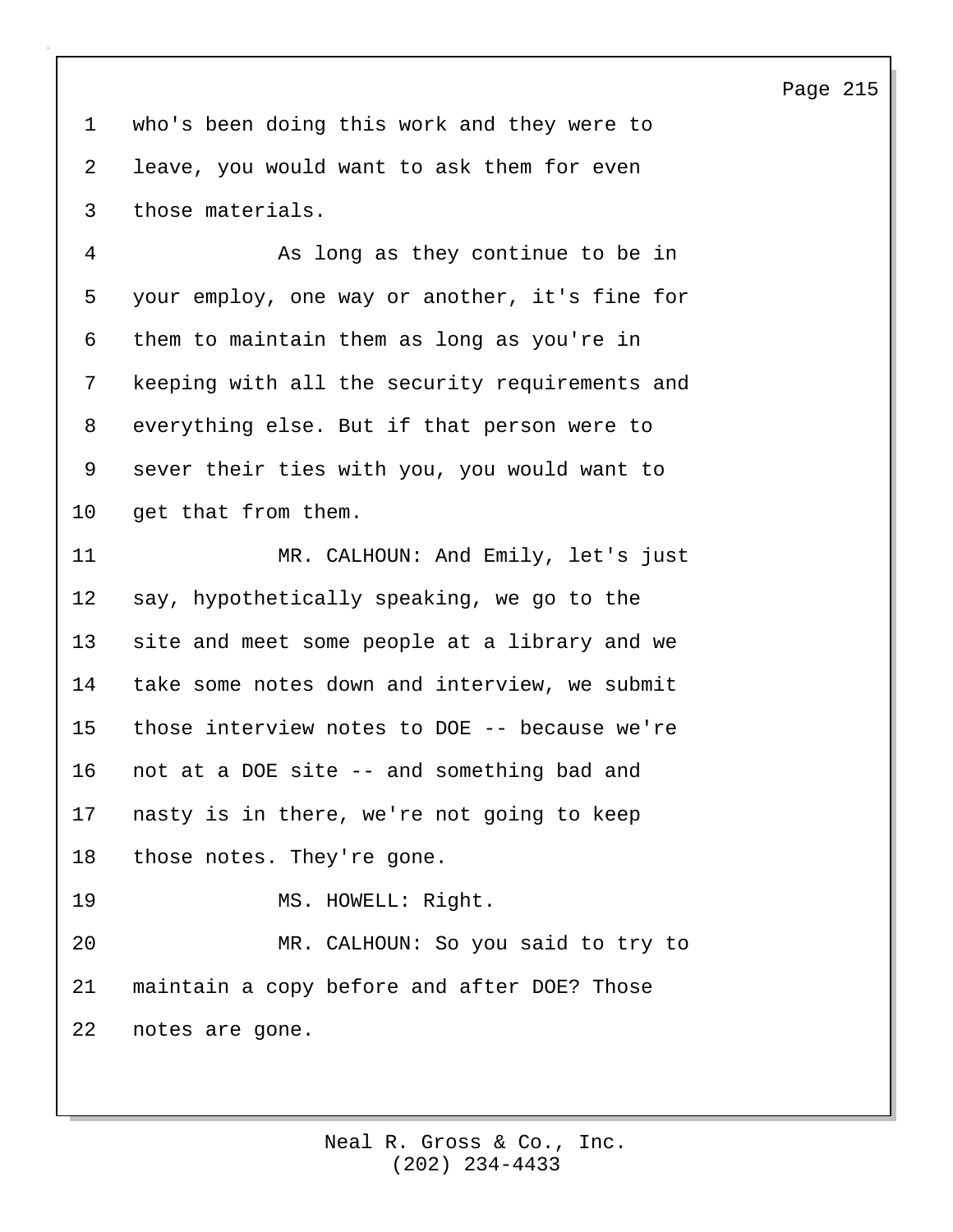| $\mathbf 1$ | MS. HOWELL: Assuming you had any               |
|-------------|------------------------------------------------|
| 2           | notes. I guess we would at least know that     |
| 3           | there had been something else there that was   |
| 4           | then not.                                      |
| 5           | MR. CALHOUN: And then let me ask               |
| 6           | one more question. If you go to a site -- it   |
| 7           | doesn't matter of it's classified or not --    |
| 8           | and you go to interview Grady Calhoun about    |
| 9           | the Fernald site and then you write your       |
| 10          | handwritten notes.                             |
| 11          | Then ultimately, you come up with              |
| 12          | a written document that is submitted to DOE,   |
| 13          | presumably cleared by DOE hopefully, that this |
| 14          | is an interview with Grady Calhoun about       |
| 15          | Fernald site, 1995. That document, you send to |
| 16          | the SRDB, correct?                             |
| 17          | DR. MAURO: Once it's cleared?                  |
| 18          | MR. CALHOUN: Once it cleared. So               |
| 19          | that I've got a documented interview with      |
| 20          | Grady Calhoun that you guys did that's in      |
| 21          | SRDB.                                          |
| 22          | MR. FITZGERALD: That's what I was              |
|             |                                                |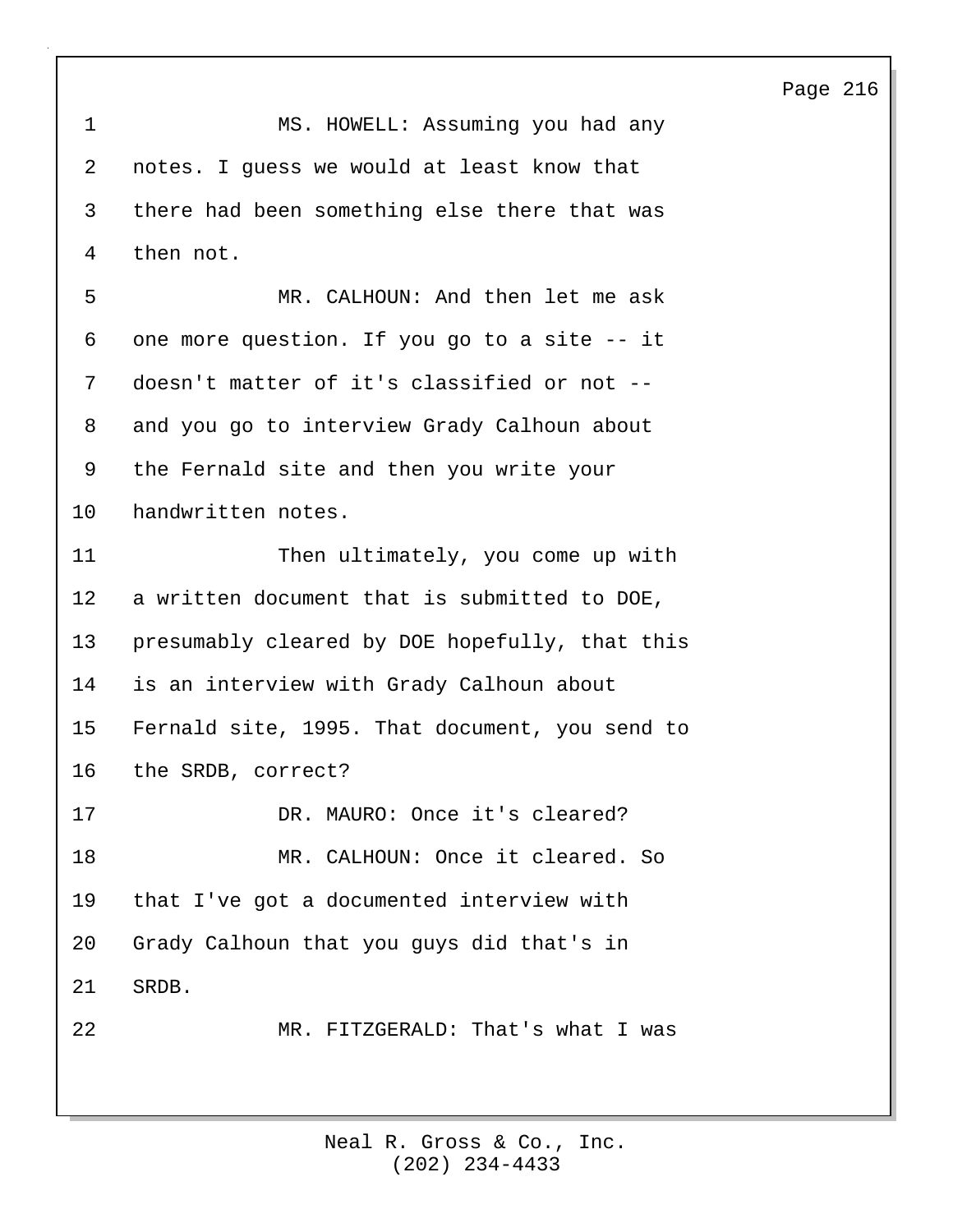1 referring to before. 2 MR. CALHOUN: Because we do that. 3 MR. FITZGERALD: Yes. The SRDB 4 input, making that systemic -- meaning across 5 the board for anything that's collected, 6 including interview notes -- has not happened. 7 MR. CALHOUN: Not the notes. I'm 8 talking about the interview itself. 9 MR. FITZGERALD: the interview 10 itself after it's been validated by the DOE? 11 MR. CALHOUN: Yes. 12 MR. FITZGERALD: Yes, I was trying 13 to circle back because Arjun had some 14 comments. That was the gap, I think, that I 15 picked up on that the summaries and stuff, of 16 course, go into the document. 17 But the actual individual 18 interviewee write up that has been cleared by 19 DOE, validated by the interviewee feeds into 20 the summaries but doesn't go anywhere by 21 itself. 22 MS. ROBERTSON-DEMERS: That's not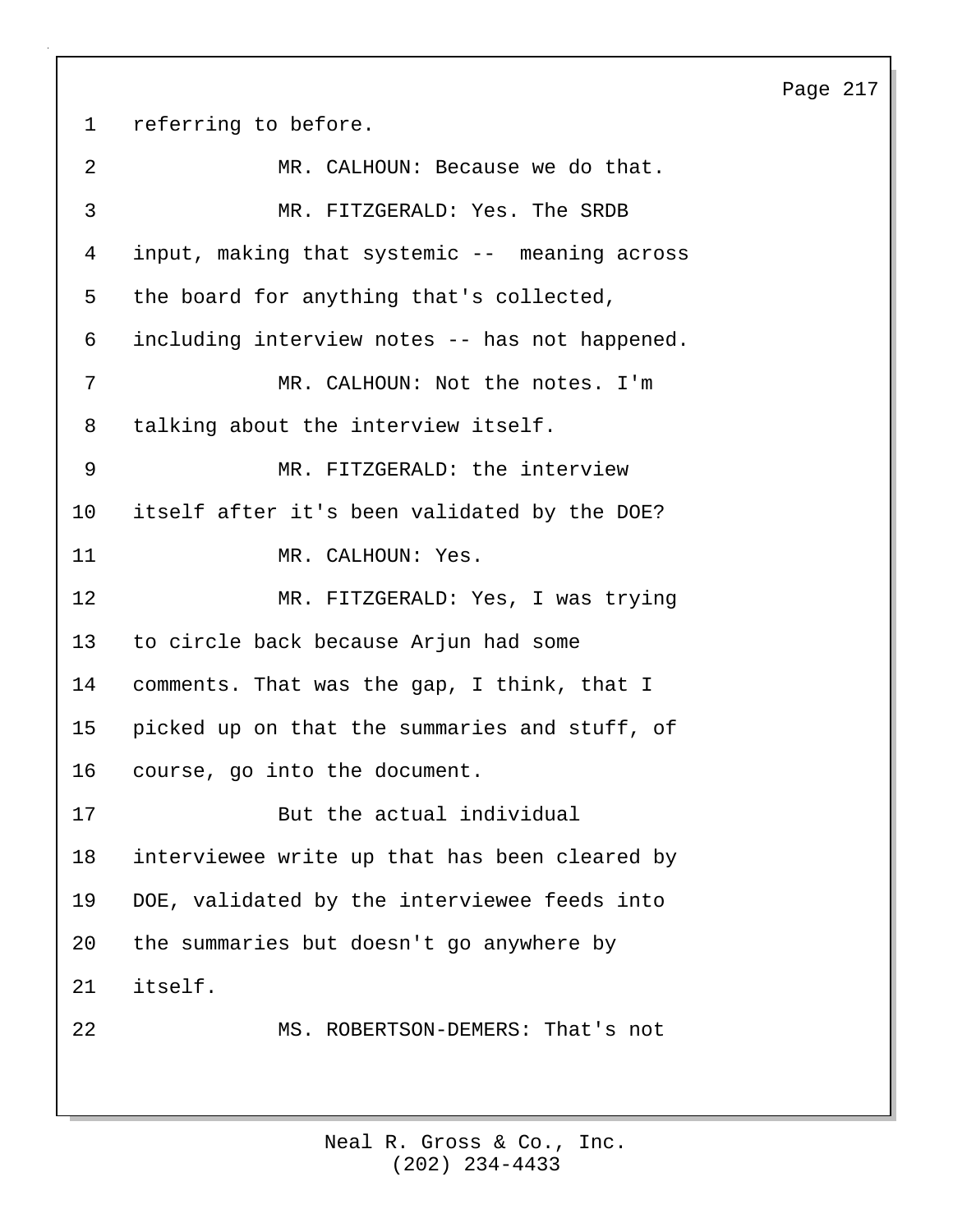1 true. 2 DR. MAURO: It does. 3 MR. FITZGERALD: It does, okay. 4 MS. ROBERTSON-DEMERS: Yes. That's 5 not true. What we've been doing since we 6 started doing individual summaries is that 7 that goes to the working group. 8 MR. FITZGERALD: That goes to the 9 working group, but not to NIOSH for inclusion 10 in the S30B. 11 MEMBER BEACH: Their part in NIOSH 12 is art of the working group. 13 MS. ROBERTSON-DEMERS: Well, I 14 would assume that because it was going to the 15 working group, it was going to NIOSH. 16 MR. CALHOUN: I'm just saying that 17 once we've got that summary, it needs to go 18 into SRDB. 19 MR. FITZGERALD: Yes, I think 20 there's a -- we haven't got to it yet, but 21 there's a facet of this thing that deals with 22 input to SRDB. It's in PROC-010.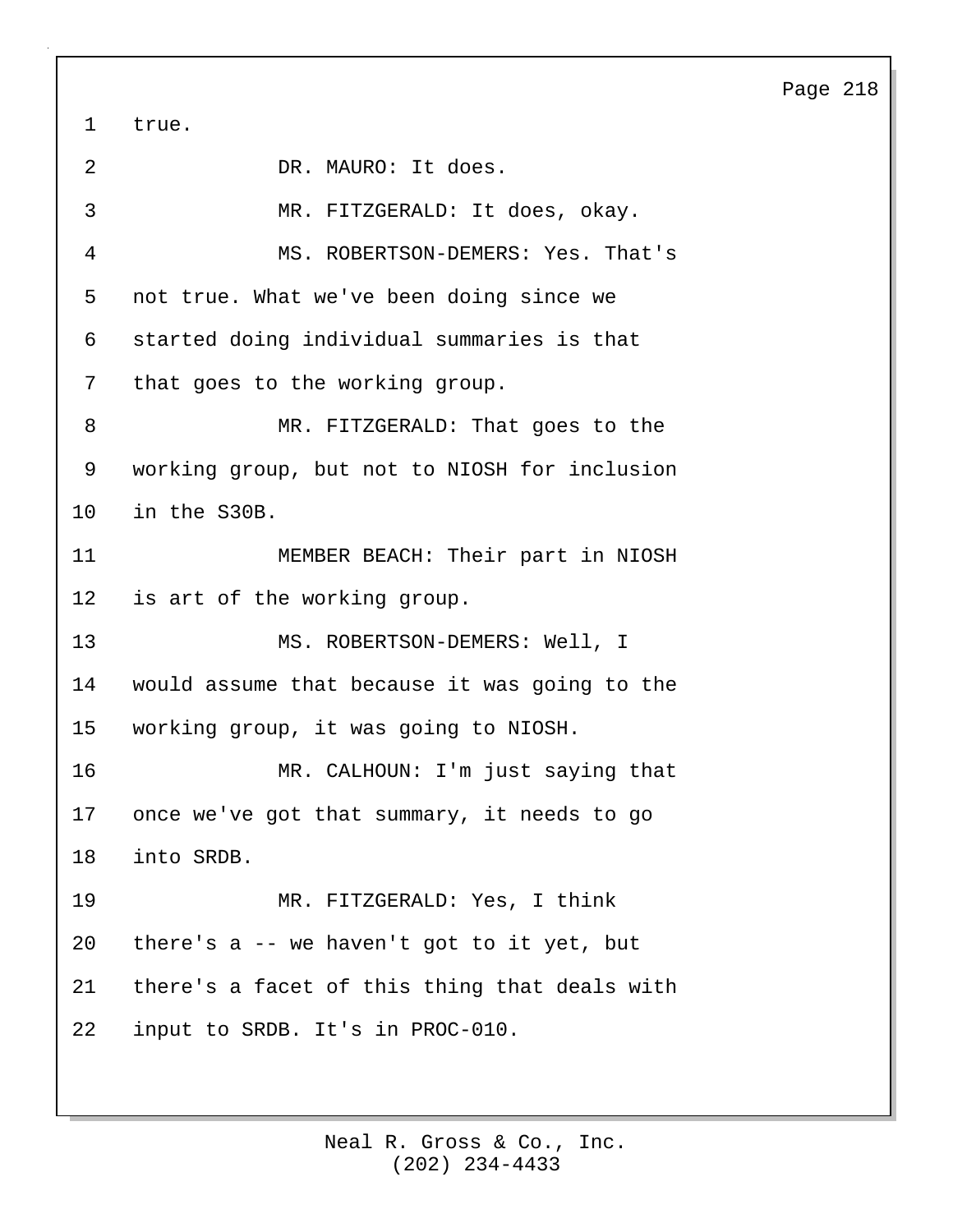| 1              | We don't have it explicit here,                |
|----------------|------------------------------------------------|
| $\overline{2}$ | but I think in an earlier discussion, we were  |
| 3              | indicating that it would probably be good to   |
| 4              | have an appendix or something that would be    |
| 5              | very explicit about what stuff and how it goes |
| 6              | into the SRDB.                                 |
| 7              | I think that would take care of                |
| 8              | identifying the individual notes as well as    |
| 9              | whatever else that goes in there. Right now,   |
| 10             | it isn't. I mean, it goes to the work group.   |
| 11             | I don't think it goes to the SRDB.             |
| 12             | MS. HOWELL: Shouldn't the SRDB                 |
| 13             | also have the full version and not just the    |
| 14             | summary?                                       |
| 15             | DR. MAKHIJANI: Kathy is calling                |
| 16             | the summaries, really, the cleaned up notes.   |
| 17             | It's not truly a compressed --                 |
| 18             | MR. ELLIOTT: Yes, this is the raw              |
| 19             | launcher, raw field notes. But if you turn     |
| 20             | your raw field notes into an individual        |
| 21             | summary that then is melded into a composite   |
| 22             | of the interviews themselves, I think we want  |
|                |                                                |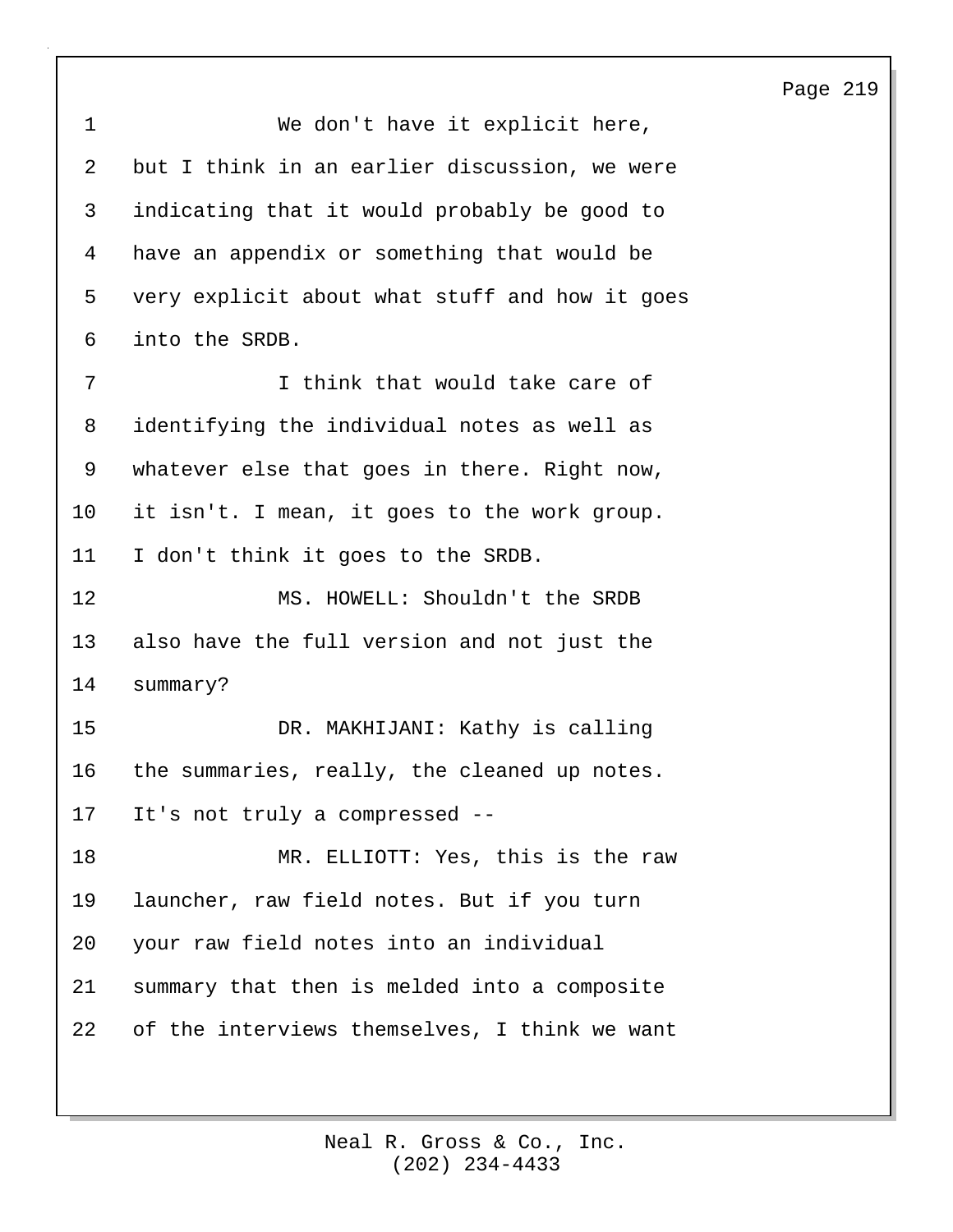1 both of those.

2 DR. MAKHIJANI: Now, the working 3 group, as well as NIOSH, get both of those, 4 except as Grady is saying, it's not in the SEC 5 reviews.

6 But many of our reports are not in 7 the SRDB either. I mean, I know many reports 8 that we do for boards and the working group, 9 white papers. Even SEC reviews, CC reviews, 10 you know, when they come out in rapid fire 11 once a month, many of them are not on the 12 NIOSH website or on the SRDB. They're not all 13 on the NIOSH website. 14 MR. ELLIOTT: So what is it that is 15 not on the NIOSH website that you think should 16 be? White papers are not -- I don't think 17 they're fodder for the website. 18 DR. MAKHIJANI: I can give you a 19 couple of examples.

20 MR. ELLIOTT: All right.

21 MS. ROBERTSON-DEMERS: Well, I've 22 got an example off the top of my head. It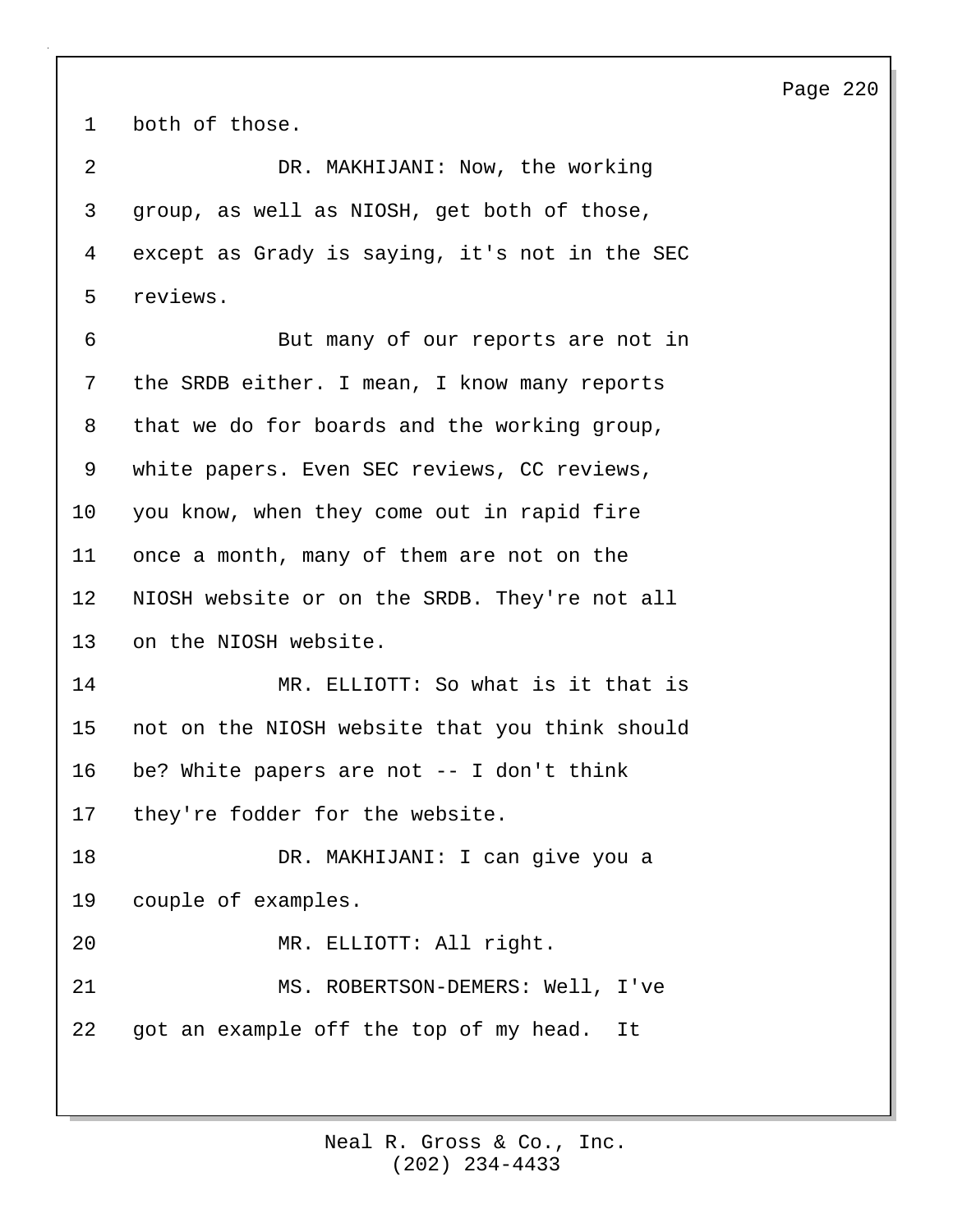1 would be the K25 site profile review, unless 2 it's been loaded in the last -- 3 DR. MAURO: I'm sorry. That was an 4 oversight. This is something -- yes, the K25 5 site profile review took awhile to get up 6 there. 7 MR. ELLIOTT: So that should be on 8 the website. 9 DR. MAURO: Yes, of course. 10 MR. ELLIOTT: It wasn't, but it is 11 now, I believe. 12 DR. MAURO: We're talking about 13 something else. Like for example -- 14 DR. MAKHIJANI: We've got a number 15 of old reports that are not on the NIOSH 16 website. 17 DR. MAURO: At least a dozen white 18 papers have been produced in the last month 19 related to Mound, the Nevada test site. 20 MR. ELLIOTT: But the white papers 21 won't go on the website. 22 MR. KATZ: They can't go on the

> (202) 234-4433 Neal R. Gross & Co., Inc.

## Page 221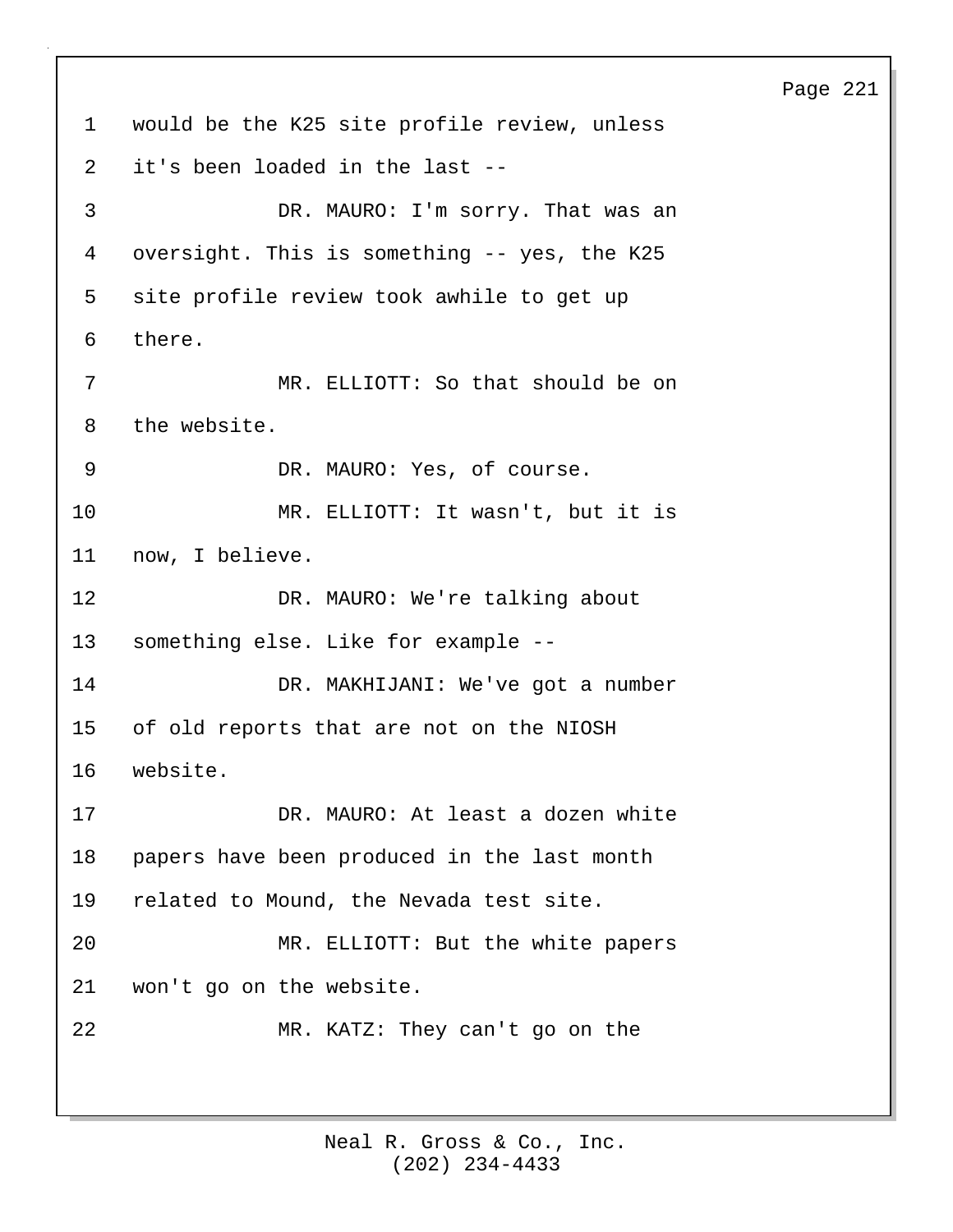1 website before the Privacy Act review. 2 DR. MAURO: Are they going -- they 3 are going through the Privacy Act review? 4 MR. ELLIOTT: White papers don't go 5 on the website. Only the official products 6 given to the Advisory Board as a review from 7 SC&A go on the website. 8 The other documents that you're 9 talking about should be placed in that site 10 research database or the board's whatever 11 they're called -- share drive -- that the 12 board has. There should be a set of files for 13 all that Mound SRS. 14 DR. MAURO: we have a little bit if 15 a dilemma. One of the things that we did 16 starting a few years ago was, if you recall, 17 we have a very formal process that we prepare 18 site profiles. 19 MR. ELLIOTT: Yes. 20 DR. MAURO: And the product comes 21 out as a stand alone work product and goes 22 off. It's not kept in the closets.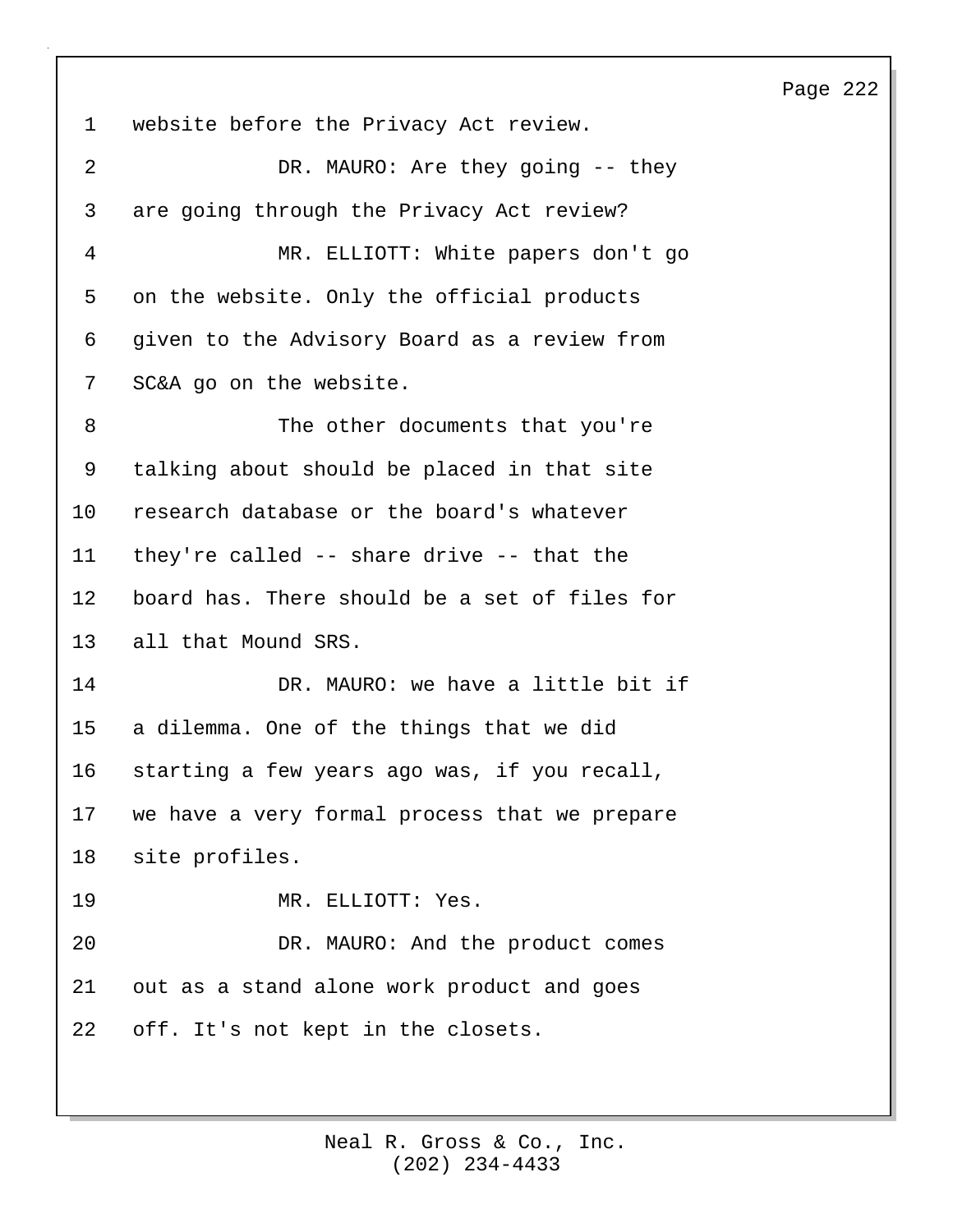1 We used to do that with SEC 2 petition evaluation report reviews. It became 3 a large effort. What happened was along the 4 way, we realized that no, what we're going to 5 do is we're going to make every SEC process 6 more of a focused review where we transition 7 from a site profile review into -- it usually 8 goes this way -- into an SEC process. The 9 workgroup decides what are the issues that 10 they'd like their contractor, SC&A, to focus 11 in on and prepare special investigations. Then 12 SC&A moves down that road. In the same exact 13 way, so does NIOSH and its contractor. 14 So all of a sudden what we have is 15 a series of targeted lines of inquiry related 16 to the SEC process, all of which take a form, 17 most of the time, of a white paper. There are 18 lots of them. 19 The work products that are 20 actually being prepared in support of the 21 Board's decision making related to SEC are 22 really white papers. We don't really have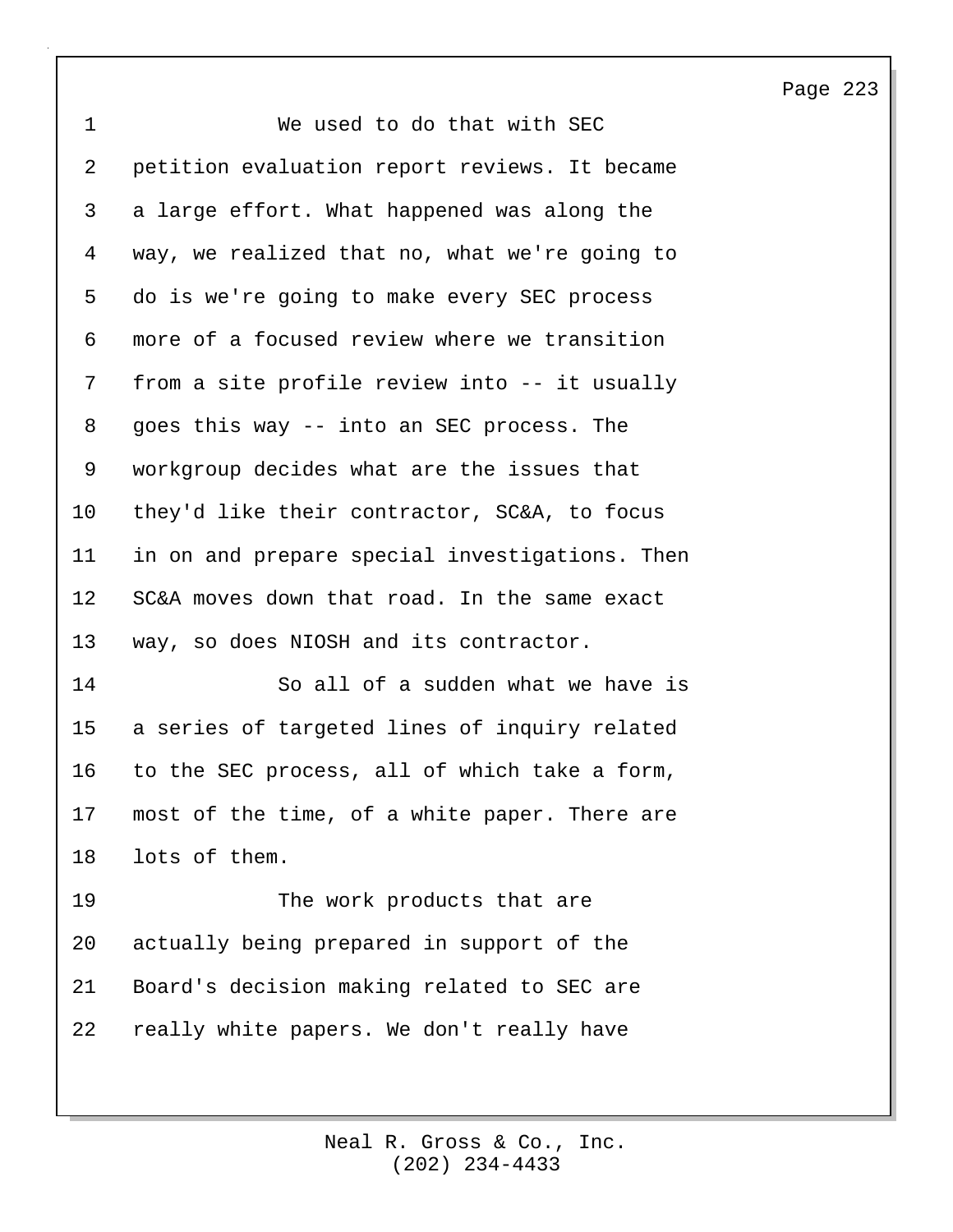1 these big tomes coming out anymore on SEC 2 related matters. 3 MS. HOWELL: But aren't you rolling 4 those white papers into SEC documents later 5 on? I thought -- 6 DR. MAURO: Maybe eventually. We've 7 been in the middle of a lot of tests right now 8 for a couple of years. 9 MR. ELLIOTT: But some of the white 10 papers just go away too. Just -- there is a 11 fraction or whatever and -- 12 DR. MAURO: We both - we are able 13 to go down a road and at someplace along the 14 way, we realize, you know, we're going to 15 change direction now. 16 MS. HOWELL: So we're getting into 17 an area of discussion that is really not 18 germane to the security. 19 MEMBER BEACH: I was wondering if 20 we were kind of drifting. 21 MS. HOWELL: And it's certainly 22 important, but --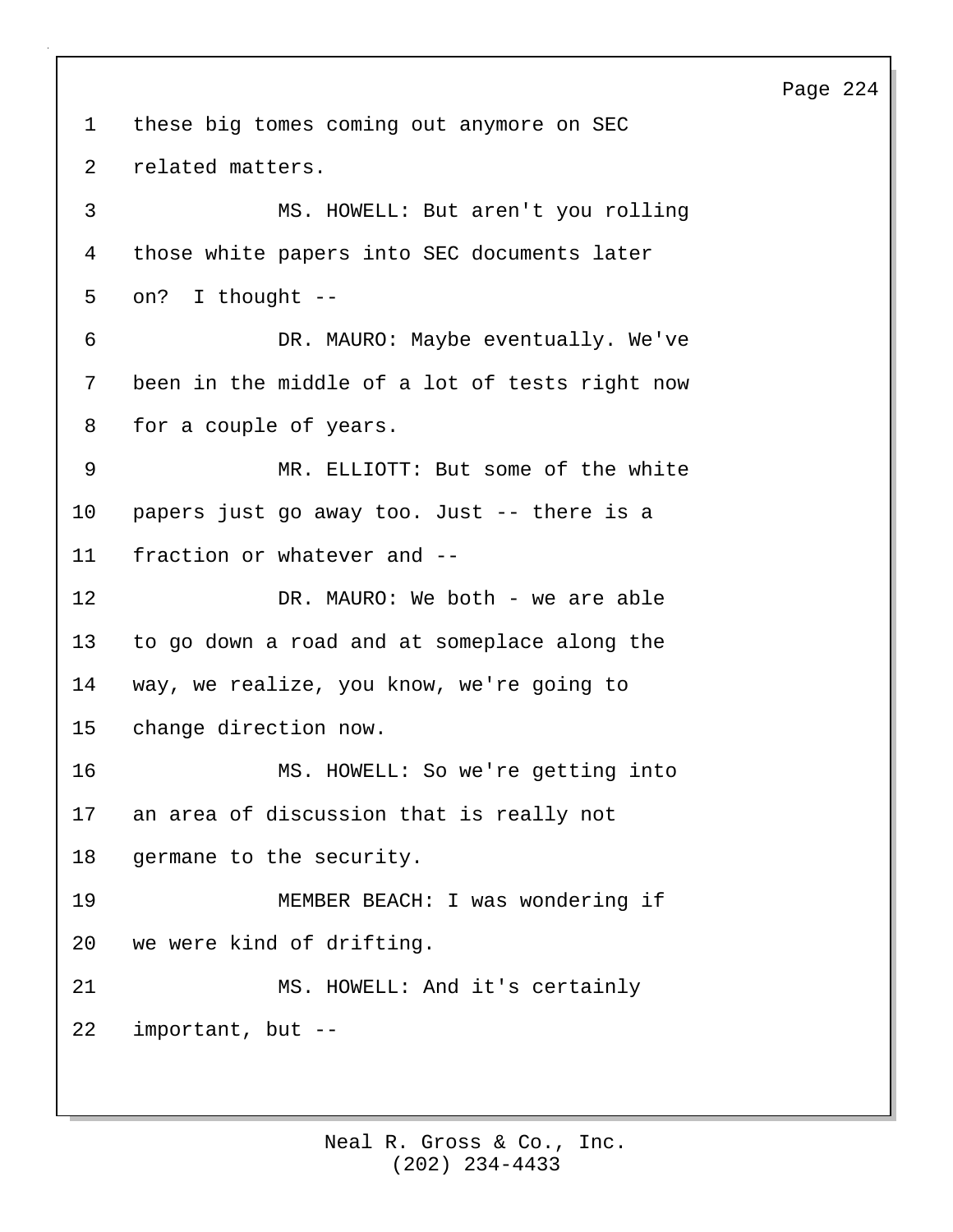1 MR. ELLIOTT: It is important 2 though. If there are documents that you feel 3 should be on the website from SC&A that are 4 not there, Ted should let me know. We should 5 get them put up if there are documents that 6 need to be up there. 7 DR. MAURO: I think this is worthy 8 of -- 9 MR. FITZGERALD: This is a separate 10 discussion. I'm sure the standing of these 11 intermediate documents that are actually very 12 crucial to the SEC process and how one -- what 13 their standing is and how they're logged in -- 14 they need to go into the SRDB automatically. 15 Right now, there isn't any real 16 guidance. They just sort of exist and some 17 things peter out. 18 You really need predecisional 19 support documents of the workgroup to make a 20 decision on a particular SEC issue, but just 21 memorializing the documents used for that 22 decision and putting them somewhere where ten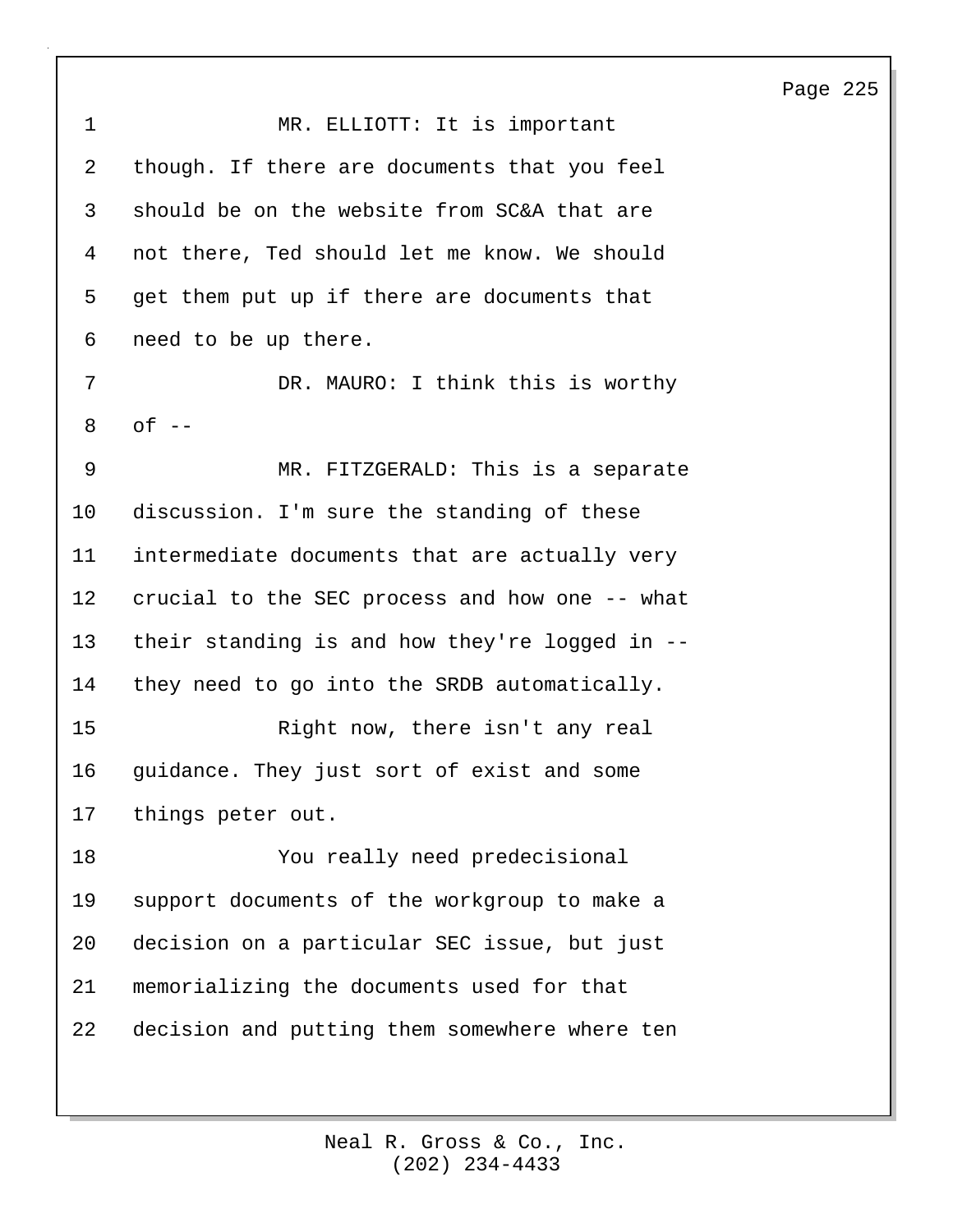1 years from now, they can be located would 2 probably be a good idea.

3 DR. MAURO: A very good test case 4 would be what happened to all of the white 5 papers that emerged from the Blockson process. 6 The Blockson process generated a 7 large number of very focused investigations 8 that led us to where we are now. The Board, of 9 course, on occasion, has voted on that 10 particular issue, as you know. 11 But behind that vote are all of 12 these white papers. I've got to tell you, I'm 13 not sure -- I know I have them on my -- I have 14 a box. Is that it? I mean, there's got to be 15 a better way of doing it? 16 MS. HOWELL: There's a way for a 17 distinction to be made between what is on the 18 website and what is maintained by the agency. 19 I don't think that we have lost track of a 20 single white paper. 21 MR. ELLIOTT: No. They all are in 22 our file. They have permeated everywhere.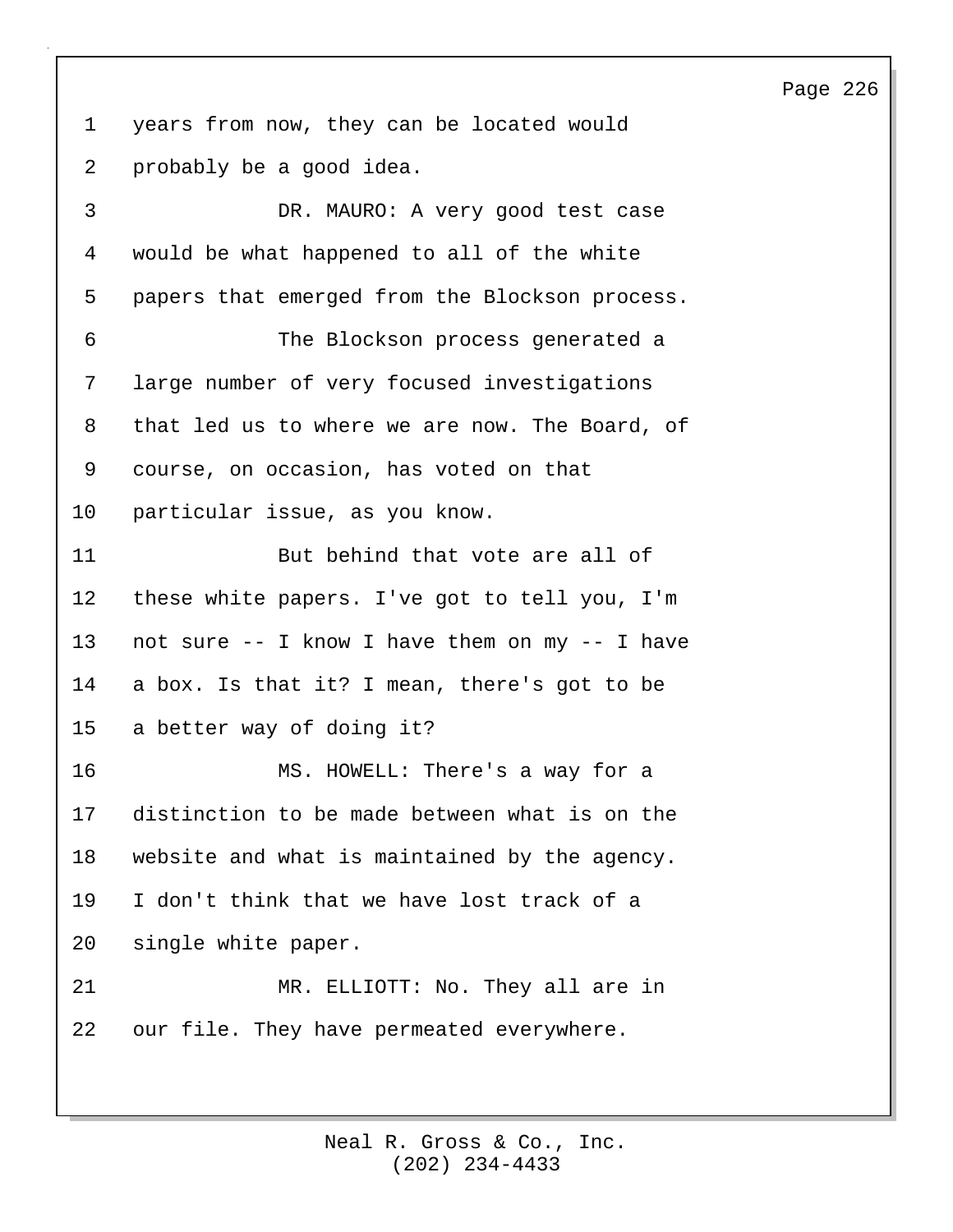1 MS. HOWELL: But there's a major 2 difference between looking up -- 3 MR. ELLIOTT: But that is the 4 problem. Because we pick one up and we don't 5 know -- should this one go anywhere or was 6 this one morphed into something else. Was this 7 finalized? 8 MS. HOWELL: I thought the agency 9 database was supposed to be tracking that. 10 DR. MAURO: We've got to talk about 11 this. 12 MR. ELLIOTT: There is a new 13 document control system that we are preparing 14 to roll out and with the advent of the issue 15 of the computers for you folks and the Board 16 members. 17 It has a feature that you all can 18 engage with and essentially task others to 19 review your documents without us seeing who 20 you're asking to review. You then place them 21 into this system so they're appropriately 22 archived and housed.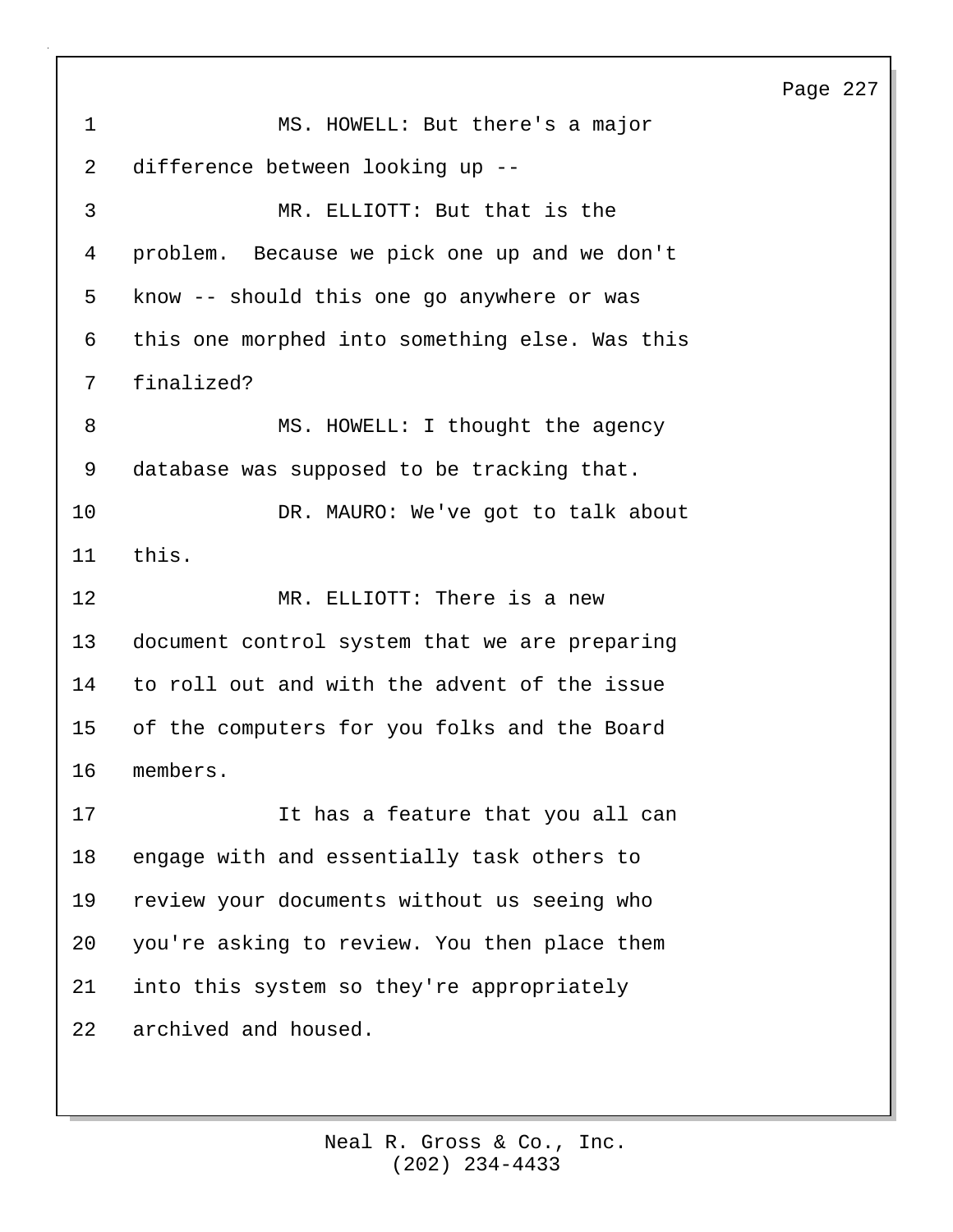1 So I don't think we've lost any of 2 these documents. I think all we've managed to 3 do is create a big mess of documents that 4 we're having trouble sorting out and figuring 5 out what's the life of the document, where did 6 it impact, and what change did it result in. 7 DR. MAURO: What I find myself 8 doing -- every white paper that we write, we 9 always have an introductory paragraph on its 10 genesis and where it sits within the sequence 11 of events, how did it come about, why are we 12 doing it. 13 So it's there, but I have to tell 14 you that after a few years of this, if someone 15 wanted to go back and recreate what happened, 16 it's no small task. 17 MR. ELLIOTT: No, it's not. It's 18 not. But I would commend you guys. SC&A -- 19 Nancy has done an excellent job lately of 20 sending out documents and providing very clear 21 explicit explanations of what the document is, 22 whether it's been Privacy Act reviewed,

# Page 228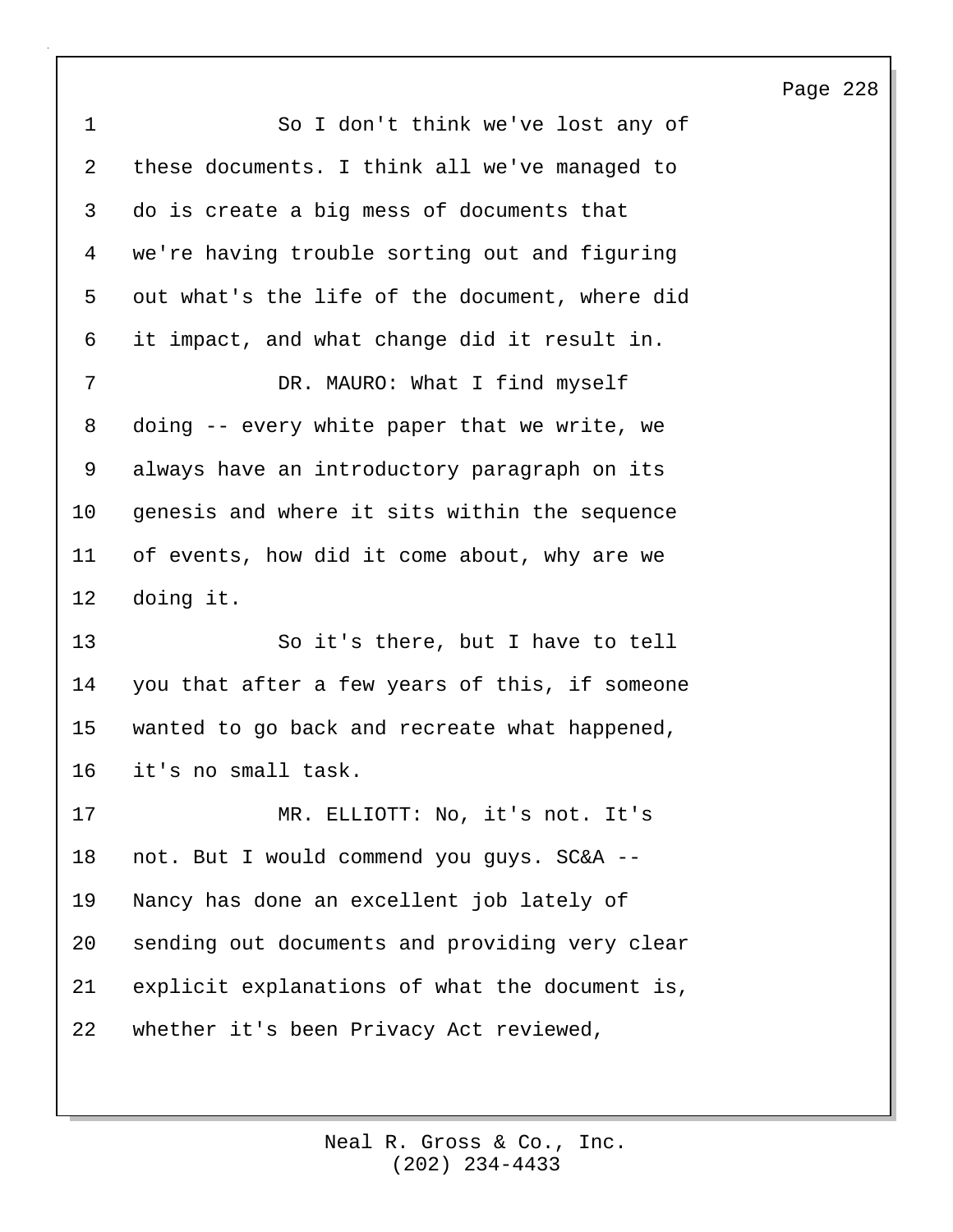1 whether it's been DOE reviewed, what the 2 actions the person who's receiving it should 3 take.

4 And I've asked my folks to look at 5 what you guys have done and say I want to be 6 as good, if not better. So get it up to speed. 7 Because, you know, Brad sent one out last week 8 and just said here's a white paper. Well, I 9 don't know what it's on. Even I'm asking 10 what's it on? What's on Mound? Well, big deal. 11 Show, tell me it's on Mound. Tell me it's 12 Privacy Act controlled or it's Privacy Act 13 released. Tell me it's DOE reviewed or tell me 14 it's being DOE reviewed, but let's get with 15 it. 16 So I think we've got some work to 17 do on our side and I just commend you guys for 18 the steps you've taken. 19 If there's documents you need up 20 on the website -- 21 MR. FITZGERALD: I'm being prodded 22 by the work group chairman --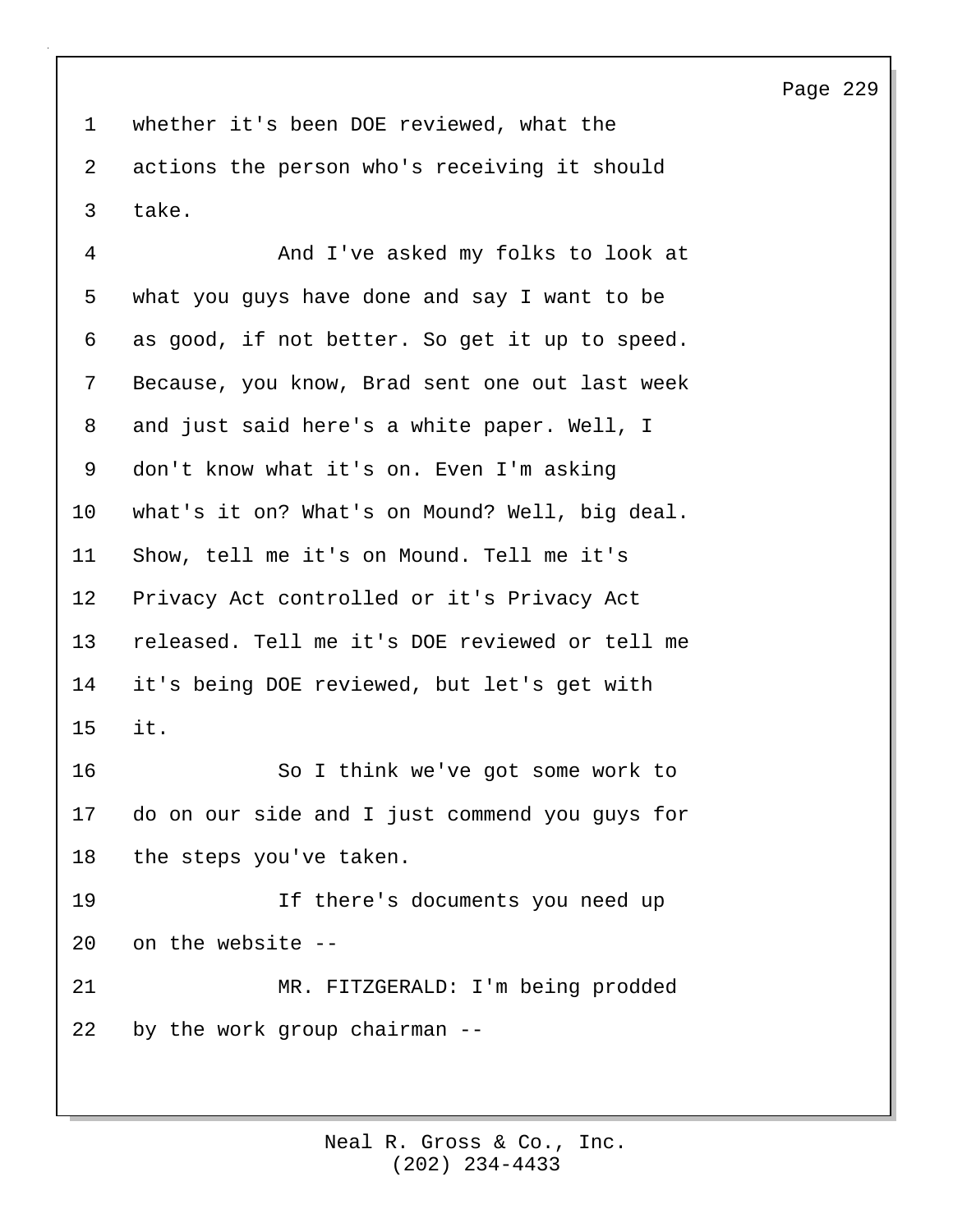| CHAIRMAN CLAWSON: I wasn't going               |
|------------------------------------------------|
| to tell you -- let me tell you a little story. |
| Let me write this story here. Just like, we    |
| have -- these are important questions and I'm  |
| not downplaying them at all, but these should  |
| be taken care of at another place, in other    |
| times and other meetings.                      |
| MR. FITZGERALD: Actually, we're at             |
| the last major paragraph. I'm going to tell    |
| you what this paragraph provides and then tell |
| you what is here relative to PROC-010 and why. |
| That would probably be a good way to cap it.   |
| This basically lays out, by virtue             |
| of practice, what we do in terms of how we     |
| scope the site, how we work with the DOE site  |
| POC to set up and arrange interviews.          |
| We set up off site interviews with             |
| former workers, advocacy group petitioners,    |
| what have you. We do on site interviews where  |
| it's pretty clear there may be the potential   |
| for classified information or we're dealing    |
| with active workers and these, again, it's     |
|                                                |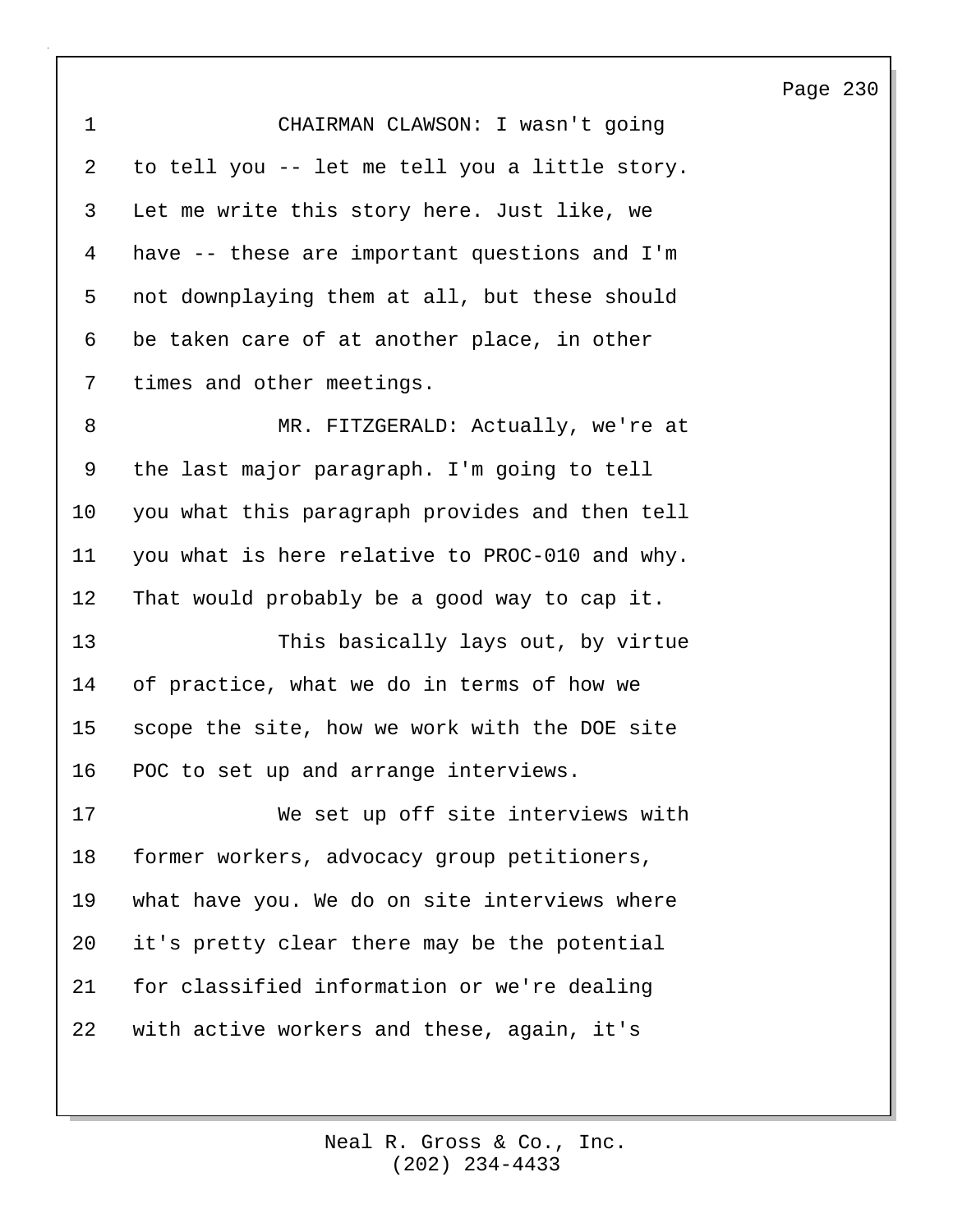1 coordinated with the DOE at the site. I think 2 part of the issue is giving the interviewee 3 some context of who we are and what we're 4 after.

5 Beyond that, in terms of the 6 classification process, I think we already 7 covered that. Everything that we produced, 8 that's generated in the way of notes and what 9 have you, any documents that we receive would 10 have to go back to DOE just to have that 11 screening done.

12 We go through a process of 13 summarization. We covered all of that so I 14 won't go through that in too much detail, but 15 there is a process by which we take those 16 notes and we produce a first cut, which is 17 sent back to the worker for validation. And 18 then that's re-typed and as I was corrected, 19 it's evolved to a process where we make that 20 available to the work group. Once we clarify 21 the way this is input into the SRDB -- it 22 would also be provided for inclusion in the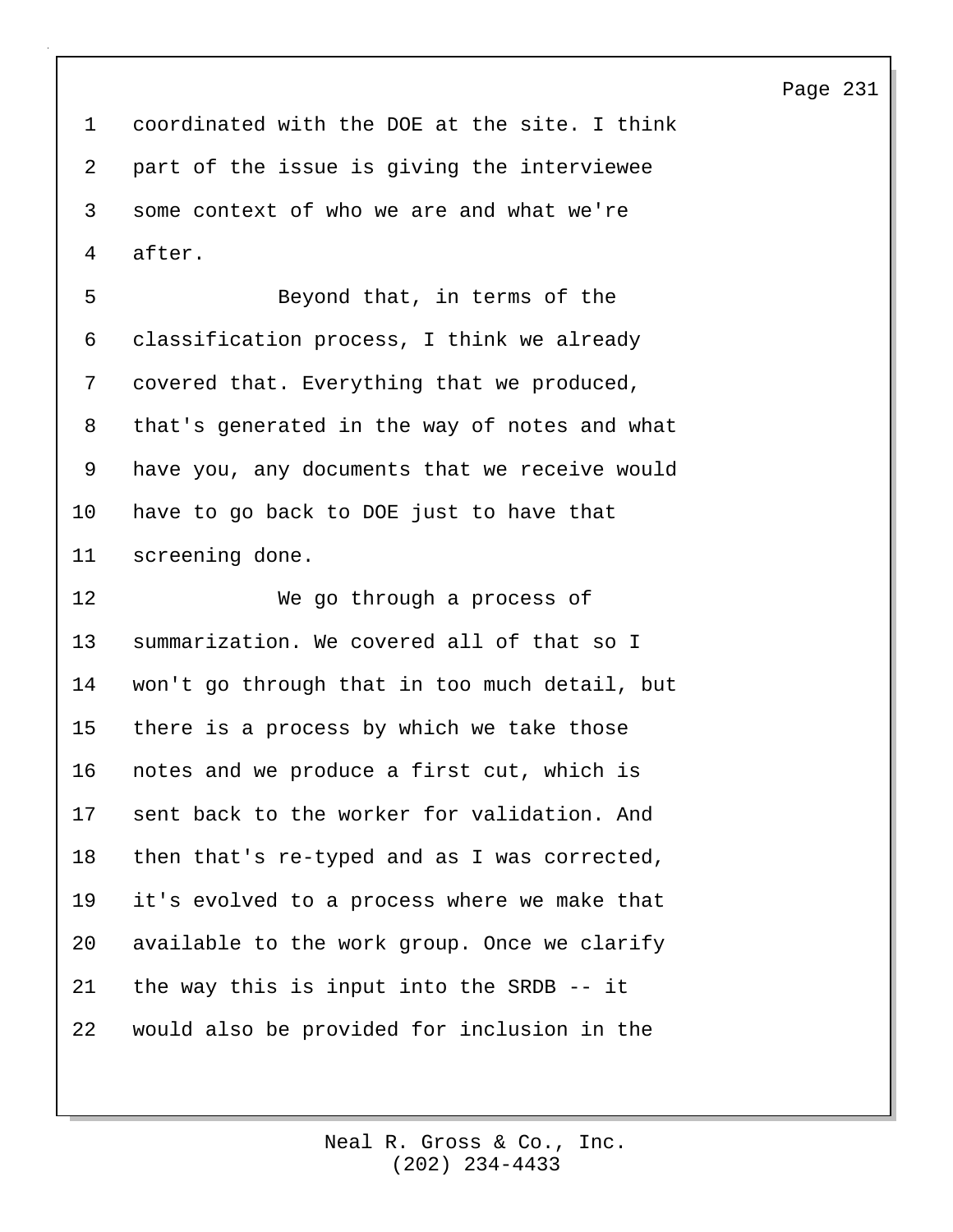1 SRDB, the first cut.

| $\overline{2}$ | Of course the summary goes into                |
|----------------|------------------------------------------------|
| 3              | the draft report so that, of course, by that   |
| 4              | nature, gets in there anyway. And then there's |
| 5              | a master summary, as we just said.             |
| 6              | Now, what's not here in that                   |
| 7              | process I just outlined quickly is we don't    |
| 8              | get into the inputting to the SRDB in any      |
| 9              | detail, which is laid out, perhaps in more     |
| 10             | detail, in PROC-010. I think we said earlier   |
| 11             | that would be a good idea whether it           |
| 12             | references within the text, with an appendix   |
| 13             | or something because we fully intend to submit |
| 14             | documents we identified as well as interview   |
| 15             | notes to the SRDB. So I think that would be    |
| 16             | something we would add.                        |
| 17             | Another thing that we didn't cover             |
| 18             | explicitly but is covered explicitly in some   |
| 19             | detail is the process that we would follow if  |
| 20             | provided documents by the interviewee in terms |
| 21             | of having those documents screened and made    |
| 22             | ready for the SRDB.                            |

Page 232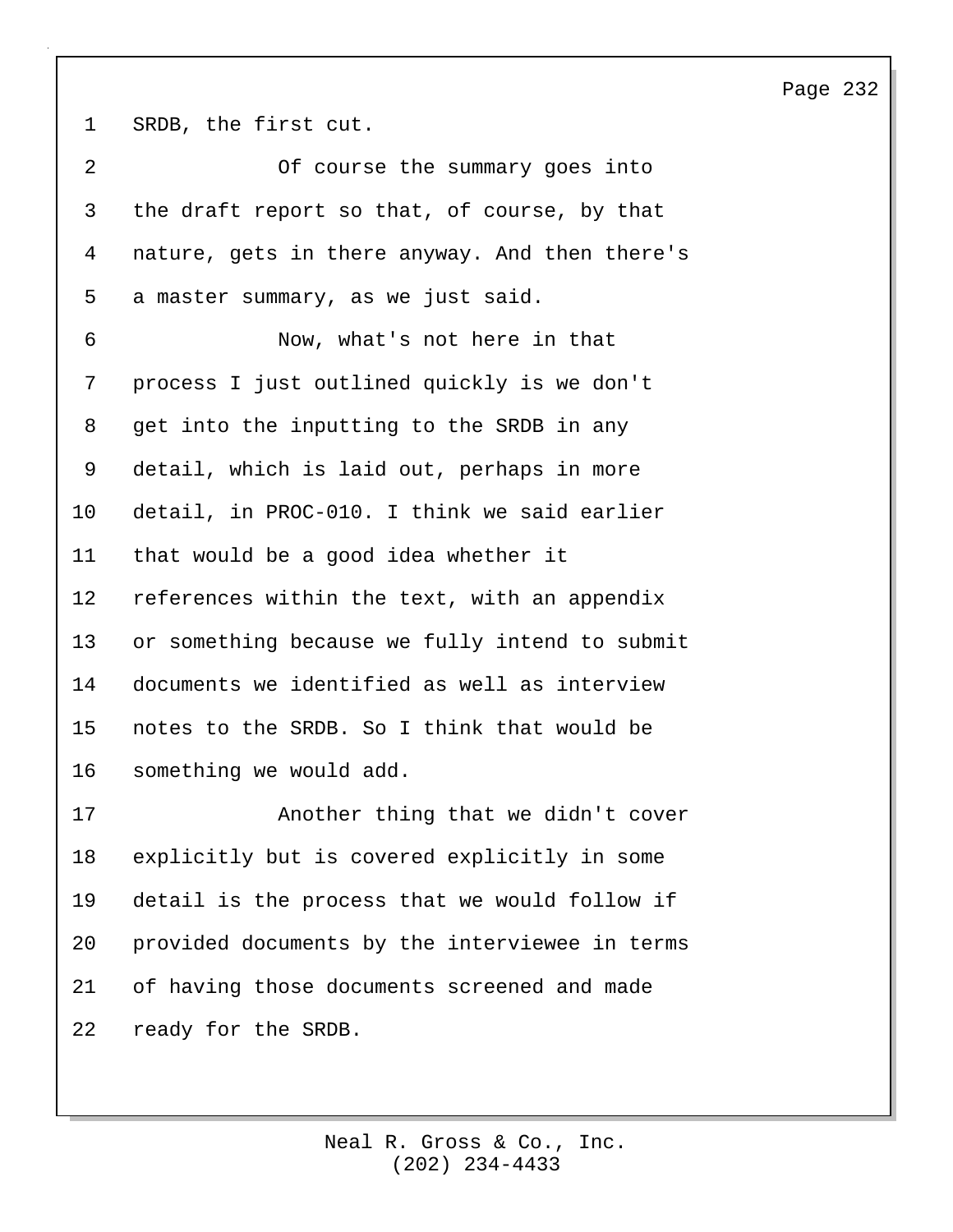| $\mathbf 1$ | Kathy, you do this all the time.               |
|-------------|------------------------------------------------|
| 2           | In terms of documents which are volunteered by |
| 3           | interviewees, what's the process by virtue of  |
| 4           | practice right now?                            |
| 5           | MS. ROBERTSON-DEMERS: At the                   |
| 6           | moment, we don't usually put them through DOE  |
| 7           | review because they're usually public sources. |
| 8           | MR. FITZGERALD: Public documents?              |
| 9           | MS. ROBERTSON-DEMERS: But if                   |
| 10          | there's a reason to believe that they need to  |
| 11          | review -- for example, two documents recently  |
| 12          | given to me at San Dia, I will submit them to  |
| 13          | DOE even for a second review if I'm not sure.  |
| 14          | MR. FITZGERALD: Now, you have a                |
| 15          | copy of PROC-010 in front of you? What I'm     |
| 16          | getting to is, is there any reason we couldn't |
| 17          | go through due process as laid out in PROC-010 |
| 18          | as we're required right now to submit          |
| 19          | documents pretty much along that regime? I'm   |
| 20          | talking about 5.2.3, page 10.                  |
| 21          | MS. ROBERTSON-DEMERS: We can. It's             |
| 22          | just a matter of to what degree. If somebody   |
|             |                                                |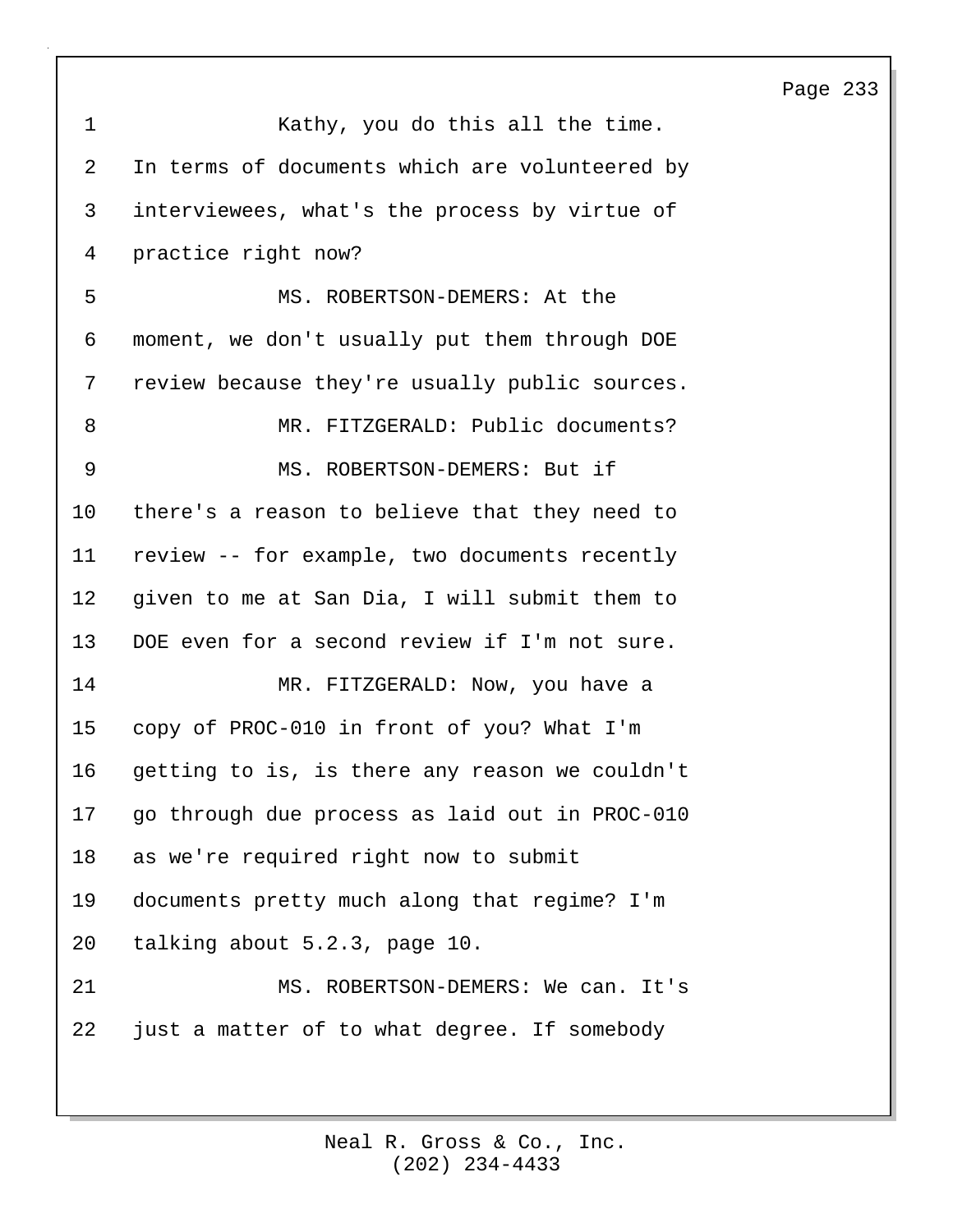# 1 gives you a website, for example, you want to 2 go ahead and print that out and submit it. 3 MR. FITZGERALD: Well, no. I think 4 we're talking about unmarked documents as 5 documents which are clearly not public 6 documents, just documents that -- 7 MS. ROBERTSON-DEMERS: You mean 8 company documents? 9 MR. FITZGERALD: Well, yes. If you 10 -- typically, a former worker may have 11 something he kept when he retired and it's 12 unlabeled. That would be certainly something 13 that would fall in this regime where you 14 certainly don't know -- if it weren't labeled 15 back when, it might now be considered 16 sensitive and you wouldn't want to deal with 17 the ambiguity. 18 MS. ROBERTSON-DEMERS: Yes, and a 19 lot of times, for example, when we were doing 20 interviews with Mound workers, we just 21 included what we were given in with the 22 interview notes.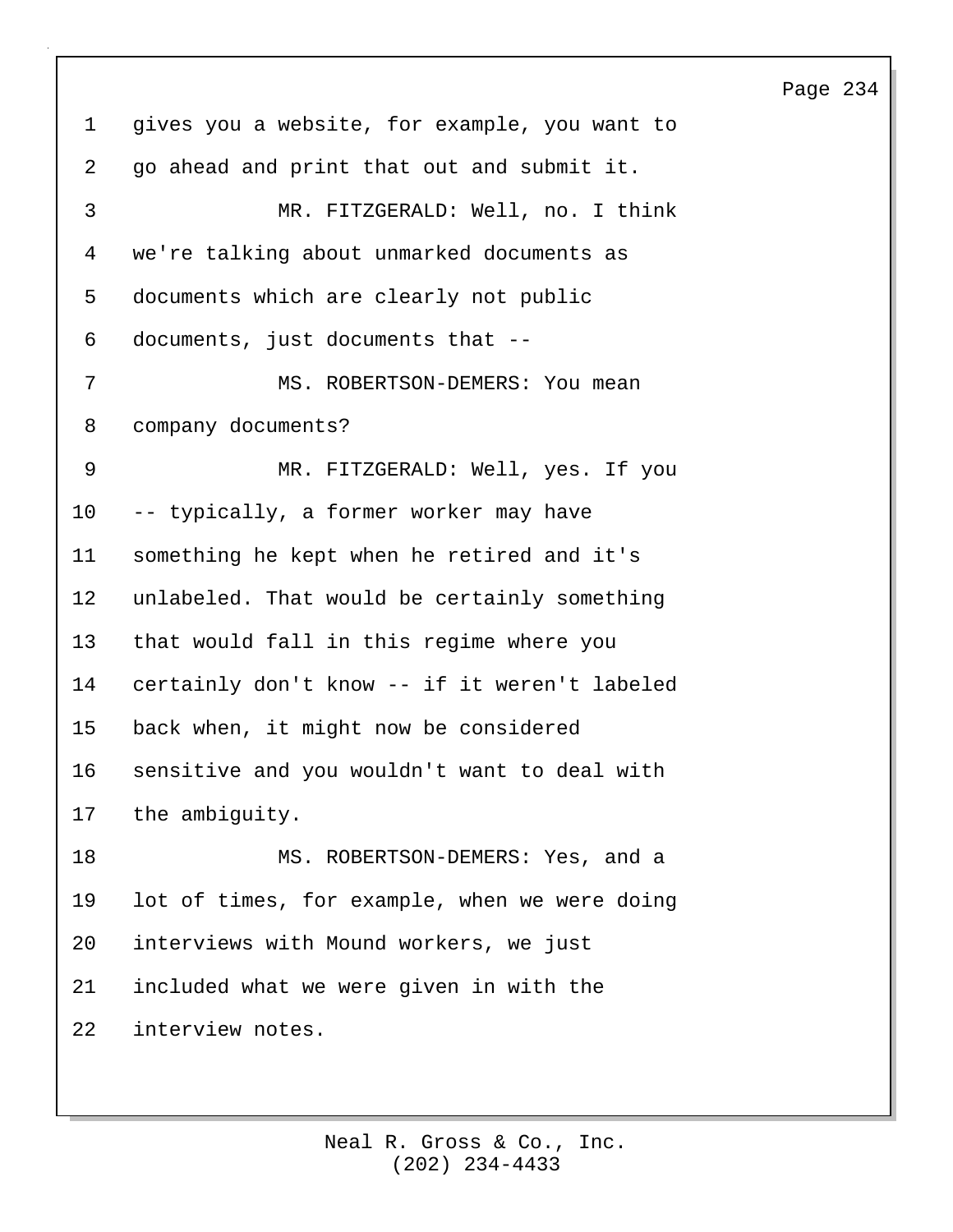| $\mathbf 1$ | MR. FITZGERALD: Right. I recall                |
|-------------|------------------------------------------------|
| 2           | that. That's what I'm saying. I'm trying -- it |
| 3           | doesn't sound like it would be any problem     |
| 4           | that either we would submit it with the        |
| 5           | interview notes or we would submit them        |
| 6           | separately, but anything that's not clearly a  |
| 7           | public document would be submitted.            |
| 8           | MS. ROBERTSON-DEMERS: Right.                   |
| 9           | MR. FITZGERALD: Now, I would think             |
| 10          | the one that would make us most nervous is     |
| 11          | something that was clearly a company document. |
| 12          | A lot of times those would be dicey, so we     |
| 13          | would certainly want to control that.          |
| 14          | I think what we're going to do on              |
| 15          | this one is just go ahead and mirror, to the   |
| 16          | extent that it's relevant -- I think all this  |
| 17          | is relevant -- just put much of this in here   |
| 18          | in terms of documents just to make it clear    |
| 19          | that the documents collected would be handled  |
| 20          | that way.                                      |
| 21          | The other thing that we don't, as              |
| 22          | far as contrasting PROC-010 with this          |
|             |                                                |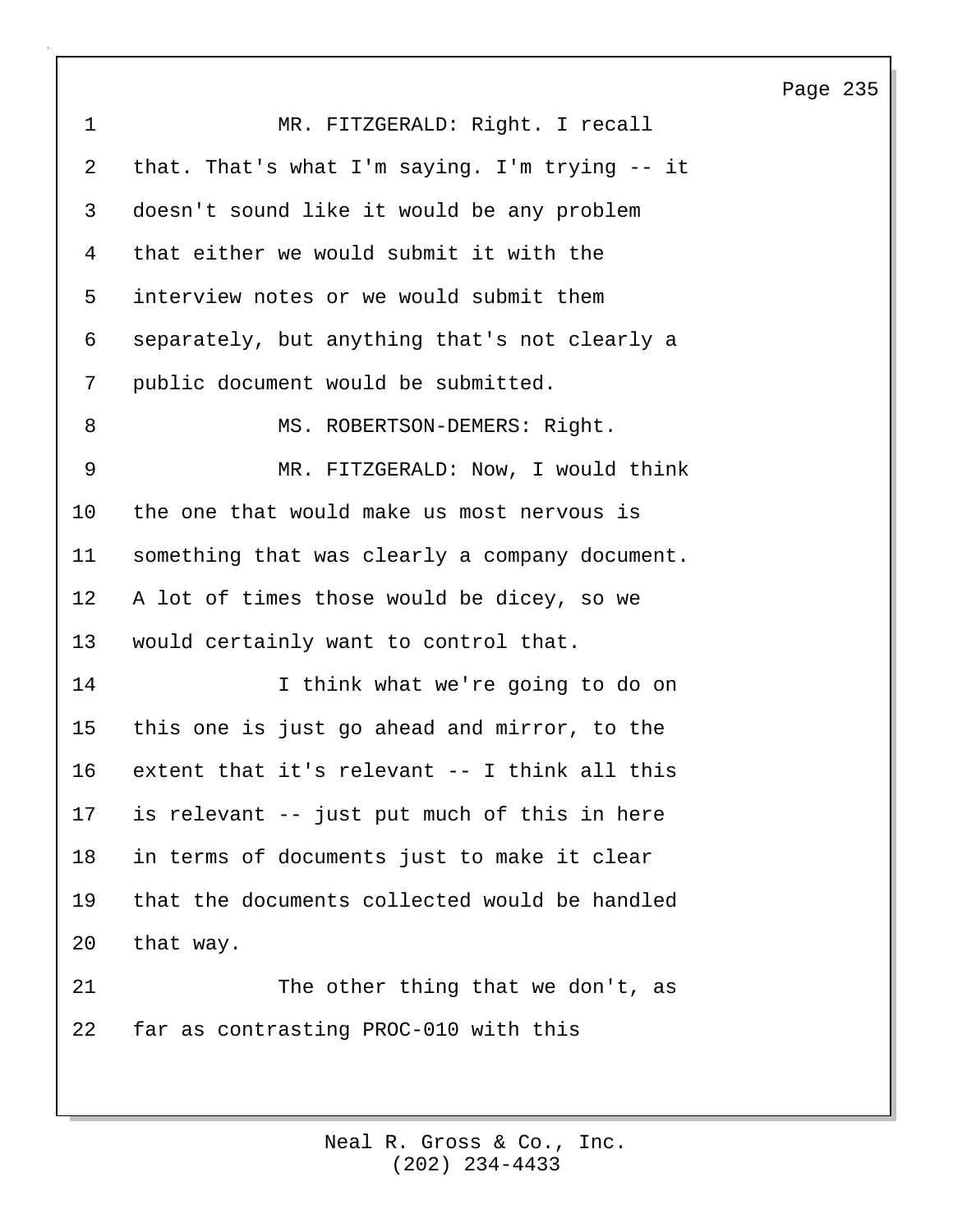1 document, we don't go into a lot of the 2 classification process here. I think what we 3 were doing was simplifying and just saying 4 that we would adhere to the DOE security 5 policy and the requirements that -- they do 6 stipulate how those kinds of interview notes 7 and documents would be handled. 8 I don't believe there's anything 9 here that would not be covered by that policy. 10 By reference, we're applying those 11 requirements to UCNI and ECI and classified 12 information. I think some of this speaks to 13 that. 14 I don't know, Grady, if there's 15 anything here that would be not covered by the 16 security policy. 17 MR. CALHOUN: I'd have to look. I 18 don't have it in front of me. 19 MR. KATZ: I just would suggest 20 that it's much more clear to include it then 21 to just refer to this vague thing called the 22 DOE security plan that someone would have to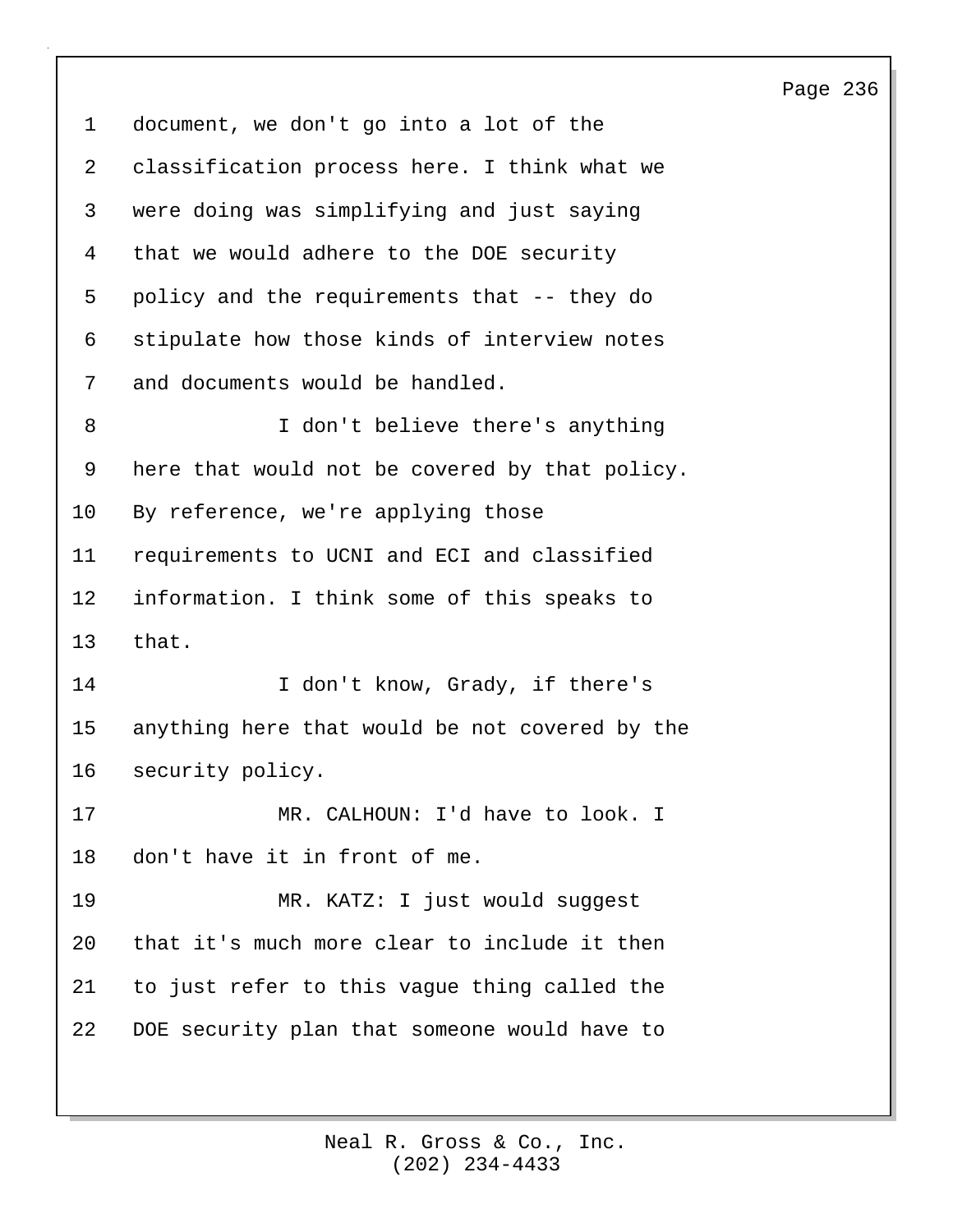1 go and look at and figure out where in that 2 security plan -- 3 MR. FITZGERALD: With the proviso 4 that some of the forms at issue, we might have 5 to change, but other than that, I don't have 6 any problem with that. I think that would make 7 it cleaner. 8 CHAIRMAN CLAWSON: So you would 9 attach the whole PROC-011? 10 MR. FITZGERALD: No, just retain 11 the language that's in PROC-010. Assuming that 12 really even though we simplified by 13 referencing the security policy, it doesn't do 14 any harm and probably clarifies better if we 15 track with that. 16 CHAIRMAN CLAWSON: Why? There's an 17 appendix in the back? 18 MR. FITZGERALD: Well, no. It's 19 actually part of the section. Just write it 20 in. Take the provisions in the security policy 21 and go ahead and leave it in the actual 22 procedure.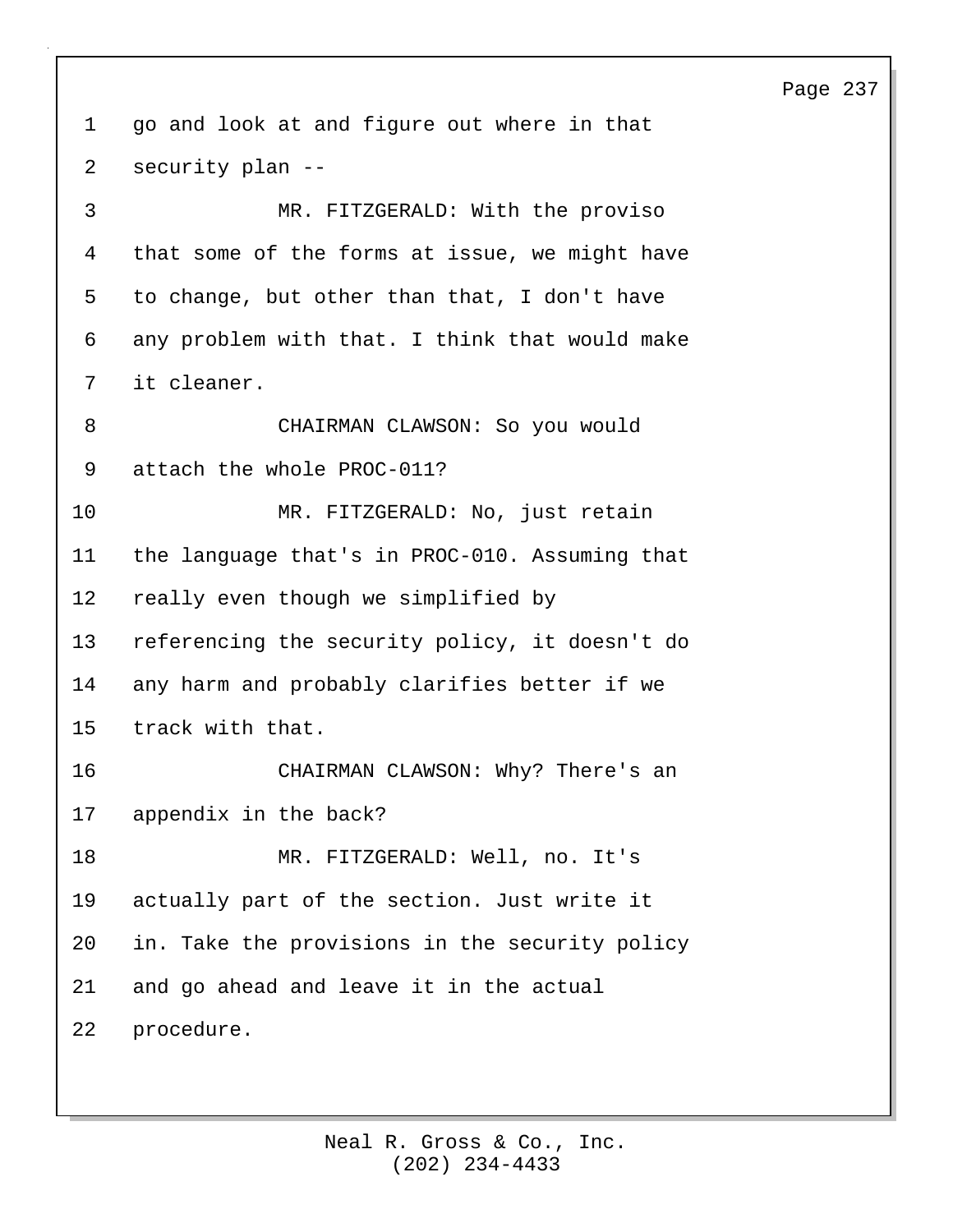| 1       | What we did was basically said,                |
|---------|------------------------------------------------|
| 2       | well, the procedure, the policy, covers these  |
| 3       | actions so we're not going to include them.    |
| 4       | But on the other hand, any difference that's   |
| 5       | going to make it confusing to anybody that     |
| 6       | looks at these two documents.                  |
| 7       | I think that accounts for the                  |
| 8       | differences that I saw. The entry to SRDB, the |
| 9       | documents provided by the interviewee, and     |
| $10 \,$ | referencing the security policy rather than    |
| 11      | being explicit in the text.                    |
| 12      | I think you can remedy all three               |
| 13      | of those. I don't see that it -- it wouldn't   |
| 14      | change materially how we would do business on  |
| 15      | those.                                         |
| 16      | As I said before, I think, given               |
| 17      | the conversation earlier, we would delete      |
| 18      | appendix A. It's outmoded. That was an early   |
| 19      | DOE idea that they're not using.               |
| 20      | That's it for that piece. For that             |
| 21      | one                                            |
| 22      | MR. CALHOUN: For that one                      |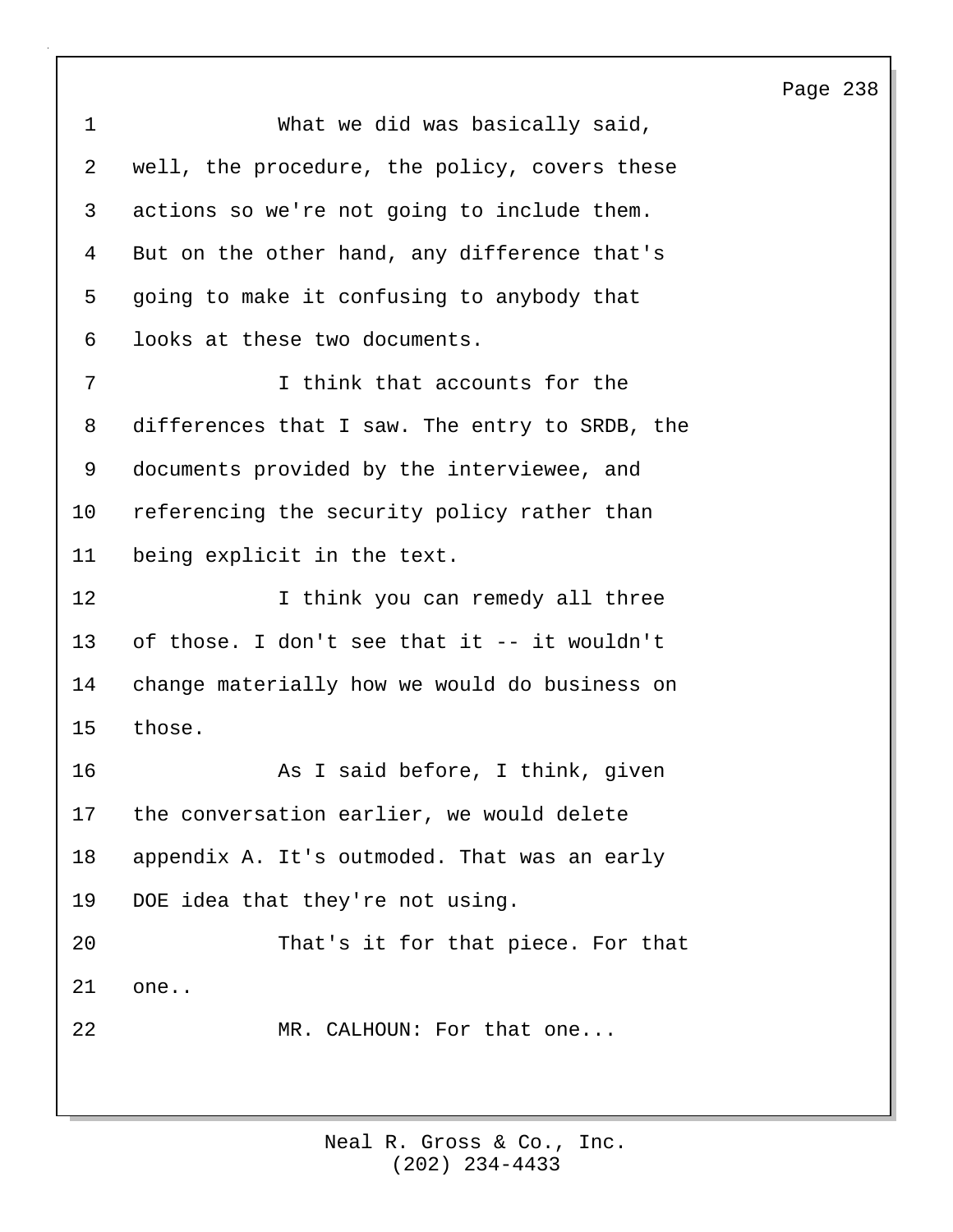1 MR. KATZ: That's the book because 2 the evidence is very new. 3 MR. FITZGERALD: We did indicate we 4 would include the OCAS-4 form, which is not 5 there now. It's in the appendix. 6 Any final comments on this version 7 of the proposed Board site access procedures? 8 CHAIRMAN CLAWSON: Do we want to 9 take a quick 10 minute break? 10 MR. KATZ: Sure. A 10 minute break 11 for the folks on the phone. So it's almost 20 12 to, so about 10 to 3, we'll get back in. 13 (Whereupon, the above-entitled 14 matter went off the record at 2:38 p.m. and 15 resumed at 2:52 p.m.) 16 MR. KATZ: So we are getting back 17 going again and this is the working group 18 developing the Board and its contractors 19 security plan. We're starting into the next 20 procedure, which has to do with controlled 21 documents. Joe? 22 MR. FITZGERALD: Right. This is the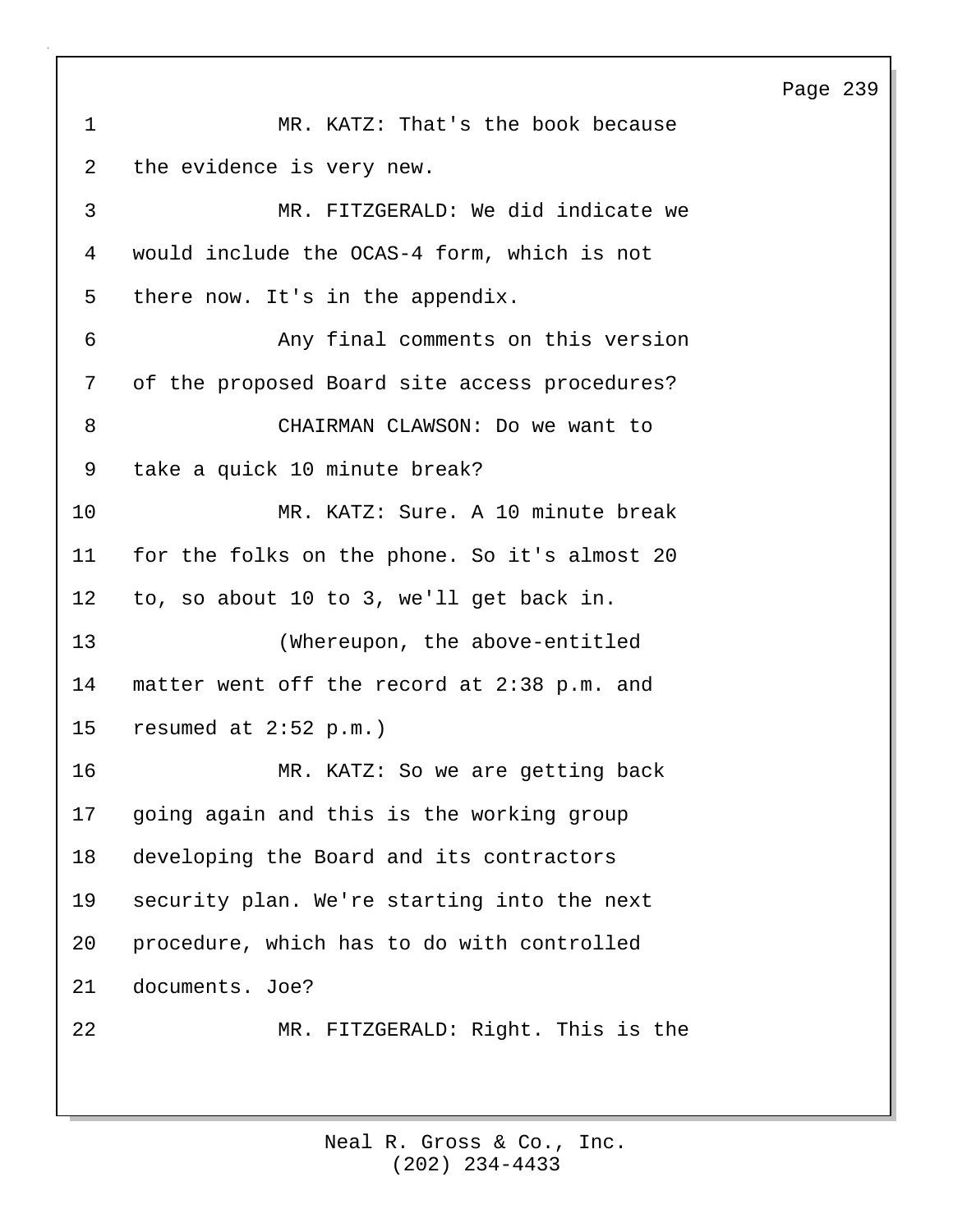1 working draft dated April 6, 2009. It is the 2 equivalent document for classification 3 procedures to OCAS PROC-011.

4 Both these documents, frankly, 5 reflect the multi-month rigorous interaction 6 between NIOSH and DOE on what would be 7 acceptable as far as classification procedures 8 from a Department of Energy standpoint. So 9 really, in a sense, there's not anything that 10 we're in a position to want to change or can 11 change. This is pretty much where DOE is 12 coming from relative to how they're going to 13 review the EEOICPA documents and 14 classification. 15 So what we did with the working 16 group is pretty much take PROC-011 and 17 materially did not change anything other than 18 to refer to the Board and its technical 19 support contractor as having this procedure 20 applied to it, which is a change that we made 21 in the scope of the document. That's section 22 2.0 on page 1.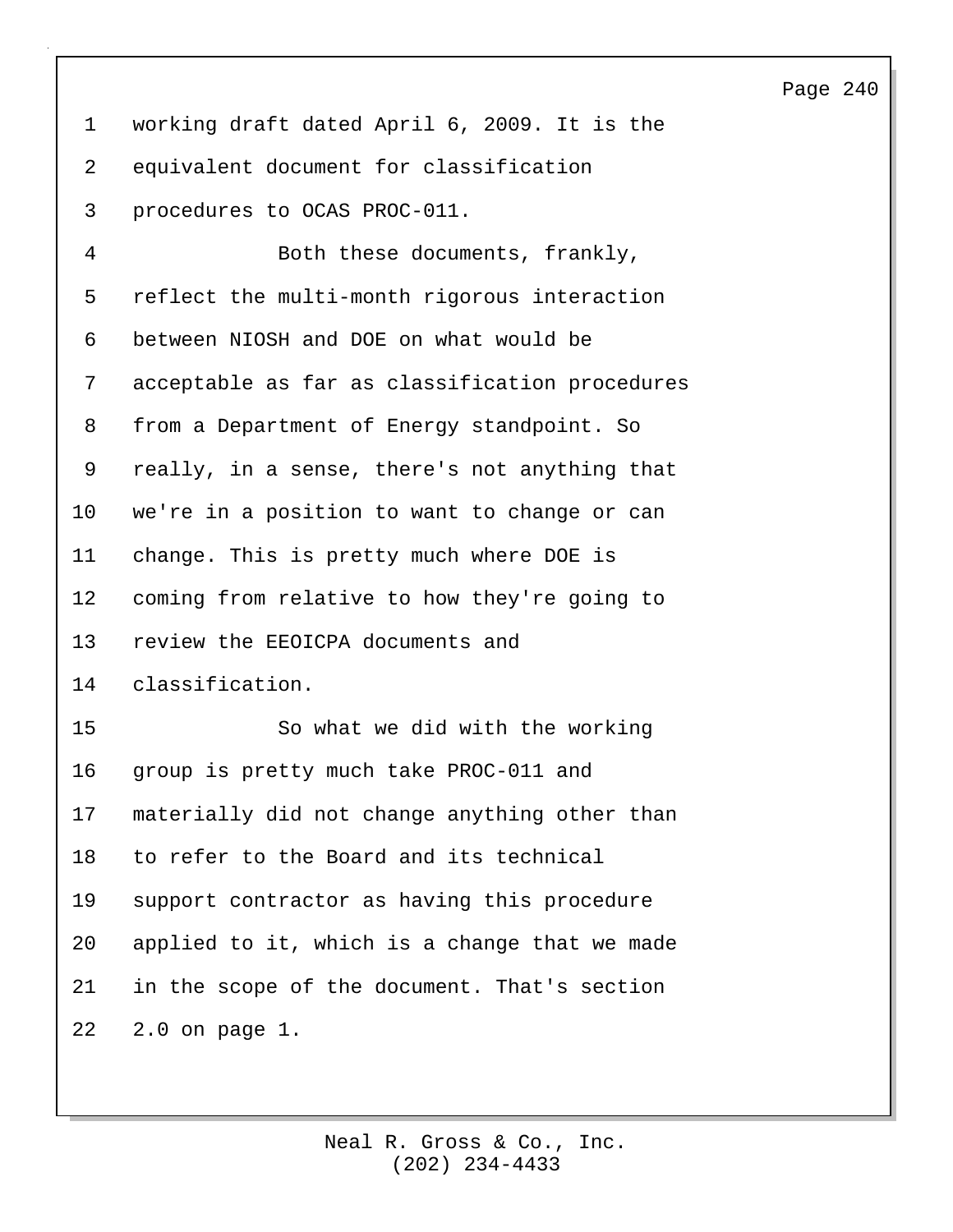| $\mathbf{1}$    | The purpose is the same. You                   |
|-----------------|------------------------------------------------|
| $\overline{2}$  | outline steps required to coordinate review of |
| 3               | documents to DOE's classification office for   |
| 4               | review. The scope is the same. It covers all   |
| 5               | the pertinent documents that we deal with --   |
| 6               | site profiles, TBDs, SEC documents.            |
| 7               | MR. KATZ: Let me suggest though,               |
| 8               | the scope is different, actually, because in   |
| 9               | your documents, those TBDs aren't in your      |
| 10              | documents. I mean, some of this will apply to  |
| 11              | SC&A documents and Board documents, but not to |
| 12 <sup>°</sup> | the OCAS documents. Theirs are covered by      |
| 13              | their docket.                                  |
| 14              | MR. FITZGERALD: Okay.                          |
| 15              | MR. KATZ: Just a minor point.                  |
| 16              | MR. FITZGERALD: Thank you, yes.                |
| 17              | With that exception then, the list is the same |
| 18              | list. Again, we don't want to change the       |
| 19              | scope, but clearly, that's a NIOSH document.   |
| 20              | References -- we used a longer                 |
| 21              | list of references -- the same ones, I think,  |
| 22              | we had for the other procedure.                |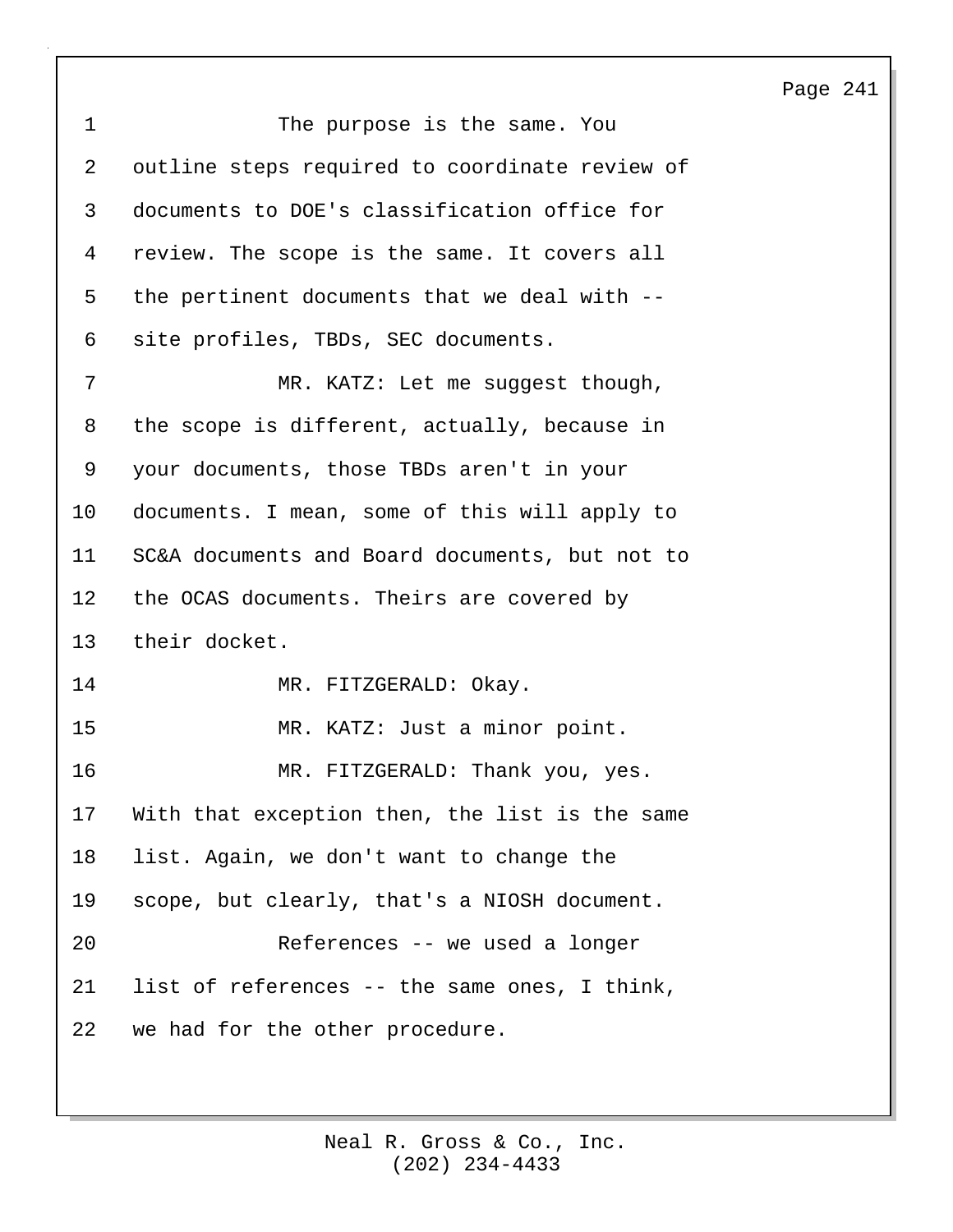1 MEMBER BEACH: You just need to 2 change that title. 3 MR. FITZGERALD: Right. That should 4 be title 42. That's a typo. 5 I'm just looking at the two PROC 6 references. We took 11 out of the last one. Do 7 we take 10 out of this one? 8 Again, those are the references. 9 Going to the actual procedures -- I'm sorry. 10 This is, I guess this is the preface to the 11 general provisions. 12 The only thing we added to what 13 was in -- for the benefit of the people on the 14 phone -- this is the preface, which goes into 15 the documents being the subject of this 16 procedure that generated from assumed 17 unclassified documents or generated from 18 official use only export control information, 19 ECI, or unclassified controlled nuclear 20 information source material. 21 11 It goes into the flow diagram of 22 this procedure, which is appendix B to PROC-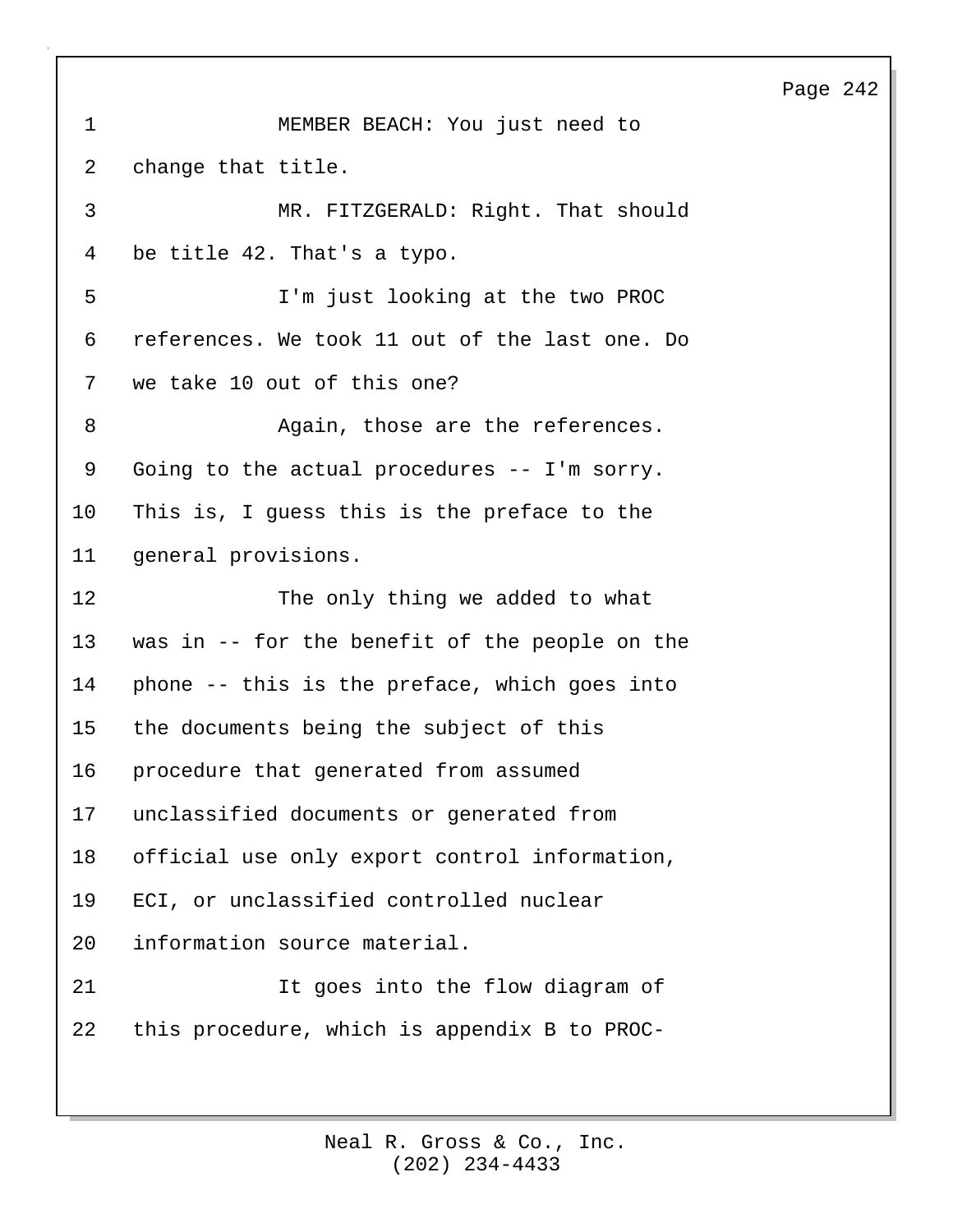1 011, which we include as well, which was 2 included in the original DOE security plan, as 3 I recall. So that pretty much summarizes the 4 process we go through. 5 The only change we really made was 6 on the last statement, which says on the rare 7 occasion the documents created on DOE site 8 directly from unclassified documents must be 9 reviewed and marked prior to leaving that DOE 10 site. 11 A lot of times, we'll also send a 12 document to whomever is responsible for that 13 site. If the site is closed or unable to do a 14 classification review, we will send it by 15 courier or other appropriate means that DOE 16 stipulates. That's just a little bit of an 17 add-on there. 18 Procedure -- I believe that's 19 identical in terms of the process by which we 20 submit and DOE would review documents except 21 I think we got into -- no, I guess that's the 22 same.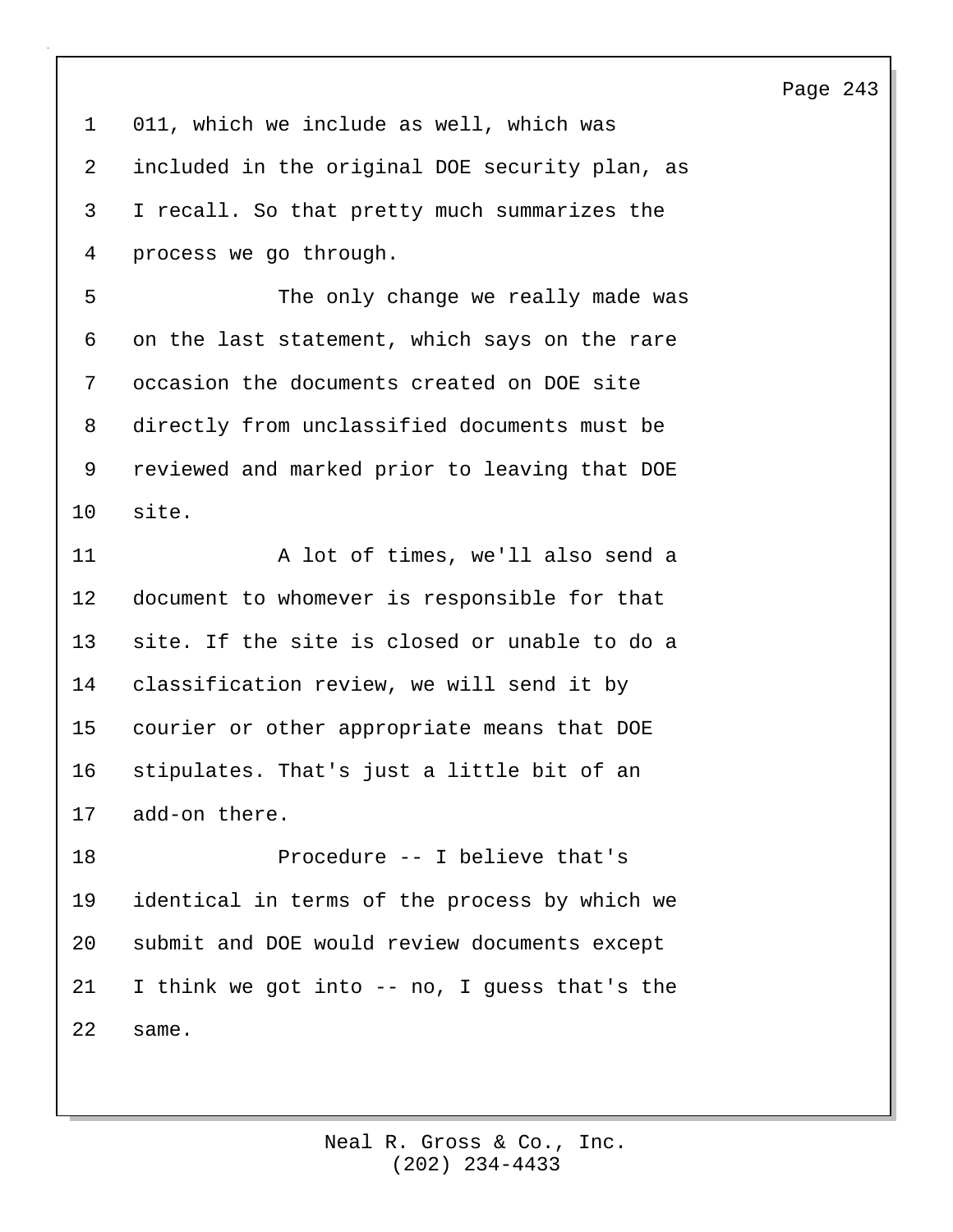| $\mathbf 1$ | One thing that we've been talking              |
|-------------|------------------------------------------------|
| 2           | to DOE about is this question of submission of |
| 3           | electronic records. They have generally come   |
| 4           | back and said yes, you've been giving us CDs,  |
| 5           | but frankly, we'd rather have the hard copy.   |
| 6           | So we've kind of stopped sending CDs and are   |
| 7           | sending hard copies for that reason. So that's |
| 8           | the only thing I would comment, but I think    |
| 9           | that wording is probably appropriate.          |
| 10          | MR. ELLIOTT: They are treating                 |
| 11          | this the same way?                             |
| 12          | MR. FITZGERALD: Yes. Yes, I think              |
| 13          | it's just easier for them, rather than having  |
| 14          | to handle electronic versions.                 |
| 15          | I've changed the reference from                |
| 16          | OCAS to the Advisory Board technical support   |
| 17          | contractor in that reference on what is 52.4   |
| 18          | on each of the documents --                    |
| 19          | MEMBER BEACH: When you added 52.1,             |
| 20          | you added something in that paragraph too.     |
| 21          | MR. FITZGERALD: Let me go back.                |
| 22          | MEMBER BEACH: The export control               |
|             |                                                |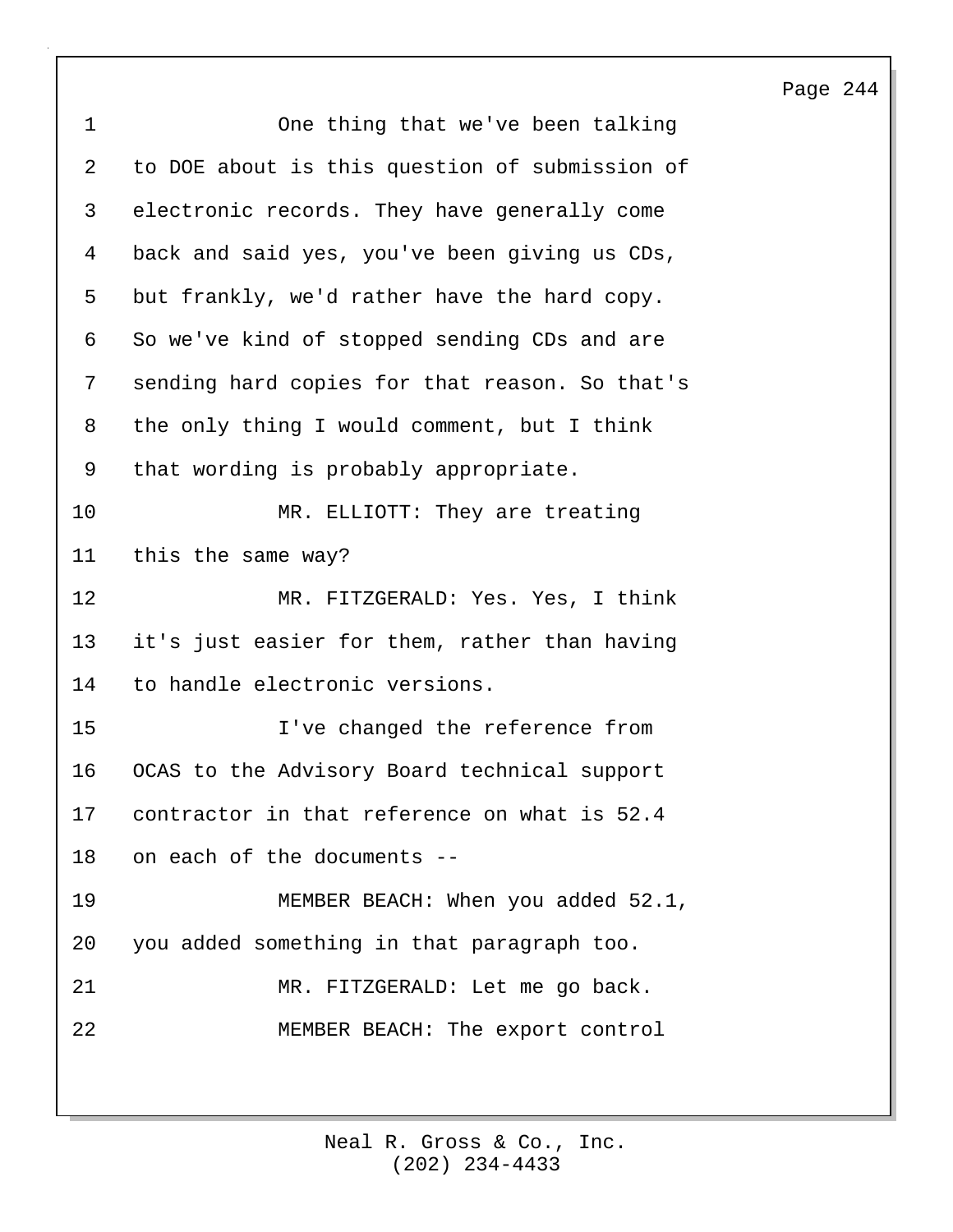1 information, ECI -- it's not in the OCAS 2 notes. 3 MS. ROBERTSON-DEMERS: That was 4 something that NIOSH had left out of their 5 procedure that we have encountered at Hanford, 6 which needs to be handled in a special way. 7 MEMBER BEACH: I just didn't want 8 to go past it. 9 MR. FITZGERALD: Okay, thank you, 10 Kath. With that change to the Advisory Board 11 technical support contractor, the only thing 12 else that I added was something that would be 13 a routine communication to the Board. 14 **I** mean, I think to some extent, 15 all that is going to be is Nancy copying a 16 Board member, whoever the POC might be. That's 17 an option, meaning that I'm not sure if the 18 Board is aware of these transactions or not or 19 whether it needs to be, but I wanted to at 20 least provide -- since everyone else is 21 getting routinely informed of the status of 22 documents and issues.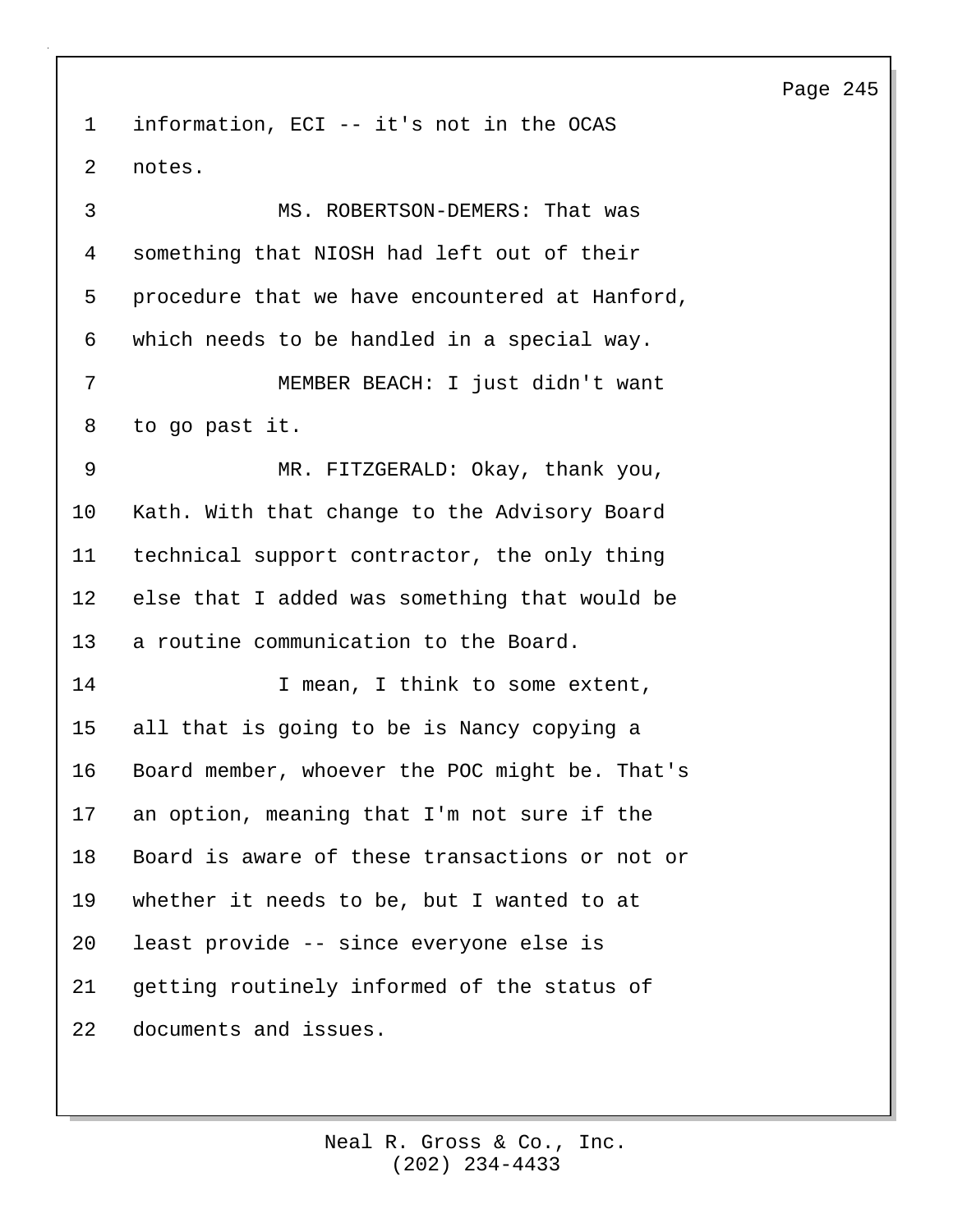| $\mathbf 1$ | It seems like, certainly the Board             |
|-------------|------------------------------------------------|
| 2           | -- and it may just be somebody who calls a few |
| 3           | clearance who is familiar with DOE security    |
| 4           | that might be the repository of these status   |
| 5           | reports. It wouldn't create any extra work. We |
| 6           | do that now, sending things to Grady and other |
| 7           | wise keeping each other informed of what's in  |
| 8           | the pipeline. It might be something that we    |
| 9           | would give the Board as well. That's what that |
| 10          | addition is.                                   |
| 11          | MR. KATZ: The DFO, I believe -- if             |
| 12          | it's not secret information, the status, then  |
| 13          | it looks like it would be good to let the DFO  |
| 14          | know there's things in the pipeline that are   |
| 15          | sitting there waiting.                         |
| 16          | DR. MAURO: The only thing I was                |
| 17          | talking to Nancy about recently was with       |
| 18          | regard to configuration control of the         |
| 19          | documents. I think you folks in the institute  |
| 20          | are putting the document number - tracking     |
| 21          | number - when you move things out or to DOE?   |
| 22          | MR. CALHOUN: Yes. It's so helpful.             |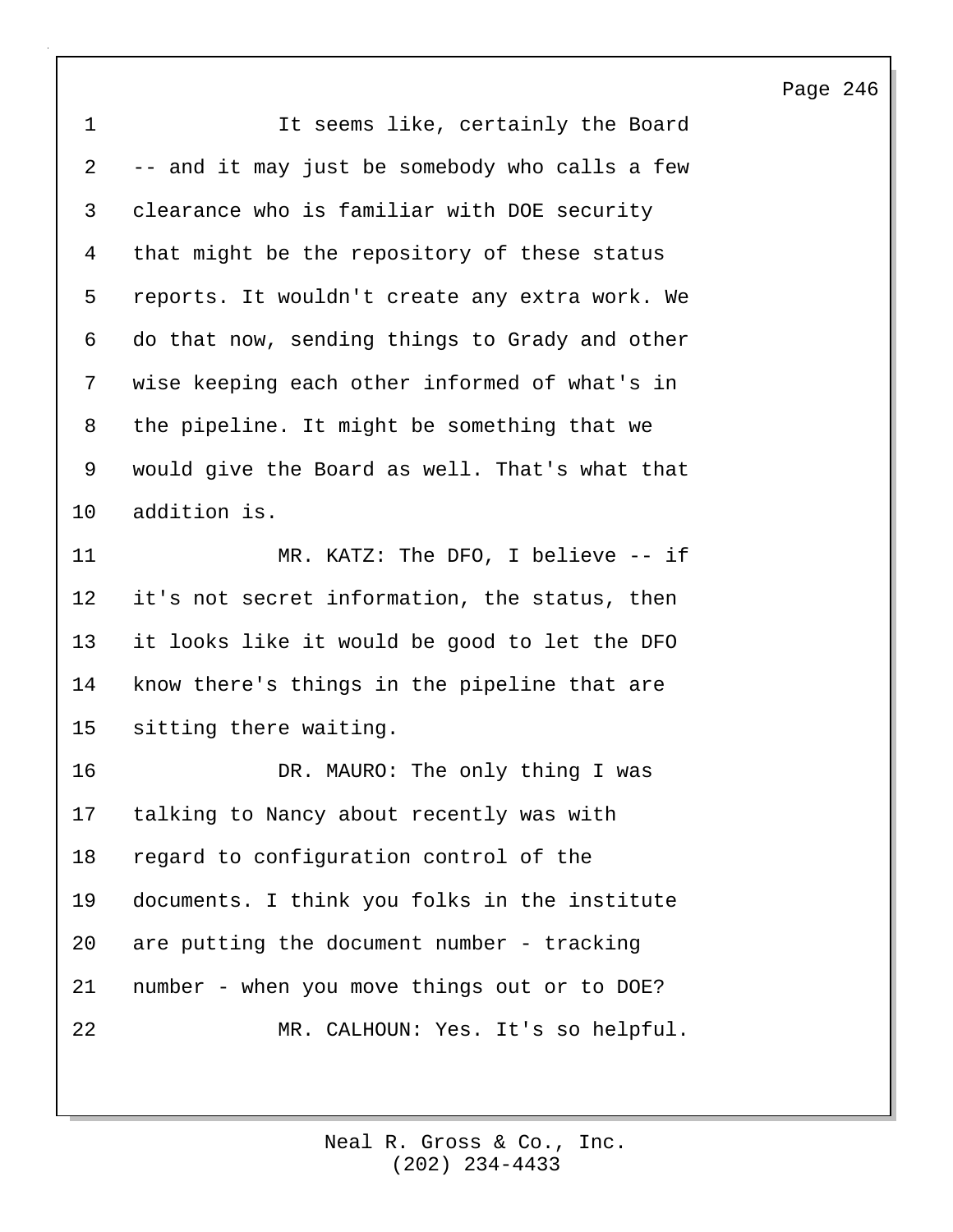1 I was just -- as a recommendation to her. 2 That's all.

3 DR. MAURO: She told me she was 4 talking to you about that and I think it's a 5 great idea. I wish they would institute it 6 because very often there is confusion by DOE 7 of which particular document you're referring 8 to.

9 The title doesn't always help, but 10 a tracking number that Nancy would assign is 11 something that I think would really make life 12 easier. If you could work that into the 13 procedures, saying that a tracking number will 14 be assigned to all the documents that enter 15 the system. A unique tracking number would be 16 great.

17 MR. CALHOUN: You may have the same 18 document reviewed twice.

19 DR. MAURO: Oh, absolutely.

20 MR. ELLIOTT: Does your number note 21 that -- the second review, third review? 22 MR. CALHOUN: Well, I tried that.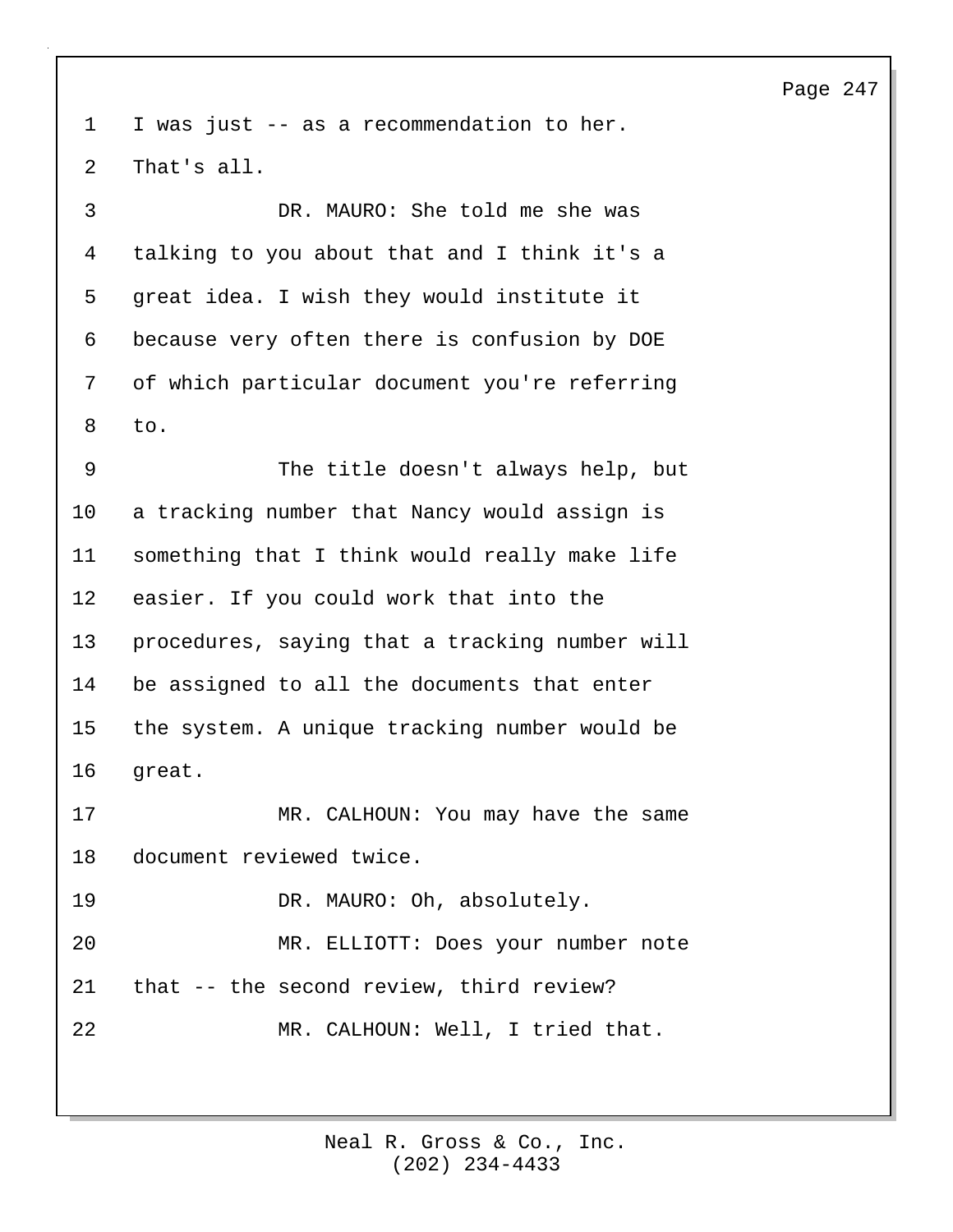1 No, I've got an individual number from 2 everything -- every document that goes 3 through. 4 MR. ELLIOTT: So if it's re-5 reviewed, that's a different tracking number. 6 MR. CALHOUN: Yes. 7 DR. MAURO: That's correct, yes. 8 MR. FITZGERALD: Okay, section 5.3, 9 review of documents of head DOE site office or 10 headquarters review, I believe that's 11 identical. 12 MEMBER BEACH: Did you notice 5.3.1 13 isn't identical to that note, so you either 14 left out this document can be electronically 15 distributed for technical review? It was left 16 out and at first this section of 5 was just -- 17 MR. KATZ: You copied the wrong 18 text into 5.3.1. You repeated the text above 19 instead of saying these documents can be 20 electronically distributed for technical 21 review and approval. That's what should be in 22 that procedures step.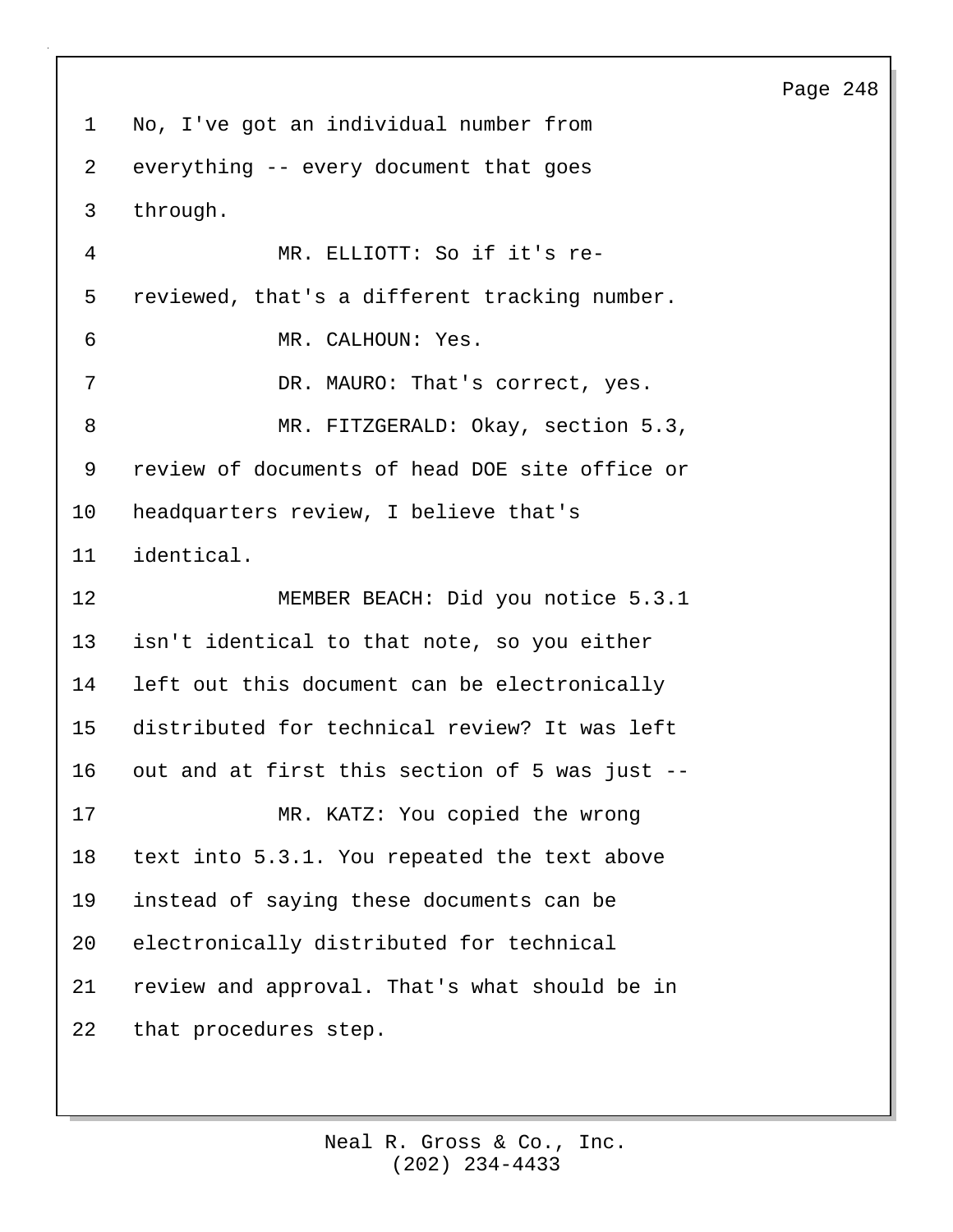| 1               | MR. FITZGERALD: In 5.3.1.                      |
|-----------------|------------------------------------------------|
| 2               | MR. KATZ: 5.3.1.                               |
| 3               | MEMBER BEACH: Just a cut and paste             |
| 4               | mistake.                                       |
| 5               | MR. FITZGERALD: Yes, okay. Looks               |
| 6               | like. Well, but there was no intent to really  |
| 7               | change any of that process so we'll make sure  |
| 8               | the wording matches.                           |
| 9               | MR. KATZ: The one issue that I                 |
| $10 \,$         | don't know whether this would be reflected in  |
| 11              | here that Grady talked about being slightly    |
| 12 <sup>°</sup> | different than seems to show here, and then    |
| 13              | I said that I raised with DOE is the issue of  |
| 14              | documents that are sent to Privacy Act review  |
| 15 <sub>2</sub> | but are unchanged after Privacy Act review     |
| 16              | except for redactions.                         |
| 17              | It's not reflected here. It's not              |
| 18              | reflected in the OCAS procedure right now, but |
| 19              | it sounds like it's a practice with OCAS right |
| 20              | now and somewhat a practice by you.            |
| 21              | MR. ELLIOTT: Our agreement with                |
| 22              | DOE is to try to work with them on document    |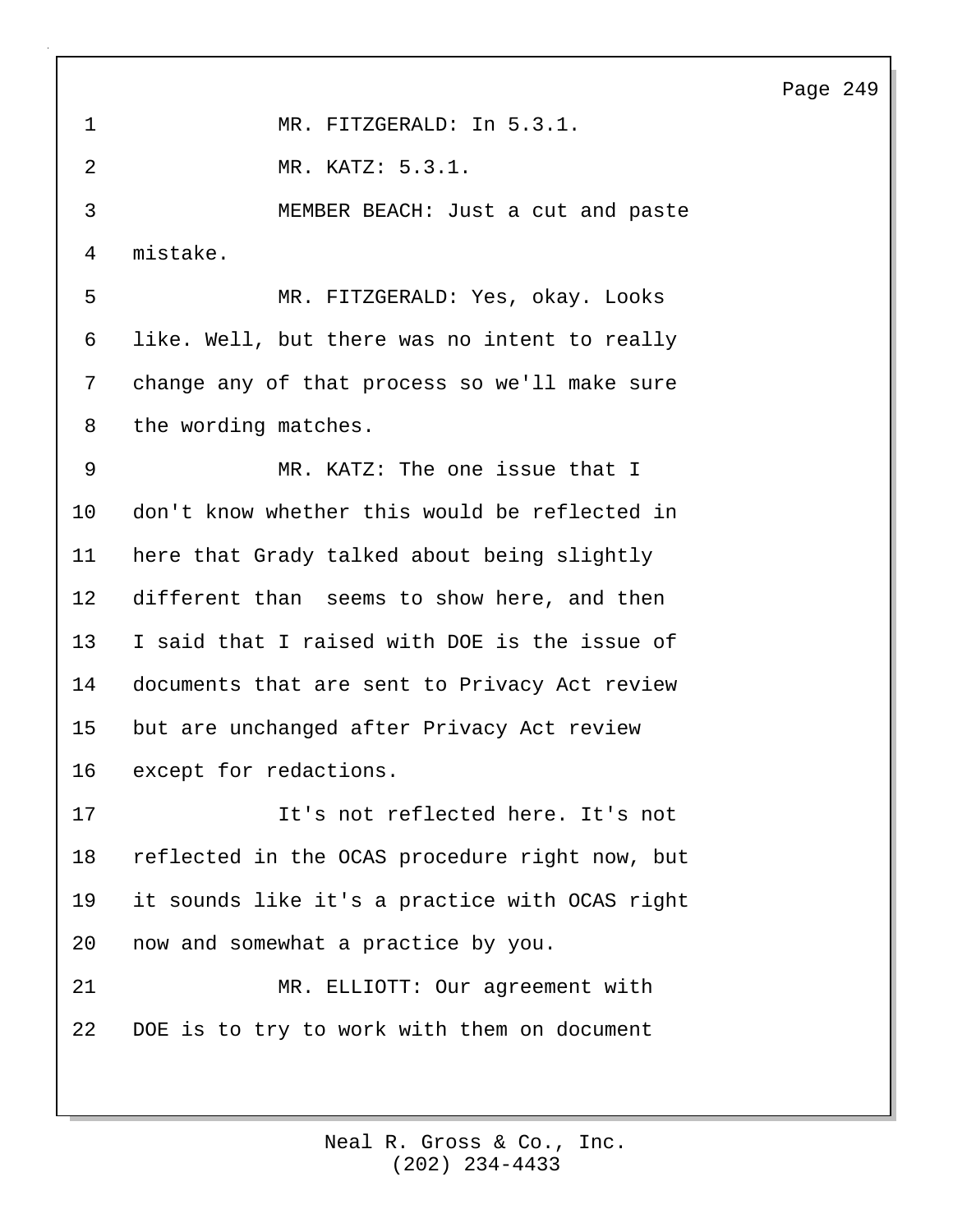1 specific circumstances and whether or not we 2 can avoid a review or not.

3 Hopefully, they'll let down at 4 some point in time and day they've seen enough 5 of this stuff. They got a satisfaction that 6 they only need to see this category of stuff. 7 MR. CALHOUN: And the out exists in 8 their clause. 9 MR. ELLIOTT: Yes, the out exists 10 in their clause. 11 MR. KATZ: To decline a review, you 12 mean? 13 MR. CALHOUN: Yes. There's either 14 an as necessary or something in there. 15 MR. FITZGERALD: We've been dealing 16 with it case by case. The difference, I think, 17 is that we haven't memorialized it in a 18 declaration, e-mail declaration, that there's 19 no technical changes -- certification, which 20 I think is a good idea. 21 But the intent was the same. In 22 other words, we dropped out two formal names,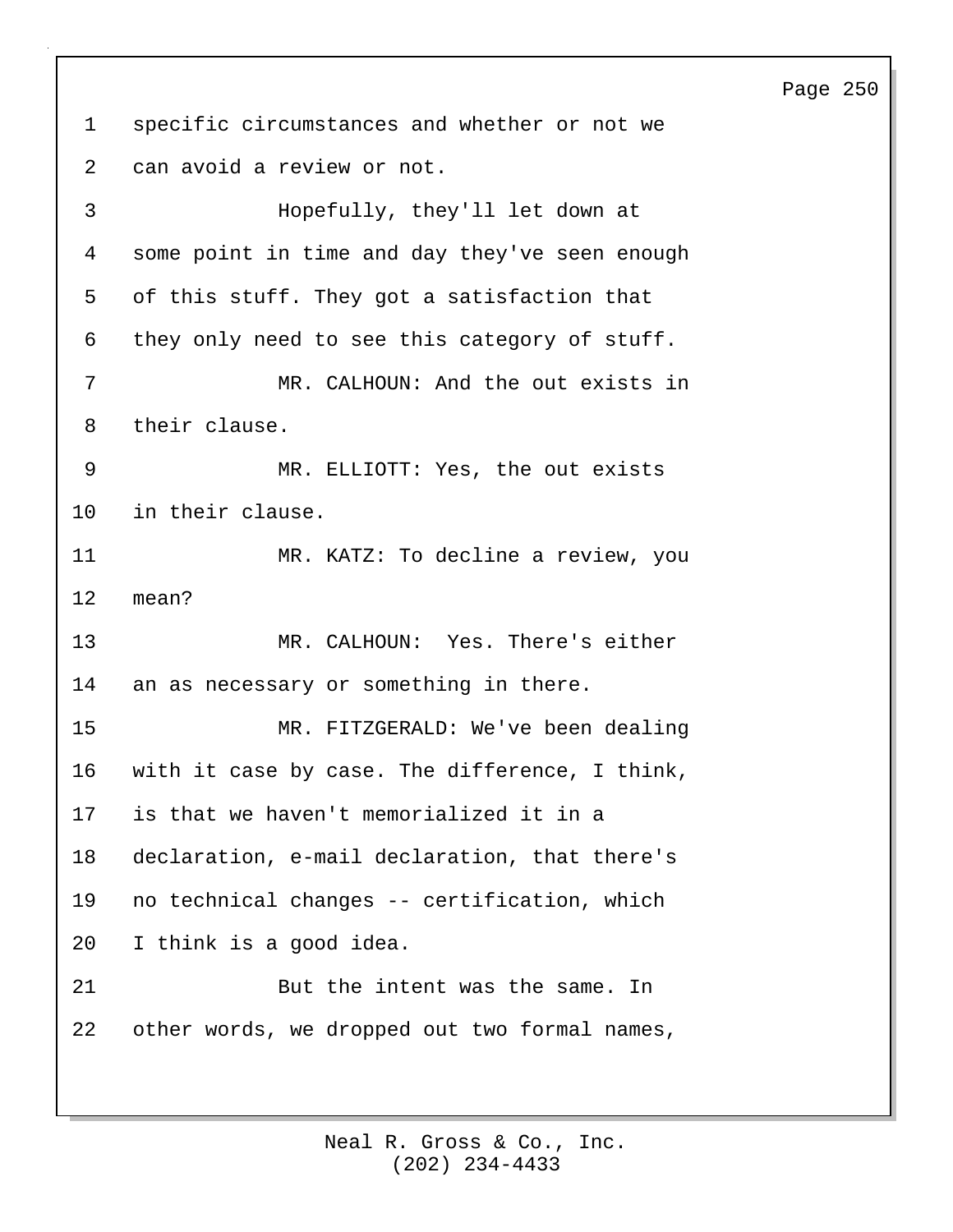1 put redact in there. Is that okay? I would 2 contact the security person or talk to Gina. 3 But I think that should be pinned down in 4 writing. I guess you have a -- 5 MR. KATZ: So I have a question in 6 to her and depending on how DOE responds, it 7 may or may not be able to be reflected in the 8 procedure itself as opposed to simply being a 9 sort of side agreement operating both for OCAS 10 and for SEC. 11 MR. FITZGERALD: Yes, I think that 12 is an ambiguity. 13 MR. ELLIOTT: We didn't try to 14 force the issue in language going into ours, 15 but we had a discussion about it. 16 MR. KATZ: I wasn't sensitized. 17 This was completely my own doing, so I didn't 18 even realize it was -- 19 MR. FITZGERALD: Yes, it's been 20 working so we've left it alone. But Nancy has 21 been very good about saying we just went 22 through PA review and we dropped off two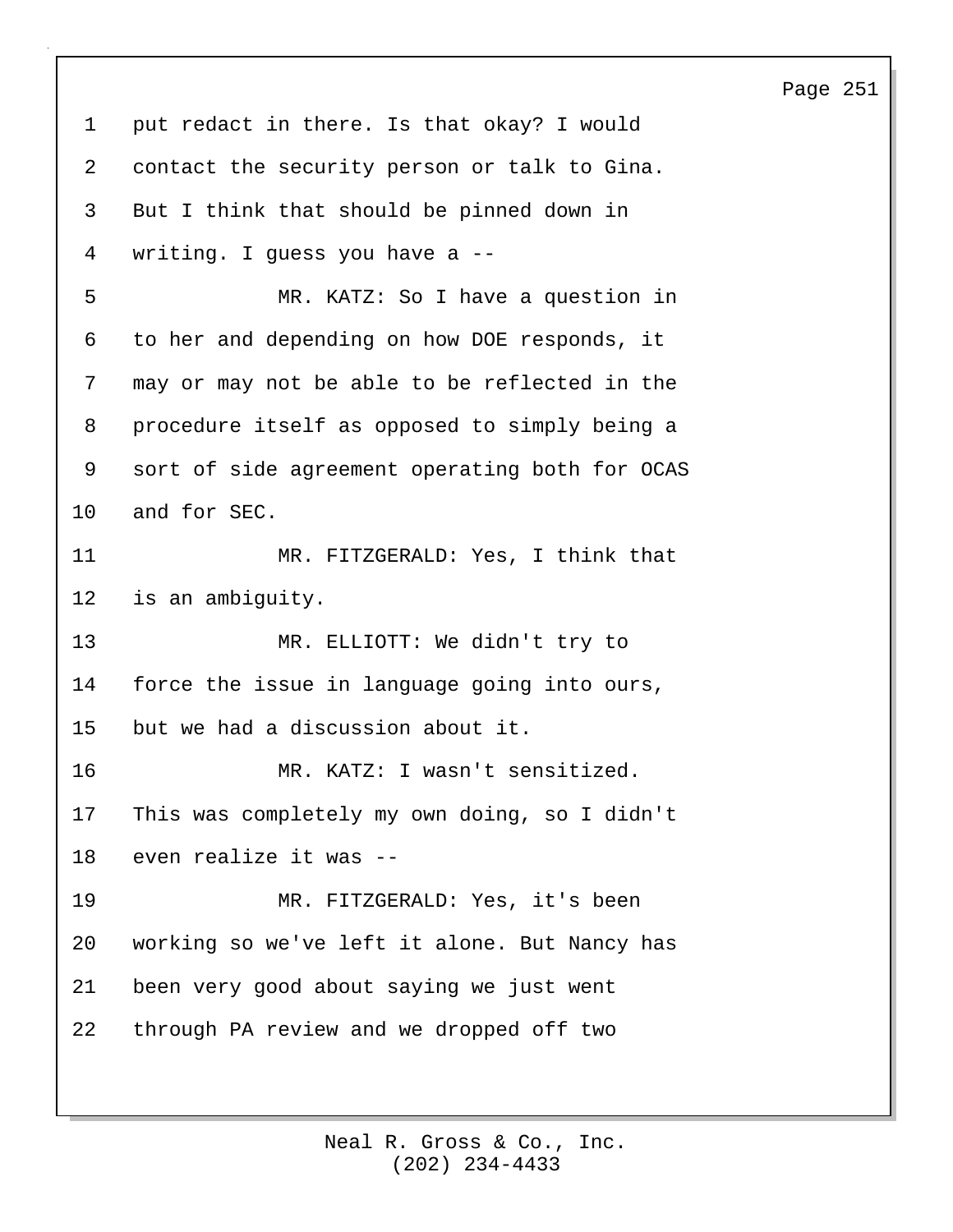1 formal names. Is that okay? 2 **I** would check and they would say 3 yes. I mean, as long as you're not adding to 4 technical content. 5 MEMBER BEACH: I've got a question. 6 This OCAS form 006. Is that just -- what type 7 of a form is that? Is it a one page -- I was 8 just wondering if we could make that an 9 appendix. 10 MR. KATZ: What step is it? 11 MEMBER BEACH: It's the 7.1. It 12 just references the OCAS form 006. 13 MR. FITZGERALD: That's the cover 14 sheet that would go over to DOE for retouching 15 and revision. 16 MEMBER BEACH: I just wanted to 17 know what that was. Put something in ours as 18 an appendix or -- 19 MR. FITZGERALD: Yes, I think we 20 use a cover sheet, but there's no problem -- 21 that certainly is no problem, that cover 22 sheet.

#### Page 252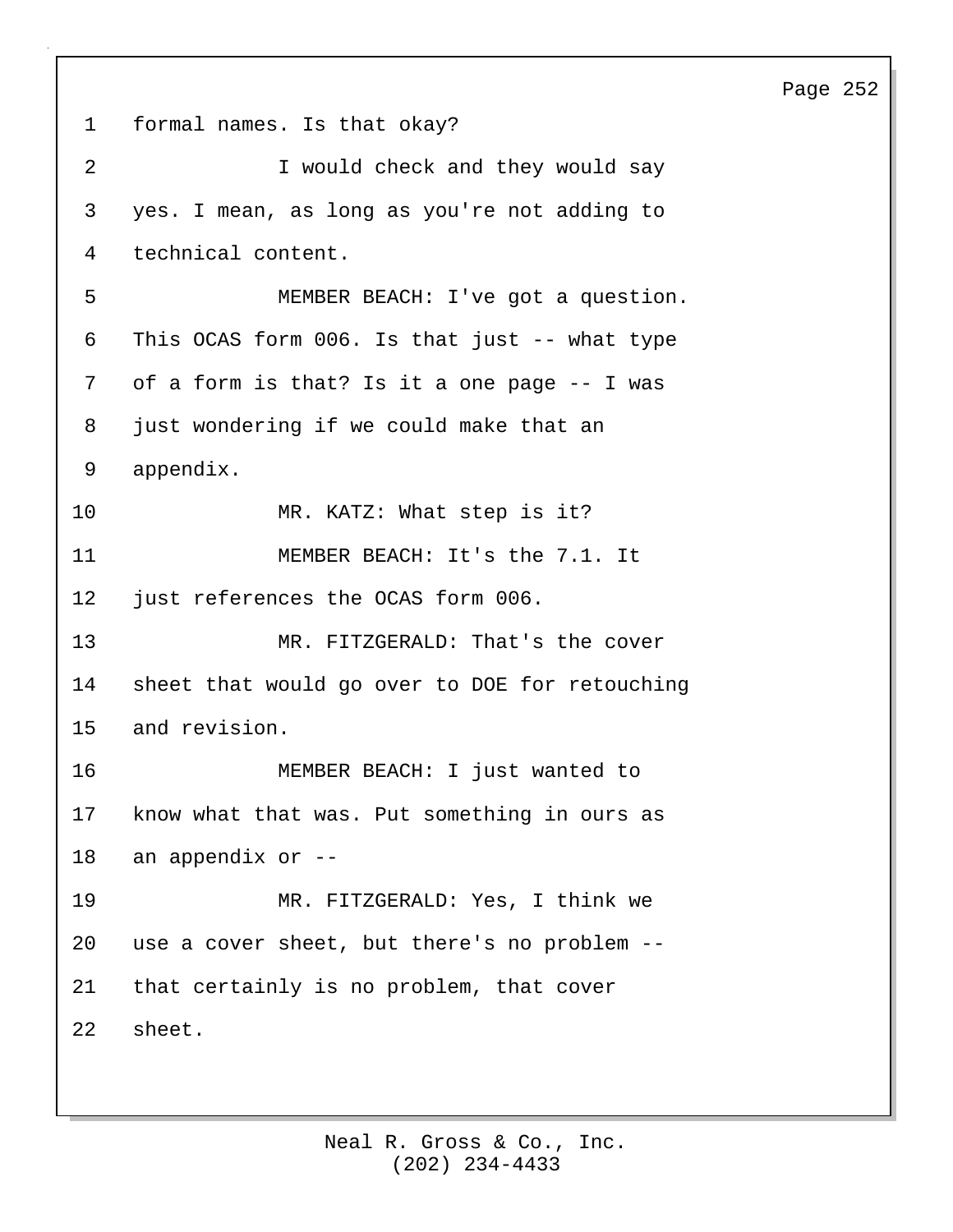Page 253 1 MEMBER BEACH: So is that something 2 we would take out of ours? Because we've got 3 it listed in our procedure though because -- 4 MEMBER PRESLEY: Didn't we agree to 5 do that though with DOE? 6 MR. FITZGERALD: Yes. What Nancy 7 does is puts a cover sheet over it. I'm just 8 saying that whether it's -- 9 MR. CALHOUN: It doesn't have to be 10 art work. 11 MR. FITZGERALD: It's just a cover 12 sheet. 13 MEMBER PRESLEY: But I think it's 14 one that we agreed on before. We said that 15 we'd go ahead and -- 16 MR. FITZGERALD: Yes, it's a DOE -- 17 they crafted it. It has check boxes and 18 everything and they just sent it over. 19 MEMBER PRESLEY: They were familiar 20 with that. 21 MR. FITZGERALD: Right, and that's  $22$  what  $-$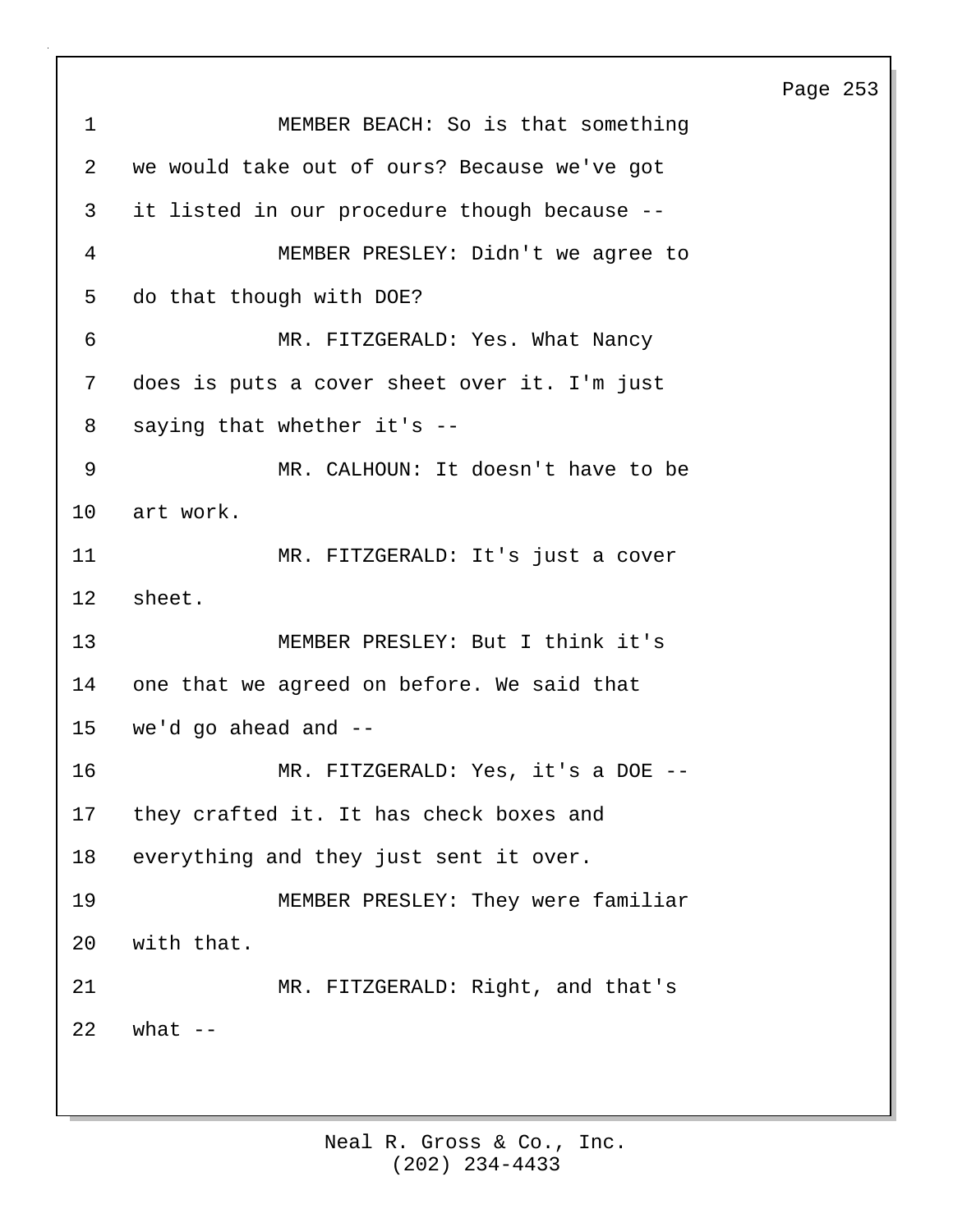1 MEMBER BEACH: So that's the name  $2$  of  $-$ 3 MR. FITZGERALD: Well, it's been 4 given that number by NIOSH but it's form that 5 DOE provided. I think it's even in their 6 security policy. It's included in that. 7 MEMBER BEACH: I just wasn't 8 familiar with what it looked like. 9 MR. FITZGERALD: So we would stay 10 with that. 11 CHAIRMAN CLAWSON: Are your issues 12 taken care of? 13 MR. KATZ: I'm sure I'll get a 14 response from DOE and then I'll communicate 15 accordingly with the working group as to 16 whether there is language we can include that 17 would be acceptable to DOE or not, to make 18 that adjustment. I did. I gave them a concrete 19 proposal, more or less. 20 CHAIRMAN CLAWSON: Okay, so both of 21 these are finalized then? 22 MR. FITZGERALD: Well, subject to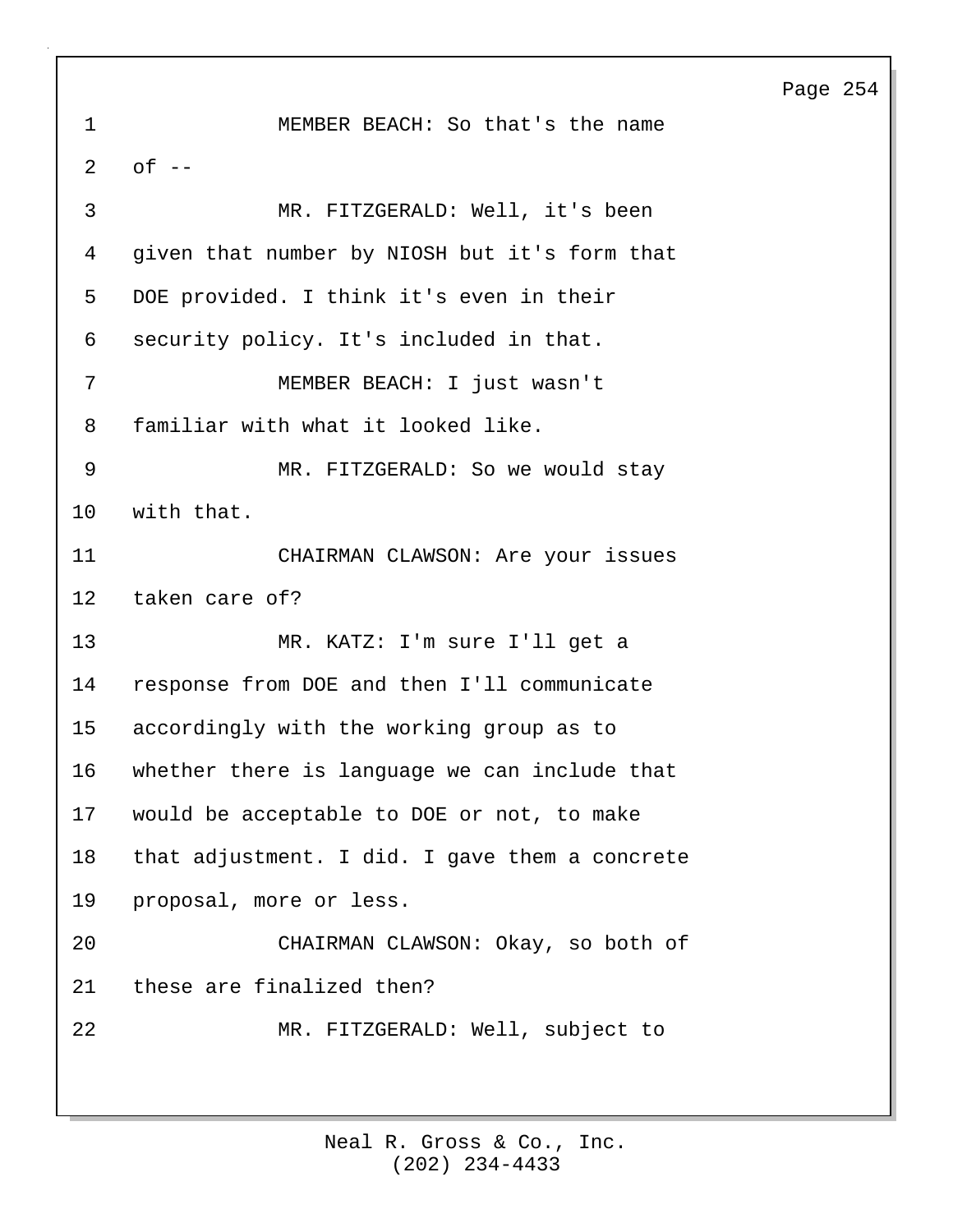1 comments that -- 2 CHAIRMAN CLAWSON: Subject to our 3 copy edits and everything else like that. 4 We've made it through both of them. 5 John, you had some issues that you 6 wanted to bring up at this meeting? 7 MR. KATZ: Before we put the button 8 down -- process for this first. 9 CHAIRMAN CLAWSON: Sure. 10 MR. KATZ: Because since we are now 11 on April 21 and this week is slaughtered with 12 working group meetings. 13 But thinking about the Board 14 meeting ahead, if we want to have to a product 15 that everybody has given their individual 16 input to and SC&A has been able to 17 incorporate that and so on, that means 18 everybody getting their input to SC&A lickety-19 split because we really only have a couple of 20 weeks of work time in between now and then. 21 So you may want to set up a date 22 by which SC&A needs its input from all of us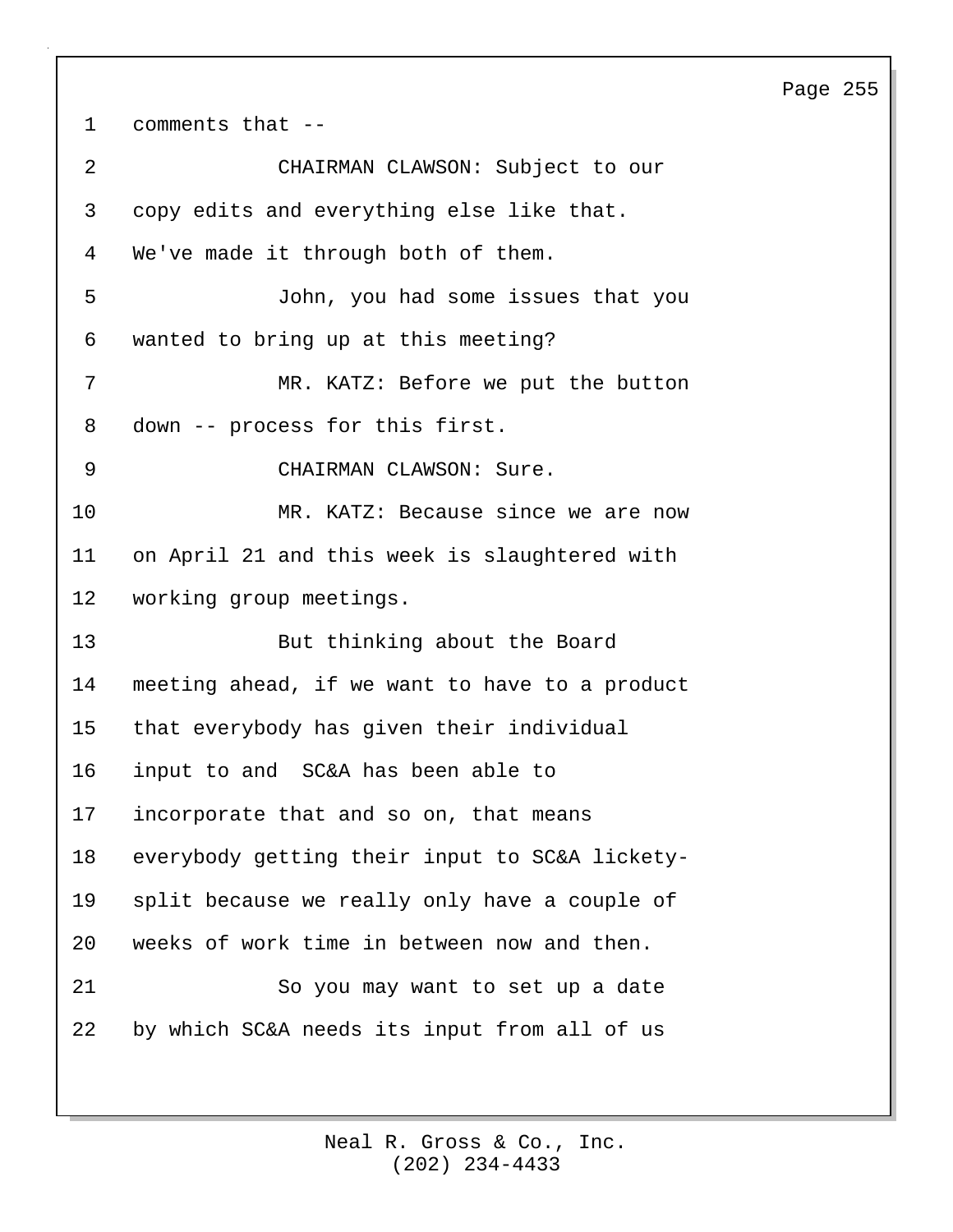1 and then a turn around time because we would 2 like to get a document to DOE to see that they 3 don't have any major issues or at least to see 4 that they'd be prepared at the Board meeting 5 to make any recommendations or requests that 6 they would want at that Board meeting so that 7 we can close the issue at the Board meeting 8 and have a final product after that Board 9 meeting. 10 MEMBER BEACH: Well, how soon, Joe, 11 will you be able to get a document to us based 12 on what we've talked about today? 13 MR. FITZGERALD: Well, I certainly 14 want these specific text changes that are 15 being offered up. Those can get to me by COB 16 Tuesday, a week from today. I could turn this 17 around by that Friday. 18 So at the end of next week, you 19 would have the next version of this, which 20 should be enough time to confirm or offer any 21 final questions. So this would be sort of full 22 Board, I would think. Are you going to keep a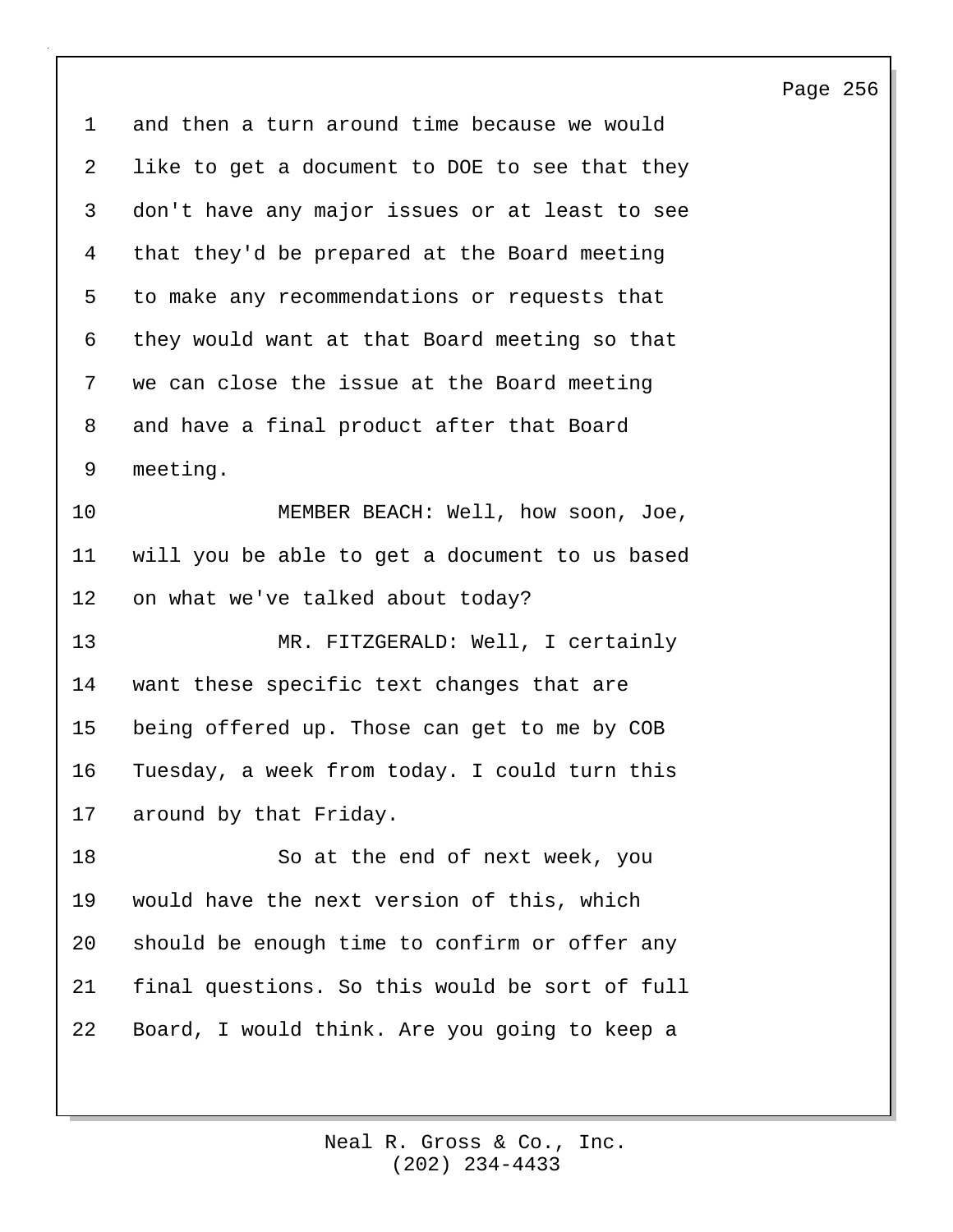1 work group or -- 2 CHAIRMAN CLAWSON: Well, the way I 3 saw it was it was going to come back to us as 4 a work group and then we would be able to take 5 and send it out from there to the rest of the 6 body. 7 I guess my thing would be just to 8 review, do it to make sure that we haven't 9 missed something or some of the edit reviews 10 have a weekend or something like that to look 11 at, and then send it out to the full Board and 12 request any of their input into it and so 13 forth. 14 MEMBER PRESLEY: That is the first. 15 MR. KATZ: So if we get -- let's 16 see-17 MR. FITZGERALD: This is this 18 Friday, so you want the next. 19 MR. KATZ: So on the 28th is -- 20 28th, does everybody want to mark this down? 21 Does that work for everyone? 22 The only caveat is whether I get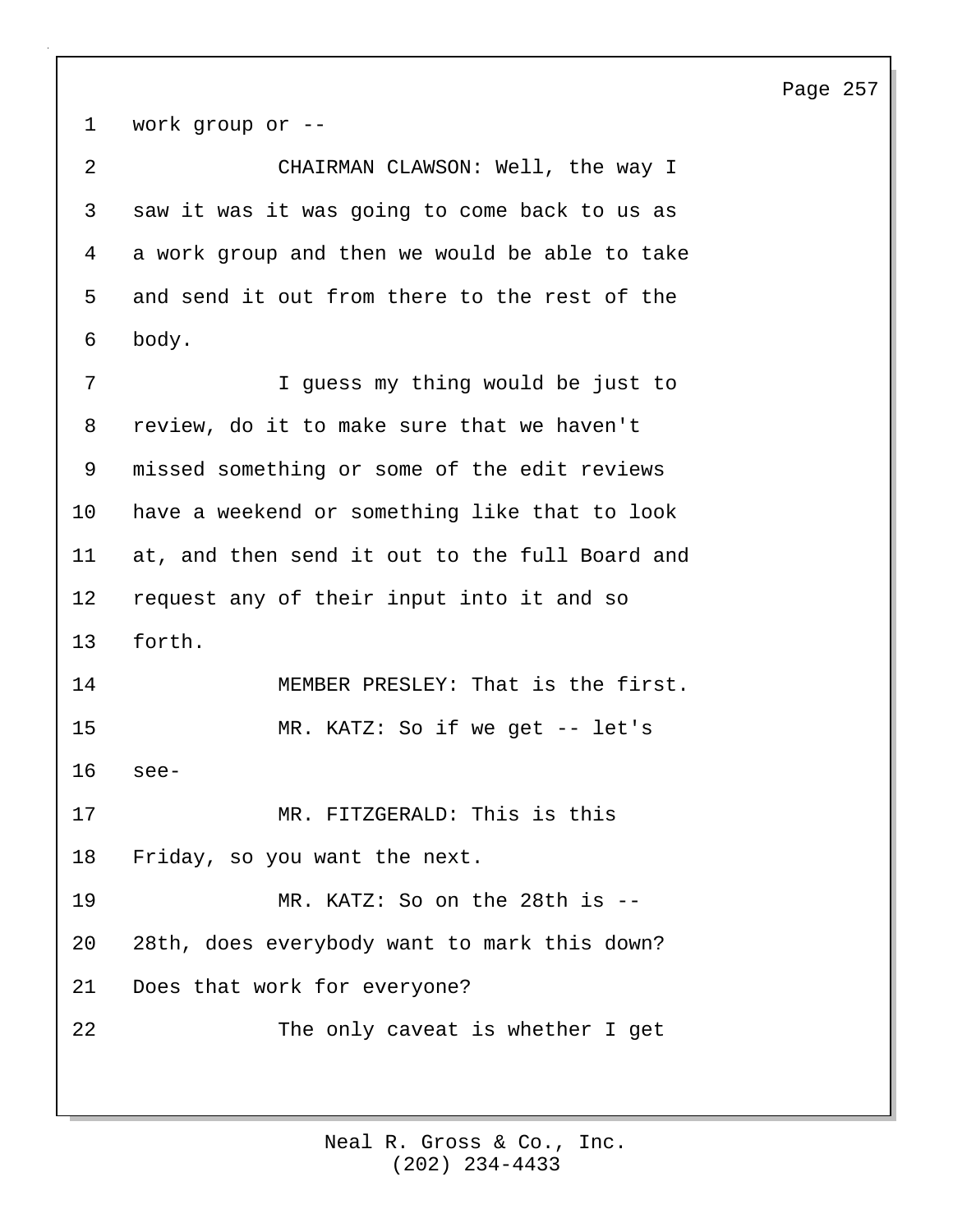1 the response from DOE for that little piece or 2 not in that time frame. I can't be certain of 3 that, but for every else, absolutely, I will 4 get you. 5 CHAIRMAN CLAWSON: Along that one 6 little caveat, if we have to insert something 7 later on, I was just thinking we could do 8 that. But be able to go over the procedure and 9 so forth like that, you're feeling that you 10 could -- 11 MR. FITZGERALD: That aspect is not 12 proceduralized anyway, so in a way, it's an 13 interpretation that we don't have to put in. 14 It would be nice to put in. 15 MR. KATZ: It would be nice to put 16 in if we can. 17 CHAIRMAN CLAWSON: Right. 18 MR. KATZ: So the 28th, by the 19 close of business, everybody will get comments 20 to Joe. And then that gives us -- Joe? 21 MR. FITZGERALD: Well, I think that 22 by COB Friday, I would hope to be able to turn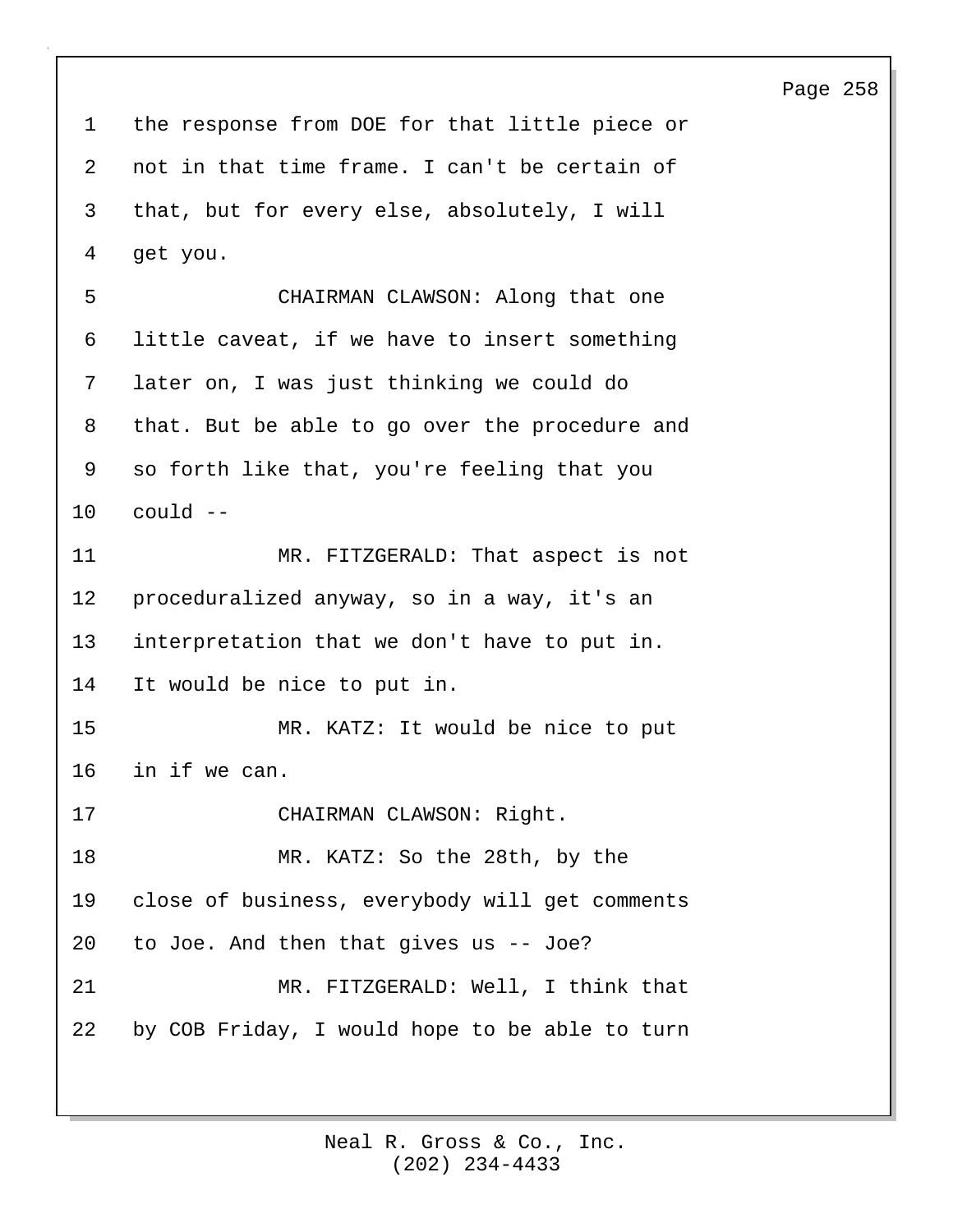1 it around and get it back to, maybe earlier, 2 depending on how long it takes. 3 MR. KATZ: That's May 1? 4 MR. FITZGERALD: Yes. 5 MR. KATZ: So May 1? 6 MR. FITZGERALD: Right. Back to the 7 workgroup for QA checks and just make sure 8 comments were reflected. I would send them 9 back to you as well, Ted, just to coordinate 10 and make sure that it came in right. 11 MEMBER PRESLEY: After May 1, don't 12 count -- 13 MR. FITZGERALD: Don't count on 14 you? 15 MEMBER PRESLEY: Well, if you don't 16 want any comments from me, then don't worry 17 about it. That means I can't get to them. I 18 will be home until 6:00 in the morning on May 19 1. 20 CHAIRMAN CLAWSON: Part of the 21 thing is that classes of workgroup have agreed 22 on things that need to be changed. We just

#### Page 259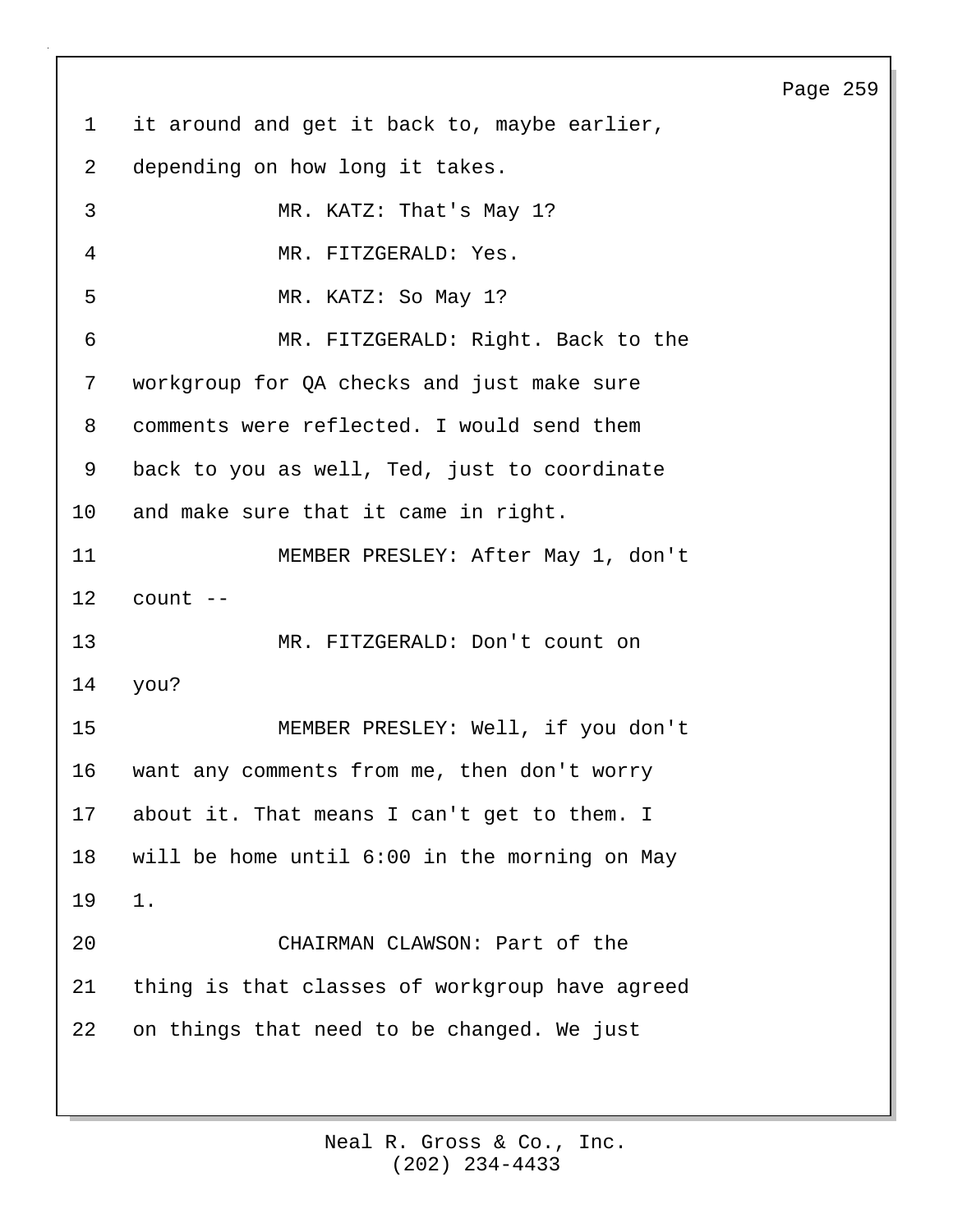1 need to make sure it's put into the final 2 version the way we discussed, kind of a QA 3 check there or whatever you want to say. 4 MR. KATZ: So then, are you 5 thinking, Brad -- so that's Monday, May 4 -- 6 say, you'd have the weekend and you have May 7 4. On May 5, is that when you're thinking 8 about sending it to the full Board? 9 CHAIRMAN CLAWSON: What's May 5? 10 MR. KATZ: That gives you one whole 11 day basically. 12 CHAIRMAN CLAWSON: There's not that 13 much to it besides the wills. 14 MR. KATZ: So then what I would do 15 too then is, at that point, that's when I 16 would be sending the document to DOE so that 17 they can get clear on what's in here. 18 CHAIRMAN CLAWSON: You know, I'm 19 wondering if when Joe sends it to us, would it 20 be wrong to send it out to the whole Board 21 right then? 22 DR. MAURO: I have to say there's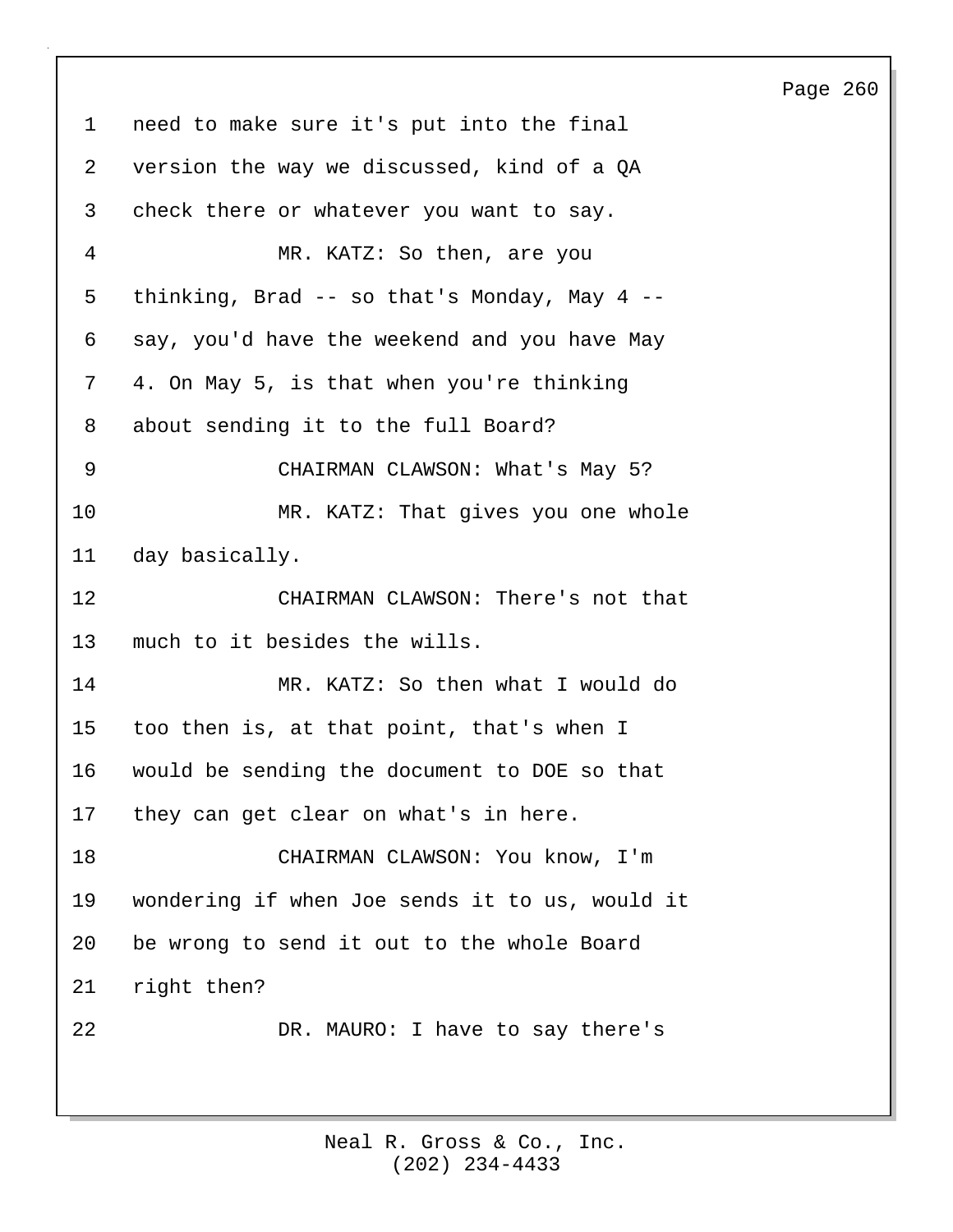1 been enough -- in my perspective, there's 2 enough wordsmithing and insertion that leads 3 to changes -- new material, as we discussed 4 around the table, that it's probably a good 5 idea, once Joe takes his best cut at doing 6 that, that everyone has a chance to read 7 through. 8 MR. KATZ: One day to read through 9 it. 10 DR. MAURO: One day because I think 11 everyone has taken notes and, Ted, I know 12 you've contributed a lot too. 13 That will only take a day or two 14 and at least we'll know that this is what we 15 agreed on and then it moves out from there. 16 And from there, if you want to 17 send it in parallel to DOE and the Board at 18 the same time, I don't know -- 19 CHAIRMAN CLAWSON: I might actually 20 do that through Ted. 21 DR. MAURO: Okay. 22 CHAIRMAN CLAWSON: To make sure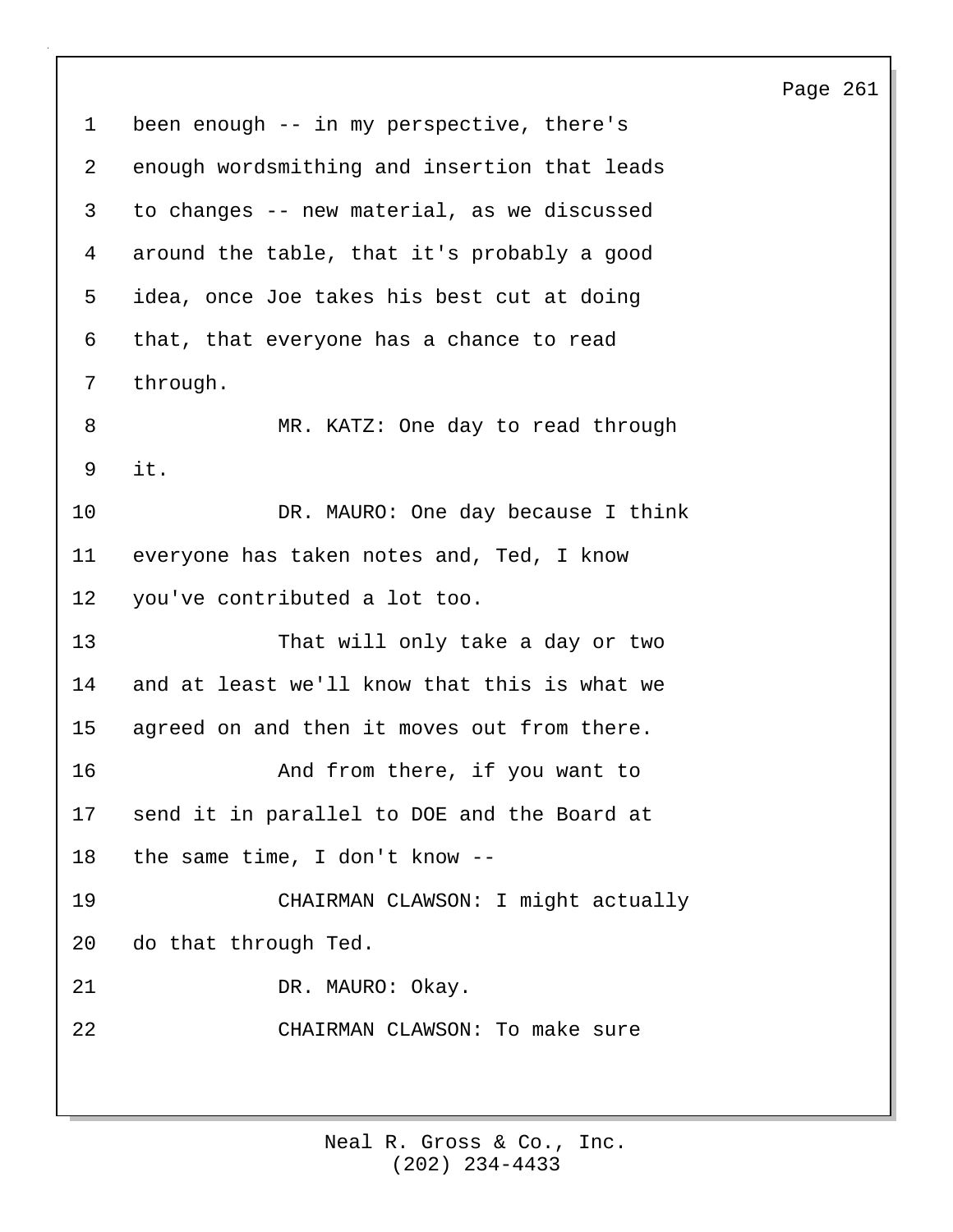1 that that's handled in that way right there. 2 I'll take care of the working group and 3 whatever else you could forward it on to NIOSH 4 or whatever else needs to. 5 MR. KATZ: Sure. Well, so May 4 6 we'll be able to review this and get any final 7 comments to Joe for anything that might have 8 been missed or whatever is different than 9 we've anticipated. 10 And then we'll be looking at May 5 11 to distribute this to the Board, to DOE, and 12 anyone else. So May 4, for example, we would 13 certainly get this to NIOSH and OCAS too. 14 And then DOE should be well 15 prepared for the Board meeting. They'll have 16 plenty of time to read it. 17 DR. MAURO: So in principle then, 18 the next time we all are together again will 19 be at the May meeting. The Board itself will 20 have had a chance, a week or two -- 21 CHAIRMAN CLAWSON: Yes, we'll mark 22 it up.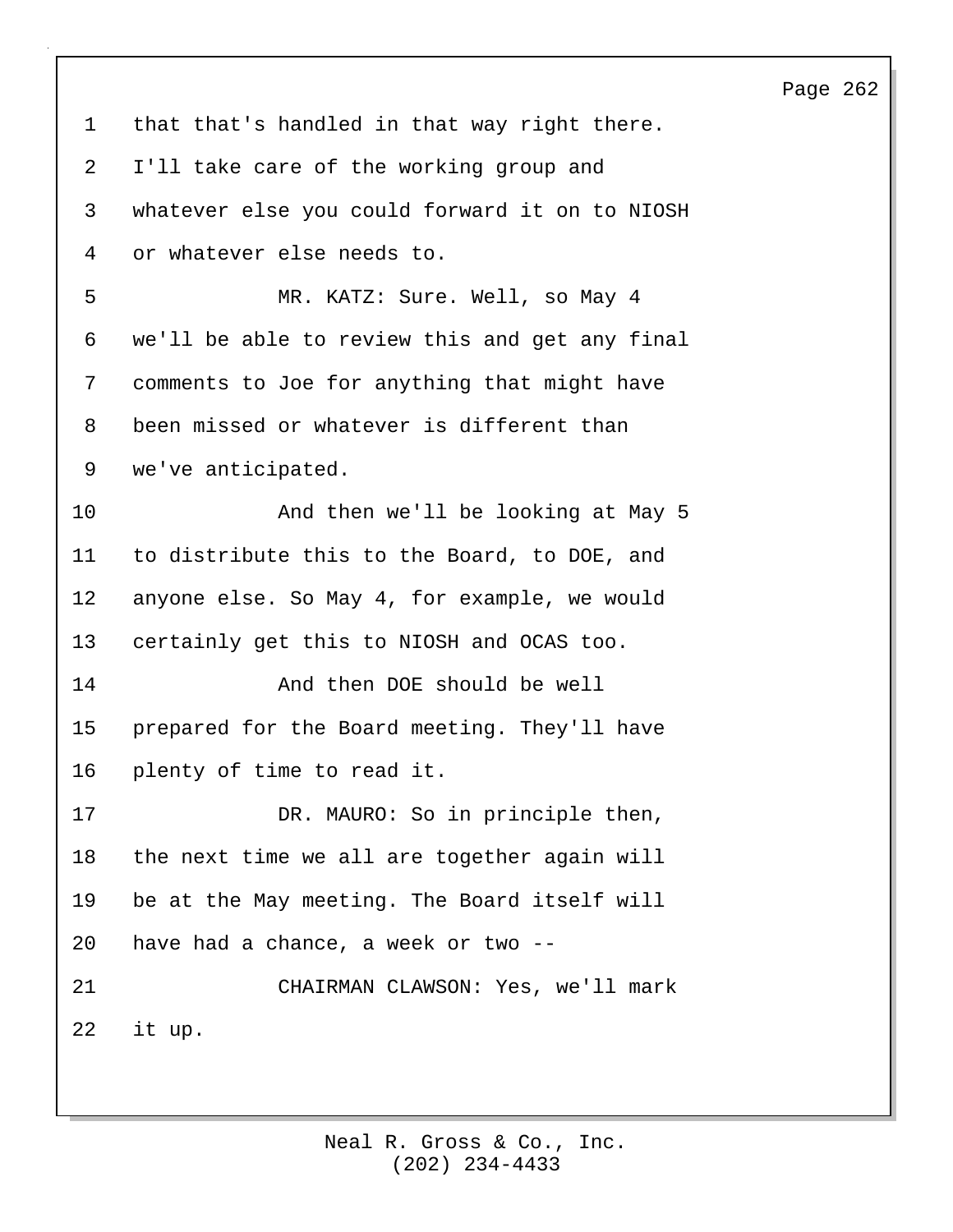1 DR. MAURO: And it's at that 2 meeting where, in theory, we could finalize 3 it. 4 CHAIRMAN CLAWSON: Right. 5 DR. MAURO: And it could be voted 6 on and approved. The reason I'm pushing for 7 that is I'm especially interested in getting 8 to the point where we could start to interact 9 directly with DOE. That's why I'm doing that. 10 CHAIRMAN CLAWSON: That's what 11 we're pushing for. 12 DR. MAURO: Right, and that's 13 great. 14 CHAIRMAN CLAWSON: Actually, to 15 tell you the truth, I'm going to expect to 16 have the Board comment back in to us actually 17 before then. 18 DR. MAURO: Yes, if they can 19 provide feedback, that's even better. 20 MR. KATZ: And if I can get 21 feedback back from DOE before the Board 22 meeting, certainly we would get that too.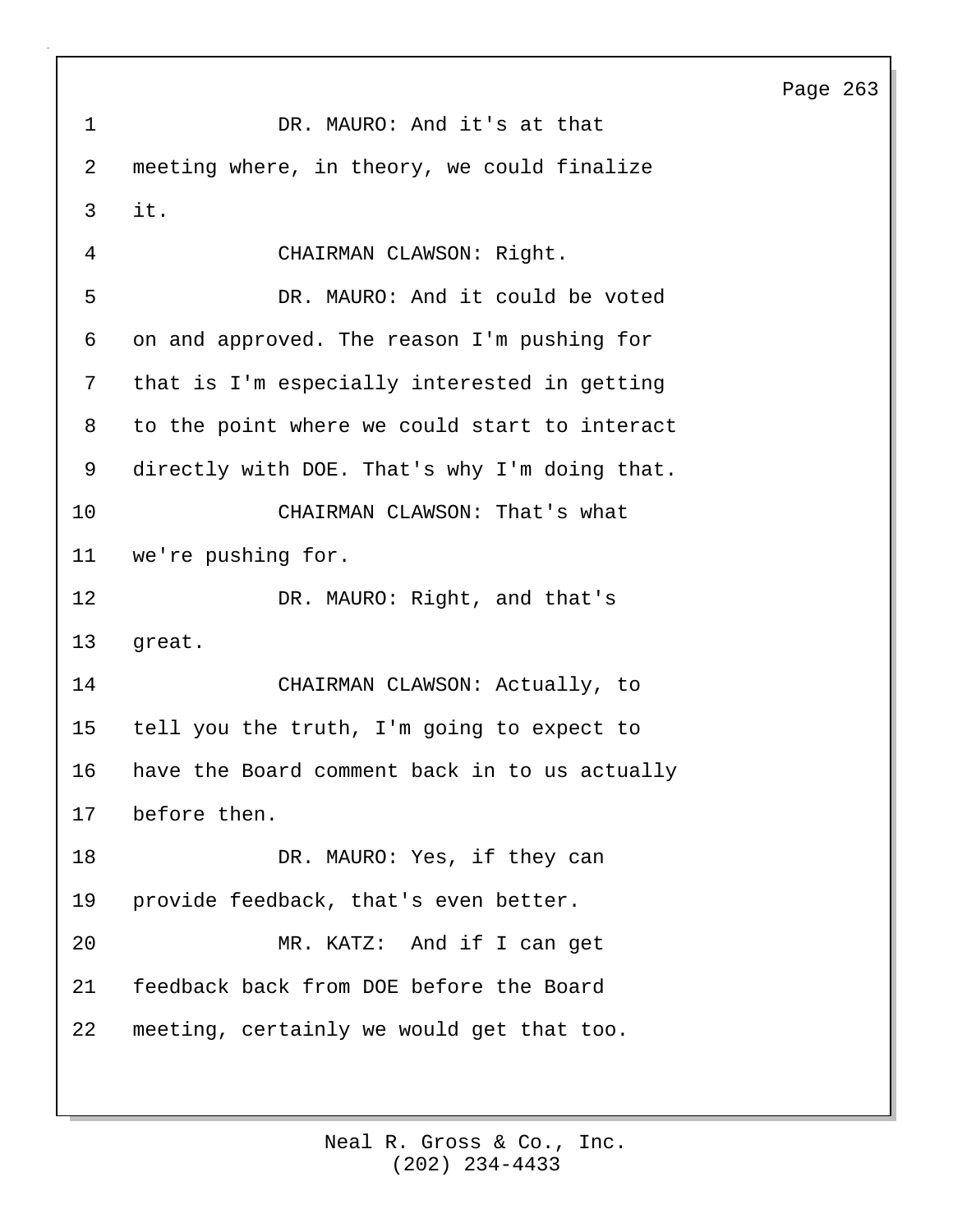| 1               | DR. MAURO: That would be great.                |
|-----------------|------------------------------------------------|
| $\overline{2}$  | CHAIRMAN CLAWSON: Then that way,               |
| 3               | if we have a comma in the wrong spot or wrong  |
| 4               | hyphen in there, we can take care of that.     |
| 5               | MR. FITZGERALD: Too many wills --              |
| 6               | CHAIRMAN CLAWSON: Yes.                         |
| 7               | DR. MAURO: What we want to avoid               |
| 8               | is, let's say there's a major issue that the   |
| 9               | Board has with the document. For it to be      |
| $10 \,$         | engaged during the meeting, you know they're   |
| 11              | not going to vote on it at that time. They'll  |
| 12 <sub>1</sub> | want to kick it back down to us and have us    |
| 13              | look at this issue again.                      |
| 14              | CHAIRMAN CLAWSON: Right.                       |
| 15              | DR. MAURO: If we can get to a                  |
| 16              | point where by and large, everybody agrees in  |
| 17              | principle, this is the document, the concept,  |
| 18              | the approach, and then I'm certain there will  |
| 19              | be some wordsmithing during the Board meeting. |
| 20              | But if we can get to that point,               |
| 21              | that's why -- the extent to which we do get    |
| 22              | feedback on wait a minute, we've got a fatal   |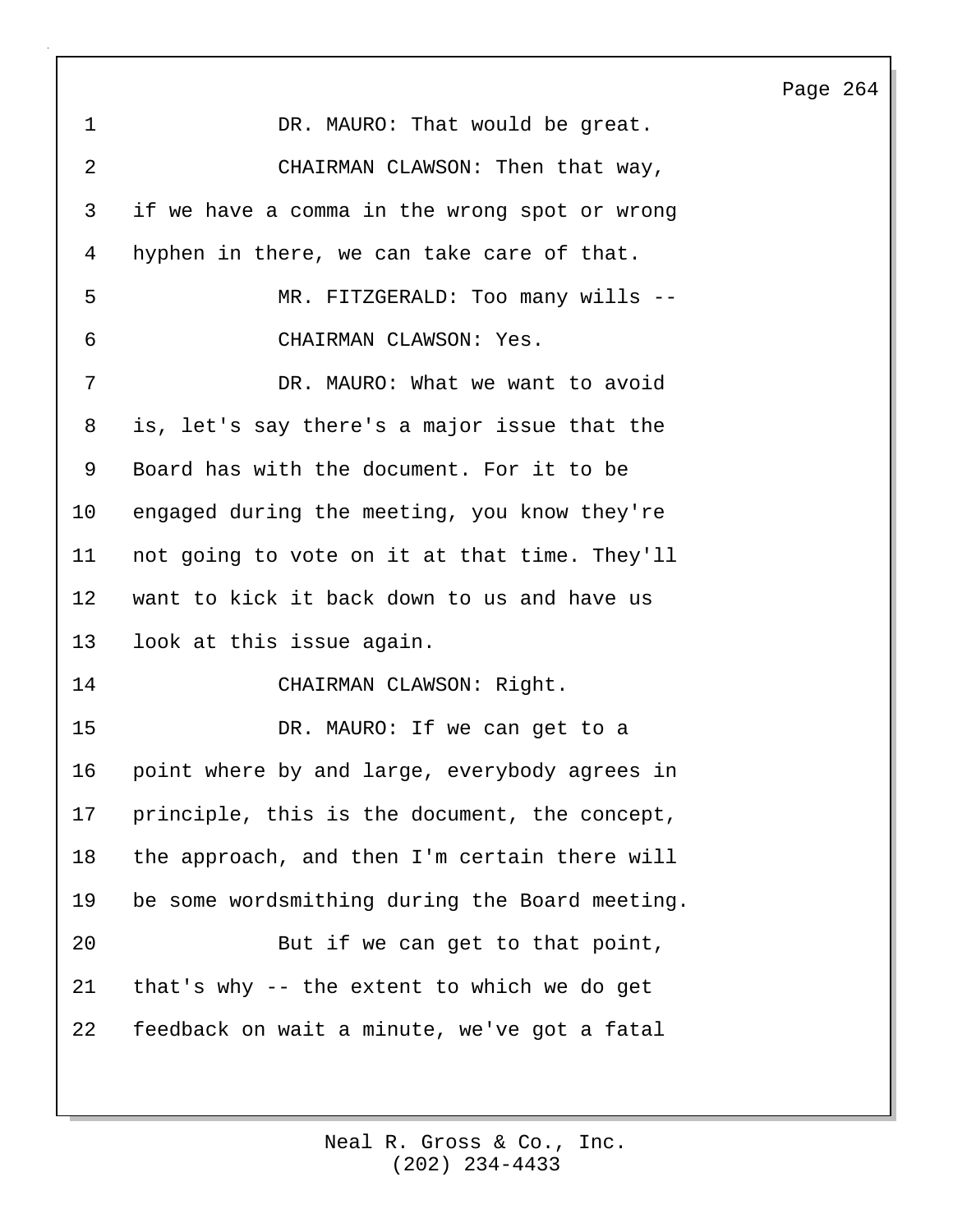1 flaw here -- if some Board member sees it that 2 way. If we can get them to let us know and fix 3 that before the meeting, that would be great. 4 CHAIRMAN CLAWSON: Right, and we 5 will try as best to our abilities. But if 6 something unforeseen comes up that we'll be 7 able to deal with. But I have not heard 8 anything -- the only one was Dr. Melius. 9 MR. FITZGERALD: This is the second 10 pass so actually -- 11 CHAIRMAN CLAWSON: We've already 12 got them, and the reason I didn't bring that 13 procedure out is because I wanted everything 14 to be on record as we were going through the 15 process. 16 What we're doing is turning it 17 over to the SC&A point of contact, but the 18 working chair of each group is going to be 19 contacted because that was my main issue. I 20 wanted to know where things were going and 21 what was happening with it. I think that we 22 kind of did a pretty good draft here and these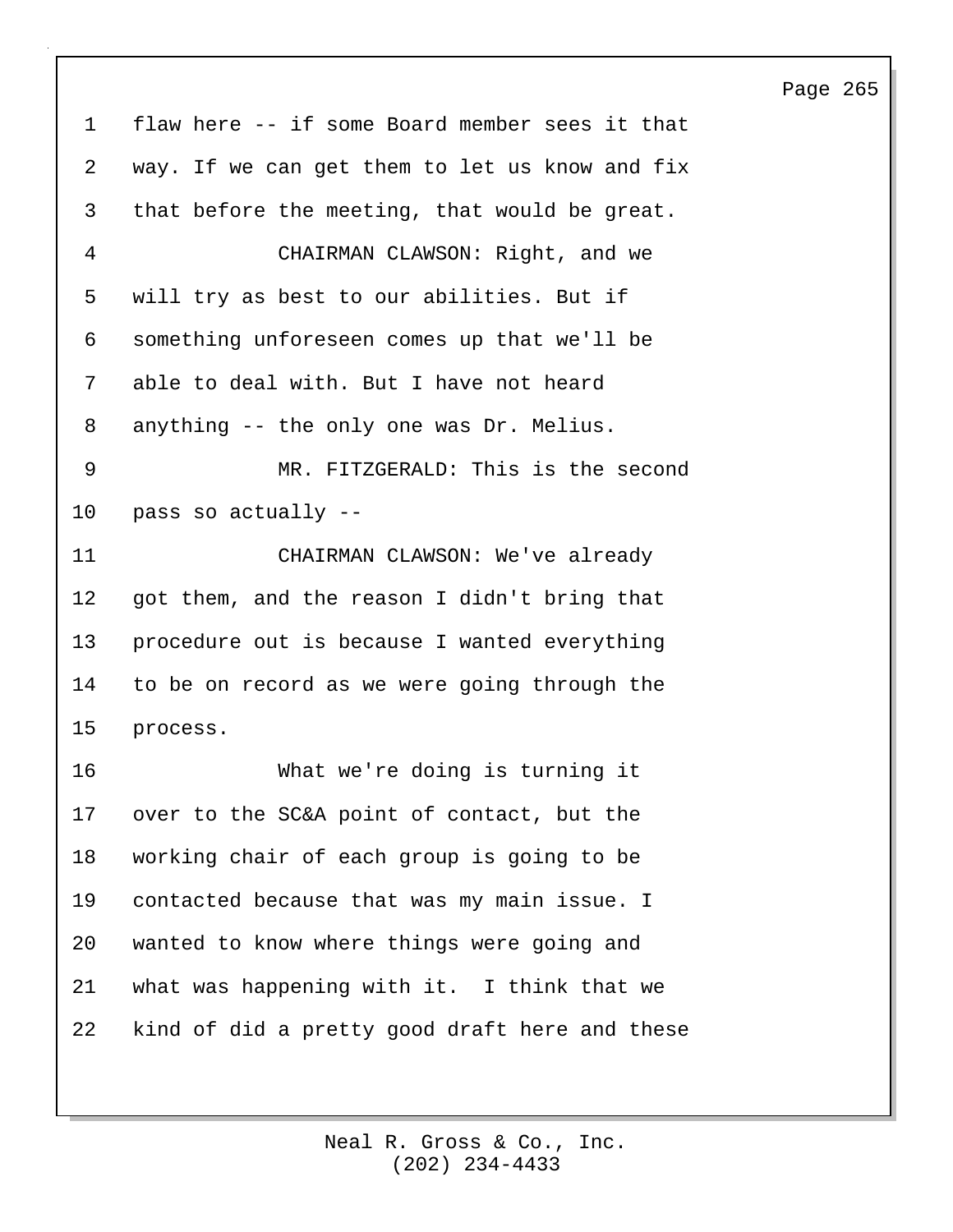1 dates, we'll send them out as soon as we can. 2 MR. FITZGERALD: In terms of 3 distribution, I am basically providing the 4 material to the workgroup. Ted has to handle 5 the distribution. There's a lot of different 6 parties. I'm not going to -- I know Larry and 7 Grady are involved. I'm just saying to you -- 8 CHAIRMAN CLAWSON: The way I kind 9 of foresee it -- and if I'm wrong, correct me, 10 Ted -- but Ted will take care of all the 11 government entities and so forth and I will 12 look at it strictly from the workgroup. 13 MR. FITZGERALD: All right. 14 CHAIRMAN CLAWSON: And I'll pass it 15 on. 16 MR. KATZ: And I can send it to the 17 full Board too. 18 CHAIRMAN CLAWSON: Yes, that would 19 be fine. I just don't want to have any PA 20 problems with it or anything. I keep getting 21 into, I don't know whether -- 22 MR. KATZ: There's not an iota of

> (202) 234-4433 Neal R. Gross & Co., Inc.

#### Page 266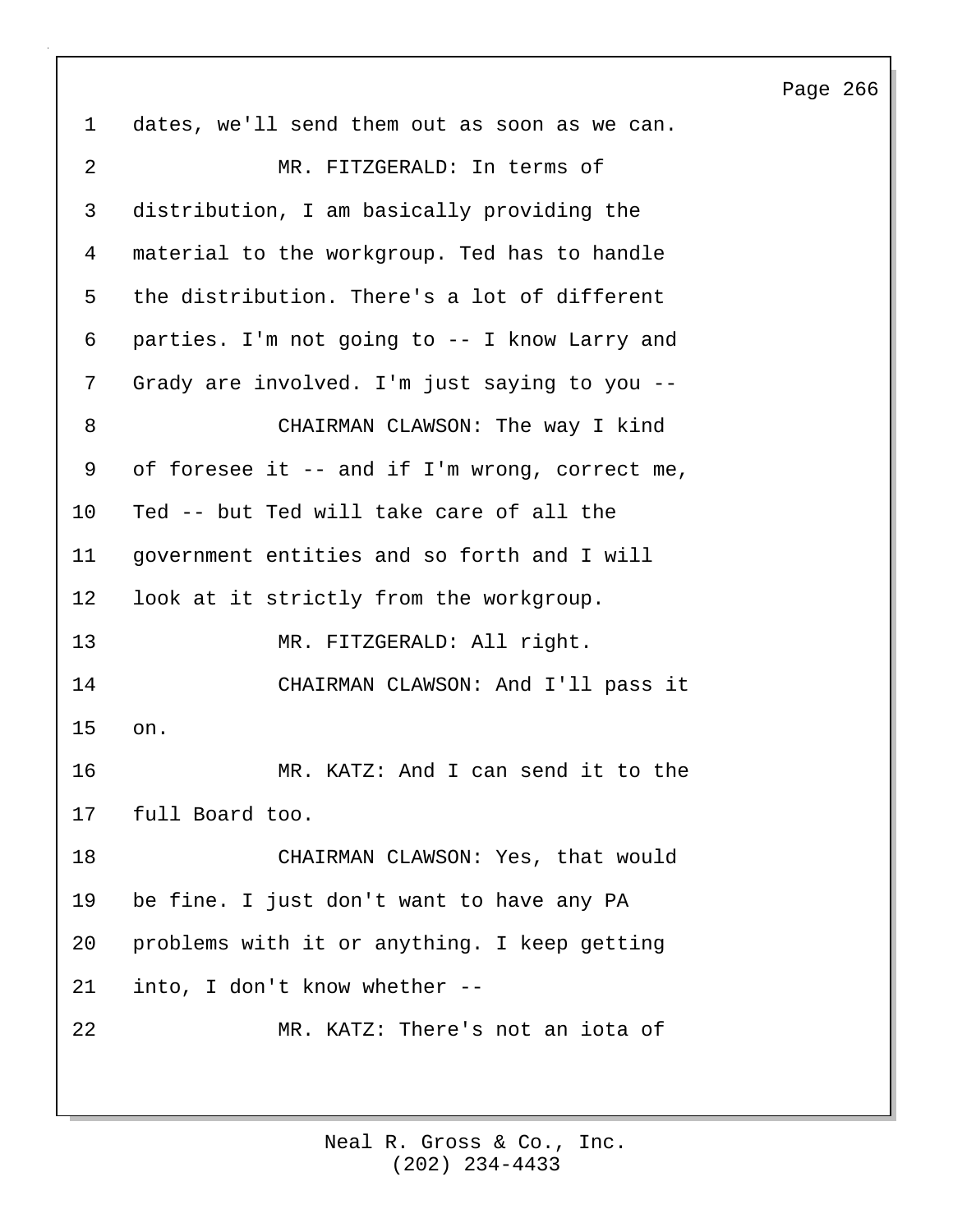1 PA in this. 2 CHAIRMAN CLAWSON: Okay. 3 MR. KATZ: It's strictly an 4 administrative document. 5 CHAIRMAN CLAWSON: Okay, so we'll 6 head out onto that. We're looking at the 28th. 7 We'll review it before. Should be out by May. 8 MR. FITZGERALD: May 5, COB, we 9 would hope to be able to send it to the Board 10 and to DOE. 11 MR. KATZ: That makes things tight 12 for Joe. 13 CHAIRMAN CLAWSON: Emily, do you 14 want to be sent a copy on all these things? 15 MS. HOWELL: Yes, either from you 16 or from Ted. 17 CHAIRMAN CLAWSON: Probably from 18 Ted. I've got your e-mail, I just -- I've 19 tried to attach a copy on a lot of things, but 20 it seems like you get maybe four or five 21 copies of the same thing. I just wanted to 22 make sure.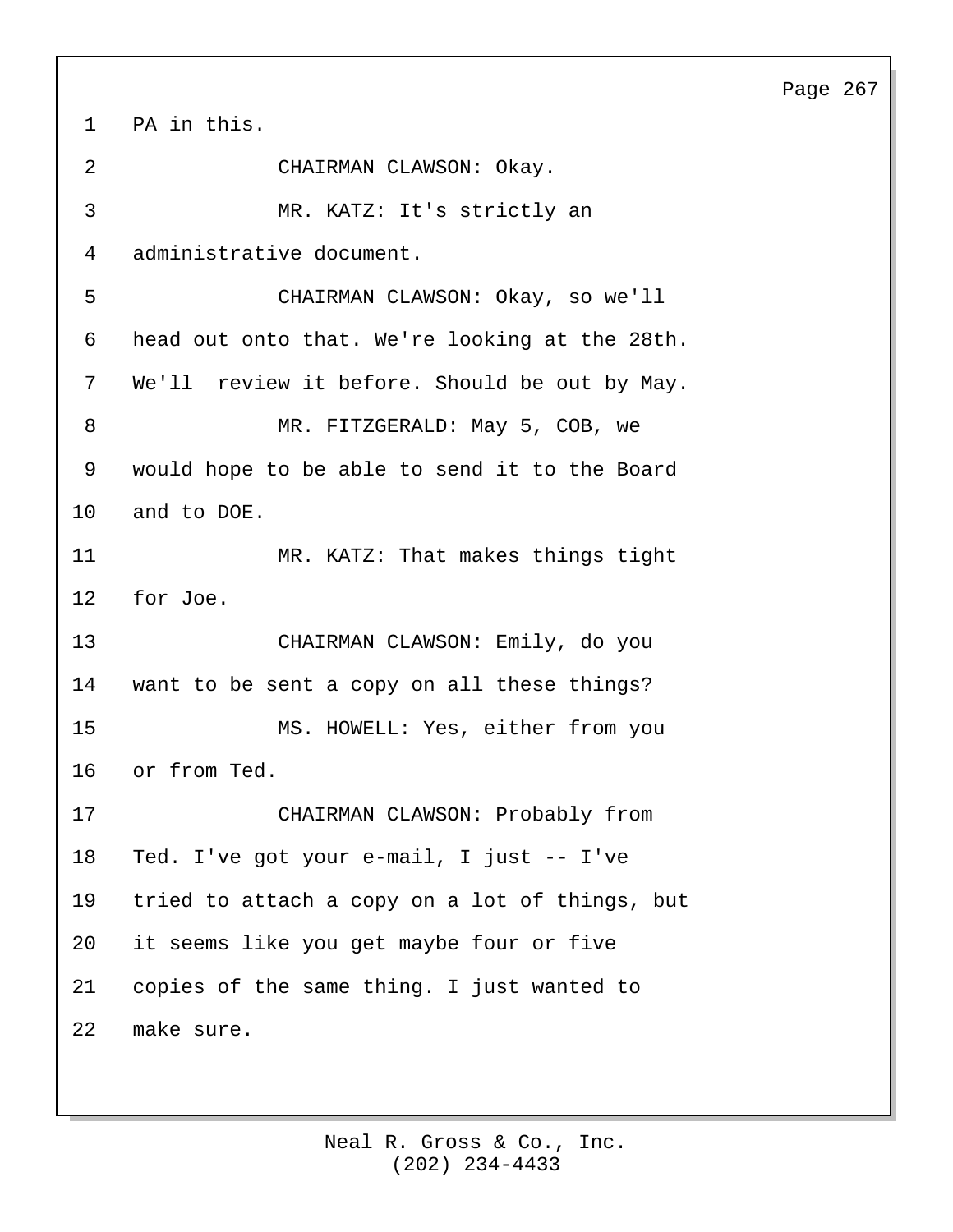| $\mathbf 1$ | MR. KATZ: I'll certainly --                    |
|-------------|------------------------------------------------|
| 2           | absolutely, I'll take care of the whole        |
| 3           | distribution issue.                            |
| 4           | MEMBER PRESLEY: With the 5th                   |
| 5           | being a Monday, I'll be there and ready to go  |
| 6           | at that time.                                  |
| 7           | MS. HOWELL: That's a Tuesday.                  |
| 8           | DR. MAURO: One of the areas that               |
| 9           | we were talking about, and I think you'd       |
| $10 \,$     | probably agree that we leave alone for now,    |
| 11          | and that is this business about talking to     |
| 12          | DOE. During the meeting now or at the meeting, |
| 13          | we talked about this idea of the PA end of the |
| 14          | process, the very back end of the process, PA  |
| 15          | has redacted and made certain changes that it  |
| 16          | hasn't done. Right now, the way we're doing it |
| 17          | is -- are we going to be looking to discuss    |
| 18          | this issue?                                    |
| 19          | In other words, how do we get                  |
| 20          | closure on that with DOE? In other words, if   |
| 21          | you and Nancy work on a document, you edit it, |
| 22          | and it's your judgement and Nancy's judgement  |
|             |                                                |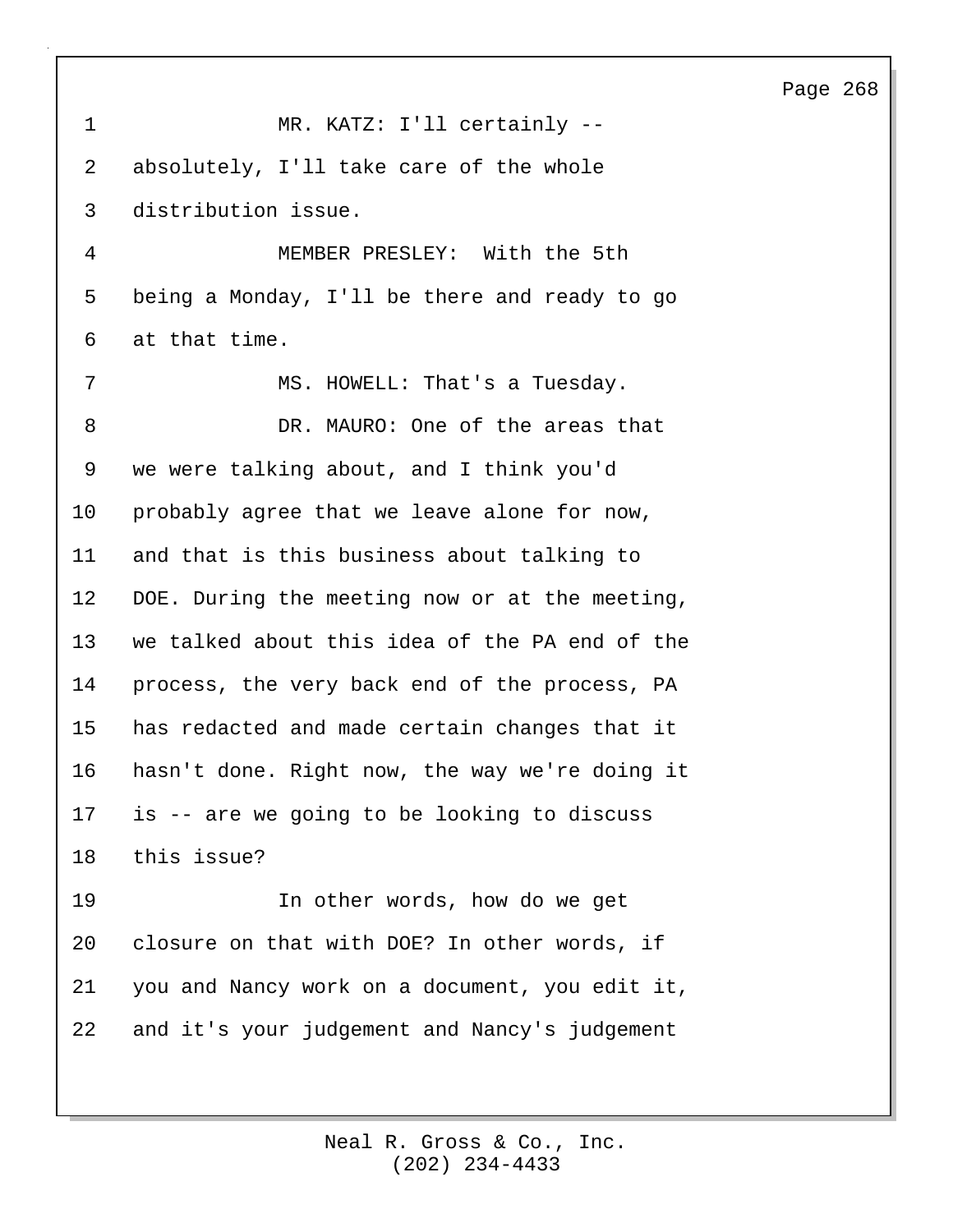1 that listen, we just took out a few names. 2 Right now, do we communicate this 3 to DOE before we put it up on the web, to make 4 sure that it's okay with them? I mean, I think 5 we left that a little bit ambiguous. 6 MR. KATZ: I think that's the issue 7 that I addressed. 8 DR. MAURO: And what is the answer, 9 sir? 10 MR. KATZ: I sent a communication 11 to DOE. 12 DR. MAURO: Okay, so that's the way 13 we're going. 14 MR. KATZ: I will await their 15 response. If they respond in a timely fashion 16 that we can work it into these procedures and 17 if they are amenable to working it into these 18 procedures, then we will work it into these 19 procedures. 20 If not, we'll be silent on this 21 issue just as the documents are silent right 22 now on this issue.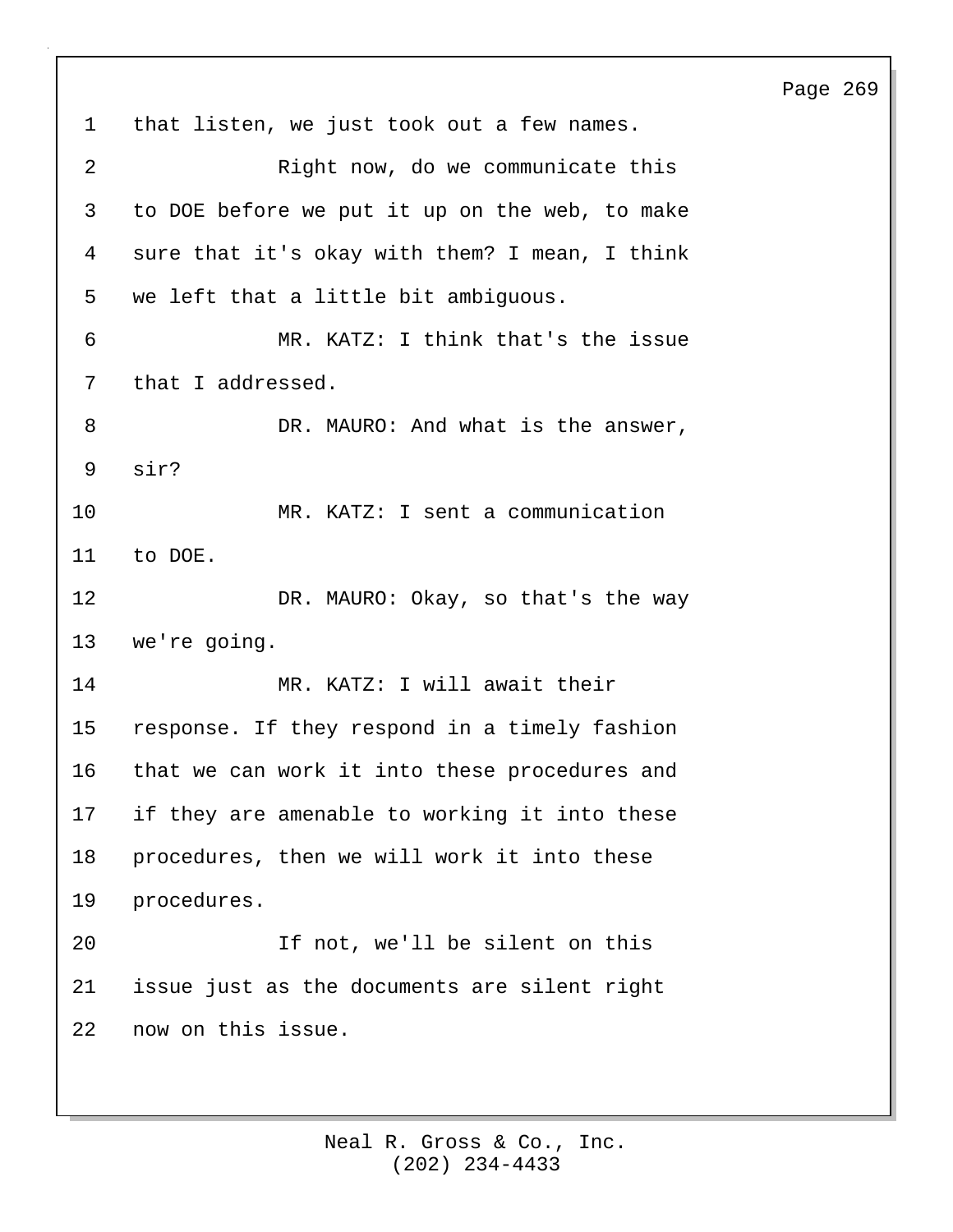| 1               | DR. MAURO: Okay, I missed that.                |
|-----------------|------------------------------------------------|
| 2               | MR. KATZ: We'll work with DOE on               |
| 3               | this issue going forward, but on sort of a     |
| 4               | parallel path.                                 |
| 5               | DR. MAURO: Okay.                               |
| 6               | CHAIRMAN CLAWSON: This brings to               |
| 7               | close these procedures until we can address    |
| 8               | them again. But John, you sent me an e-mail in |
| 9               | there this week that you want to discuss Q     |
| 10 <sub>1</sub> | clearances and stuff or is that still on?      |
| 11              | DR. MAURO: We're okay.                         |
| 12              | CHAIRMAN CLAWSON: We're good with              |
| 13              | that?                                          |
| 14              | DR. MAURO: Yes. Actions are being              |
| 15              | taken to -- just real quickly, there were      |
| 16              | three areas that are important. One is the re- |
| 17              | investigation of yourself, Kathy, and Abe. Is  |
| 18              | that what you were referring to?               |
| 19              | MR. KATZ: I'm just saying I                    |
| 20              | wouldn't really discuss it.                    |
| 21              | DR. MAURO: You wouldn't talk of                |
| 22              | that here?                                     |
|                 |                                                |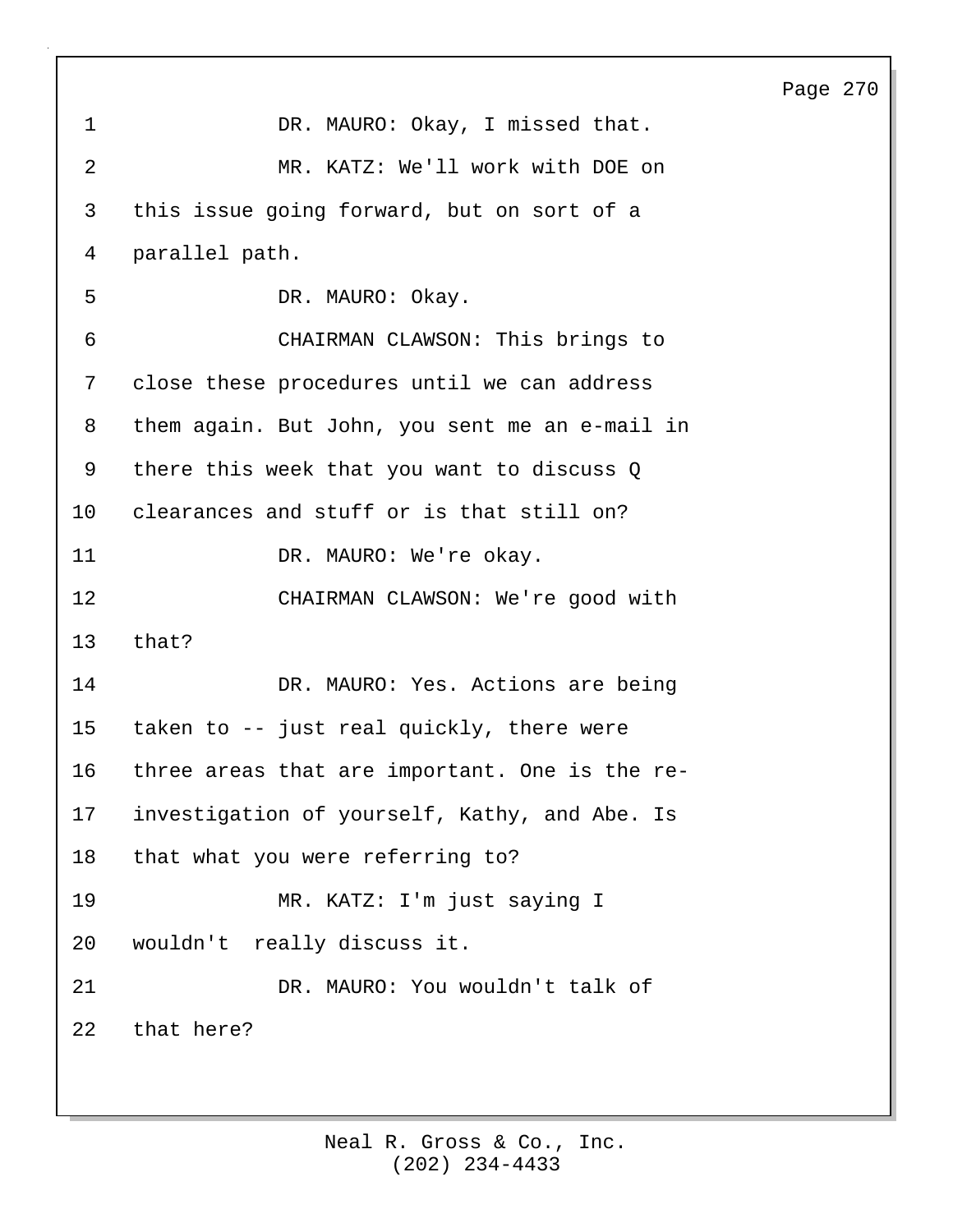1 MR. KATZ: Well, because particular 2 individuals -- 3 DR. MAURO: Oh, I'm sorry. There's 4 a re-investigation. There are the new q's and 5 that there are the people that need to get 6 through the process so that they can get their 7 computer and the key fob. 8 I was concerned that -- SC&A, on 9 the receiving end of this, we're not sure 10 whether all three aspects of this was -- were 11 moving forward in a timely way. 12 I've been assured that everything 13 is moving forward in a timely way, so the e-14 mail I sent out recently regarding this matter 15 is well in hand. So I have no concerns. 16 CHAIRMAN CLAWSON: Okay. I just 17 wanted to make sure because you had said that 18 you wanted to have this on there, so I'll 19 delete that out. 20 Is there any further witness that 21 needs to come before this workgroup? Anybody 22 on the phone have anything that they would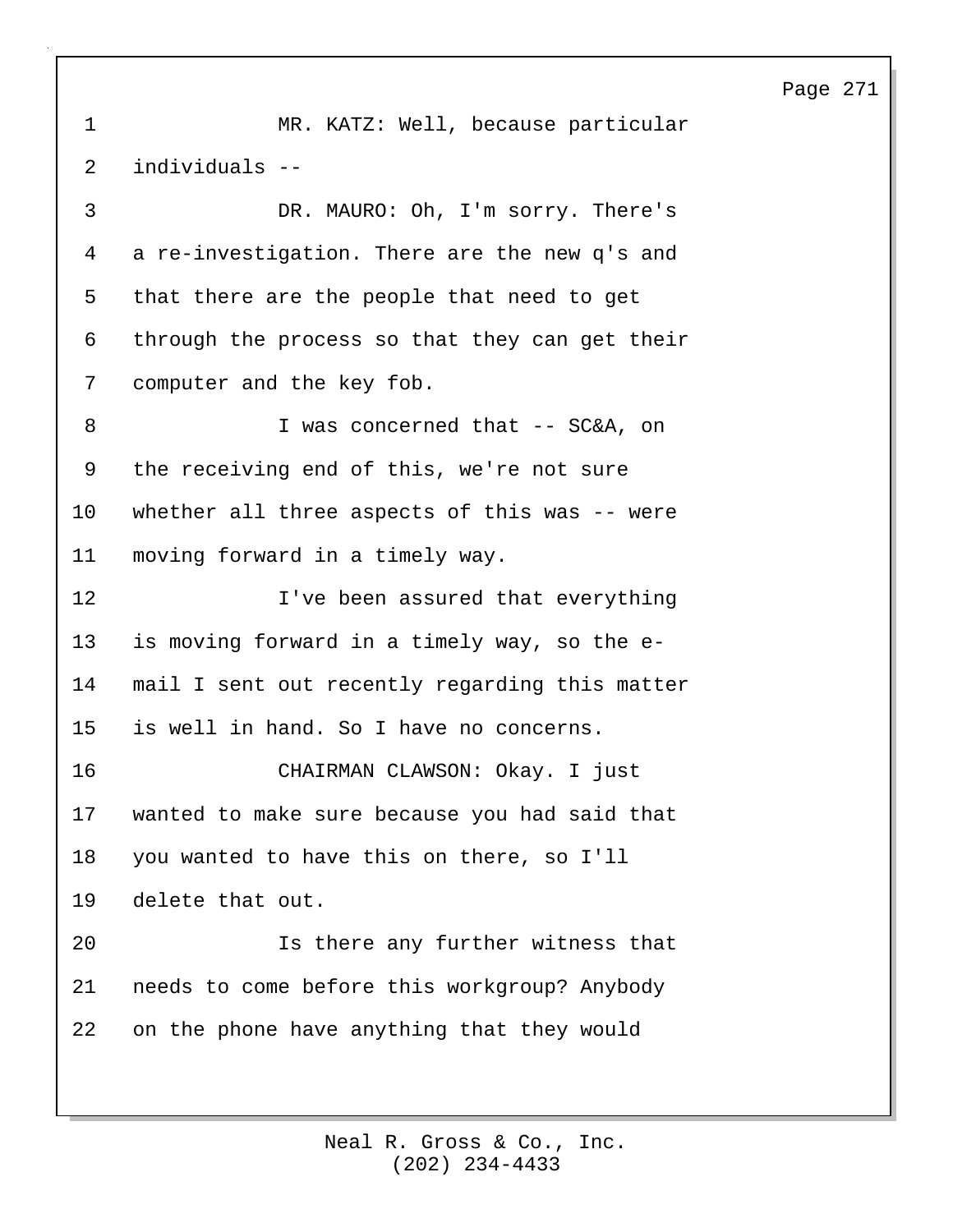| 1               | like to say? If there's silence, I'll take it. |
|-----------------|------------------------------------------------|
| $\overline{a}$  | We're complete then.                           |
| $\mathsf{3}$    | MR. KATZ: Good work, everybody.                |
| $\overline{4}$  | Thank you, for everybody on the phone.         |
| 5               | (Whereupon, the above-entitled                 |
| $\epsilon$      | matter went off the record at 3:21 p.m.)       |
| $7\phantom{.0}$ |                                                |
| $\,8\,$         |                                                |
| $\mathsf 9$     |                                                |
| $10$            |                                                |
| 11              |                                                |
| 12              |                                                |
| 13              |                                                |
| 14              |                                                |
| 15              |                                                |
| 16              |                                                |
| 17              |                                                |
| $18\,$          |                                                |
| 19              |                                                |
| $2\,0$          |                                                |
| $21\,$          |                                                |
| 22              |                                                |
|                 |                                                |
|                 |                                                |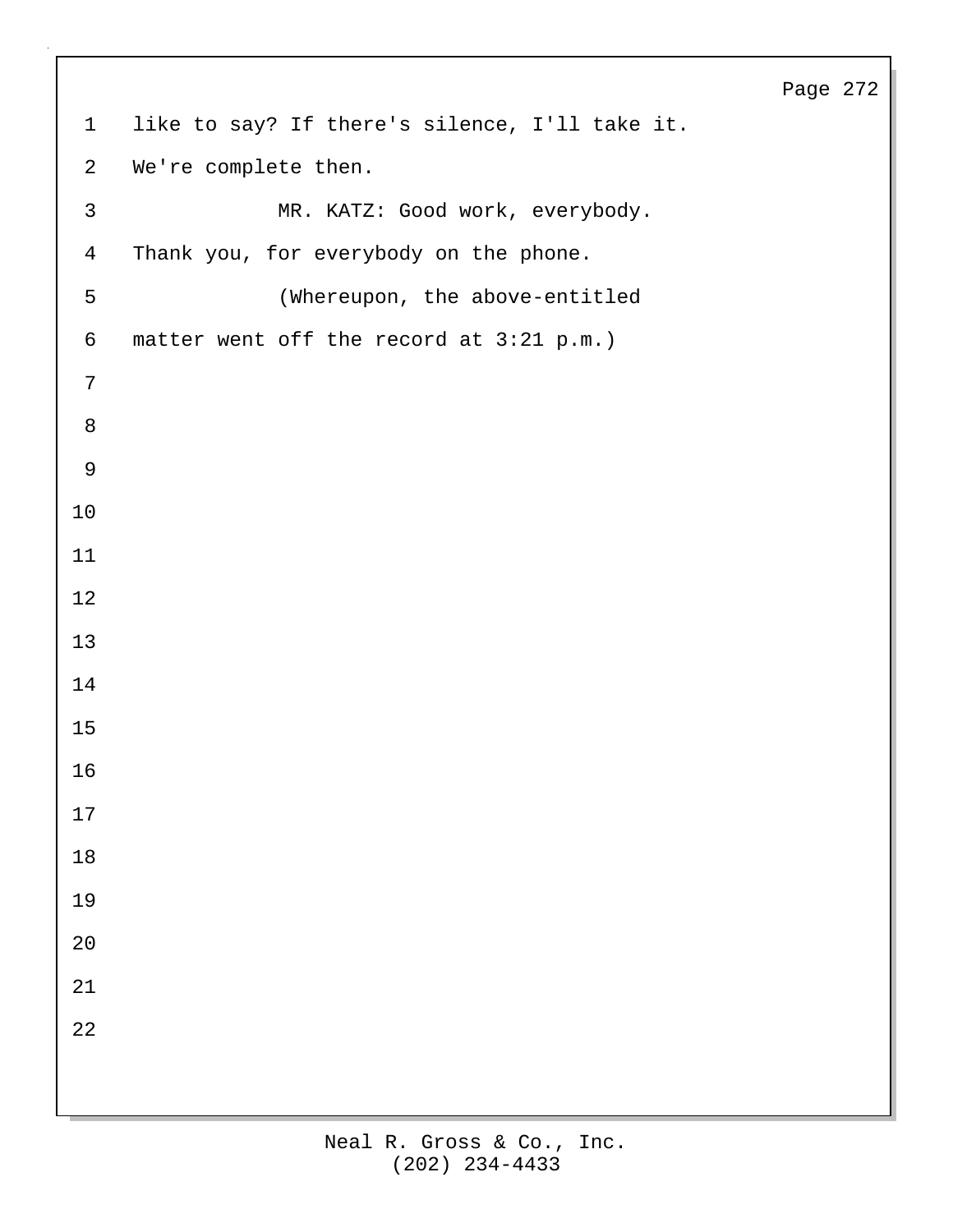| $\mathbf{A}$              | account 53:5 98:9      | 142:14 144:15,22           | 33:5 35:1 36:21          | 253:15 255:14          |
|---------------------------|------------------------|----------------------------|--------------------------|------------------------|
| Abe 270:17                | 100:8 138:8            | 158:15,17 175:9            | 38:3,7,14,16,18          | airport 1:13 114:8     |
| abide 173:8               | accountability         | 176:6 187:11               | 39:11,16 54:11,16        | akin 150:20            |
| abilities 265:5           | 160:20                 | 232:16                     | 55:6,10 56:1             | alert 34:18 131:7      |
| <b>ability</b> 50:5 62:11 | accounts 238:7         | added 25:5 145:20          | 57:11 67:8,9             | aligned 150:9,10       |
| able 7:4,6,7,18           | accurate 203:17        | 160:8 162:1                | 72:14 73:4,6             | allegations 203:15     |
| 28:18 39:19 40:3          | 204:2 206:10           | 242:12 244:19,20           | 76:15 82:6 87:8          | allow 48:17            |
| 42:15 50:9 56:7           | acknowledge            | 245:12                     | 87:16 90:16,20           | allowed 209:14         |
| 56:22 87:9,11             | 133:12                 | adding 44:4 203:19         | 91:1 92:3,8,10           | allows 97:3            |
| 104:6 163:16,18           | acknowledging          | 252:3                      | 93:11 94:7,11,14         | altered 107:1          |
| 176:20 185:4              | 188:9                  | <b>addition</b> 13:21 92:3 | 95:4,15 97:17            | alternative 65:2       |
| 213:21 224:12             | acquire 132:11         | 96:6 122:21 164:3          | 113:19 116:6,11          | alternatives 64:16     |
| 251:7 255:16              | acronym 99:8           | 175:11 246:10              | 117:3 129:15             | ambiguity 234:17       |
| 256:11 257:4              | act 24:6 56:22 73:3    | additional 80:21           | 133:9 150:12             | 251:12                 |
| 258:8,22 262:6            | 90:13 95:18 173:7      | 94:17 116:1,8              | 151:22 160:4             | ambiguous 269:5        |
| 265:7 267:9               | 178:4,6 201:5          | 132:2,10 164:6             | 162:17 163:12            | amenable 269:17        |
| aboard 7:2                | 222:1,3 228:22         | 207:3                      | 168:9 222:6              | <b>AMERICA 1:1</b>     |
| above-entitled            | 229:12,12 249:14       | additions 97:15            | 244:16 245:10            | amount 51:3 70:6       |
| 20:22 113:15              | 249:15                 | address 106:4              | advocacy 230:18          | 100:14 101:8           |
| 168:6 239:13              | Acting 1:21            | 116:2 137:1                | affect 56:12 107:5       | amplified 115:1        |
| 272:5                     | action 69:4            | 195:10 270:7               | affirmative 200:6        | analogous 152:11       |
| absolutely 55:1           | actions 52:16,17       | addressed 59:20            | agencies 62:7            | analyses 200:3         |
| 72:1,4 80:14 89:7         | 89:12 229:2 238:3      | 63:20 269:7                | 123:22                   | analysis 77:22         |
| 183:11 203:20             | 270:14                 | add-on 243:17              | agency 50:8 60:1,2       | 169:10 193:5           |
| 247:19 258:3              | active 230:22          | adequate 64:20             | 98:20,21 211:8           | 194:11 199:16          |
| 268:2                     | activities 41:10       | 110:15                     | 226:18 227:8             | and/or 117:3           |
| accept 55:20,21           | 57:19 94:10            | adhere 236:4               | <b>agency's</b> 183:20   | 163:11                 |
| 180:8                     | activity $41:16$       | adjunct 36:15              | ago 103:6 200:16         | annual 33:8 41:7       |
| acceptable 240:7          | actual 18:14 22:5      | adjustment 254:18          | 222:16                   | anonymity 174:4        |
| 254:17                    | 47:7 52:15 72:21       | administer 84:11           | agree 17:11 22:3         | 175:14 176:18,22       |
| access 3:10 8:19,22       | 78:4 85:12 88:5        | 94:20                      | 40:14,15 88:9,17         | 177:10 179:19,20       |
| 9:18 11:15 12:13          | 114:18,19 115:2        | administers 90:4           | 123:20 131:5             | 180:10 181:3           |
| 13:21 21:8 23:9           | 129:2 135:12,15        | administrative             | 161:7 162:4              | anonymous 175:3        |
| 28:22 35:17 37:10         | 136:15 145:12          | 267:4                      | 166:15 253:4             | 180:1,4 182:2          |
| 51:4 60:1 77:15           | 146:16 167:6           | advance 119:20             | 268:10                   | 183:13                 |
| 84:9 94:15 118:11         | 173:10 191:17          | 120:14 173:6               | agreed 34:4 38:17        | answer 202:14          |
| 125:19 126:1              | 217:17 237:21          | advanced 162:19            | 39:15 253:14             | 269:8                  |
| 135:12 137:15,21          | 242:9                  | advantage 31:19            | 259:21 261:15            | anticipated 99:15      |
| 147:22 148:6              | ad 33:22 34:1 36:16    | 68:12 161:2                | agreeing $18:13$         | 262:9                  |
| 149:9 150:10,12           | 47:11,22 68:9          | advent 174:16              | agreement 249:21         | anticipation 110:3     |
| 167:12 168:18             | <b>Adams</b> 2:16 6:13 | 227:14                     | 251:9                    | <b>ANWAG</b> 2:19 5:21 |
| 203:4 239:7               | 6:13 105:8,14,21       | advise 109:5               | agrees 65:3 264:16       | anybody 73:13          |
| accessed 138:1            | 106:2,13,16,20         | 212:14                     | <b>ahead</b> 35:16 64:14 | 210:14 238:5           |
| accessibility 192:21      | 107:17 109:1,9,12      | advisor 95:14              | 76:11 104:9 129:4        | 271:21                 |
| accessing 45:9            | 114:3                  | advisory $1:53:5$          | 154:15 164:5             | anymore 149:1          |
| accident 185:15,16        | adapt 164:18           | 11:19 29:16,19             | 194:15 234:2             | 172:16 194:1           |
| 185:16,17                 | add 48:20 86:18        | 30:22 31:5 32:5            | 235:15 237:21            | 224:1                  |
|                           |                        |                            |                          |                        |

Г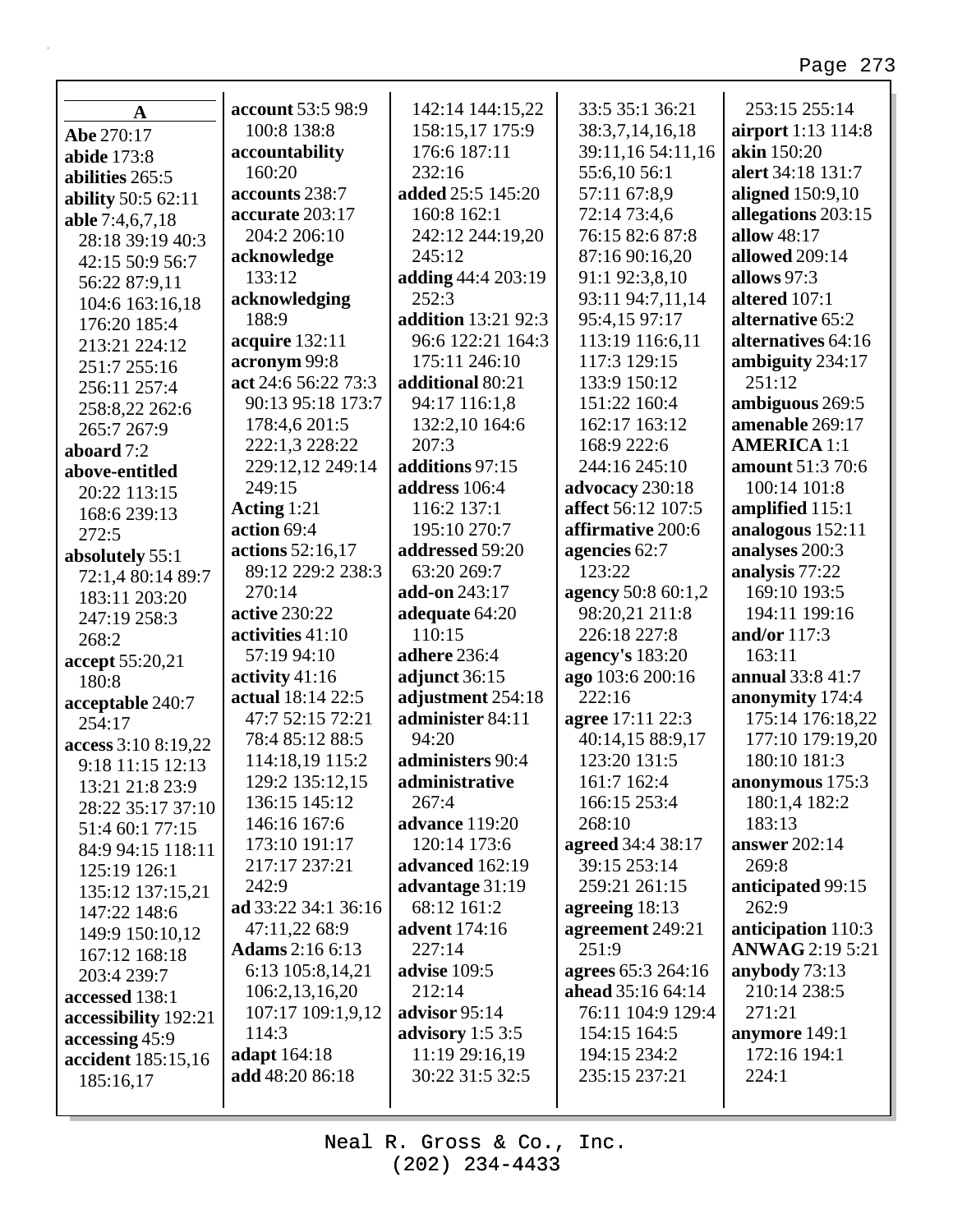| anyway 36:18 49:8   | 227:21                   | 227:20 229:9              | 69:7,21,22 75:6            | 142:22 154:19              |
|---------------------|--------------------------|---------------------------|----------------------------|----------------------------|
| 56:14 57:4 78:21    | approval 137:15          | asks 198:10               | 75:13 77:16,20             | 157:13,14 158:6            |
| 79:1 131:8 162:3    | 148:6 248:21             | <b>aspect</b> 34:5 52:22  | 78:10 87:17                | 159:20 160:11              |
| 170:4 232:4         | approvals 94:6           | 176:1 258:11              | 116:18 128:20              | 171:7 183:4 192:5          |
| 258:12              | <b>approved</b> 32:16,19 | aspects 90:15             | 132:13 163:12              | 193:13,17,22               |
| apparent 178:11     | 108:17 263:6             | 271:10                    | 196:14,15,16,21            | 194:3,4,13 196:18          |
| apparently 140:22   | approves 139:15          | assign 49:5 247:10        | 197:2,5,9 198:7,9          | 199:13,21 200:5            |
| appear 199:22       | April 1:10 240:1         | assigned 247:14           | 231:20                     | 206:15 213:13              |
| appearing 200:2     | 255:11                   | assignment 41:1           | avenues $132:15$           | 217:13 228:15              |
| append 166:7        | archived 209:13          | 49:2 134:22               | avoid 66:5 67:18           | 231:10,17 234:15           |
| appendix 14:20      | 227:22                   | assist 39:13 95:4,15      | 139:13 178:5,19            | 237:17 239:12,16           |
| 15:16,19,21 16:2    | area 13:20 134:1         | 96:22 97:8                | 182:1 250:2 264:7          | 244:4,21 257:3             |
| 158:15,18 165:1     | 162:14 173:22            | assistance 57:21          | avoiding 68:5              | 259:1,6,9 263:16           |
| 165:13 166:6        | 224:17                   | associated 173:20         | avoids 139:9               | 263:21 264:12              |
| 191:9,13 219:4      | areas 184:1 268:8        | 174:6 178:17              | await 269:14               | 268:14                     |
| 232:12 237:17       | 270:16                   | 212:4                     | award 206:22               | background 6:20            |
| 238:18 239:5        | arena 210:21,22          | assume $85:13$            | aware 42:16 47:16          | 9:9                        |
| 242:22 252:9,18     | argue 153:19             | 205:10 218:14             | 78:13 82:1 119:21          | backroom 53:6              |
| applicability 21:11 | argument 9:16            | assumed 242:16            | 128:12,17 129:8            | backtrack 175:16           |
| applicable 14:21    | 57:9                     | assuming $61:5$           | 156:11 158:1               | <b>back-end</b> 19:15      |
| 16:8 122:13         | Arjun 2:11 4:19          | 208:18 209:11             | 245:18                     | <b>bad</b> 215:16          |
| applied 240:20      | 47:3 181:6 194:18        | 216:1 237:11              | AWE 14:18 15:22            | badging $136:6,9$          |
| applies 12:7 23:4   | 217:13                   | assumption 48:22          | 17:2 19:10 21:19           | 144:5,11,13,14             |
| 201:7               | Arjun's 181:17           | assurance 165:5           | 22:1 186:12                | 145:6,8,12,13,18           |
| apply 17:5 143:22   | 207:10                   | <b>assure</b> 12:22 99:20 | AWEs 35:5 134:8            | 146:2,16 147:5             |
| 241:10              | arose 200:15             | assured 271:12            | awhile 6:9 69:9            | 150:5                      |
| applying $236:10$   | arrange $145:17$         | assuring 149:7            | 133:1 221:5                | balking 81:8               |
| appoint 29:9        | 230:16                   | atmosphere 180:2          | a.m 1:14 3:2 21:1,2        | <b>Barrie</b> 2:19 5:20,20 |
| appreciate 51:6     | arranged 95:12           | Atomic 24:6               | 113:16,17                  | 6:1                        |
| 52:21 88:12         | arrangements 30:5        | attach 237:9              |                            | <b>based</b> 36:9 72:14    |
| apprised 33:15      | 46:16 47:1 57:18         | 267:19                    | B                          | 88:20 91:3 125:18          |
| 36:5 40:19 41:5     | 63:7 72:17 83:11         | attendance 142:16         | <b>b</b> 64:2 182:14,15,21 | 141:13 170:8               |
| 49:10 70:17 73:6    | 121:12 131:12            | attended 151:9            | 191:14 242:22              | 256:11                     |
| 73:7,16             | 150:2 169:16             | <b>author</b> 194:20      | <b>back</b> 6:11 10:13     | <b>baseline</b> 34:5 68:9  |
| approach 13:1       | arranges 91:2            | authorization             | 17:15 26:4 30:11           | 69:15 70:9 71:16           |
| 29:16 55:20,22      | array 80:6               |                           |                            |                            |
|                     |                          |                           |                            |                            |
|                     |                          | 146:22                    | 34:19 38:16 53:10          | 72:12 74:18 76:7           |
| 63:4 74:4 114:21    | arrive 75:17             | authorize 80:20           | 61:8 63:11 66:12           | 76:18 77:4 118:16          |
| 183:15 264:18       | arrived 149:21           | authorized 90:13          | 68:11,20 72:5,8            | 119:10 153:19              |
| appropriate 9:5,17  | art 218:12 253:10        | authorizes 98:5           | 78:11 82:10                | baselined 74:11            |
| 34:18 39:2,7 65:5   | aside 199:19             | authors 124:11,20         | 100:16 104:3               | baselining 98:14           |
| 65:19 76:15 84:3    | asked 7:4 10:11          | 125:3 186:16              | 105:22 106:6               | 102:10 116:16              |
| 87:22 94:12         | 71:4 76:2 95:19          | automatic 68:14           | 107:2,16,19                | 164:2                      |
| 104:13,17 119:19    | 110:12,21 128:10         | 201:15                    | 109:19 110:18              | <b>bases</b> 162:2 188:1   |
| 144:13 146:1,19     | 141:8 213:14             | automatically             | 113:21 125:8               | <b>basic</b> 10:17 162:22  |
| 243:15 244:9        | 229:4                    | 225:14                    | 126:20 132:16              | basically $7:9$ 33:10      |
| appropriately       | <b>asking 56:13 72:8</b> | available 28:16           | 133:1,3 136:19             | 37:2 65:17 83:19           |
| 64:22 163:3         | 100:18 126:4             | 41:21 53:3 59:11          | 138:17 139:4               | 98:2 101:6 156:4           |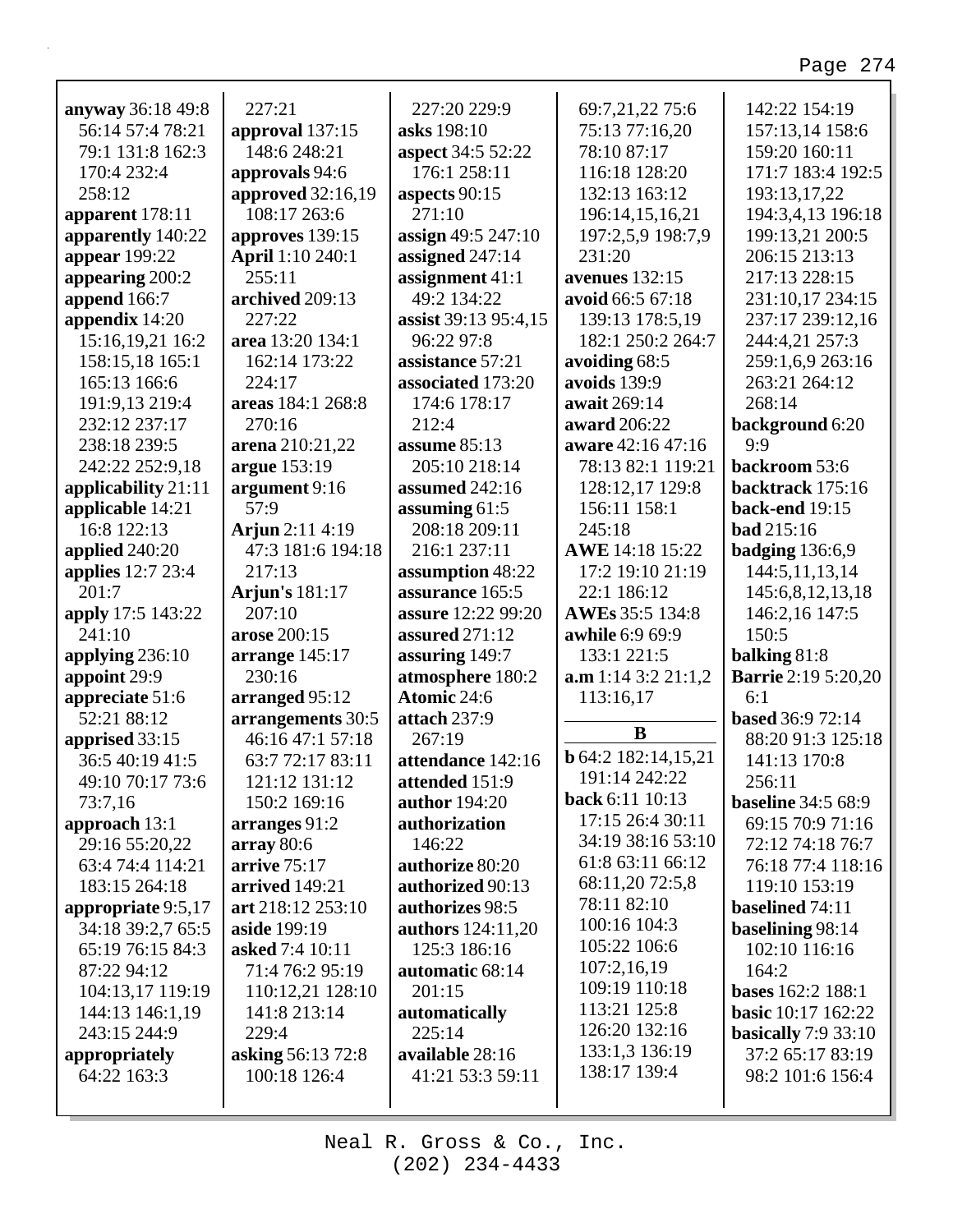#### 179:10 191:21 **body** 194:20 257:6 **budget 98:18 100:6** 121:11 261:5 43:15 45:2,15 230:13 238:1  $265:5$ 47:15 49:18 50:1 bogging  $40:19$ bungled  $152:3$ 260:11 266:3 **better**  $67:2269:13$ 50:7,9 51:1 54:11 boilerplate 205:15 **burdened** 20:3 book 208:17 239:1 **basis** 22:2 33:8 103:5 203:16 54:16,21,21 55:3 burdening 20:2 burdensome 19:22 35:1 41:7 62:22 226:15 229:6 55:6,10,16 56:1,9 **books** 129:21  $121:10$ 237:14 263:19 56:20 57:11 67:9 bore 24:11 146:12  $154:1$ **Beach** 1:18 3:22,22 72:14 73:4,6 **bottom** 8:3 50:15 business  $84:16$ beyond  $36:20$ 8:11 17:7 44:3,7 83:22 93:21 76:15 79:22 80:9 109:12 127:17 238:14 258:19 44:10 45:3 54:18 100:10,15 108:4 80:20 82:6 86:7 boundary 150:22 268:11 65:14 91:15 97:6 123:17 176:9 86:10 87:8,16 box 132:3 153:5,9 **button** 6:7,10 255:7 205:5 231:5 88:15,16 90:16,20 153:14 154:2.14 buy 138:14 104:8 111:18 112:6,10 144:4,9 bibliographic 60:8 91:1 92:3,8,10 154:19 155:1,1  $\mathbf C$ 145:3.13.19 146:4 **Biers** 46:13 93:11 94:7,11,14 158:7 160:21.22  $C$ 3:1 182:14,15,21 146:11 158:1  $big 63:21 72:7$ 95:4,15 97:18 226:14 183:1,4 184:12,19 190:13 75:19 224:1 228:3 106:17 113:19 boxes 60:11 99:18 **Calhoun** 2:5 4:8,8 229:10 211:2 253:17 196:13 218:11 116:6,11 117:3 8:14 16:12,17,21 224:19 242:1 bigger  $42:12$ 124:1 128:18 brackets 108:1 27:8 70:21 71:21 244:19,22 245:7 billing  $202:22$ 129:16 133:9 **Brad** 3:20 6:16 72:2 102:17 248:12 249:3 birthdates 140:7 134:18 135:3 17:18 55:8 79:22 108:15,21 109:15 252:5.11.16 253:1 136:2 139:12.15 113:5.9 229:7 **bit** 6:19 10:4.21 110:21 111:4 254:1,7 256:10 20:9 28:3,4 47:11 139:15 142:16 260:5 112:13 113:1  $150:13$   $151:22$ **Bradley** 1:14,17 bear  $162:11$ 48:17 56:5 68:14 141:7 154:9,18 bears  $49:21$ 69:2 70:4 134:1 156:20 160:4 **Brad's** 56:13 157:19 158:5 beeping  $20:15$ 139:22 145:10 162:17 163:13 **Brant** 77:6 78:13 215:11,20 216:5,8 began  $200:19$ 152:3,3 176:2 168:10 193:7,7 breach 39:3 216:14,18,20 beginning  $30:18$ 185:7 188:22 199:1 200:15,16 breadth 181:18 217:2.7.11 218:16 break 20:19 111:17 84:6 126:9 135:7 210:21 222:14 200:22 201:2,5 236:17 238:22 **begins**  $15:13 \, 34:11$ 243:16 269:5 210:10 217:5 113:10,12 124:13 246:22 247:17.22 behalf  $73:3$ bits  $158:19$ 222:6,12 226:8 167:18,20,22 248:6 250:7,13 **believe** 16:3 44:7 **blah** 84:13,13,13 227:15 239:7,18 168:4 239:9,10 253:9 69:3 110:3 115:19 149:11.11.11 240:18 241:11 breaks  $69:18$ call  $3:184:66:3,11$ 141:9 149:16 **blank** 108:8 244:16 245:10,13 breathe  $48:18$ 7:13 8:20 39:15 207:22 221:11 **blanket** 179:18 245:16,18 246:1,9 **breathing 6:4** 47:19 48:1,3,4 **brief** 134:21 150:19 233:10 236:8 **Blockson** 226:5,6 255:13 256:4,6,7 68:8 101:22 102:1 243:18 246:11 **board** 1:5,8 3:4,5,8 256:8,22 257:11 166:5 108:13 115:1 3:19 4:4 7:5,19 260:8,20 261:17 **bring**  $10:937:22$ 248:10 118:21 187:13 believes 193:19 9:2,6,21 10:11 262:11,15,19 54:6 60:21 61:8 207:12 214:8 belong  $204:21$  $11:1,19$  12:5,7 263:16,21 264:9 129:22 186:17 called 27:2 222:11 belongs 87:22 208:12 255:6 13:7 21:9 23:2,5 264:19 265:1 236:21 198:3 206:18 28:10 29:2,7,8,17 266:17 267:9  $265:12$ calling  $119:10$ **benefit** 10:3 28:19 29:19 30:7,22 boards  $220:8$ brings  $270:6$ 219:15 **broad** 132:19 31:5 32:5,16 33:5 board's 7:3 8:21 75:19 115:14 calls 70:5 131:2,3 156:8 167:10 33:19 34:3 35:1 9:21 12:6,8,18 **broken** 14:16 246:2 168:22 169:7 35:12,12,17 36:10 35:18 86:17 89:2 **Brookhaven 69:4** cap 230:12  $242:13$ 113:21 168:12 36:21 37:12,16,22 75:20 80:14 81:7 capabilities 62:8 benefitting 128:5 222:10 223:21 102:22 38:4.7.15.16.18

Neal R. Gross & Co., Inc.  $(202)$  234-4433

**Bob** 162:7

best 37:22 69:14

39:11,17 42:2

163:14

brought  $8:12\,54:7$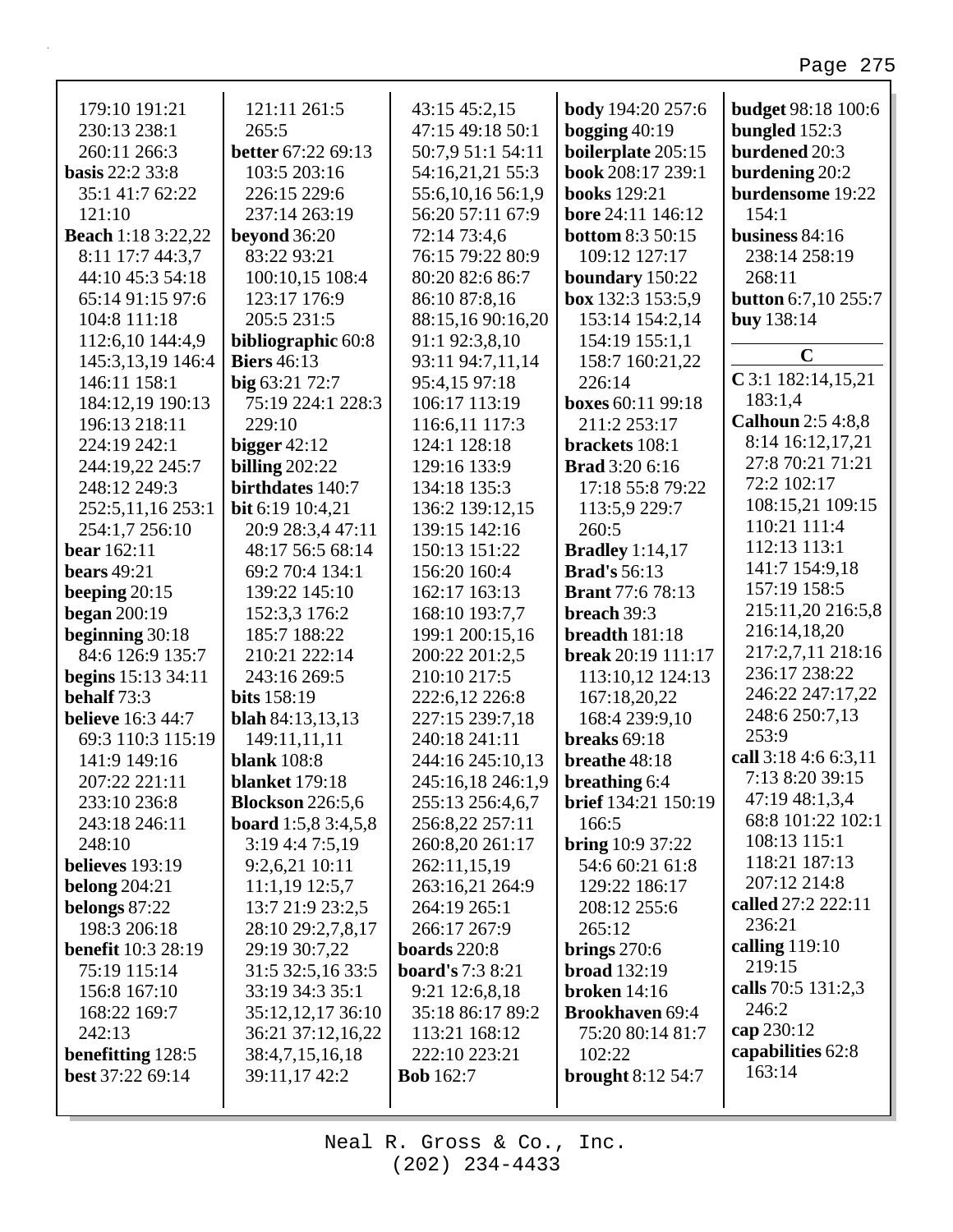| capable 63:6        | category 142:13     | 263:22 268:1       | 129:6 261:6        | clad 182:1             |
|---------------------|---------------------|--------------------|--------------------|------------------------|
| capsules 82:5       | 250:6               | certification      | 262:20             | clarification's 8:16   |
| capture 19:14       | cause 86:19 89:22   | 110:16 111:3,5     | change 49:3 78:8   | 8:17                   |
| 20:10 46:11 51:13   | cautionary 182:9    | 250:19             | 103:6 106:8        | clarified 50:13        |
| 58:4,6 67:17        | 187:15 190:2        | cetera 39:2,9 42:1 | 112:18 132:7       | 165:12,13              |
| 72:19 74:4,10       | cautioning 183:22   | 42:2 56:16,21      | 224:15 228:6       | clarifies 237:14       |
| 76:22 77:18,18      | caveat 139:2,6      | 84:9 140:8 205:1   | 237:5 238:14       | clarify 18:19 28:9     |
| 81:6 98:7 99:18     | 142:1 257:22        | <b>CFR 24:19</b>   | 240:10,11,17,20    | 120:8 146:14           |
| 100:2 101:8 102:2   | 258:6               | chain 161:20,22    | 241:18 242:2       | 195:14 231:20          |
| 102:14 118:21       | cc 92:17 220:9      | chair 3:21 30:8    | 243:5 245:10       | classes 259:21         |
| 121:7,16 123:11     | cc'ed 50:4 51:10    | 31:1 32:6 34:21    | 249:7              | classification 3:11    |
| 123:21 124:9        | 52:7                | 35:1,22 39:4,12    | changed $107:15$   | 12:15 23:10 26:2       |
| 125:6 126:15        | CDC 204:8,9         | 49:7 56:2,17 73:5  | 244:15 259:22      | 58:1 84:13 90:6,8      |
| 127:11 134:16       | CDs 244:4,6         | 73:6 265:18        | changes 7:11 10:19 | 94:22 96:9,16,22       |
| 143:2 152:8         | <b>CENTERS</b> 1:2  | chairman $1:14,17$ | 40:4 106:5,22      | 107:5 150:14,18        |
| 153:19 154:7,10     | central 211:17,19   | 3:20 6:18 10:8     | 107:4,7,14 108:3   | 159:4,8 160:6,8        |
| 154:15 158:7,13     | 212:12              | 14:13 16:5 17:20   | 108:19 109:7,13    | 160:10,16 161:12       |
| 162:9, 16, 20 167:7 | centrally 212:2     | 18:9,17 29:8 31:4  | 109:17 110:7,17    | 171:2,14,17            |
| 167:7 190:1         | certain 14:20 15:15 | 32:3 33:5 37:20    | 112:21 136:17      | 175:15 176:10          |
| captured 27:16      | 15:17 38:22 48:15   | 42:6,10 44:22      | 250:19 256:14      | 202:2 231:6 236:2      |
| 154:19,20 159:6     | 89:3,13 95:11       | 54:6 55:21 73:17   | 261:3 268:15       | 240:2,7,14 241:3       |
| 159:11 163:1        | 100:14 106:10       | 87:1 88:2 96:4     | character 193:2    | 243:14                 |
| captures 78:20      | 131:12 136:12       | 113:10 114:7,11    | charge 100:8       | classified 6:22        |
| 163:4               | 189:14 192:15       | 135:4 141:22       | charity 190:18     | 13:13 25:12 72:20      |
| care 82:2 108:8     | 213:20 258:2        | 146:8 148:11       | check 3:13 104:3   | 74:22 75:1 102:12      |
| 127:12 149:10       | 264:18 268:15       | 149:3,15 161:17    | 114:5 153:22       | 133:20,21 134:3        |
| 219:7 230:6         | certainly 9:17      | 166:21 167:4,19    | 252:2 253:17       | 140:13 141:1,1         |
| 254:12 262:2        | 26:16 28:2 30:11    | 168:1 187:17       | 260:3              | 150:6,11 159:12        |
| 264:4 266:10        | 30:17,20 31:5,7     | 188:7,11 190:17    | checked 199:12     | 171:20 172:3           |
| 268:2               | 35:2 37:14 40:16    | 229:22 230:1       | checking 78:22     | 173:11,19 174:15       |
| careful 104:20      | 42:22 52:12 59:22   | 237:8,16 239:8     | 116:12             | 179:12 190:20          |
| 142:17 170:17       | 62:6 73:1,15        | 254:11,20 255:2,9  | checklist 189:17   | 191:2 194:2 216:7      |
| carefully 31:16     | 84:21 86:11 88:15   | 257:2 258:5,17     | 190:8,12           | 230:21 236:11          |
| case 9:15 29:9      | 89:21 103:2 113:4   | 259:20 260:9,12    | checks 104:7 259:7 | classified/control     |
| 35:11 37:8 61:17    | 131:9 133:3         | 260:18 261:19,22   | choice 20:4        | 95:6                   |
| 62:22,22 63:10      | 145:17 156:1,11     | 262:21 263:4,10    | choose 57:7        | clause 250:8,10        |
| 66:20 71:1 116:11   | 159:2 160:18        | 263:14 264:2,6,14  | chose 28:16        | <b>Clawson</b> 1:14,17 |
| 162:18 171:13,20    | 166:13 171:10       | 265:4,11 266:8,14  | chosen 124:11      | 3:20,20 6:18 10:8      |
| 172:16 226:3        | 173:6,7,18 175:2    | 266:18 267:2,5,13  | Cincinnati 1:13    | 14:13 16:5 17:20       |
| 250:16,16           | 175:20 179:6        | 267:17 270:6,12    | circle 217:13      | 18:9,17 37:20          |
| cases 9:18 73:5     | 184:2 189:21        | 271:16             | circumstances      | 42:6,10 44:22          |
| 98:8 110:15 115:1   | 195:15 198:2        | chairperson 79:22  | 182:2 185:8 250:1  | 54:6 55:21 73:17       |
| 126:2,4 165:20      | 205:17 209:17       | chairs 29:12 35:6  | cite 153:1         | 87:1 88:2 96:4         |
| 173:18              | 210:4 224:21        | 37:15 40:17,18     | cited 26:1 67:5    | 113:10 114:7,11        |
| catch $71:8$        | 234:12,14 235:13    | challenge 59:2     | 137:10,15 139:10   | 135:4 141:22           |
| catches 71:9        | 246:1 252:21        | challenges 31:7    | cites 136:22       | 146:8 148:11           |
| categories 19:10    | 256:13 262:13       | chance 69:10 114:6 | citizenship 140:7  | 149:3,15 161:17        |
|                     |                     |                    |                    |                        |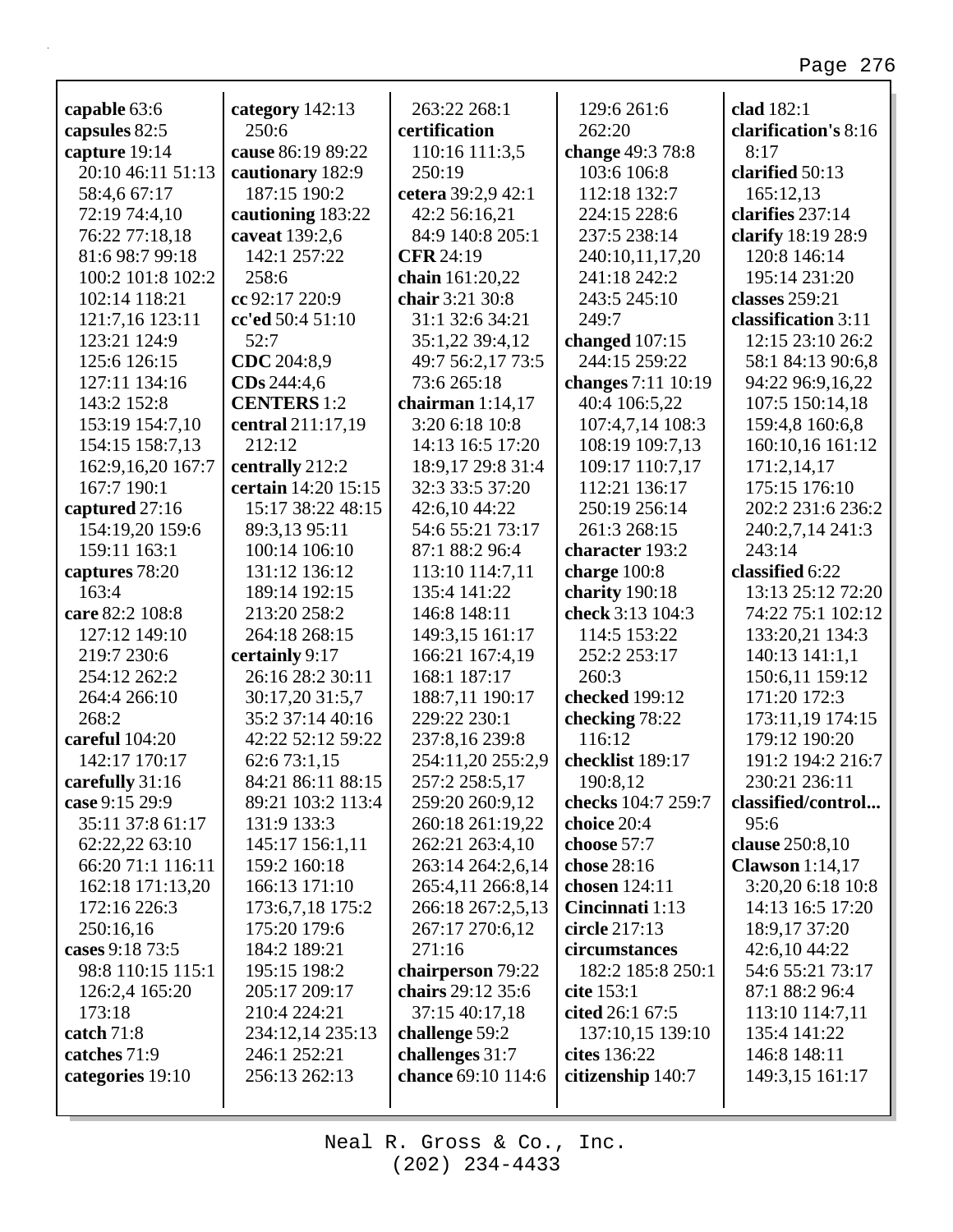| 166:21 167:4,19     | 174:14,15 178:7       | 101:17 105:22       | communicates 91:1 | 88:4 122:4 271:8      |
|---------------------|-----------------------|---------------------|-------------------|-----------------------|
| 168:1 187:17        | 178:13 234:5          | 185:21 206:15       | communicating     | concerning 67:15      |
| 188:7,11 190:17     | 235:6,11 241:19       | 213:13 222:20       | 79:20 92:9 129:13 | concerns 180:6        |
| 230:1 237:8,16      | close 77:6 97:14      | 265:6               | 152:7             | 186:7 271:15          |
| 239:8 254:11,20     | 104:21 256:7          | coming $20:18$      | communication     | concrete 254:18       |
| 255:2,9 257:2       | 258:19 270:7          | 21:18 41:5 74:7     | 40:17 41:4 130:13 | concur 52:5           |
| 258:5,17 259:20     | closed 192:14         | 75:12 79:5 81:11    | 135:2 151:20      | concurrent 98:14      |
| 260:9,12,18         | 243:13                | 96:13 103:9 112:1   | 245:13 269:10     | condition 171:1       |
| 261:19,22 262:21    | closely 77:1,5        | 112:7,8 118:20      | communications    | conditional 180:10    |
| 263:4,10,14 264:2   | <b>closets</b> 222:22 | 140:6 178:13        | 30:16 49:20 51:10 | conditions 151:1      |
| 264:6,14 265:4,11   | closure 268:20        | 224:1 240:12        | 56:18 92:17       | conduct 13:22         |
| 266:8,14,18 267:2   | cloth 28:12           | comma 264:3         | 130:15            | 64:17,19,21 65:4      |
| 267:5,13,17 270:6   | <b>COB</b> 256:15     | command 161:20      | community 17:14   | 84:1 94:8 117:8       |
| 270:12 271:16       | 258:22 267:8          | 161:22              | company 234:8     | 168:20 169:12         |
| cleaned 199:12      | coding 158:13         | commend 228:18      | 235:11            | conducted 65:1        |
| 212:8 219:16        | cognizance 35:13      | 229:17              | comparable 26:7   | 90:11 118:18          |
| cleaner 39:21       | coherent 12:22        | comment 21:10       | compare 9:12      | 167:15 169:14         |
| 237:7               | collect 11:22 12:1    | 22:1 55:8,13        | 97:13 128:3 213:5 | conducting 65:6       |
| clear 30:14 36:6    | 58:13 59:10 76:10     | 83:16 103:22        | compensated       | 170:15                |
| 45:13 60:2 62:5     | 119:14 172:22         | 122:7 124:6         | 169:16            | conducts 65:2         |
| 106:16 164:16       | collected 14:2 59:5   | 163:17 195:3        | compile 172:6     | cone 208:22           |
| 171:9 175:11,21     | 68:17 75:9 78:4       | 201:11,19 209:19    | 213:6             | configuration         |
| 178:22 182:10       | 81:17 102:11,12       | 244:8 263:16        | complete 42:19    | 246:18                |
| 184:5 204:5 206:8   | 119:7 125:17,18       |                     | 67:7 102:20,21    | confirm 102:19        |
|                     |                       | commentary 91:5     |                   |                       |
| 211:6 228:20        | 133:21 164:3          | commented 11:11     | 112:17 158:16     | 122:16 127:6          |
| 230:20 235:18       | 177:17 217:5          | 21:20 112:16        | 272:2             | 256:20                |
| 236:20 260:17       | 235:19                | commenting          | completed 137:16  | confirmation          |
| clearance 36:17     | collecting 35:9       | 112:19              | completely 40:15  | 147:11                |
| 61:2 94:13 105:12   | 37:18 103:1           | comments 11:2       | 52:5 56:18 85:21  | confusing 46:2        |
| 106:21 107:8        | collection 102:19     | 18:5 72:15 106:4    | 102:18 251:17     | 48:6 143:21 238:5     |
| 136:1 138:5         | collective 75:1       | 162:14 217:14       | compliance 3:9    | confusion 247:6       |
| 147:16,19 175:13    | collects 78:10        | 239:6 255:1         | compliant 168:13  | conglomerated         |
| 246:3               | come 10:21 25:15      | 258:19 259:8,16     | comply 27:9       | 174:11                |
| clearances 94:12    | 26:19 40:2 54:18      | 262:7               | components 86:8   | connected 77:7        |
| 150:5 173:18        | 68:20 74:3 78:12      | commitment 53:5     | composite 219:21  | connections 149:20    |
| 270:10              | 86:9 96:1 98:7        | commitments         | compressed 219:17 | 150:7                 |
| cleared 33:16       | 101:16,19 102:14      | 52:19               | computer 199:8    | connotation 88:11     |
| 60:22 61:7 69:11    | 104:14 128:11         | <b>common</b> 79:11 | 208:11,13,20      | consent 177:4         |
| 106:5,12 108:17     | 132:3,15 133:1,3      | 135:20              | 209:10,21 271:7   | consider 28:15        |
| 133:14 138:4        | 139:7 174:1           | communicate 41:3    | computers 207:13  | 136:12                |
| 214:3 216:13,17     | 178:12,16 194:3,4     | 43:18 47:2 69:15    | 207:14 208:2      | considered 199:16     |
| 216:18 217:18       | 196:18 210:15,19      | 77:1 80:5 87:8,15   | 209:20 210:3      | 234:15                |
| clearer 67:13       | 216:11 220:10         | 92:2 110:20 122:2   | 227:15            | considering 17:14     |
| 125:16              | 228:11 244:3          | 151:21 254:14       | concept $264:17$  | consistent $12:11,21$ |
| clearly 11:18 24:14 | 257:3 271:21          | 269:2               | concern $110:4$   | 13:10 14:4 45:20      |
| 25:7 34:6 35:4      | comes 5:17 46:10      | communicated        | 177:12 206:21     | 97:7                  |
| 101:3 136:7         | 82:2 93:15 100:13     | 99:13               | concerned 9:19    | construct 17:14       |
|                     |                       |                     |                   |                       |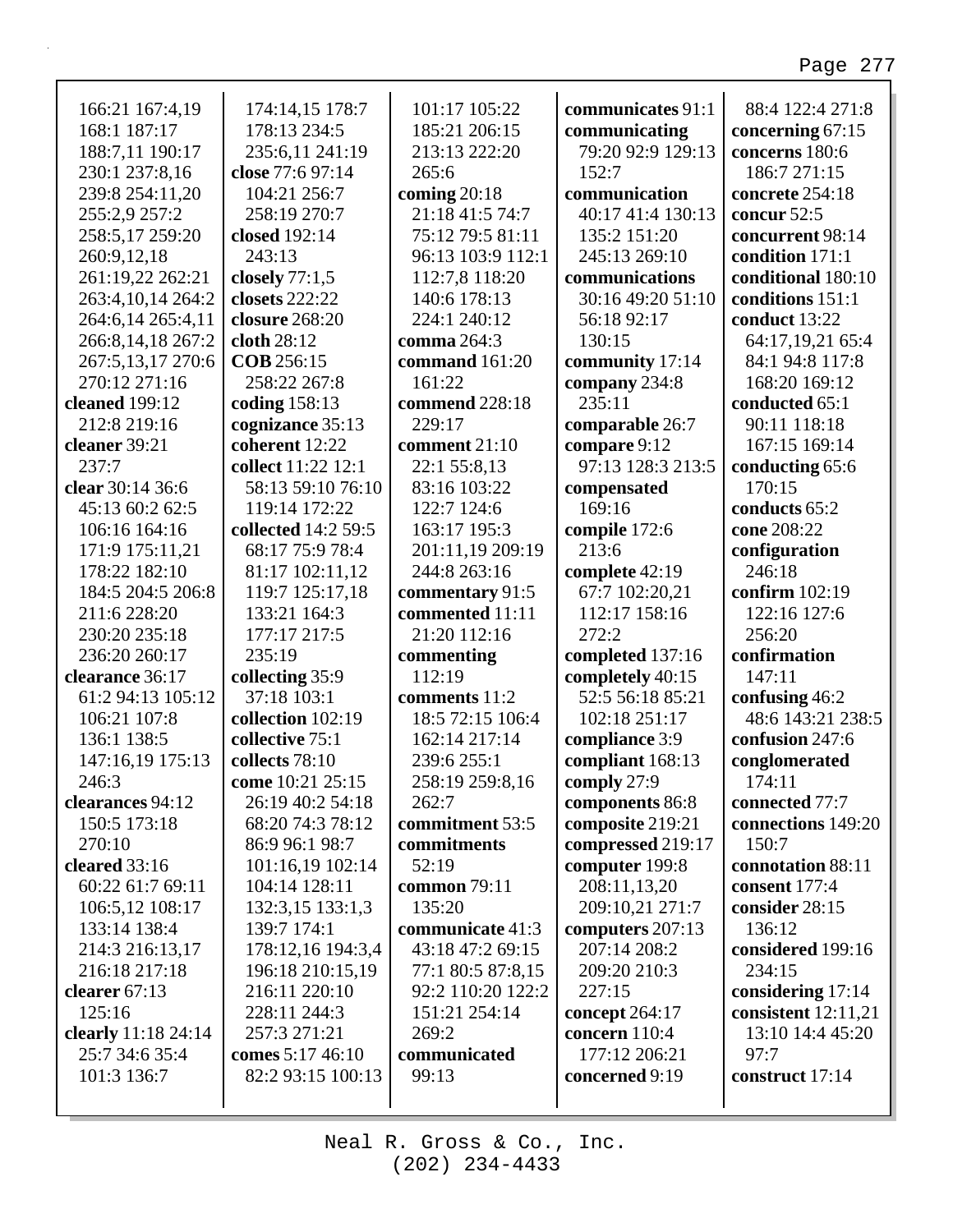٦

| 21:15 92:12        | contract 160:16    | conversations       | 255:3 267:14,19     | covered 12:4 22:8    |
|--------------------|--------------------|---------------------|---------------------|----------------------|
| contact 29:2 32:5  | 195:19,20 198:3,3  | 203:9               | copying 56:14       | 25:14,19,20 62:17    |
| 34:8 38:3,4,14,15  | 199:2 202:22       | convey $47:18$      | 245:15              | 62:17 87:19 231:7    |
| 39:5,6,12 41:1,6   | 206:22             | conveyed 170:18     | copy-editing 17:22  | 231:13 232:18        |
| 41:14,22 43:10,14  | contracting 49:17  | conveying 174:7     | 18:14               | 236:9,15 241:12      |
| 44:5,15 45:7,9,16  | 50:11 206:21       | cool 109:19         | corollary 156:1     | covering 26:10       |
| 46:3,6,17 47:2,6   | contractor 2:16    | coordinate 29:3     | corporate 202:11    | 190:19               |
| 47:15,20 49:1,2,5  | 6:14 12:8 13:8     | 30:9,10 31:14       | 205:19 213:11,14    | covers 238:2 241:4   |
| 49:9,14 50:1,2     | 23:5 29:3,21 37:5  | 50:16 51:17 57:13   | 214:14              | co-party 133:11      |
| 54:8,9,12 55:6,11  | 38:9 40:1 50:1     | 58:2 65:5 69:14     | correct 38:13 105:9 | craft 177:5          |
| 57:12 70:8,8,8     | 55:15 82:7 90:17   | 72:21 77:1 80:6     | 112:2 209:13        | crafted 91:11        |
| 71:14 73:21 77:2   | 90:21 92:4 93:12   | 94:13 95:20         | 216:16 248:7        | 180:11 253:17        |
| 78:21 79:4 82:10   | 94:11,15 95:4,16   | 117:15 119:5        | 266:9               | create 228:3 246:5   |
| 82:19 83:8 88:19   | 116:7 117:4        | 144:12 151:11,21    | corrected 204:11    | created 195:18       |
| 90:3,21 92:20      | 156:21 160:7,12    | 159:7 241:2 259:9   | 205:19 231:18       | 243:7                |
| 93:9,18 94:5       | 161:3,8 162:1,2,5  | coordinated 31:16   | corrections 193:21  | criminal 186:2       |
| 97:11,16,19 99:5   | 162:8 169:17       | 31:22 73:1 100:3    | correspondence      | critical 79:21 130:7 |
| 99:13,17 101:1     | 210:11 211:9       | 231:1               | 41:16               | 147:4 149:21         |
| 116:22 118:12      | 214:22 223:10,13   | coordinating 67:17  | corresponding 9:5   | cropped 186:18       |
| 119:19 120:15      | 240:19 244:17      | 79:7 93:10 94:4     | 59:15 117:7         | cross 129:9          |
| 129:16 134:15      | 245:11             | 118:4               | corresponds 12:10   | crossed 27:15        |
| 135:1,5,9 144:16   | contractors 12:5,6 | coordination 13:6   | 121:14 201:4        | crucial $225:12$     |
| 144:18,22 148:10   | 12:19 23:2,3       | 83:10 90:15 96:17   | cost 99:14          | crudest 209:2        |
| 148:13 149:17,22   | 64:16,18 98:21     | 97:17 98:12         | counsel 11:5        | cry 186:13           |
| 160:4 251:2        | 207:2 239:18       | 103:13,19 119:22    | 189:22              | curious 111:19       |
| 265:17             | contracts 31:12    | 133:9 136:7 146:1   | count 259:12,13     | 112:11 144:15        |
| contacted 265:19   | contractual 203:8  | 146:7 152:12        | counterpart 101:1   | 184:20               |
| contacts 40:15     | contractually      | 162:17,19           | counterparts 79:14  | current 43:3 44:4    |
| 54:22 102:9        | 211:21             | coordinations       | couple 28:8 31:3    | 57:14 64:12 82:14    |
| contain 204:3,13   | contrast 28:21     | 130:16              | 70:5 71:4 95:18     | 92:12 169:5,13,13    |
| 205:22             | contrasting 235:22 | copied 52:14 73:1   | 121:17 170:6        | 170:20               |
| contained 12:12    | contributed 170:11 | 76:14 79:2 117:11   | 220:19 224:8        | currently 11:6       |
| 90:10              | 261:12             | 248:17              | 255:19              | cut 24:12 231:16     |
| Contamination      | control 1:2 90:6,8 | copies 62:6 66:1,14 | courier 243:15      | 232:1 249:3 261:5    |
| 17:2               | 94:22 206:17       | 152:12 163:19       | course 32:15 58:4   | cutting $28:11$      |
| content 108:3      | 227:13 235:13      | 213:19 244:7        | 130:18 132:12       | cycle 171:16         |
| 252:4              | 242:18 244:22      | 267:21              | 151:4 162:14        | cycled 195:5         |
| contents 153:4     | 246:18             | copy 10:14 18:2,7   | 169:22 174:21       | cycles 197:17        |
| context 92:21 96:1 | controlled 27:2    | 41:15 56:17 61:7    | 197:20 199:9        |                      |
| 120:13 183:22      | 97:3 229:12        | 61:7,13,17 64:10    | 206:13 217:16       | D                    |
| 206:11 231:3       | 239:20 242:19      | 73:18 79:3 113:7    | 221:9 226:9 232:2   | $D$ 3:1 182:14,15,21 |
| continual 130:12   | convened 1:13      | 122:8,21 123:13     | 232:3               | daily 51:5 130:15    |
| continue 114:12    | convenient 59:6    | 123:13,14,15        | court 204:1         | data 6:21 7:11 8:19  |
| 215:4              | convening 168:11   | 131:20 148:12,12    | courtesy 148:12,12  | 8:22 9:18 11:15      |
| continuity 207:4   | conversation       | 153:13 163:2,7      | cover 23:1 232:17   | 12:13 13:21 14:18    |
| continuum 19:11    | 202:20 211:15      | 166:17 215:21       | 252:13,20,21        | 15:15 19:14 21:8     |
| 130:1              | 238:17             | 233:15 244:5        | 253:7,11            | 23:8 28:22 35:16     |
|                    |                    |                     |                     |                      |
|                    |                    |                     |                     |                      |

Г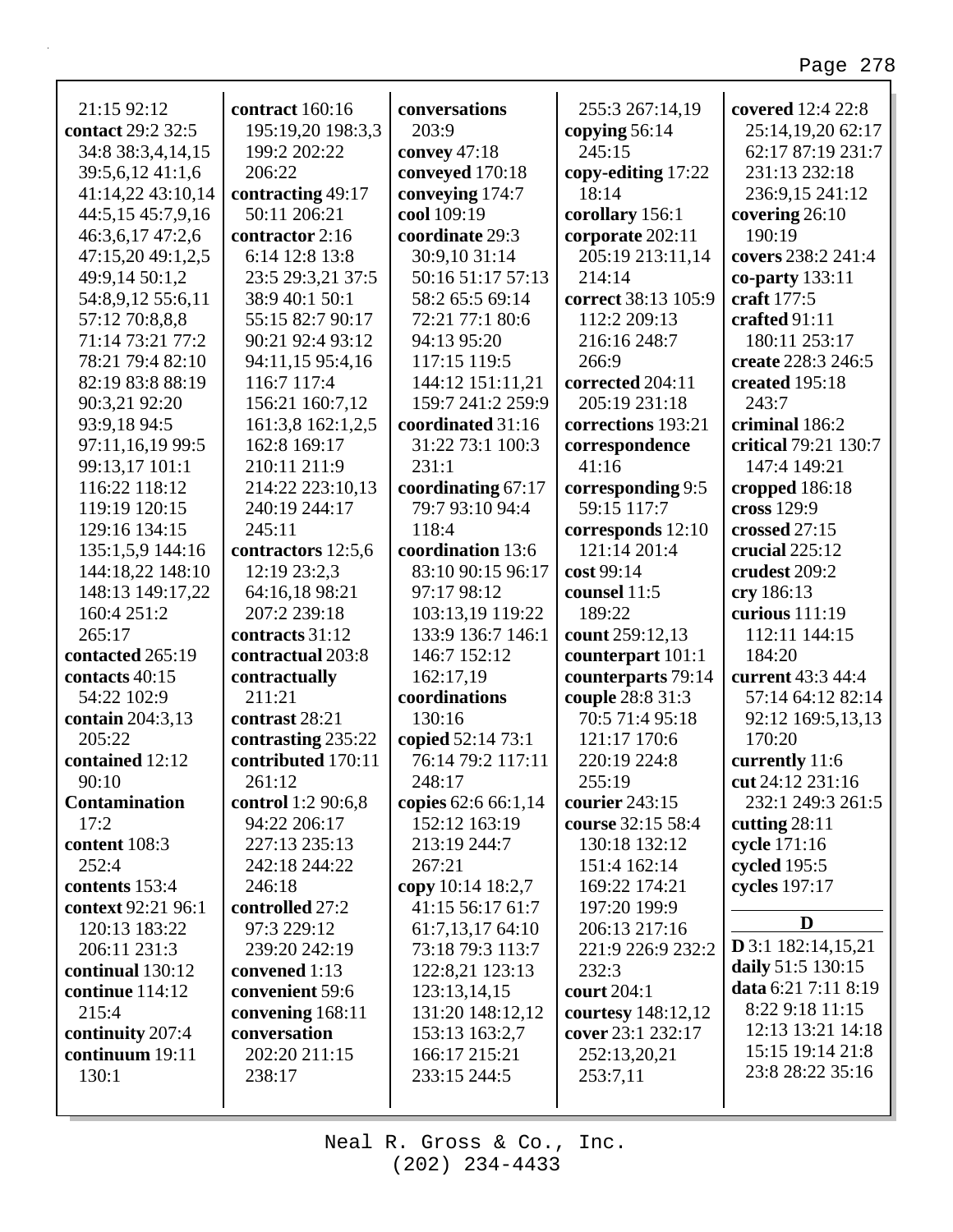| 37:10,18 46:11          | decides 223:9         | 47:15 49:18 87:17  | 250:16                 | discuss 7:14 15:5    |
|-------------------------|-----------------------|--------------------|------------------------|----------------------|
| 51:4,13 58:3,4          | decision 223:21       | 96:17              | differences 170:6,7    | 103:15 191:1         |
| 67:17,20 72:19          | 225:20,22             | designee 55:7      | 211:3 238:8            | 268:17 270:9,20      |
| 74:4,10 76:22           | decisional 195:7      | 90:16,17 160:5     | different 16:20        | discussed 25:17      |
| 81:5 98:7 99:18         | declaration 250:18    | desire 89:3        | 19:10 30:18 50:6       | 95:7 102:9 112:1     |
| 100:2 101:8 102:2       | 250:18                | detail 58:22 151:5 | 50:7 54:10 62:14       | 177:13 260:2         |
| 102:14 117:8            | decline 184:15        | 162:12 231:14      | 68:15 82:22 83:1       | 261:3                |
| 118:21 121:7,16         | 185:4 250:11          | 232:9,10,19        | 112:14 139:19          | discussing $11:7$    |
| 123:11,21 124:8         | default 157:4         | details 29:15 54:4 | 141:18 160:15          | 19:6 39:14 64:14     |
| 124:13,18 125:6         | defer 107:17 109:2    | determine 87:3,14  | 190:20,21 197:14       | 189:9 195:11         |
| 126:15 127:10           | definitely 189:4      | 107:6              | 202:9 241:8 248:5      | discussion 16:19     |
| 134:16 136:15           | degree $62:15$        | determines 90:22   | 249:12 262:8           | 49:14 50:22 55:19    |
| 150:13 152:8            | 106:10 107:11,12      | 147:22             | 266:5                  | 111:22 149:20        |
| 153:18 159:10           | 150:2 233:22          | develop $84:10$    | differently 103:19     | 166:14 176:16        |
| 162:9, 16, 20 163:1     | delegate 29:19        | 94:20              | 142:7                  | 191:16,20 200:15     |
| 167:6,12 168:18         | 39:20                 | developed 6:20     | differs $13:11$        | 219:2 224:17         |
| database 58:8 75:7      | delegating 35:15      | 26:18 46:16        | difficult 18:16        | 225:10 251:15        |
| 99:7 118:9 159:1        | 37:4                  | developing 3:8     | 177:5 178:5            | discussions 19:12    |
| 222:10 227:9            | delete 238:17         | 113:20 168:12      | dilemma 222:15         | 85:3                 |
| databases 60:8          | 271:19                | 239:18             | diligence 76:19        | <b>DISEASE</b> 1:2   |
| 116:13 124:21           | deleted 107:22        | development 1:8    | ding $75:14$           | disrupt $6:12$       |
| date 68:18 142:12       | 108:1,8               | 3:4 115:21         | <b>direct</b> 24:11    | distinct 52:13       |
| 143:8 192:2             | delivered 131:20      | develops 90:4      | directed 173:2         | distinction 27:5     |
| 255:21                  | delta 164:6           | deviation 14:22    | direction 224:15       | 51:11 81:10          |
| <b>dated 8:18 240:1</b> | deluge $73:13$        | DFO 47:19 49:17    | directives 84:7        | 226:17               |
| dates 174:3 266:1       | departed 17:12        | 50:4,14,16 52:14   | directly 34:8 92:9     | distinctions 16:19   |
| day 37:17,17 47:7,7     | <b>Department</b> 1:1 | 53:13 62:7 67:11   | 105:17,19 145:9        | 19:7,18 20:6 27:6    |
| 51:2,2 73:13,13         | 6:22 240:8            | 67:13 73:2,7,18    | 159:14 185:11          | distinguishes 12:2   |
| 86:4 123:18,18          | dependant 137:22      | 76:14 78:19 91:20  | 243:8 263:9            | distribute 198:11    |
| 205:5 250:4             | depending $62:14$     | 92:2,17 98:19      | disagree 89:20         | 262:11               |
| 260:11 261:8,10         | 97:18 161:6           | 100:3 111:8        | 131:21 142:21          | distributed 8:9      |
| 261:13                  | 163:15 202:2          | 117:10,11 119:21   | disappear 209:8        | 130:20 248:15,20     |
| DC'ed $64:2,5$          | 251:6 259:2           | 129:13 132:9       | disclaimer 182:8       | distribution 266:3   |
| deal 72:12,20 82:18     | depends $140:9$       | 133:4,10 135:1     | 187:13 190:3           | 266:5 268:3          |
| 96:15 169:19            | derived 16:3          | 142:14 143:2,12    | 205:21                 | diverged 17:16       |
| 210:10 229:10           | describe 180:20       | 246:11,13          | disclaimers 187:18     | divulge 184:12       |
| 234:16 241:5            | described 180:16      | Dia 233:12         | <b>disclose</b> 119:15 | divulged 176:12      |
| 265:7                   | describes 97:8        | diagram $57:16$    | disclosure 68:1,9      | 181:13               |
| dealing 6:21 80:11      | describing $57:19$    | 242:21             | 81:16 102:11           | divulging 187:9      |
| 142:8 159:12            | description 111:12    | dialogue $117:13$  | 119:6 180:9,10         | <b>docket</b> 241:13 |
| 230:21 250:15           | descriptor 96:2       | 174:3              | 201:16                 | document 18:1        |
| deals 167:12,14         | descriptors 178:6,9   | dicey 235:12       | disconnect 6:8,9       | 25:4,13,15 26:9      |
| 168:20 218:21           | designate 32:7 35:2   | difference 14:8    | discover 140:12        | 26:17 27:9,11        |
| dealt 62:21 168:18      | 39:12 90:12 95:14     | 22:21 23:6 74:16   | discovered 210:6       | 29:8 31:21 51:16     |
| <b>death</b> 185:17     | designated 1:21 2:4   | 136:20 139:19      | discretion 52:2        | 61:14 63:5 72:8      |
| decide 56:15            | 39:4,5,6 40:10,21     | 141:4 169:11       | 106:10 107:11          | 81:22 84:17,19       |
| 121:11                  | 41:2,22 43:9,10       | 227:2 238:4        | 133:19 203:17          | 85:5 86:7 106:3,6    |
|                         |                       |                    |                        |                      |
|                         |                       |                    |                        |                      |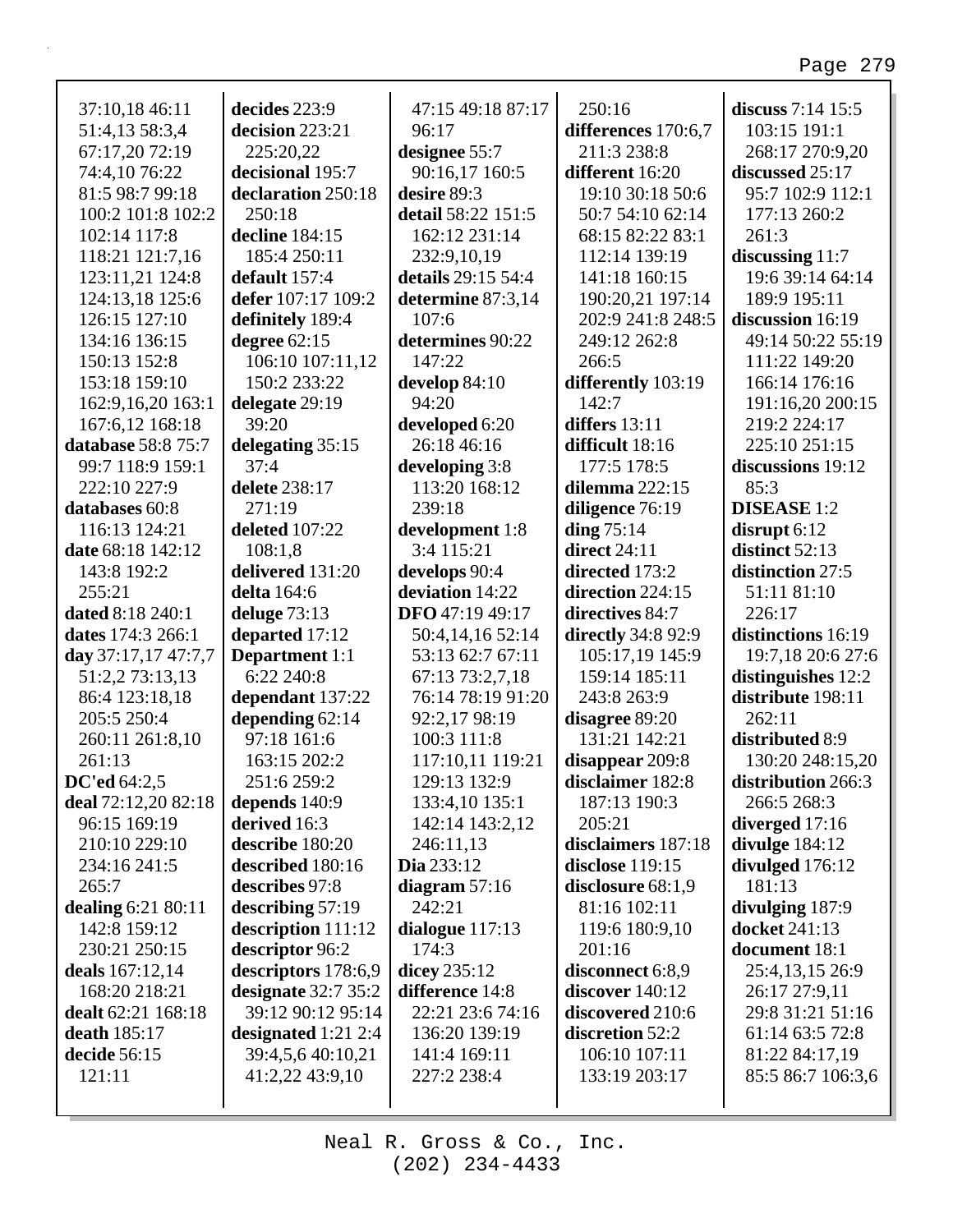| 106:11,22 107:2     | 163:14,21 164:2,6 | 90:3,4,5,7,21 91:5 | 230:15 231:1,10      | double 127:4        |
|---------------------|-------------------|--------------------|----------------------|---------------------|
| 108:19 109:17       | 164:7 165:4,7     | 92:19 93:8,10,17   | 233:6,13 236:4,22    | double-check        |
| 110:6 123:10        | 166:19 176:21     | 94:3,5,7,21 95:3   | 238:19 240:6,11      | 82:11               |
| 125:1,4 129:7,9     | 193:3,4,11 195:15 | 95:13 96:21 97:19  | 243:2,7,9,15,20      | doubt $52:3$        |
| 130:20 132:4,17     | 195:18,20 196:21  | 97:22 98:3,5 99:5  | 244:2 246:3,21       | downplaying 230:5   |
| 153:9,13 154:6,20   | 197:4,22 222:8    | 99:13,21 100:3,5   | 247:6 248:9          | dozen 221:17        |
| 156:5 159:10        | 224:4 225:2,5,11  | 100:6 101:1,3,12   | 249:13,22 251:6      | Dr 4:16,19 10:15    |
| 160:20 167:7        | 225:19,21 227:19  | 103:10,13,14       | 252:14 253:5,16      | 10:19 11:3 15:20    |
| 186:13 197:20       | 228:2,3,20 229:19 | 105:1,4,11,19      | 254:5,14,17 256:2    | 16:15,18 19:5       |
| 205:10 209:6,12     | 231:9 232:14,20   | 106:12,14 107:3,8  | 258:1 260:16         | 23:14,17 26:22      |
| 210:8 216:12,15     | 232:21 233:2,8,11 | 107:16,20 109:4    | 261:17 262:11,14     | 27:14,20 32:1,8     |
| 217:16 227:13       | 233:19 234:4,5,6  | 116:2,8,20 117:7   | 263:9,21 267:10      | 32:13,21 33:20      |
| 228:5,21 235:7,11   | 234:6,8 235:18,19 | 117:14,17 118:6    | 268:12,20 269:3      | 34:1 35:7,20 38:2   |
| 236:1 240:2,21      | 236:7 238:6,9     | 119:20 121:4       | 269:11 270:2         | 38:12 41:11 42:8    |
| 241:19 243:12       | 239:21 240:4,13   | 123:14 127:4       | DOE's 31:18 52:9     | 42:17 43:8 44:6,9   |
| 246:20 247:7,18     | 241:3,5,6,9,10,11 | 128:3,10,16        | 82:13 84:15 241:3    | 44:12,16,19 45:5    |
| 248:2,14 249:22     | 241:11,12 242:15  | 129:17 131:19      | doing 8:4 10:7       | 45:13 46:7 47:11    |
| 256:2,11 260:16     | 242:17 243:7,8,20 | 132:8,9 133:1      | 29:21 36:4,16        | 48:13 56:8 60:6     |
| 264:9,17 267:4      | 244:18 245:22     | 135:2 136:22       | 38:9 42:7 43:22      | 60:12,16,21 61:3    |
| 268:21              | 246:19 247:14     | 137:13 138:13      | 47:16 51:7 53:4      | 61:10 62:13,19      |
| documentation       | 248:9,19 249:14   | 139:9,14 140:11    | 54:5 55:11 58:17     | 69:1 71:8,17 72:5   |
| 64:22 120:10        | 269:21            | 141:6,10 144:11    | 59:12 61:19 67:18    | 76:17 79:18 88:22   |
| 150:6 152:21        | Doe 3:9,12 13:1,2 | 144:16,22 145:22   | 73:10,14 74:1        | 92:6 98:13 99:1     |
| 158:12              | 13:15 14:18 15:10 | 148:3,8 149:7,22   | 80:15 81:4,5         | 100:21 106:9,15     |
| documented 112:5    | 15:22 16:22 19:9  | 151:11 159:6       | 82:20 84:22 89:15    | 106:19 107:10       |
| 216:19              | 21:12,13,17,22    | 160:10 161:13,18   | 95:10 104:7          | 108:10 124:15       |
| documents $3:11,12$ | 22:6 23:9,22 24:2 | 162:18 163:1,6,15  | 119:21 120:13,15     | 129:20 130:12       |
| 21:18 23:10 24:10   | 24:20 26:3 27:10  | 165:8,15,20        | 120:20 122:3         | 131:16 139:18       |
| 24:11 25:12 27:17   | 27:11 29:5 30:3,5 | 168:13 169:20      | 126:22 129:3         | 140:17,21 141:19    |
| 30:6 45:10 51:17    | 30:10 31:6 33:2,9 | 170:16 171:17      | 131:4 138:2,22       | 147:2,9 148:8       |
| 53:3 60:18 63:19    | 33:14 34:15 35:5  | 172:17 173:2       | 142:7,8 150:21       | 149:12 156:7,16     |
| 64:2 74:22 75:2,5   | 36:5,10 37:2 39:1 | 174:17,21 175:5    | 153:7,20,22          | 157:9,13 158:3,9    |
| 75:12,17,22 76:2    | 39:7 41:3,4 45:8  | 175:12,15 176:9    | 156:10 162:13,15     | 171:19 172:4,11     |
| 76:10 77:17,19      | 47:8 49:8 51:4    | 178:13 179:14,15   | 163:9 172:9          | 172:19 173:4        |
| 78:4,9,13 81:16     | 52:20 55:12 57:18 | 179:17 181:14      | 175:22 185:12        | 179:2,5 182:5,18    |
| 84:12 86:18 90:5    | 57:21,22 58:3     | 182:21 184:6,13    | 188:4 189:10         | 182:20 183:7        |
| 93:20 94:18,21      | 59:17 60:17 63:1  | 184:18 185:3       | 205:17 206:13        | 185:6,19 186:1,9    |
| 99:10 102:11,19     | 64:5,19 65:2,3,5  | 186:22 192:5       | 208:19 215:1         | 188:3, 10, 21 189:7 |
| 103:2 105:1         | 66:20 68:2,19     | 193:16,22 195:1    | 218:5,6 226:15       | 190:5,8 191:6       |
| 106:14,18 119:9     | 71:22 72:8,18     | 196:12 197:11,18   | 228:8,12 234:19      | 192:2,8,13,18       |
| 119:13,14 124:12    | 75:14 76:9,22     | 199:11,13 202:2,5  | 236:3 251:17         | 195:21 196:7        |
| 125:10 126:12,13    | 79:13 81:7 82:8,9 | 202:8 208:11       | 261:5 263:9          | 197:13 198:19       |
| 129:2 132:1,2,10    | 83:8,20 84:1,8,10 | 212:9 213:12,13    | 265:16 268:16        | 199:7 202:14,19     |
| 133:20 140:13       | 84:11,17,19,22    | 213:19,22 215:15   | <b>doings</b> 204:19 | 203:7,11,12,20,21   |
| 141:16 151:15,16    | 85:3 86:3,4,8,12  | 215:16,21 216:12   | door 149:13          | 205:14 206:6,12     |
| 153:8,11 159:12     | 87:2,3,14 88:13   | 216:13 217:10,19   | <b>dose</b> 116:4    | 207:10 208:5,15     |
| 159:13 160:13       | 88:16,19,21 89:12 | 229:1,13,14        | <b>DOSHA</b> 115:22  | 210:19 211:13       |
|                     |                   |                    |                      |                     |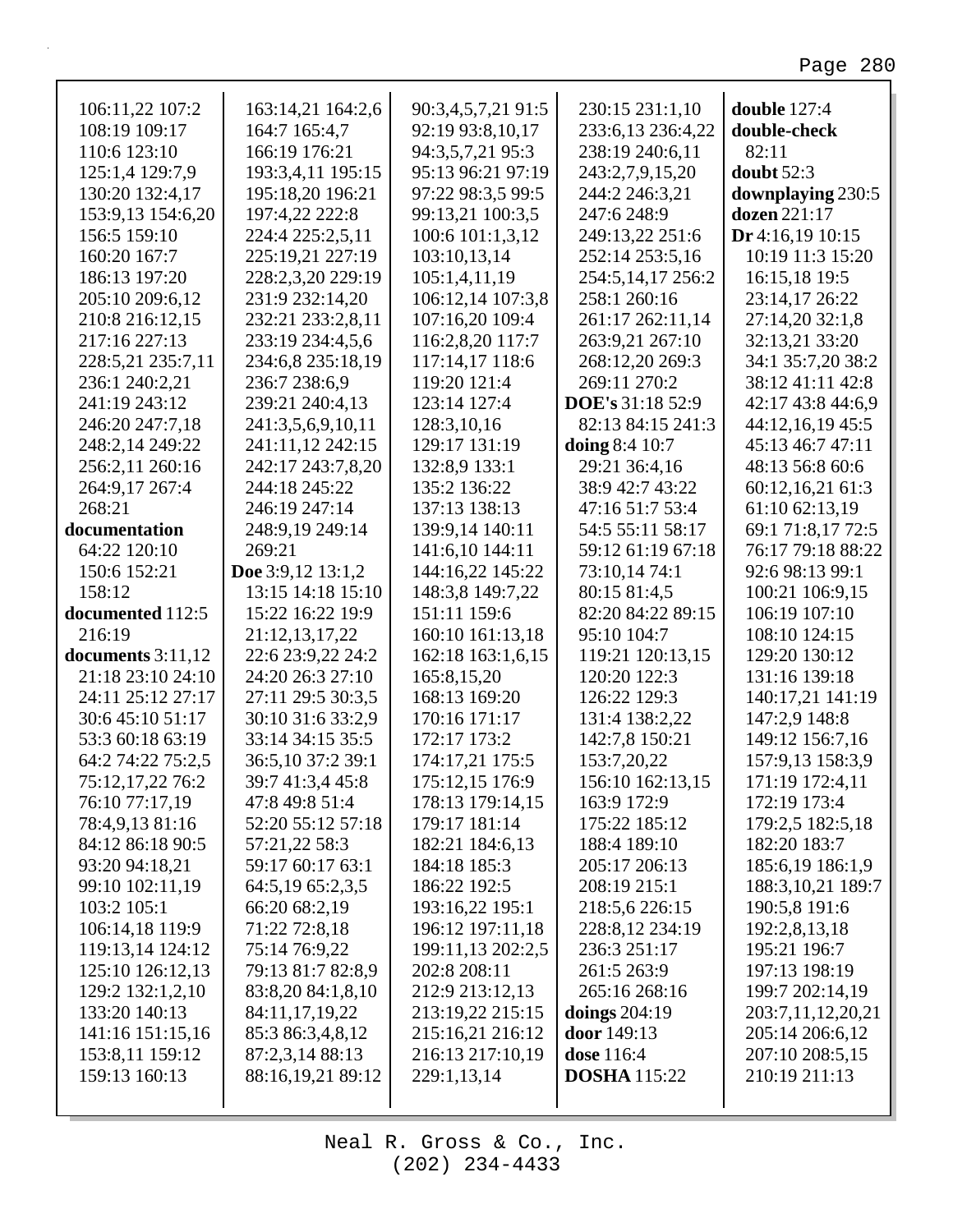| 212:3 214:4,15,18       | E                                  | 111:12 149:18          | engages 98:4         | et 39:2,9 42:1,1   |
|-------------------------|------------------------------------|------------------------|----------------------|--------------------|
| 216:17 218:2            | e 3:1,1 68:10 70:4                 | 166:5                  | engaging 78:11       | 56:16,21 84:9      |
| 219:15 220:2,18         | 77:8 271:13                        | elaborated 53:13       | enjoin $98:21$       | 140:8 204:22       |
| 221:3,9,12,14,17        | earlier 32:22                      | elaboration 170:8      | ensure 65:6 84:11    | evaluating 120:10  |
| 222:2,14,20 224:6       | 102:10 112:20                      | elected 180:4          | 90:5 94:21           | evaluation 120:11  |
| 224:12 225:7            | 132:6 163:8 219:2                  | electronic 61:20       | ensuring 64:21       | 223:2              |
| 226:3 227:10            | 232:10 238:17                      | 64:8 99:7 163:7        | 97:21                | evaluations 116:1  |
| 228:7 246:16            | 259:1                              | 164:9 244:3,14         | enter 94:7 209:1     | event 184:8 210:4  |
| 247:3,19 248:7          | early 17:15 21:17                  | electronically         | 247:14               | events 228:11      |
| 260:22 261:10,21        | 58:18 74:14                        | 248:14,20              | entering $41:19$     | eventually 69:10   |
| 262:17 263:1,5,12       | 238:18                             | Elliot $4:13$          | enters 208:22        | 70:18 99:12        |
| 263:18 264:1,7,15       | easier 66:13 71:12                 | <b>ELLIOTT 2:8</b>     | entire 153:14 154:1  | 191:13 197:19      |
| 265:8 268:8 269:8       | 96:2 161:11                        | 65:21 141:15           | entities 266:11      | 200:9 208:15,16    |
| 269:12 270:1,5,11       | 166:11 244:13                      | 186:15 214:7           | entry 158:22 238:8   | 224:6              |
| 270:14,21 271:3         | 247:12                             | 219:18 220:14,20       | equipment 59:22      | everybody 10:5,22  |
| draft 8:18 9:11         | easily 57:1 75:3                   | 221:7,10,20 222:4      | 65:10,12,15,17       | 15:11 21:4 42:16   |
| 11:7,9,15,16 40:3       | 81:9                               | 222:19 224:9           | 163:11 164:12        | 57:5 65:20 73:11   |
| 55:10 108:16            | easy 134:21 150:8                  | 225:1 226:21           | 165:21 166:1         | 78:10 81:2,18      |
| 179:14,16 194:10        | ECI 236:11 242:19                  | 227:3,12 228:17        | equivalent 8:21      | 113:5 123:12       |
| 199:10 206:14           | 245:1                              | 244:10 247:20          | 26:17 29:13 93:2     | 127:11 128:2,12    |
| 210:13 211:4            | edit 257:9 268:21                  | 248:4 249:21           | 110:9 155:6,8        | 128:17,21 129:4    |
| 212:10 213:6,6,12       | edited 209:9                       | 250:9 251:13           | 240:2                | 131:20 149:8       |
| 232:3 240:1             | editing 18:3 23:21                 | embarrassing           | <b>ER</b> 80:17      | 168:5 255:15,18    |
| 265:22                  | edits 18:7 113:8                   | 72:10                  | erroneous 204:7      | 257:20 258:19      |
| drafted 11:7            | 255:3                              | embody 194:1           | errors 10:15 204:3   | 264:16 272:3,4     |
| drafting $194:8$        | <b>EEOICPA 24:1</b>                | emerge 19:7            | 204:13 206:1         | everybody's 161:1  |
| drafts 90:9 211:1       | 98:17 240:13                       | emerged 226:5          | 207:19               | evidence 210:7     |
| dramatically 132:8      | effect 32:17 40:10                 | <b>Emily</b> 2:18 5:16 | especially 142:15    | 239:2              |
| drifting $224:20$       | 86:14 89:2,15                      | 11:4 49:11 92:15       | 207:11 208:13        | evoking 50:21      |
| drive 75:7 116:13       | 139:7                              | 117:9 215:11           | 263:7                | evolve 72:16 209:6 |
| 119:8 157:8 164:5       | effective 118:5,11                 | 267:13                 | essence 35:22        | 209:7              |
| 222:11                  |                                    | emphasize 12:18        | essential 80:7       | evolved 37:7 115:8 |
| drop 89:17              | efficiency 76:5<br>efficient 71:22 | 127:3                  | essentially 9:3 30:1 | 121:19 231:19      |
| dropped 109:8           | 118:5                              | emphasized 120:7       | 68:1 72:16 74:21     | evolves 130:2      |
| 250:22 251:22           | effort 101:7 223:3                 | employ $215:5$         | 83:9 88:8 97:5       | evolving $201:13$  |
| dropping 108:4          | efforts 207:6                      | employees $5:11,12$    | 120:19 179:16        | exact 18:18 223:12 |
| drops $108:7$           |                                    | enable 94:14           | 192:1 203:22         | exactly 18:22 19:4 |
| dual $55:9$ 127:5       | eight $201:13$                     | 146:20                 | 227:18               | 26:20 110:13       |
| <b>due</b> 76:19 233:17 | either 35:14 59:17                 | enables 159:2          | establish 121:4      | example 13:13 17:1 |
| duplicate 207:5         | 59:18 60:1,2                       | enabling $37:13$       | 126:12 135:20        | 17:21 46:9 52:19   |
| duplication 50:17       | 66:19 102:11                       | encountered 245:5      | 169:20 175:6         | 69:3 80:4,15       |
| 67:19 68:5 74:13        | 141:8 145:14                       | encourages 180:1       | established 121:1    | 138:3 148:15       |
| 123:6                   | 157:1 163:2,15                     | <b>Energy</b> 7:1 24:6 | establishes 34:6     | 165:6 186:4        |
| duplications 75:22      | 181:13 183:22                      | 240:8                  | establishing 94:10   | 199:20 206:2       |
| duration 41:9           | 220:7 235:4                        | engage 227:18          | 135:9 142:12         | 220:22 221:13      |
| duty $65:7$             | 248:13 250:13                      | engaged 150:1          | estimation 116:3     | 233:11 234:1,19    |
| <b>dwell</b> 111:11     | 267:15                             | 264:10                 | 123:12               | 262:12             |
|                         | elaborate 111:10                   |                        |                      |                    |
|                         |                                    |                        |                      |                    |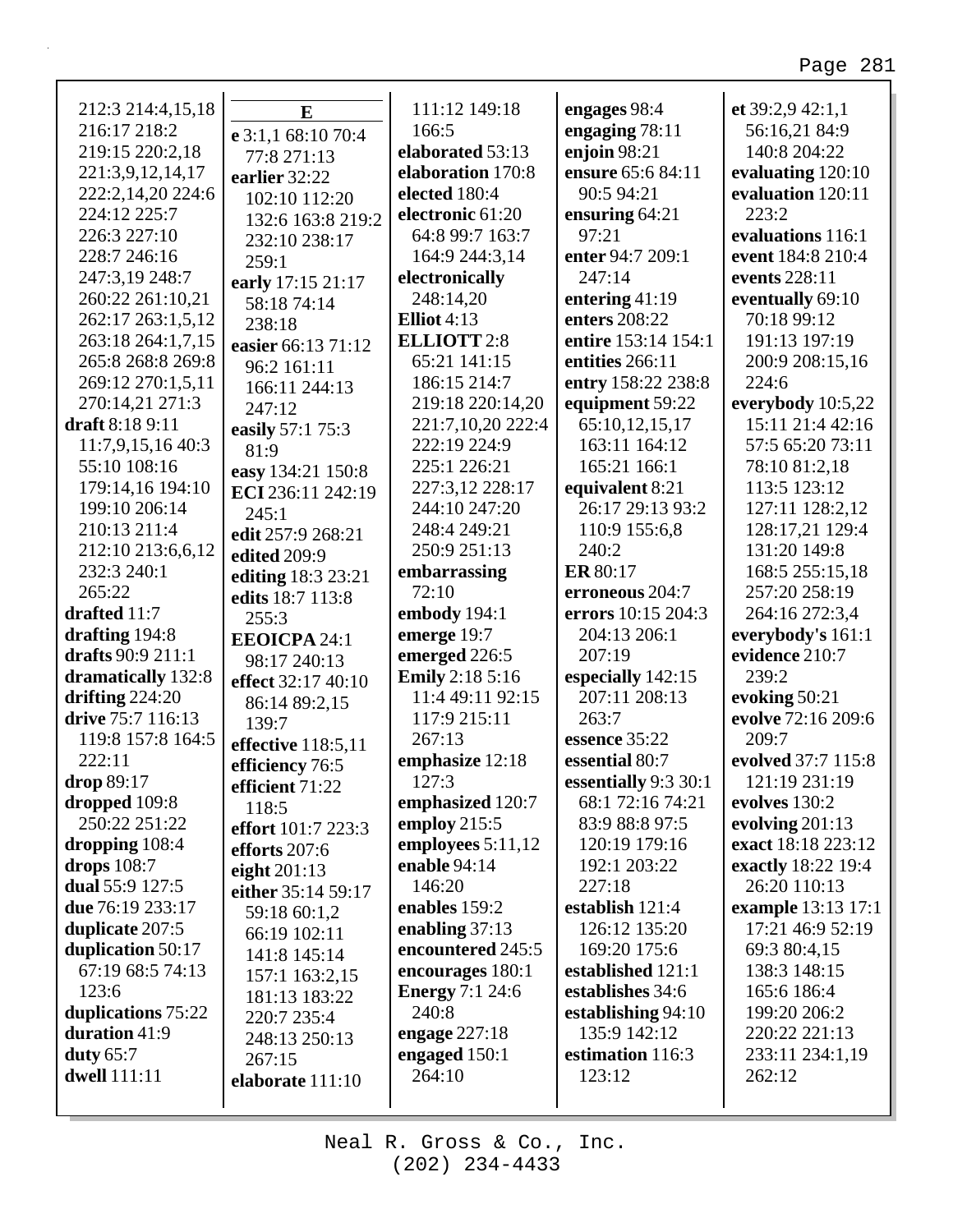| examples 220:19     | explicitly 137:18            | fairly 54:2 134:6         | 226:22                      | 194:9,16 200:12        |
|---------------------|------------------------------|---------------------------|-----------------------------|------------------------|
| excellent 228:19    | 232:18,18                    | fall 17:15 21:17          | files 196:12 205:6          | 200:18 203:7           |
| exception 143:14    | export 242:18                | 58:18 234:13              | 211:10 222:12               | 231:16 232:1           |
| 241:17              | 244:22                       | <b>fallen</b> 46:13       | fill 155:5 156:1,13         | 248:16 255:8           |
| exceptional 181:19  | extent 9:12 13:19            | falls 146:4               | 156:20 158:3                | 257:14                 |
| exceptions 107:22   | 28:13 31:10 65:10            | familiar 119:11           | <b>filled</b> 156:2 157:6   | firsthand 63:15        |
| exchanges 77:9      | 68:8 128:5 166:16            | 137:5 246:3               | <b>filling</b> 141:13 155:7 | fit 192:20 193:5       |
| exclusively 12:7    | 175:3 235:16                 | 253:19 254:8              | 156:21 157:5                | fits 27:5 187:7        |
| exhaustive 54:2     | 245:14 264:21                | familiarity 39:1          | final $105:1,2,6,6,6$       | <b>Fitzgerald</b> 2:10 |
| exist 172:16 192:16 | external 81:11               | 48:1                      | 105:12,20 106:6             | 4:17,177:168:5         |
| 211:16 225:16       | extra 66:5 246:5             | far 28:12,15 105:10       | 108:17 200:20               | 8:10,15,17 11:10       |
| exists 139:19 250:7 | e-mail 108:15                | 115:12 120:16             | 201:3 204:22                | 11:13 14:11,14         |
| 250:9               | 109:20 110:2                 | 121:1 127:5 129:1         | 205:9 206:19                | 15:4,7 16:2,7 17:4     |
| expect 33:15 91:7   | 250:18 267:18                | 134:5 147:8 176:4         | 239:6 256:8,21              | 17:9 18:19 19:1        |
| 164:1 263:15        | 270:8                        | 235:22 240:7              | 260:1 262:6                 | 20:17 21:3,4           |
| expectation 85:9    | e-mails 50:4 203:1           | fashion 269:15            | finalize 206:15             | 22:17 23:15,18         |
| 132:19              |                              | fast 82:3 212:19          | 263:2                       | 24:4,8 25:1,5,22       |
| expectations 85:11  | F                            | <b>fatal</b> 264:22       | finalized 227:7             | 26:12,15,21 27:18      |
| 102:6               | <b>FACA 50:12</b>            | <b>feature</b> 227:17     | 254:21                      | 27:22 32:4,12,20       |
| expecting $4:5,13$  | face 20:1 180:9              | <b>federal</b> 1:21 2:4   | find $41:13\,62:6$          | 33:7,22 34:19          |
| 5:15                | faces 83:1                   | 5:10,12 40:10,21          | 69:8 76:8 77:14             | 35:8,21 45:11,14       |
| expenditure 65:19   | facet 218:21                 | 41:2 49:18 210:6          | 118:8 125:13                | 47:10,13 50:19         |
| expensive 65:12     | facilitate 94:6              | feedback 70:7             | 132:10 147:5                | 51:19 52:4,10          |
| experience 36:9     | <b>facilities</b> 14:22 16:9 | 110:22 133:5              | 149:22 175:16               | 53:15,20 54:1          |
| 85:12 96:13,15      | 17:2 19:10 22:2              | 263:19,21 264:22          | 228:7                       | 55:4 57:2 60:10        |
| 170:8 180:2         | 94:7 95:5 186:12             | feeds 217:19              | <b>finding</b> 77:14 78:15  | 60:14,20 61:1,4        |
| 181:18 186:10       | facility 41:10 148:4         | feel 39:21 42:22          | fine $14:14$ $18:1,10$      | 61:12 62:16 63:3       |
| experienced 88:14   | 173:14                       | 70:13 80:7 81:8           | 19:1 144:3 157:6            | 64:4 65:16 66:4        |
| 95:14               | fact 12:20 13:19             | 140:1,2 151:7             | 164:22 215:5                | 67:2 73:19 77:13       |
| experience-based    | 19:6 20:15 31:1              | 225:2                     | 266:19                      | 79:6 80:13 84:4        |
| 83:5                | 31:15 32:7,17                | feeling 258:9             | fingers $105:16$            | 85:6,10,20 86:11       |
| experiencing        | 35:14,15 37:8                | feelings 43:6             | finish $80:17$              | 86:20 88:7 89:16       |
| 151:18              | 58:17,19 77:14               | felt 7:2 36:14            | finished $77:4$             | 91:9,21 92:5,11        |
| explain 53:21       | 78:15 81:3 103:7             | 203:16                    | finishing $80:17$           | 92:15,19 93:8,17       |
| 155:19 180:21       | 112:20 122:15                | <b>Fernald</b> 42:1 46:10 | <b>fire</b> $220:10$        | 93:22 96:5,12          |
| 183:14 199:8        | 124:12 142:21                | 48:4 216:9,15             | <b>firmed</b> 176:4         | 97:10 98:16 99:22      |
| explained 53:14     | 161:14 163:13                | field 141:17 214:7        | first $3:13,186:18$         | 101:5 103:4            |
| 188:15              | 169:16 171:14                | 214:9 219:19,20           | 31:15 32:2 40:3             | 104:12,19 105:9        |
| explaining 26:7     | 172:13,15 173:9              | fielding $159:13$         | 55:12 57:13 67:16           | 105:15,22 106:7        |
| 115:4 156:9 181:6   | 175:4 179:1 182:3            | <b>figure</b> 20:20 62:2  | 81:2 93:14 115:12           | 107:20 108:13,20       |
| explanation 127:18  | 193:18                       | 101:13 126:9              | 115:17 123:3                | 109:6,11,21 111:2      |
| explanations 8:3    | factor 175:4                 | 128:22 237:1              | 125:14 126:16,21            | 111:9,15 112:3,8       |
| 228:21              | facts 77:15,16 78:4          | figures $101:10$          | 128:7 134:14                | 112:18 113:2           |
| explanatory 162:10  | 78:9 81:18,19,20             | figuring $77:22$          | 135:8 144:14                | 114:14,15 122:11       |
| explicit 10:5       | factual $81:16$              | 228:4                     | 147:17 149:1                | 122:14 123:3           |
| 123:21 219:1,5      | failsafe 79:3                | file 156:6 197:20         | 150:14 163:1                | 124:5 125:9 126:3      |
| 228:21 238:11       | fair 179:7                   | 205:7 211:17,19           | 173:21 192:7,8              | 127:2,15,20 128:1      |
|                     |                              |                           |                             |                        |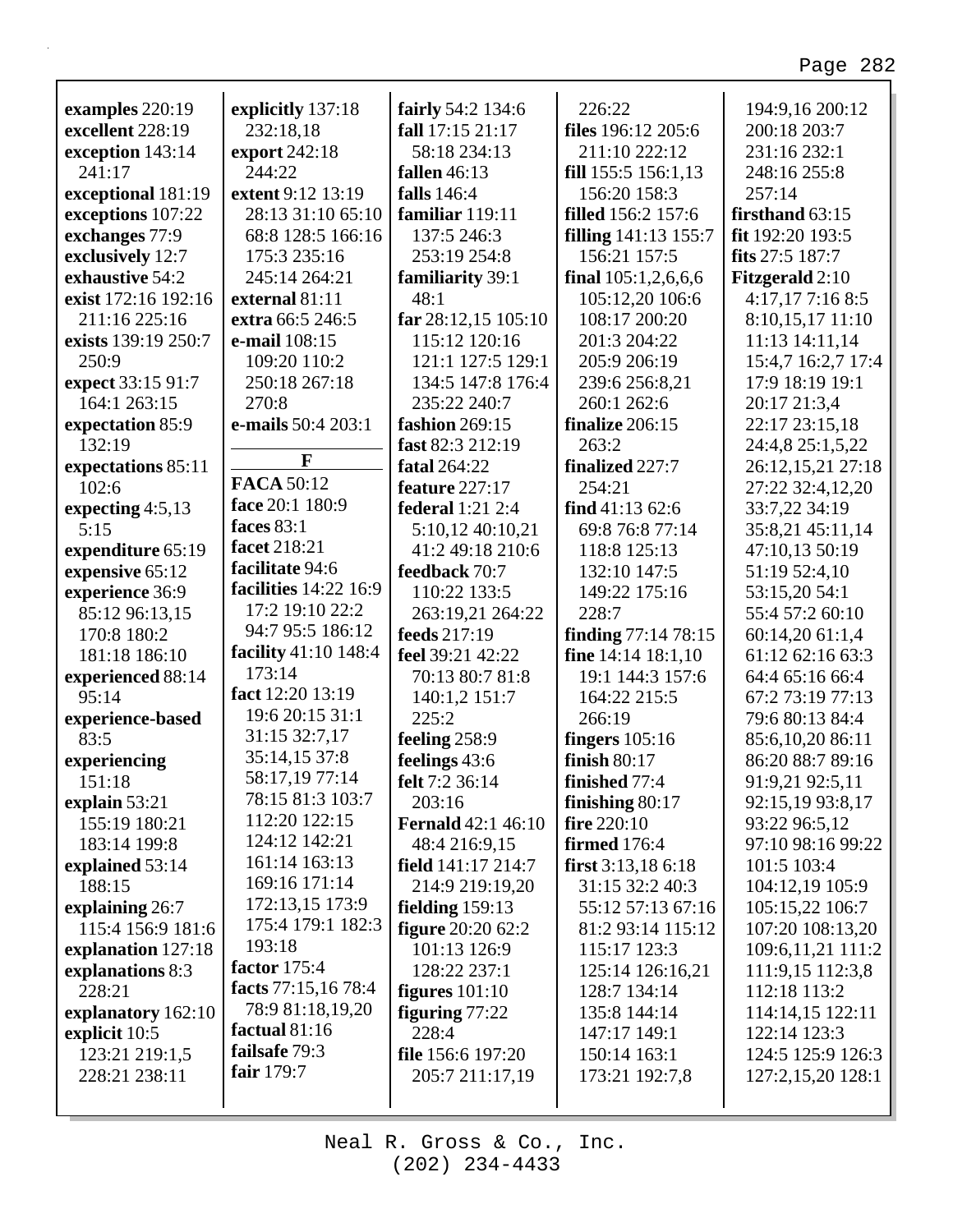٦

| 129:14,18 130:10<br>131:8,21 135:11  | five 24:12,16 37:7<br>82:20 115:9    | 158:13 164:10<br>209:2 223:16            | 135:21 258:2<br>framework 21:16          | 242:11<br>generally 75:5                 |
|--------------------------------------|--------------------------------------|------------------------------------------|------------------------------------------|------------------------------------------|
| 137:4,8,11 141:12                    | 267:20<br>fix 265:2                  | 239:4 252:6,7,12<br>254:4                | 30:1                                     | 116:2 141:18<br>206:17 209:18            |
| 141:20 142:5,19                      | <b>Flats</b> 132:22                  | formal 41:4 51:12                        | <b>frankly</b> 22:2 46:12<br>240:4 244:5 | 244:3                                    |
| 143:4 144:2,7                        | flaw $265:1$                         |                                          | fresh $41:949:10$                        |                                          |
| 145:1,5,16,21<br>146:6,13 147:7,14   | flow $57:16$ 188:20                  | 74:7 108:5,7<br>120:16,17 123:1          |                                          | generated 9:11<br>90:9 226:6 231:8       |
| 148:16 149:18                        | 242:21                               | 127:10 129:13                            | <b>Friday</b> 256:17<br>257:18 258:22    | 242:16,17                                |
|                                      | flows 148:8                          | 130:5 133:7                              | front $25:1860:13$                       |                                          |
| 152:4,9,15,17,20                     | fly $36:5$                           | 134:12 150:21                            | 101:7 123:4 125:7                        | genesis $228:10$<br><b>Gerald</b> 107:18 |
| 154:12,21 155:9<br>155:13,17,22      | fob 271:7                            | 179:9 187:12                             | 143:2,7 166:1                            | germane 224:18                           |
| 156:15,22 157:11                     | focus $11:17$ 223:10                 | 191:12 212:1                             | 169:2 175:8 182:7                        | getting 28:5 29:15                       |
|                                      |                                      |                                          |                                          | 31:20 34:20 43:5                         |
| 157:20 158:21                        | focused 9:22 223:6<br>226:7          | 222:17 250:22<br>252:1                   | 188:18 233:15                            |                                          |
| 159:18,22 160:17                     | <b>fodder</b> 193:9                  |                                          | 236:18<br>fulfill 90:10 189:18           | 43:5 59:11 68:4                          |
| 161:4,14,21                          |                                      | formally 18:20<br>116:7 121:20           |                                          | 73:9 79:1 80:12                          |
| 164:21 165:19                        | 220:17<br>FOIA 195:16                | <b>format</b> 142:20                     | full 37:17 56:11<br>68:1 81:15 201:16    | 106:11 117:17<br>128:4 129:2             |
| 166:9,13 167:1,5<br>168:16 171:21    | folders 66:2                         | 205:19                                   | 204:18,19 219:13                         | 136:13 140:15                            |
|                                      | folks 10:3 28:20                     | former 14:21 16:9                        | 256:21 257:11                            | 199:6 200:6                              |
| 172:7,12,20 173:5<br>177:11 181:16   | 51:6 72:9 81:4,11                    | 117:22 169:5,12                          | 260:8 266:17                             | 207:20 224:16                            |
| 182:6,19,22                          | 83:3 95:18 107:13                    | 170:19 230:18                            |                                          | 233:16 239:16                            |
| 183:21 184:17                        |                                      | 234:10                                   | fully 58:13 128:17<br>232:13             | 245:21 255:18                            |
|                                      | 113:11,18 115:14                     |                                          | <b>function</b> 9:22 11:20               |                                          |
| 185:1 187:10,20                      | 151:11 159:7                         | forms 136:22                             |                                          | 263:7 266:20                             |
| 188:17 189:12                        | 165:1 169:1                          | 138:19 156:3                             | 13:8 30:3 31:9                           | Gina 48:1 98:17                          |
| 190:7,10 191:3                       | 198:10 227:15                        | 195:17 237:4                             | functional 96:3                          | 109:20 110:2,11                          |
| 192:1,6,12,17                        | 229:4 239:11<br>246:19               | forth $7:1,12,15$                        | functions 11:20<br>29:20                 | 110:14 111:1<br>251:2                    |
| 193:1 194:15                         |                                      | 10:11,12,21 38:10<br>40:6 42:14 66:13    |                                          | Gina's 33:10 100:4                       |
| 195:4,12 196:1,17                    | <b>follow</b> 10:7 15:11             | 68:11 78:11                              | fundamental 169:8                        | 100:16                                   |
| 197:1,8 199:3                        | 115:4 166:11,18<br>174:21 175:6      |                                          | funding 93:10 94:5<br>99:20 102:22       |                                          |
| 201:10 216:22                        | 184:9 232:19                         | 126:20 148:14,15<br>149:17 257:13        | funny $46:19$                            | give 54:4 65:22                          |
| 217:3,9,12 218:3                     | following 30:15                      | 258:9 266:11                             |                                          | 70:5 72:11 102:3<br>119:19 124:10        |
| 218:8,19 225:9                       |                                      |                                          | further 7:2 80:3                         |                                          |
| 229:21 230:8                         | 96:21                                | forum 138:10                             | 93:1 149:19 173:3                        | 148:5,6 151:2                            |
| 233:8,14 234:3,9<br>235:1,9 237:3,10 | foot 156:8 157:20<br>footnote 156:19 | <b>forward</b> 52:18 71:6<br>75:18 111:1 | 173:15 175:18,19<br>184:15 185:4         | 180:13 186:4<br>220:18 246:9             |
|                                      | force 251:14                         |                                          | 271:20                                   |                                          |
| 237:18 239:3,22                      | <b>foresee</b> 198:16                | 159:20 163:19<br>178:16 262:3            |                                          | given 22:5 28:7<br>42:5 171:2 181:17     |
| 241:14,16 242:3                      | 266:9                                |                                          | G                                        |                                          |
| 244:12,21 245:9                      |                                      | 270:3 271:11,13                          | $G$ 3:1                                  | 182:3 222:6                              |
| 248:8 249:1,5                        | forget 99:8<br>form $61:2164:9$      | forwarded 75:3<br>163:15                 | gaffes $82:1$                            | 233:12 234:21<br>238:16 254:4            |
| 250:15 251:11,19                     |                                      | found 160:14 184:9                       | game 121:9 183:10                        | 255:15                                   |
| 252:13,19 253:6<br>253:11,16,21      | 77:11 137:6,14                       | foundation 169:9                         | gap 217:14                               |                                          |
|                                      | 139:20,21,22                         | four 115:8 212:20                        | gaps 213:3                               | gives 88:10 139:1<br>151:7 234:1         |
| 254:3,9,22 256:13                    | 140:4,17 141:3,4                     |                                          | gather 83:11 94:8                        |                                          |
| 257:17 258:11,21                     | 141:6 152:22                         | 267:20                                   | 202:10                                   | 258:20 260:10                            |
| 259:4,6,13 264:5                     | 153:1 155:6,8,18                     | fourth $5:7,9$<br>fraction 224:11        | general 11:5 53:14                       | giving $110:10$                          |
| 265:9 266:2,13                       | 156:2, 13, 20, 21                    |                                          | 70:8 71:20 195:12                        | 142:9 179:21                             |
| 267:8                                | 157:2,5,6 158:2,6                    | frame 65:7 120:20                        |                                          | 231:2 244:4                              |
|                                      |                                      |                                          |                                          |                                          |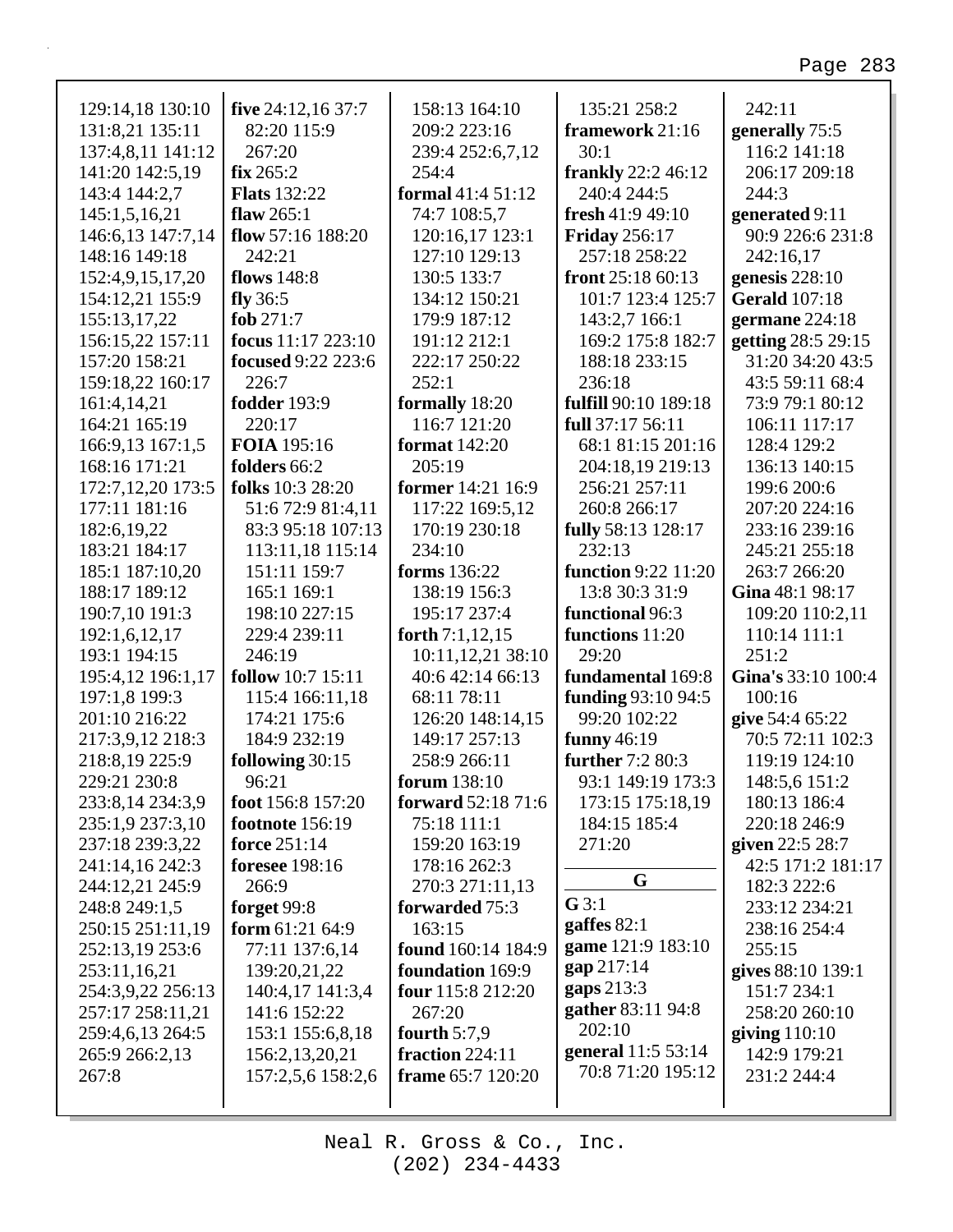| globally 104:18   | 84:7 100:4,15     | 187:1 190:17,19      | Grady's 22:1       | guidance 97:1            |
|-------------------|-------------------|----------------------|--------------------|--------------------------|
| go 6:19 7:14 9:12 | 101:17 102:5      | 193:6 196:13         | grammatical 89:18  | 109:1 151:2              |
| 14:7,10 18:11     | 103:21 105:4,5    | 203:9 205:5,18       | granted 20:7       | 225:16                   |
| 23:19,21 24:3     | 106:1 110:7 122:9 | 207:13 208:1,7       | gratuitously 86:17 | guy 162:8                |
| 26:3 30:11 33:18  | 139:11 146:15     | 209:1,2,3,3,6,7,7    | $grav$ 134:1       | guys 77:7 112:12         |
| 35:16 40:11 45:17 | 176:9 182:20      | 209:8,10,10,12,14    | great 3:17 58:15   | 146:10 158:8             |
| 60:8,10 61:13,20  | 191:12 199:11,13  | 210:2 215:17         | 72:11 210:10       | 216:20 228:18            |
| 63:16 64:3,9      | 199:13 204:9      | 218:14,15 222:2,3    | 247:5,16 263:13    | 229:5,17                 |
| 66:12 68:2,14,19  | 209:22 212:18     | 223:4,5 224:14       | 264:1 265:3        |                          |
| 70:12 74:19 75:18 | 218:7,8 219:5,9   | 230:1,9 235:14       | Greg 82:16 96:18   | $\mathbf H$              |
| 76:7,9,11 81:21   | 219:10,11 222:21  | 238:3,5 239:17       | 98:17 117:15       | habit 131:4 198:15       |
| 82:10 92:22 98:2  | 223:8 232:2       | 240:12 242:9         | grinding $130:9$   | 210:22                   |
| 100:1,16 104:3,9  | 242:14,21 248:2   | 245:15 251:14        | group 1:8 3:5,8,21 | half 93:14 113:13        |
| 106:6 107:16,19   | going 7:14 10:2,4 | 256:22 257:3         | 4:6 9:6,11 11:8,16 | halfway $80:15$          |
| 111:12 119:16     | 10:19 13:5 16:15  | 263:15 264:11        | 18:6,7 28:14       | hand 55:12 103:8         |
| 128:21,21 132:11  | 21:5 22:19 23:20  | 265:14,18,20         | 29:12 30:7 31:1    | 129:7 151:13,13          |
| 132:16 136:19     | 24:18 26:17 30:8  | 266:6 268:17         | 35:5 37:12,15      | 189:1,16 208:10          |
| 138:17 139:4      | 33:11 34:17 35:1  | 269:13 270:3         | 39:4 40:17,18      | 238:4 271:15             |
| 140:14 147:8      | 38:10,18,19 40:2  | good 3:3 6:1 8:2     | 44:14 45:1 48:4    | <b>handle</b> 37:8 84:15 |
| 149:5 153:14      | 40:7 45:7 50:10   | 59:9 89:3 103:5      | 49:7 56:1,17       | 151:4 244:14             |
| 154:15,18 156:5   | 52:1 56:3,4,6,14  | 111:6 115:6 122:5    | 67:14 73:4,6       | 266:4                    |
| 158:7 159:19      | 56:16 57:6 59:6   | 122:19 131:7,16      | 113:6,20 160:21    | handled 14:3             |
| 160:2 161:6,18    | 62:20,21 63:2     | 153:17,18 156:3      | 168:11 192:15      | 118:15 134:6             |
| 163:9 164:5 170:3 | 65:16 66:21 67:12 | 162:7 167:3 188:4    | 218:7,9,12,15      | 180:22 235:19            |
| 170:4 171:10,11   | 67:15 68:19 71:5  | 188:5 192:9          | 219:10 220:3,8     | 236:7 245:6 262:1        |
| 179:8 182:8 183:3 | 71:13,20 72:7     | 199:19 219:3         | 229:22 230:18      | <b>handles</b> 145:8,12  |
| 189:2 193:2,13,15 | 76:3,9 77:16 78:7 | 226:2,3 229:6        | 231:20 239:17      | handling $19:827:2$      |
| 193:17,22 194:15  | 78:18 80:18,21    | 230:12 232:11        | 240:16 254:15      | <b>handoff</b> 145:10    |
| 194:21 195:1      | 81:4 86:4,7 89:12 | 246:13 250:20        | 255:12 257:1,4     | 146:15                   |
| 197:18 199:3      | 89:13 91:18 92:2  | 251:21 261:4         | 262:2 265:18       | hands 99:19 129:2        |
| 201:2 208:1       | 93:3 96:14 101:10 | 265:22 270:12        | groups 29:11 35:6  | hands-on 37:9            |
| 213:10 215:12     | 102:15 103:10,18  | 272:3                | 42:21 54:10,16     | handwritten              |
| 216:6,8 217:16,20 | 104:9 107:2       | goodness 101:3       | guarantee 190:4    | 201:22 208:17            |
| 218:17 221:21,22  | 113:12 114:9,10   | gotten 42:12 178:4   | guess 7:21 19:16   | 211:15 214:6             |
| 222:4,7 224:10,13 | 115:15 117:2,5,15 | government 195:19    | 24:16 48:15 55:19  | 216:10                   |
| 225:14 227:5      | 118:19,22 119:1   | 195:20 198:4,14      | 63:6 67:9 70:3,10  | <b>Hanford</b> 43:20     |
| 228:15 231:10,12  | 121:8,9 123:20    | 204:17,20,21         | 80:5 86:2 90:19    | 245:5                    |
| 231:14 233:17     | 124:8,12 125:6    | 205:2,5 208:2,20     | 96:14 99:21        | hang $6:10$              |
| 234:2 235:15      | 130:11 132:2,7,14 | 209:20,22 266:11     | 105:15 111:17      | <b>Hans</b> 42:13        |
| 236:1 237:1,21    | 137:11 138:1,18   | government's         | 112:10 113:5       | happen 58:16 59:7        |
| 243:4 244:21      | 140:12,14 142:21  | 207:12               | 114:4 136:12       | 60:3 62:5 63:22          |
| 245:8 252:14      | 143:8,21 153:7    | <b>Grady</b> 2:5 4:8 | 142:20 163:17      | 70:15 74:14 75:1         |
| 253:15 258:8      | 154:5 158:14,16   | 17:11 80:16          | 167:17 193:22      | 80:18 89:4 101:14        |
| 268:5             | 166:17 167:2,8,21 | 110:14 112:15        | 213:17 214:10      | 119:13 143:15            |
| goes 43:18 51:3   | 168:21 175:12     | 216:8,14,20 220:4    | 216:2 242:10       | 179:1 208:7              |
| 53:2 66:8 68:15   | 179:14 180:18     | 236:14 246:6         | 243:21 251:4       | happened 20:20           |
| 80:2,3,9 83:18,22 | 181:8 184:1,3     | 249:11 266:7         | 257:7              | 42:11 51:16              |
|                   |                   |                      |                    |                          |
|                   |                   |                      |                    |                          |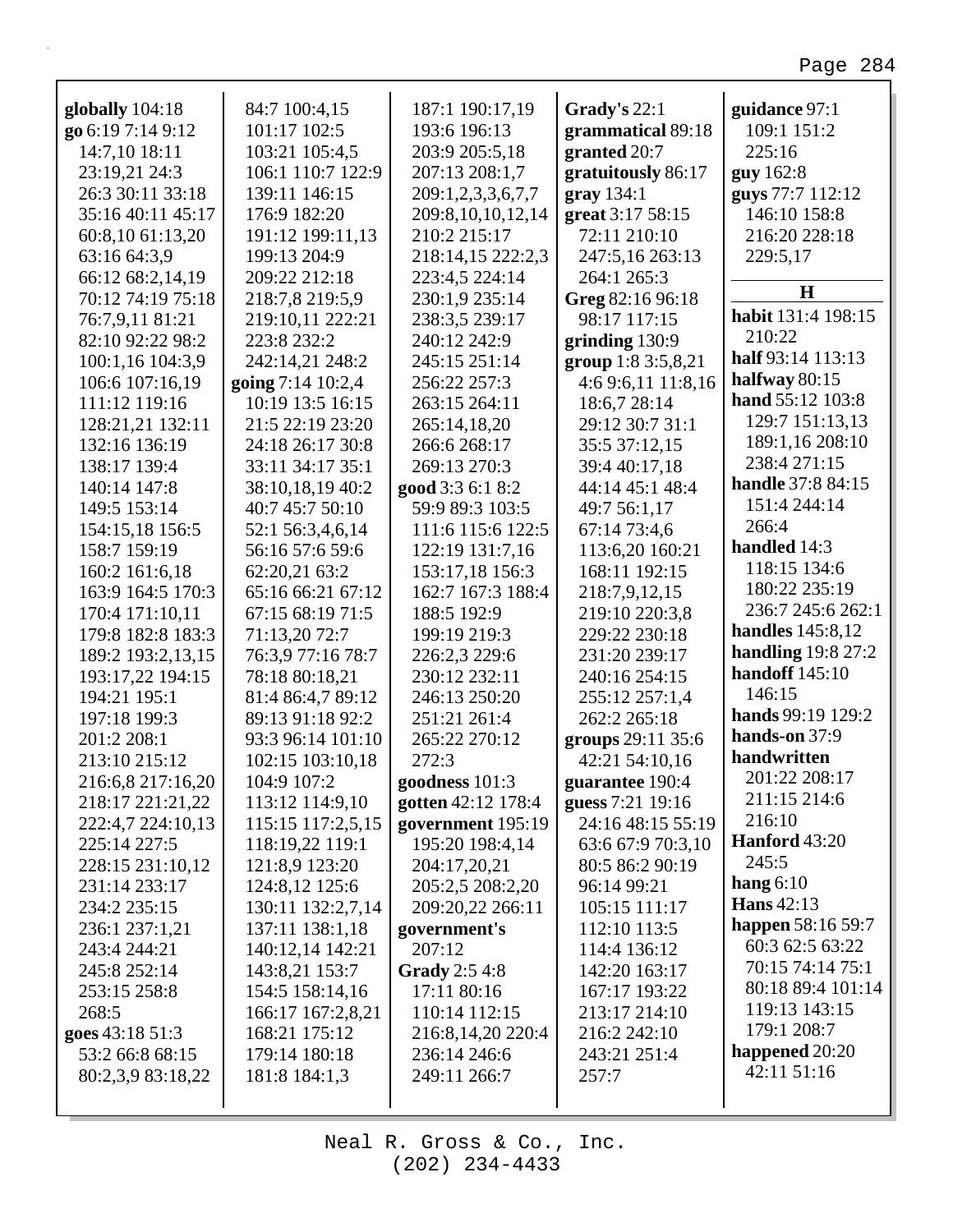| 175:19 217:6                | heartburn 89:22      | housekeeping 36:2        | <b>identify</b> 5:19 30:5 | included 49:20             |
|-----------------------------|----------------------|--------------------------|---------------------------|----------------------------|
| 223:3 226:4                 | 91:7                 | <b>Howell 2:18 5:16</b>  | 60:18 99:6 118:13         | 52:14 136:3                |
| 228:15                      | Hebron 1:14          | 11:5 20:12 24:18         | 125:10 178:1              | 234:21 243:2               |
| happening 49:22             | <b>heels</b> 103:9   | 43:7 44:13,17,20         | 181:20                    | 254:6                      |
| 212:21 265:21               | held 173:18          | 49:12 51:18 52:1         | <b>identifying</b> 31:11  | includes 124:18            |
| happens $60:671:10$         | help 7:8 208:6       | 91:17 92:1,18            | 31:11 175:17              | including $21:19,22$       |
| 100:1 101:6 208:8           | 247:9                | 142:11 143:3,18          | 219:8                     | 90:15 112:22               |
| happy 86:4 138:13           | helped 7:17 122:2    | 144:3 186:6 189:4        | <b>identity</b> 176:11,14 | 131:14 176:13              |
| hard 18:2 64:9              | helpful 14:12 36:9   | 195:14 198:12,20         | 181:13 182:11             | 197:18 201:17              |
| 65:22 66:13 163:2           | 52:10 146:14         | 199:5 204:15             | 186:5                     | 203:1 217:6                |
| 163:19 166:17               | 187:15,22 188:19     | 205:8 206:20             | ill-advised 203:14        | inclusion 218:9            |
| 244:5,7                     | 246:22               | 209:17 211:22            | imagine 88:19             | 231:22                     |
| harder $72:2,3$             | helps 31:10 65:21    | 213:17 214:5,9,17        | immediately 171:3         | incomplete 204:13          |
| <b>harm</b> 237:14          | 157:19               | 214:20 215:19            | impact 228:6              | 205:22                     |
| hashmark 162:5              | hey 71:4 109:16      | 216:1 219:12             | impeded 103:20            | incorporate 129:19         |
| head 99:3 105:18            | HHS 2:17,18 5:13     | 224:3,16,21              | implement 11:21           | 166:8 255:17               |
| 220:22 248:9                | 11:5 176:14          | 226:16 227:1,8           | 32:17 46:21 86:5          | incorporates 24:20         |
| 267:6                       | 181:14               | 267:15 268:7             | 138:21                    | independence 7:3,6         |
| headquarter 39:8            | <b>HHS/CDC</b> 122:8 | HSS 117:16 148:5         | implementation            | 9:21                       |
| headquarters                | $\mathbf{Hi} 5:3$    | <b>hub</b> 80:2          | 29:18                     | independent 78:1           |
| 30:12 33:9 57:22            | <b>hiccup 86:19</b>  | <b>hubs</b> 79:19        | implementing              | 99:4                       |
| 92:20 93:8,17               | hierarchy 27:15      | huge $211:2$             | 27:12                     | independently 13:9         |
| 94:3,19 95:3,13             | 161:7                | <b>HUMAN</b> 1:1         | implication 177:9         | 138:2 183:4                |
| 95:18 100:3,5,16            | higher 27:9          | <b>hung 34:20</b>        | implications 52:20        | <b>indicate</b> 12:17 18:3 |
| 100:17 101:12,12            | highly 19:8          | hyphen 264:4             | 99:2,14 128:16            | 21:21 57:12 59:16          |
|                             |                      |                          |                           |                            |
| 103:13 117:7,14             | hip $77:8$           | hypothetically           | 169:18 178:15             | 72:22 127:9 143:7          |
| 117:17 120:1                | hired 214:22         | 215:12                   | imply $181:2$             | 163:18 175:2               |
| 141:15 144:12,17            | history 72:6         | I                        | importance 72:12          | 239:3                      |
| 145:6,11,22 146:2           | hoc 33:22 34:1       | idea 58:15 59:9,18       | 89:11                     | indicated 118:16           |
| 146:7,9,22 148:3            | 36:16 47:12,22       | 67:18 89:9 128:2         | important 32:9            | indicates 172:17           |
| 148:9,20 149:7              | 68:10                | 143:16 153:17,18         | 41:12 47:14 60:19         | indicating 33:9            |
| 151:3 248:10                | hold 6:10,11 22:11   | 226:2 232:11             | 65:20 81:13 89:14         | 219:3                      |
| headquarter's               | 69:15,19 70:22       | 238:19 247:5             | 106:9 121:13              | individual 30:4            |
| 97:22                       | 100:17 109:22        | 250:20 261:5             | 130:13 153:5              | 35:12,15,17 46:9           |
| <b>health</b> $1:1,5,6,3:6$ | holding 202:9        | 268:13                   | 156:10 202:20             | 133:14 176:12              |
| 113:20 117:21               | holdings 116:20      | identical 243:19         | 211:14 224:22             | 177:4,8,21 178:22          |
| 168:10                      | home 197:19          |                          | 225:1 230:4               | 181:7,12 184:14            |
| hear $3:14,16,186:3$        | 259:18               | 248:11,13                | 270:16                    | 184:14 194:6,22            |
| 19:17 20:8 21:4             | hone $45:15$         | identification           | improvement               | 200:13,17,20,22            |
| 22:13 114:2,3               | hope 21:4 258:22     | 31:13 33:13              | 68:13                     | 217:17 218:6               |
| 133:4 199:14                | 267:9                | identified $2:2$ 34:21   | inadvertently             | 219:8,20 248:1             |
| <b>heard</b> 17:1 33:4      | hopefully 103:11     | 99:10 118:12             | 134:3                     | 255:15                     |
| 99:21 110:14                | 163:22 216:13        | 159:5,6 174:19           | include 94:10             | individuals 30:4           |
| 116:14 265:7                | 250:3                | 178:8 180:19             | 197:4 214:10              | 36:17 54:5 80:6            |
| hearing $27:21$             | horses $70:11$       | 183:19 232:14            | 236:20 238:3              | 95:20 117:21               |
| 211:20                      | <b>hours</b> 169:15  | <b>identifies</b> 120:19 | 239:4 243:1               | 119:2 135:22               |
| <b>heart</b> 168:17         | <b>housed</b> 227:22 | 156:4                    | 254:16                    | 137:2 142:13               |
|                             |                      |                          |                           |                            |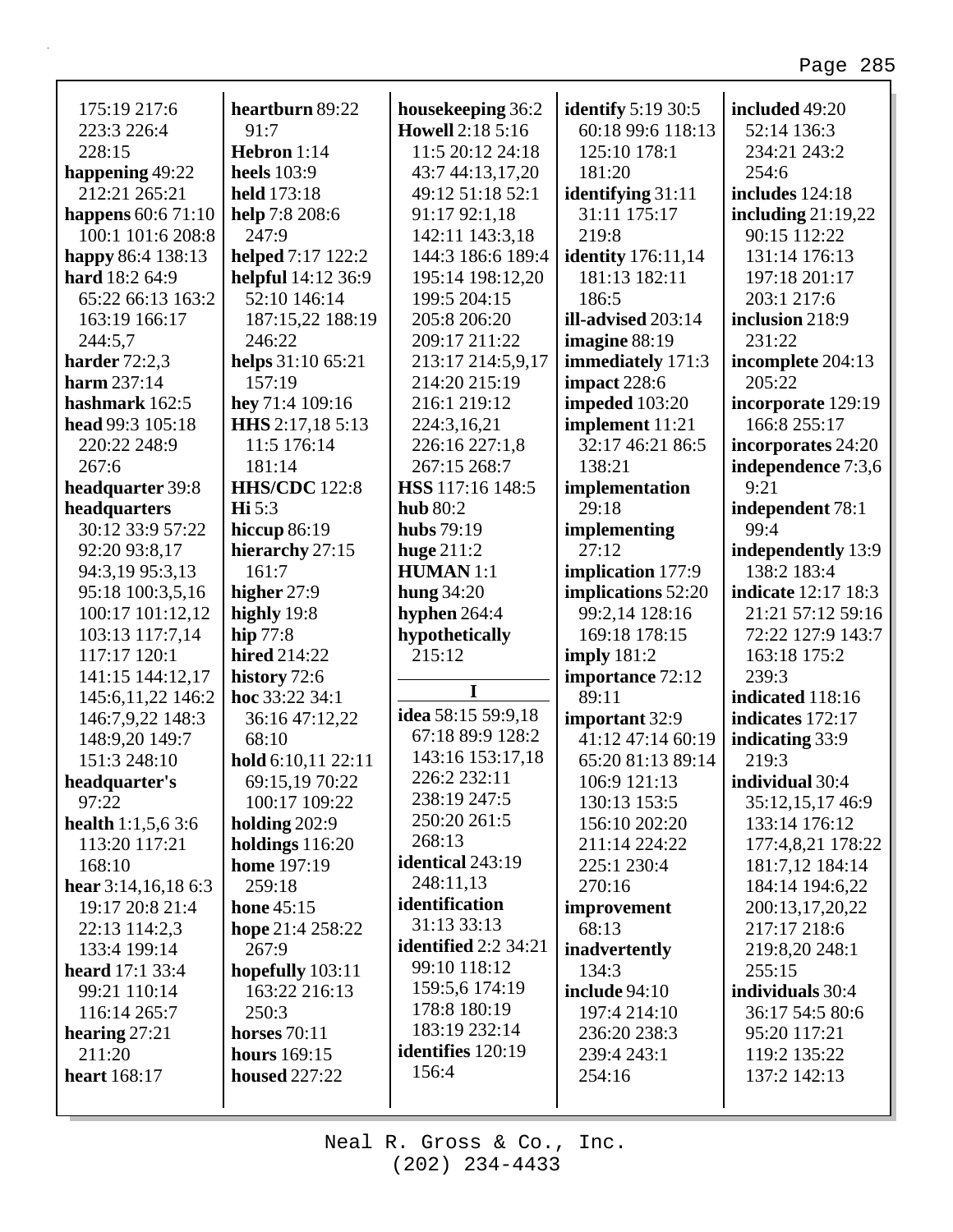٦

| 143:8 147:19       | 73:11 80:8 99:17            | 13:6 16:18 45:12           | 172:1,10 173:12    | 201:7 202:4 204:2           |
|--------------------|-----------------------------|----------------------------|--------------------|-----------------------------|
| 202:12 271:2       | 177:4 245:21                | 45:14 54:3 62:4            | 174:9,10,16,20     | 206:3 208:10                |
| infected 207:14    | 246:7                       | 86:22 104:5 117:8          | 179:11,21 180:3    | 212:7,10 219:22             |
| influences 7:3     | informing 135:1             | 127:3 158:22               | 182:14 183:1,4,5   | 230:16,17,19                |
| inform 33:2 49:5,6 | <b>initial</b> 3:6 48:21    | 249:6 250:21               | 183:14 184:13,15   | 234:20                      |
| 49:7,8 79:13,14    | 73:21 97:20                 | intentionally              | 184:22 191:11      | inter-agency 53:1           |
| 117:19 153:9       | 100:11 102:1                | 138:20                     | 194:22 197:5       | introduction                |
| 177:18,19          | 108:16 116:22               | interact 123:4             | 200:14,22 201:3    | 150:15                      |
| information 11:22  | 117:11 119:18               | 263:8                      | 201:17 204:10      | introductions               |
| 13:14 14:2 27:3    | 120:15,22 127:7             | interacted 161:15          | 213:12 215:14,15   | 82:17                       |
| 30:5 31:6 35:10    | 129:16 131:11               | interacting 37:18          | 216:8,14,19 217:6  | introductory                |
| 41:9 42:20 43:5    | 134:15 135:4                | 98:15 100:22               | 217:8,9 232:14     | 117:19 228:9                |
| 43:14 47:18 49:10  | 160:1 162:21                | interaction 47:7           | 234:22 235:5       | inundated 31:20             |
| 56:22 58:6 68:11   | 214:10                      | 51:3,5 78:8 79:7           | 236:6              | 81:9                        |
| 68:17 72:20 73:10  | initially 38:6 39:22        | 89:11 99:5 101:11          | interviewed 68:21  | invaluable 129:22           |
| 74:9 79:4,21 80:1  | 49:21 100:1                 | 120:22 140:10              | 169:4 178:8,21     | inventory 153:14            |
| 80:2,5 81:12,17    | initiate 146:10             | 240:5                      | 180:3              | 154:1,8                     |
| 83:11 88:5 90:18   | <b>input</b> 10:11 56:5     | interactions 29:4          | interviewee 165:6  | investigation               |
| 91:19 93:12 94:8   | 193:11 217:4                | 37:9 103:20 104:6          | 175:11,21 176:18   | 184:10 270:17               |
| 94:13,15 95:6      | 218:22 231:21               | 123:16 131:12              | 193:17,19 194:4    | investigations              |
| 97:3,20 110:9      | 255:16,18,22                | 140:22 141:2               | 195:3,8 196:6,19   | 223:11 226:7                |
| 115:19 116:1,8     | 257:12                      | 176:8                      | 197:18 199:15      | investigatory               |
| 117:20 118:6,10    | inputting 232:8             | interagency 92:16          | 217:18,19 231:2    | 129:17 131:11               |
| 134:21 135:7,14    | inquiry $132:16$            | interest 19:11             | 232:20 238:9       | invitation 170:3            |
| 138:1 141:14       | 223:15                      | 154:7,15                   | interviewees 233:3 | <b>involve</b> 175:17       |
| 142:9 146:20       | <b>insert</b> 258:6         | interested 41:21           | interviewer 196:8  | involved 52:22              |
| 148:7 150:11       | inserted 191:13             | 43:5 263:7                 | 196:10 202:1,8     | 56:2 128:14                 |
| 151:10,20 157:2    | insertion 261:2             | interesting 46:8           | 204:11 206:18      | 130:14 131:13               |
| 159:5,5,9 163:3,4  | instance 71:19              | <b>interface</b> 34:7 37:2 | 214:19             | 135:22 136:4                |
| 163:7 167:13       | 156:13 186:3                | 55:12                      | interviewers       | 185:14 188:13               |
| 169:6 170:18,21    | instances 116:5             | interject 49:13            | 211:17             | 193:20 210:5                |
| 170:22 172:2       | 181:19                      | 142:11                     | interviewing       | 266:7                       |
| 173:11,19 174:6    | <b>institute</b> 1:4 246:19 | intermediate               | 212:19             | involvement                 |
| 174:10,19 175:1,5  | 247:5                       | 225:11                     | interviews 13:22   | 192:22                      |
| 175:17 176:7       | instruct 84:19              | interpretation             | 19:14 72:19 73:10  | involves 53:3               |
| 177:21 178:18      | instructing 84:17           | 258:13                     | 76:11 83:12 94:9   | involving 185:17            |
| 179:13 180:18,22   | 88:6                        | interpreted 91:13          | 117:9 129:3 132:1  | <b>iota</b> 266:22          |
| 181:7 182:3 183:2  | instructs 84:1              | interrupt 37:21            | 167:3,5,9,15       | <b>iron</b> 182:1           |
| 183:16 184:21      | insures 58:5                | 98:14 134:19               | 168:20 169:22      | <b>ironic</b> 186:9         |
| 187:9 191:2 194:2  | insuring $207:8$            | interruption 22:8          | 170:11,15 173:16   | <b>issue</b> 17:5 18:5 26:2 |
| 201:16 205:3       | int 187:14 194:18           | interview 8:19,22          | 173:21 177:17,18   | 48:3,4 61:2 67:22           |
| 206:4 207:5 211:8  | <b>intend 232:13</b>        | 11:15 12:13 14:3           | 177:21 179:6,16    | 81:20 86:3 88:18            |
| 230:21 236:12      | intended 15:8               | 21:8 23:9 48:2             | 186:11,19,22       | 98:7 103:1 127:12           |
| 242:18,20 245:1    | 88:11 91:12                 | 51:4 77:17 104:1           | 187:18 188:5,13    | 134:5 146:17                |
| 246:12             | 143:20 181:9                | 118:1 119:3                | 190:19 194:6       | 163:9 166:15                |
| informed 30:8      | intending $57:20$           | 124:19 169:12,14           | 196:2,11 199:21    | 170:16 174:1                |
| 40:22 55:17 56:19  | <b>intent</b> 9:14 12:16    | 169:21 171:13              | 200:11,17,20       | 176:10 177:6                |
|                    |                             |                            |                    |                             |
|                    |                             |                            |                    |                             |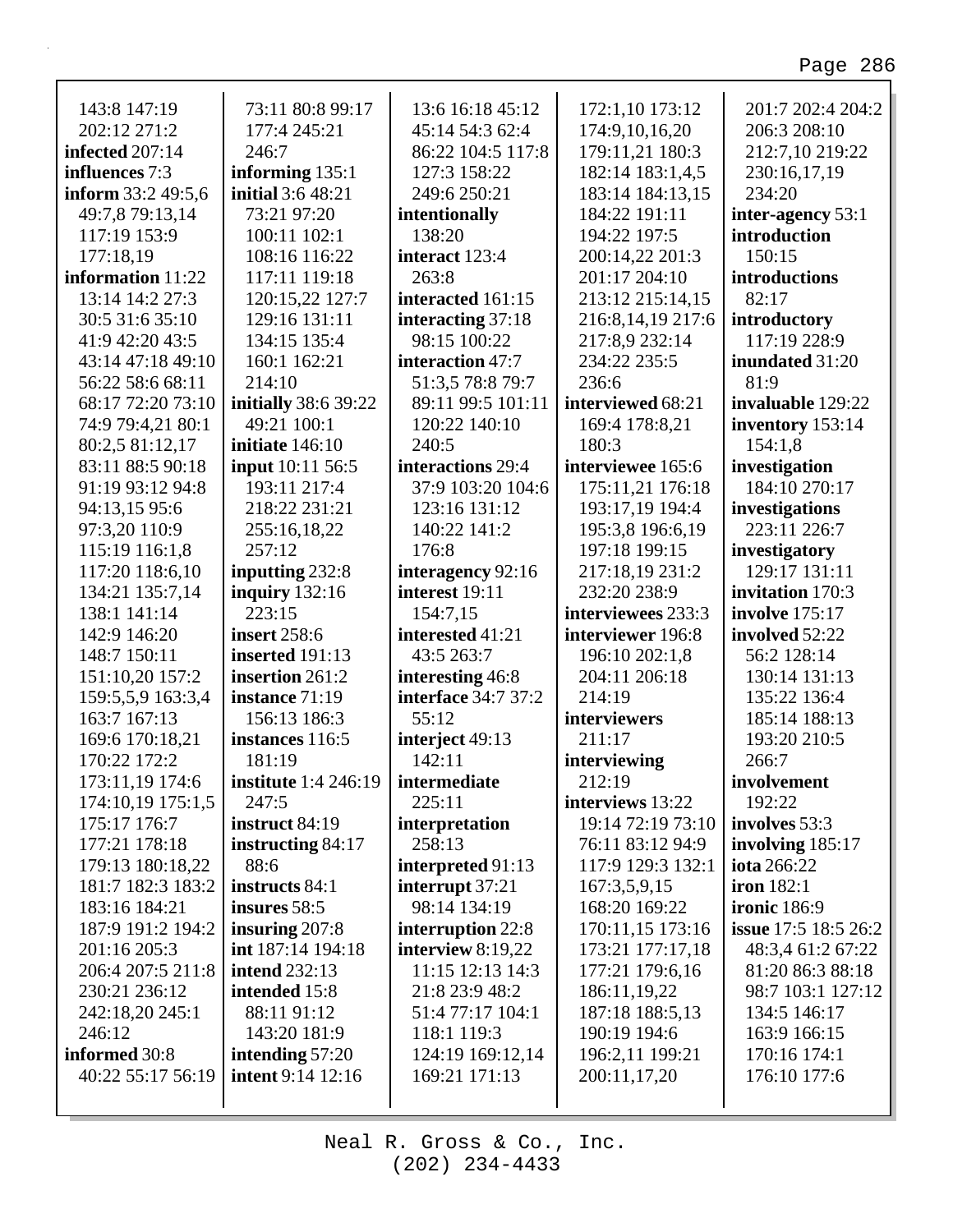| 186:18 189:6              | 145:4 156:7               | 3:17 4:3,9,12,21   | 260:4,10,14 261:8        | 128:22 140:9      |
|---------------------------|---------------------------|--------------------|--------------------------|-------------------|
| 190:21 202:9              | 160:10 166:3              | 5:3,6,14,22 6:2,15 | 262:5 263:20             | 145:5 146:4       |
| 203:19 225:20             | 168:14 176:8              | 8:8 11:4,12 14:7   | 266:16,22 267:3          | 154:13,22 157:4   |
| 226:10 227:14             | 180:16 189:9              | 14:15 15:5,11      | 267:11 268:1             | 176:22 177:6,9,12 |
| 231:2 237:4 249:9         | 239:21 256:10             | 16:8 17:18,21      | 269:6,10,14 270:2        | 179:8 180:9       |
| 249:13 251:14             | 258:20,20 260:19          | 18:13,22 19:2      | 270:19 271:1             | 188:22 191:2      |
| 256:7 264:8,13            | 261:5 262:7               | 20:14,19 22:11,15  | 272:3                    | 199:7 200:2       |
| 265:19 268:3,18           | 267:12                    | 24:22 25:3,10      | keep 30:7 40:18          | 204:18 205:3,15   |
| 269:6,21,22 270:3         | <b>John</b> 2:9 4:16 54:7 | 26:6,14,20 40:8    | 41:12 43:3 45:20         | 205:20 206:16     |
| <b>issued</b> 9:1 24:1    | 86:2 103:22               | 48:19 52:5 53:9    | 49:9 55:16 70:16         | 224:20 244:6      |
| 30:15 147:6               | 139:18 149:3              | 53:17,21 54:19     | 71:21 73:5,11,15         | 260:2 265:22      |
| <b>issues</b> 6:22 11:3   | 176:8 201:22              | 56:12 64:12 65:18  | 78:3 91:18 97:6          | 266:8             |
| 16:6 18:4 38:2            | 255:5 270:8               | 66:18 71:11,19     | 117:5 118:10             | kinds 16:20 47:1  |
| 79:8,9 84:21              | <b>Johnson</b> 2:13 3:16  | 72:1,4,13 78:17    | 130:15 131:4             | 89:11 107:14      |
| 95:16,21 116:3            | 5:4,4 22:14               | 83:16 84:6 85:8    | 164:8 175:3 184:2        | 201:1 204:19      |
| 132:15 133:3              | <b>John's 110:5</b>       | 85:18 86:2,13      | 211:19 213:18            | 236:6             |
| 148:19 170:13             | join 4:13 $5:16$          | 87:18 88:3 91:4    | 215:17 256:22            | knew $56:2$       |
| 175:15 178:6              | 114:6                     | 92:7,13 93:6,13    | 266:20                   | <b>knit</b> 77:5  |
| 185:10,11 190:20          | joined $11:5$             | 93:19 96:11        | keeping 36:5 41:4,8      | know 8:12 10:22   |
| 223:9 245:22              | <b>Joseph 107:17</b>      | 104:16 110:1,22    | 190:15 191:21            | 14:9 19:21 22:12  |
| 254:11 255:5              | <b>Josie</b> 1:18 3:22    | 111:7,13,20 112:4  | 211:1 215:7 246:7        | 27:22 31:8 32:10  |
| 256:3                     | judgement 107:12          | 112:15 113:4,11    | <b>keeps</b> 130:9,10    | 33:11 34:3,9      |
| item 32:2,6 36:1          | 268:22,22                 | 113:18 114:4,9,13  | 132:14                   | 38:18 42:4 43:19  |
| 122:8 150:14              | judgment 107:11           | 122:20 129:11,15   | Kentucky 1:14            | 44:17 45:1 46:5,7 |
| itemize 188:1             | judicial 176:13           | 134:17 135:6       | <b>kept</b> 80:7 222:22  | 47:19 48:18 51:8  |
| <b>items</b> 154:14       | 185:10                    | 136:18 137:5,9     | 234:11                   | 54:22 57:6 60:4   |
| iterate 149:4             | jumped 64:14              | 138:6 139:1,5      | key 23:12 52:21          | 62:1 63:1 69:7    |
| ${\bf J}$                 | juncture 167:16           | 141:6 142:2 152:1  | 74:1 118:13,14,22        | 70:17 75:15 76:21 |
|                           | K                         | 152:5, 10, 16, 19  | 120:5,6 124:10,19        | 77:5 79:4 81:5    |
| J 127:17                  |                           | 155:3,11,15,21     | 125:2,20 126:4,5         | 85:2 87:9 91:7    |
| <b>January 9:1 24:1</b>   | <b>Kath 245:10</b>        | 158:11 164:14      | 126:10 127:7             | 94:12 96:10 103:3 |
| <b>Jean 89:21</b>         | <b>Kathy</b> 2:12 5:1,3,8 | 166:3,12 167:21    | 131:14 151:8             | 108:10,11 110:12  |
| jeopardy 127:4            | 46:13,20 47:8             | 168:2,9 176:6      | 182:15 208:18            | 110:20 111:8      |
| Jim 10:13 39:15           | 48:1 83:3 100:22          | 180:14 183:9       | 209:20 271:7             | 114:2 120:12      |
| 43:22 55:13 63:1          | 124:5,16 125:19           | 185:2,9 186:2,20   | keying $182:12$          | 127:16 128:15     |
| 72:15                     | 127:6 137:12              | 187:6 189:9        | 208:19                   | 131:3 134:13      |
| job 56:11 89:14           | 138:6 139:5,18            | 195:10 202:6,15    | kick 120:4 264:12        | 136:21 138:19     |
| 101:2 228:19              | 148:16 156:11             | 204:17 206:2,7     | <b>kind</b> 6:19 7:22,22 | 143:10 147:20     |
| <b>Joe</b> 2:10 4:17 7:16 | 170:10 179:2,6            | 211:6 221:22       | 10:21 17:12,16           | 149:5 152:2 155:4 |
| 7:22 8:16 10:8            | 182:13 186:20             | 236:19 239:1,10    | 18:10 24:12 27:12        | 156:12,18 157:15  |
| 14:7 15:20 17:22          | 191:4 194:5 196:2         | 239:16 241:7,15    | 28:11 30:12 33:17        | 159:11 160:13,14  |
| 21:3 23:14 26:22          | 196:3,20 201:19           | 246:11 248:17      | 36:7,11,18 37:9          | 160:14,19,22      |
| 32:1 37:20 49:16          | 212:7,12 213:1,2          | 249:2,9 250:11     | 38:10 48:8 53:5          | 161:10 165:14     |
| 52:6 54:6 76:17           | 213:11 214:11             | 251:5,16 252:10    | 56:10 73:22 74:2         | 174:22 176:14     |
| 98:13 104:2,8             | 219:15 233:1              | 254:13 255:7,10    | 76:15 77:17 82:11        | 177:8 182:13      |
| 109:2,2 114:15            | 270:17                    | 257:15,19 258:15   | 82:14 120:21             | 183:3,6 184:10    |
| 122:6 129:20              | <b>KATZ</b> 1:21 2:4 3:3  | 258:18 259:3,5     | 121:2 126:8              | 186:9 187:11      |
|                           |                           |                    |                          |                   |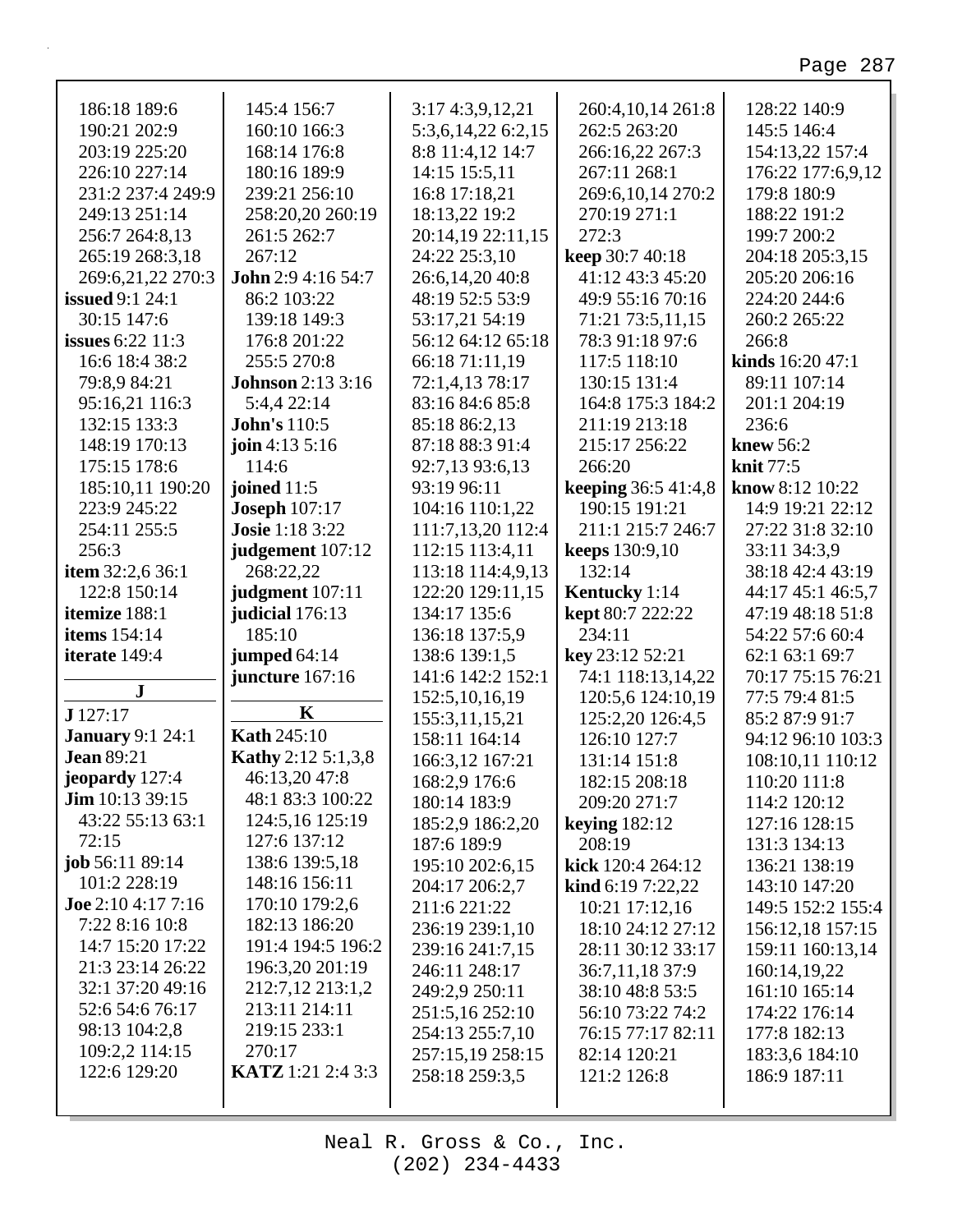| 189:3 191:7,15,16       | laws $24:21$               | 202:3                      | 152:2,3 162:12            | looked 21:16 82:5         |
|-------------------------|----------------------------|----------------------------|---------------------------|---------------------------|
| 192:10 204:4,5          | lawyerly 209:18            | levels $68:3$              | 164:20 166:7              | 178:14 254:8              |
| 207:4,17 216:2          | lay 85:4 143:13            | Lewis 96:18 98:17          | 176:2 185:7               | <b>looking</b> 10:6 21:17 |
| 220:7,10 224:14         | 166:18 173:7               | 117:16                     | 188:22 197:14             | 38:19 61:6 62:20          |
| 225:4 226:10.13         | laying $170:12$            | Lewises 82:16              | 204:6 208:6               | 75:20 98:9,10             |
| 227:5 229:7,9           | lays 73:22 74:8            | library $215:13$           | 222:14 230:2              | 103:7 108:3               |
| 234:14 236:14           | 163:10 230:13              | lickety 255:18             | 243:16 258:1,6            | 117:20 132:3,4            |
| 246:14 249:10           | lead $43:19\,46:9,20$      | life 228:5 247:11          | 269:5                     | 144:10 146:21             |
| 252:17 260:18           | 47:2,5 110:10              | lifeline 137:12            | Livermore 16:10           | 153:10 184:6              |
| 261:11,14,18            | 132:4 152:7                | light $205:4$              | living $19:20$            | 201:15 212:6              |
| 264:10 265:2,20         | leading $15:12$            | limited 60:8               | <b>Lloyd</b> 2:17 5:13,13 | 227:2 242:5               |
| 266:6,21                | leads $261:2$              | line $3:14,154:3,9$        | <b>load</b> 42:11         | 262:10 267:6              |
| knowing 38:9            | learned 120:22             | 4:21 5:11,18 6:4,5         | <b>loaded</b> 221:2       | 268:17                    |
| 110:4                   | leave 48:17 147:13         | 6:12 20:14,21              | local 146:16 151:3        | looks 31:2 238:6          |
| knowledge 48:6          | 156:18 157:9               | 87:13 93:16 94:1           | <b>locally</b> 163:19     | 246:13 249:5              |
| 210:10                  | 158:17 171:3,4             | 109:12 168:5               | located 226:1             | loop 105:2                |
| known 43:16 101:4       | 174:7 215:2                | 179:3                      | locating 95:5             | loose 59:8 63:21,21       |
| knows $8:1, 48:1, 2, 3$ | 237:21 268:10              | linear $80:11$             | location 173:17           | lose 67:8 85:21           |
| 81:2 119:21             | leaves 83:21 155:17        | lines 189:10 223:15        | locations 95:11           | losing $207:12$           |
| 160:21 182:14           | <b>leaving</b> 155:4 243:9 | linkage $148:19$           | log 129:21 130:15         | lost 111:21 226:19        |
| K25221:1,4              | <b>led</b> 226:8           | lion's 170:10              | 153:2 154:16              | 228:1                     |
|                         | left 32:2 55:5 76:8        | list $14:20$ $16:3,13$     | 155:10,18 157:11          | lot 9:18 19:3 24:15       |
| L                       | 114:16 151:12              | 17:11 21:13 22:2           | 191:21 208:17             | 30:16 31:8,17             |
| labeled 134:4           | 155:19 168:15,17           | 43:7,8 44:4,14             | logbooks 130:21           | 48:9,9,10 63:16           |
| 234:14                  | 171:4 245:4                | 45:1 91:20 116:19          | <b>logged</b> 225:13      | 72:15 74:20               |
| laboratory 161:9        | 248:14,15 251:20           | 149:8 241:17,18            | logging $153:4$           | 135:18 160:9,15           |
| lacking 68:8            | 269:5                      | 241:21                     | logistically 136:8        | 160:19 161:11             |
| laid 30:1 83:14         | legal 185:11 186:6         | listed 9:16 15:16          | logistics 58:22           | 170:11 173:17             |
| 232:9 233:17            | 204:8 210:20               | 25:7,8 27:19               | 136:13 166:15             | 174:3 182:8,17            |
| language $20:11$        | legally 181:4              | 125:11 143:2               | long 49:10 64:13          | 188:4 194:19              |
| 67:5 91:18 94:17        | 211:20                     | 162:5 253:3                | 101:17 132:18             | 196:4 200:7               |
| 142:14 204:16           | length $28:7$              | <b>listen</b> 69:13 269:1  | 143:20 154:18             | 203:13,13 212:21          |
| 205:15 237:11           | <b>lengthy</b> 130:17      | listening 6:9 38:12        | 215:4,6 252:3             | 212:21 224:7              |
| 251:14 254:16           | lest $69:9$                | listing $15:21\,46:1$      | 259:2                     | 234:19 235:12             |
| large 76:1 133:8        | <b>letter</b> 73:21 120:18 | lists $55:299:10$          | longer $241:20$           | 236:1 243:11              |
| 223:3 226:7             | 120:19 121:2               | litigation $185:19,20$     | look 43:4 46:20           | 261:12 266:5              |
| 264:16                  | 149:6                      | 210:5                      | 67:3 99:11 125:17         | 267:19                    |
| <b>Larry</b> 2:8 4:13   | <b>let's</b> 3:13,18 19:8  | <b>little</b> 6:19 10:4,21 | 138:17 139:4              | lots $19:12\,42:20,20$    |
| 54:14 66:21 266:6       | 20:19 60:7 69:1            | 13:15 19:19 20:8           | 140:15 143:19             | 223:18                    |
| <b>Larry's</b> 163:17   | 70:4 99:6 113:10           | 28:3,4 34:10,16            | 145:4 147:21              | <b>love</b> 86:14         |
| late 150:21 177:14      | 114:11 158:7               | 47:11 48:17 53:14          | 151:16 158:6,7            | low 177:7 180:15          |
| <b>lately</b> 178:12    | 215:11 229:14              | 56:5 58:22 68:7            | 164:15 166:4              | lower $27:17$             |
| 228:19                  | 257:15 264:8               | 68:14 69:2 70:4            | 192:7 193:3               | <b>lucky</b> 208:12       |
| launch $70:10,20$       | <b>level</b> 27:9 90:11    | 70:13 93:1 103:18          | 207:17 229:4              | lunch 166:22              |
| launcher 219:19         | 104:2 121:5                | 114:9 125:16               | 236:17 237:1              | 167:20,22 168:11          |
| law 135:19              | 146:16,19 147:18           | 134:1 139:22               | 257:10 264:13             |                           |
| Lawrence 16:10          | 148:7 197:22               | 143:11 149:19              | 266:12                    | M                         |
|                         |                            |                            |                           |                           |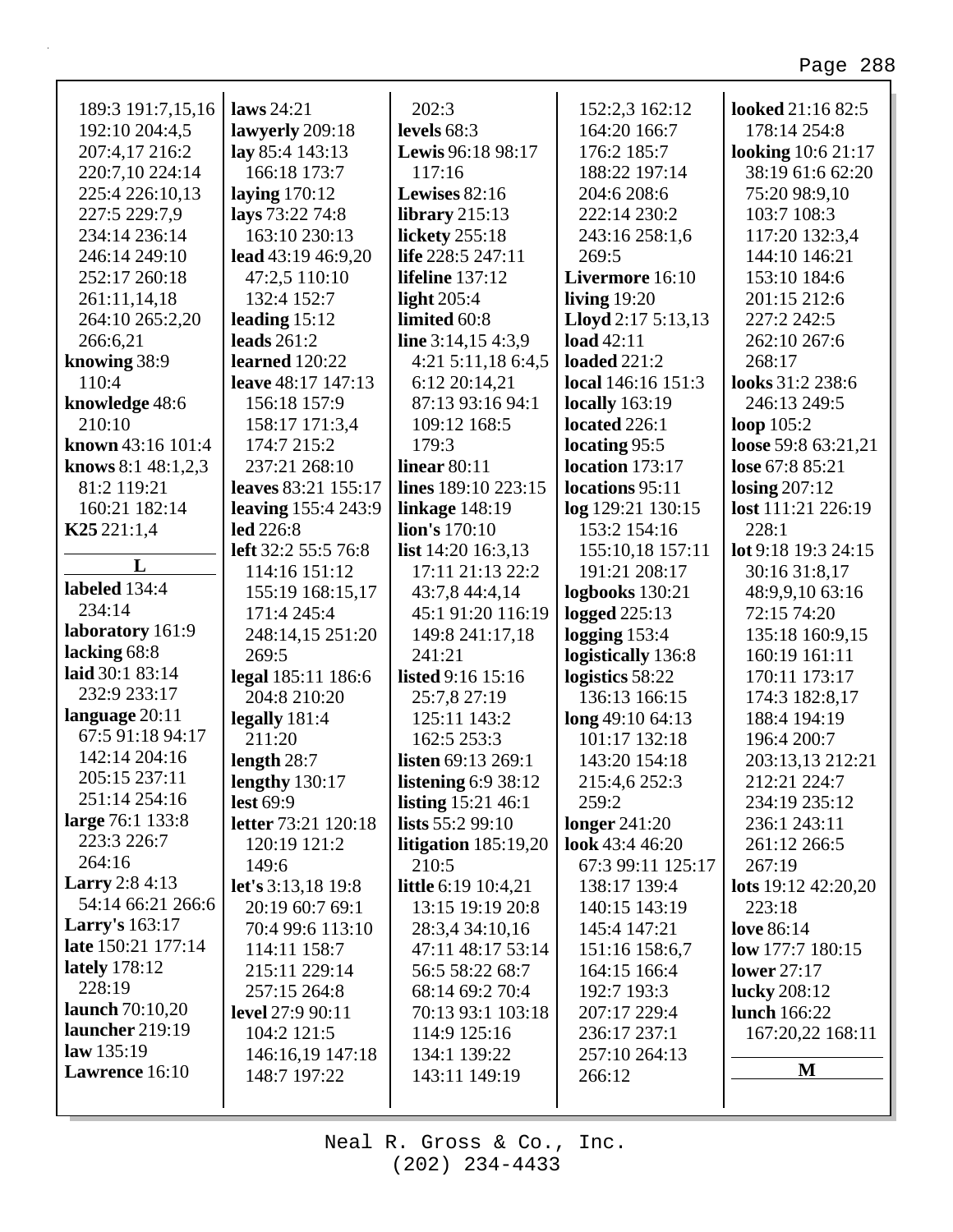| M 1:18,21                                | manager 45:6                        | 100:21 106:9,15                   | 204:3,17 205:2<br>206:2 213:17    | 126:19 127:16,21          |
|------------------------------------------|-------------------------------------|-----------------------------------|-----------------------------------|---------------------------|
| machinations 53:6                        | managers 117:22<br>manner 95:8 97:3 | 106:19 107:10                     |                                   | 144:4,9 145:3,13          |
| macro 104:4<br>mail 70:5 77:9            |                                     | 108:10 129:20                     | 214:16,20 219:10                  | 145:19 146:4,11           |
|                                          | <b>March 8:19 11:15</b>             | 130:12 131:16                     | 220:7 226:14                      | 158:1 159:16,19           |
| 271:14                                   | 69:5                                | 139:18 140:17,21                  | 234:7 241:10                      | 160:1,18 161:10           |
| mails 68:11                              | mark 2:6 4:11,12                    | 141:19 147:2,9                    | 245:14 250:12                     | 161:19 165:14,22          |
| main 55:22 265:19<br>maintain $7:641:20$ | 257:20 262:21                       | 148:8 149:12                      | 252:3 269:4                       | 184:12,19 185:13          |
|                                          | marked 64:22                        | 156:7,16 157:9,13                 | meaning 66:6                      | 185:20 190:13             |
| 214:2 215:6,21                           | 163:3 243:9                         | 158:3,9 185:6,19                  | 98:20 100:12                      | 196:13 218:11             |
| maintained 193:12                        | marking 187:3                       | 186:1,9 188:10                    | 101:7 118:21                      | 224:19 242:1              |
| 197:12 202:5                             | markings 159:9                      | 191:6 192:2,8,13                  | 217:4 245:17                      | 244:19,22 245:7           |
| 205:13 210:18                            | <b>Marriot</b> 1:13                 | 192:18 195:21                     | means 32:14 70:7                  | 245:16 248:12             |
| 212:2 213:15                             | mass 130:7                          | 197:13 198:19                     | 77:22 116:19                      | 249:3 252:5,11,16         |
| 214:12,16,16,18<br>226:18                | master 232:5                        | 202:14,19 203:11<br>203:20 207:10 | 134:10 151:14                     | 253:1,4,13,19             |
|                                          | matches 249:8                       |                                   | 172:14 243:15                     | 254:1,7 256:10            |
| major 16:11 52:6                         | material 197:21                     | 208:5,15 211:13                   | 255:17 259:17                     | 257:14 259:11,15          |
| 56:15 65:12 73:8                         | 198:1 199:15                        | 216:17 218:2                      | meat 28:5                         | 265:1 268:4               |
| 73:20 76:4,5                             | 242:20 261:3<br>266:4               | 221:3,9,12,17                     | mechanics 59:11                   | <b>members</b> 3:19 4:4   |
| 78:19 100:11,12                          |                                     | 222:2,14,20 224:6                 | 62:2<br>meet 38:22 138:18         | 5:18 7:19 18:7            |
| 148:22 193:21                            | materially 238:14                   | 224:12 225:7                      |                                   | 38:18 39:17 42:3          |
| 227:1 230:9 256:3                        | 240:17                              | 226:3 227:10                      | 150:17 160:5                      | 50:7 54:11,17             |
| 264:8                                    | materials 66:22                     | 228:7 246:16                      | 215:13                            | 56:20 67:14 80:10         |
| Makhijani 2:11                           | 215:3                               | 247:3,19 248:7                    | meeting 3:7 18:21                 | 94:14 136:2               |
| 4:19,19 15:20                            | matter 20:15 21:1                   | 260:22 261:10,21                  | 57:22 86:10 110:4                 | 142:16 150:13             |
| 45:5,13 124:15                           | 78:10 79:7 108:12                   | 262:17 263:1,5,12                 | 255:6,14 256:4,6                  | 227:16                    |
| 171:19 172:4,11                          | 113:16 168:7                        | 263:18 264:1,7,15                 | 256:7,9 262:15,19                 | membership 55:3           |
| 172:19 173:4                             | 186:2 216:7                         | 268:8 269:8,12                    | 263:2,22 264:10                   | memo 43:20                |
| 179:2,5 182:5,18                         | 233:22 239:14                       | 270:1,5,11,14,21                  | 264:19 265:3                      | memorandum 24:2           |
| 182:20 183:7                             | 271:14 272:6                        | 271:3<br>mean 16:22 24:14         | 268:12,12                         | memorialize 43:3          |
| 188:3,21 189:7                           | matters 80:8 224:2                  |                                   | meetings $142:16$<br>230:7 255:12 | 162:13                    |
| 190:5,8 196:7                            | maturation 209:12                   | 25:1,11 26:13,13                  |                                   | memorialized              |
| 199:7 203:7,12,21                        | maturely 130:2                      | 35:8 37:21 44:14                  | meets $65:7$                      | 250:17                    |
| 205:14 206:6,12                          | <b>Mauro</b> 2:9 4:16,16            | 48:19 51:4 52:3                   | melded 219:21                     | memorializing             |
| 210:19 212:3                             | 16:15,18 19:5                       | 55:9 56:13 65:13                  | <b>Melius</b> 10:13,19            | 115:9 225:21              |
| 214:4,15,18                              | 23:14,17 26:22                      | 70:11,22 71:14                    | 11:3 38:2,13                      | <b>mention</b> 37:4 50:14 |
| 219:15 220:2,18                          | 27:14,20 32:1,8                     | 78:17 85:20 86:16                 | 55:13 56:8 265:8                  | 137:18 157:1              |
| 221:14                                   | 32:13,21 33:20                      | 87:20 89:6 91:5                   | <b>Melius's</b> 72:15             | mentioned 32:21           |
| making 16:19 17:5                        | 34:1 35:7,20                        | 96:6 99:21 102:21                 | member 1:18,19                    | 63:5 67:4 138:20          |
| 31:19 46:15 53:3                         | 41:11 42:8,17                       | 103:2 104:3                       | 3:22,22 4:1,2 8:7                 | 145:14                    |
| 56:15 63:22 71:14                        | 43:8 44:6,9,12,16                   | 107:10,16 123:13                  | 8:11 17:7 24:3,5                  | mentioning 146:12         |
| 78:9 116:16                              | 44:19 46:7 47:11                    | 128:1 135:8                       | 35:12 38:8,16                     | mess 228:3                |
| 128:13 147:3                             | 48:13 60:6,12,16                    | 143:18 147:14                     | 43:15 44:3,7,10                   | met 66:9                  |
| 176:17,22 188:22                         | 60:21 61:3,10                       | 155:4 157:11                      | 45:3 54:18 56:9                   | metadata 210:7            |
| 196:18 203:18                            | 62:13,19 69:1                       | 161:7 166:6 173:9                 | 63:1 64:1 65:14                   | methods 162:22            |
| 212:17 217:4                             | 71:8,17 72:5                        | 176:19,19 183:14                  | 91:15 97:6 104:8                  | micro 104:4               |
| 223:21                                   | 76:17 79:18 88:22                   | 187:6 198:22                      | 111:18 112:6,10                   | middle 121:21,22          |
| managed 228:2                            | 92:6 98:13 99:1                     | 199:20 200:1                      | 122:6,12 124:3                    | 224:7                     |
|                                          |                                     |                                   |                                   |                           |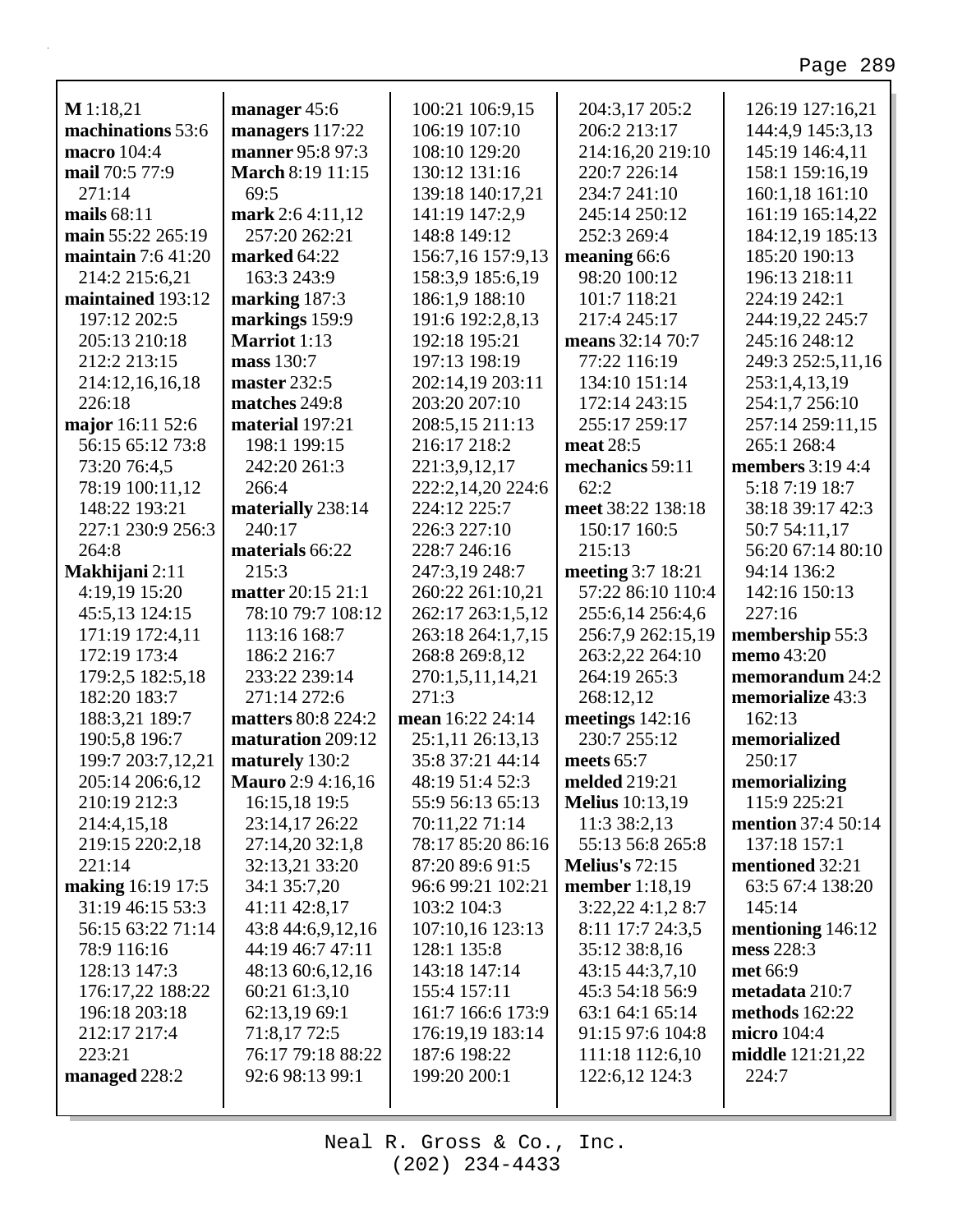| milestone 79:8          | 156:3 221:19             | narrative 164:19          | 211:12 213:18        | 59:17 61:16 62:17        |
|-------------------------|--------------------------|---------------------------|----------------------|--------------------------|
| 130:8 143:6             | 222:13 229:10,11         | 164:22 166:11             | 214:12,13 225:6      | 63:5 64:7,10,16          |
| milestones $51:15$      | 234:20                   | nasty 215:17              | 225:14,18 229:19     | 64:18 65:4 66:22         |
| 51:20 52:6,17           | <b>Mounds</b> 63:18      | <b>national</b> 1:4 21:13 | 233:10 242:1         | 67:11,20 68:20           |
| 56:15 72:22 73:9        | move 19:5,17 20:5        | 184:18                    | 250:6 259:22         | 71:13 74:6,11,12         |
| 73:15,20 76:13          | 70:11,16,18              | native 82:21              | 260:1 271:5          | 77:2,15 81:10            |
| 78:19 143:7,15,16       | 142:12 207:12            | <b>nature</b> 117:20      | needed 97:20         | 82:8 97:11,16            |
| milieu $137:7$          | 209:5 246:21             | 232:4                     | 144:15,21 145:20     | 98:4 99:17 100:4         |
| mind 19:16 130:21       | moves 223:12             | navigate 83:6             | needing 87:9         | 102:9 103:12             |
| 213:9                   | 261:15                   | near 50:14 66:18          | needs 33:2 40:22     | 104:10,21 105:19         |
| minor 97:15             | moving $22:18$           | necessarily 13:12         | 41:20 50:4,12        | 109:13 111:19            |
| 107:21 136:17           | 36:20 52:18 58:11        | 35:6,9 59:22              | 54:21 63:20 65:7     | 112:11 118:2,4,17        |
| 241:15                  | 71:5 96:5 133:6          | 73:12 86:9 98:4           | 96:1 99:19 109:18    | 119:6,15,20 121:1        |
| minute 103:6            | 135:11 136:14            | 115:16 122:17             | 126:19 202:16,17     | 121:14 122:20            |
| 113:12 194:14           | 141:2 150:13             | 158:2 206:10              | 205:13 207:4         | 123:14 125:21            |
| 239:9,10 264:22         | 271:11,13                | necessary 16:13           | 210:18 218:17        | 126:21 132:12            |
| minutiae 51:15          | <b>MPS</b> 199:19        | 30:11 49:19 50:10         | 245:6,19 255:22      | 138:10 141:4             |
| mirandizing             | multiple 195:17          | 50:11 85:22 94:6          | 262:4 271:21         | 142:6 151:18             |
| 188:10                  | multi-month 240:5        | 97:21 103:13              | negotiated 141:16    | 157:17 162:20            |
| mirror 154:4            | mute 6:5,7               | 116:2,5 136:7,21          | neither 144:18       | 163:15,20 164:3          |
| 159:15 235:15           | myriad $46:21$           | 137:9 138:7,9             | nervous $235:10$     | 166:17 171:11            |
| mirrored 74:6           |                          | 139:6,7 140:2             | <b>Neton 44:1</b>    | 184:13 196:15            |
| 82:12                   | N                        | 141:11,11 142:1           | <b>Nevada</b> 221:19 | 198:9 201:2              |
| mirroring 94:2          | N3:1                     | 147:12 156:13,19          | never 26:11 43:14    | 213:21 218:9,11          |
| mirrors 93:16           | naive 65:9               | 157:7 159:9,10            | 101:22 102:21        | 218:15 220:3,12          |
| mirror-imaged 7:9       | name 108:1 110:10        | 162:19 171:6              | 140:4,21 204:10      | 220:13,15 221:15         |
| missed 213:4 257:9      | 110:10 149:17            | 250:14                    | 205:4 209:22         | 223:13 240:6             |
| 262:8 270:1             | 174:5,8 176:20           | necessitating 133:8       | 210:14               | 241:19 245:4             |
| mistake 249:4           | 180:13 181:8             | need 6:8 8:12 20:3        | nevertheless 141:3   | 254:4 262:3,13           |
| <b>MO</b> 30:2          | 182:12 183:19            | 21:21 24:5 38:17          | new 28:12 132:15     | <b>NIOSH's 7:10 23:1</b> |
| mode 55:9               | 186:13 191:19            | 42:15 46:11,22            | 132:15 170:13        | 65:7 196:16              |
| model 99:2              | 254:1                    | 52:13 53:4 59:20          | 208:20 227:12        | <b>NNSA</b> 148:5,5      |
| modification 13:20      | <b>named</b> 14:21       | 60:13 62:1,4              | 239:2 261:3 271:4    | 173:15                   |
| modus 30:2              | names 108:5,7            | 71:15 80:7 87:11          | nice 258:14,15       | NNSA/DOE 160:5           |
| <b>moment</b> 233:6     | 109:7 110:8 136:1        | 88:16 94:11               | nine 201:13          | 160:16                   |
| <b>Monday 260:5</b>     | 140:5 147:20             | 100:19 104:2              | NIOSH 2:5,6,8,16     | NNSA/DOE/cont            |
| 268:5                   | 160:15 178:17            | 106:7 109:1,5             | 4:7,106:14,20        | 161:5                    |
| month 161:16            | 187:2 197:16             | 121:5 123:1 127:8         | 8:22 12:3,5,12       | non 133:19               |
| 220:11 221:18           | 201:4 250:22             | 128:12 131:18             | 22:22 23:8,12        | non-cleared 134:9        |
| months $201:14$         | 252:1 269:1              | 132:9 133:11              | 24:9 28:22 29:1      | non-duplicative          |
| moon 100:18             | <b>Nancy</b> 2:13,16 5:4 | 134:20 136:4              | 29:14 30:9,17        | 128:4                    |
| morning 3:3 6:1         | 5:8 6:13,15 20:12        | 138:3,4,5,18              | 31:16 34:8,12        | nope 107:16              |
| 259:18                  | 105:6 228:19             | 139:5 140:5               | 37:1 39:7 41:14      | normally 177:3           |
| morphed 227:6           | 245:15 246:17            | 142:10 157:16             | 42:3,6 43:17 46:6    | 199:10 200:12            |
| <b>Mound 58:19 59:4</b> | 247:10 251:20            | 166:16 175:10             | 46:6 47:8 49:8       | note 5:17 11:4,6         |
| 61:18 74:5 77:7         | 253:6 268:21             | 197:17 200:13             | 50:17 51:6 52:22     | 40:9 49:15 50:20         |
| 78:12 121:17            | <b>Nancy's 268:22</b>    | 202:18 208:5              | 54:8,9,12 58:13      | 110:2 134:18             |
|                         |                          |                           |                      |                          |
|                         |                          |                           |                      |                          |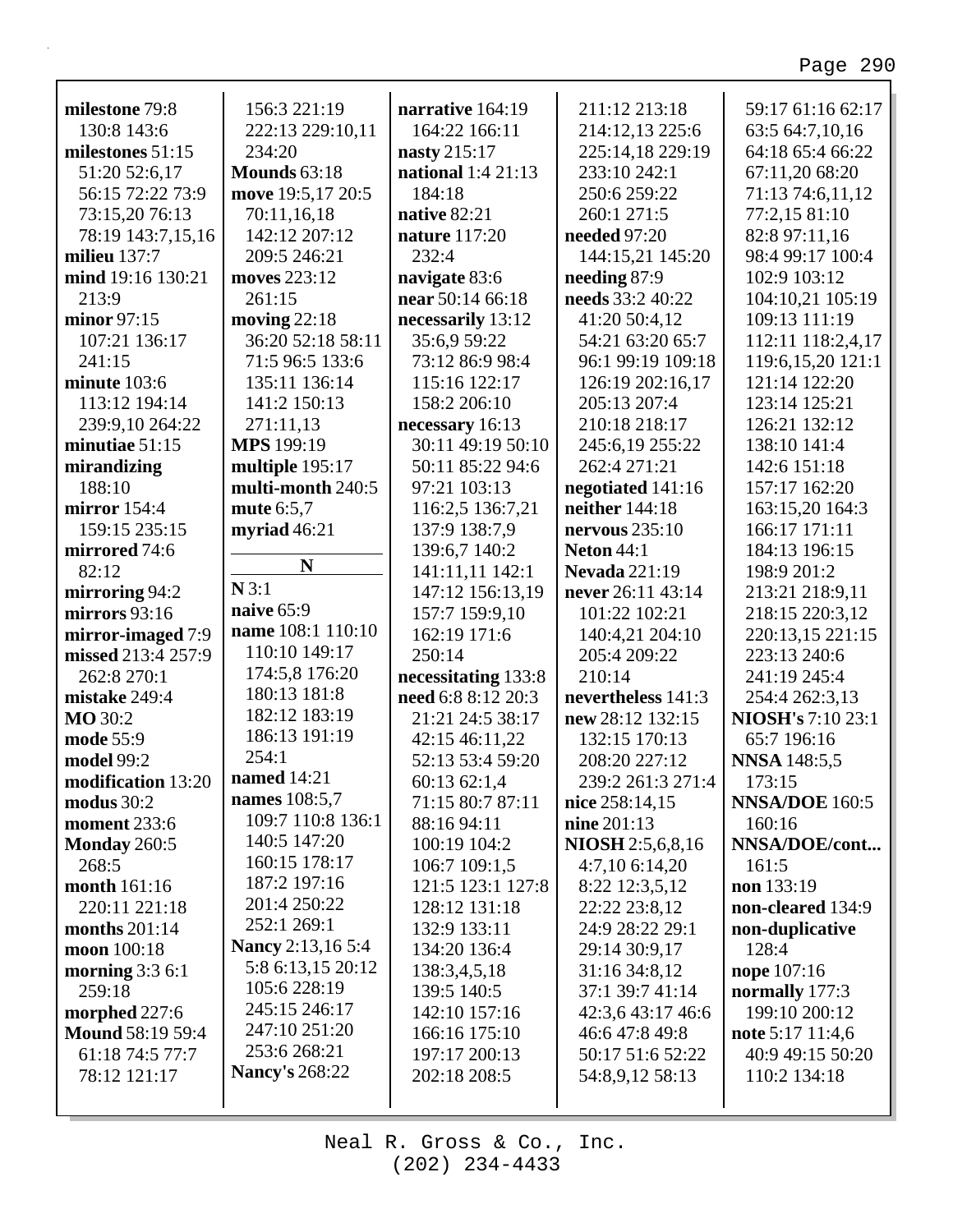| 156:8 157:21        | 147:21 150:7             | <b>OCAS-4239:4</b>  | 109:20 110:17     | opened 176:2             |
|---------------------|--------------------------|---------------------|-------------------|--------------------------|
| 190:2 194:12,17     | 155:1 163:21             | occasion 146:18     | 111:13 113:2,9    | opening 165:17           |
| 247:20 248:13       | 177:17 181:11            | 226:9 243:7         | 114:13 124:17     | operandi 30:2            |
| <b>noted</b> 17:22  | 188:18 197:17            | <b>OCCUPATION</b>   | 126:3 127:15      | operate 36:15            |
| notes 39:3 77:17    | 212:15 221:14            | 1:4                 | 131:8 135:11      | 136:8                    |
| 90:9 97:1 128:3     | 226:7 246:20,21          | occur 181:20        | 139:1 145:16      | operates 52:11           |
| 171:1,5,7,15        | 247:10,13,15,20          | occurred 33:3       | 152:4,17,18       | operating 31:12          |
| 172:3,6,8 173:1,1   | 248:1,5 254:4            | offer 176:18,20     | 158:11,21 159:22  | 57:4 251:9               |
| 173:3 174:17,20     | numbers $109:10$         | 177:7 180:12,17     | 166:12 167:4      | opportunity 184:15       |
| 182:9 187:16        | 140:7 211:2              | 188:20 209:18       | 168:16 172:11     | opposed 202:11           |
| 191:17 192:3,4,10   | numerable 209:16         | 256:20              | 179:5 181:16      | 251:8                    |
| 192:13,20 193:3,8   |                          | offered 66:21       | 184:19 185:14     | option $63:10$           |
| 193:14,15 195:1     | $\mathbf 0$              | 256:15              | 195:4 201:21      | 173:12 190:11            |
|                     | <b>O</b> 3:1 75:7 116:13 | office 33:10 39:11  |                   | 245:17                   |
| 196:15,16 197:5     | 119:8 157:8 164:5        |                     | 208:5 214:4 218:3 |                          |
| 197:11,15,16        | object $91:11$           | 150:18 151:3        | 241:14 245:9      | options 28:16 63:7       |
| 198:5,13 200:7      | objectives 12:11         | 160:6,8,10,12       | 248:8 249:5 251:1 | 63:8 163:10 190:6        |
| 201:17,22 206:9     |                          | 183:20 241:3        | 252:1 254:20      | <b>ORAU</b> 2:5,6,8 4:7  |
| 206:10 208:17       | obligation 34:17         | 248:9               | 261:21 267:2,5    | 4:10 58:14 59:4,4        |
| 212:6,17 213:2,5    | 211:19                   | officer 49:17 96:9  | 269:4,12 270:1,5  | 61:16 63:18 64:8         |
| 214:6,7,9 215:14    | obligations 34:7         | 96:16,22 150:18     | 270:11 271:16     | 64:11 74:6,12            |
| 215:15,18,22        | 58:1                     | 159:8 160:16        | old 221:15        | 121:15 164:4             |
| 216:2,10 217:6,7    | obstacles 70:15          | 161:12 203:4        | <b>older</b> 45:3 | 171:11                   |
| 219:8,16,19,20      | obtained 76:4            | official $1:22$ 2:4 | once 33:1 34:2,14 | order 150:10             |
| 231:8,16 232:15     | obviates 178:3           | 40:10,22 41:2       | 43:9 64:10 76:7   | organic 80:22            |
| 234:22 235:5        | obviously 23:1 28:7      | 49:18 130:19        | 76:17 77:2,10,18  | 126:8                    |
| 236:6 245:2         | 52:2 73:13 75:2          | 222:5 242:18        | 82:17 83:9 93:19  | organizational           |
| 261:11              | 77:21 78:3 96:1          | officially 43:13    | 99:3 100:10 105:5 | 211:10                   |
| notice 27:1 41:13   | 118:16 123:15            | 187:3               | 159:5 185:21      | organizing 77:12         |
| 119:20 248:12       | 164:8 180:6 202:8        | off-putting 189:1   | 210:21 216:17,18  | original 9:13 12:3       |
| notifications 173:6 | <b>OCAS</b> 12:12 15:1   | off-site 14:2       | 218:17 220:11     | 14:5 17:13 22:22         |
| notify 109:4 117:6  | 20:8 25:4,6,7,11         | oh 20:14 101:3      | 231:20 261:5      | 61:18 153:16             |
| 171:12              | 26:8 27:1 64:12          | 147:7 155:15        | ones 16:6 75:5    | 164:7 193:14,15          |
| notifying 50:16     | 64:15 71:15 78:21        | 158:6 161:14        | 125:11 146:9      | 198:13 243:2             |
| 67:10 78:19         | 79:3 83:19 84:18         | 200:1 247:19        | 198:13 202:7      | originally 63:14         |
| noting $85:16$      | 93:15,16,21 96:11        | 271:3               | 241:21            | originals 61:19          |
| notion $26:16$      | 104:22 105:11            | okay 4:4 5:6,9,15   | ongoing $34:13$   | 164:9                    |
| 103:17 118:3        | 136:20,22 137:3          | 11:13 14:14 15:4    | 49:21 67:20 193:8 | <b>OSTI</b> 116:19       |
| 128:19 132:7        | 138:7,11,13 142:3        | 17:4 22:15,15,17    | online 79:5       | <b>Ostrow</b> 2:14 5:5,5 |
| 153:3,17 181:22     | 142:7 152:5,6,8          | 23:18 24:22 26:12   | on-going $118:2$  | outcome 130:19           |
| nowadays $179:13$   | 153:1 158:14             | 26:15 27:14,17      | on-site 14:1 51:7 | outline 88:13            |
| 200:12              | 164:15 165:3,8           | 32:11 33:20 34:2    | 57:7 67:16 72:21  | 115:15 187:15            |
|                     | 166:4,18 189:10          | 35:20 55:4 61:3     |                   |                          |
| nuclear 242:19      | 240:3 241:12             |                     | 78:9 81:3 100:2   | 241:2                    |
| number $13:17$      | 244:16 245:1             | 67:2 70:16 71:3     | 133:13 190:18     | outlined 15:14           |
| 39:10 61:22 64:2    | 249:18,19 251:9          | 72:13 82:4 87:21    | open 24:16 60:4   | 90:14 232:7              |
| 66:8 75:22 76:1     |                          | 88:2 91:6 92:19     | 117:13 174:4      | outmoded 21:15           |
| 98:9 109:10         | 252:6,12 262:13          | 92:19 93:22 96:5    | 180:1 187:14      | 238:18                   |
| 116:19 142:22       | <b>OCAS's 110:12</b>     | 101:13 106:1,7      | 192:15            | <b>outset</b> 176:21     |
|                     |                          |                     |                   |                          |

Г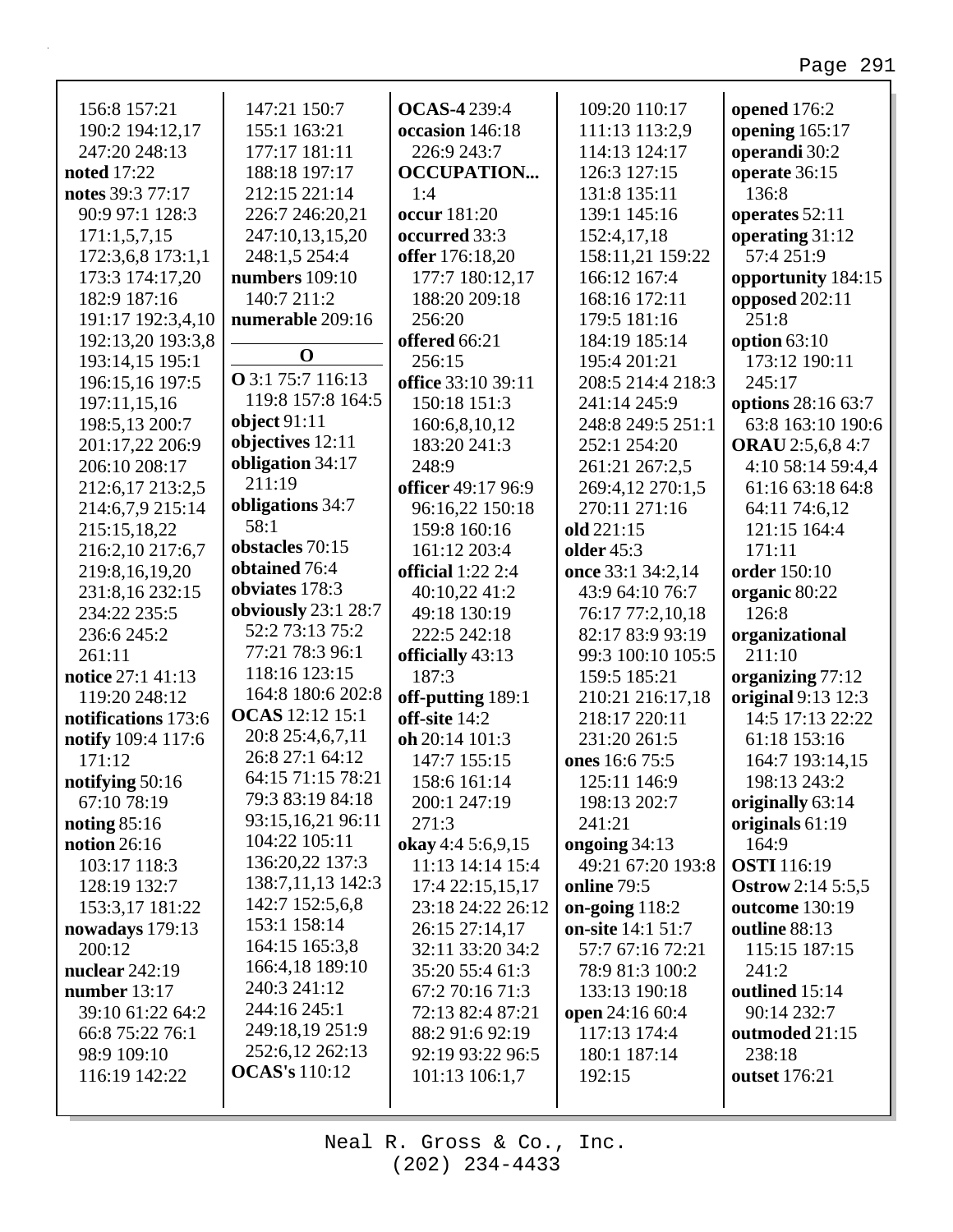| outside 185:3 186:8        | 261:17 270:4              | 192:22 266:6         | personally 91:16         | pinned $251:3$       |
|----------------------------|---------------------------|----------------------|--------------------------|----------------------|
| 210:22                     | parallels 135:17          | parting $157:16$     | personnel 133:16         | pipeline 75:16       |
| outstripped 101:18         | parenthetical 37:4        | partners 83:17       | 163:6                    | 102:13 246:8,14      |
| overall 174:8              | 157:21                    | parts 167:11,16      | person's 191:19          | place 32:18 87:22    |
| overarching 12:4           | part 23:11,11 29:19       | pass 105:12 265:10   | 206:9                    | 89:10 90:14          |
| overlapping 103:10         | 45:21 57:10 66:16         | 266:14               | perspective 50:11        | 133:10 147:12        |
| oversee 98:17              | 75:10 78:15,17            | passed 207:9         | 50:12 52:9 261:1         | 167:3 173:22         |
| oversight 156:17           | 87:1,4 88:9 95:22         | passing 23:19        | pertinent 31:6           | 178:14 208:21        |
| 221:4                      | 116:15 117:16             | paste 249:3          | 191:17 241:5             | 227:20 230:6         |
| overview 131:9             | 120:5,6 123:4,8           | path 28:16 147:4     | perturbation             | placed 222:9         |
| 150:15,19                  | 125:14 126:16,17          | 270:4                | 100:12                   | places 20:6 142:22   |
| ownership 198:6            | 127:8 131:10              | <b>Paul 29:9</b>     | peter 225:17             | 151:16 204:3         |
| owns 148:3                 | 144:8 147:15              | PA-cleared 107:2     | petition 43:11           | 208:13               |
| ${\bf P}$                  | 148:3 169:8 171:9         | <b>PDF</b> 66:2      | 116:1 223:2              | plan 1:8 $3:4,10$    |
|                            | 175:9 189:7 191:4         | people 31:11 38:21   | petitioners 230:18       | 13:16 23:22 26:4     |
| P 1:14,173:1               | 192:4 193:10              | 42:12 43:13,17       | phase 126:15 127:7       | 27:10 51:13 58:4     |
| PA 105:3,13 106:3          | 197:3 198:6 200:4         | 44:9,12 45:20        | 201:18                   | 74:4,7,10 76:20      |
| 106:14,21 107:13           | 200:9,14 201:8            | 68:21 82:19          | Phil 4:5 114:5           | 76:22 113:21         |
| 107:14 108:6               | 203:3 204:14              | 105:18 134:4,7,9     | <b>phone</b> 3:14,15 4:3 | 118:21 121:7,9       |
| 110:8 251:22               | 205:7 213:14              | 136:8 138:4 140:6    | 7:13 10:3 22:12          | 122:9,15 123:11      |
| 266:19 267:1               | 214:13 218:11             | 148:13 149:7         | 28:20 39:14 70:5         | 123:21 124:9         |
| 268:13,14                  | 231:2 237:19              | 151:12,14 156:10     | 105:7 113:11,18          | 126:17,18 127:11     |
| package 172:21             | 259:20                    | 157:10,15 160:12     | 114:1 115:15             | 128:13,20 129:3,5    |
| page 8:3 54:8 57:11        | <b>PARTICIPANTS</b>       | 160:13 166:2         | 131:2,3 167:11           | 134:16 135:14        |
| 63:17,17,17                | 2:2                       | 167:11 171:5         | 168:3 169:1              | 168:13 178:13        |
| 191:10 233:20              | participate 56:21         | 178:16 186:12        | 239:11 242:14            | 180:19 183:10        |
| 240:22 252:7               | 57:7 169:21               | 188:4,16 203:13      | 271:22 272:4             | 236:22 237:2         |
| pages 28:8                 | participating 2:22        | 212:17 213:21        | phones 6:5 60:7          | 239:19 243:2         |
| paid 53:7                  | 137:2 142:13              | 215:13 242:13        | physically 60:17         | planning 72:19       |
| <b>Pantex 148:4,15</b>     | participation             | 271:5                | physicists 117:22        | plans 98:8 119:22    |
| 149:5,10 151:5             | 169:22 185:5              | people's 197:15      | pick 59:13 168:14        | 121:16 125:6         |
| 208:14                     | particular 23:4           | percent 76:1         | 227:4                    | 168:12               |
| paper 10:6 115:5           | 28:1 29:21 30:18          | 196:10 205:4         | picked 66:16             | play 28:2 88:9       |
| 149:13 154:2               | 35:3,13,19 41:6           | perform 94:9         | 217:15                   | 120:8 143:11         |
| 223:17 226:20              | 41:10 43:11 45:6          | performance 85:8     | picking 55:4             | 190:11               |
| 228:8 229:8                | 47:5,17 53:10             | 85:11                | 168:19                   | playing 31:9         |
| papers 220:9,16            | 71:1 113:7 115:10         | <b>period</b> 153:21 | picture 120:9            | plays 82:7 139:22    |
| 221:18,20 222:4            | 122:7 136:22              | 191:8                | <b>piece</b> $14:10,10$  | please $6:5,10$      |
| 223:22 224:4,10            | 151:4 156:12              | permeated 226:22     | 59:15 66:16              | 159:21               |
| 226:5,12                   | 178:2 192:20              | person 43:9 44:1     | 121:13,14 134:15         | <b>plenty</b> 207:18 |
| paperwork 147:12           | 206:22 225:20             | 46:15 47:4 49:7      | 149:13 154:2             | 262:16               |
| paragraph 15:13            | 226:10 247:7              | 73:6 131:1 160:19    | 167:14 178:18            | plug 34:15           |
| 50:13 93:15 144:8          | 271:1                     | 176:15 183:5,6,6     | 238:20 258:1             | plugging $34:12$     |
| 228:9 230:9,10             | particularly 168:22       | 185:14,21 191:18     | piecemeal 36:11          | plus $100:11$        |
| 244:20                     | <b>parties</b> 41:21 46:2 | 191:22 192:3         | pieces 134:14            | POC 29:17,19         |
| paragraphs 167:9           | 48:9 119:19 122:3         | 215:8 229:2 251:2    | 135:12 153:8             | 30:10,10,12,17,22    |
| <b>parallel</b> 65:9 84:20 | 123:7 131:13              | personal 203:15      | 158:19                   | 35:2,4 36:21 37:1    |
|                            |                           |                      |                          |                      |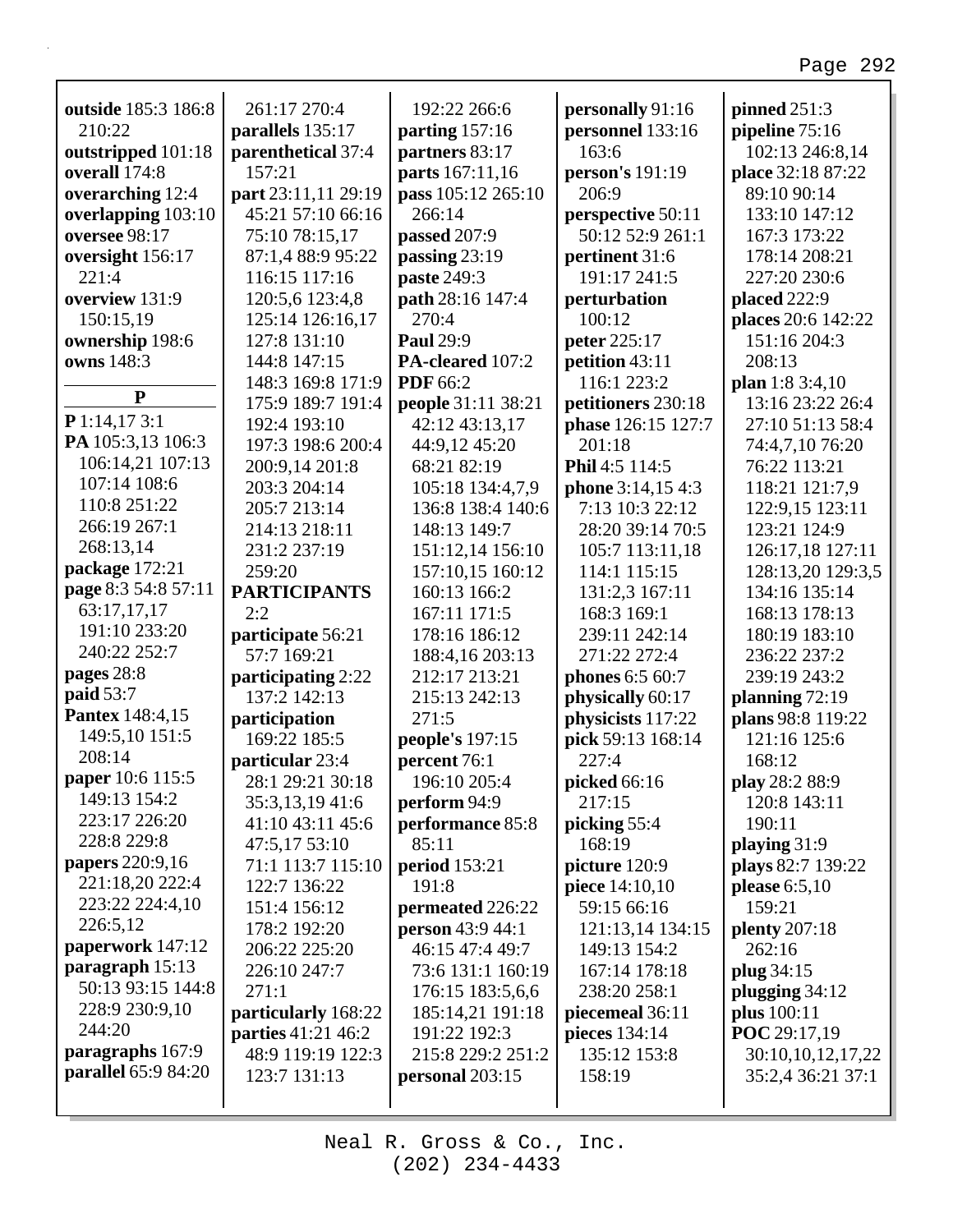| 39:7 64:19 65:4,5  | 160:4 162:6 166:3    | 154:5 162:10              | 268:4                      | 106:14 121:8,21      |
|--------------------|----------------------|---------------------------|----------------------------|----------------------|
| 67:8,9 72:14 73:4  | 195:2 196:17,20      | 169:5 200:19              | press 94:12                | 122:9 137:16         |
| 76:15 84:8,10      | 196:20 197:6,15      | 230:14 233:4              | presumably 29:10           | 147:2 165:8          |
| 87:14 93:11 97:22  | 203:15 205:9,12      | 249:19,20                 | 164:4 216:13               | 213:22 214:5         |
| 103:12,14 104:11   | 207:10 241:15        | pre 174:2                 | presume 66:15              | 243:9                |
| 104:21 117:7,8,16  | 250:4 260:15         | predecisional             | presumed 173:10            | priorities 79:12     |
| 118:4 119:6,16,20  | 263:8 264:16,20      | 195:16 210:13             | presuming 212:11           | Privacy 173:7        |
| 122:16,20 138:10   | 265:17               | 225:18                    | presumption 28:1           | 178:4,6 201:5        |
| 144:11 151:13      | pointed 21:14        | predecisonal              | <b>pretty</b> 14:4 22:7    | 222:1,3 228:22       |
| 152:12 162:17,19   | 117:9                | 205:21                    | 24:19 35:21 37:13          | 229:12,12 249:14     |
| 169:20 230:16      | points 29:1 43:9     | preface 114:19            | 57:14 61:8 68:16           | 249:15               |
| 245:16             | 44:5 46:17           | 116:21 242:10,14          | 73:7 74:6 78:16            | privy 19:12          |
| POCs 29:9,10,14    | policy 26:4 27:2,5,7 | prefer $48:20$            | 82:3 83:14 94:2            | probably 10:4        |
| 32:7 36:2 37:16    | 27:8,13 141:10       | prelude 157:7             | 96:18 102:15               | 21:16 23:20 25:15    |
| 48:10,12 116:10    | 144:1 236:5,9,16     | prep 130:2                | 121:13,14 122:5            | 54:2 58:18 75:14     |
| <b>POC's 83:20</b> | 237:13,20 238:2      | preparation 123:9         | 122:16 123:18              | 75:21 80:17 84:16    |
| point 5:12 13:9,15 | 238:10 254:6         | 126:18                    | 127:22 133:5,19            | 86:20 87:21 88:10    |
| 13:16 22:4 32:5    | poor 207:18          | preparatory               | 134:11 135:19              | 88:20 91:19 114:7    |
| 32:14 34:8 38:3,4  | portable 62:8        | 118:20 119:4              | 136:16 151:17              | 125:6 129:11,18      |
| 38:14,15 39:5,6    | portion 168:20       | 120:17 125:15,16          | 153:22 155:2               | 135:17 137:6         |
| 39:12 40:9,14      | <b>posed</b> 110:11  | 126:11 127:8              | 159:14 169:5,19            | 141:9 142:14         |
| 41:1,5,14,22       | position 240:10      | 128:2 131:10              | 195:7 230:20               | 165:20 167:21        |
| 43:10 45:7,9,16    | possibility 55:7     | 134:15 140:11             | 233:19 240:11,16           | 186:3 188:18         |
| 45:17 46:3,6 47:2  | 139:14 175:20        | prepare 120:18            | 243:3 265:22               | 190:15 202:16        |
| 47:6,15 48:9 49:1  | 179:22 181:15        | 212:5 222:17              | prevent 50:17              | 213:18 219:3         |
| 49:2,5,9,13 50:1,1 | possible 12:22       | 223:11                    | <b>PREVENTION</b>          | 226:2 230:12         |
| 54:12 55:6,10      | 86:15 97:2 128:5     | prepared 198:2            | 1:2                        | 237:14 244:9         |
| 57:11 66:17 67:11  | 141:13 142:19        | 223:20 256:4              | previous 67:19             | 261:4 267:17         |
| 70:10 71:13 77:2   | 179:19 181:20        | 262:15                    | 210:13                     | 268:10               |
| 78:21 79:3 82:9    | 190:14 210:12        | preparing 135:13          | previously 106:5           | problem 72:7         |
| 82:18 83:8,20      | possibly 3:7         | 227:13                    | pre-approve                | 79:15,16 86:6        |
| 86:21 88:19 90:3   | posted 107:9         | prerequisite 123:2        | 148:20                     | 132:21 138:12        |
| 90:21 91:10 92:20  | potential 134:2      | prescribed 30:19          |                            | 148:21 165:15        |
| 93:9,18 94:5       | 173:9,10,11          | <b>present</b> 1:15 97:2  | pre-approved<br>148:2      | 177:1 178:3 183:1    |
| 97:11,16,19 99:5   | 174:18 175:13        | presented 181:9,10        | pre-arranged               | 187:4 205:11         |
|                    | 230:20               | presents 134:5            | 150:3                      | 227:4 235:3 237:6    |
| 99:13,16,17        |                      |                           |                            |                      |
| 100:11 101:1,4     | potentially 170:22   | presiding $1:14$          | pre-arrangements<br>147:15 | 252:20,21            |
| 102:9 111:13       | 172:3                | <b>Presley</b> 1:19 4:1,1 |                            | problems 52:8 85:3   |
| 115:17 118:12      | practical 69:2       | 8:7 24:3,5 63:1           | pre-decisional             | 101:4 112:12         |
| 122:19 123:10,16   | practice 13:4 22:5   | 64:1 122:6,12             | 194:12                     | 266:20               |
| 123:17,18 124:2    | 37:6 57:14 67:22     | 124:3 126:19              | pre-delegated              | <b>PROC</b> 12:12,21 |
| 129:4 130:3,4,18   | 81:14 82:15 88:14    | 127:16,21 159:16          | 55:14                      | 26:17 27:11 58:11    |
| 131:14,15,17,19    | 91:3 92:22 95:9      | 159:19 160:1,18           | primarily 10:1             | 136:15 153:16        |
| 134:22 135:9       | 96:7 100:1 115:2     | 161:10,19 165:14          | principle 200:8            | 242:5,22             |
| 144:16,17,22       | 121:15 122:14        | 165:22 185:13,20          | 262:17 264:17              | procedural 17:19     |
| 145:4 146:15       | 125:1 131:7          | 253:4,13,19               | print 211:3 234:2          | proceduralized       |
| 148:9,13 149:22    | 132:18 142:6         | 257:14 259:11,15          | <b>prior</b> 90:7 95:1     | 115:7 258:12         |
|                    |                      |                           |                            |                      |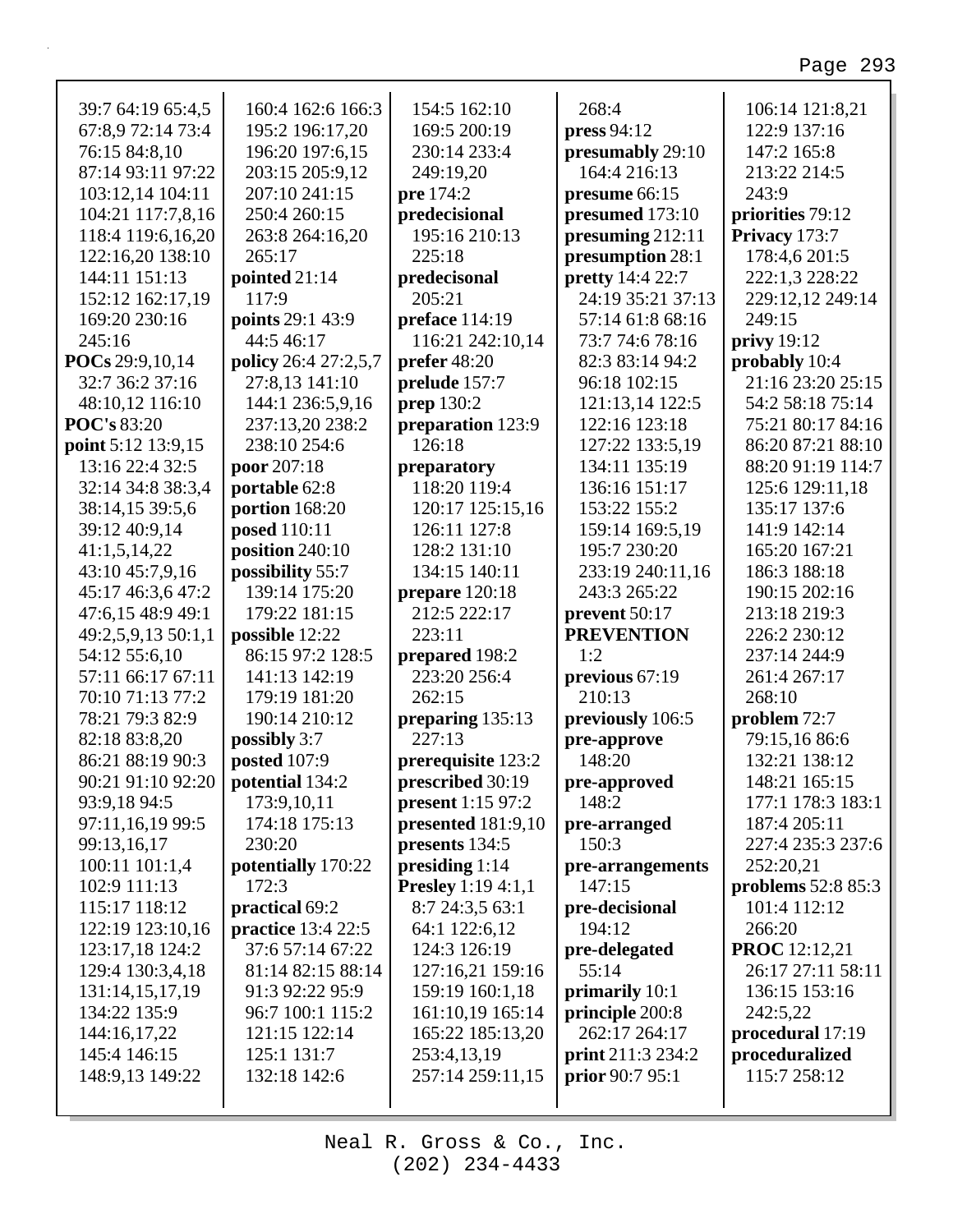| procedurally 176:5   | 34:2,9,10,22        | 170:6 187:12        | properly 58:6      | proviso 237:3            |
|----------------------|---------------------|---------------------|--------------------|--------------------------|
| procedure $9:4,5,22$ | 41:19 48:15,18      | 218:22 230:11       | 210:9,12           | <b>PRs</b> 27:7          |
| 10:12,17 11:19       | 51:5 52:18 70:9     | 232:10 233:15,17    | property 202:11    | PR-011 25:11             |
| 12:3,4,10 13:11      | 73:9 74:15 75:9     | 235:22 237:11       | proposal 254:19    | pt 181:17                |
| 14:17 15:1,2,14      | 76:6,18 77:7,8,12   | PROC-011 12:14      | proposed 21:7      | <b>public</b> 5:18 10:18 |
| 21:11,22 22:20       | 79:1 80:11,22       | 13:16 16:4 23:8     | 94:18 110:13       | 40:4 42:4 180:8          |
| 23:1,10 25:18        | 83:1,5 84:11 90:5   | 26:5,8,10 104:22    | 239:7              | 185:22 187:5             |
| 26:8 28:5,10         | 94:21 95:7 96:20    | 109:22 149:20       | proposing 147:20   | 198:8 200:9,10           |
| 29:18 32:18 43:1     | 99:16 115:18        | 178:14 237:9        | proposition 123:19 | 201:8 204:14             |
| 48:22 62:18 66:19    | 116:16 117:1        | 240:3,16            | propriety 78:2     | 233:7,8 234:5            |
| 74:17 84:3 86:5      | 119:15 120:1,14     | prodded 229:21      | protect 179:12     | 235:7                    |
| 88:1 110:13          | 121:18 122:1,22     | produce 231:16      | 182:11             | published 192:14         |
| 115:11,13 131:6      | 124:9 126:9,16      | produced 221:18     | protectable 195:16 | publishing 200:18        |
| 138:7,14 139:10      | 128:14 129:8        | 231:7               | protected 58:7     | pull 60:11               |
| 158:16,19 164:16     | 130:1,3,8,15        | product 80:19       | protection 186:5   | pulled 33:1 34:14        |
| 166:4,19 167:12      | 132:12 135:8,15     | 198:2 206:19        | prototyped 74:5    | 141:9                    |
| 168:18 174:2         | 135:18,19 140:11    | 207:20 209:3,15     | protracted 191:8   | pulling $140:12$         |
| 175:10 187:21        | 140:15 141:3        | 222:20,21 255:14    | 207:21             | punctuation 10:15        |
| 189:2,8 200:5        | 147:10 150:8        | 256:8               | provide 18:5 30:20 | purchases 65:12          |
| 237:22 238:2         | 165:2 170:4 171:9   | products 19:15      | 31:5 33:18 36:10   | purpose 11:14,18         |
| 239:20 240:19        | 171:10,17 188:15    | 191:14 204:22       | 54:3 66:19 83:10   | 12:9 14:9,15             |
| 241:22 242:16,22     | 189:19 190:6        | 205:9 222:5         | 84:9 90:19 98:4    | 15:12 21:6 22:19         |
| 243:18 245:5         | 191:8,13 192:5      | 223:19              | 103:12 104:11      | 50:16 65:20 74:1         |
| 249:18 251:8         | 197:15 198:7        | profile 43:11 45:6  | 112:20 113:5       | 118:13 119:18            |
| 253:3 258:8          | 201:13 206:17       | 47:5 80:16 81:6     | 138:10 151:14      | 241:1                    |
| 265:13               | 207:19 209:6        | 115:21 120:11       | 163:7 177:4 193:7  | purposes $105:12$        |
| procedures 3:9       | 222:17 223:5,8,16   | 177:8,18 180:15     | 200:21 245:20      | 120:10                   |
| 6:21 7:5,10,18       | 225:12 226:5,6      | 191:10 221:1,5      | 263:19             | pushing 263:6,11         |
| 8:20,229:16          | 231:6, 12, 15, 19   | 223:7               | provided 33:14,19  | put 8:2 38:6 39:22       |
| 11:16 12:12,14,15    | 232:7,19 233:3,17   | profiles 45:18      | 58:7 79:20,22      | 41:15 42:18 43:13        |
| 19:21 20:11 21:9     | 236:2 243:4,19      | 169:3 222:18        | 121:8 125:2,3      | 52:12 54:15 58:14        |
| 23:9 25:7 27:13      | 249:7 255:8         | 241:6               | 178:1 181:8        | 66:1,2,3,10 68:16        |
| 28:22 32:15,16       | 265:15 268:14,14    | program $24:1$      | 231:22 232:20      | 76:21 103:17             |
| 36:14 39:2 48:21     | 271:6               | 39:13 98:18 100:5   | 238:9 254:5        | 105:10 108:1             |
| 53:11,18 62:11       | processes 19:18     | 130:22 186:7,8      | provides 90:7      | 109:10 115:5             |
| 64:13 86:14 87:19    | 48:16 115:4         | 192:10,21,22        | 156:5 163:2        | 116:17 127:4,6           |
| 89:6 114:18,19,22    | <b>PROC-0108:21</b> | 210:11              | 230:10             | 130:7 141:19             |
| 115:16,17 116:21     | 9:3,13,17 13:10     | programs $204:18$   | providing 64:20    | 143:3,4 157:20           |
| 166:18 169:2         | 13:18 14:5 23:8     | progress $68:18$    | 66:22 91:19 93:10  | 160:21 161:22            |
| 171:15 172:20        | 28:21 29:14 30:15   | 73:8                | 94:4 97:1 141:14   | 164:5,9 166:6            |
| 195:11 239:7         | 30:19 36:13 37:1    | progressed 73:2     | 165:5 228:20       | 172:8 186:14             |
| 240:3,7 242:9        | 58:9 59:15 82:12    | project 39:11 131:2 | 266:3              | 204:15 212:7             |
| 247:13 248:22        | 88:20 93:2 94:3     | 198:9 200:10        | provision 45:15    | 225:5 233:6              |
| 269:16,18,19         | 94:16 96:7 97:14    | 203:3,4             | 67:3 83:15 152:6   | 235:17 251:1             |
| 270:7                | 114:22 115:20       | promise 176:22      | 180:11             | 252:17 255:7             |
| proceed 104:6        | 135:19 137:15       | promises 25:19      | provisions 99:20   | 258:13,14,15             |
| process 7:8 10:10    | 138:20 154:4        | proper $108:1$      | 237:20 242:11      | 260:1 269:3              |
|                      |                     |                     |                    |                          |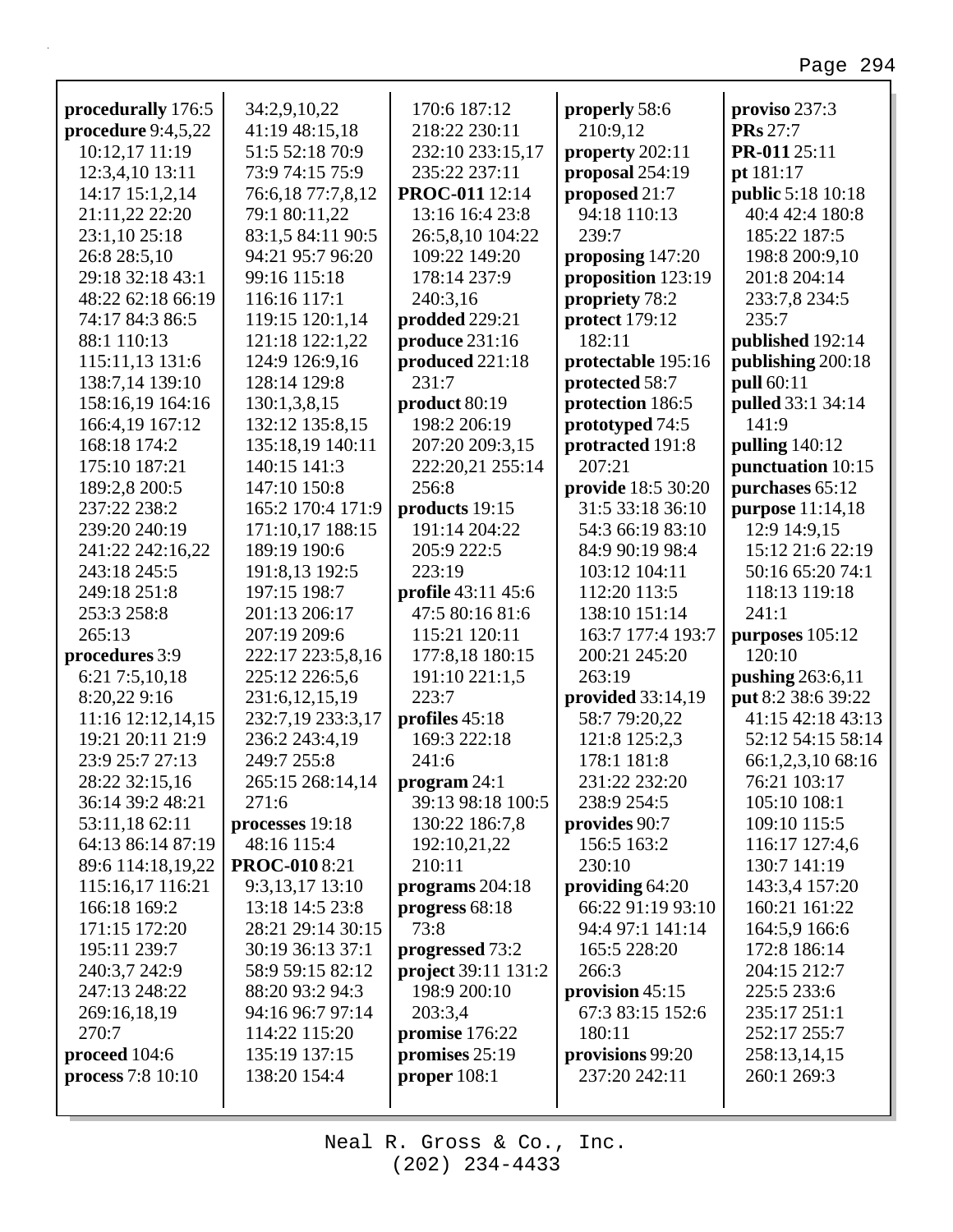| puts 108:8 253:7   | $\mathbf R$         | 126:16 130:1,22     | record 10:20 21:1         | 217:1 247:7              |
|--------------------|---------------------|---------------------|---------------------------|--------------------------|
| putting 7:17 43:20 | $\mathbf{R} 3:1$    | 136:3 140:21        | 40:4 41:12,20             | 270:18                   |
| 157:8 225:22       | rad 87:10           | 145:11 148:18,21    | 113:16 130:22             | <b>reflect</b> 92:21     |
| 246:20             | radiation $1:53:5$  | 152:6 174:5,9       | 154:9,22 168:7            | 102:15 121:2             |
| p.m 168:7,8 239:14 |                     | 176:4,17,21 177:6   | 172:2 173:1               | 129:12 240:5             |
| 239:15 272:6       | 113:19 116:4        | 191:15 194:8        | 185:22 198:8,8,9          | reflected 53:10          |
|                    | 168:10              | 209:22 219:16       | 200:9,10,10 201:3         | 98:12 123:9              |
| Q                  | raise 17:18 57:7,17 | 223:22,22 224:17    | 201:9 203:17              | 127:10 133:11            |
| QA 153:22 259:7    | 129:6 133:22        | 225:18 237:12       | 204:2,12,14               | 202:17 249:10,17         |
| 260:2              | raised 21:10 38:2   | 240:9 243:5         | 205:12 212:12             | 249:18 251:7             |
| qualification 15:3 | 249:13              | 247:11 249:6        | 213:6,7,7,16              | 259:8                    |
| qualified 180:7    | raising $63:12$     | 255:19 270:20       | 214:14 239:14             | reflecting 85:12         |
| qualifier 175:1    | rapid 220:10        | real-time 45:22     | 265:14 272:6              | 96:20 116:18             |
| quality 207:20     | rare 243:6          | reason 29:22 37:5   | recorded 172:9            | 128:8                    |
| question 17:19     | raw 76:18 194:17    | 38:6 41:17 45:22    | 193:18                    | reflects 55:10           |
| 26:1 27:1 33:21    | 197:11 200:7        | 137:19 138:15       | recording 203:18          | 82:14 96:7               |
| 37:11,14 43:15     | 213:7 219:18,19     | 154:3 156:1         | <b>records</b> 3:10 39:8  |                          |
| 46:5 47:3 48:2     | 219:20              |                     |                           | regard $154:4$<br>246:18 |
| 56:9 60:4 61:12    | reached 130:6       | 178:11 203:12       | 60:11,11 82:22            |                          |
| 64:7,15 69:8       | read 89:16,19 90:2  | 207:7 233:10,16     | 83:10,13 94:8             | regarding 43:6           |
| 101:6 110:11       | 93:3,7 97:12        | 244:7 263:6         | 118:9 124:22              | 97:19 271:14             |
| 111:19,20 132:1    | 115:16 122:8        | 265:12              | 133:17 151:12,14          | regardless 171:22        |
| 136:19 137:12      | 188:9 189:13,15     | reasonable 70:6     | 167:13 200:22             | regime 233:19            |
| 144:6 152:22       | 261:6,8 262:16      | reasonably 13:5     | 204:20,20 211:11          | 234:13                   |
| 171:18 174:3       | reading 39:3        | reasons $61:22$     | 211:16 213:11,15          | regiment 48:14           |
|                    | ready 70:12 117:17  | recall 141:7 222:16 | 213:19 244:3              | regularly 70:15          |
| 191:7 197:13,14    | 130:4 232:22        | 235:1 243:3         | recreate 228:15           | regulation 24:20         |
| 198:4 202:6 212:4  | 268:5               | recap 21:5 72:13    | <b>redact</b> 251:1       | regulations 23:13        |
| 216:6 244:2 251:5  | real 14:22 18:3     | receipt 66:6        | redacted 109:10           | reiterate 125:10         |
| 252:5              | 31:19 69:2,20       | receive 131:3 165:3 | 110:8 268:15              | reiterated 136:17        |
| questions 9:8,9    | 72:6 98:15,16       | 170:22 172:1        | redactions 171:6          | relate 185:11            |
| 57:8,1782:5        | 110:7 206:21        | 198:18 231:9        | 249:16                    | related 19:13 41:16      |
| 95:21 133:2        | 225:15 270:15       | received 11:2       | reduce 75:22              | 94:9 116:3 221:19        |
| 134:13,18 136:11   | reality 48:14       | 119:10              | refer 236:21              | 223:15,21 224:2          |
| 149:1 167:6        | realize 69:18       | receiving $207:13$  | 240:18                    | relates 118:2            |
| 193:13 207:3       | 224:14 251:18       | 229:2 271:9         | <b>reference</b> 8:6 24:6 | relationship 46:16       |
| 213:4 230:4        | realized 178:15     | recipient 68:3      | 24:9,21 25:3,16           | relative 91:22           |
| 256:21             | 223:4               | recommendation      | 26:4 27:16 61:14          | 100:4 145:6              |
| quick 21:5 239:9   | really 25:13,14     | 247:1               | 137:13 236:10             | 230:11 240:12            |
| quickly 86:15      | 33:17 34:22 36:4    | recommendations     | 244:15,17                 | relatively 153:21        |
| 97:11 232:7        | 36:20 37:15 38:8    | 256:5               | references 23:7           | release 90:7 95:1        |
| 270:15             | 39:16,17 40:11      | recommended         | 25:10 28:2 232:12         | 187:5 195:17             |
| quite 27:4 28:11   | 45:15 46:3 50:5     | 14:17 15:9,14,17    | 241:20,21 242:6,8         | 213:22                   |
| 46:12 210:21       | 50:15,18 72:11,11   | 17:8 21:12          | 252:12                    | released 195:2           |
| Q'd 146:10         | 78:7 79:18 81:9     | recommending        | referencing 23:7          | 229:13                   |
| q's 271:4          | 84:2,14,16 85:4     | 15:22               | 24:10 237:13              | relevance 193:4          |
| Q-cleared 133:16   | 85:22 89:5,15       | reconstruction      | 238:10                    | relevant 22:4 49:6       |
| 134:7              | 93:19 121:3         | 23:12 115:22        | referring $51:12$         | 50:21 61:14 132:5        |
|                    |                     |                     |                           |                          |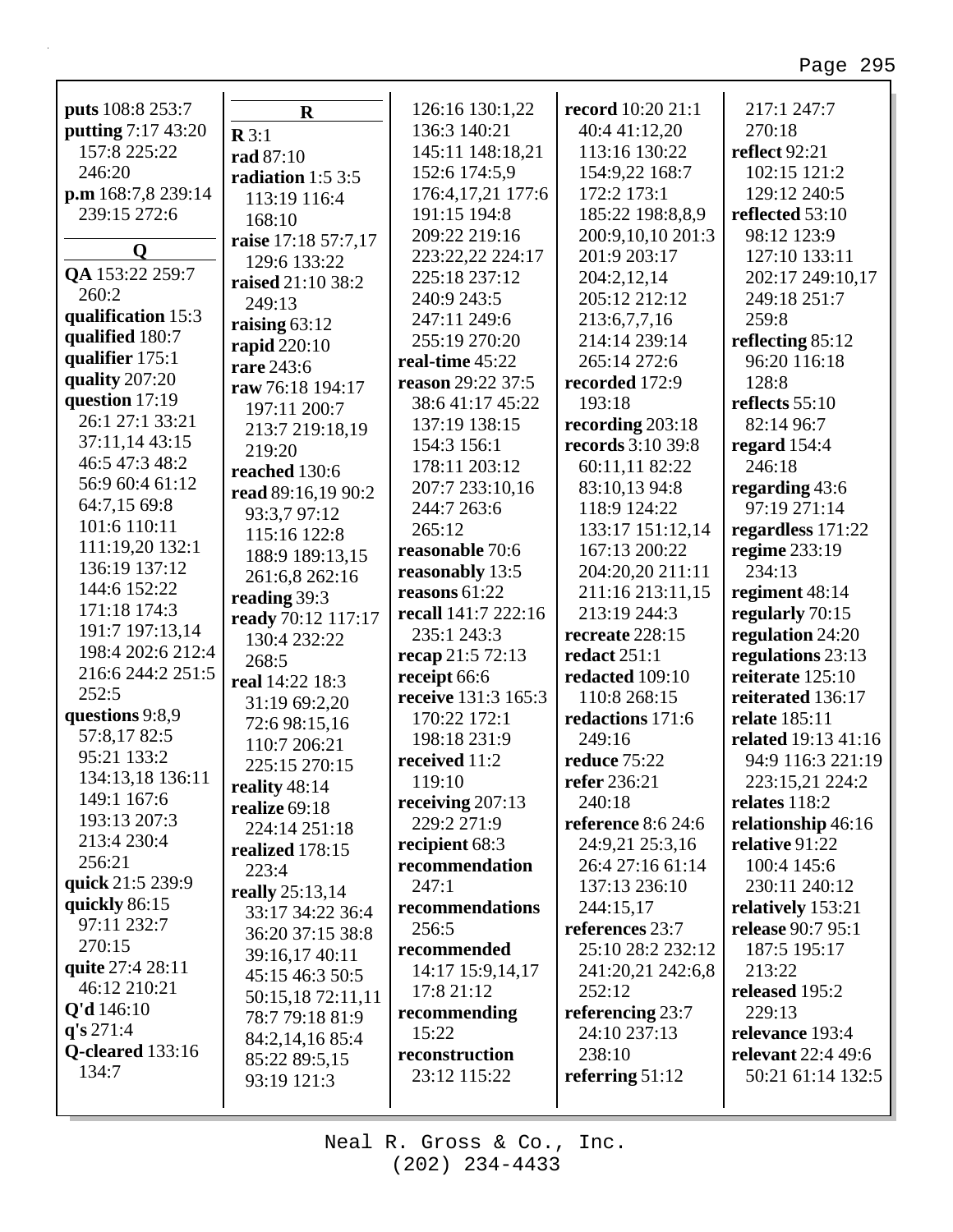٦

| 153:15 207:11             | requested 11:2            | <b>Residual 17:1</b> | <b>Restrictive 106:17</b> | 257:8 262:6 267:7   |
|---------------------------|---------------------------|----------------------|---------------------------|---------------------|
| 235:16,17                 | 56:4 76:4 90:19           | resolution 79:16     | <b>result</b> 228:6       | reviewed 27:11      |
| relief 19:19 20:7,10      | 102:16 103:7              | resolving 95:16      | results 127:9             | 61:5 76:20 88:21    |
| 100:19                    | 106:3 119:9               | resource 79:8,9      | 128:15                    | 90:18 106:3         |
| relieved 63:18            | 122:18 126:1,14           | 104:3,7 128:16       | resumed 21:2              | 109:18 204:22       |
| reluctant 51:2            | 200:8 210:9,12            | 133:2 153:12         | 113:17 168:8              | 206:14 228:22       |
| rely 83:3                 | 211:2                     | resources 52:21      | 239:15                    | 229:1,13,14 243:9   |
| remain $31:22$            | requesting 57:21          | 65:15 79:10 97:20    | retain 203:6 237:10       | 247:18 248:5        |
| remedy 238:12             | 68:11 115:18              | 98:5,11,22 100:15    | <b>retired</b> 234:11     | reviewer 155:5      |
| remember 42:15            | 122:17 126:13             | 100:19 101:18        | retouching 252:14         | reviewers 171:2     |
|                           |                           |                      |                           |                     |
| 99:8 184:7 188:12         | 134:21 135:7              | 103:14 104:4,4       | retrieval 6:21 7:11       | reviewing 120:9     |
| remind $6:3,4$            | 198:16,17                 | 120:3 121:5          | 117:8 133:17              | reviews 22:6 90:7,8 |
| remove 25:20              | requests 14:18            | 128:11 132:20        | 151:10                    | 90:10 95:1 105:11   |
| 187:2                     | 15:15 31:21 56:15         | 163:12               | retrieve 125:12           | 133:13 169:4        |
| removing 182:11           | 57:18 58:3 67:17          | respecting 82:15     | 135:14 154:6              | 171:20 191:10       |
| repeat 13:17              | 67:20 71:14 74:20         | respective 116:10    | retrieved 124:22          | 220:5,9,9 223:2     |
| 115:20                    | 93:12 98:11,18            | respects 13:12       | returned 164:8            | 257:9               |
| repeated 248:18           | 118:2 119:5 120:2         | respond 98:5 121:5   | review 3:11,11 9:4        | revision 252:15     |
| repeating 143:5           | 124:14 127:5              | 121:11 128:10        | 12:15 19:15 23:10         | reword 21:21        |
| replaced 209:8            | 134:12 169:14             | 269:15               | 25:12 32:11 43:11         | rewording 108:4     |
| replete 205:2             | 204:8 256:5               | responding 120:2     | 43:12 47:6 58:1           | re-connect 70:18    |
| report 17:2 43:6          | require $103:14$          | responds 251:6       | 61:15 78:1 80:16          | re-establish 168:4  |
| 76:12 120:11              | 140:13 156:21             | response 110:19      | 81:6 84:13 94:8           | re-invent 9:14      |
| 199:4 223:2 232:3         | 177:3 190:14              | 121:6 200:6          | 94:19 97:2 105:1          | re-investigation    |
| reporters 204:1           | 210:9                     | 254:14 258:1         | 105:3,13,20               | 271:4               |
| reporting 38:16           | <b>required</b> 7:7 14:19 | 269:15               | 106:14 108:6              | re-typed $231:18$   |
| <b>reports 69:5 90:9</b>  | 15:10,17,18 17:5          | responses 10:13      | 110:8 115:21              | rid 97:7            |
| 207:17 220:6,7            | 17:10 21:22 83:7          | responsibilities     | 132:17 136:15             | right 3:17 8:11,16  |
| 221:15 246:5              |                           | 12:18 28:6,8 29:7    | 150:13 152:21             | 16:7 19:4 30:3      |
|                           | 91:2 103:16               |                      |                           |                     |
| repository 207:8          | 137:16 233:18             | 32:2 35:16 36:21     | 153:6,7,9,20              | 32:20,20 33:6       |
| 246:4                     | 241:2                     | 38:22 53:12 90:14    | 154:11 159:4,8            | 34:1 35:7 39:16     |
| representative            | requirement 49:3          | 104:14,15 111:16     | 162:22 169:7              | 42:18 43:22 44:1    |
| 35:18 90:13               | 52:14 143:14              | 114:17 143:1,13      | 171:16,17 172:5           | 44:6,16 47:21       |
| <b>request</b> 10:14 53:2 | 170:1                     | 145:2                | 172:14 174:17             | 51:18 52:4 53:12    |
| 68:3,4 75:10              | requirements 39:1         | responsibility       | 177:18,22 179:15          | 53:20 54:1,1,15     |
| 97:21 102:15              | 39:9 66:6,7 83:13         | 34:18 39:22 46:12    | 179:17 187:1,1            | 55:1 60:11,15,20    |
| 103:8,9 104:1             | 87:4,15 90:10,22          | 56:10 76:16 83:9     | 189:5,22 193:6            | 62:12 65:18 69:9    |
| 116:7,9,17 117:12         | 136:9,10 148:1            | 84:15 100:6          | 194:21 195:1              | 71:18 83:18 89:7    |
| 117:18 118:6,17           | 165:3 173:8 215:7         | 179:12               | 213:20 221:1,5            | 92:10,13 93:15      |
| 118:22 120:16,17          | 236:5,11                  | responsible 29:17    | 222:1,3,6 223:6,7         | 94:16 96:4 97:10    |
| 120:18,21 123:1           | requires 15:1 30:16       | 38:8 40:11 64:20     | 227:19,20 233:7           | 103:1 108:20        |
| 124:18 128:4,9            | research 58:8 75:6        | 67:10 93:9 94:4      | 233:11,13 240:13          | 109:11 112:3,9      |
| 129:13 130:5              | 77:21 116:12              | 97:17 104:22         | 241:2,4 243:14,20         | 114:14 122:15       |
| 131:18 133:7,8            | 159:1 222:10              | 116:12 243:12        | 247:21,21 248:9           | 124:17 125:19       |
| 137:14 162:21             | reside 75:2 195:21        | responsive 199:2     | 248:10,15,21              | 129:14 137:4,8      |
| 198:17 199:2,10           | 196:1,5,7,11              | rest 81:13 154:14    | 249:14,15 250:2           | 144:2 145:13        |
|                           |                           |                      |                           |                     |
| 257:12                    | residency 191:10          | 154:16 257:5         | 250:11 251:22             | 146:11 147:1        |
|                           |                           |                      |                           |                     |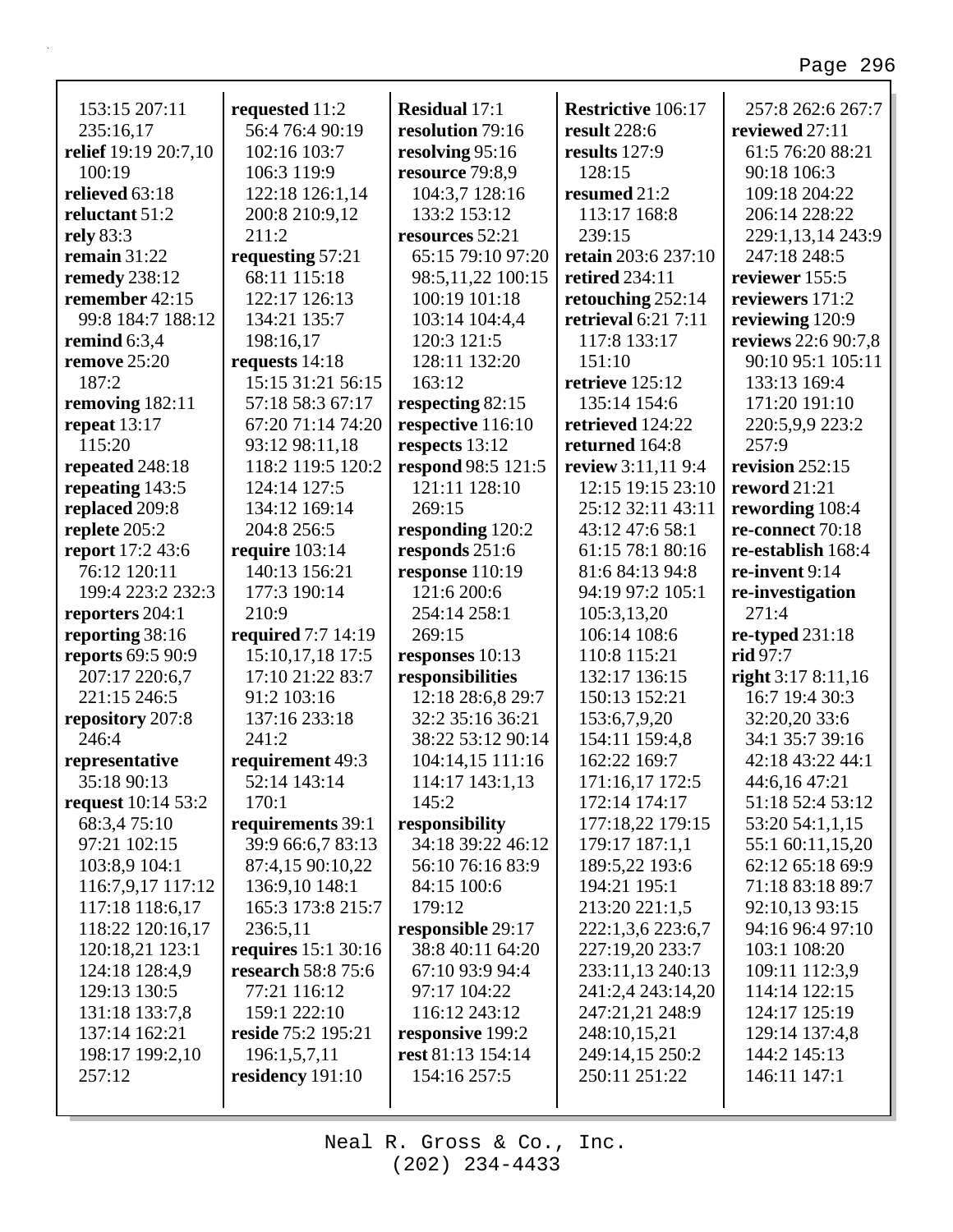| 148:16,17 151:13         | role 12:19,20 49:16       | San 233:12          | 65:6,10,11 66:12           | 63:11 65:8 66:20       |
|--------------------------|---------------------------|---------------------|----------------------------|------------------------|
| 152:9 154:5,13           | 53:13,14,22 55:11         | Santa $42:1$        | 67:1 163:11                | 67:10 72:16 81:10      |
| 155:6,7 156:15           | 82:7,13 83:20             | sat 7:9             | 164:11,17 165:2,9          | 86:15 91:2 92:12       |
| 158:10 161:19            | 84:2 85:12 87:21          | satisfaction 250:5  | 165:21 166:20              | 97:18 100:18           |
| 164:2 165:17             | 88:5,8,13,20              | satisfactory 143:17 | scans $163:4$              | 110:6,16 114:15        |
| 172:19 173:4             | 95:19 102:8 111:7         | sausage 128:13      | scenario 180:15,20         | 116:11 117:2,5,6       |
| 176:17 183:21            | 139:22 145:6,17           | 207:15 212:13       | scenarios 176:11           | 117:13 134:22          |
| 187:7 189:11             | roles 53:18 67:6          | Savannah 99:9       | 178:19 181:12,21           | 135:8 150:17           |
| 190:7 192:12,17          | 85:15 96:2 104:13         | 148:14              | 183:18 185:3               | 159:14 162:18          |
| 196:3,20,22 197:6        | 104:15 111:16             | save 86:6           | schedule 46:21             | 163:3,13 165:1         |
| 198:5 204:5              | 114:17 143:1,12           | saving 76:5         | 65:6                       | 177:7 185:12           |
| 207:15 211:16            | 145:1,15                  | saw 238:8 257:3     | scheduling 51:14           | 196:16 202:4,10        |
| 214:9,17 215:19          | <b>Rolfes</b> 2:6 4:11,11 | saying 17:8 18:14   | <b>Schmo</b> 104:2         | 202:13 211:7,9         |
| 219:9 220:20             | roll 3:18 6:2 102:7       | 18:20 27:18 39:16   | <b>Schofield 4:5 114:5</b> | 214:22 222:7           |
| 224:7 225:15             | 227:14                    | 41:13 51:22 62:3    | scientific 116:3           | 223:10,12 225:3        |
| 233:4,18 235:1,8         | rolling $224:3$           | 62:10 63:20 71:4    | scope 14:6 22:10,20        | 228:18 241:11          |
| 239:22 242:3             | room 1:13 3:19 4:7        | 84:14 88:13 92:14   | 22:22 23:4,6               | 255:16,18,22           |
| 249:18,19 253:21         | $4:14,15\ 5:12,16$        | 92:16 98:1 108:1    | 63:13 120:20               | 265:17 271:8           |
| 258:17 259:6,10          | 20:10 48:17               | 109:14 125:5        | 122:2 123:7                | <b>SC&amp;A's</b> 52:8 |
| 260:21 262:1             | 112:11                    | 138:9 140:5         | 126:13 128:9               | 148:13 196:15          |
| 263:4,12 264:14          | rough $214:6$             | 158:12 182:7        | 131:18 132:8,19            | se 53:19               |
| 265:4 266:13             | <b>round</b> 139:16       | 187:21 211:7,9,11   | 230:15 240:21              | search $125:12$        |
| 268:16 269:2,21          | <b>rounds</b> 132:17      | 218:16 220:4        | 241:4,8,19                 | 126:5 127:10           |
| rightfully $21:14$       | routine $103:20$          | 235:2 236:3         | screen $171:5$             | searched 124:20,20     |
| rigorous 240:5           | 245:13                    | 247:13 248:19       | screened 61:6              | 124:21                 |
| ring 148:17              | routinely 58:10           | 251:21 253:8        | 165:7 184:4                | searches 74:2          |
| rip 69:16                | 59:2 175:12               | 266:7 270:19        | 232:21                     | 118:14,15 119:1        |
| <b>River 99:9 148:15</b> | 245:21                    | says 14:1 16:22     | screening 66:7             | 125:20 127:7           |
| road 223:12 224:13       | Roy 2:17 5:13,14          | 32:10 56:8 64:18    | 231:11                     | 131:14 151:8,15        |
| <b>Robert</b> 1:19 4:1   | rule 111:19               | 65:3 83:19 84:7     | scribbles 198:14           | SEC 32:11 43:11        |
| <b>Robertson-Demers</b>  | <b>ruled</b> 165:10       | 84:10 100:17        | 199:8                      | 115:22 120:12          |
| 2:125:1,283:4            | rules 69:19 86:16         | 102:18 104:10       | script 179:8,9             | 169:3 177:19           |
| 124:7,17 125:22          | 86:17 210:6               | 109:20 126:21       | scripts $179:9$            | 220:4,9 223:1,5,8      |
| 127:14 137:21            | run 70:14 88:16           | 138:7,9,11 144:10   | $SC&A$ 2:9,10,11,12        | 223:16,21 224:1,4      |
| 138:16 139:3             | 107:18 122:15             | 160:3 201:22        | 2:13,144:15,16             | 225:12,20 241:6        |
| 140:3,19 179:4           | 126:4                     | 243:6               | 4:18,20,225:2,4,5          | 251:10                 |
| 186:17,21 191:5          | running 76:18 77:3        | scan 63:19 163:6    | 5:9 7:8 11:7 18:6          | second 15:13 20:20     |
| 194:13,16 195:6          | 77:10 86:16               | 163:16              | 31:1,2 32:15 34:7          | 22:12 81:3 89:17       |
| 196:4,9,22 197:7         | 139:17 210:3              | scanned 59:5,12     | 35:14 36:16 37:8           | 128:8 136:19           |
| 197:10 201:20            |                           | 61:17,17 64:10      | 37:16 38:5,15,21           | 163:5 167:14           |
| 208:3,9 217:22           | S                         | 66:1 75:8,18        | 39:5,6,10,12               | 233:13 247:21          |
| 218:4,13 220:21          | S3:1                      | 166:16              | 40:14 41:1,10,20           | 265:9                  |
| 233:5,9,21 234:7         | safe 202:2                | scanner $165:16$    | 41:22 42:7 43:9            | seconded 117:10        |
| 234:18 235:8             | safety 1:4 23:3           | scanning $59:1,21$  | 44:9,12,15 45:9            | secret 246:12          |
| 245:3                    | sake 8:16,17              | 61:18 62:8,9 63:2   | 45:16 48:5 49:4            | <b>SECs</b> 45:18      |
| <b>Robin</b> 149:16      | sampling $153:6,7$        | 63:8,12 64:14,17    | 49:11 50:7 54:8            | section 12:9 21:6,6    |
| <b>Rocky</b> 132:22      | 153:20                    | 64:19,21 65:1,3,4   | 54:12,22 55:16             | 22:9,18,19 53:11       |
|                          |                           |                     |                            |                        |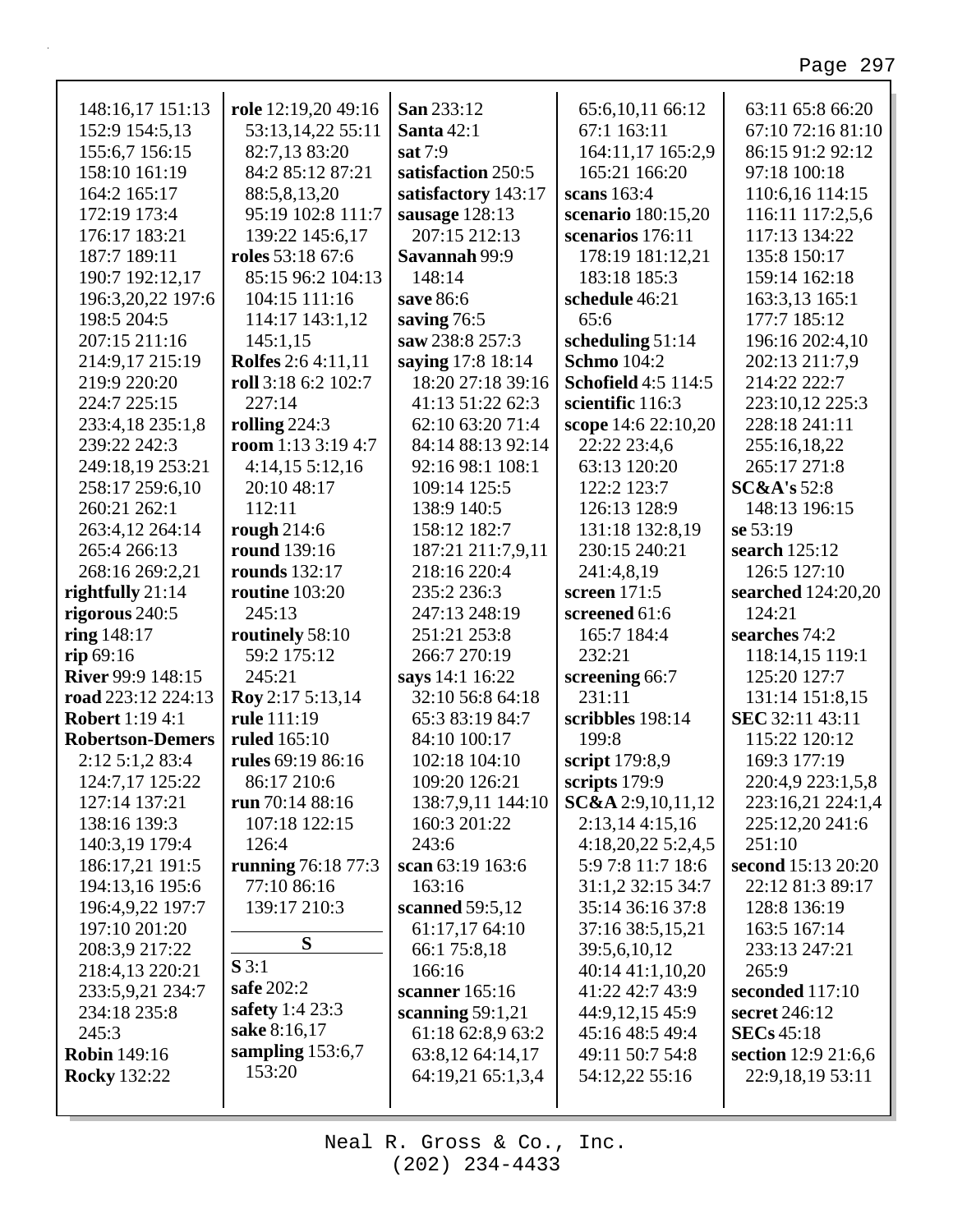٦

| 85:14 114:16        | seen 45:4 66:7 69:3  | 253:18 267:14       | shows 54:10 191:9    | 73:22 74:12 75:6  |
|---------------------|----------------------|---------------------|----------------------|-------------------|
| 144:14 159:17       | 103:10 148:14        | 269:10 270:8        | shrink $179:21$      | 78:5 79:10 80:15  |
| 194:6,9 237:19      | 155:22 187:19        | 271:14              | side 42:13 69:2      | 80:16 81:5,6 82:9 |
| 240:21 248:8,16     | 188:12 190:22        | sentence 92:6       | 98:20 100:6 150:1    | 82:18,18,22 83:6  |
| sections 13:18      | 192:11 250:4         | 102:18 111:22       | 204:8 229:17         | 83:20,20 84:10    |
| 144:18 149:2        | sees 205:4 265:1     | 112:6               | 251:9                | 87:3,14,16 88:19  |
| secure 19:8,9 95:8  | select 125:4         | sentences 108:4     | sigmas $144:17$      | 90:3,11,21 93:11  |
| 95:10 173:13,16     | self 77:12           | separate 25:13      | 145:7,22 146:19      | 94:5 96:9,16,17   |
| 173:22              | send 63:11 66:13     | 53:16 225:9         | 148:1 189:6          | 96:19,21 97:11,16 |
| security 1:8 3:4,10 | 73:21 78:14 105:3    | separately 235:6    | signal $94:12$       | 97:19,20 98:3     |
| 13:16 16:6 21:13    | 106:17,20 107:1,7    | sequence 228:10     | signature 188:8,22   | 100:7,7,13 101:9  |
| 23:22 26:3 27:10    | 110:18 129:10        | series 223:15       | Signatures 190:14    | 101:10,12 102:4   |
| 48:3 57:22 82:19    | 172:4,5,17,18,21     | serve 40:14 189:19  | signed $108:18$      | 103:12,14 104:6   |
| 83:14 95:14,16      | 179:14,16 189:21     | service 33:12       | signets 140:13,15    | 104:21 115:5,21   |
| 113:21 132:11       | 206:14 211:4         | <b>SERVICES 1:1</b> | silence 208:22       | 116:12 117:7,9,18 |
| 140:6 141:10        | 212:12 213:2         | serving 50:3        | 272:1                | 118:7,8,21 119:2  |
| 147:21 149:10       | 216:15 243:11,14     | set 95:10 102:4     | silent 269:20,21     | 120:1,8,11,15     |
| 150:1 151:3 159:9   | 257:5,11 259:8       | 115:12 149:9        | similar 30:21 95:2   | 121:4,7,8,10,16   |
| 162:8 168:12,13     | 260:20 261:17        | 159:11 167:9        | 151:17               | 122:10 123:16,20  |
| 171:5 178:13        | 266:1,16 267:9       | 199:18 222:12       | simple 166:10        | 126:14 128:21,22  |
| 184:18 215:7        | sending 43:22        | 230:16,17 255:21    | 190:13 206:7         | 129:17 131:22     |
| 224:18 236:4,16     | 68:10 106:13         | sets 174:19         | simpler $117:5$      | 132:20 133:20     |
| 236:22 237:2,13     | 200:5 214:11         | setting 129:1       | simplified 237:12    | 134:16 135:10,12  |
| 237:20 238:10       | 228:20 244:6,7       | sever 215:9         | simplifying 236:3    | 135:13,16,21      |
| 239:19 243:2        | 246:6 260:8,16       | shaking $105:18$    | simply 10:6 22:21    | 136:4,6,9,13      |
| 246:3 251:2 254:6   | sends 213:11         | share 61:10,11      | 33:10 36:2 64:15     | 137:17,22 138:10  |
| see 13:2 16:13 17:3 | 260:19               | 170:10 179:7        | 81:14 107:1 108:4    | 138:18 140:22     |
| 17:4,17 26:12,13    | sense 28:15 37:19    | 222:11              | 120:6 165:9          | 143:8 144:5,11,11 |
| 33:15 37:12 49:14   | 41:8 54:4 68:10      | shared 58:13 61:15  | 213:15 251:8         | 145:7,8,11 146:5  |
| 49:16 58:16 81:11   | 70:14 82:20 102:3    | 78:5                | single $211:13$      | 146:21 147:5,15   |
| 86:14 87:4 88:16    | 134:2 135:20         | sharing 78:6        | 226:20               | 147:17,18 148:9   |
| 89:5 91:15 101:11   | 194:20 240:9         | sheet 153:2 155:10  | $\sin 269:9$         | 148:12,20 149:6   |
| 101:15,16 108:2,9   | sensitive 94:15      | 155:18 157:12       | sit 7:4 18:18 69:9   | 149:21 150:1,2,12 |
| 112:12,13 128:9     | 98:6 134:7,8         | 189:1 252:14,20     | 70:19 170:2          | 150:14,18,19      |
| 128:15 129:21       | 151:1,2 170:21       | 252:22 253:7,12     | 191:17               | 151:4,11,13 159:1 |
| 131:17 137:2        | 171:1 174:18         | shelf 160:21        | site 13:1 29:1,18,22 | 159:7,7 160:5,9   |
| 138:17 141:20       | 175:5 183:2 184:1    | she'll 213:5        | 30:10 31:8,17,20     | 161:2,6 162:16,18 |
| 154:14,19 155:15    | 234:16               | shift 45:17 62:6    | 32:7,12 35:3,10      | 163:5,6 165:16    |
| 160:3 164:17        | sensitivities 150:19 | 159:12,13           | 35:13,19 36:6        | 167:7,13 169:3,20 |
| 178:18 186:1        | 151:8                | shop $100:4,16$     | 39:4,6,8 41:6        | 170:9,20 171:3,4  |
| 191:7 194:7 201:6   | sensitivity 170:17   | short 153:21        | 43:11 45:6,18        | 171:17,22 172:9   |
| 201:6 202:20        | sensitized 251:16    | shorthand 117:3     | 46:11 47:5,17        | 172:10,11,12,13   |
| 203:5 213:22        | sent 7:19 10:10      | shortly $4:6$       | 51:4,13 57:19,21     | 172:13 173:13,15  |
| 238:13 250:6        | 54:20 71:1 109:3     | show 10:18 147:4    | 58:8 60:7,9,17       | 173:19 177:18     |
| 256:2,3 257:16      | 110:2 210:14         | 149:12 209:15       | 62:14,15 63:9        | 179:15 190:22     |
| seeing $97:12$      | 212:9 213:9 229:7    | 229:11 249:12       | 64:3,19 65:4,5,15    | 191:9 193:2 207:3 |
| 200:17 227:19       | 231:17 249:14        | shown $206:10$      | 67:15 72:17,18       | 208:10,13 215:13  |
|                     |                      |                     |                      |                   |
|                     |                      |                     |                      |                   |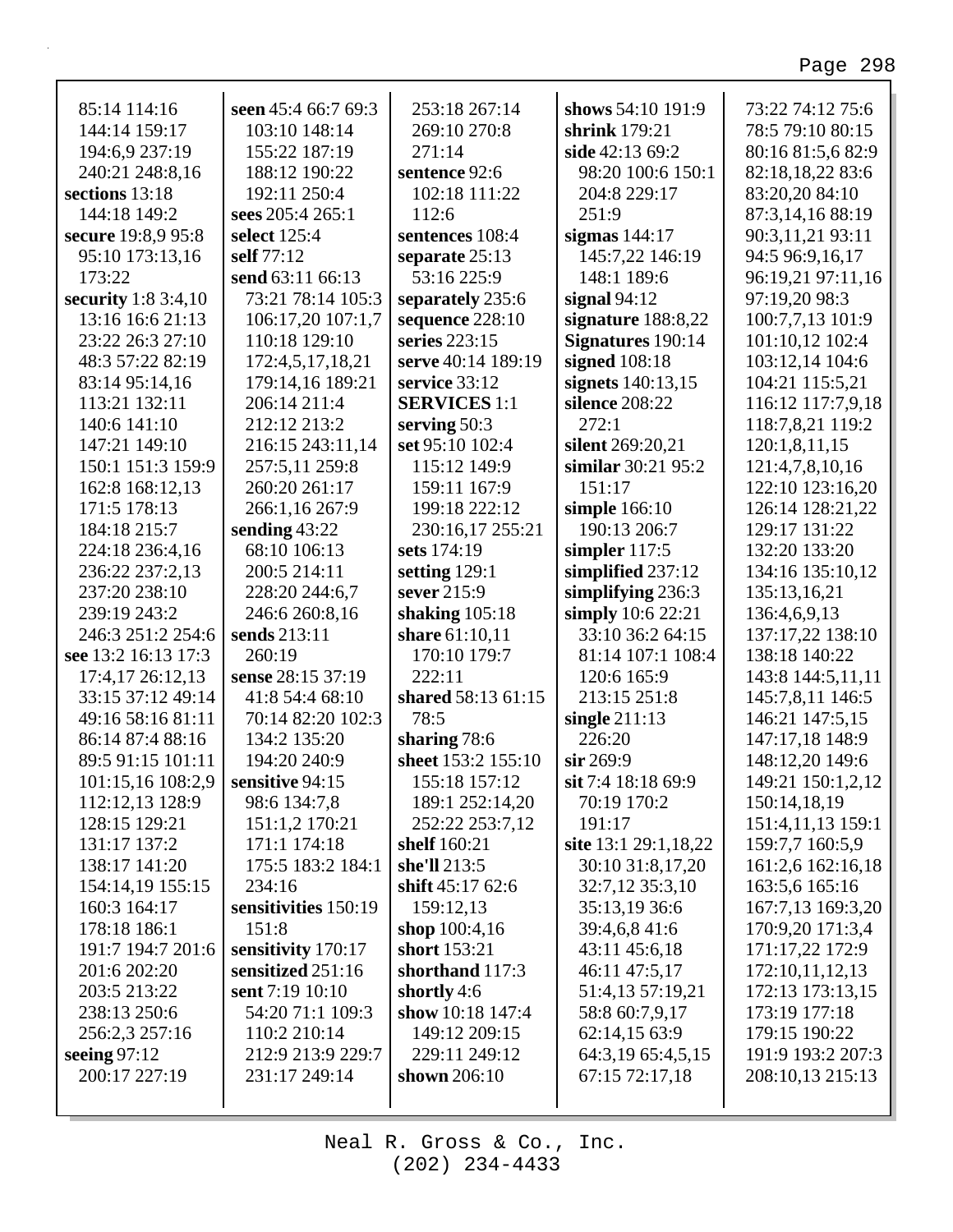٦

| 215:16 216:6,9,15     | slightly 249:11            | sounded 211:22          | stage 125:17         | step 18:11,12 48:21     |
|-----------------------|----------------------------|-------------------------|----------------------|-------------------------|
| 221:1,5,19 222:9      | slowly $130:2$             | sounds 142:5 147:3      | 126:11 127:9         | 57:6 66:5 72:5          |
| 222:18 223:7          | small 228:16               | 187:22 211:18           | 128:2,7,8 209:11     | 79:5 124:9 134:20       |
| 230:15,15,17,19       | smaller 163:22             | 249:19                  | stance 195:7         | 135:8 147:9             |
| 231:1 239:7 241:6     | snapshot 131:15,17         | source 174:22           | stand 222:21         | 148:22 158:12           |
| 243:7,10,13,13        | 131:19                     | 175:16,17 178:2         | standing $225:10,13$ | 173:15,21 188:14        |
| 248:9                 | <b>Social 140:6 147:21</b> | 183:3 184:11,13         | standpoint 9:20      | 188:15 193:20           |
| sites 9:18 11:21      | solvable 164:12            | 197:21 242:20           | 31:18 37:16 48:5     | 206:16 208:2            |
| 14:1,19,20 15:2       | somebody 3:14              | sources 178:2           | 53:2 78:1 79:17      | 209:15 248:22           |
| 15:10, 15, 18, 18, 22 | 20:17 50:9 81:22           | 233:7                   | 105:16 153:6,12      | 252:10                  |
| 16:11,20 17:6,11      | 89:21 124:3                | space $64:20$           | 240:8                | steps 8:1 13:13,17      |
| 19:8,9 21:12,13       | 143:22 233:22              | speak 6:6 18:15         | stands 54:3 176:16   | 13:22 14:16 15:13       |
| 21:18,19 22:1,6       | 246:2                      | 99:4 209:1              | start 3:19 9:3 10:16 | 30:19 136:15            |
| 29:10,11,14 30:3      | someplace 224:13           | speaking 78:21          | 64:6 74:18 104:8     | 165:11 209:16           |
| 33:11 35:5 46:13      | somewhat 68:9              | 215:12                  | 119:22 134:19        | 229:18 241:2            |
| 48:7,10 56:3 59:7     | 249:20                     | speaks 236:12           | 263:8                | <b>Steve 2:14 5:5,8</b> |
| 63:6 67:16 68:1       | soon 201:17 207:13         | special $223:11$        | started 7:12 16:21   | stick 205:16,18         |
| 68:15 75:21 82:17     | 256:10 266:1               | 245:6                   | 26:9 34:2 70:17      | sticky 177:6            |
| 95:11 96:15 98:9      | <b>SOP</b> 172:22          | specific 17:12          | 114:22 121:15        | stipulate 13:7          |
| 98:19 115:2           | sorry 23:15 32:1           | 72:22 84:5 96:19        | 218:6                | 143:16 236:6            |
| 121:18 133:1,16       | 43:7 98:13 136:18          | 112:21 116:21           | starting $113:13,21$ | stipulates 243:16       |
| 133:18 134:7,8        | 191:6 196:10               | 153:8 157:1             | 114:18 121:16        | stop 6:9 99:17          |
| 138:2 139:20          | 221:3 242:9 271:3          | 174:10 178:18           | 123:10,16 124:2      | 166:22                  |
| 140:1,9 141:17        | sort 9:10 14:16            | 188:19 250:1            | 222:16 239:19        | stopped $244:6$         |
| 142:9 151:6           | 18:20 29:13 31:13          | 256:14                  | starts 48:22 146:7   | storage $95:12$         |
| 168:19 170:16         | 35:18 36:4,10,16           | specifically 109:3      | 146:8                | store 95:7              |
| 172:15 174:15         | 37:3 46:19 48:5            | speed 229:6             | state 11:18 206:3    | story 230:2,3           |
| 187:3 197:11          | 48:10,11,16,22             | spend 19:3 36:3         | statement 87:2       | straightforward         |
| site-specific 83:12   | 51:12,15 55:9,11           | 62:1 98:21              | 93:1 96:3 179:19     | 78:16 136:16            |
| sits 194:5 199:19     | 74:18 83:5,22              | spent $28:6$            | 180:5 189:13,15      | strategy 187:8          |
| 228:10                | 85:4 121:9 128:13          | sphere $102:5$          | 189:18 206:8         | strawman 21:7           |
| sitting $165:17$      | 129:1,16 131:9             | split 255:19            | 243:6                | 23:20 28:14,17          |
| 197:11,19 198:1,6     | 138:8 142:17               | spoke 130:16            | <b>STATES</b> 1:1    | 59:18                   |
| 246:15                | 151:12 153:22              | sponsoring $148:3$      | stating $204:16$     | stream $164:19$         |
| situation 46:8        | 161:22 164:19              | spot 199:12 264:3       | station 31:13 33:12  | streamline 65:22        |
| 71:11 97:18 139:9     | 166:6 174:11               | <b>SRDB</b> 58:14 59:10 | status 36:18 43:6    | street 119:13,16        |
| 152:11 164:17         | 175:1 176:13               | 66:8 102:20             | 103:3 112:16         | strictly $85:14$        |
| 181:2 200:2           | 177:2 180:14,16            | 112:16 216:16,21        | 113:3 119:7,8        | 266:12 267:3            |
| situations 176:13     | 180:20 187:13              | 217:3 218:18,22         | 121:1 136:1          | strike 85:17            |
| 185:8                 | 189:17 190:3,3             | 219:6, 11, 12 220: 7    | 245:21 246:4,12      | striking $85:18$        |
| $\sin 24:13,1637:7$   | 193:1,8 194:11             | 220:12 225:14           | status-quo $30:13$   | strive 182:11           |
| 96:14                 | 202:11 204:16              | 231:21 232:1,8,15       | status-wise 30:8     | stroke 209:21           |
| sizing 101:7 102:1    | 225:16 251:9               | 232:22 238:8            | statutory 11:20      | struck 22:3 32:9        |
| slash 17:8 82:6       | 256:21 270:3               | <b>SRS</b> 222:13       | stay 132:18 164:18   | structure 65:9          |
| 162:1                 | sorting 228:4              | staff 39:8 50:8         | 172:13 184:1         | stuff 75:15 149:6       |
| slaughtered 255:11    | sound 20:13 50:15          | 71:16 161:11            | 199:9 202:7 254:9    | 154:17 190:15           |
| slight $7:11\,211:3$  | 142:6 235:3                | 214:21                  | stays $205:6$        | 201:4 212:18,18         |
|                       |                            |                         |                      |                         |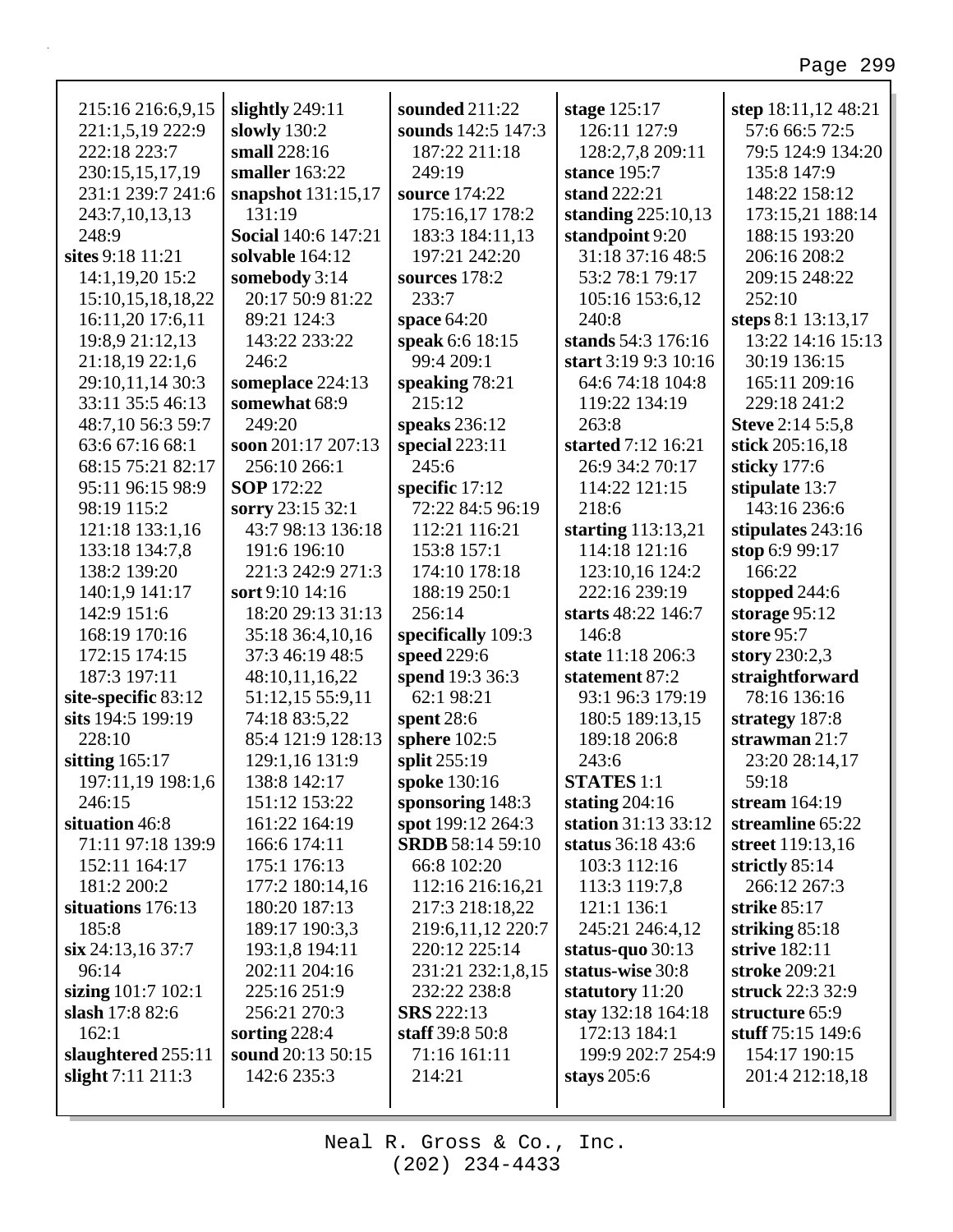| 217:15 219:5       | summarize 174:8    | 171:8 188:1,16    | 264:4 266:10          | 13:8 23:2,3,5 29:2 |
|--------------------|--------------------|-------------------|-----------------------|--------------------|
| 250:5,6 270:10     | 177:19,20          | 189:12 191:1      | 268:2 272:1           | 29:20 37:5 40:1    |
| sub 214:21         | summarized         | 193:16,22 202:16  | taken 47:4 65:15      | 49:22 50:8 55:15   |
| subject 193:6      | 180:18 182:17      | 208:6 212:17      | 67:12 86:21 89:12     | 82:6 87:16 90:16   |
| 242:15 254:22      | summarizes 194:5   | 213:13 214:13     | 91:10 123:8           | 90:20 92:3 93:11   |
| 255:2              | 243:3              | 225:10 226:13     | 149:10 229:18         | 108:19 109:7,17    |
| subjective 51:21   | summary 76:16      | 233:13 239:10     | 230:6 254:12          | 110:7 116:6 117:4  |
| submission 174:16  | 156:5 174:12       | 245:17 249:7      | 261:11 270:15         | 207:2 240:18       |
| 244:2              | 187:1 191:11       | 254:13 255:9      | takes 77:11 98:11     | 244:16 245:11      |
| submit 18:20 58:3  | 194:22 197:22      | 257:8 259:7,10    | 138:8 147:10          | 248:15,20 250:19   |
| 76:9 97:1 120:18   | 199:22 218:17      | 260:1 261:22      | 193:14 259:2          | 252:4              |
| 130:4 145:7        | 219:14,21 232:2,5  | 262:5 267:22      | 261:5                 | Ted 2:4 6:13 20:12 |
| 186:22 211:8       | summer $58:20$     | 269:4 271:9,17    | talk 13:14 60:5,5     | 48:16 50:3 70:8    |
| 215:14 232:13      | sun 100:18         | surprises 81:21   | 69:1 70:3 74:8        | 76:14 100:17       |
| 233:12,18 234:2    | supplied $211:2$   | survey 123:10     | 144:14 161:8,11       | 101:21,22 138:6    |
| 235:4,5 243:20     | support 9:2,6 12:6 | Susana 42:1       | 180:7 183:5           | 182:7 199:5 225:4  |
| submittal 133:7    | 12:8, 19, 20 13:8  | switch 207:2      | 191:18 210:18         | 259:9 261:11,20    |
| 134:12,16 135:14   | 23:3,5 29:3,20     | switched 42:12    | 227:10 251:2          | 266:4,10,10        |
| submitted 93:20    | 37:5 49:22 50:8    | system 20:2 29:1  | 270:21                | 267:16,18          |
| 94:18 116:9        | 55:15 82:6 90:17   | 30:21 57:3 181:10 | talked 111:10         | telephone 2:22     |
| 182:16 200:14      | 90:20 92:4 93:11   | 227:13,21 247:15  | 133:8 144:4 176:3     | tell 107:22 108:14 |
| 216:12 235:7       | 93:12 94:11 95:15  | systematic 201:12 | 249:11 256:12         | 109:13,15 126:5    |
| submitting 104:22  | 98:10 100:13       | systematically    | 268:13                | 139:21 160:9       |
| 121:15 122:22      | 115:21 116:7       | 197:2             | talking 8:18 43:2     | 179:10 183:7,10    |
| 165:8 166:19       | 117:4 162:7 169:3  | systemic 57:5     | 44:3 45:8 51:20       | 185:6,13 191:19    |
| substance 18:4     | 207:2 223:20       | 189:16 217:4      | 117:1 127:12          | 194:18 207:22      |
| substantial 14:8   | 225:19 240:19      | systems 118:9     | 155:9,11,20           | 226:12 228:13      |
| sudden 87:7 223:14 | 244:16 245:11      | S30B 218:10       | 171:20 183:1          | 229:11,11,13,13    |
| sufficient 13:3    | supportable 181:4  | T                 | 190:1 191:21          | 230:2,2,9,10       |
| suggest 18:2 25:11 | supporting $35:14$ |                   | 192:2,19 198:21       | 263:15             |
| 84:2 138:11        | 171:16             | table 68:17 261:4 | 201:21 217:8          | telling 187:7      |
| 158:14 167:2       | supposed 69:19     | tacked 91:16      | 221:12 222:9          | tells 84:8 96:18   |
| 236:19 241:7       | 227:9              | tailored 83:2     | 233:20 234:4          | ten 225:22         |
| suggested 112:21   | sure 16:12 17:20   | take 64:6 67:3    | 244:1 246:17          | tends $83:4$       |
| 180:16             | 20:9 24:19 26:5    | 80:14 82:2 94:19  | 247:4 268:9,11        | tenets $12:11$     |
| suggestion 83:19   | 27:4 31:19 41:15   | 101:10 104:9,17   | talks 144:12,16,19    | terms 11:19,21     |
| 152:1 164:14       | 43:21 44:1 53:6,7  | 113:12 127:12     | 144:19                | 13:6 14:5 22:5,18  |
| 167:17             | 58:12 59:6,9       | 132:1 142:3       | tangled $48:11$       | 29:4,6 31:11,20    |
| suggestions 113:7  | 74:12 76:19 78:20  | 153:13 165:15,16  | tape 203:10,13,18     | 31:21 36:17 37:9   |
| 194:1              | 81:2,15 94:1       | 166:17 173:15,20  | targeted 195:7        | 39:1 40:12 41:8    |
| summaries 193:10   | 105:10 112:5       | 194:17 208:17     | 223:15                | 47:6 52:15 58:11   |
| 193:13 198:21      | 113:3 116:16       | 215:14 219:7      | task 45:6 199:2       | 59:8 61:4 62:8     |
| 199:3 200:18,21    | 119:20 123:5,6     | 223:16 229:3      | 227:18 228:16         | 63:21 72:19 75:1   |
| 201:8 217:15,20    | 126:22 128:3,12    | 231:15 237:20     | <b>TBDs</b> 241:6,9   | 75:4 76:5 83:6     |
| 218:6 219:16       | 135:21 139:8       | 239:9 240:16      | team 4:7,10 96:22     | 97:10 99:2,4       |
| summarization      | 150:9,22 152:19    | 242:7 253:2 257:4 | 152:7,15              | 107:13 116:22      |
| 197:9 231:13       | 157:3 165:10,22    | 261:13 262:2      | technical $12:6,8,19$ | 117:11 118:4,6     |
|                    |                    |                   |                       |                    |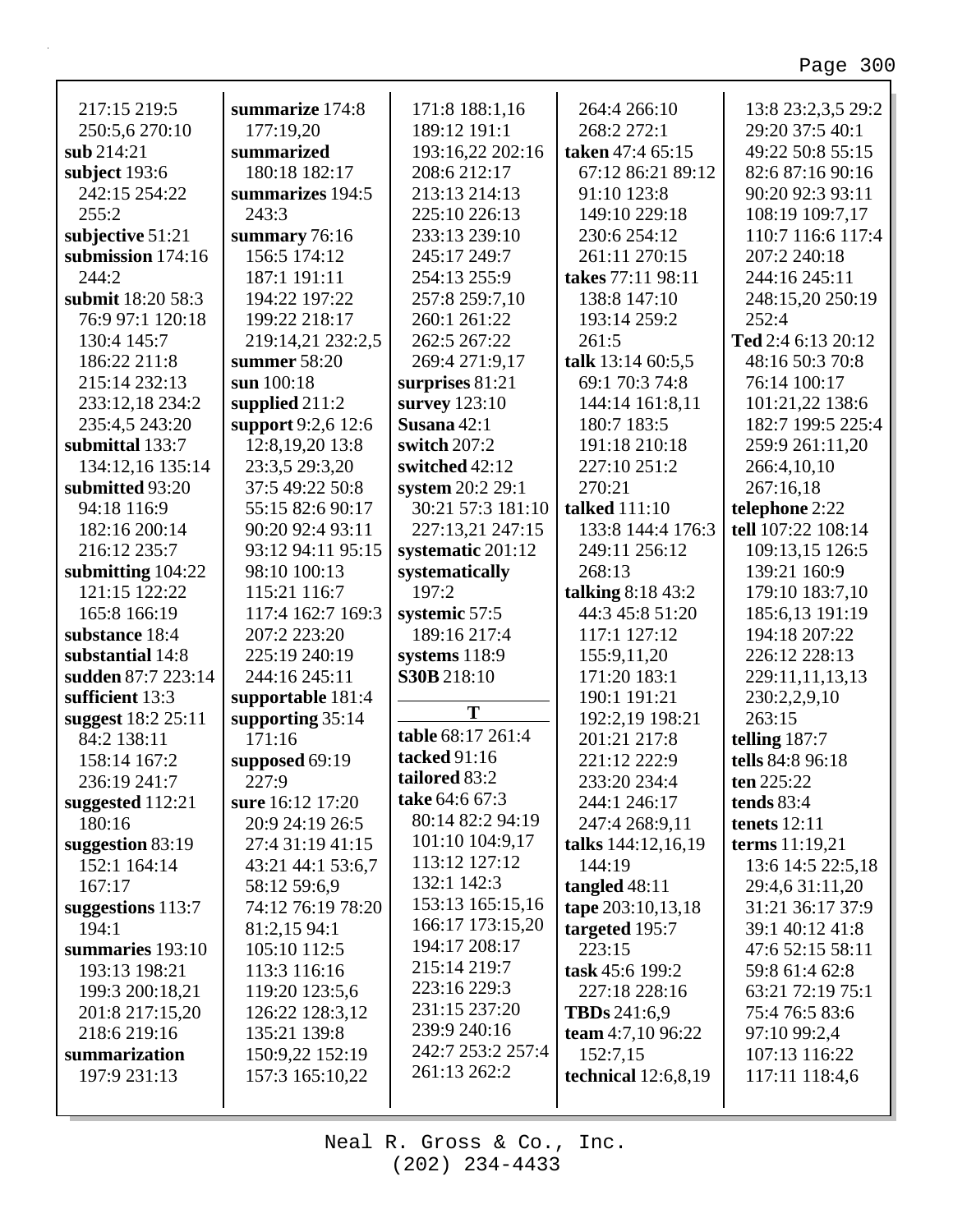| 120:2 133:12               | things 13:5 19:17 | 68:12 69:10 70:21 | 179:18 180:14,17   | 238:12 270:16              |
|----------------------------|-------------------|-------------------|--------------------|----------------------------|
| 135:22 136:9               | 31:3 32:8 34:4    | 71:3 73:20 74:5   | 180:20 181:5,22    | 271:10                     |
| 142:20 151:10              | 40:11 46:22 47:1  | 74:16 75:21 76:11 | 182:6,9 183:9,10   | thresholds 66:9            |
| 153:18 172:2               | 49:21 51:14 52:15 | 77:13,14 78:8,12  | 183:11,17 184:5    | tier $27:17$               |
| 187:8 192:21               | 53:4 57:6,17      | 78:15,15 80:10    | 186:3 187:10       | ties 215:9                 |
| 197:4 203:17               | 69:12 75:20 87:11 | 81:1,13 82:4,10   | 188:3,5,17 189:15  | tight 69:9 70:19           |
| 205:5 230:14               | 88:22 89:4,13     | 82:11 84:16,20    | 189:17,20 190:1,8  | 267:11                     |
| 231:5 232:20               | 92:2 99:10 102:4  | 85:10,11,19,20,22 | 190:10,13 193:11   | tighten 57:3               |
| 233:2 235:18               | 108:5 129:1,20    | 86:21 87:21 88:7  | 194:18 196:2,17    | till 69:10 168:4           |
| 243:19 266:2               | 139:17 141:9,18   | 89:1,18 91:6,6,9  | 201:10,11,14       | time 7:16 18:3 19:3        |
| <b>Terrie</b> 2:19 5:20,22 | 144:10 147:17     | 91:10,13,13 92:9  | 202:15 217:14      | 28:6 31:15,18              |
| test 221:19 226:3          | 162:13 175:12     | 92:20 93:16,16    | 218:19 219:2,7,11  | 34:13 36:3 37:17           |
| tests 210:3 224:7          | 179:13 182:8      | 95:22 97:5 98:1   | 219:22 220:15,16   | 39:17 49:3 56:11           |
| text 107:7 187:13          | 188:18 190:20     | 99:22 101:21      | 225:7 226:19       | 57:13 61:20 62:1           |
| 232:12 238:11              | 194:19 201:1      | 102:1 103:4,6,21  | 228:1,2 229:16     | 65:7,17,19 67:16           |
| 248:18,18 256:14           | 203:14,15 205:16  | 104:12 109:18     | 231:1,6 232:10,15  | 70:6 98:15,17              |
| <b>thank</b> $6:158:14$    | 210:5 212:1 213:4 | 111:2,5,9,13      | 234:3 235:9,14,16  | 106:21 115:12              |
| 22:15 27:17 114:4          | 222:15 225:17     | 112:19 115:6,6,9  | 236:2,12 237:6     | 120:20 135:20              |
| 152:18 162:7               | 246:6,14,21       | 116:13 117:14     | 238:7,12,16        | 148:18 153:21              |
| 168:5 241:16               | 259:22 265:20     | 119:11 121:17,22  | 241:21 243:21      | 166:2 178:11               |
| 245:9 272:4                | 267:11,14,19      | 122:2,4,18 123:4  | 244:8,12 245:14    | 191:9 194:9,19             |
| <b>Theirs</b> 241:12       | thing's 127:21    | 123:20 124:7      | 246:19 247:4,11    | 202:22 212:20              |
| <b>THEODORE 1:21</b>       | think 4:4,12 5:15 | 125:14 126:10,16  | 250:16,20 251:3    | 223:17 233:1               |
| theory $263:2$             | 9:15 12:2,16 13:1 | 127:14 130:3,13   | 251:11 252:19      | 250:4 255:20               |
| they'd 164:9               | 13:2,4,18 14:5    | 131:9,16,22 132:6 | 253:13 254:5       | 256:1,20 258:2             |
| 181:14 223:10              | 15:1,7 17:12,13   | 132:14 133:1,4,7  | 256:22 258:21      | 261:18 262:16,18           |
| 256:4                      | 17:15 21:10,14    | 133:10,14,22      | 261:10 265:21      | 264:11 268:6               |
| thing 9:9 10:8 36:7        | 22:1,22 23:14     | 134:9,11,13,20    | 268:9 269:4,6      | timely 84:12 85:1          |
| 36:18 41:12 42:10          | 24:8,15 26:9      | 135:17 136:15,16  | thinking $26:10$   | 90:6,8 94:22               |
| 44:18,21 51:7,21           | 28:10 32:5 33:8   | 138:8,16 139:9    | 174:13 175:20      | 269:15 271:11,13           |
| 54:7 55:22 63:15           | 34:20 36:8,12     | 142:21 143:6,10   | 255:13 258:7       | times 31:8,17 43:19        |
| 71:15 74:2 77:18           | 37:14,22 40:13,22 | 143:12,13 145:22  | 260:5,7            | 48:7 71:4 110:5            |
| 80:9 81:1 87:4             | 41:11,20 42:6     | 146:13 150:16     | third 63:10 247:21 | 160:9,19 207:18            |
| 102:2 120:5 122:5          | 44:14 45:11,16,21 | 151:17 152:10,21  | thorough $84:12$   | 230:7 234:19               |
| 126:22 127:1               | 46:12 47:3,14,21  | 153:3,4,15,16,18  | 90:6 94:22         | 235:12 243:11              |
| 131:10 142:8,17            | 47:22 48:8,19     | 153:19 154:4,12   | thought $18:10$    | title 23:11,11 242:2       |
| 156:3 157:22               | 49:15 50:20,22    | 154:20 156:3,4,17 | 20:17 24:10 32:22  | 242:4 247:9                |
| 160:2 165:16               | 51:1,6,10,19,21   | 156:19,22 157:6,7 | 71:1 101:18        | today 4:14 62:2            |
| 166:7 187:10               | 52:1,11 53:9,13   | 159:14 160:11     | 105:17 145:19      | 166:14 256:12,16           |
| 192:7,8 206:20             | 54:2,3 55:8,18    | 161:4 162:4       | 146:12 198:22      | told 109:4 118:14          |
| 208:7 211:14               | 57:1,2,3,16 58:10 | 163:21 164:12,21  | 224:5 227:8        | 247:3                      |
| 213:8,9 218:21             | 58:15,15,18,18    | 164:22 165:4,12   | thousands 51:9     | tomes $224:1$              |
| 232:17 235:21              | 59:2,2,9,12,14,16 | 165:19 166:10     | thread 67:8        | tool 177:15                |
| 236:21 242:12              | 59:19 60:3,18     | 168:3 170:5,13    | three 24:9 91:11   | top $57:10\,205:16$        |
| 244:1,8 245:11             | 62:3,16 63:4,13   | 172:21 175:8,18   | 132:17 157:14      | 220:22                     |
| 246:16 257:7               | 65:8,10 66:4,7,18 | 176:1,3,19 177:5  | 200:15 202:13      | <b>topic</b> 176:9         |
| 259:21 267:21              |                   |                   |                    |                            |
|                            | 67:11,21 68:7,10  | 177:11 178:12     | 206:16 212:20      | <b>totally</b> 18:14 40:13 |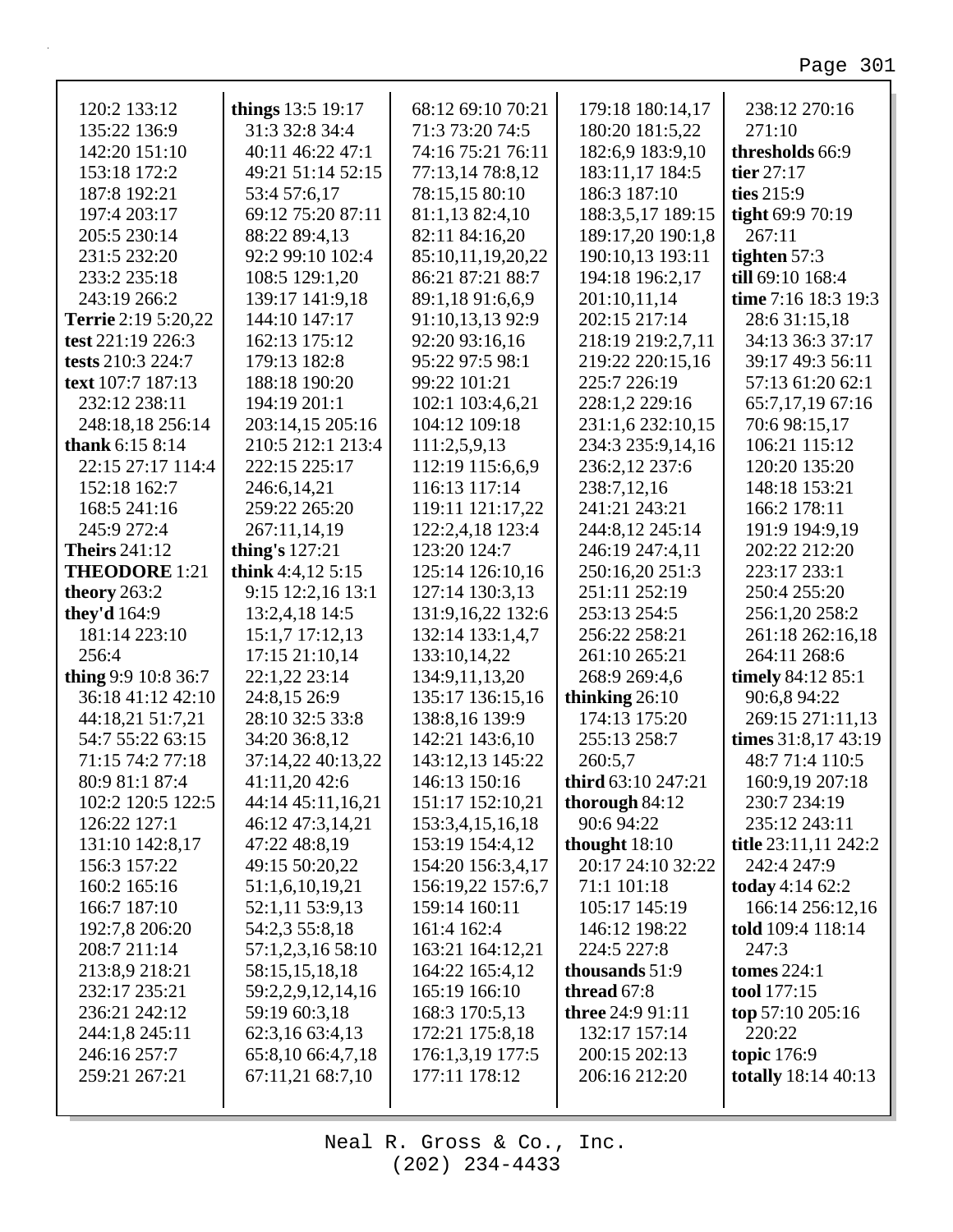| 190:21                | trivial $63:15$     | 200:15 201:1            | 165:2 180:5        | 233:6,7                    |
|-----------------------|---------------------|-------------------------|--------------------|----------------------------|
| touch 31:4 83:1       | trouble 139:8       | 212:17,19 233:11        | 181:11,14,17       | <b>utter</b> 183:13        |
| 162:2                 | 228:4               | 238:6 242:5             | 182:5 183:17       | $\mathbf{V}$               |
| <b>touched</b> 105:16 | true 80:10 148:17   | 250:22 251:22           | 185:9 191:19       |                            |
| 150:16 188:2          | 203:7 208:4         | 261:13 262:20           | 192:4 204:7        | <b>vague</b> 236:21        |
| touches 57:16         | 209:18 218:1,5      | type 212:1 252:6        | understandably     | validate 193:18            |
| tougher $75:10$       | truly 28:13 219:17  | types 70:14 117:21      | 25:651:1           | validated 196:19           |
| track 50:6,10         | truth 263:15        | typical $51:4$          | understanding      | 217:10,19                  |
| 190:15 226:19         | truthfully 56:11    | typically $73:482:2$    | 74:21 82:21 89:3   | validation 193:20          |
| 237:15                | try 7:6 66:11 70:7  | 108:7 118:13            | 148:18 213:10      | 201:18 231:17              |
| tracking 63:4         | 73:13 123:5 131:3   | 133:13 145:11           | understood 123:19  | valuable 164:4             |
| 153:2 227:9           | 143:22 175:3        | 169:14 170:2            | unexpected 101:20  | value 20:1 180:9           |
| 246:20 247:10,13      | 204:1 215:20        | 177:16 198:22           | unfolds $101:2$    | various 29:10              |
| 247:15 248:5          | 249:22 251:13       | 199:9 203:8             | unforeseen 265:6   | 211:1                      |
| tracks 170:5          | 265:5               | 210:16 212:15,16        | unhappy $86:8,12$  | vehicle 121:3              |
| train $69:16$         | trying $12:17,21$   | 213:1 234:10            | 139:14             | vein 115:4                 |
| training $39:287:3$   | 19:3 28:9,20        | typo 23:17,18           | uniform $13:1$     | verbatim 115:19            |
| 87:15 90:22 91:2      | 39:19 42:8 45:20    | 242:4                   | 158:22 205:20      | 142:3                      |
| 91:22 136:6,10        | 55:22 58:12 62:2    | typos $23:19$           | uniformity 188:6   | verification 205:10        |
| 144:5,11,20           | 66:5 70:9 86:6,13   |                         | unique 12:18 178:7 | verified 201:3             |
| transactions          | 101:1 139:13        | U                       | 247:15             | 204:10 206:5               |
| 245:18                | 184:7 210:17        | <b>UCNI 24:20 95:12</b> | <b>UNITED 1:1</b>  | verify 138:4               |
| transcribe 203:22     | 217:12 235:2        | 165:11 236:11           | unlabeled 234:12   | version 21:8 54:20         |
| transfer 201:16       | TSC 117:4 160:4     | ultimately 38:8         | unmarked 234:4     | 55:1,2 143:19              |
| transition 223:6      | Tuesday 1:10        | 40:7 216:11             | unnecessary 67:19  | 194:10 210:8,13            |
| transmit 94:13        | 256:16 268:7        | umbrella 23:4           | unverified 199:17  | 213:22 214:2,3             |
| transmitter 95:7      | turn 6:16 7:22      | unable 243:13           | 200:12             | 219:13 239:6               |
| transparency 40:6     | 80:19 119:12        | uncertainty 133:15      | update 33:13       | 256:19 260:2               |
| treat 133:20 170:21   | 219:19 256:1,16     | unchanged 249:15        | uploading 58:7     | versions 54:20             |
| 172:1                 | 258:22              | unclassified 27:3       | up-front 36:22     | 244:14                     |
| treating 197:3        | <b>turned</b> 122:4 | 74:22 75:4 95:6         | 143:14 178:21      | versus $112:16$            |
| 244:10                | 133:14 199:1        | 97:4 102:13 134:4       | use 6:10 52:2 67:4 | view 203:15                |
| treatment 28:7        | 211:12              | 159:13 165:10           | 85:15 88:9 121:4   | <b>virtue</b> 101:8 230:13 |
| treat-handling        | turning $265:16$    | 174:15 179:11           | 124:1 126:6,7,10   | 233:3                      |
| 19:13                 | turns $183:2$       | 184:2 193:16            | 133:16,18 134:4    | vis 129:22 130:1           |
| trenches 19:20        | twice 110:21 127:1  | 242:17,19 243:8         | 136:22 165:21      | visit $46:11\ 51:13$       |
| tribal $48:6$         | 247:18              | unclear $34:16$         | 173:2 187:3        | 56:16,21 120:14            |
| tried 89:1 247:22     | two 7:17 8:11 10:12 | uncomfortable           | 189:16 199:15,21   | 121:10 129:17              |
| 267:19                | 23:12 25:7 54:19    | 204:6                   | 242:18 252:20      | 135:13 136:5               |
| trigger $32:10,13,14$ | 62:7 64:15 114:5    | uncontrolled 97:4       | useful 36:14 40:13 | 137:14 147:3,16            |
| 32:17 33:1 34:14      | 119:12,16 124:9     | undergo 84:12 90:5      | 115:10 158:18      | 166:2                      |
| 72:6                  | 124:13 125:6        | 94:21                   | 161:8 187:11       | visiting $120:15$          |
| triggered 140:18      | 126:15 132:16       | undergoing 96:8         | 205:14             | 137:17                     |
| triggers $72:7$       | 134:14 135:12       | understand 20:4         | uses 186:7,8       | visits $31:15,20$          |
| trip $131:11,12$      | 142:15 145:14       | 51:21 53:5 102:17       | usually 43:21 47:8 | 57:13,19 67:15,17          |
| 148:10 212:8          | 149:1 162:22        | 123:7 130:7             | 118:12 148:11      | <b>vital</b> 177:22        |
| triumvirate 98:2      | 167:11,16 190:20    | 147:18 150:22           | 151:12 223:7       | voluntary 170:1            |
|                       |                     |                         |                    |                            |
|                       |                     |                         |                    |                            |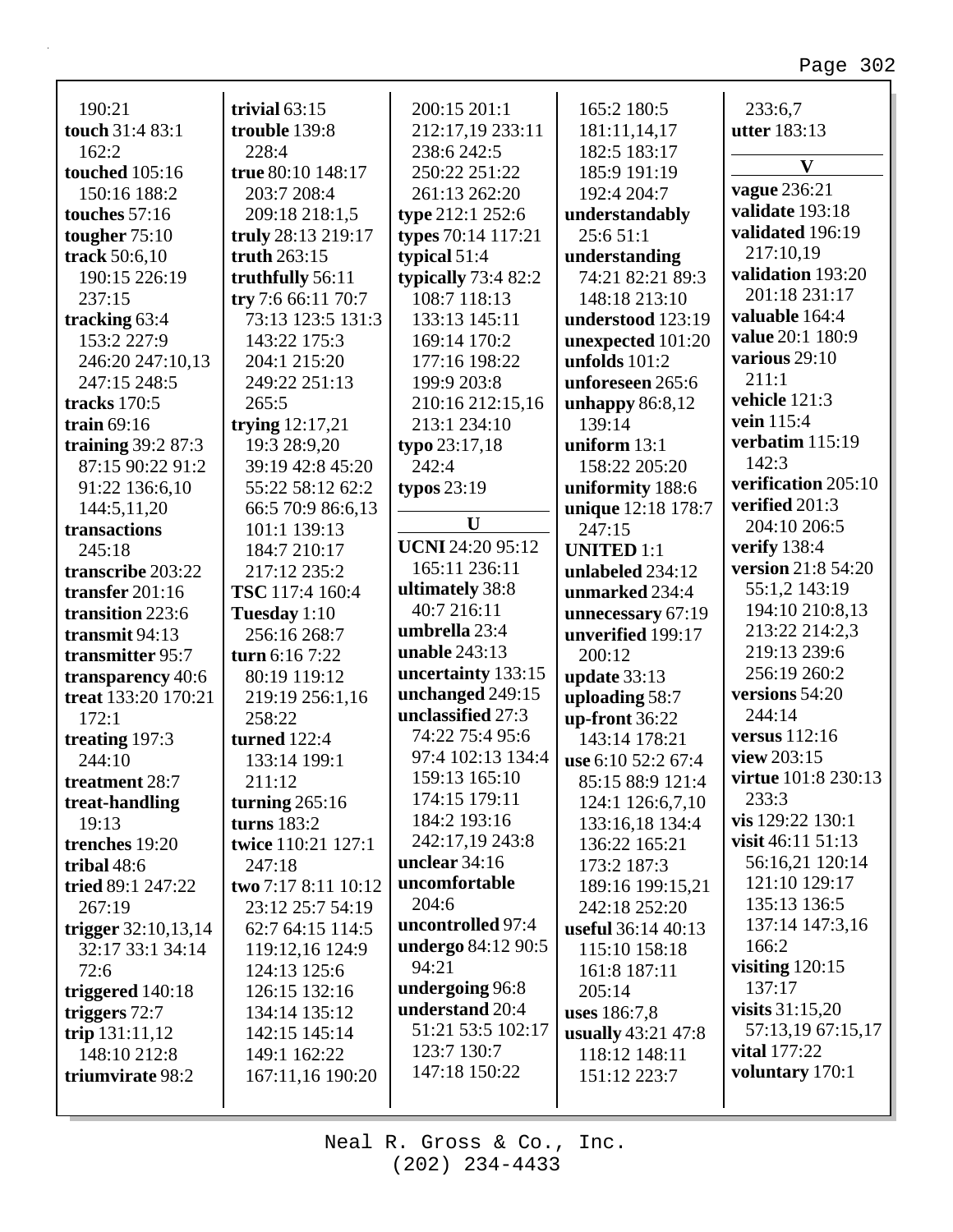| volunteered 233:2    | 186:15 188:15      | 142:4 150:21           | 239:14 251:21        | 154:2,5,13 159:11  |
|----------------------|--------------------|------------------------|----------------------|--------------------|
| vote 226:11 264:11   | 189:21 190:16      | 153:20 164:13          | 272:6                | 162:15 167:8,8,15  |
| voted 226:9 263:5    | 201:5 211:7,7      | 172:8 173:1,1          | weren't 129:8        | 168:10,12,19       |
| W                    | 214:2 215:2,9      | 177:7 181:9            | 139:7 163:18         | 183:1 184:1        |
|                      | 219:22 229:5       | 182:16 192:14          | 234:14               | 201:14 202:22      |
| W1:19                | 234:1,16 235:13    | 195:13 202:5,20        | we'll 3:18 5:16 6:19 | 203:22 207:11,13   |
| wait 22:11 69:9      | 239:8 240:10       | 206:12 208:2           | 18:17 52:12 57:12    | 209:3,14 210:3     |
| 70:19 75:17 79:15    | 241:18 245:7       | 215:5 223:4,8,13       | 58:21 59:12 61:14    | 212:19 215:15,17   |
| 124:10 185:13        | 255:14,21 256:6    | 224:14 226:15,16       | 67:2 68:6 75:17      | 221:12 223:4,5     |
| 198:10 264:22        | 256:14 257:18,20   | 230:12 231:8,21        | 80:17 103:5          | 224:14,16 228:4    |
| waiting $246:15$     | 259:16 260:3       | 235:20 244:11          | 104:19 110:22        | 230:8,21 231:3     |
| waiver 177:2         | 261:16 264:7,12    | 245:6 257:2            | 113:13 139:15        | 233:18 234:4       |
| walk 9:10 10:2       | 266:19 267:14      | 258:12 260:2           | 152:17 168:3         | 235:14 236:10      |
| 168:21 189:3         | 270:9              | 262:1 264:2 265:2      | 239:12 243:11        | 238:3 239:19       |
| want 5:18 9:7,10     | wanted 10:16,18,20 | 266:8 268:16           | 249:7 261:14         | 240:10 263:11      |
| 13:2 14:9 17:3,16    | 10:22 11:17 24:9   | 269:12 271:11,13       | 262:6, 10, 21 265:6  | 265:16 267:6       |
| 24:17 31:4 32:11     | 40:3,5 56:5 69:6   | ways 43:18 138:21      | 266:1 267:5,7        | 268:16 269:13      |
| 36:3 37:12 42:18     | 110:19 112:4       | 157:16 182:17          | 269:20 270:2         | 270:11,12 271:9    |
| 43:3, 12, 14, 18, 21 | 162:12 165:9       | 195:17                 | we're 4:5,13 5:15    | 272:2              |
| 49:12 51:9 53:21     | 178:17 228:15      | weapons 14:21,21       | 8:2,18 10:7 11:7     | we've 7:8,13 11:2  |
| 54:15 56:20 57:10    | 245:19 252:16      | 16:8,9 134:6           | 19:6 22:9,19         | 17:1 34:4 42:8     |
| 58:16 60:4,14,21     | 255:6 265:13,20    | 173:14                 | 23:19 24:10 25:8     | 44:22 45:20 48:8   |
| 60:22 61:7 65:22     | 267:21 271:17,18   | web 44:5 54:8          | 28:20 30:15 31:9     | 58:19 59:3 64:13   |
| 66:3,11,15 69:15     | wanting $45:22$    | 269:3                  | 31:12,17 33:8        | 69:3 70:11,17      |
| 70:11 71:17,21       | 139:20,21          | website 42:18,19       | 34:20 36:4 40:7,8    | 76:19,19,21 77:4   |
| 74:8,9,17,21         | wants 33:10 107:20 | 43:13 55:2 105:5       | 43:2 45:8 50:6       | 78:6,8 96:8        |
| 75:14 76:21 85:2     | 139:10 147:18      | 105:11 107:9           | 51:14 53:12 55:9     | 101:17 109:16      |
| 86:12 89:21 91:4     | 184:13 192:5       | 220:12,13,15,17        | 57:4,10 60:17        | 122:1 126:4 130:6  |
| 91:5 101:9 104:1     | wasn't 25:14 26:16 | 221:8,16,21 222:1      | 61:6 62:20 64:14     | 134:7 138:1 140:3  |
| 105:4,5,10 108:2     | 78:13 81:22 88:11  | 222:5,7 225:3          | 66:4 67:12,15,18     | 141:2 150:20       |
| 108:11 111:4         | 91:12 102:22       | 226:18 229:20          | 68:4,10 69:19        | 151:5 155:22       |
| 113:9 117:18         | 174:9 189:14       | 234:1                  | 73:14 74:1 76:2,8    | 166:14 176:3       |
| 118:1 119:3,3,6      | 221:10 230:1       | <b>Wednesday 79:15</b> | 77:2,10 80:11,15     | 177:12 178:4,14    |
| 124:19,20,20,21      | 251:16 254:7       | week 229:7 255:11      | 80:15 81:3,5 87:9    | 181:18 190:11      |
| 124:22 125:11        | watch 113:14       | 256:16,18 262:20       | 98:1,6,15 99:6,7     | 197:3 203:16       |
| 128:14,15 129:3      | watching 77:8      | 270:9                  | 102:7 113:12,21      | 218:5,17 221:14    |
| 129:12,19 134:19     | 207:15             | weekend 257:10         | 114:17 116:17        | 224:6 227:10       |
| 147:4,20,21          | way 34:3 38:11     | 260:6                  | 117:1,17,20 118:3    | 228:1,2 229:16     |
| 152:11 155:3         | 40:20 41:3,19      | weeks 255:20           | 118:14,22 119:1      | 244:1,6 250:15     |
| 156:16 157:9         | 46:19 47:17 50:20  | welcome 4:12 5:14      | 119:10,21 120:9      | 251:20 253:2       |
| 159:2 164:15,17      | 52:11 56:18 57:6   | 5:22 6:16 162:14       | 120:13,19 122:3      | 255:4 256:12       |
| 164:18 166:8         | 58:11 61:8 66:17   | well-intended 71:9     | 122:17 123:19        | 262:9 264:22       |
| 170:14 171:8         | 70:1 73:7 74:7     | went 8:1 21:1 36:11    | 124:8,12 126:13      | 265:11             |
| 174:5,22 175:6,14    | 77:19 84:22 91:10  | 73:12 105:17           | 128:5 130:3 132:4    | whack 93:4,5,6     |
| 175:15,21 179:20     | 91:14 98:10 101:3  | 113:16 134:14          | 140:14 141:14        | whatnot 30:9 31:12 |
| 181:6 183:3,5,12     | 111:6 117:14,19    | 157:13,13 168:7        | 142:21 143:7         | 77:19 82:16 98:8   |
| 184:2,10 186:13      | 118:11 119:12,16   | 188:14 212:6           | 153:6,7,10,20        | 136:1 151:17       |
|                      |                    |                        |                      |                    |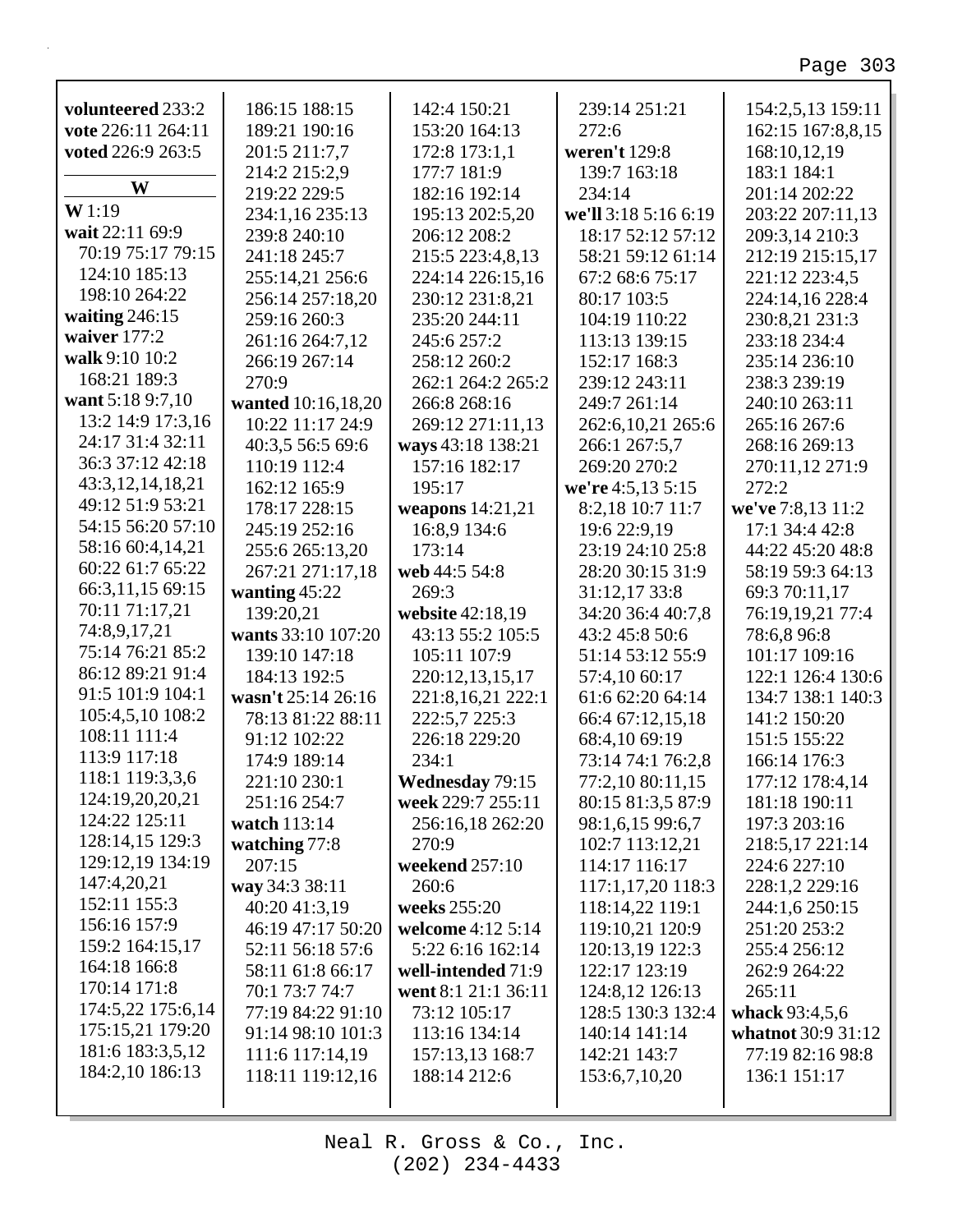| 198:21             | 9:6,11 19:15          | workgroup 1:13     | 207:18 251:4             | 239:12 242:7          |
|--------------------|-----------------------|--------------------|--------------------------|-----------------------|
| whatsoever 177:10  | 28:14,18 29:4,11      | 9:20 223:9 225:19  | written 95:3             | 100 196:10            |
| 185:12             | 29:12,21 30:4,7       | 259:7,21 266:4,12  | 103:18 111:5             | 100's 51:9            |
| wheel 9:15         | 31:1 35:5,6 36:22     | 271:21             | 169:2 208:11             | 1017 24:19            |
| white 220:9,16     | 37:12,15 39:4,7       | working 3:7,21 4:6 | 212:1 216:12             | 11 27:6 113:13        |
| 221:17,20 222:4    | 40:13 42:11,21        | 11:8,16 18:6,6     | wrong 40:11 43:1         | 242:6                 |
| 223:17,22 224:4,9  | 44:14 45:1 48:4       | 36:6 40:17,18      | 44:19 70:1 105:19        | 11:19 113:16          |
| 226:4,12,20 228:8  | 50:17 55:16 57:1      | 46:18 49:6 50:6    | 188:8 191:20             | 11:33 113:17          |
| 229:8              | 62:7 63:14,16         | 54:10,16 56:1,17   | 208:1 248:17             | 12:27 168:7           |
| wiggle $48:17$     | 67:1 69:3 72:21       | 67:14,22 79:20     | 260:20 264:3,3           | 12:30 168:3           |
| willing 59:19 60:2 | 73:4,5 80:21          | 113:6,20 131:1     | 266:9                    | 14 155:12             |
| 63:19              | 82:15 84:18,20,22     | 133:5 152:13,13    | wrote 27:9 38:11         | 15 16:10              |
| wills 85:19 89:19  | 88:6 100:7 101:9      | 160:20 168:11      | 76:22                    | 1954 24:6             |
| 91:11,16 93:4,13   | 125:7,8 126:20,21     | 209:20 218:7,9,12  |                          | 1995 216:15           |
| 104:14,17,18       | 130:2 132:9 137:6     | 218:15 220:2,8     | $\mathbf{Y}$             |                       |
| 260:13 264:5       | 146:18 147:1          | 239:17 240:1,15    | year 6:20 17:15          | $\overline{2}$        |
| wires 98:19        | 150:8 151:13          | 251:20 254:15      | 21:17 33:13 74:3         | 2 2 2 : 19 1 1 4 : 10 |
| wise 246:7         | 156:11 161:2          | 255:12 262:2       | 121:21,22                | 2.0 22:9 240:22       |
| wish $247:5$       | 169:15,17 170:20      | 265:18 269:17      | vears 37:7 82:20         | 2:38 239:14           |
| withdrawn 184:21   | 190:9 191:14          | works 39:11 82:22  | 96:14 115:9              | 2:52 239:15           |
| witness $271:20$   | 192:15 198:2          | 135:21 210:11      | 200:16 202:13            | 20 239:11             |
| wondered 144:21    | 205:8 207:14          | world 34:12,15     | 222:16 224:8             | 2009 1:10 9:1 24:2    |
| wondering 224:19   | 209:3,4,14 210:17     | 40:12 69:2,21      | 226:1 228:14             | 240:1                 |
| 252:8 260:19       | 210:21 215:1          | worms 165:18       | yesterday 110:3          | 21 1:10 255:11        |
| word 74:2 88:10    | 219:10 222:21         | worry 259:16       | Y12 161:16 162:8         | 239:1 24:2            |
| 103:5 118:14,15    | 223:19 229:16,22      | worse 69:13        | Z                        | 28th 257:19,20        |
| 118:22 125:20      | 230:15 231:20         | worth 28:8         |                          | 258:18 267:6          |
| 126:5 127:7        | 246:5 247:12          | worthy 225:7       | <b>Ziemer</b> 10:15 29:9 |                       |
| 131:14 151:8       | 249:22 253:10         | wouldn't 35:9      | Zurich $1:13$            | 3                     |
| 152:18             | 255:20 257:1,4,21     | 66:11 74:19 86:17  | $\boldsymbol{0}$         | 357:11 156:14,20      |
| wording 15:9 244:9 | 268:21 269:16,18      | 91:7 92:8 103:21   | 003 155:18               | 156:22 239:12         |
| 249:8              | 270:2 272:3           | 103:22 104:2       | 006 252:6,12             | 3:21 272:6            |
| words 19:3 46:14   | workable 99:6         | 139:6 154:16       | 010 12:13,22 27:12       | 30 99:18 207:14       |
| 62:20 79:19        | worked 11:8 55:18     | 156:16 165:20      | 58:12 136:16             | 4                     |
| 100:14 103:20      | 71:6 210:20           | 166:6 176:20       | 153:17                   | 4 260:5,7 262:5,12    |
| 107:12 108:12      | <b>worker</b> 1:6 3:6 | 183:12 234:16      | 011 26:18 27:12          | 4.0 114:17            |
| 124:10,19 125:2    | 87:10 113:19          | 238:13 246:5       |                          | 40 99:18 191:10       |
| 126:5,10 130:6     | 168:10 169:12,13      | 270:20,21          | 243:1                    |                       |
| 151:19 153:1       | 169:13 170:19,20      | write 7:5 76:12    | 03 153:2                 | 42 23:11, 14, 16      |
| 182:13 183:13      | 174:5 199:14          | 204:4 214:11       | $\mathbf{1}$             | 242:4                 |
| 184:8 192:10       | 200:5 231:17          | 216:9 217:18       | 121:6 22:18 27:2         | 43 23:11              |
| 209:14 250:22      | 234:10                | 228:8 230:3        | 240:22 259:3,5,11        | 5                     |
| 268:19,20          | workers 117:22,22     | 237:19             | 259:19                   | 5 248:16 260:7,9      |
| wordsmith 17:10    | 169:6 170:15          | writing 18:15 26:9 | 1:30 168:4,8             | 262:10 267:8          |
| wordsmithing       | 171:12 173:17         | 48:10 89:5 113:3   | 10 12:3 24:19 27:6       | 5th 268:4             |
| 261:2 264:19       | 212:20 230:18,22      | 115:12 117:9       | 113:12 140:4             | 5.1 115:17            |
| work 1:8 3:4 6:7   | 234:20                | 193:3 203:1        | 233:20 239:9,10          | 5.1.564:13            |
|                    |                       |                    |                          |                       |